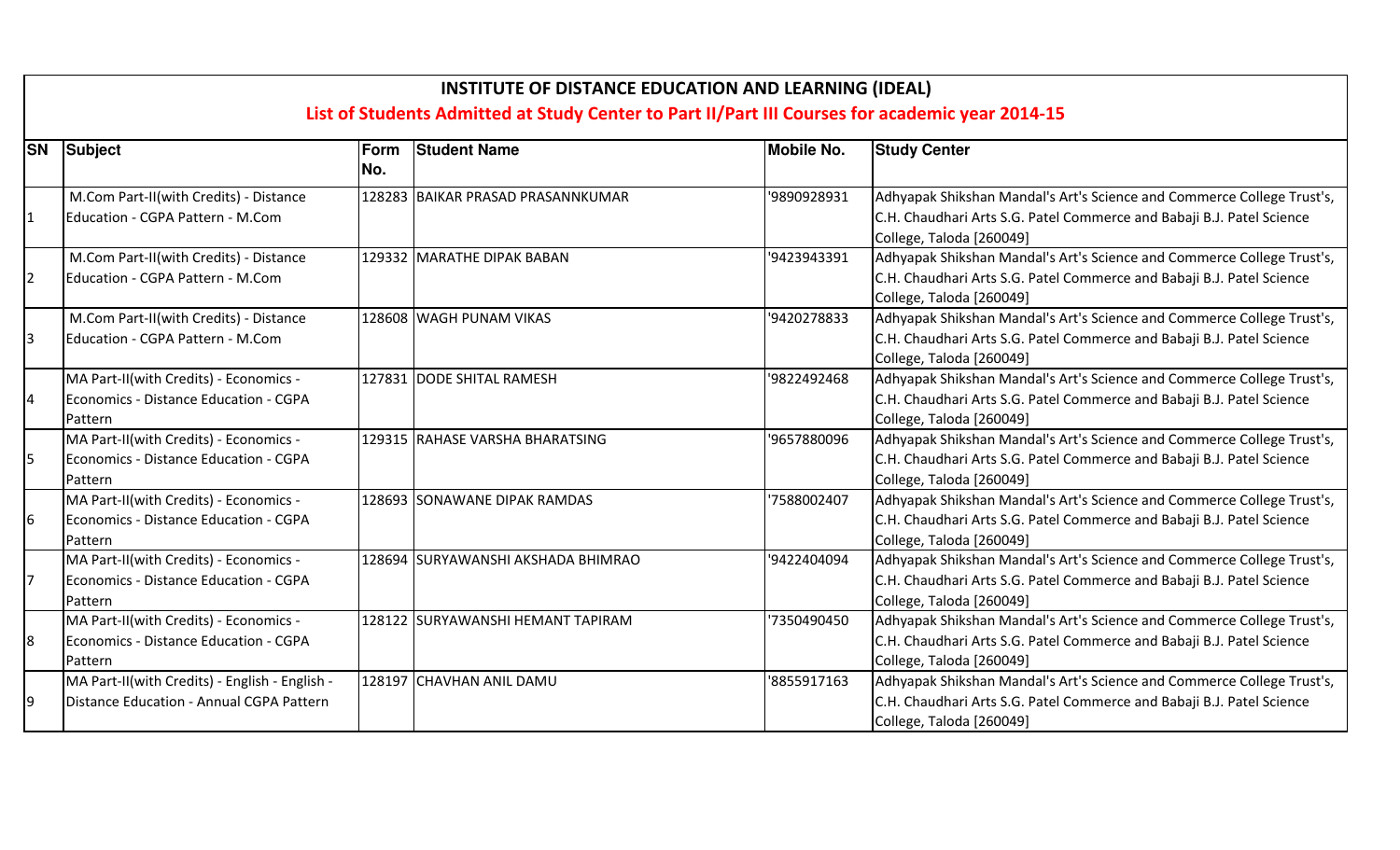|    | <b>SN</b> Subject                                                                          | Form<br>No. | <b>Student Name</b>               | <b>Mobile No.</b> | <b>Study Center</b>                                                                                                                                                         |
|----|--------------------------------------------------------------------------------------------|-------------|-----------------------------------|-------------------|-----------------------------------------------------------------------------------------------------------------------------------------------------------------------------|
| 10 | MA Part-II(with Credits) - English - English -<br>Distance Education - Annual CGPA Pattern |             | 128691 PADAVI JEMALAL GUJARYA     | '9765917978       | Adhyapak Shikshan Mandal's Art's Science and Commerce College Trust's,<br>C.H. Chaudhari Arts S.G. Patel Commerce and Babaji B.J. Patel Science<br>College, Taloda [260049] |
| 11 | MA Part-II(with Credits) - English - English -<br>Distance Education - Annual CGPA Pattern |             | 128764 PATEL VAISHALI SUBHASH     | '9970702958       | Adhyapak Shikshan Mandal's Art's Science and Commerce College Trust's,<br>C.H. Chaudhari Arts S.G. Patel Commerce and Babaji B.J. Patel Science<br>College, Taloda [260049] |
| 12 | MA Part-II(with Credits) - English - English -<br>Distance Education - Annual CGPA Pattern |             | 128558 PAWAR SWATI PANDURANG      | '9021774546       | Adhyapak Shikshan Mandal's Art's Science and Commerce College Trust's,<br>C.H. Chaudhari Arts S.G. Patel Commerce and Babaji B.J. Patel Science<br>College, Taloda [260049] |
| 13 | MA Part-II(with Credits) - English - English -<br>Distance Education - Annual CGPA Pattern |             | 128561 PIMPARE SHARAYU KIRANKUMAR | '9404731711       | Adhyapak Shikshan Mandal's Art's Science and Commerce College Trust's,<br>C.H. Chaudhari Arts S.G. Patel Commerce and Babaji B.J. Patel Science<br>College, Taloda [260049] |
| 14 | MA Part-II(with Credits) - English - English -<br>Distance Education - Annual CGPA Pattern |             | 129242 SOLANKE SANDIP PREMSING    | '7588529811       | Adhyapak Shikshan Mandal's Art's Science and Commerce College Trust's,<br>C.H. Chaudhari Arts S.G. Patel Commerce and Babaji B.J. Patel Science<br>College, Taloda [260049] |
| 15 | MA Part-II(with Credits) - English - English -<br>Distance Education - Annual CGPA Pattern |             | 128139 SURYAWANSHI INDIRA SURESH  | '9404193925       | Adhyapak Shikshan Mandal's Art's Science and Commerce College Trust's,<br>C.H. Chaudhari Arts S.G. Patel Commerce and Babaji B.J. Patel Science<br>College, Taloda [260049] |
| 16 | MA Part-II(with Credits) - History - History -<br>Distance Education - CGPA Pattern        |             | 128088 CHAUDHARI TRUPTI JAGDISH   | '9975779090       | Adhyapak Shikshan Mandal's Art's Science and Commerce College Trust's,<br>C.H. Chaudhari Arts S.G. Patel Commerce and Babaji B.J. Patel Science<br>College, Taloda [260049] |
| 17 | MA Part-II(with Credits) - History - History -<br>Distance Education - CGPA Pattern        |             | 129136 GULALE PUJA YASHAVANT      | '9923548736       | Adhyapak Shikshan Mandal's Art's Science and Commerce College Trust's,<br>C.H. Chaudhari Arts S.G. Patel Commerce and Babaji B.J. Patel Science<br>College, Taloda [260049] |
| 18 | MA Part-II(with Credits) - History - History -<br>Distance Education - CGPA Pattern        |             | 128412 KALAL TEJAL MISHRILAL      | '9637373647       | Adhyapak Shikshan Mandal's Art's Science and Commerce College Trust's,<br>C.H. Chaudhari Arts S.G. Patel Commerce and Babaji B.J. Patel Science<br>College, Taloda [260049] |
| 19 | MA Part-II(with Credits) - History - History -<br>Distance Education - CGPA Pattern        |             | 128829 MAHAJAN KRUTIKA ARAVIND    | '9421525538       | Adhyapak Shikshan Mandal's Art's Science and Commerce College Trust's,<br>C.H. Chaudhari Arts S.G. Patel Commerce and Babaji B.J. Patel Science<br>College, Taloda [260049] |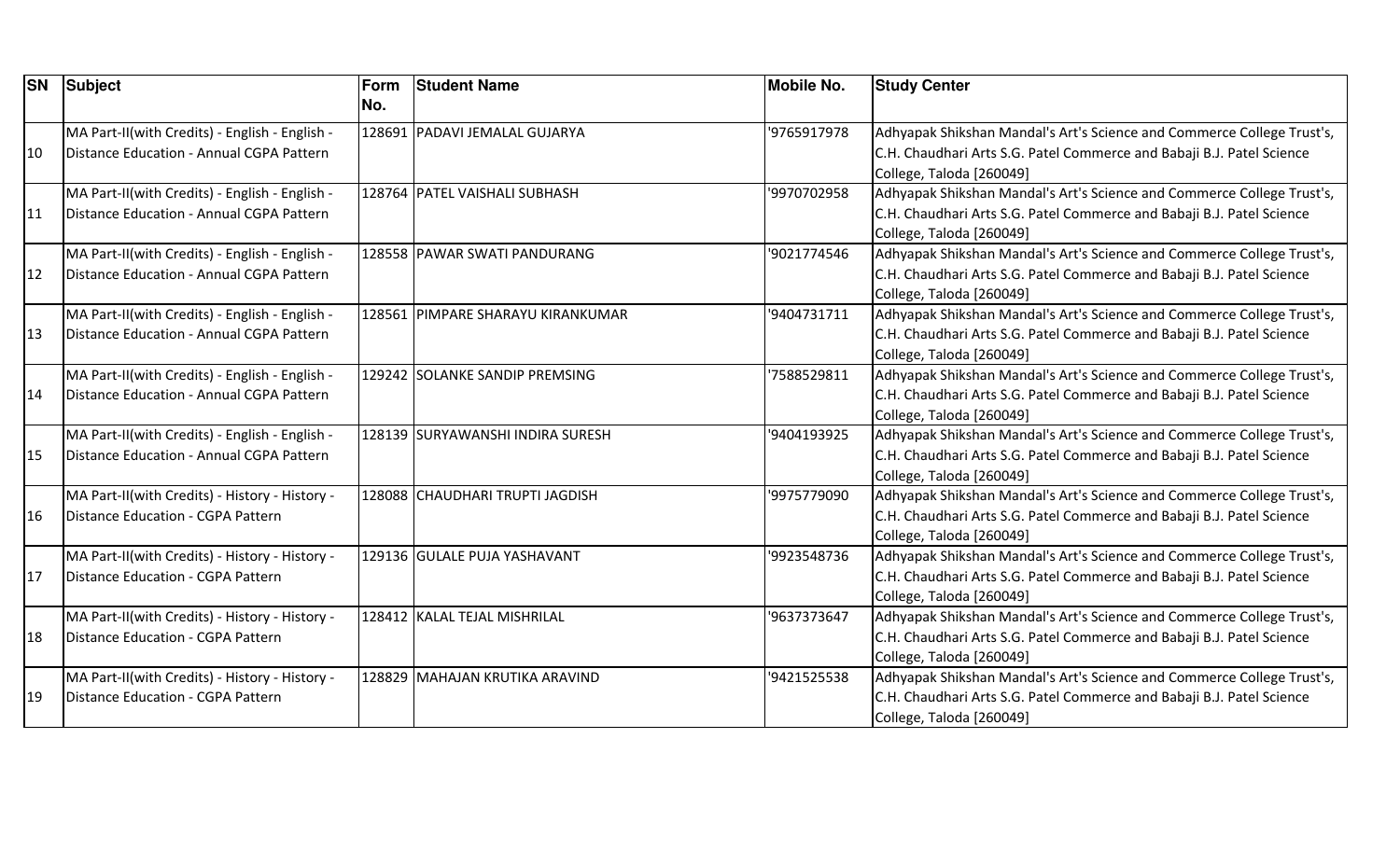| <b>SN</b> | Subject                                                                             | Form<br>No. | <b>Student Name</b>              | <b>Mobile No.</b> | <b>Study Center</b>                                                                                                                                                                                           |
|-----------|-------------------------------------------------------------------------------------|-------------|----------------------------------|-------------------|---------------------------------------------------------------------------------------------------------------------------------------------------------------------------------------------------------------|
| 20        | MA Part-II(with Credits) - History - History -<br>Distance Education - CGPA Pattern |             | 128524 MALI RAJENDRA HIRALAL     | '9049168168       | Adhyapak Shikshan Mandal's Art's Science and Commerce College Trust's,<br>C.H. Chaudhari Arts S.G. Patel Commerce and Babaji B.J. Patel Science<br>College, Taloda [260049]                                   |
| 21        | MA Part-II(with Credits) - History - History -<br>Distance Education - CGPA Pattern |             | 128082 PATIL JAYSHRI ASHOK       | '9922666003       | Adhyapak Shikshan Mandal's Art's Science and Commerce College Trust's,<br>C.H. Chaudhari Arts S.G. Patel Commerce and Babaji B.J. Patel Science<br>College, Taloda [260049]                                   |
| 22        | MA Part-II(with Credits) - History - History -<br>Distance Education - CGPA Pattern |             | 129311 PATIL SARITA MANIK        | '9561399418       | Adhyapak Shikshan Mandal's Art's Science and Commerce College Trust's,<br>C.H. Chaudhari Arts S.G. Patel Commerce and Babaji B.J. Patel Science<br>College, Taloda [260049]                                   |
| 23        | MA Part-II(with Credits) - History - History -<br>Distance Education - CGPA Pattern |             | 128648 PAWARA RAJENDRA SHENDYA   | 8275101779        | Adhyapak Shikshan Mandal's Art's Science and Commerce College Trust's,<br>C.H. Chaudhari Arts S.G. Patel Commerce and Babaji B.J. Patel Science<br>College, Taloda [260049]                                   |
| 24        | MA Part-II(with Credits) - History - History -<br>Distance Education - CGPA Pattern |             | 129129 RANE MUKESH NARAYAN       | '7385726717       | Adhyapak Shikshan Mandal's Art's Science and Commerce College Trust's,<br>C.H. Chaudhari Arts S.G. Patel Commerce and Babaji B.J. Patel Science<br>College, Taloda [260049]                                   |
| 25        | MA Part-II(with Credits) - History - History -<br>Distance Education - CGPA Pattern |             | 128127 SALUNKE KANHAIYA RATILAL  | '9657185028       | Adhyapak Shikshan Mandal's Art's Science and Commerce College Trust's,<br>C.H. Chaudhari Arts S.G. Patel Commerce and Babaji B.J. Patel Science<br>College, Taloda [260049]                                   |
| 26        | MA Part-II(with Credits) - History - History -<br>Distance Education - CGPA Pattern |             | 129163 VALVI PRATIBHA LAXMAN     | '9922152853       | Adhyapak Shikshan Mandal's Art's Science and Commerce College Trust's,<br>C.H. Chaudhari Arts S.G. Patel Commerce and Babaji B.J. Patel Science<br>College, Taloda [260049]                                   |
| 27        | MA Part-II(with Credits) - History - History -<br>Distance Education - CGPA Pattern |             | 129039 WATHORE VIJAYAMALA BABAN  | '9545343506       | Adhyapak Shikshan Mandal's Art's Science and Commerce College Trust's,<br>C.H. Chaudhari Arts S.G. Patel Commerce and Babaji B.J. Patel Science<br>College, Taloda [260049]                                   |
| 28        | M.Com Part-II(with Credits) - Distance<br>Education - CGPA Pattern - M.Com          |             | 127427 AGRAWAL ARPAN SATISHKUMAR | '9422834418       | Adivasi Seva Sahayyak and Shikshan Prasarak Sanstha Navapur Sanchalit<br>Shri D.H. Agrawal Arts, Shrirang Avadhoot Commerce and Shri. C. C. Shah<br>and Shri. M. G. Agrawal Science College, Navapur [270047] |
| 29        | M.Com Part-II(with Credits) - Distance<br>Education - CGPA Pattern - M.Com          |             | 127432 AGRAWAL SONAL PRADIPBHAI  | 7620768641        | Adivasi Seva Sahayyak and Shikshan Prasarak Sanstha Navapur Sanchalit<br>Shri D.H. Agrawal Arts, Shrirang Avadhoot Commerce and Shri. C. C. Shah<br>and Shri. M. G. Agrawal Science College, Navapur [270047] |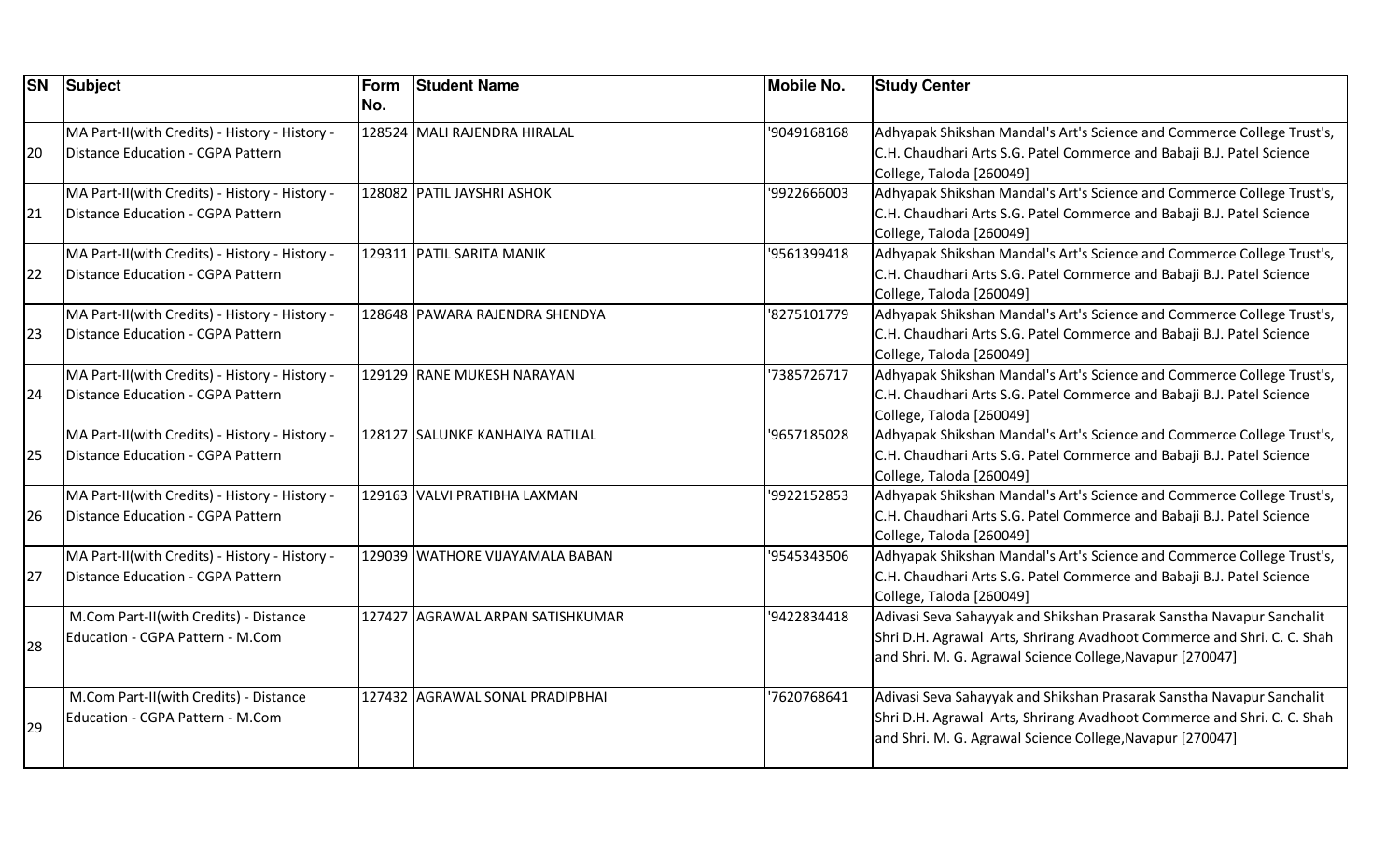| <b>SN</b> | <b>Subject</b>                                                             | Form<br>No. | <b>Student Name</b>                | <b>Mobile No.</b> | <b>Study Center</b>                                                                                                                                                                                           |
|-----------|----------------------------------------------------------------------------|-------------|------------------------------------|-------------------|---------------------------------------------------------------------------------------------------------------------------------------------------------------------------------------------------------------|
| 30        | M.Com Part-II(with Credits) - Distance<br>Education - CGPA Pattern - M.Com |             | 128322 AGRAWAL YOGITA GOVIND       | '9021807003       | Adivasi Seva Sahayyak and Shikshan Prasarak Sanstha Navapur Sanchalit<br>Shri D.H. Agrawal Arts, Shrirang Avadhoot Commerce and Shri. C. C. Shah<br>and Shri. M. G. Agrawal Science College, Navapur [270047] |
| 31        | M.Com Part-II(with Credits) - Distance<br>Education - CGPA Pattern - M.Com |             | 127783 BARDOLIA NAZNEEN YUSUF      | '9372215375       | Adivasi Seva Sahayyak and Shikshan Prasarak Sanstha Navapur Sanchalit<br>Shri D.H. Agrawal Arts, Shrirang Avadhoot Commerce and Shri. C. C. Shah<br>and Shri. M. G. Agrawal Science College, Navapur [270047] |
| 32        | M.Com Part-II(with Credits) - Distance<br>Education - CGPA Pattern - M.Com |             | 127428  GOHEL BHAVIKA NARESHBHAI   | '9689448204       | Adivasi Seva Sahayyak and Shikshan Prasarak Sanstha Navapur Sanchalit<br>Shri D.H. Agrawal Arts, Shrirang Avadhoot Commerce and Shri. C. C. Shah<br>and Shri. M. G. Agrawal Science College, Navapur [270047] |
| 33        | M.Com Part-II(with Credits) - Distance<br>Education - CGPA Pattern - M.Com |             | 127425 GOHEL MILESH VINODBHAI      | '9579287244       | Adivasi Seva Sahayyak and Shikshan Prasarak Sanstha Navapur Sanchalit<br>Shri D.H. Agrawal Arts, Shrirang Avadhoot Commerce and Shri. C. C. Shah<br>and Shri. M. G. Agrawal Science College, Navapur [270047] |
| 34        | M.Com Part-II(with Credits) - Distance<br>Education - CGPA Pattern - M.Com |             | 127429 KAVADIYA RUPALI AJAY        | 7798822234        | Adivasi Seva Sahayyak and Shikshan Prasarak Sanstha Navapur Sanchalit<br>Shri D.H. Agrawal Arts, Shrirang Avadhoot Commerce and Shri. C. C. Shah<br>and Shri. M. G. Agrawal Science College, Navapur [270047] |
| 35        | M.Com Part-II(with Credits) - Distance<br>Education - CGPA Pattern - M.Com |             | 127431 MALEGAONWALA MUBIN A KAIYUM | '9822776143       | Adivasi Seva Sahayyak and Shikshan Prasarak Sanstha Navapur Sanchalit<br>Shri D.H. Agrawal Arts, Shrirang Avadhoot Commerce and Shri. C. C. Shah<br>and Shri. M. G. Agrawal Science College, Navapur [270047] |
| 36        | M.Com Part-II(with Credits) - Distance<br>Education - CGPA Pattern - M.Com |             | 127514 PANCHAL MANALI VINODCHANDRA | '9028110456       | Adivasi Seva Sahayyak and Shikshan Prasarak Sanstha Navapur Sanchalit<br>Shri D.H. Agrawal Arts, Shrirang Avadhoot Commerce and Shri. C. C. Shah<br>and Shri. M. G. Agrawal Science College, Navapur [270047] |
| 37        | M.Com Part-II(with Credits) - Distance<br>Education - CGPA Pattern - M.Com |             | 127964 PATEL MANISHA NAJUBHAI      | '9764154888       | Adivasi Seva Sahayyak and Shikshan Prasarak Sanstha Navapur Sanchalit<br>Shri D.H. Agrawal Arts, Shrirang Avadhoot Commerce and Shri. C. C. Shah<br>and Shri. M. G. Agrawal Science College, Navapur [270047] |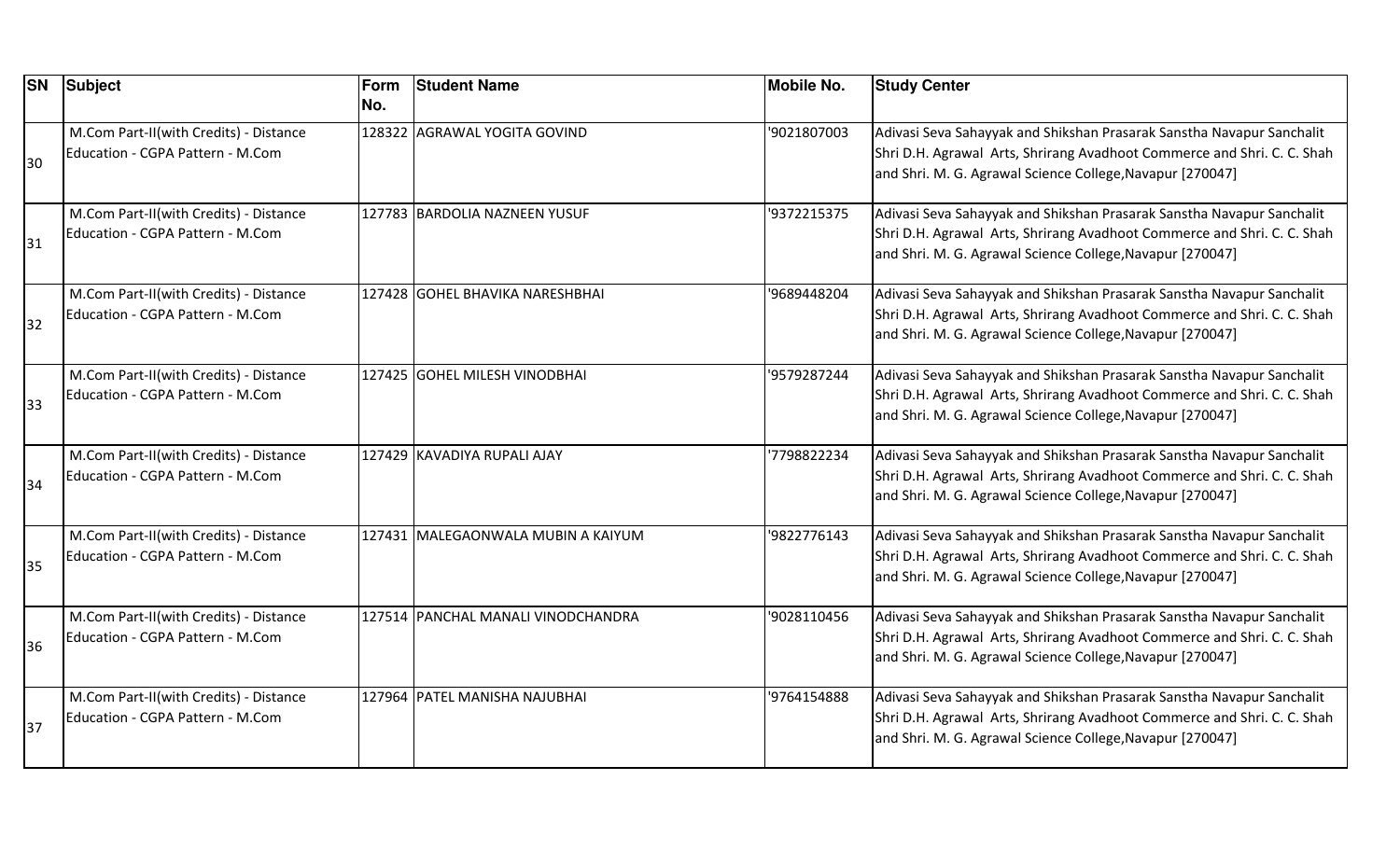| <b>SN</b> | Subject                                                                                    | Form<br>No. | <b>Student Name</b>             | <b>Mobile No.</b> | <b>Study Center</b>                                                                                                                                                                                           |
|-----------|--------------------------------------------------------------------------------------------|-------------|---------------------------------|-------------------|---------------------------------------------------------------------------------------------------------------------------------------------------------------------------------------------------------------|
| 38        | M.Com Part-II(with Credits) - Distance<br>Education - CGPA Pattern - M.Com                 |             | 127430 RANA DARSHANA ARVINDBHAI | 8446816965        | Adivasi Seva Sahayyak and Shikshan Prasarak Sanstha Navapur Sanchalit<br>Shri D.H. Agrawal Arts, Shrirang Avadhoot Commerce and Shri. C. C. Shah<br>and Shri. M. G. Agrawal Science College, Navapur [270047] |
| 39        | M.Com Part-II(with Credits) - Distance<br>Education - CGPA Pattern - M.Com                 |             | 128182 SHAH NEELAM AJAYKUMAR    | '9420535366       | Adivasi Seva Sahayyak and Shikshan Prasarak Sanstha Navapur Sanchalit<br>Shri D.H. Agrawal Arts, Shrirang Avadhoot Commerce and Shri. C. C. Shah<br>and Shri. M. G. Agrawal Science College, Navapur [270047] |
| 40        | M.Com Part-II(with Credits) - Distance<br>Education - CGPA Pattern - M.Com                 |             | 127968 THAKKAR SALONI PARAGBHAI | '9423494275       | Adivasi Seva Sahayyak and Shikshan Prasarak Sanstha Navapur Sanchalit<br>Shri D.H. Agrawal Arts, Shrirang Avadhoot Commerce and Shri. C. C. Shah<br>and Shri. M. G. Agrawal Science College, Navapur [270047] |
| 41        | M.Com Part-II(with Credits) - Distance<br>Education - CGPA Pattern - M.Com                 |             | 128320 YADAV SEEMA SHIVKUMAR    | '8698320745       | Adivasi Seva Sahayyak and Shikshan Prasarak Sanstha Navapur Sanchalit<br>Shri D.H. Agrawal Arts, Shrirang Avadhoot Commerce and Shri. C. C. Shah<br>and Shri. M. G. Agrawal Science College, Navapur [270047] |
| 42        | MA Part-II(with Credits) - English - English -<br>Distance Education - Annual CGPA Pattern |             | 128132 GAVIT ARUN RAVINDRA      | '9403262774       | Adivasi Seva Sahayyak and Shikshan Prasarak Sanstha Navapur Sanchalit<br>Shri D.H. Agrawal Arts, Shrirang Avadhoot Commerce and Shri. C. C. Shah<br>and Shri. M. G. Agrawal Science College, Navapur [270047] |
| 43        | MA Part-II(with Credits) - English - English -<br>Distance Education - Annual CGPA Pattern |             | 127517 GAVIT JITENDRA RAMDAS    | '9637800779       | Adivasi Seva Sahayyak and Shikshan Prasarak Sanstha Navapur Sanchalit<br>Shri D.H. Agrawal Arts, Shrirang Avadhoot Commerce and Shri. C. C. Shah<br>and Shri. M. G. Agrawal Science College, Navapur [270047] |
| 44        | MA Part-II(with Credits) - English - English -<br>Distance Education - Annual CGPA Pattern |             | 129240 GAVIT MAGANSING KEVAJI   | '9637547162       | Adivasi Seva Sahayyak and Shikshan Prasarak Sanstha Navapur Sanchalit<br>Shri D.H. Agrawal Arts, Shrirang Avadhoot Commerce and Shri. C. C. Shah<br>and Shri. M. G. Agrawal Science College, Navapur [270047] |
| 45        | MA Part-II(with Credits) - History - History -<br>Distance Education - CGPA Pattern        |             | 129231 CHAUDHARI RAKESH MOHAN   | '9545907938       | Adivasi Seva Sahayyak and Shikshan Prasarak Sanstha Navapur Sanchalit<br>Shri D.H. Agrawal Arts, Shrirang Avadhoot Commerce and Shri. C. C. Shah<br>and Shri. M. G. Agrawal Science College, Navapur [270047] |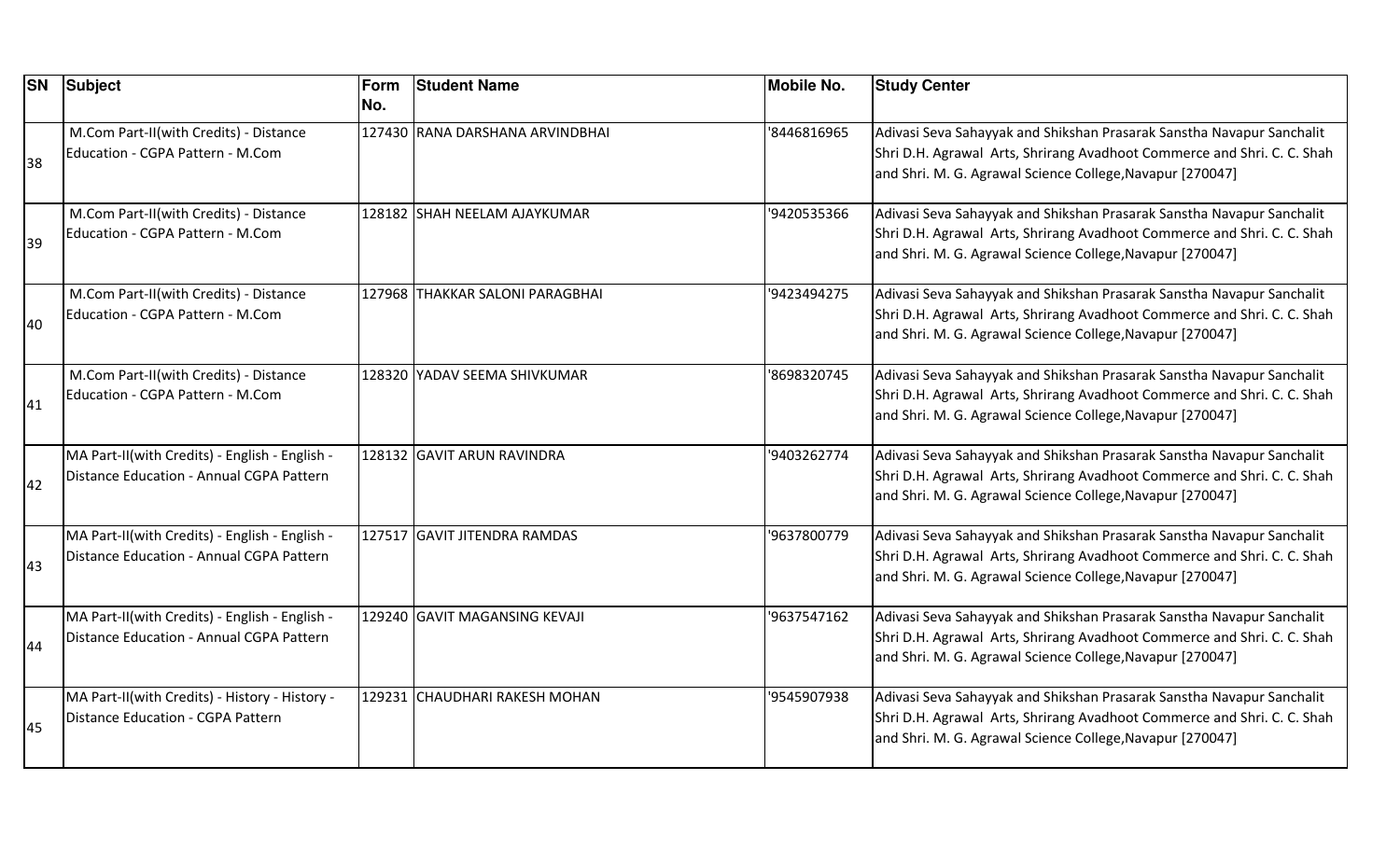| <b>SN</b> | <b>Subject</b>                                                                             | Form<br>No. | <b>Student Name</b>                  | <b>Mobile No.</b> | <b>Study Center</b>                                                                                                                                                                                           |
|-----------|--------------------------------------------------------------------------------------------|-------------|--------------------------------------|-------------------|---------------------------------------------------------------------------------------------------------------------------------------------------------------------------------------------------------------|
| 46        | MA Part-II(with Credits) - History - History -<br><b>Distance Education - CGPA Pattern</b> |             | 129092 KOKANI VIJAYA GANESH          | '9420317951       | Adivasi Seva Sahayyak and Shikshan Prasarak Sanstha Navapur Sanchalit<br>Shri D.H. Agrawal Arts, Shrirang Avadhoot Commerce and Shri. C. C. Shah<br>and Shri. M. G. Agrawal Science College, Navapur [270047] |
| 47        | MA Part-II(with Credits) - History - History -<br><b>Distance Education - CGPA Pattern</b> |             | 127649 KULKARNI JITENDRA RAJENDRA    | '8805071602       | Adivasi Seva Sahayyak and Shikshan Prasarak Sanstha Navapur Sanchalit<br>Shri D.H. Agrawal Arts, Shrirang Avadhoot Commerce and Shri. C. C. Shah<br>and Shri. M. G. Agrawal Science College, Navapur [270047] |
| 48        | MA Part-II(with Credits) - History - History -<br><b>Distance Education - CGPA Pattern</b> |             | 127476 MORE AJAY EKNATH              | 8888981716        | Adivasi Seva Sahayyak and Shikshan Prasarak Sanstha Navapur Sanchalit<br>Shri D.H. Agrawal Arts, Shrirang Avadhoot Commerce and Shri. C. C. Shah<br>and Shri. M. G. Agrawal Science College, Navapur [270047] |
| 49        | MA Part-II(with Credits) - Marathi - Marathi -<br>Distance Education - Annual CGPA Pattern |             | 127565 CHAVAN MANISHA CHANDRASHEKHAR | '9595608234       | Adivasi Seva Sahayyak and Shikshan Prasarak Sanstha Navapur Sanchalit<br>Shri D.H. Agrawal Arts, Shrirang Avadhoot Commerce and Shri. C. C. Shah<br>and Shri. M. G. Agrawal Science College, Navapur [270047] |
| <b>50</b> | MA Part-II(with Credits) - Marathi - Marathi -<br>Distance Education - Annual CGPA Pattern |             | 127552 GAVIT PUSHPA BABU             | 8605716275        | Adivasi Seva Sahayyak and Shikshan Prasarak Sanstha Navapur Sanchalit<br>Shri D.H. Agrawal Arts, Shrirang Avadhoot Commerce and Shri. C. C. Shah<br>and Shri. M. G. Agrawal Science College, Navapur [270047] |
| 51        | MA Part-II(with Credits) - Marathi - Marathi -<br>Distance Education - Annual CGPA Pattern |             | 127464 KADAM BHAVANA RATAN           | '8698177765       | Adivasi Seva Sahayyak and Shikshan Prasarak Sanstha Navapur Sanchalit<br>Shri D.H. Agrawal Arts, Shrirang Avadhoot Commerce and Shri. C. C. Shah<br>and Shri. M. G. Agrawal Science College, Navapur [270047] |
| 52        | MA Part-II(with Credits) - Marathi - Marathi -<br>Distance Education - Annual CGPA Pattern |             | 127553 KATE PALLAVI DILIP            | '9714748754       | Adivasi Seva Sahayyak and Shikshan Prasarak Sanstha Navapur Sanchalit<br>Shri D.H. Agrawal Arts, Shrirang Avadhoot Commerce and Shri. C. C. Shah<br>and Shri. M. G. Agrawal Science College, Navapur [270047] |
| <b>53</b> | MA Part-II(with Credits) - Marathi - Marathi -<br>Distance Education - Annual CGPA Pattern |             | 127701 NANDRE SAVITA PUNJARAM        | '9404992910       | Adivasi Seva Sahayyak and Shikshan Prasarak Sanstha Navapur Sanchalit<br>Shri D.H. Agrawal Arts, Shrirang Avadhoot Commerce and Shri. C. C. Shah<br>and Shri. M. G. Agrawal Science College, Navapur [270047] |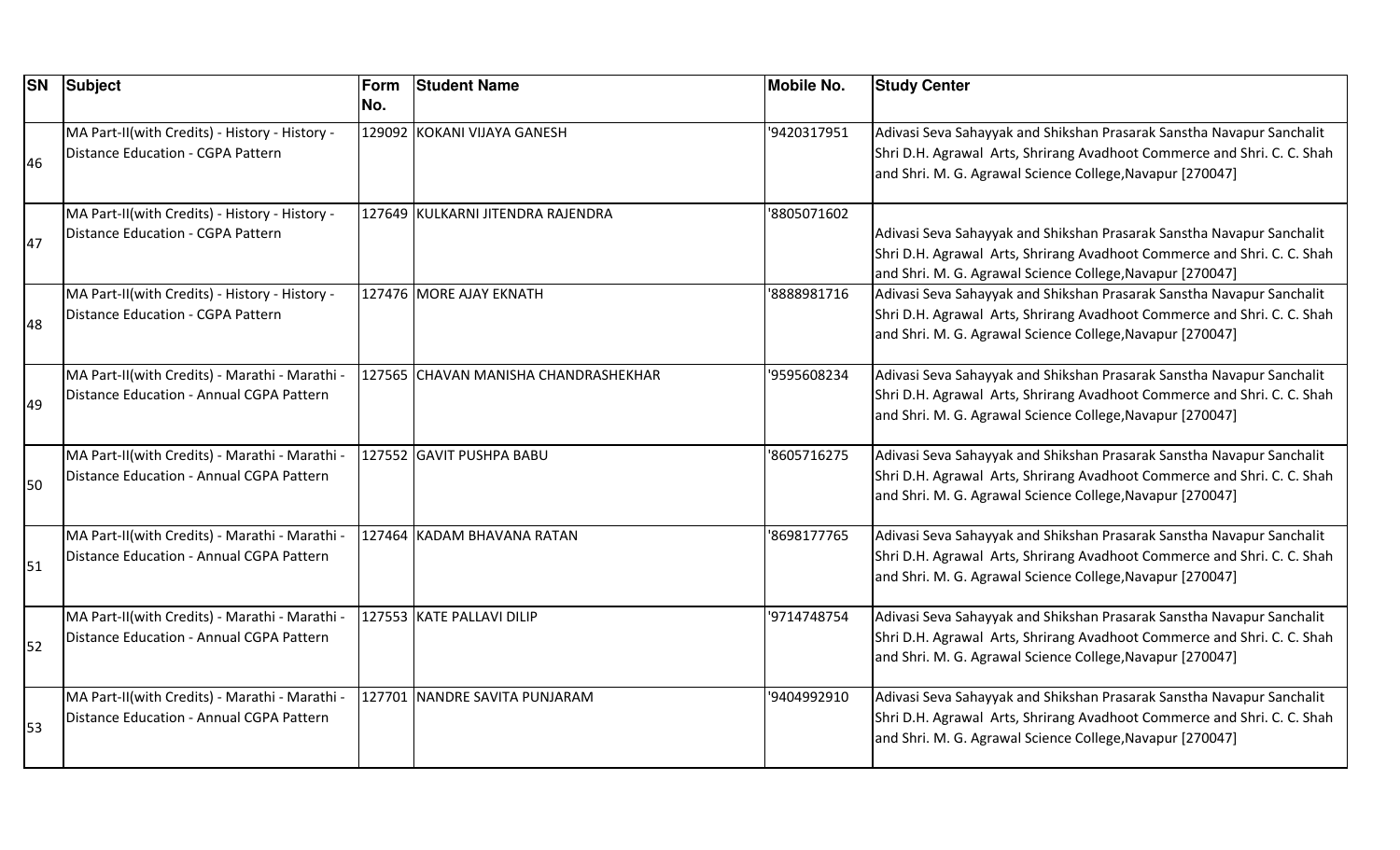| <b>SN</b> | <b>Subject</b>                                                                                             | Form<br>No. | <b>Student Name</b>                | <b>Mobile No.</b> | <b>Study Center</b>                                                                                                                                                                                           |
|-----------|------------------------------------------------------------------------------------------------------------|-------------|------------------------------------|-------------------|---------------------------------------------------------------------------------------------------------------------------------------------------------------------------------------------------------------|
| 54        | MA Part-II(with Credits) - Marathi - Marathi -<br>Distance Education - Annual CGPA Pattern                 |             | 127256 PATIL KUNAL DILIP           | '8600229824       | Adivasi Seva Sahayyak and Shikshan Prasarak Sanstha Navapur Sanchalit<br>Shri D.H. Agrawal Arts, Shrirang Avadhoot Commerce and Shri. C. C. Shah<br>and Shri. M. G. Agrawal Science College, Navapur [270047] |
| 55        | MA Part-II(with Credits) - Marathi - Marathi -<br>Distance Education - Annual CGPA Pattern                 |             | 127349 SURYAWANSHI UGALAL CHAMULAL | 8007780095        | Adivasi Seva Sahayyak and Shikshan Prasarak Sanstha Navapur Sanchalit<br>Shri D.H. Agrawal Arts, Shrirang Avadhoot Commerce and Shri. C. C. Shah<br>and Shri. M. G. Agrawal Science College, Navapur [270047] |
| 56        | MA Part-II(with Credits) - Marathi - Marathi -<br>Distance Education - Annual CGPA Pattern                 |             | 128895 VALVI MOHINI BANSIDHAR      | 7588230170        | Adivasi Seva Sahayyak and Shikshan Prasarak Sanstha Navapur Sanchalit<br>Shri D.H. Agrawal Arts, Shrirang Avadhoot Commerce and Shri. C. C. Shah<br>and Shri. M. G. Agrawal Science College, Navapur [270047] |
| 57        | MA Part-II(with Credits) - Marathi - Marathi -<br>Distance Education - Annual CGPA Pattern                 |             | 128138 VASAVE MINA JERMA           | '7588052593       | Adivasi Seva Sahayyak and Shikshan Prasarak Sanstha Navapur Sanchalit<br>Shri D.H. Agrawal Arts, Shrirang Avadhoot Commerce and Shri. C. C. Shah<br>and Shri. M. G. Agrawal Science College, Navapur [270047] |
| <b>58</b> | MA Part-II(with Credits) - Political Science -<br>Political Science - Distance Education - CGPA<br>Pattern |             | 128000 GANDE PARMESHWAR VITHOBA    | '9011926680       | Adivasi Seva Sahayyak and Shikshan Prasarak Sanstha Navapur Sanchalit<br>Shri D.H. Agrawal Arts, Shrirang Avadhoot Commerce and Shri. C. C. Shah<br>and Shri. M. G. Agrawal Science College, Navapur [270047] |
| 59        | MA Part-II(with Credits) - Political Science -<br>Political Science - Distance Education - CGPA<br>Pattern |             | 128058 GAVIT PRAVINKUMAR VINAYAK   | 8806770514        | Adivasi Seva Sahayyak and Shikshan Prasarak Sanstha Navapur Sanchalit<br>Shri D.H. Agrawal Arts, Shrirang Avadhoot Commerce and Shri. C. C. Shah<br>and Shri. M. G. Agrawal Science College, Navapur [270047] |
| 60        | MA Part-II(with Credits) - Political Science -<br>Political Science - Distance Education - CGPA<br>Pattern |             | 127355 GAVIT RAVINDRA JERMA        | 7875953448        | Adivasi Seva Sahayyak and Shikshan Prasarak Sanstha Navapur Sanchalit<br>Shri D.H. Agrawal Arts, Shrirang Avadhoot Commerce and Shri. C. C. Shah<br>and Shri. M. G. Agrawal Science College, Navapur [270047] |
| 61        | MA Part-II(with Credits) - Political Science -<br>Political Science - Distance Education - CGPA<br>Pattern |             | 127337 JJADHAV GAUTAM KANHAIYALAL  | '9049272576       | Adivasi Seva Sahayyak and Shikshan Prasarak Sanstha Navapur Sanchalit<br>Shri D.H. Agrawal Arts, Shrirang Avadhoot Commerce and Shri. C. C. Shah<br>and Shri. M. G. Agrawal Science College, Navapur [270047] |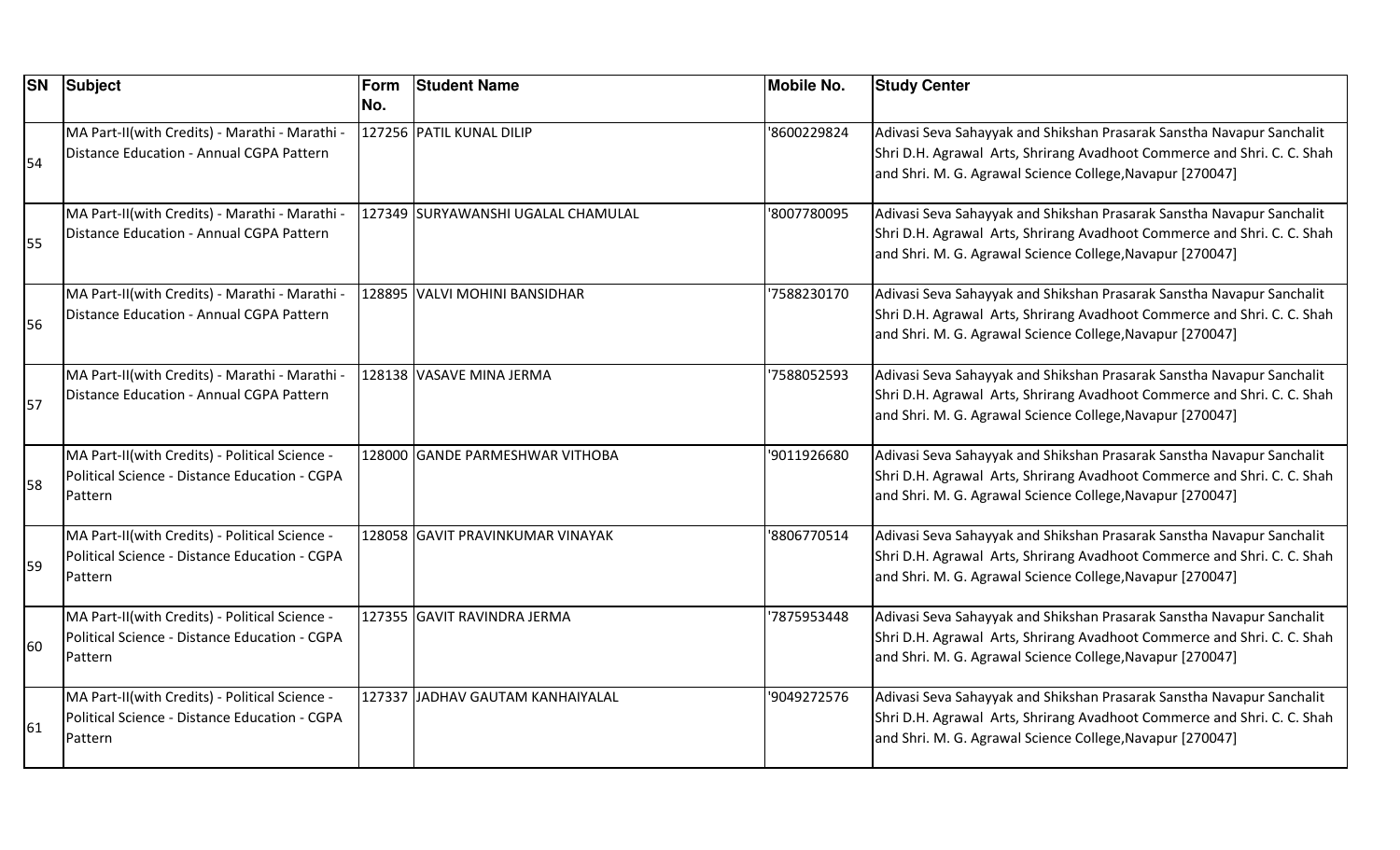| <b>SN</b> | Subject                                                                                                    | Form<br>No. | <b>Student Name</b>                        | <b>Mobile No.</b> | <b>Study Center</b>                                                                                                                                                                                           |
|-----------|------------------------------------------------------------------------------------------------------------|-------------|--------------------------------------------|-------------------|---------------------------------------------------------------------------------------------------------------------------------------------------------------------------------------------------------------|
| 62        | MA Part-II(with Credits) - Political Science -<br>Political Science - Distance Education - CGPA<br>Pattern |             | 128005 KAWALE ASHOK GIRJAPPA               | '9421477814       | Adivasi Seva Sahayyak and Shikshan Prasarak Sanstha Navapur Sanchalit<br>Shri D.H. Agrawal Arts, Shrirang Avadhoot Commerce and Shri. C. C. Shah<br>and Shri. M. G. Agrawal Science College, Navapur [270047] |
| 63        | MA Part-II(with Credits) - Political Science -<br>Political Science - Distance Education - CGPA<br>Pattern |             | 127341 MORE BALKRISHNA UTTAM               | '9595610680       | Adivasi Seva Sahayyak and Shikshan Prasarak Sanstha Navapur Sanchalit<br>Shri D.H. Agrawal Arts, Shrirang Avadhoot Commerce and Shri. C. C. Shah<br>and Shri. M. G. Agrawal Science College, Navapur [270047] |
| 64        | MA Part-II(with Credits) - Political Science -<br>Political Science - Distance Education - CGPA<br>Pattern |             | 127343 NANKAR SWATI NANA                   | '9421524284       | Adivasi Seva Sahayyak and Shikshan Prasarak Sanstha Navapur Sanchalit<br>Shri D.H. Agrawal Arts, Shrirang Avadhoot Commerce and Shri. C. C. Shah<br>and Shri. M. G. Agrawal Science College, Navapur [270047] |
| 65        | MA Part-II(with Credits) - Political Science -<br>Political Science - Distance Education - CGPA<br>Pattern |             | 127350 PATIL KETAN BABULAL                 | '9860065475       | Adivasi Seva Sahayyak and Shikshan Prasarak Sanstha Navapur Sanchalit<br>Shri D.H. Agrawal Arts, Shrirang Avadhoot Commerce and Shri. C. C. Shah<br>and Shri. M. G. Agrawal Science College, Navapur [270047] |
| 66        | M.Com Part-II(with Credits) - Distance<br>Education - CGPA Pattern - M.Com                                 |             | 127563 CHAVAN ANITA CHANDRASHEKHAR         | '9595608234       | Adivasi Seva Sahayyak and Shikshan Prasarak Shanstha's Shri S. H. Naik<br>College of Education, Navapur [270048]                                                                                              |
| 67        | MA Part-II(with Credits) - English - English -<br>Distance Education - Annual CGPA Pattern                 |             | 127468 BHAMRE SWAPNIL MAHENDRA             | '9096337706       | Adivasi Seva Sahayyak and Shikshan Prasarak Shanstha's Shri S. H. Naik<br>College of Education, Navapur [270048]                                                                                              |
| 68        | MA Part-II(with Credits) - English - English -<br>Distance Education - Annual CGPA Pattern                 |             | 127711 BORSE HARISH BHALERAO               | 7744889887        | Adivasi Seva Sahayyak and Shikshan Prasarak Shanstha's Shri S. H. Naik<br>College of Education, Navapur [270048]                                                                                              |
| 69        | MA Part-II(with Credits) - English - English -<br>Distance Education - Annual CGPA Pattern                 |             | 128261 DASHPUTE SUREKHA NIMBA              | '9404575902       | Adivasi Seva Sahayyak and Shikshan Prasarak Shanstha's Shri S. H. Naik<br>College of Education, Navapur [270048]                                                                                              |
| 70        | MA Part-II(with Credits) - English - English -<br>Distance Education - Annual CGPA Pattern                 |             | 127609 DHARIWAL MALKEET KAUR BALWANT SINGH | '9764858379       | Adivasi Seva Sahayyak and Shikshan Prasarak Shanstha's Shri S. H. Naik<br>College of Education, Navapur [270048]                                                                                              |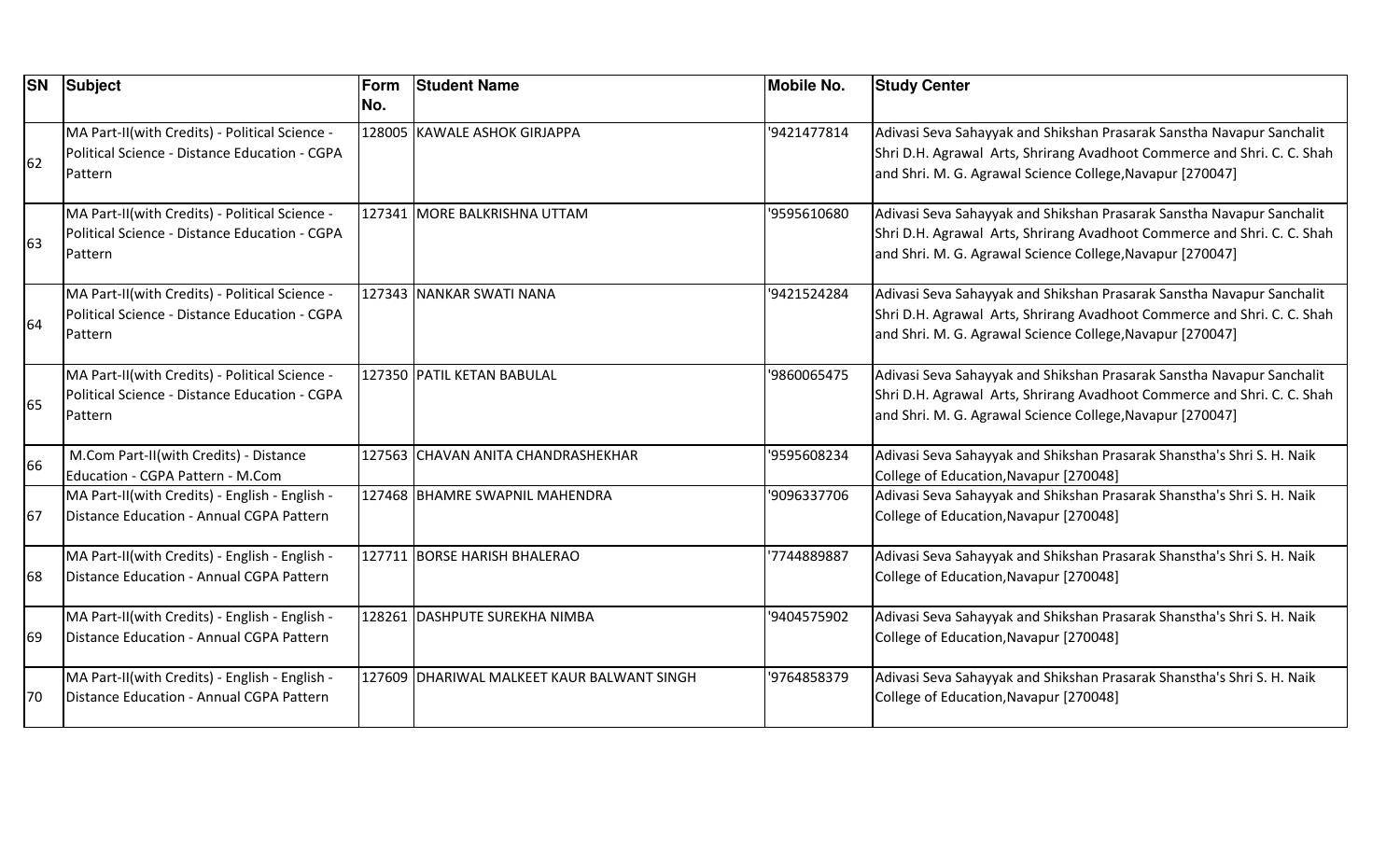| <b>SN</b> | <b>Subject</b>                                                                             | Form<br>No. | <b>Student Name</b>            | <b>Mobile No.</b> | <b>Study Center</b>                                                                                              |
|-----------|--------------------------------------------------------------------------------------------|-------------|--------------------------------|-------------------|------------------------------------------------------------------------------------------------------------------|
| 71        | MA Part-II(with Credits) - English - English -<br>Distance Education - Annual CGPA Pattern |             | 127908 DHOLE PALLAVI CHIMANRAO | '9844864412       | Adivasi Seva Sahayyak and Shikshan Prasarak Shanstha's Shri S. H. Naik<br>College of Education, Navapur [270048] |
| 72        | MA Part-II(with Credits) - English - English -<br>Distance Education - Annual CGPA Pattern |             | 127717 GAMIT SUNILBHAI MALAMJI | '9637006543       | Adivasi Seva Sahayyak and Shikshan Prasarak Shanstha's Shri S. H. Naik<br>College of Education, Navapur [270048] |
| 73        | MA Part-II(with Credits) - English - English -<br>Distance Education - Annual CGPA Pattern |             | 127575 GAVIT AMARSING KRUSHNA  | '8308066505       | Adivasi Seva Sahayyak and Shikshan Prasarak Shanstha's Shri S. H. Naik<br>College of Education, Navapur [270048] |
| 74        | MA Part-II(with Credits) - English - English -<br>Distance Education - Annual CGPA Pattern |             | 127351 GAVIT LAJRAS SHANKAR    | '9637921214       | Adivasi Seva Sahayyak and Shikshan Prasarak Shanstha's Shri S. H. Naik<br>College of Education, Navapur [270048] |
| 75        | MA Part-II(with Credits) - English - English -<br>Distance Education - Annual CGPA Pattern |             | 128257 GAVIT NARENDRA HEMANT   | '9422837975       | Adivasi Seva Sahayyak and Shikshan Prasarak Shanstha's Shri S. H. Naik<br>College of Education, Navapur [270048] |
| 76        | MA Part-II(with Credits) - English - English -<br>Distance Education - Annual CGPA Pattern |             | 127581 GAVIT SANDIP BALU       | 7875418779        | Adivasi Seva Sahayyak and Shikshan Prasarak Shanstha's Shri S. H. Naik<br>College of Education, Navapur [270048] |
| 77        | MA Part-II(with Credits) - English - English -<br>Distance Education - Annual CGPA Pattern |             | 127401 GAVIT SHAMUVEL YASHVANT | '9765096173       | Adivasi Seva Sahayyak and Shikshan Prasarak Shanstha's Shri S. H. Naik<br>College of Education, Navapur [270048] |
| 78        | MA Part-II(with Credits) - English - English -<br>Distance Education - Annual CGPA Pattern |             | 127926 GAVIT VISHVAS PRABHU    | 7875542489        | Adivasi Seva Sahayyak and Shikshan Prasarak Shanstha's Shri S. H. Naik<br>College of Education, Navapur [270048] |
| 79        | MA Part-II(with Credits) - English - English -<br>Distance Education - Annual CGPA Pattern |             | 128721 JADHAV HITESH ASHOK     | '9420386467       | Adivasi Seva Sahayyak and Shikshan Prasarak Shanstha's Shri S. H. Naik<br>College of Education, Navapur [270048] |
| 80        | MA Part-II(with Credits) - English - English -<br>Distance Education - Annual CGPA Pattern |             | 128728 KULKARNI RAGINI SANJAY  | '9595125485       | Adivasi Seva Sahayyak and Shikshan Prasarak Shanstha's Shri S. H. Naik<br>College of Education, Navapur [270048] |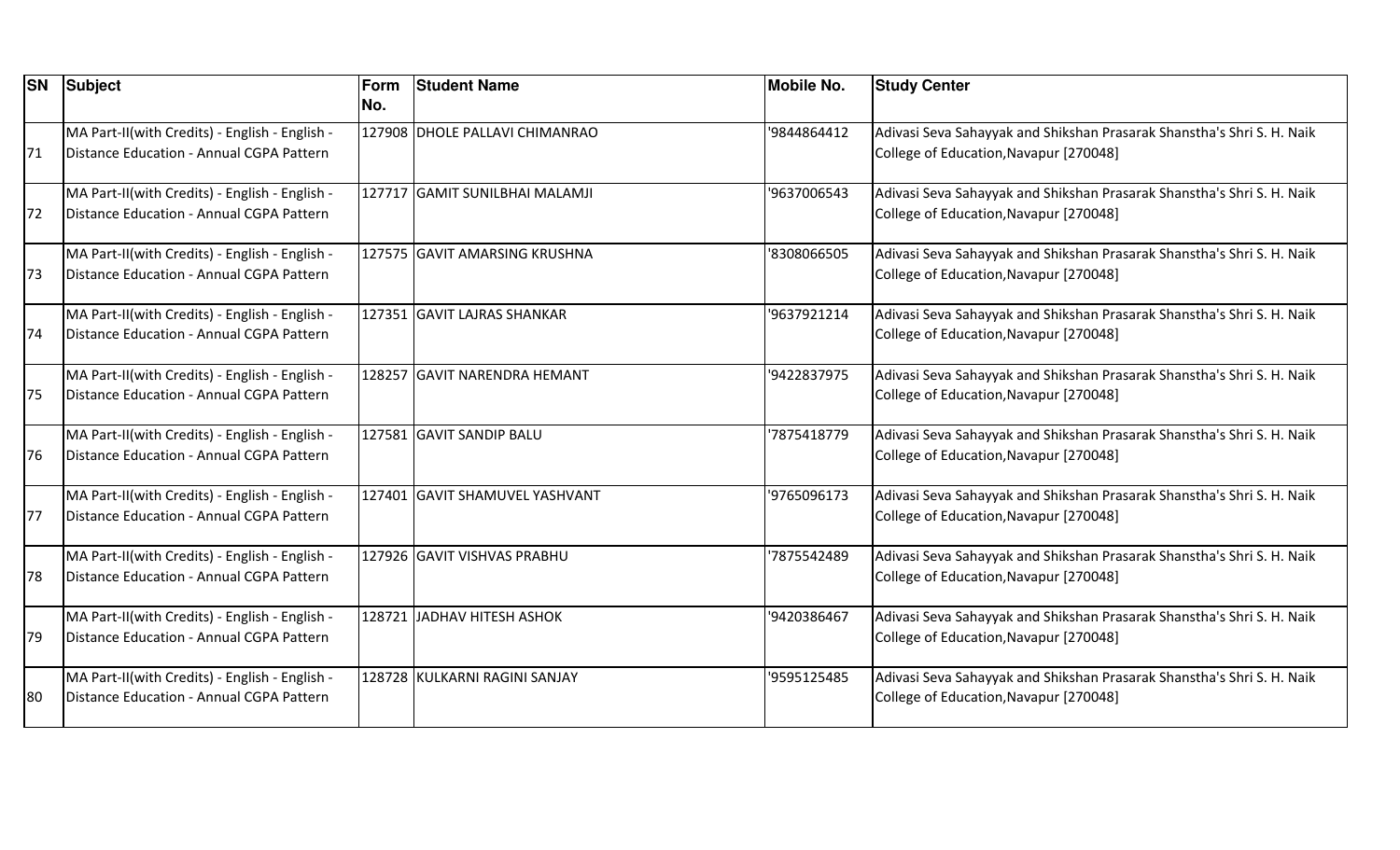| <b>SN</b> | Subject                                                                                    | Form<br>No. | <b>Student Name</b>                  | <b>Mobile No.</b> | <b>Study Center</b>                                                                                              |
|-----------|--------------------------------------------------------------------------------------------|-------------|--------------------------------------|-------------------|------------------------------------------------------------------------------------------------------------------|
| 81        | MA Part-II(with Credits) - English - English -<br>Distance Education - Annual CGPA Pattern |             | 127925 MALI BHARAT VANJI             | '9881352485       | Adivasi Seva Sahayyak and Shikshan Prasarak Shanstha's Shri S. H. Naik<br>College of Education, Navapur [270048] |
| 82        | MA Part-II(with Credits) - English - English -<br>Distance Education - Annual CGPA Pattern |             | 128348 MAVCHI IYOB DIVANJI           | '9950449718       | Adivasi Seva Sahayyak and Shikshan Prasarak Shanstha's Shri S. H. Naik<br>College of Education, Navapur [270048] |
| 83        | MA Part-II(with Credits) - English - English -<br>Distance Education - Annual CGPA Pattern |             | 127636 MAVCHI YAKOB SAKHARAM         | '7798821066       | Adivasi Seva Sahayyak and Shikshan Prasarak Shanstha's Shri S. H. Naik<br>College of Education, Navapur [270048] |
| 84        | MA Part-II(with Credits) - English - English -<br>Distance Education - Annual CGPA Pattern |             | 128264 MEKHE MANOHAR RAMKRISHNA      | '9421615303       | Adivasi Seva Sahayyak and Shikshan Prasarak Shanstha's Shri S. H. Naik<br>College of Education, Navapur [270048] |
| 85        | MA Part-II(with Credits) - English - English -<br>Distance Education - Annual CGPA Pattern |             | 128303 NAIK PRIYANKA ASHOK           | '9422412000       | Adivasi Seva Sahayyak and Shikshan Prasarak Shanstha's Shri S. H. Naik<br>College of Education, Navapur [270048] |
| 86        | MA Part-II(with Credits) - English - English -<br>Distance Education - Annual CGPA Pattern |             | 128072 PADVI SARITA AJABSING         | '9049691996       | Adivasi Seva Sahayyak and Shikshan Prasarak Shanstha's Shri S. H. Naik<br>College of Education, Navapur [270048] |
| 87        | MA Part-II(with Credits) - English - English -<br>Distance Education - Annual CGPA Pattern |             | 127392 PATIL MAHENDRA DHONDU         | '8805835373       | Adivasi Seva Sahayyak and Shikshan Prasarak Shanstha's Shri S. H. Naik<br>College of Education, Navapur [270048] |
| 88        | MA Part-II(with Credits) - English - English -<br>Distance Education - Annual CGPA Pattern |             | 127377 PATIL NITEEN VISHVAS          | '9421851850       | Adivasi Seva Sahayyak and Shikshan Prasarak Shanstha's Shri S. H. Naik<br>College of Education, Navapur [270048] |
| 89        | MA Part-II(with Credits) - English - English -<br>Distance Education - Annual CGPA Pattern |             | 129326 PATIL VANDANA MADAN           | '9673968229       | Adivasi Seva Sahayyak and Shikshan Prasarak Shanstha's Shri S. H. Naik<br>College of Education, Navapur [270048] |
| 190       | MA Part-II(with Credits) - English - English -<br>Distance Education - Annual CGPA Pattern |             | 128299 SONAWANE AKSHAYKUMAR MAHENDRA | '9158480093       | Adivasi Seva Sahayyak and Shikshan Prasarak Shanstha's Shri S. H. Naik<br>College of Education, Navapur [270048] |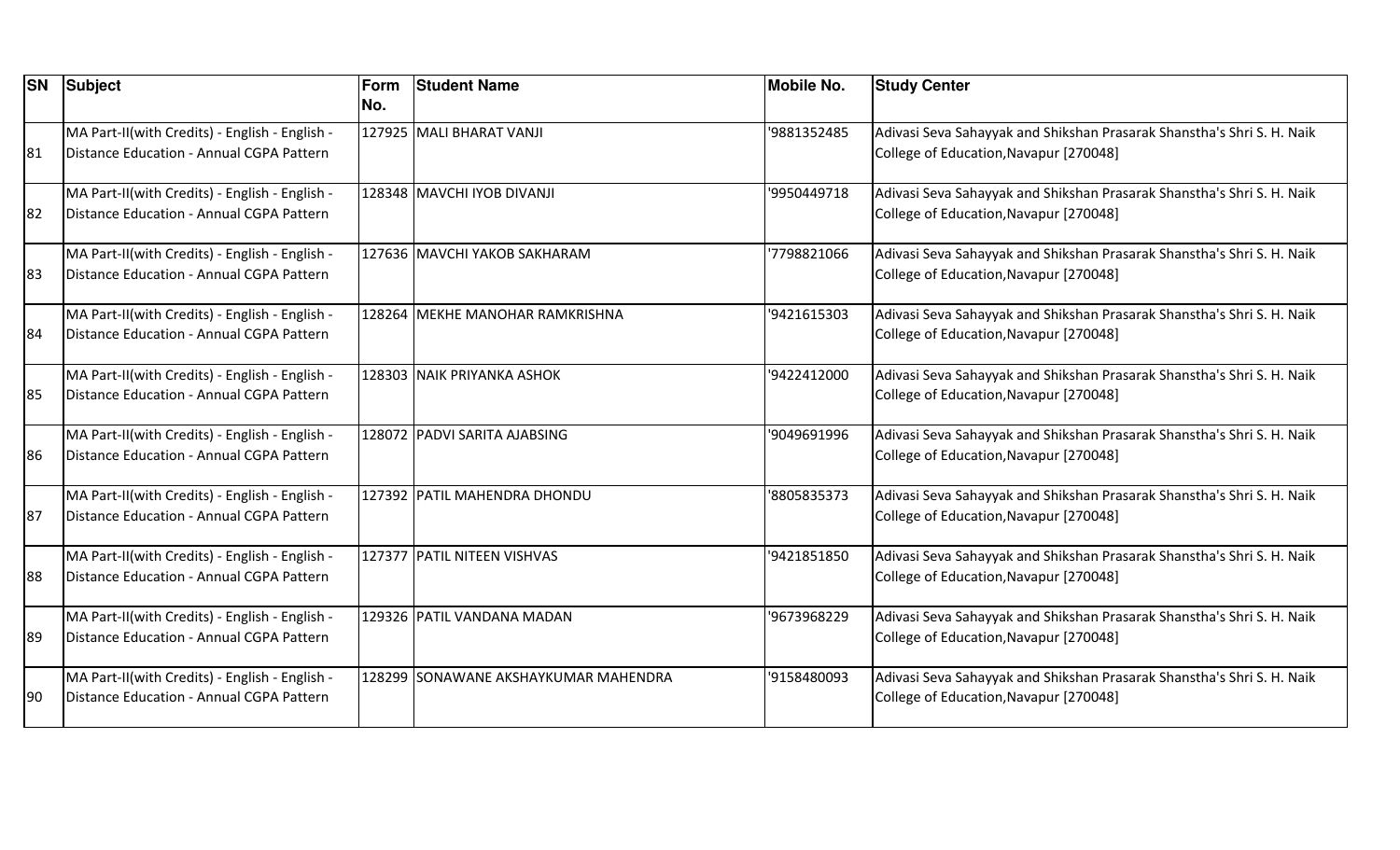| <b>SN</b> | Subject                                                                                    | Form<br>No. | <b>Student Name</b>              | <b>Mobile No.</b> | <b>Study Center</b>                                                                                              |
|-----------|--------------------------------------------------------------------------------------------|-------------|----------------------------------|-------------------|------------------------------------------------------------------------------------------------------------------|
| 91        | MA Part-II(with Credits) - English - English -<br>Distance Education - Annual CGPA Pattern |             | 128176 THINGALE ULHAS MADHUKAR   | 9623111185        | Adivasi Seva Sahayyak and Shikshan Prasarak Shanstha's Shri S. H. Naik<br>College of Education, Navapur [270048] |
| 92        | MA Part-II(with Credits) - English - English -<br>Distance Education - Annual CGPA Pattern |             | 127861 VALVI MAHENDRA PRABHAKAR  | '9403863487       | Adivasi Seva Sahayyak and Shikshan Prasarak Shanstha's Shri S. H. Naik<br>College of Education, Navapur [270048] |
| 193       | MA Part-II(with Credits) - English - English -<br>Distance Education - Annual CGPA Pattern |             | 127465 VASAVE JAGAN KHATRYA      | '8976656873       | Adivasi Seva Sahayyak and Shikshan Prasarak Shanstha's Shri S. H. Naik<br>College of Education, Navapur [270048] |
| 94        | MA Part-II(with Credits) - English - English -<br>Distance Education - Annual CGPA Pattern |             | 128094 VASAVE JITEN VANKAR       | '9637725888       | Adivasi Seva Sahayyak and Shikshan Prasarak Shanstha's Shri S. H. Naik<br>College of Education, Navapur [270048] |
| 95        | MA Part-II(with Credits) - English - English -<br>Distance Education - Annual CGPA Pattern |             | 128334 VASAVE KIRTIKUMAR BALWANT | '8805854419       | Adivasi Seva Sahayyak and Shikshan Prasarak Shanstha's Shri S. H. Naik<br>College of Education, Navapur [270048] |
| 96        | MA Part-II(with Credits) - English - English -<br>Distance Education - Annual CGPA Pattern |             | 128695 VASAVE NAMRATA SHIRISH    | '8605353457       | Adivasi Seva Sahayyak and Shikshan Prasarak Shanstha's Shri S. H. Naik<br>College of Education, Navapur [270048] |
| 97        | MA Part-II(with Credits) - English - English -<br>Distance Education - Annual CGPA Pattern |             | 128142 VASAVE VINOD MANOHAR      | '9405191312       | Adivasi Seva Sahayyak and Shikshan Prasarak Shanstha's Shri S. H. Naik<br>College of Education, Navapur [270048] |
| 98        | MA Part-II(with Credits) - History - History -<br>Distance Education - CGPA Pattern        |             | 127482 BHAMARE NITIN NANABHAU    | 7276756777        | Adivasi Seva Sahayyak and Shikshan Prasarak Shanstha's Shri S. H. Naik<br>College of Education, Navapur [270048] |
| 99        | MA Part-II(with Credits) - History - History -<br>Distance Education - CGPA Pattern        |             | 127627 CHAUDHARI LAXMI DATTATRAY | '9725819985       | Adivasi Seva Sahayyak and Shikshan Prasarak Shanstha's Shri S. H. Naik<br>College of Education, Navapur [270048] |
| 100       | MA Part-II(with Credits) - History - History -<br>Distance Education - CGPA Pattern        |             | 127879 CHAUDHARI MADHURI SAMUVEL | 7588123470        | Adivasi Seva Sahayyak and Shikshan Prasarak Shanstha's Shri S. H. Naik<br>College of Education, Navapur [270048] |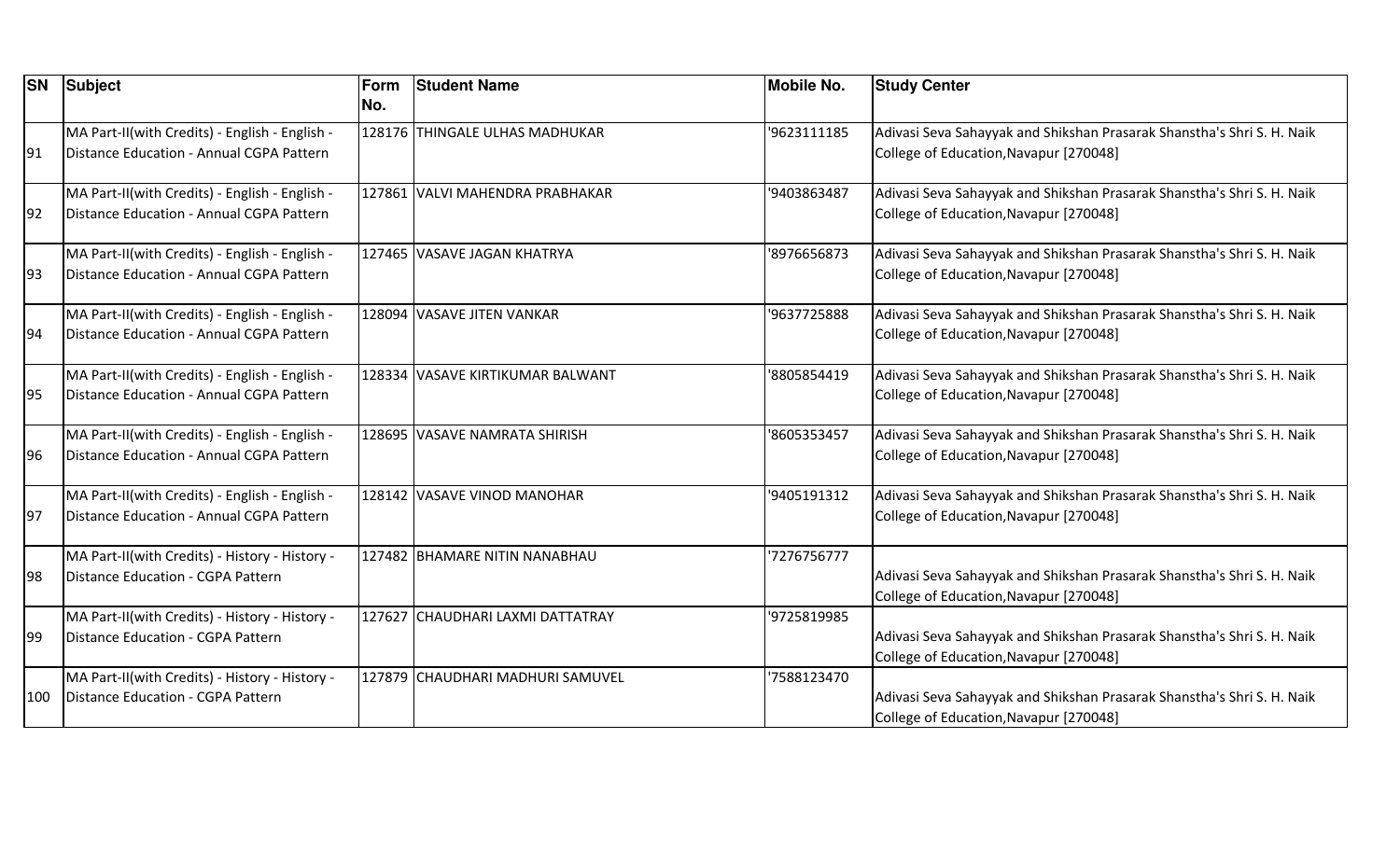| <b>SN</b> | <b>Subject</b>                                                                             | Form<br>No. | <b>Student Name</b>           | <b>Mobile No.</b> | <b>Study Center</b>                                                                                              |
|-----------|--------------------------------------------------------------------------------------------|-------------|-------------------------------|-------------------|------------------------------------------------------------------------------------------------------------------|
| 101       | MA Part-II(with Credits) - History - History -<br>Distance Education - CGPA Pattern        |             | 127647 GAVIT AABID DASHRATH   | '9850354636       | Adivasi Seva Sahayyak and Shikshan Prasarak Shanstha's Shri S. H. Naik<br>College of Education, Navapur [270048] |
| 102       | MA Part-II(with Credits) - History - History -<br>Distance Education - CGPA Pattern        |             | 127461 GAVIT DARSHANA BALVANT | '7588228051       | Adivasi Seva Sahayyak and Shikshan Prasarak Shanstha's Shri S. H. Naik<br>College of Education, Navapur [270048] |
| 103       | MA Part-II(with Credits) - History - History -<br>Distance Education - CGPA Pattern        |             | 127509 GAVIT DHARMA VINA      | '8605700778       | Adivasi Seva Sahayyak and Shikshan Prasarak Shanstha's Shri S. H. Naik<br>College of Education, Navapur [270048] |
| 104       | MA Part-II(with Credits) - History - History -<br><b>Distance Education - CGPA Pattern</b> |             | 127584 GAVIT LAJRESH PARTYA   | '9158574718       | Adivasi Seva Sahayyak and Shikshan Prasarak Shanstha's Shri S. H. Naik<br>College of Education, Navapur [270048] |
| 105       | MA Part-II(with Credits) - History - History -<br>Distance Education - CGPA Pattern        |             | 127497 GAVIT PRADIP RAVINDRA  | '9423134555       | Adivasi Seva Sahayyak and Shikshan Prasarak Shanstha's Shri S. H. Naik<br>College of Education, Navapur [270048] |
| 106       | MA Part-II(with Credits) - History - History -<br>Distance Education - CGPA Pattern        |             | 127935 GAVIT PRAMILA NURA     | '9623452813       | Adivasi Seva Sahayyak and Shikshan Prasarak Shanstha's Shri S. H. Naik<br>College of Education, Navapur [270048] |
| 107       | MA Part-II(with Credits) - History - History -<br>Distance Education - CGPA Pattern        |             | 128686 GAVIT SANDEEP RUBA     | '9421426293       | Adivasi Seva Sahayyak and Shikshan Prasarak Shanstha's Shri S. H. Naik<br>College of Education, Navapur [270048] |
| 108       | MA Part-II(with Credits) - History - History -<br>Distance Education - CGPA Pattern        |             | 127928 GAVIT VAISHALI PRABHU  | 7875542489        | Adivasi Seva Sahayyak and Shikshan Prasarak Shanstha's Shri S. H. Naik<br>College of Education, Navapur [270048] |
| 109       | MA Part-II(with Credits) - History - History -<br>Distance Education - CGPA Pattern        |             | 127501 GAVIT VIJAY GUNVANT    | '9637379883       | Adivasi Seva Sahayyak and Shikshan Prasarak Shanstha's Shri S. H. Naik<br>College of Education, Navapur [270048] |
| 110       | MA Part-II(with Credits) - History - History -<br>Distance Education - CGPA Pattern        |             | 127562 GAVIT VISHRAM SHIVAJI  | '9967390508       | Adivasi Seva Sahayyak and Shikshan Prasarak Shanstha's Shri S. H. Naik<br>College of Education, Navapur [270048] |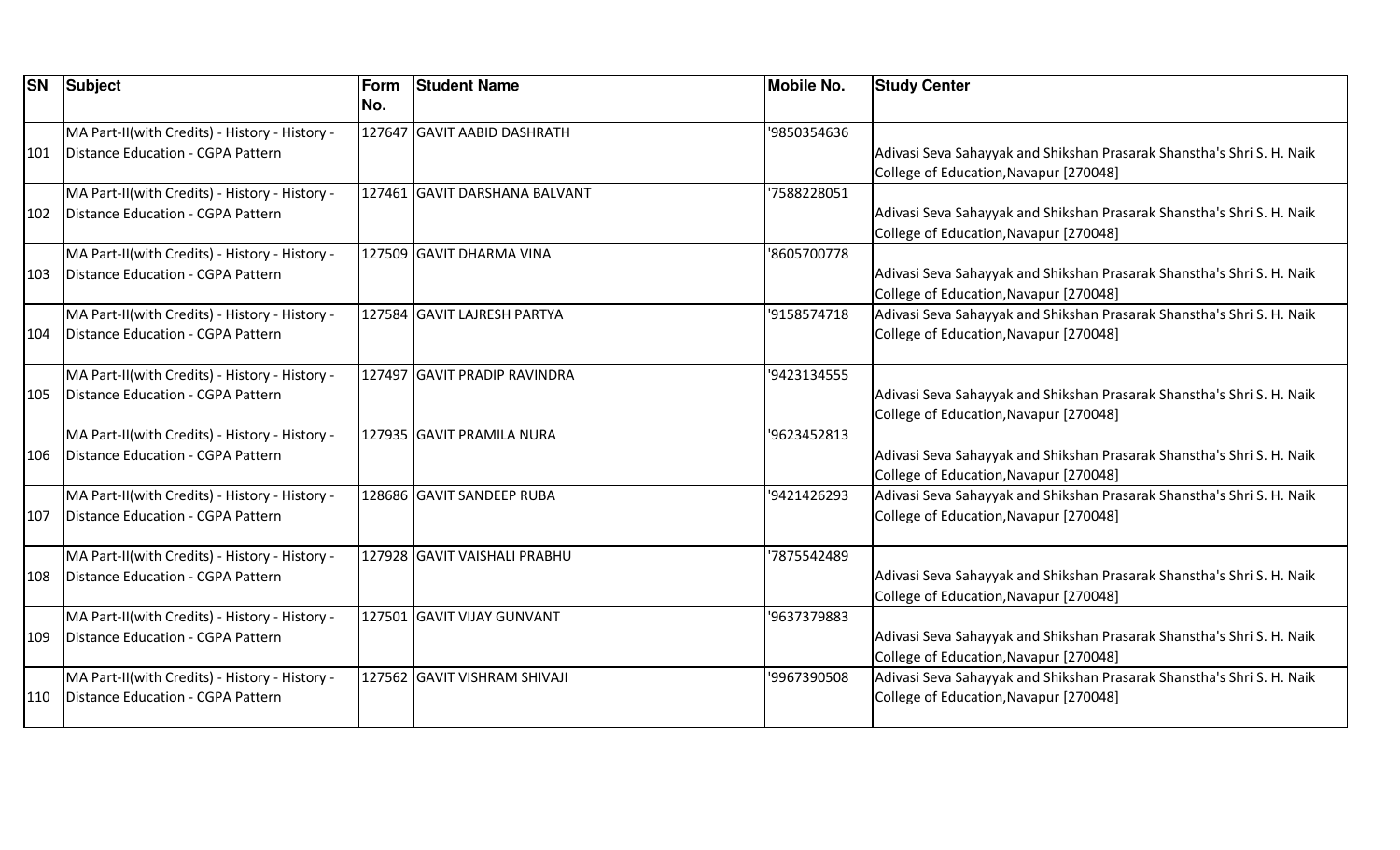| <b>SN</b> | Subject                                                                             | Form<br>No. | <b>Student Name</b>                | <b>Mobile No.</b> | <b>Study Center</b>                                                                                                                                        |
|-----------|-------------------------------------------------------------------------------------|-------------|------------------------------------|-------------------|------------------------------------------------------------------------------------------------------------------------------------------------------------|
| 111       | MA Part-II(with Credits) - History - History -<br>Distance Education - CGPA Pattern |             | 127522 GIRASE HIMMATSING PRAKASH   | '8888789655       | Adivasi Seva Sahayyak and Shikshan Prasarak Shanstha's Shri S. H. Naik                                                                                     |
| 112       | MA Part-II(with Credits) - History - History -<br>Distance Education - CGPA Pattern |             | 128175 KAKUSTE KALPANA SURESH      | '9923369293       | College of Education, Navapur [270048]<br>Adivasi Seva Sahayyak and Shikshan Prasarak Shanstha's Shri S. H. Naik<br>College of Education, Navapur [270048] |
| 113       | MA Part-II(with Credits) - History - History -<br>Distance Education - CGPA Pattern |             | 127484 KOKANI ASHOK AVSHA          | '8308990445       | Adivasi Seva Sahayyak and Shikshan Prasarak Shanstha's Shri S. H. Naik<br>College of Education, Navapur [270048]                                           |
| 114       | MA Part-II(with Credits) - History - History -<br>Distance Education - CGPA Pattern |             | 127972 MARATHE RAKESH PANDHARINATH | '9890596826       | Adivasi Seva Sahayyak and Shikshan Prasarak Shanstha's Shri S. H. Naik<br>College of Education, Navapur [270048]                                           |
| 115       | MA Part-II(with Credits) - History - History -<br>Distance Education - CGPA Pattern |             | 127455 MAVACHI PHILIP VANJI        | '9423288630       | Adivasi Seva Sahayyak and Shikshan Prasarak Shanstha's Shri S. H. Naik<br>College of Education, Navapur [270048]                                           |
| 116       | MA Part-II(with Credits) - History - History -<br>Distance Education - CGPA Pattern |             | 128029 MORE MAHESH SHANTILAL       | '9404758959       | Adivasi Seva Sahayyak and Shikshan Prasarak Shanstha's Shri S. H. Naik<br>College of Education, Navapur [270048]                                           |
| 117       | MA Part-II(with Credits) - History - History -<br>Distance Education - CGPA Pattern |             | 128429 MORE PANKAJ BAPURAO         | '9665236663       | Adivasi Seva Sahayyak and Shikshan Prasarak Shanstha's Shri S. H. Naik<br>College of Education, Navapur [270048]                                           |
| 118       | MA Part-II(with Credits) - History - History -<br>Distance Education - CGPA Pattern |             | 128030 NAGRALE NARENDRA DEVIDAS    | '9422791078       | Adivasi Seva Sahayyak and Shikshan Prasarak Shanstha's Shri S. H. Naik<br>College of Education, Navapur [270048]                                           |
| 119       | MA Part-II(with Credits) - History - History -<br>Distance Education - CGPA Pattern |             | 127680 NAIK SUNILKUMAR DHULJI      | '9767195016       | Adivasi Seva Sahayyak and Shikshan Prasarak Shanstha's Shri S. H. Naik<br>College of Education, Navapur [270048]                                           |
| 120       | MA Part-II(with Credits) - History - History -<br>Distance Education - CGPA Pattern |             | 127546 NIKUMBH RANJANA CHATUR      | '9403640150       | Adivasi Seva Sahayyak and Shikshan Prasarak Shanstha's Shri S. H. Naik<br>College of Education, Navapur [270048]                                           |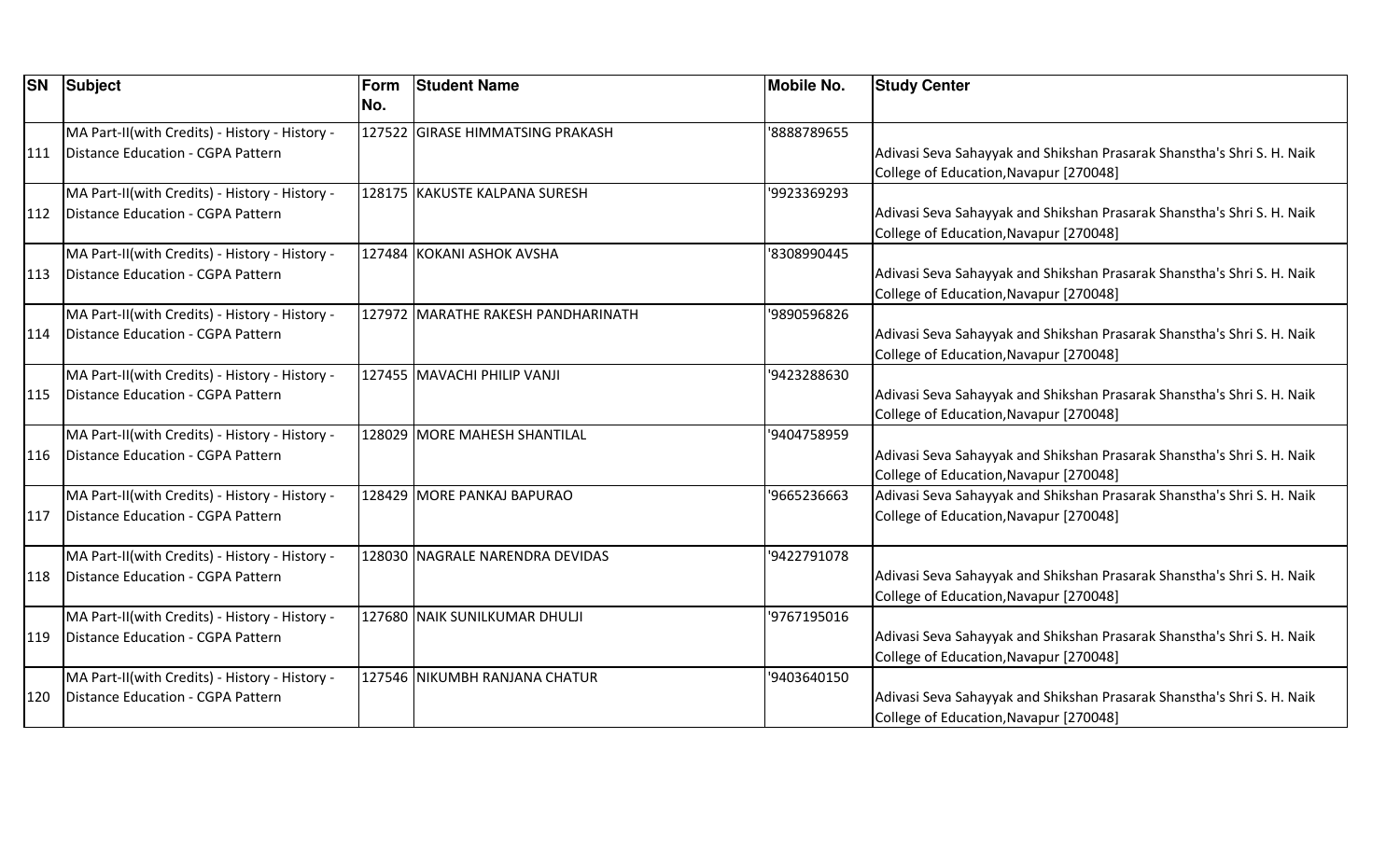|     | <b>SN</b> Subject                                                                   | Form<br>No. | <b>Student Name</b>                | <b>Mobile No.</b> | <b>Study Center</b>                                                                                              |
|-----|-------------------------------------------------------------------------------------|-------------|------------------------------------|-------------------|------------------------------------------------------------------------------------------------------------------|
| 121 | MA Part-II(with Credits) - History - History -<br>Distance Education - CGPA Pattern |             | 128408 NIROLE AMRUTBHAI DALPATBHAI | '9421525399       | Adivasi Seva Sahayyak and Shikshan Prasarak Shanstha's Shri S. H. Naik<br>College of Education, Navapur [270048] |
| 122 | MA Part-II(with Credits) - History - History -<br>Distance Education - CGPA Pattern |             | 127818 PADVI SUNIL NARPAT          | '9421448616       | Adivasi Seva Sahayyak and Shikshan Prasarak Shanstha's Shri S. H. Naik<br>College of Education, Navapur [270048] |
| 123 | MA Part-II(with Credits) - History - History -<br>Distance Education - CGPA Pattern |             | 128465 PATIL REENA DILIP           | '9021608011       | Adivasi Seva Sahayyak and Shikshan Prasarak Shanstha's Shri S. H. Naik<br>College of Education, Navapur [270048] |
| 124 | MA Part-II(with Credits) - History - History -<br>Distance Education - CGPA Pattern |             | 127406 RANDHIRE SACHINKUMAR SHARAD | '9702007543       | Adivasi Seva Sahayyak and Shikshan Prasarak Shanstha's Shri S. H. Naik<br>College of Education, Navapur [270048] |
| 125 | MA Part-II(with Credits) - History - History -<br>Distance Education - CGPA Pattern |             | 127560 RAUT HIRAMAN ATMARAM        | '9421884046       | Adivasi Seva Sahayyak and Shikshan Prasarak Shanstha's Shri S. H. Naik<br>College of Education, Navapur [270048] |
| 126 | MA Part-II(with Credits) - History - History -<br>Distance Education - CGPA Pattern |             | 127540 SURYWANSHI SUNIL JAGANNATH  | '9766559494       | Adivasi Seva Sahayyak and Shikshan Prasarak Shanstha's Shri S. H. Naik<br>College of Education, Navapur [270048] |
| 127 | MA Part-II(with Credits) - History - History -<br>Distance Education - CGPA Pattern |             | 128724 TANDALE NAVANATH SHAHU      | '9423441527       | Adivasi Seva Sahayyak and Shikshan Prasarak Shanstha's Shri S. H. Naik<br>College of Education, Navapur [270048] |
| 128 | MA Part-II(with Credits) - History - History -<br>Distance Education - CGPA Pattern |             | 127865 VALVI MANESH MADHU          | '9422416189       | Adivasi Seva Sahayyak and Shikshan Prasarak Shanstha's Shri S. H. Naik<br>College of Education, Navapur [270048] |
| 129 | MA Part-II(with Credits) - History - History -<br>Distance Education - CGPA Pattern |             | 127880 VALVI SANTOSH DAYARAM       | '7507352704       | Adivasi Seva Sahayyak and Shikshan Prasarak Shanstha's Shri S. H. Naik<br>College of Education, Navapur [270048] |
| 130 | MA Part-II(with Credits) - History - History -<br>Distance Education - CGPA Pattern |             | 127486 VALVI SHITAL CHHAGAN        | '9764608860       | Adivasi Seva Sahayyak and Shikshan Prasarak Shanstha's Shri S. H. Naik<br>College of Education, Navapur [270048] |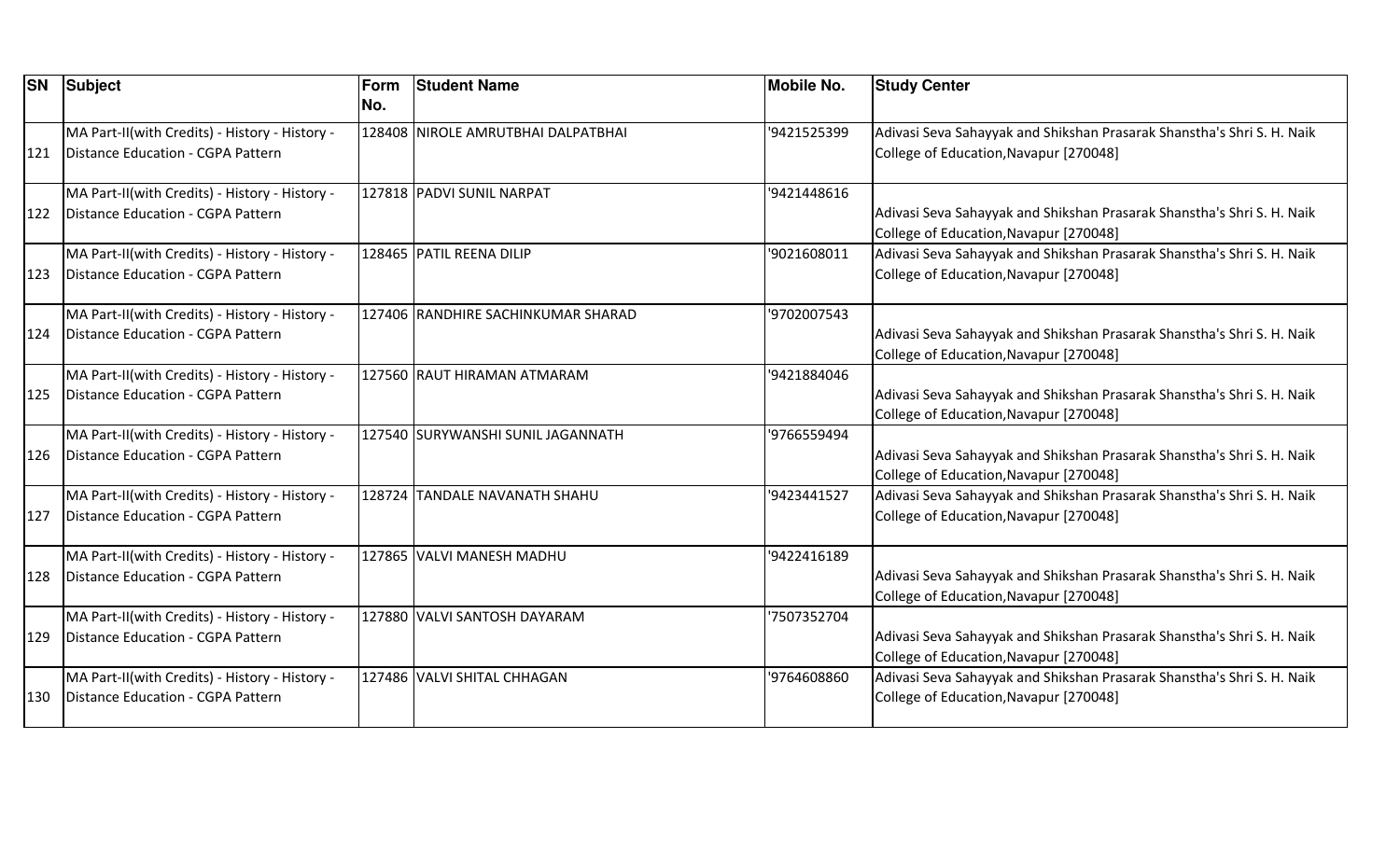| <b>SN</b> | <b>Subject</b>                                                                             | Form<br>No. | <b>Student Name</b>                 | <b>Mobile No.</b> | <b>Study Center</b>                                                                                              |
|-----------|--------------------------------------------------------------------------------------------|-------------|-------------------------------------|-------------------|------------------------------------------------------------------------------------------------------------------|
| 131       | MA Part-II(with Credits) - History - History -<br>Distance Education - CGPA Pattern        |             | 127835 VALVI SOMVEL DASHRATH        | '9421188211       | Adivasi Seva Sahayyak and Shikshan Prasarak Shanstha's Shri S. H. Naik<br>College of Education, Navapur [270048] |
| 132       | MA Part-II(with Credits) - History - History -<br>Distance Education - CGPA Pattern        |             | 127653 VALVI VARSHA VIKRAM          | '9404703429       | Adivasi Seva Sahayyak and Shikshan Prasarak Shanstha's Shri S. H. Naik<br>College of Education, Navapur [270048] |
| 133       | MA Part-II(with Credits) - History - History -<br>Distance Education - CGPA Pattern        |             | 127887 VASAVE ANKUSH LAXMAN         | '9403430514       | Adivasi Seva Sahayyak and Shikshan Prasarak Shanstha's Shri S. H. Naik<br>College of Education, Navapur [270048] |
| 134       | MA Part-II(with Credits) - History - History -<br>Distance Education - CGPA Pattern        |             | 129076 VASAVE GULSHAN JEKA          | '9404702760       | Adivasi Seva Sahayyak and Shikshan Prasarak Shanstha's Shri S. H. Naik<br>College of Education, Navapur [270048] |
| 135       | MA Part-II(with Credits) - History - History -<br><b>Distance Education - CGPA Pattern</b> |             | 127400 VASAVE SURESH JALU           | 8805043346        | Adivasi Seva Sahayyak and Shikshan Prasarak Shanstha's Shri S. H. Naik<br>College of Education, Navapur [270048] |
| 136       | MA Part-II(with Credits) - History - History -<br>Distance Education - CGPA Pattern        |             | 128161 VASAVE VIPUL TANAJI          | '9765149829       | Adivasi Seva Sahayyak and Shikshan Prasarak Shanstha's Shri S. H. Naik<br>College of Education, Navapur [270048] |
| 137       | MA Part-II(with Credits) - History - History -<br>Distance Education - CGPA Pattern        |             | 128912 VASAVE VITTHAL DAYARAM       | '9923090925       | Adivasi Seva Sahayyak and Shikshan Prasarak Shanstha's Shri S. H. Naik<br>College of Education, Navapur [270048] |
| 138       | MA Part-II(with Credits) - Marathi - Marathi -<br>Distance Education - Annual CGPA Pattern |             | 128020 AHIRE AKSHAYKUMAR SHANTILAL  | '9403430999       | Adivasi Seva Sahayyak and Shikshan Prasarak Shanstha's Shri S. H. Naik<br>College of Education, Navapur [270048] |
| 139       | MA Part-II(with Credits) - Marathi - Marathi -<br>Distance Education - Annual CGPA Pattern |             | 128256 BHADANE AMITKUMAR VISHWANATH | '9730349170       | Adivasi Seva Sahayyak and Shikshan Prasarak Shanstha's Shri S. H. Naik<br>College of Education, Navapur [270048] |
| 140       | MA Part-II(with Credits) - Marathi - Marathi -<br>Distance Education - Annual CGPA Pattern |             | 127795 BHADANE BHUSHAN RAMDAS       | '9421492323       | Adivasi Seva Sahayyak and Shikshan Prasarak Shanstha's Shri S. H. Naik<br>College of Education, Navapur [270048] |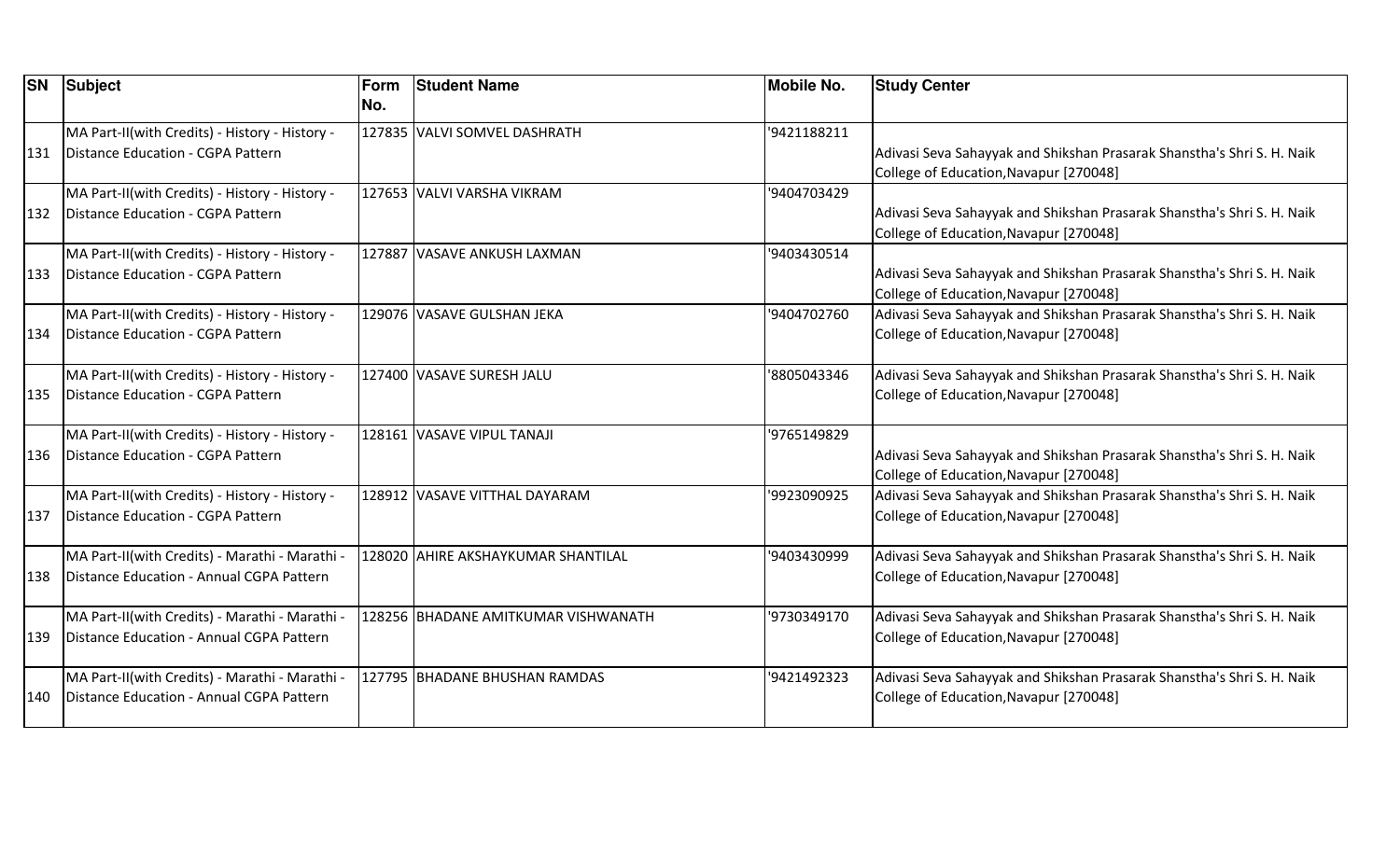| <b>SN</b> | Subject                                                                                    | Form<br>No. | <b>Student Name</b>               | <b>Mobile No.</b> | <b>Study Center</b>                                                                                              |
|-----------|--------------------------------------------------------------------------------------------|-------------|-----------------------------------|-------------------|------------------------------------------------------------------------------------------------------------------|
|           | MA Part-II(with Credits) - Marathi - Marathi -                                             |             | 129065 BHOYE TOLABAI UTTAM        | 7588889125        | Adivasi Seva Sahayyak and Shikshan Prasarak Shanstha's Shri S. H. Naik                                           |
| 141       | Distance Education - Annual CGPA Pattern                                                   |             |                                   |                   | College of Education, Navapur [270048]                                                                           |
| 142       | MA Part-II(with Credits) - Marathi - Marathi -<br>Distance Education - Annual CGPA Pattern |             | 127559 BORSE YOGITA RAMCHANDRA    | '9924007137       | Adivasi Seva Sahayyak and Shikshan Prasarak Shanstha's Shri S. H. Naik<br>College of Education, Navapur [270048] |
|           | MA Part-II(with Credits) - Marathi - Marathi -                                             |             | 127599 CHAUDHARI JAYASHRI BHILAJI | '9637525594       | Adivasi Seva Sahayyak and Shikshan Prasarak Shanstha's Shri S. H. Naik                                           |
| 143       | Distance Education - Annual CGPA Pattern                                                   |             |                                   |                   | College of Education, Navapur [270048]                                                                           |
| 144       | MA Part-II(with Credits) - Marathi - Marathi -<br>Distance Education - Annual CGPA Pattern |             | 127886 CHAURE MAYURI VASANT       | '8390797607       | Adivasi Seva Sahayyak and Shikshan Prasarak Shanstha's Shri S. H. Naik<br>College of Education, Navapur [270048] |
| 145       | MA Part-II(with Credits) - Marathi - Marathi -<br>Distance Education - Annual CGPA Pattern |             | 127957 DEORE ASHOK BHATU          | '9423918207       | Adivasi Seva Sahayyak and Shikshan Prasarak Shanstha's Shri S. H. Naik<br>College of Education, Navapur [270048] |
| 146       | MA Part-II(with Credits) - Marathi - Marathi -<br>Distance Education - Annual CGPA Pattern |             | 127923 GAVALE JAYSHRI VIJAY       | '9421537958       | Adivasi Seva Sahayyak and Shikshan Prasarak Shanstha's Shri S. H. Naik<br>College of Education, Navapur [270048] |
| 147       | MA Part-II(with Credits) - Marathi - Marathi -<br>Distance Education - Annual CGPA Pattern |             | 127592 GAVIT BABJI MAULYA         | '9403115512       | Adivasi Seva Sahayyak and Shikshan Prasarak Shanstha's Shri S. H. Naik<br>College of Education, Navapur [270048] |
| 148       | MA Part-II(with Credits) - Marathi - Marathi -<br>Distance Education - Annual CGPA Pattern |             | 127504 GAVIT JALAMSING ARJUN      | '9619362478       | Adivasi Seva Sahayyak and Shikshan Prasarak Shanstha's Shri S. H. Naik<br>College of Education, Navapur [270048] |
| 149       | MA Part-II(with Credits) - Marathi - Marathi -<br>Distance Education - Annual CGPA Pattern |             | 127505 GAVIT MOTU ARJUN           | '9637571980       | Adivasi Seva Sahayyak and Shikshan Prasarak Shanstha's Shri S. H. Naik<br>College of Education, Navapur [270048] |
| 150       | MA Part-II(with Credits) - Marathi - Marathi -<br>Distance Education - Annual CGPA Pattern |             | 127877 GAVIT PRADEEP PORASHA      | '9422848850       | Adivasi Seva Sahayyak and Shikshan Prasarak Shanstha's Shri S. H. Naik<br>College of Education, Navapur [270048] |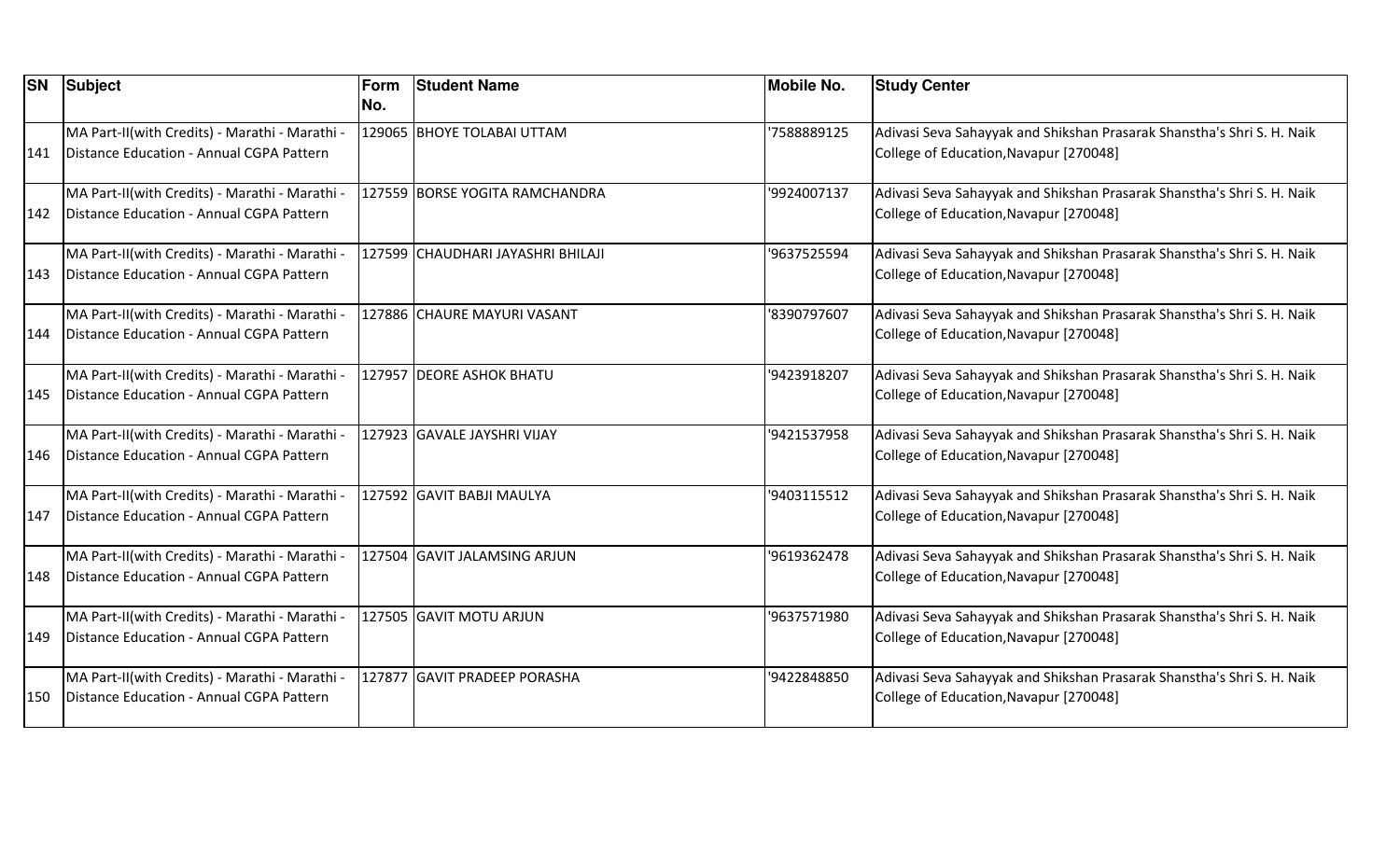| <b>SN</b> | Subject                                                                                    | Form<br>No. | <b>Student Name</b>              | <b>Mobile No.</b> | <b>Study Center</b>                                                                                              |
|-----------|--------------------------------------------------------------------------------------------|-------------|----------------------------------|-------------------|------------------------------------------------------------------------------------------------------------------|
| 151       | MA Part-II(with Credits) - Marathi - Marathi -<br>Distance Education - Annual CGPA Pattern |             | 127507 GAVIT PRAKASH VINAYAK     | '7588733885       | Adivasi Seva Sahayyak and Shikshan Prasarak Shanstha's Shri S. H. Naik<br>College of Education, Navapur [270048] |
| 152       | MA Part-II(with Credits) - Marathi - Marathi -<br>Distance Education - Annual CGPA Pattern |             | 127498 GAVIT PRAVINA RAVINDRA    | '9766843709       | Adivasi Seva Sahayyak and Shikshan Prasarak Shanstha's Shri S. H. Naik<br>College of Education, Navapur [270048] |
| 153       | MA Part-II(with Credits) - Marathi - Marathi -<br>Distance Education - Annual CGPA Pattern |             | 127358 GAVIT RUTHA KANTYA        | '9429331485       | Adivasi Seva Sahayyak and Shikshan Prasarak Shanstha's Shri S. H. Naik<br>College of Education, Navapur [270048] |
| 154       | MA Part-II(with Credits) - Marathi - Marathi -<br>Distance Education - Annual CGPA Pattern |             | 127654 GAVIT SAGAR AMARSING      | '9823997233       | Adivasi Seva Sahayyak and Shikshan Prasarak Shanstha's Shri S. H. Naik<br>College of Education, Navapur [270048] |
| 155       | MA Part-II(with Credits) - Marathi - Marathi -<br>Distance Education - Annual CGPA Pattern |             | 127520 GAVIT SAKHARAM DEOLYA     | '9421533557       | Adivasi Seva Sahayyak and Shikshan Prasarak Shanstha's Shri S. H. Naik<br>College of Education, Navapur [270048] |
| 156       | MA Part-II(with Credits) - Marathi - Marathi -<br>Distance Education - Annual CGPA Pattern |             | 128116 GAVIT SEVA IRJI           | '9769424412       | Adivasi Seva Sahayyak and Shikshan Prasarak Shanstha's Shri S. H. Naik<br>College of Education, Navapur [270048] |
| 157       | MA Part-II(with Credits) - Marathi - Marathi -<br>Distance Education - Annual CGPA Pattern |             | 127753 GAVIT SHAKUNTALA BHIMSING | '7350787593       | Adivasi Seva Sahayyak and Shikshan Prasarak Shanstha's Shri S. H. Naik<br>College of Education, Navapur [270048] |
| 158       | MA Part-II(with Credits) - Marathi - Marathi -<br>Distance Education - Annual CGPA Pattern |             | 127454 GAVIT SHILINA SUPADYA     | '8469740437       | Adivasi Seva Sahayyak and Shikshan Prasarak Shanstha's Shri S. H. Naik<br>College of Education, Navapur [270048] |
| 159       | MA Part-II(with Credits) - Marathi - Marathi -<br>Distance Education - Annual CGPA Pattern |             | 128098 GAVIT TUKARAM CHANDYA     | '9421546597       | Adivasi Seva Sahayyak and Shikshan Prasarak Shanstha's Shri S. H. Naik<br>College of Education, Navapur [270048] |
| 160       | MA Part-II(with Credits) - Marathi - Marathi -<br>Distance Education - Annual CGPA Pattern |             | 127544 GAVIT VASANT JANYA        | '9923640131       | Adivasi Seva Sahayyak and Shikshan Prasarak Shanstha's Shri S. H. Naik<br>College of Education, Navapur [270048] |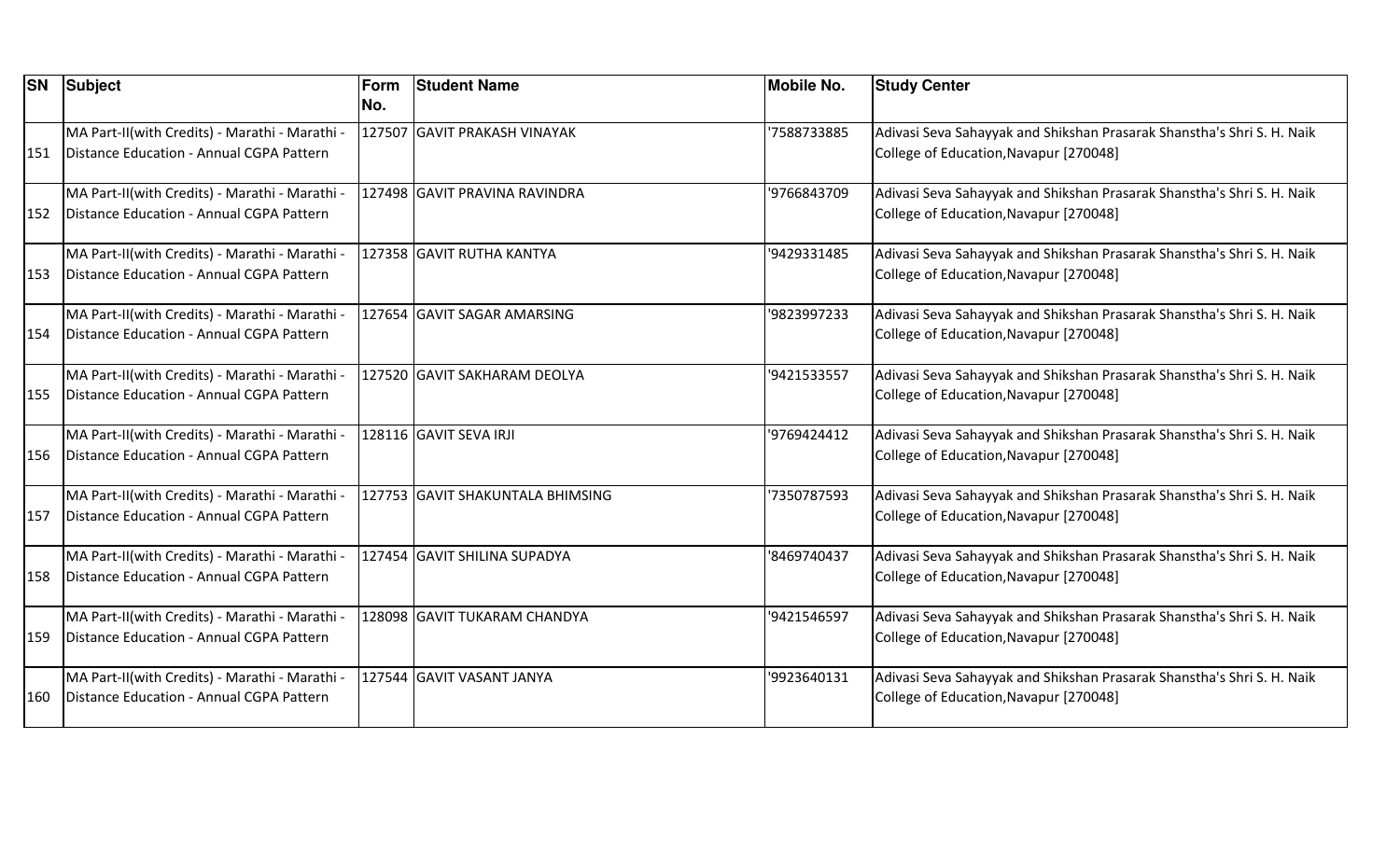| <b>SN</b> | Subject                                        | Form | <b>Student Name</b>             | <b>Mobile No.</b> | <b>Study Center</b>                                                    |
|-----------|------------------------------------------------|------|---------------------------------|-------------------|------------------------------------------------------------------------|
|           |                                                | No.  |                                 |                   |                                                                        |
|           | MA Part-II(with Credits) - Marathi - Marathi - |      | 128913 KAKUSTE TUSHAR PRABHAKAR | '9423287789       | Adivasi Seva Sahayyak and Shikshan Prasarak Shanstha's Shri S. H. Naik |
| 161       | Distance Education - Annual CGPA Pattern       |      |                                 |                   | College of Education, Navapur [270048]                                 |
|           | MA Part-II(with Credits) - Marathi - Marathi - |      | 127460 KAPASE JAYSHRI RAVINDRA  | '9049476646       | Adivasi Seva Sahayyak and Shikshan Prasarak Shanstha's Shri S. H. Naik |
| 162       | Distance Education - Annual CGPA Pattern       |      |                                 |                   | College of Education, Navapur [270048]                                 |
|           | MA Part-II(with Credits) - Marathi - Marathi - |      | 128026 KHARE PRASHANT DATTATRAY | '9270695444       | Adivasi Seva Sahayyak and Shikshan Prasarak Shanstha's Shri S. H. Naik |
| 163       | Distance Education - Annual CGPA Pattern       |      |                                 |                   | College of Education, Navapur [270048]                                 |
|           | MA Part-II(with Credits) - Marathi - Marathi - |      | 127846 KOKANI KIRAN CHUNILAL    | '9763735509       | Adivasi Seva Sahayyak and Shikshan Prasarak Shanstha's Shri S. H. Naik |
| 164       | Distance Education - Annual CGPA Pattern       |      |                                 |                   | College of Education, Navapur [270048]                                 |
|           | MA Part-II(with Credits) - Marathi - Marathi - |      | 127612 LOHAR CHETANA ASHOK      | '9403983904       | Adivasi Seva Sahayyak and Shikshan Prasarak Shanstha's Shri S. H. Naik |
| 165       | Distance Education - Annual CGPA Pattern       |      |                                 |                   | College of Education, Navapur [270048]                                 |
|           | MA Part-II(with Credits) - Marathi - Marathi - |      | 127769 MALUSARE DIPIKA DILIP    | '9423421438       | Adivasi Seva Sahayyak and Shikshan Prasarak Shanstha's Shri S. H. Naik |
| 166       | Distance Education - Annual CGPA Pattern       |      |                                 |                   | College of Education, Navapur [270048]                                 |
|           | MA Part-II(with Credits) - Marathi - Marathi - |      | 129138 MORE JYOTSNA CHANDRAKANT | '9823397778       | Adivasi Seva Sahayyak and Shikshan Prasarak Shanstha's Shri S. H. Naik |
| 167       | Distance Education - Annual CGPA Pattern       |      |                                 |                   | College of Education, Navapur [270048]                                 |
|           | MA Part-II(with Credits) - Marathi - Marathi - |      | 128025 MORE PRIYANKA DIPAK      | '9403721140       | Adivasi Seva Sahayyak and Shikshan Prasarak Shanstha's Shri S. H. Naik |
| 168       | Distance Education - Annual CGPA Pattern       |      |                                 |                   | College of Education, Navapur [270048]                                 |
|           | MA Part-II(with Credits) - Marathi - Marathi - |      | 127870 PADVI MAHIMA RAYA        | '9421615430       | Adivasi Seva Sahayyak and Shikshan Prasarak Shanstha's Shri S. H. Naik |
| 169       | Distance Education - Annual CGPA Pattern       |      |                                 |                   | College of Education, Navapur [270048]                                 |
|           | MA Part-II(with Credits) - Marathi - Marathi - |      | 127759 PADVI VAISHALI GEMAJI    | 7588223794        | Adivasi Seva Sahayyak and Shikshan Prasarak Shanstha's Shri S. H. Naik |
| 170       | Distance Education - Annual CGPA Pattern       |      |                                 |                   | College of Education, Navapur [270048]                                 |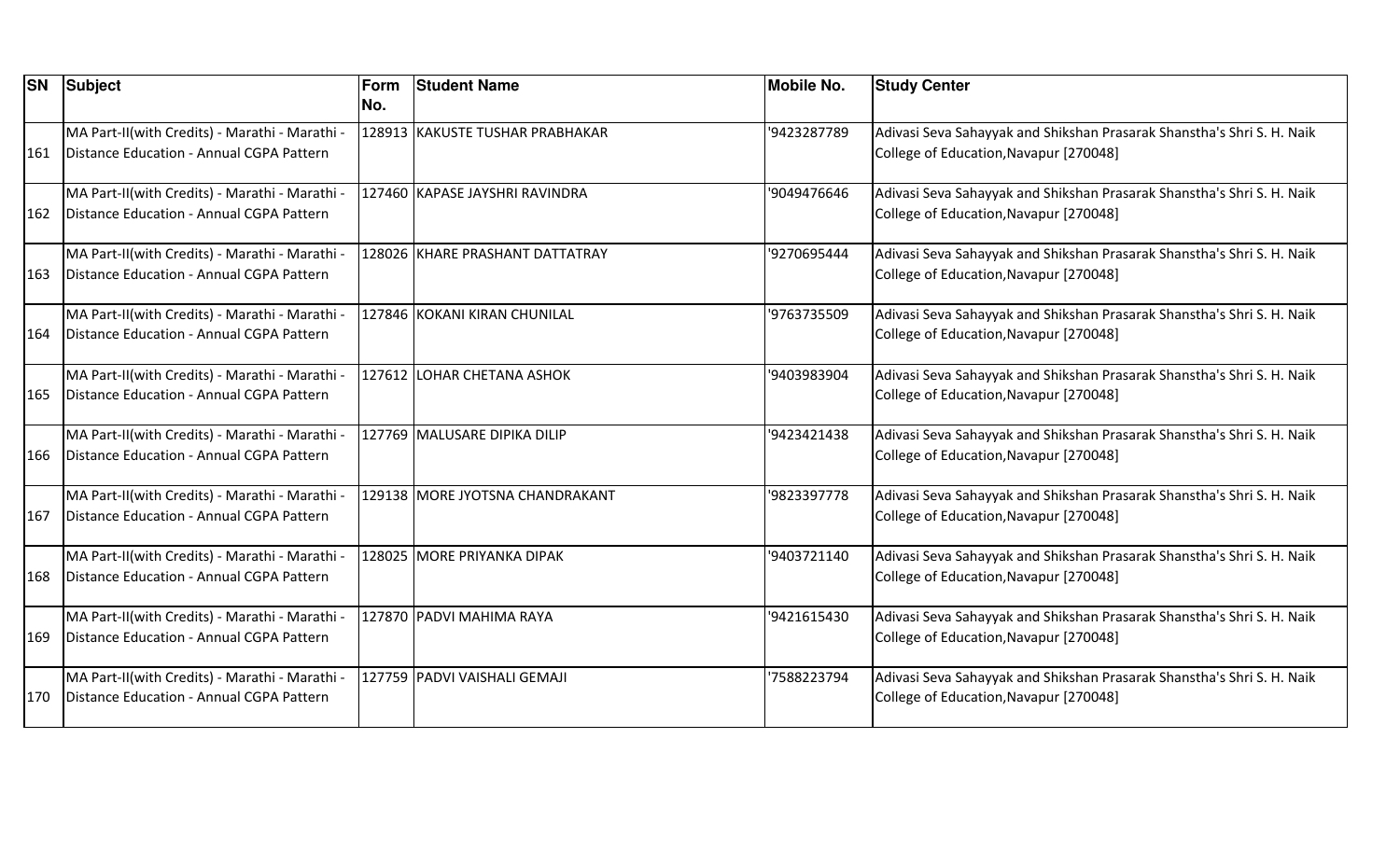| <b>SN</b> | Subject                                                                                    | Form<br>No. | <b>Student Name</b>            | <b>Mobile No.</b> | <b>Study Center</b>                                                                                              |
|-----------|--------------------------------------------------------------------------------------------|-------------|--------------------------------|-------------------|------------------------------------------------------------------------------------------------------------------|
| 171       | MA Part-II(with Credits) - Marathi - Marathi -<br>Distance Education - Annual CGPA Pattern |             | 129192 PADVI VIVEK AVINASH     | '9421474146       | Adivasi Seva Sahayyak and Shikshan Prasarak Shanstha's Shri S. H. Naik<br>College of Education, Navapur [270048] |
| 172       | MA Part-II(with Credits) - Marathi - Marathi -<br>Distance Education - Annual CGPA Pattern |             | 127588 PATIL DIPALI DINKARRAO  | '9421528886       | Adivasi Seva Sahayyak and Shikshan Prasarak Shanstha's Shri S. H. Naik<br>College of Education, Navapur [270048] |
| 173       | MA Part-II(with Credits) - Marathi - Marathi -<br>Distance Education - Annual CGPA Pattern |             | 127610 PATIL KALPESH RAJENDRA  | '9021603681       | Adivasi Seva Sahayyak and Shikshan Prasarak Shanstha's Shri S. H. Naik<br>College of Education, Navapur [270048] |
| 174       | MA Part-II(with Credits) - Marathi - Marathi -<br>Distance Education - Annual CGPA Pattern |             | 127379 PATIL KAMLESH VISHVAS   | '9545359204       | Adivasi Seva Sahayyak and Shikshan Prasarak Shanstha's Shri S. H. Naik<br>College of Education, Navapur [270048] |
| 175       | MA Part-II(with Credits) - Marathi - Marathi -<br>Distance Education - Annual CGPA Pattern |             | 128024 PATIL MILIND DILIP      | '9730349982       | Adivasi Seva Sahayyak and Shikshan Prasarak Shanstha's Shri S. H. Naik<br>College of Education, Navapur [270048] |
| 176       | MA Part-II(with Credits) - Marathi - Marathi -<br>Distance Education - Annual CGPA Pattern |             | 127997 PATIL PUSHPA GORAKHNATH | '7588520060       | Adivasi Seva Sahayyak and Shikshan Prasarak Shanstha's Shri S. H. Naik<br>College of Education, Navapur [270048] |
| 177       | MA Part-II(with Credits) - Marathi - Marathi -<br>Distance Education - Annual CGPA Pattern |             | 127962 PATIL PUSHPA TAPIRAM    | '9405207239       | Adivasi Seva Sahayyak and Shikshan Prasarak Shanstha's Shri S. H. Naik<br>College of Education, Navapur [270048] |
| 178       | MA Part-II(with Credits) - Marathi - Marathi -<br>Distance Education - Annual CGPA Pattern |             | 127616 PATIL ROHINI CHUDAMAN   | '9850741315       | Adivasi Seva Sahayyak and Shikshan Prasarak Shanstha's Shri S. H. Naik<br>College of Education, Navapur [270048] |
| 179       | MA Part-II(with Credits) - Marathi - Marathi -<br>Distance Education - Annual CGPA Pattern |             | 127772 PATIL SANGITA NIMBA     | '9421569950       | Adivasi Seva Sahayyak and Shikshan Prasarak Shanstha's Shri S. H. Naik<br>College of Education, Navapur [270048] |
| 180       | MA Part-II(with Credits) - Marathi - Marathi -<br>Distance Education - Annual CGPA Pattern |             | 128027 PATIL UPENDRA SUNIL     | '9579828204       | Adivasi Seva Sahayyak and Shikshan Prasarak Shanstha's Shri S. H. Naik<br>College of Education, Navapur [270048] |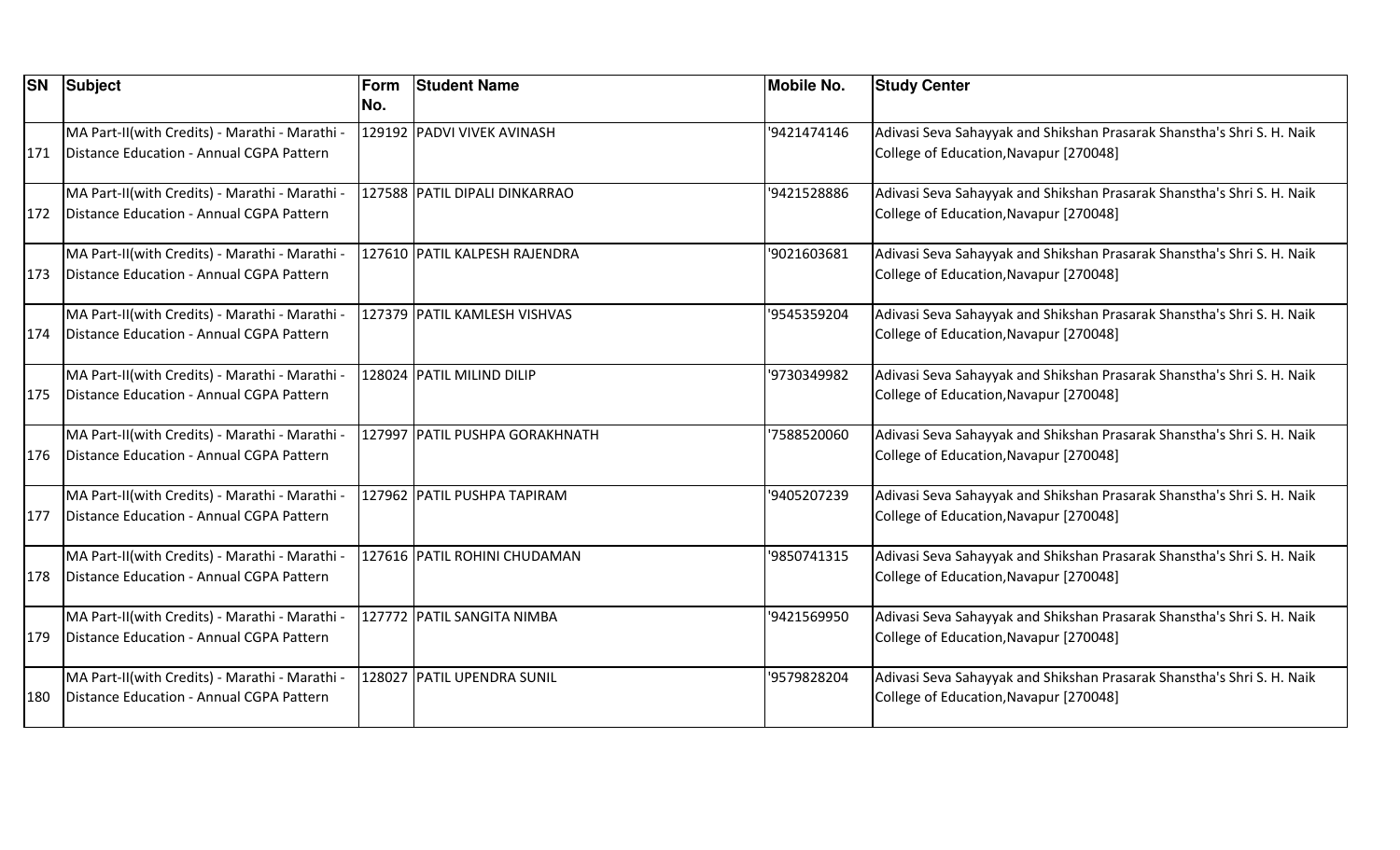| <b>SN</b> | Subject                                        | Form | <b>Student Name</b>               | <b>Mobile No.</b> | <b>Study Center</b>                                                    |
|-----------|------------------------------------------------|------|-----------------------------------|-------------------|------------------------------------------------------------------------|
|           |                                                | No.  |                                   |                   |                                                                        |
|           | MA Part-II(with Credits) - Marathi - Marathi - |      | 128914 PAWAR SULAKSHANA RAMDAS    | '9420923555       | Adivasi Seva Sahayyak and Shikshan Prasarak Shanstha's Shri S. H. Naik |
| 181       | Distance Education - Annual CGPA Pattern       |      |                                   |                   | College of Education, Navapur [270048]                                 |
|           | MA Part-II(with Credits) - Marathi - Marathi - |      | 127315 RAUT NITIN KASHINATH       | '9404818080       | Adivasi Seva Sahayyak and Shikshan Prasarak Shanstha's Shri S. H. Naik |
| 182       | Distance Education - Annual CGPA Pattern       |      |                                   |                   | College of Education, Navapur [270048]                                 |
|           | MA Part-II(with Credits) - Marathi - Marathi - |      | 127689 RAUT SONALI MALAJI         | '7350781716       | Adivasi Seva Sahayyak and Shikshan Prasarak Shanstha's Shri S. H. Naik |
| 183       | Distance Education - Annual CGPA Pattern       |      |                                   |                   | College of Education, Navapur [270048]                                 |
|           | MA Part-II(with Credits) - Marathi - Marathi - |      | 128087 SHINDE PRADEEP SAHEBRAO    | '8600114218       | Adivasi Seva Sahayyak and Shikshan Prasarak Shanstha's Shri S. H. Naik |
| 184       | Distance Education - Annual CGPA Pattern       |      |                                   |                   | College of Education, Navapur [270048]                                 |
|           | MA Part-II(with Credits) - Marathi - Marathi - |      | 127549 SIDDHAPURE RUPALI DASHRATH | '9404084796       | Adivasi Seva Sahayyak and Shikshan Prasarak Shanstha's Shri S. H. Naik |
| 185       | Distance Education - Annual CGPA Pattern       |      |                                   |                   | College of Education, Navapur [270048]                                 |
|           | MA Part-II(with Credits) - Marathi - Marathi - |      | 127855 VALVI AJAYKUMAR RAJKUMAR   | '8308422495       | Adivasi Seva Sahayyak and Shikshan Prasarak Shanstha's Shri S. H. Naik |
| 186       | Distance Education - Annual CGPA Pattern       |      |                                   |                   | College of Education, Navapur [270048]                                 |
|           | MA Part-II(with Credits) - Marathi - Marathi - |      | 128089 VALVI MANISHA DAVID        | '9687027888       | Adivasi Seva Sahayyak and Shikshan Prasarak Shanstha's Shri S. H. Naik |
| 187       | Distance Education - Annual CGPA Pattern       |      |                                   |                   | College of Education, Navapur [270048]                                 |
|           | MA Part-II(with Credits) - Marathi - Marathi - |      | 127614 VALVI SUSANNA BHARAT       | '8007563509       | Adivasi Seva Sahayyak and Shikshan Prasarak Shanstha's Shri S. H. Naik |
| 188       | Distance Education - Annual CGPA Pattern       |      |                                   |                   | College of Education, Navapur [270048]                                 |
|           | MA Part-II(with Credits) - Marathi - Marathi - |      | 128185 VALVI VARSHA SANJAY        | 7588889145        | Adivasi Seva Sahayyak and Shikshan Prasarak Shanstha's Shri S. H. Naik |
| 189       | Distance Education - Annual CGPA Pattern       |      |                                   |                   | College of Education, Navapur [270048]                                 |
|           | MA Part-II(with Credits) - Marathi - Marathi - |      | 128113 VASAVE ABHIJIT MANUVEL     | '8108465731       | Adivasi Seva Sahayyak and Shikshan Prasarak Shanstha's Shri S. H. Naik |
| 190       | Distance Education - Annual CGPA Pattern       |      |                                   |                   | College of Education, Navapur [270048]                                 |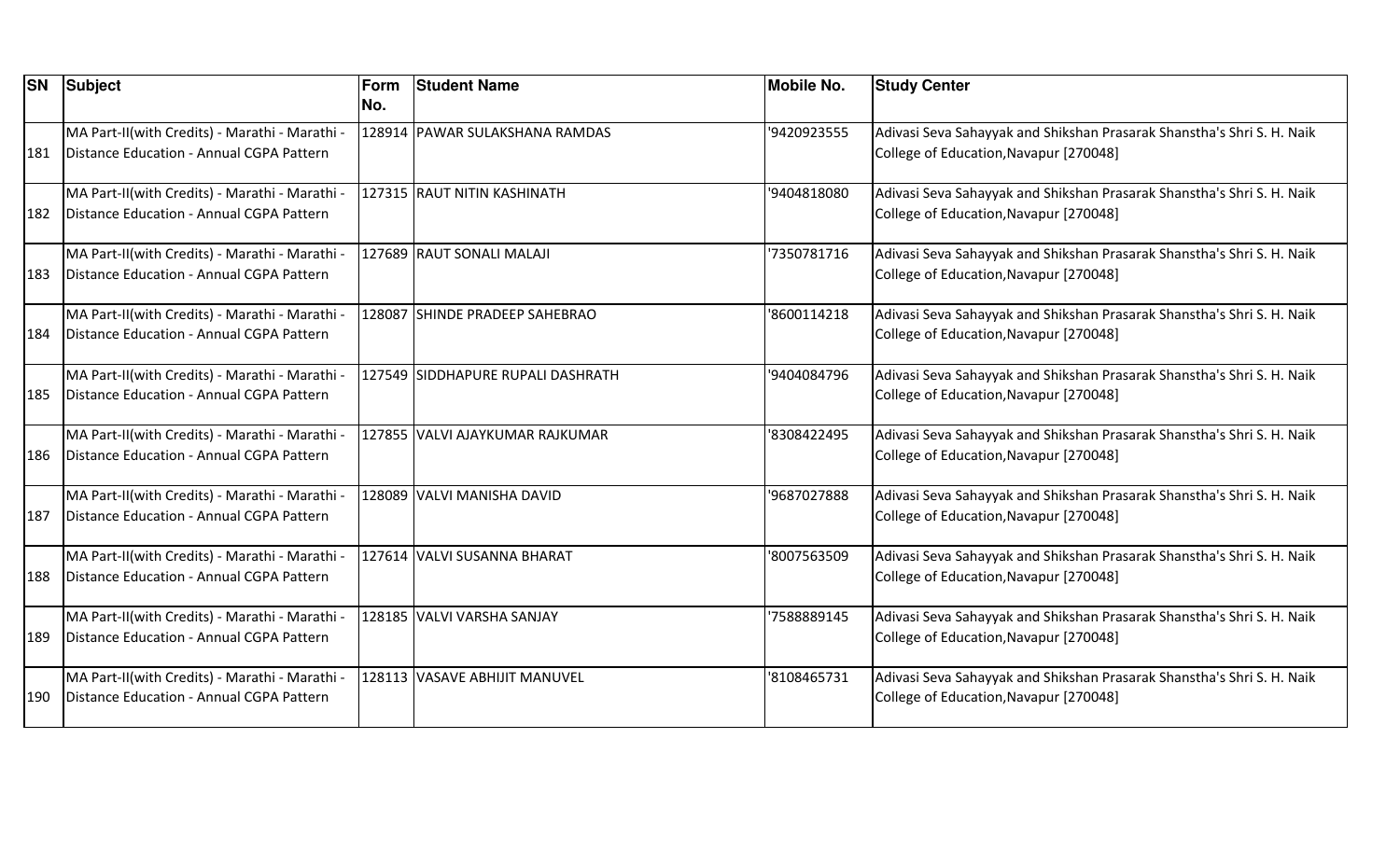| <b>SN</b> | Subject                                                                                    | Form<br>No. | <b>Student Name</b>               | <b>Mobile No.</b> | <b>Study Center</b>                                                                                              |
|-----------|--------------------------------------------------------------------------------------------|-------------|-----------------------------------|-------------------|------------------------------------------------------------------------------------------------------------------|
| 191       | MA Part-II(with Credits) - Marathi - Marathi -<br>Distance Education - Annual CGPA Pattern |             | 127883 VASAVE ANKITA MAGAN        | '9970758092       | Adivasi Seva Sahayyak and Shikshan Prasarak Shanstha's Shri S. H. Naik<br>College of Education, Navapur [270048] |
| 192       | MA Part-II(with Credits) - Marathi - Marathi -<br>Distance Education - Annual CGPA Pattern |             | 128977 VASAVE ASHWINI VIPIN       | 7507471287        | Adivasi Seva Sahayyak and Shikshan Prasarak Shanstha's Shri S. H. Naik<br>College of Education, Navapur [270048] |
| 193       | MA Part-II(with Credits) - Marathi - Marathi -<br>Distance Education - Annual CGPA Pattern |             | 127891 VASAVE AVINASH SATTARSING  | '7875261819       | Adivasi Seva Sahayyak and Shikshan Prasarak Shanstha's Shri S. H. Naik<br>College of Education, Navapur [270048] |
| 194       | MA Part-II(with Credits) - Marathi - Marathi -<br>Distance Education - Annual CGPA Pattern |             | 127346 VASAVE MANISH JALU         | '9403427134       | Adivasi Seva Sahayyak and Shikshan Prasarak Shanstha's Shri S. H. Naik<br>College of Education, Navapur [270048] |
| 195       | MA Part-II(with Credits) - Marathi - Marathi -<br>Distance Education - Annual CGPA Pattern |             | 128900 VASAVE PITAMBER TAPESING   | 8275245173        | Adivasi Seva Sahayyak and Shikshan Prasarak Shanstha's Shri S. H. Naik<br>College of Education, Navapur [270048] |
| 196       | MA Part-II(with Credits) - Marathi - Marathi -<br>Distance Education - Annual CGPA Pattern |             | 127736 VASAVE PREMENDRA PRABHAKAR | '9096558962       | Adivasi Seva Sahayyak and Shikshan Prasarak Shanstha's Shri S. H. Naik<br>College of Education, Navapur [270048] |
| 197       | MA Part-II(with Credits) - Marathi - Marathi -<br>Distance Education - Annual CGPA Pattern |             | 127868 VASAVE SHUBHANGI KRUSHNA   | '9545929186       | Adivasi Seva Sahayyak and Shikshan Prasarak Shanstha's Shri S. H. Naik<br>College of Education, Navapur [270048] |
| 198       | MA Part-II(with Credits) - Marathi - Marathi -<br>Distance Education - Annual CGPA Pattern |             | 128096 VASAVE SUSHIL PRAMOD       | '9404800056       | Adivasi Seva Sahayyak and Shikshan Prasarak Shanstha's Shri S. H. Naik<br>College of Education, Navapur [270048] |
| 199       | MA Part-II(with Credits) - Marathi - Marathi -<br>Distance Education - Annual CGPA Pattern |             | 129055 VASAVE VISHWAJIT VINAYAK   | 7588520013        | Adivasi Seva Sahayyak and Shikshan Prasarak Shanstha's Shri S. H. Naik<br>College of Education, Navapur [270048] |
| 200       | MA Part-II(with Credits) - Marathi - Marathi -<br>Distance Education - Annual CGPA Pattern |             | 128167 WADILE AMOL SAHEBRAO       | '9637626627       | Adivasi Seva Sahayyak and Shikshan Prasarak Shanstha's Shri S. H. Naik<br>College of Education, Navapur [270048] |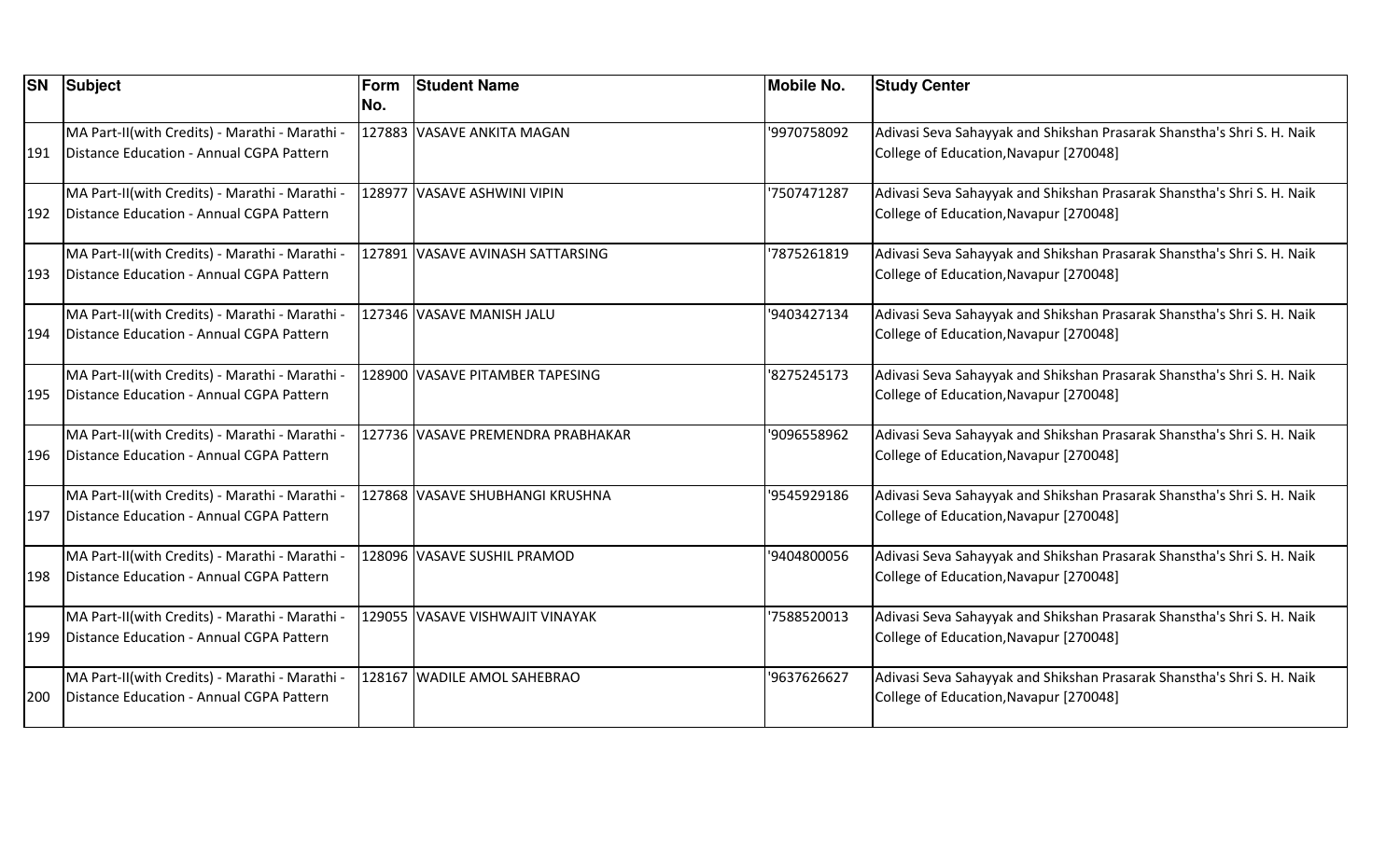| <b>SN</b> | Subject                                                                                                              | Form<br>INo. | <b>Student Name</b>                | <b>Mobile No.</b> | <b>Study Center</b>                                                                                              |
|-----------|----------------------------------------------------------------------------------------------------------------------|--------------|------------------------------------|-------------------|------------------------------------------------------------------------------------------------------------------|
| 201       | MA Part-II(with Credits) - Marathi - Marathi -<br>Distance Education - Annual CGPA Pattern                           |              | 128158 WAGH ARUNABAI KHANDERAO     | '9423494695       | Adivasi Seva Sahayyak and Shikshan Prasarak Shanstha's Shri S. H. Naik<br>College of Education, Navapur [270048] |
| 202       | MA Part-II(with Credits) - Economics -<br>Economics - Distance Education - CGPA<br>Pattern                           |              | 127763 MAHAJAN MAYUR MADHUKAR      | '9552422895       | Ainpur Parisar Shikshan Prasarak Mandal's Sardar Vallabhbhai Patel Arts<br>and Science College, Ainpur [180049]  |
| 203       | MA Part-II(with Credits) - Economics -<br>Economics - Distance Education - CGPA<br>Pattern                           |              | 127752 PATIL SHWETA ANIL           | '7709793451       | Ainpur Parisar Shikshan Prasarak Mandal's Sardar Vallabhbhai Patel Arts<br>and Science College, Ainpur [180049]  |
| 204       | MA Part-II(with Credits) - Economics -<br>Economics - Distance Education - CGPA<br>Pattern                           |              | 127746 PATIL SURAJ SHAMRAO         | '9370108474       | Ainpur Parisar Shikshan Prasarak Mandal's Sardar Vallabhbhai Patel Arts<br>and Science College, Ainpur [180049]  |
| 205       | MA Part-II(with Credits) - Sociology - Sociology 128503 MARATHE MINAXI MAHESH<br>- Distance Education - CGPA Pattern |              |                                    | '9552675759       | Ainpur Parisar Shikshan Prasarak Mandal's Sardar Vallabhbhai Patel Arts<br>and Science College, Ainpur [180049]  |
| 206       | MA Part-II(with Credits) - History - History -<br>Distance Education - CGPA Pattern                                  |              | 128260 BORASE SANKET PRATAPRAO     | '9272349951       | Appasaheb Ragunathrao Bhaurao Garud Arts, Commerce and Science<br>College, Shendurni. [170033]                   |
| 207       | MA Part-II(with Credits) - History - History -<br>Distance Education - CGPA Pattern                                  |              | 127937 PATIL LILADHAR BHIMRAO      | '9673889133       | Appasaheb Ragunathrao Bhaurao Garud Arts, Commerce and Science<br>College, Shendurni. [170033]                   |
| 208       | MA Part-II(with Credits) - History - History -<br>Distance Education - CGPA Pattern                                  |              | 127942 PAWAR CHANDA PANDIT         | '9673889133       | Appasaheb Ragunathrao Bhaurao Garud Arts, Commerce and Science<br>College, Shendurni. [170033]                   |
| 209       | MA Part-II(with Credits) - English - English -<br>Distance Education - Annual CGPA Pattern                           |              | 128097 BORASE BHAGYASHRI KAILAS    | '8806330504       | Bahujan Samaj Shikshan Prasarak Mandal's Arts Commerce and Science<br>College, Songir [200073]                   |
| 210       | MA Part-II(with Credits) - English - English -<br>Distance Education - Annual CGPA Pattern                           |              | 128184 DESHAPANDE UMAKANT SHRIKANT | '9657299096       | Bahujan Samaj Shikshan Prasarak Mandal's Arts Commerce and Science<br>College, Songir [200073]                   |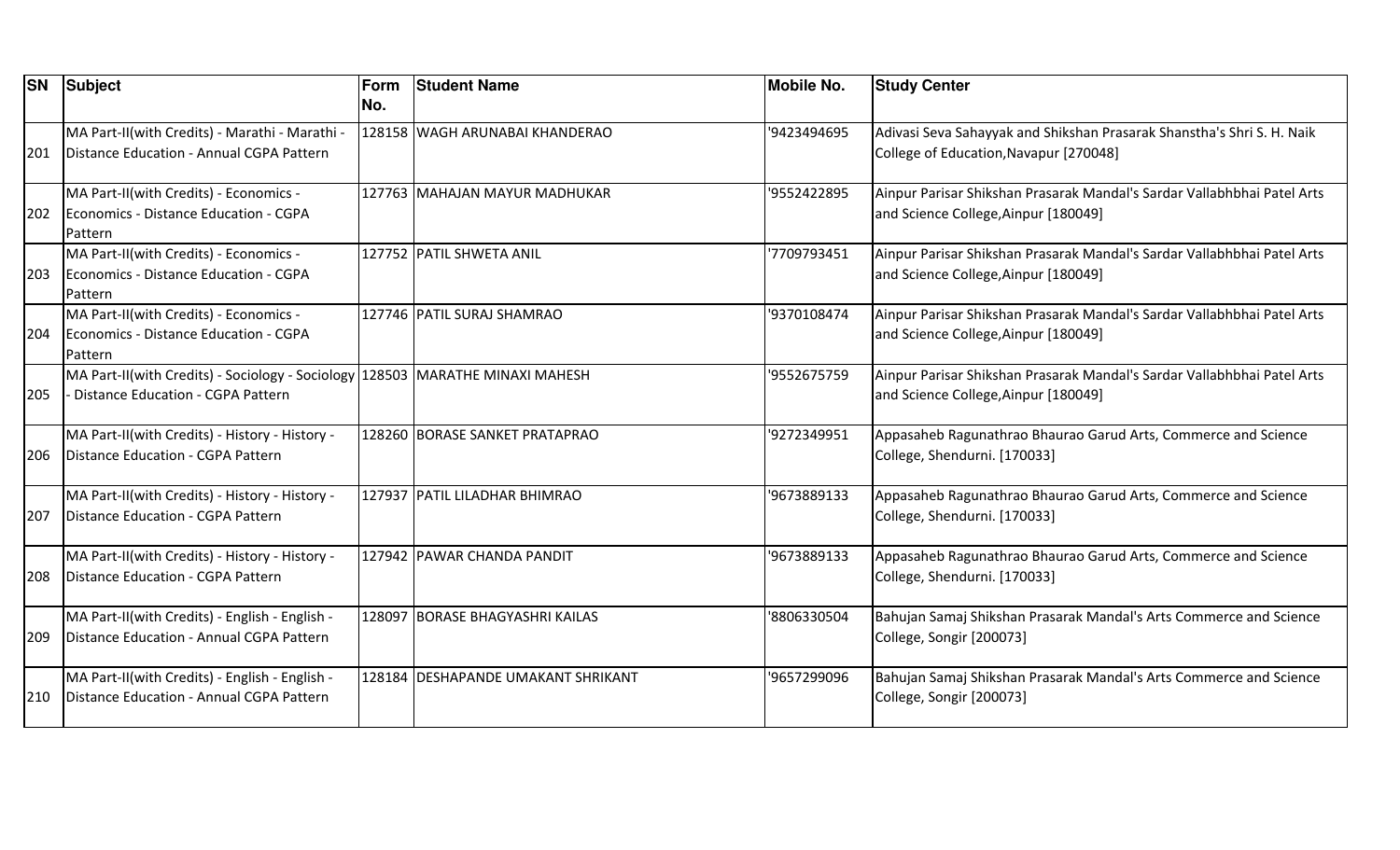| <b>SN</b> | <b>Subject</b>                                                                             | Form<br>No. | <b>Student Name</b>                  | <b>Mobile No.</b> | <b>Study Center</b>                                                                            |
|-----------|--------------------------------------------------------------------------------------------|-------------|--------------------------------------|-------------------|------------------------------------------------------------------------------------------------|
| 211       | MA Part-II(with Credits) - English - English -<br>Distance Education - Annual CGPA Pattern |             | 127924 DHIVARE MANOJ SHANTARAM       | '9561933966       | Bahujan Samaj Shikshan Prasarak Mandal's Arts Commerce and Science<br>College, Songir [200073] |
| 212       | MA Part-II(with Credits) - English - English -<br>Distance Education - Annual CGPA Pattern |             | 128945 GAIKWAD KONDIBA TULSHIRAM     | '9890657816       | Bahujan Samaj Shikshan Prasarak Mandal's Arts Commerce and Science<br>College, Songir [200073] |
| 213       | MA Part-II(with Credits) - English - English -<br>Distance Education - Annual CGPA Pattern |             | 127890 KAZI KADIR AHMAD NASIRODDIN   | '9657539288       | Bahujan Samaj Shikshan Prasarak Mandal's Arts Commerce and Science<br>College, Songir [200073] |
| 214       | MA Part-II(with Credits) - English - English -<br>Distance Education - Annual CGPA Pattern |             | 129131 MAHAJAN ARCHANA RAMESHCHANDRA | '9421799600       | Bahujan Samaj Shikshan Prasarak Mandal's Arts Commerce and Science<br>College, Songir [200073] |
| 215       | MA Part-II(with Credits) - English - English -<br>Distance Education - Annual CGPA Pattern |             | 129133 MALI VAISHALI BHATU           | '9403280600       | Bahujan Samaj Shikshan Prasarak Mandal's Arts Commerce and Science<br>College, Songir [200073] |
| 216       | MA Part-II(with Credits) - English - English -<br>Distance Education - Annual CGPA Pattern |             | 128317 PATIL HARILAL BABULAL         | '9422509472       | Bahujan Samaj Shikshan Prasarak Mandal's Arts Commerce and Science<br>College, Songir [200073] |
| 217       | MA Part-II(with Credits) - English - English -<br>Distance Education - Annual CGPA Pattern |             | 128331 PATIL LALITKUMAR BHATU        | '9405373298       | Bahujan Samaj Shikshan Prasarak Mandal's Arts Commerce and Science<br>College, Songir [200073] |
| 218       | MA Part-II(with Credits) - English - English -<br>Distance Education - Annual CGPA Pattern |             | 128345 PATIL YOGESH PRAKASH          | '9881575582       | Bahujan Samaj Shikshan Prasarak Mandal's Arts Commerce and Science<br>College, Songir [200073] |
| 219       | MA Part-II(with Credits) - English - English -<br>Distance Education - Annual CGPA Pattern |             | 127621 PAWAR SURESH RAMCHADRA        | '9421469820       | Bahujan Samaj Shikshan Prasarak Mandal's Arts Commerce and Science<br>College, Songir [200073] |
| 220       | MA Part-II(with Credits) - English - English -<br>Distance Education - Annual CGPA Pattern |             | 128733 SONAWANE YOGESH BAPURAO       | '9561849316       | Bahujan Samaj Shikshan Prasarak Mandal's Arts Commerce and Science<br>College, Songir [200073] |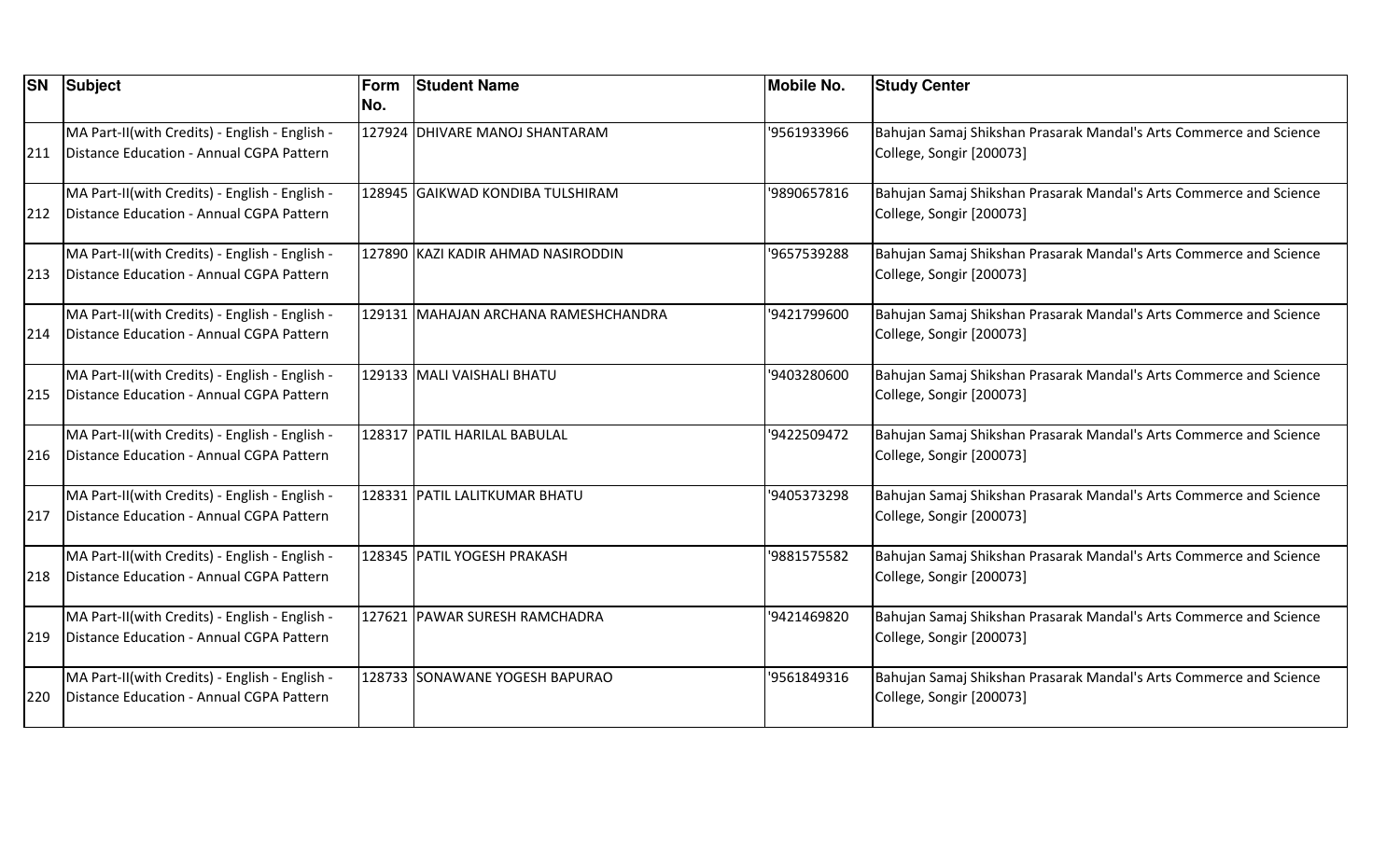| <b>SN</b> | <b>Subject</b>                                 | Form | <b>Student Name</b>               | <b>Mobile No.</b> | <b>Study Center</b>                                                                            |
|-----------|------------------------------------------------|------|-----------------------------------|-------------------|------------------------------------------------------------------------------------------------|
|           |                                                | No.  |                                   |                   |                                                                                                |
|           | MA Part-II(with Credits) - History - History - |      | 127903 CHINCHORE SWATI BHAGAWAN   | '9403726055       | Bahujan Samaj Shikshan Prasarak Mandal's Arts Commerce and Science                             |
| 221       | Distance Education - CGPA Pattern              |      |                                   |                   | College, Songir [200073]                                                                       |
|           | MA Part-II(with Credits) - History - History - |      | 128713 GIRASE DINESH MANGALSING   | '9175599172       | Bahujan Samaj Shikshan Prasarak Mandal's Arts Commerce and Science                             |
| 222       | Distance Education - CGPA Pattern              |      |                                   |                   | College, Songir [200073]                                                                       |
|           | MA Part-II(with Credits) - History - History - |      | 127859 GIRASE JAYPAL VIKRAMSINGH  | '9422788740       | Bahujan Samaj Shikshan Prasarak Mandal's Arts Commerce and Science                             |
| 223       | Distance Education - CGPA Pattern              |      |                                   |                   | College, Songir [200073]                                                                       |
|           | MA Part-II(with Credits) - History - History - |      | 127866 KOKANI RAVI SHANTILAL      | '9421475473       |                                                                                                |
| 224       | Distance Education - CGPA Pattern              |      |                                   |                   | Bahujan Samaj Shikshan Prasarak Mandal's Arts Commerce and Science<br>College, Songir [200073] |
|           | MA Part-II(with Credits) - History - History - |      | 128275 PAKALE RAKESH UMAKANT      | '9970794121       | Bahujan Samaj Shikshan Prasarak Mandal's Arts Commerce and Science                             |
| 225       | Distance Education - CGPA Pattern              |      |                                   |                   | College, Songir [200073]                                                                       |
|           | MA Part-II(with Credits) - History - History - |      | 128301 TAYADE NARAYAN BHAGWAN     | '7588645759       | Bahujan Samaj Shikshan Prasarak Mandal's Arts Commerce and Science                             |
| 226       | Distance Education - CGPA Pattern              |      |                                   |                   | College, Songir [200073]                                                                       |
|           | MA Part-II(with Credits) - Marathi - Marathi - |      | 128931 BETEWAD VIJAY VYANKATRAO   | '9423917916       | Bahujan Samaj Shikshan Prasarak Mandal's Arts Commerce and Science                             |
| 227       | Distance Education - Annual CGPA Pattern       |      |                                   |                   | College, Songir [200073]                                                                       |
|           | MA Part-II(with Credits) - Marathi - Marathi - |      | 128936 JAGTAP SANDESH CHANDRAKANT | '9890675318       | Bahujan Samaj Shikshan Prasarak Mandal's Arts Commerce and Science                             |
| 228       | Distance Education - Annual CGPA Pattern       |      |                                   |                   | College, Songir [200073]                                                                       |
|           | MA Part-II(with Credits) - Marathi - Marathi - |      | 128877 KANTHALE HARISH MAHADEO    | '9765542006       | Bahujan Samaj Shikshan Prasarak Mandal's Arts Commerce and Science                             |
| 229       | Distance Education - Annual CGPA Pattern       |      |                                   |                   | College, Songir [200073]                                                                       |
|           | MA Part-II(with Credits) - Marathi - Marathi - |      | 128961 PATIL MANOHAR BANSILAL     | '9921907178       | Bahujan Samaj Shikshan Prasarak Mandal's Arts Commerce and Science                             |
| 230       | Distance Education - Annual CGPA Pattern       |      |                                   |                   | College, Songir [200073]                                                                       |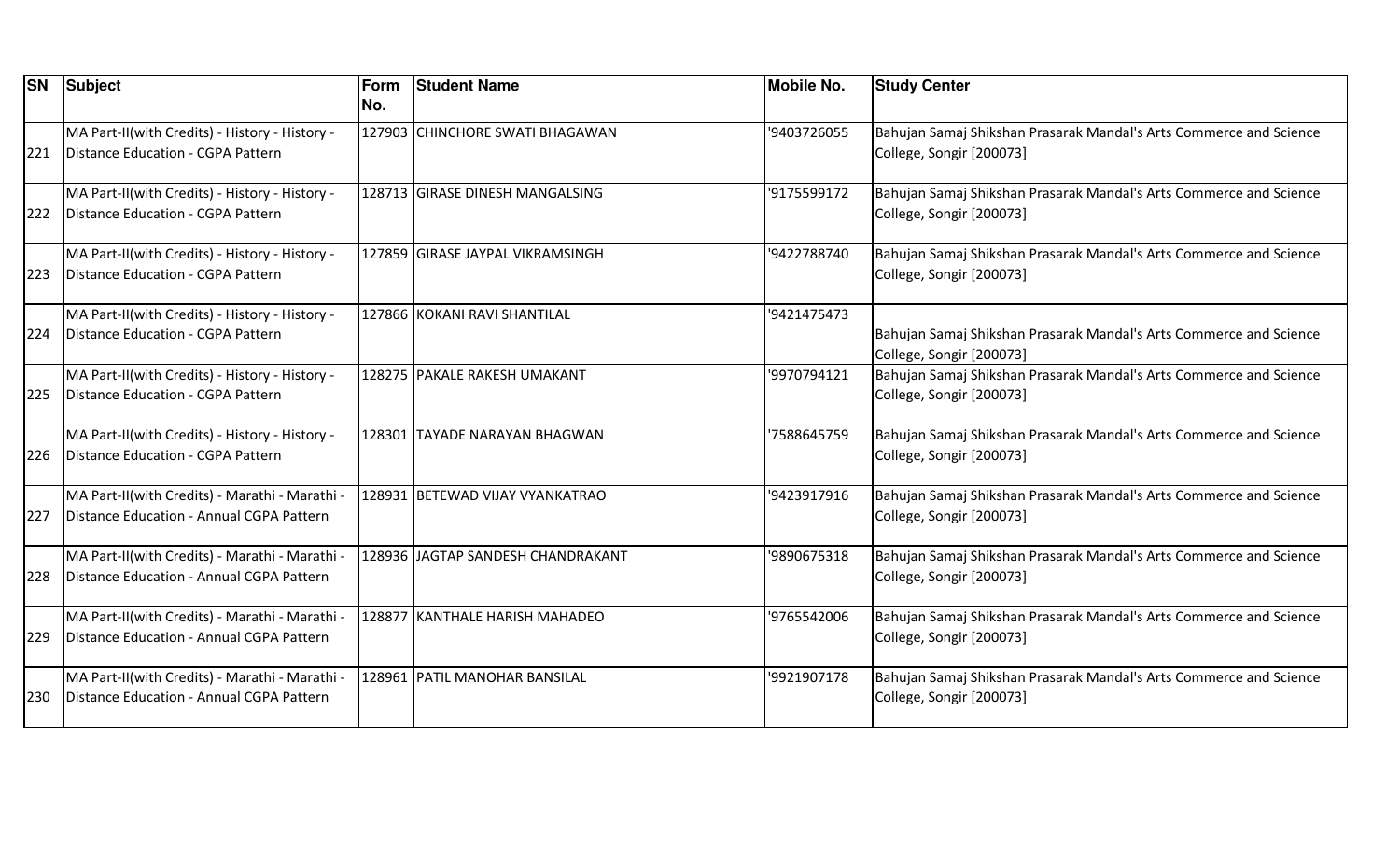| <b>SN</b> | <b>Subject</b>                                 | Form<br>No. | <b>Student Name</b>             | Mobile No.  | <b>Study Center</b>                                                |
|-----------|------------------------------------------------|-------------|---------------------------------|-------------|--------------------------------------------------------------------|
|           |                                                |             |                                 |             |                                                                    |
|           | MA Part-II(with Credits) - Marathi - Marathi - |             | 128318 PATIL VANDANA BABULAL    | '9404191134 |                                                                    |
| 231       | Distance Education - Annual CGPA Pattern       |             |                                 |             | Bahujan Samaj Shikshan Prasarak Mandal's Arts Commerce and Science |
|           |                                                |             |                                 |             | College, Songir [200073]                                           |
|           | MA Part-II(with Credits) - Marathi - Marathi - |             | 128938 SOLANKE NAMDEV PRABHAKAR | '9766198095 | Bahujan Samaj Shikshan Prasarak Mandal's Arts Commerce and Science |
| 232       | Distance Education - Annual CGPA Pattern       |             |                                 |             | College, Songir [200073]                                           |
|           | MA Part-II(with Credits) - Political Science - |             | 127365 BEDSE SANDIP NIMBA       | '9158964254 | Bahujan Samaj Shikshan Prasarak Mandal's Arts Commerce and Science |
| 233       | Political Science - Distance Education - CGPA  |             |                                 |             | College, Songir [200073]                                           |
|           | Pattern                                        |             |                                 |             |                                                                    |
|           | MA Part-II(with Credits) - Political Science - |             | 127781 DEORE GANESH GULABRAO    | '7588518440 | Bahujan Samaj Shikshan Prasarak Mandal's Arts Commerce and Science |
| 234       | Political Science - Distance Education - CGPA  |             |                                 |             | College, Songir [200073]                                           |
|           | Pattern                                        |             |                                 |             |                                                                    |
|           | MA Part-II(with Credits) - Political Science - |             | 128180 GHADMODE KUNAL PRABHAKAR | '9403716703 | Bahujan Samaj Shikshan Prasarak Mandal's Arts Commerce and Science |
| 235       | Political Science - Distance Education - CGPA  |             |                                 |             | College, Songir [200073]                                           |
|           | Pattern                                        |             |                                 |             |                                                                    |
|           | MA Part-II(with Credits) - Political Science - |             | 128204 MUJAGE NITIN BHIKA       | '8698333742 | Bahujan Samaj Shikshan Prasarak Mandal's Arts Commerce and Science |
| 236       | Political Science - Distance Education - CGPA  |             |                                 |             | College, Songir [200073]                                           |
|           | Pattern                                        |             |                                 |             |                                                                    |
|           | MA Part-II(with Credits) - Political Science - |             | 127850 PADHYAR VINOD PRAKASH    | '9420162151 | Bahujan Samaj Shikshan Prasarak Mandal's Arts Commerce and Science |
| 237       | Political Science - Distance Education - CGPA  |             |                                 |             | College, Songir [200073]                                           |
|           | Pattern                                        |             |                                 |             |                                                                    |
|           | MA Part-II(with Credits) - Political Science - |             | 127527 PATIL NITIN POPAT        | 8007582922  | Bahujan Samaj Shikshan Prasarak Mandal's Arts Commerce and Science |
| 238       | Political Science - Distance Education - CGPA  |             |                                 |             | College, Songir [200073]                                           |
|           | Pattern                                        |             |                                 |             |                                                                    |
|           | MA Part-II(with Credits) - Political Science - |             | 127538 PATIL SUNIL BHASKARRAO   | '9421906502 | Bahujan Samaj Shikshan Prasarak Mandal's Arts Commerce and Science |
| 239       | Political Science - Distance Education - CGPA  |             |                                 |             | College, Songir [200073]                                           |
|           | Pattern                                        |             |                                 |             |                                                                    |
|           | MA Part-II(with Credits) - Political Science - |             | 127905 RAJKULE SUBHASH ZAGA     | '9763481759 | Bahujan Samaj Shikshan Prasarak Mandal's Arts Commerce and Science |
| 240       | Political Science - Distance Education - CGPA  |             |                                 |             | College, Songir [200073]                                           |
|           | Pattern                                        |             |                                 |             |                                                                    |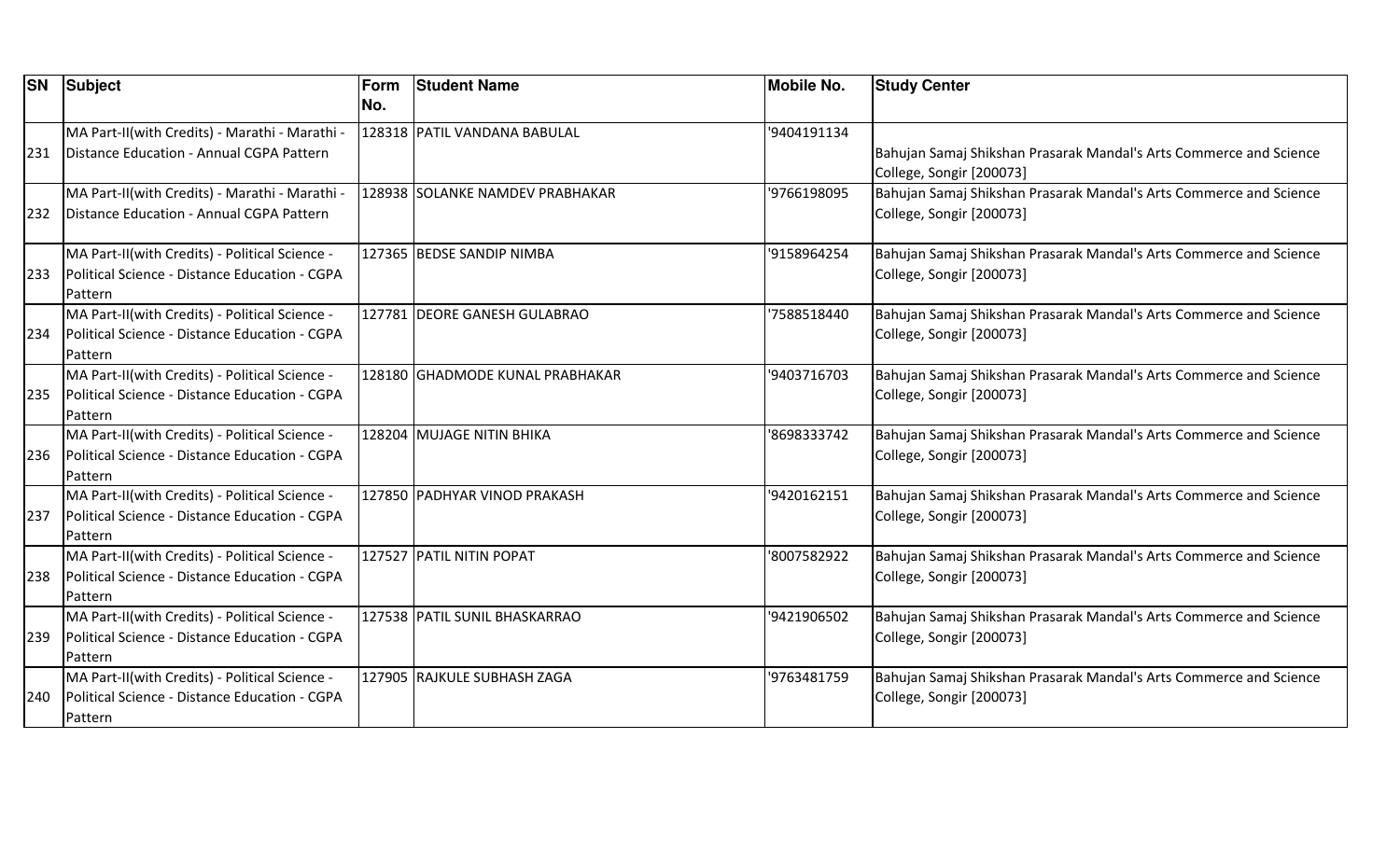| <b>SN</b> | Subject                                                                          | Form | <b>Student Name</b>         | Mobile No.  | <b>Study Center</b>                                                |
|-----------|----------------------------------------------------------------------------------|------|-----------------------------|-------------|--------------------------------------------------------------------|
|           |                                                                                  | No.  |                             |             |                                                                    |
|           | MA Part-II(with Credits) - Political Science -                                   |      | 127843 WAGH ASHISH RAJENDRA | '9420815439 | Bahujan Samaj Shikshan Prasarak Mandal's Arts Commerce and Science |
| 241       | Political Science - Distance Education - CGPA                                    |      |                             |             | College, Songir [200073]                                           |
|           | Pattern                                                                          |      |                             |             |                                                                    |
|           | MA Part-II(with Credits) - Sociology - Sociology 128195 BAVISKAR KAVITA PRADEEP  |      |                             | '9764031920 | Bahujan Samaj Shikshan Prasarak Mandal's Arts Commerce and Science |
| 242       | - Distance Education - CGPA Pattern                                              |      |                             |             | College, Songir [200073]                                           |
|           | MA Part-II(with Credits) - Sociology - Sociology 127558 DESALE KRISHNA MAHARU    |      |                             | 7588101776  | Bahujan Samaj Shikshan Prasarak Mandal's Arts Commerce and Science |
| 243       | Distance Education - CGPA Pattern                                                |      |                             |             | College, Songir [200073]                                           |
|           | MA Part-II(with Credits) - Sociology - Sociology 127889 JAGTAP SNEHAL MUKUND     |      |                             | '9420373016 | Bahujan Samaj Shikshan Prasarak Mandal's Arts Commerce and Science |
| 244       | Distance Education - CGPA Pattern                                                |      |                             |             | College, Songir [200073]                                           |
|           | MA Part-II(with Credits) - Sociology - Sociology   128795   JAIN SHRADDHA VASANT |      |                             | '9423735212 | Bahujan Samaj Shikshan Prasarak Mandal's Arts Commerce and Science |
| 245       | - Distance Education - CGPA Pattern                                              |      |                             |             | College, Songir [200073]                                           |
|           | MA Part-II(with Credits) - Sociology - Sociology 129001 MORE CHANDRAKANT RATAN   |      |                             | '9404781602 | Bahujan Samaj Shikshan Prasarak Mandal's Arts Commerce and Science |
| 246       | - Distance Education - CGPA Pattern                                              |      |                             |             | College, Songir [200073]                                           |
|           | MA Part-II(with Credits) - Sociology - Sociology 127911 PATIL SANJEEV SUKALAL    |      |                             | '9420852838 | Bahujan Samaj Shikshan Prasarak Mandal's Arts Commerce and Science |
| 247       | Distance Education - CGPA Pattern                                                |      |                             |             | College, Songir [200073]                                           |
|           | MA Part-II(with Credits) - Sociology - Sociology 128870 PATIL SUNIL PANDHARINATH |      |                             | '9421414240 | Bahujan Samaj Shikshan Prasarak Mandal's Arts Commerce and Science |
| 248       | - Distance Education - CGPA Pattern                                              |      |                             |             | College, Songir [200073]                                           |
|           | MA Part-II(with Credits) - Sociology - Sociology 128108 PAWAR VINIT SUBHASH      |      |                             | '8888286650 | Bahujan Samaj Shikshan Prasarak Mandal's Arts Commerce and Science |
| 249       | - Distance Education - CGPA Pattern                                              |      |                             |             | College, Songir [200073]                                           |
|           | MA Part-II(with Credits) - Sociology - Sociology   127941 SHIRSATH VIJAY KHANDU  |      |                             | '9604826881 | Bahujan Samaj Shikshan Prasarak Mandal's Arts Commerce and Science |
| 250       | Distance Education - CGPA Pattern                                                |      |                             |             | College, Songir [200073]                                           |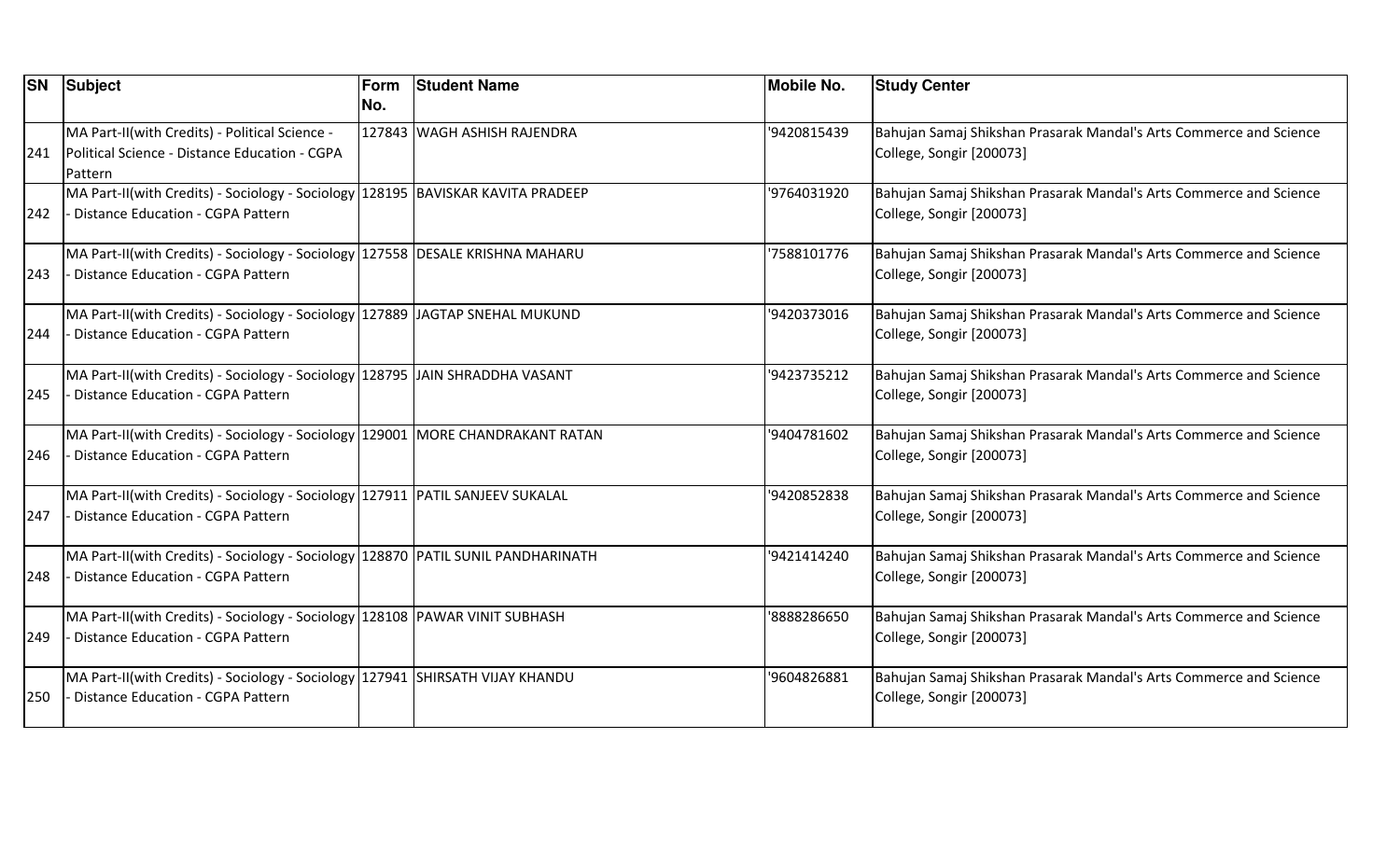| <b>SN</b> | <b>Subject</b>                                                                                                           | Form<br>No. | <b>Student Name</b>             | <b>Mobile No.</b> | <b>Study Center</b>                                                                            |
|-----------|--------------------------------------------------------------------------------------------------------------------------|-------------|---------------------------------|-------------------|------------------------------------------------------------------------------------------------|
| 251       | MA Part-II(with Credits) - Sociology - Sociology 128201 VALVI NILAM ANIL<br><b>Distance Education - CGPA Pattern</b>     |             |                                 | '9423940731       | Bahujan Samaj Shikshan Prasarak Mandal's Arts Commerce and Science<br>College, Songir [200073] |
| 252       | MA Part-II(with Credits) - Sociology - Sociology 127901 WAGH SACHIN BANSILAL<br><b>Distance Education - CGPA Pattern</b> |             |                                 | '9736483583       | Bahujan Samaj Shikshan Prasarak Mandal's Arts Commerce and Science<br>College, Songir [200073] |
| 253       | MA Part-II(with Credits) - English - English -<br>Distance Education - Annual CGPA Pattern                               |             | 128790 BAGUL ARCHANA MANILAL    | '7588815690       | Dhandai Mata Education Society's College Of Arts, Amalner [120068]                             |
| 254       | MA Part-II(with Credits) - English - English -<br>Distance Education - Annual CGPA Pattern                               |             | 128950 BAGUL RAVINDRA SITARAM   | '8975540819       | Dhandai Mata Education Society's College Of Arts, Amalner [120068]                             |
| 255       | MA Part-II(with Credits) - English - English -<br>Distance Education - Annual CGPA Pattern                               |             | 129130 BORASE SONALI PRAFULLA   | '9765014027       | Dhandai Mata Education Society's College Of Arts, Amalner [120068]                             |
| 256       | MA Part-II(with Credits) - English - English -<br>Distance Education - Annual CGPA Pattern                               |             | 128884 DESALE SUJATA PRAKASH    | '9175939199       | Dhandai Mata Education Society's College Of Arts, Amalner [120068]                             |
| 257       | MA Part-II(with Credits) - English - English -<br>Distance Education - Annual CGPA Pattern                               |             | 128915 GAYAKWAD GAYATRI BHIMRAO | '9766236254       | Dhandai Mata Education Society's College Of Arts, Amalner [120068]                             |
| 258       | MA Part-II(with Credits) - English - English -<br>Distance Education - Annual CGPA Pattern                               |             | 128699 GIRASE SONALI JAYSING    | '9422748961       | Dhandai Mata Education Society's College Of Arts, Amalner [120068]                             |
| 259       | MA Part-II(with Credits) - English - English -<br>Distance Education - Annual CGPA Pattern                               |             | 129264 MAHALE SARIKA EKNATH     | '7387450375       | Dhandai Mata Education Society's College Of Arts, Amalner [120068]                             |
| 260       | MA Part-II(with Credits) - English - English -<br>Distance Education - Annual CGPA Pattern                               |             | 129194 MALI PUSHPANJALI DHONDU  | '9860550077       | Dhandai Mata Education Society's College Of Arts, Amalner [120068]                             |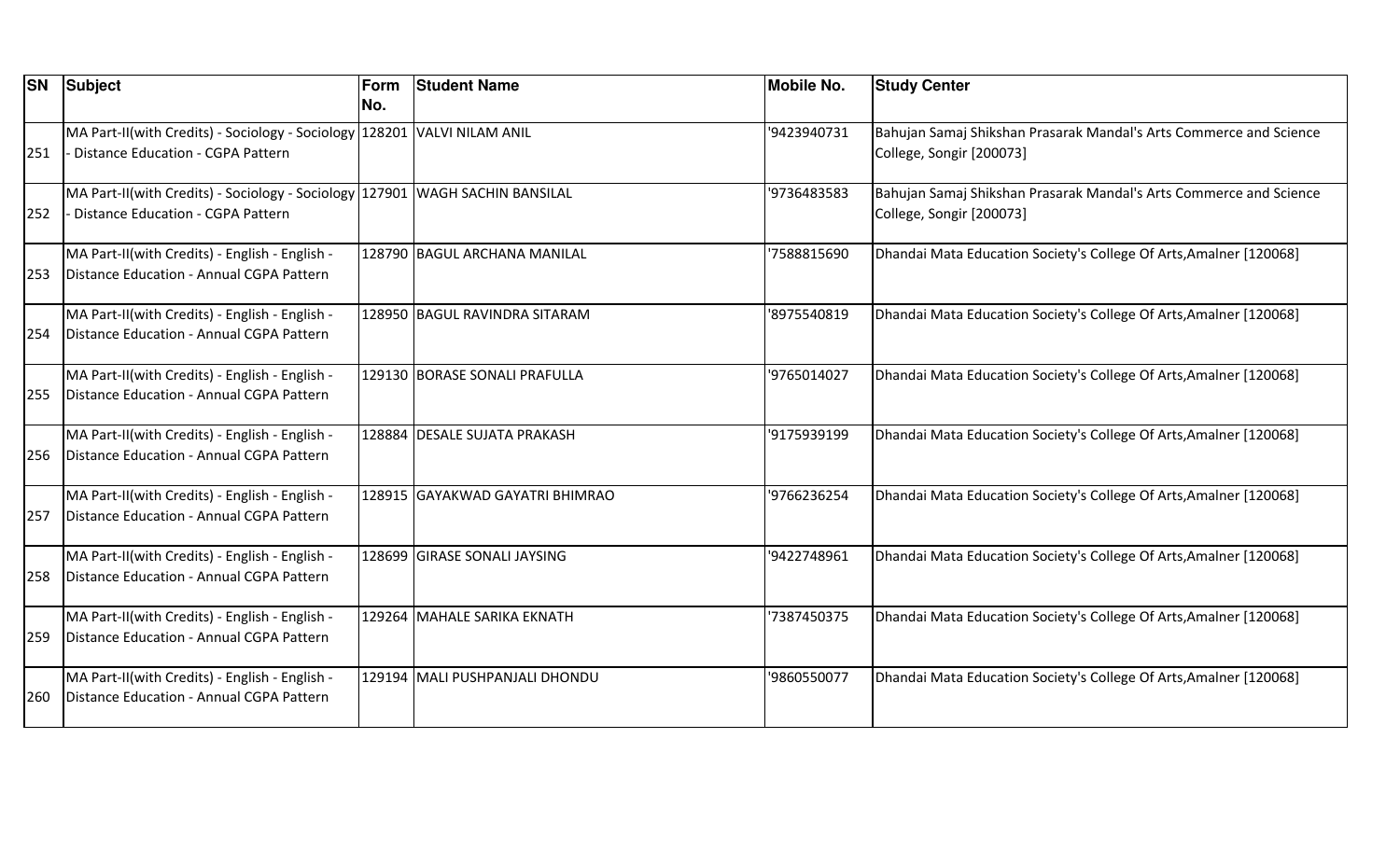| <b>SN</b> | <b>Subject</b>                                 | Form<br>No. | <b>Student Name</b>                | <b>Mobile No.</b> | <b>Study Center</b>                                                |
|-----------|------------------------------------------------|-------------|------------------------------------|-------------------|--------------------------------------------------------------------|
|           |                                                |             |                                    |                   |                                                                    |
|           | MA Part-II(with Credits) - English - English - |             | 127583 MANYAR ALTAPKHAN NASHIRKHAN | '8108340480       | Dhandai Mata Education Society's College Of Arts, Amalner [120068] |
| 261       | Distance Education - Annual CGPA Pattern       |             |                                    |                   |                                                                    |
|           | MA Part-II(with Credits) - English - English - |             | 128839 MARKANDEYE UJWAL ASHOK      | '9021962750       | Dhandai Mata Education Society's College Of Arts, Amalner [120068] |
| 262       | Distance Education - Annual CGPA Pattern       |             |                                    |                   |                                                                    |
|           | MA Part-II(with Credits) - English - English - |             | 129281 MORE MANJUSHA DILIP         | '9422761004       | Dhandai Mata Education Society's College Of Arts, Amalner [120068] |
| 263       | Distance Education - Annual CGPA Pattern       |             |                                    |                   |                                                                    |
|           | MA Part-II(with Credits) - English - English - |             | 128830 PATHAN WASIMKHA DAUDKHA     | '9766389574       | Dhandai Mata Education Society's College Of Arts, Amalner [120068] |
| 264       | Distance Education - Annual CGPA Pattern       |             |                                    |                   |                                                                    |
|           | MA Part-II(with Credits) - English - English - |             | 129289 PATIL ARCHANA SHIVAJIRAO    | '9421672933       | Dhandai Mata Education Society's College Of Arts, Amalner [120068] |
| 265       | Distance Education - Annual CGPA Pattern       |             |                                    |                   |                                                                    |
|           | MA Part-II(with Credits) - English - English - |             | 129187 PATIL DEEPIKA KRUSHNARAO    | 7588519143        | Dhandai Mata Education Society's College Of Arts, Amalner [120068] |
| 266       | Distance Education - Annual CGPA Pattern       |             |                                    |                   |                                                                    |
|           | MA Part-II(with Credits) - English - English - |             | 128828 PATIL DIPAK PUNJU           | '9403426732       | Dhandai Mata Education Society's College Of Arts, Amalner [120068] |
| 267       | Distance Education - Annual CGPA Pattern       |             |                                    |                   |                                                                    |
|           | MA Part-II(with Credits) - English - English - |             | 128984 PATIL HEMANGI YUVARAJ       | '9765855988       | Dhandai Mata Education Society's College Of Arts, Amalner [120068] |
| 268       | Distance Education - Annual CGPA Pattern       |             |                                    |                   |                                                                    |
|           | MA Part-II(with Credits) - English - English - |             | 129300 PATIL JAYSHRI RAVINDRA      | '8623822178       | Dhandai Mata Education Society's College Of Arts, Amalner [120068] |
| 269       | Distance Education - Annual CGPA Pattern       |             |                                    |                   |                                                                    |
|           | MA Part-II(with Credits) - English - English - |             | 129299 PATIL MANDAKINI SHANKAR     | '9595012687       | Dhandai Mata Education Society's College Of Arts, Amalner [120068] |
| 270       | Distance Education - Annual CGPA Pattern       |             |                                    |                   |                                                                    |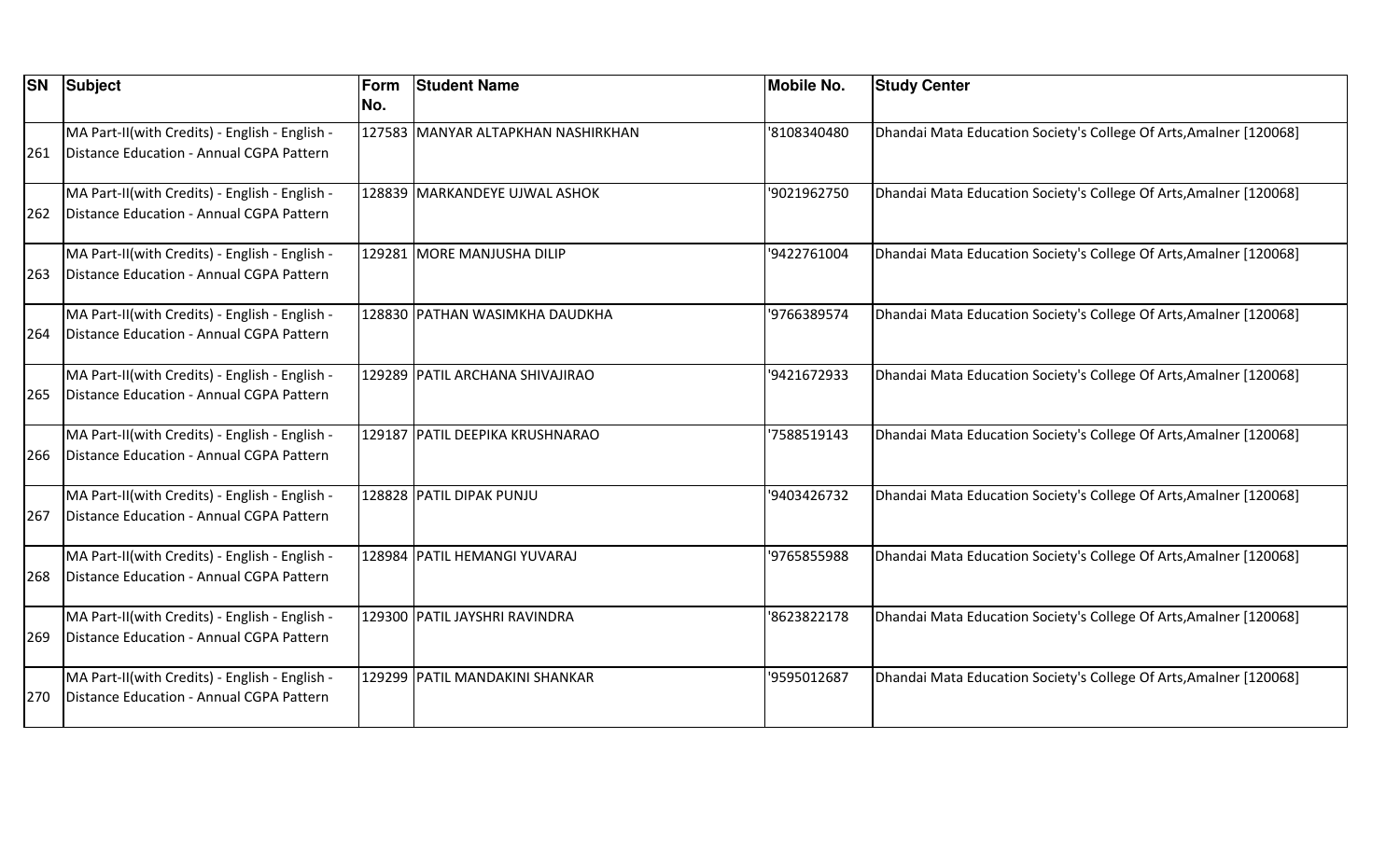| <b>SN</b> | <b>Subject</b>                                                                             | Form<br>No. | <b>Student Name</b>                   | <b>Mobile No.</b> | <b>Study Center</b>                                                |
|-----------|--------------------------------------------------------------------------------------------|-------------|---------------------------------------|-------------------|--------------------------------------------------------------------|
| 271       | MA Part-II(with Credits) - English - English -<br>Distance Education - Annual CGPA Pattern |             | 128891 PATIL MANDODARI BHASKAR        | '9921679194       | Dhandai Mata Education Society's College Of Arts, Amalner [120068] |
| 272       | MA Part-II(with Credits) - English - English -<br>Distance Education - Annual CGPA Pattern |             | 129302 PATIL MOHINI BHALERAO          | '9403904556       | Dhandai Mata Education Society's College Of Arts, Amalner [120068] |
| 273       | MA Part-II(with Credits) - English - English -<br>Distance Education - Annual CGPA Pattern |             | 129091 PATIL PAWAN NAMDEV             | '9503500503       | Dhandai Mata Education Society's College Of Arts, Amalner [120068] |
| 274       | MA Part-II(with Credits) - English - English -<br>Distance Education - Annual CGPA Pattern |             | 128859 PATIL SAVITA SHIVAJIRAO        | '9011911435       | Dhandai Mata Education Society's College Of Arts, Amalner [120068] |
| 275       | MA Part-II(with Credits) - English - English -<br>Distance Education - Annual CGPA Pattern |             | 129261 SAINDANE VAISHALI ARAVIND      | '8055401942       | Dhandai Mata Education Society's College Of Arts, Amalner [120068] |
| 276       | MA Part-II(with Credits) - English - English -<br>Distance Education - Annual CGPA Pattern |             | 128897 SANDANSHIV PRAMOD VINOD        | '9096610046       | Dhandai Mata Education Society's College Of Arts, Amalner [120068] |
| 277       | MA Part-II(with Credits) - English - English -<br>Distance Education - Annual CGPA Pattern |             | 129188 SHETE SWAPNIL RAVINDRA         | '8956986111       | Dhandai Mata Education Society's College Of Arts, Amalner [120068] |
| 278       | MA Part-II(with Credits) - English - English -<br>Distance Education - Annual CGPA Pattern |             | 128715 SONAWANE KALPESHKUMAR RAJENDRA | '9763570900       | Dhandai Mata Education Society's College Of Arts, Amalner [120068] |
| 279       | MA Part-II(with Credits) - English - English -<br>Distance Education - Annual CGPA Pattern |             | 129263 SONAWANE MANISHA ASHOK         | '9561817415       | Dhandai Mata Education Society's College Of Arts, Amalner [120068] |
| 280       | MA Part-II(with Credits) - English - English -<br>Distance Education - Annual CGPA Pattern |             | 129006 SONAWANE PUNAM DEVIDAS         | '9422203277       | Dhandai Mata Education Society's College Of Arts, Amalner [120068] |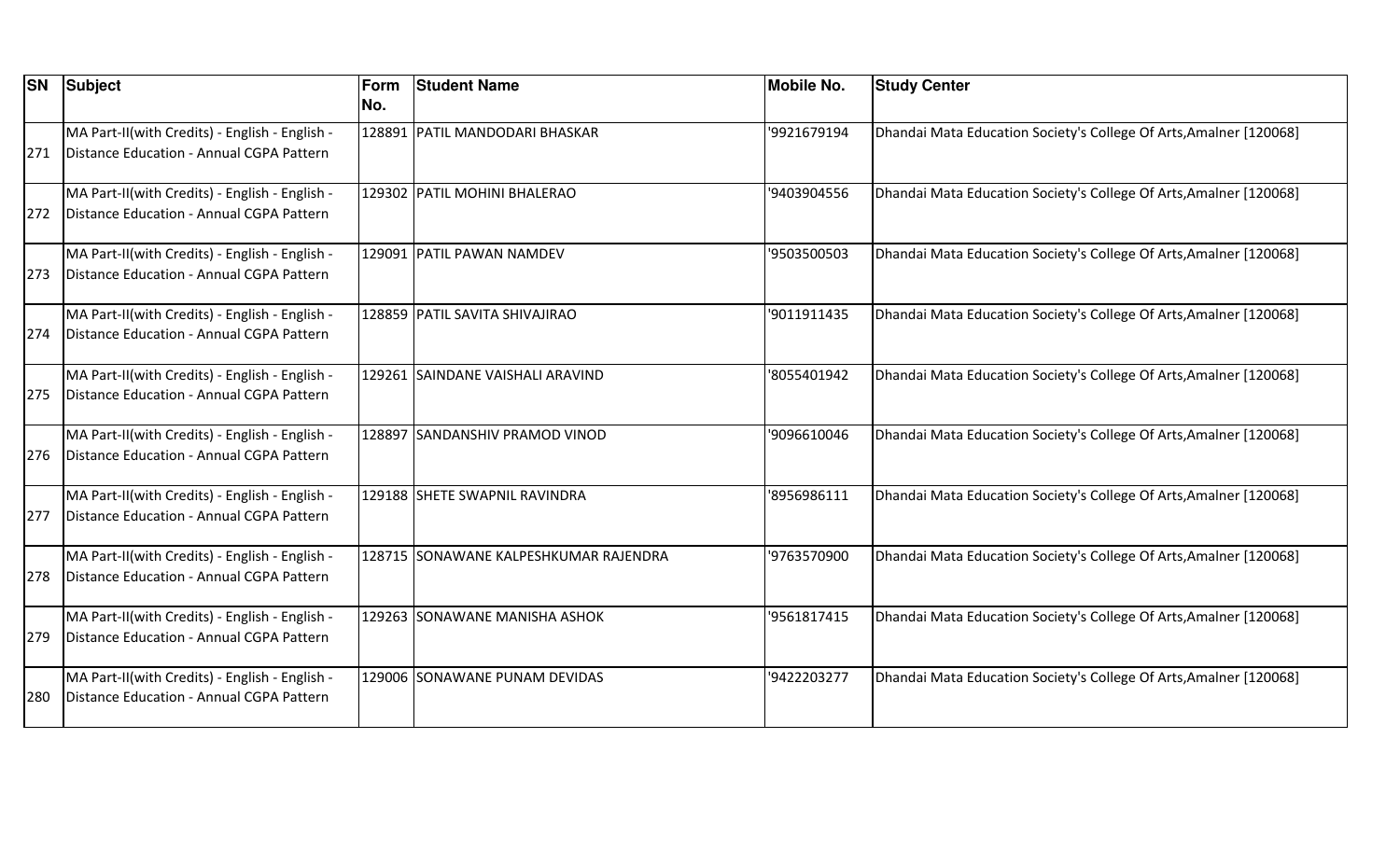| <b>SN</b> | <b>Subject</b>                                                                             | Form<br>No. | <b>Student Name</b>                 | <b>Mobile No.</b> | <b>Study Center</b>                                                |
|-----------|--------------------------------------------------------------------------------------------|-------------|-------------------------------------|-------------------|--------------------------------------------------------------------|
| 281       | MA Part-II(with Credits) - English - English -<br>Distance Education - Annual CGPA Pattern |             | 128797 SONAWANE SULBHA NAMDEO       | '9011873907       | Dhandai Mata Education Society's College Of Arts, Amalner [120068] |
| 282       | MA Part-II(with Credits) - English - English -<br>Distance Education - Annual CGPA Pattern |             | 129085 SURYAWANSHI JITENDRA HILAL   | '8806212011       | Dhandai Mata Education Society's College Of Arts, Amalner [120068] |
| 283       | MA Part-II(with Credits) - English - English -<br>Distance Education - Annual CGPA Pattern |             | 128785  SURYAWASNHI SANDIP EKANATH  | '7588815654       | Dhandai Mata Education Society's College Of Arts, Amalner [120068] |
| 284       | MA Part-II(with Credits) - English - English -<br>Distance Education - Annual CGPA Pattern |             | 129214 VANKHEDE JAGADISH RAMESH     | '9423903202       | Dhandai Mata Education Society's College Of Arts, Amalner [120068] |
| 285       | MA Part-II(with Credits) - English - English -<br>Distance Education - Annual CGPA Pattern |             | 128714 VISPUTE HARSHA MANOJ         | '9049416160       | Dhandai Mata Education Society's College Of Arts, Amalner [120068] |
| 286       | MA Part-II(with Credits) - Hindi - Hindi -<br>Distance Education - Annual CGPA Pattern     |             | 129272 CHAUDHARI DNYANESHWAR DANGAL | '9822779833       | Dhandai Mata Education Society's College Of Arts, Amalner [120068] |
| 287       | MA Part-II(with Credits) - Hindi - Hindi -<br>Distance Education - Annual CGPA Pattern     |             | 129271 CHAUDHARI VINOD DANGAL       | '9767951292       | Dhandai Mata Education Society's College Of Arts, Amalner [120068] |
| 288       | MA Part-II(with Credits) - Hindi - Hindi -<br>Distance Education - Annual CGPA Pattern     |             | 128774 KANKKADE RAKSHA TULSIRAM     | '9372085767       | Dhandai Mata Education Society's College Of Arts, Amalner [120068] |
| 289       | MA Part-II(with Credits) - Hindi - Hindi -<br>Distance Education - Annual CGPA Pattern     |             | 128841 MAHALE DEELIP MAHADU         | '9096613741       | Dhandai Mata Education Society's College Of Arts, Amalner [120068] |
| 290       | MA Part-II(with Credits) - Hindi - Hindi -<br>Distance Education - Annual CGPA Pattern     |             | 128816 PATHAN ALMAS BEE DAWOOD KHAN | '9175026796       | Dhandai Mata Education Society's College Of Arts, Amalner [120068] |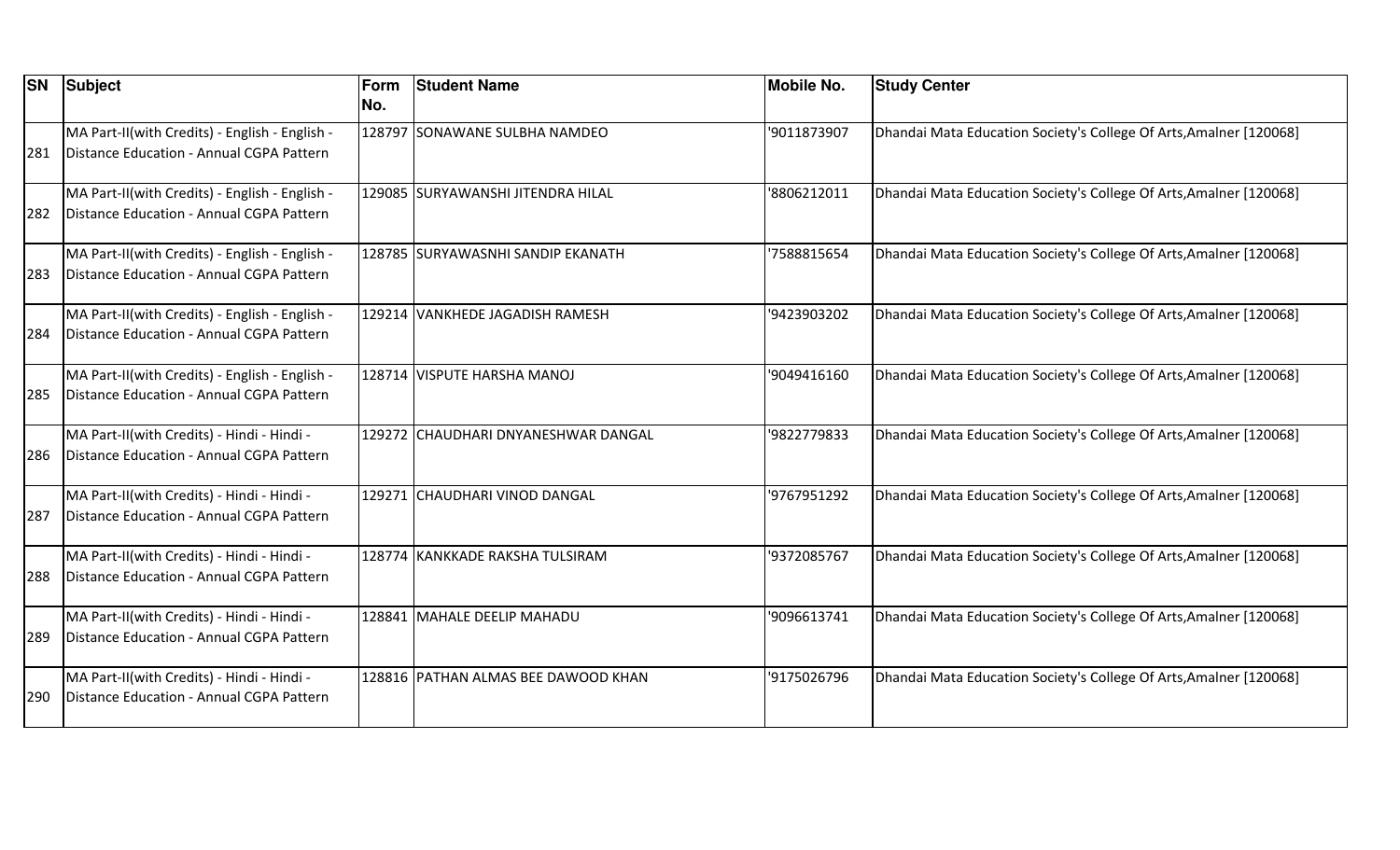| <b>SN</b> | <b>Subject</b>                                                                         | Form<br>No. | <b>Student Name</b>               | <b>Mobile No.</b> | <b>Study Center</b>                                                |
|-----------|----------------------------------------------------------------------------------------|-------------|-----------------------------------|-------------------|--------------------------------------------------------------------|
| 291       | MA Part-II(with Credits) - Hindi - Hindi -<br>Distance Education - Annual CGPA Pattern |             | 129064 PATIL CHANDAN ASHOK        | '8390205191       | Dhandai Mata Education Society's College Of Arts, Amalner [120068] |
| 292       | MA Part-II(with Credits) - Hindi - Hindi -<br>Distance Education - Annual CGPA Pattern |             | 129108 PATIL DIPALI VILASRAO      | '9301088030       | Dhandai Mata Education Society's College Of Arts, Amalner [120068] |
| 293       | MA Part-II(with Credits) - Hindi - Hindi -<br>Distance Education - Annual CGPA Pattern |             | 128794 PATIL SANTOSH VASANTRAO    | '9403095295       | Dhandai Mata Education Society's College Of Arts, Amalner [120068] |
| 294       | MA Part-II(with Credits) - Hindi - Hindi -<br>Distance Education - Annual CGPA Pattern |             | 129259 PATIL SUVARNA ASHOK        | '9922772513       | Dhandai Mata Education Society's College Of Arts, Amalner [120068] |
| 295       | MA Part-II(with Credits) - Hindi - Hindi -<br>Distance Education - Annual CGPA Pattern |             | 128810 PAWAR BHAGYASHREE UTTAMRAO | '9975205335       | Dhandai Mata Education Society's College Of Arts, Amalner [120068] |
| 296       | MA Part-II(with Credits) - Hindi - Hindi -<br>Distance Education - Annual CGPA Pattern |             | 129109 SHINDE ASHISH DILIPRAO     | 7798812955        | Dhandai Mata Education Society's College Of Arts, Amalner [120068] |
| 297       | MA Part-II(with Credits) - History - History -<br>Distance Education - CGPA Pattern    |             | 129137 AHIRE AVINASH BHASKAR      | '9860779146       | Dhandai Mata Education Society's College Of Arts, Amalner [120068] |
| 298       | MA Part-II(with Credits) - History - History -<br>Distance Education - CGPA Pattern    |             | 129301 BHOSALE KRUSHNA ATMARAM    | '9595671983       | Dhandai Mata Education Society's College Of Arts, Amalner [120068] |
| 299       | MA Part-II(with Credits) - History - History -<br>Distance Education - CGPA Pattern    |             | 129012 BORASE PRATIBHA ASHOKRAO   | '9422566773       | Dhandai Mata Education Society's College Of Arts, Amalner [120068] |
| 300       | MA Part-II(with Credits) - History - History -<br>Distance Education - CGPA Pattern    |             | 128842 CHAUDHARI KIRAN MANOHAR    | '9561820680       | Dhandai Mata Education Society's College Of Arts, Amalner [120068] |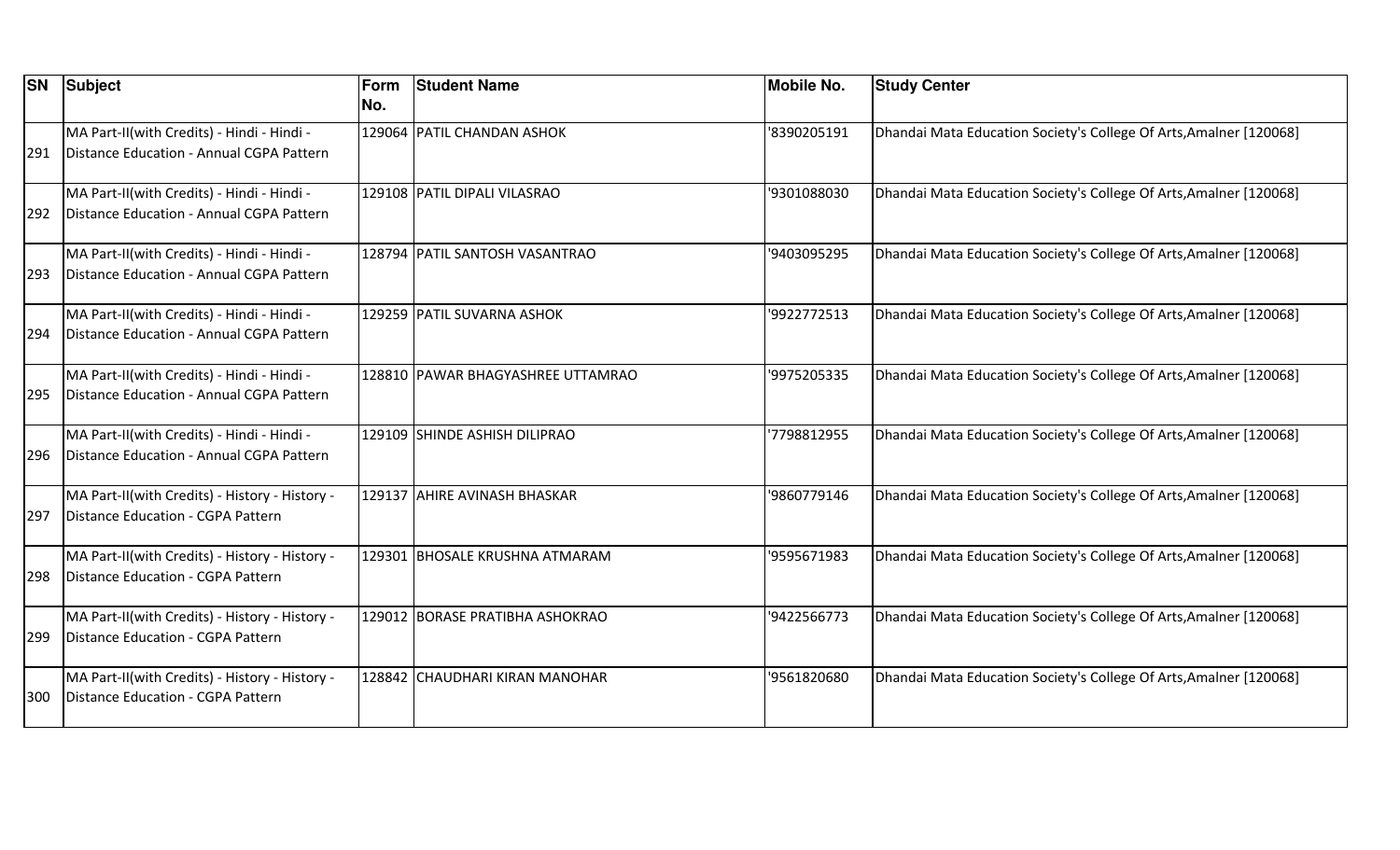| <b>SN</b> | <b>Subject</b>                                                                      | Form<br>No. | <b>Student Name</b>                 | <b>Mobile No.</b> | <b>Study Center</b>                                                |
|-----------|-------------------------------------------------------------------------------------|-------------|-------------------------------------|-------------------|--------------------------------------------------------------------|
| 301       | MA Part-II(with Credits) - History - History -<br>Distance Education - CGPA Pattern |             | 128990 DHANGAR RISHIKESH LAXMAN     | '9420252909       | Dhandai Mata Education Society's College Of Arts, Amalner [120068] |
| 302       | MA Part-II(with Credits) - History - History -<br>Distance Education - CGPA Pattern |             | 129054 GIRASE GANESH NATHESING      | '9273994993       | Dhandai Mata Education Society's College Of Arts, Amalner [120068] |
| 303       | MA Part-II(with Credits) - History - History -<br>Distance Education - CGPA Pattern |             | 129051  JADHAV PRATIBHA DEVRAM      | '9765640725       | Dhandai Mata Education Society's College Of Arts, Amalner [120068] |
| 304       | MA Part-II(with Credits) - History - History -<br>Distance Education - CGPA Pattern |             | 128838 JADHAV YOGESH MOTILAL        | '8007802520       | Dhandai Mata Education Society's College Of Arts, Amalner [120068] |
| 305       | MA Part-II(with Credits) - History - History -<br>Distance Education - CGPA Pattern |             | 129298 KUMAVAT PRABHAKAR MADHUKAR   | '9260026255       | Dhandai Mata Education Society's College Of Arts, Amalner [120068] |
| 306       | MA Part-II(with Credits) - History - History -<br>Distance Education - CGPA Pattern |             | 129296 PARDESHI YOGITABAI MADANSING | 7588647418        | Dhandai Mata Education Society's College Of Arts, Amalner [120068] |
| 307       | MA Part-II(with Credits) - History - History -<br>Distance Education - CGPA Pattern |             | 128911 PATIL AVINASH DNYANESHWAR    | '8421031227       | Dhandai Mata Education Society's College Of Arts, Amalner [120068] |
| 308       | MA Part-II(with Credits) - History - History -<br>Distance Education - CGPA Pattern |             | 129204 PATIL KAILAS NATHU           | '8390356618       | Dhandai Mata Education Society's College Of Arts, Amalner [120068] |
| 309       | MA Part-II(with Credits) - History - History -<br>Distance Education - CGPA Pattern |             | 129306 PATIL PANDURANG SAHEBRAO     | '9970969985       | Dhandai Mata Education Society's College Of Arts, Amalner [120068] |
| 310       | MA Part-II(with Credits) - History - History -<br>Distance Education - CGPA Pattern |             | 129191 PATIL SANGITA PRAKASH        | '9225929318       | Dhandai Mata Education Society's College Of Arts, Amalner [120068] |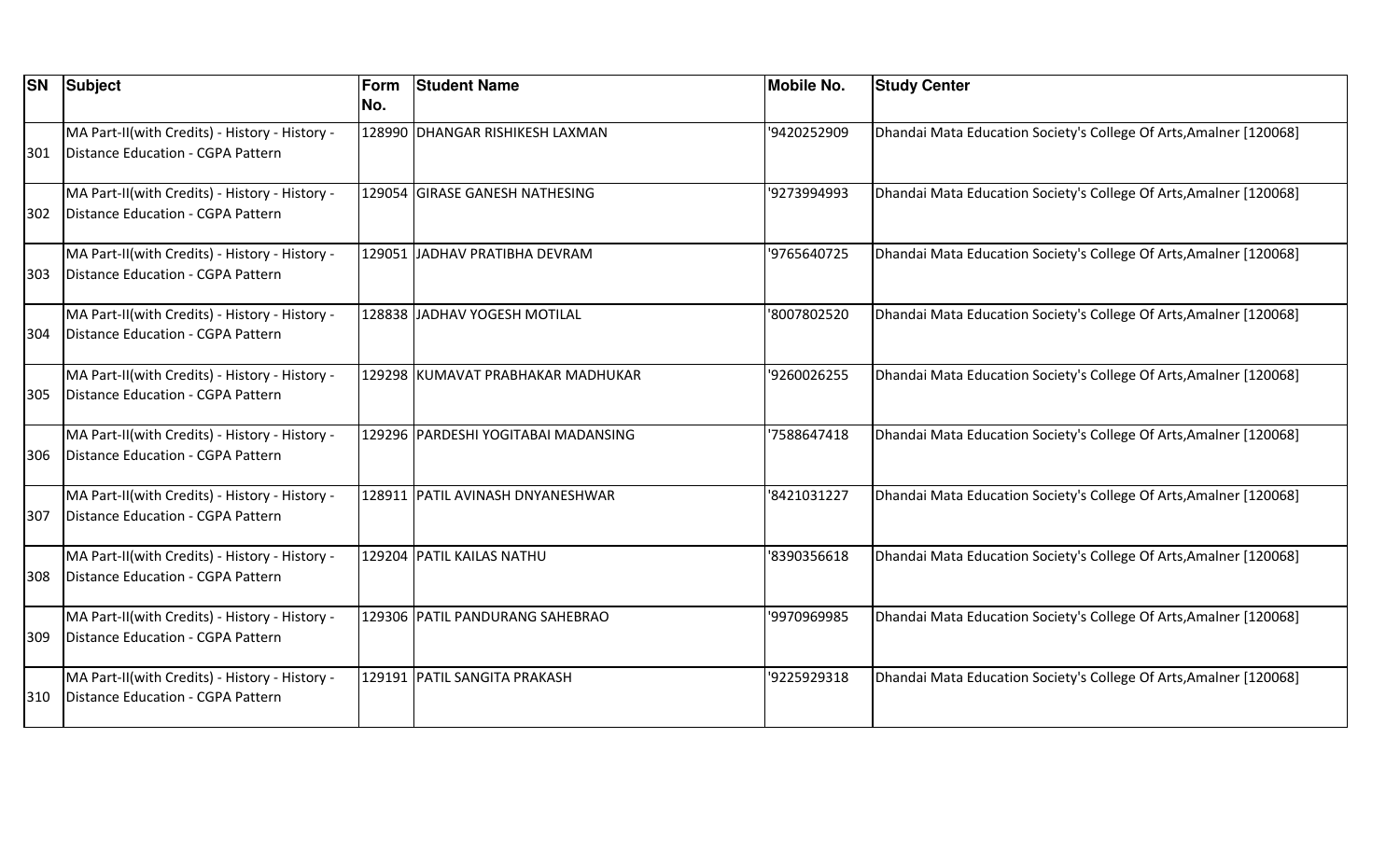| <b>SN</b> | Subject                                                                             | Form<br>No. | <b>Student Name</b>               | <b>Mobile No.</b> | <b>Study Center</b>                                                |
|-----------|-------------------------------------------------------------------------------------|-------------|-----------------------------------|-------------------|--------------------------------------------------------------------|
| 311       | MA Part-II(with Credits) - History - History -<br>Distance Education - CGPA Pattern |             | 128991 PATIL SUNIL ZULAL          | '9975333194       | Dhandai Mata Education Society's College Of Arts, Amalner [120068] |
| 312       | MA Part-II(with Credits) - History - History -<br>Distance Education - CGPA Pattern |             | 129183 PATIL YOGESH JAGANNATH     | 7798813001        | Dhandai Mata Education Society's College Of Arts, Amalner [120068] |
| 313       | MA Part-II(with Credits) - History - History -<br>Distance Education - CGPA Pattern |             | 128815 PAWAR JAYSHRI GULABRAO     | '9763871200       | Dhandai Mata Education Society's College Of Arts, Amalner [120068] |
| 314       | MA Part-II(with Credits) - History - History -<br>Distance Education - CGPA Pattern |             | 129164 PAWAR MANILAL RUPSING      | '9765779699       | Dhandai Mata Education Society's College Of Arts, Amalner [120068] |
| 315       | MA Part-II(with Credits) - History - History -<br>Distance Education - CGPA Pattern |             | 128927 SABE PRATIBHA VITTHAL      | '9763844120       | Dhandai Mata Education Society's College Of Arts, Amalner [120068] |
| 316       | MA Part-II(with Credits) - History - History -<br>Distance Education - CGPA Pattern |             | 128840 SAPKALE SUNITABAI MAHENDRA | '9405791905       | Dhandai Mata Education Society's College Of Arts, Amalner [120068] |
| 317       | MA Part-II(with Credits) - History - History -<br>Distance Education - CGPA Pattern |             | 128978 SHA EMRANSHA SALIMSHA      | '9975227696       | Dhandai Mata Education Society's College Of Arts, Amalner [120068] |
| 318       | MA Part-II(with Credits) - History - History -<br>Distance Education - CGPA Pattern |             | 128832 SHINGANE DIPALI NARAYAN    | '9764141735       | Dhandai Mata Education Society's College Of Arts, Amalner [120068] |
| 319       | MA Part-II(with Credits) - History - History -<br>Distance Education - CGPA Pattern |             | 128834 SONAWANE MANISHA DHANARAJ  | '9860054969       | Dhandai Mata Education Society's College Of Arts, Amalner [120068] |
| 320       | MA Part-II(with Credits) - History - History -<br>Distance Education - CGPA Pattern |             | 129116 SONAWANE MINAKSHI VISHWAS  | '7588646857       | Dhandai Mata Education Society's College Of Arts, Amalner [120068] |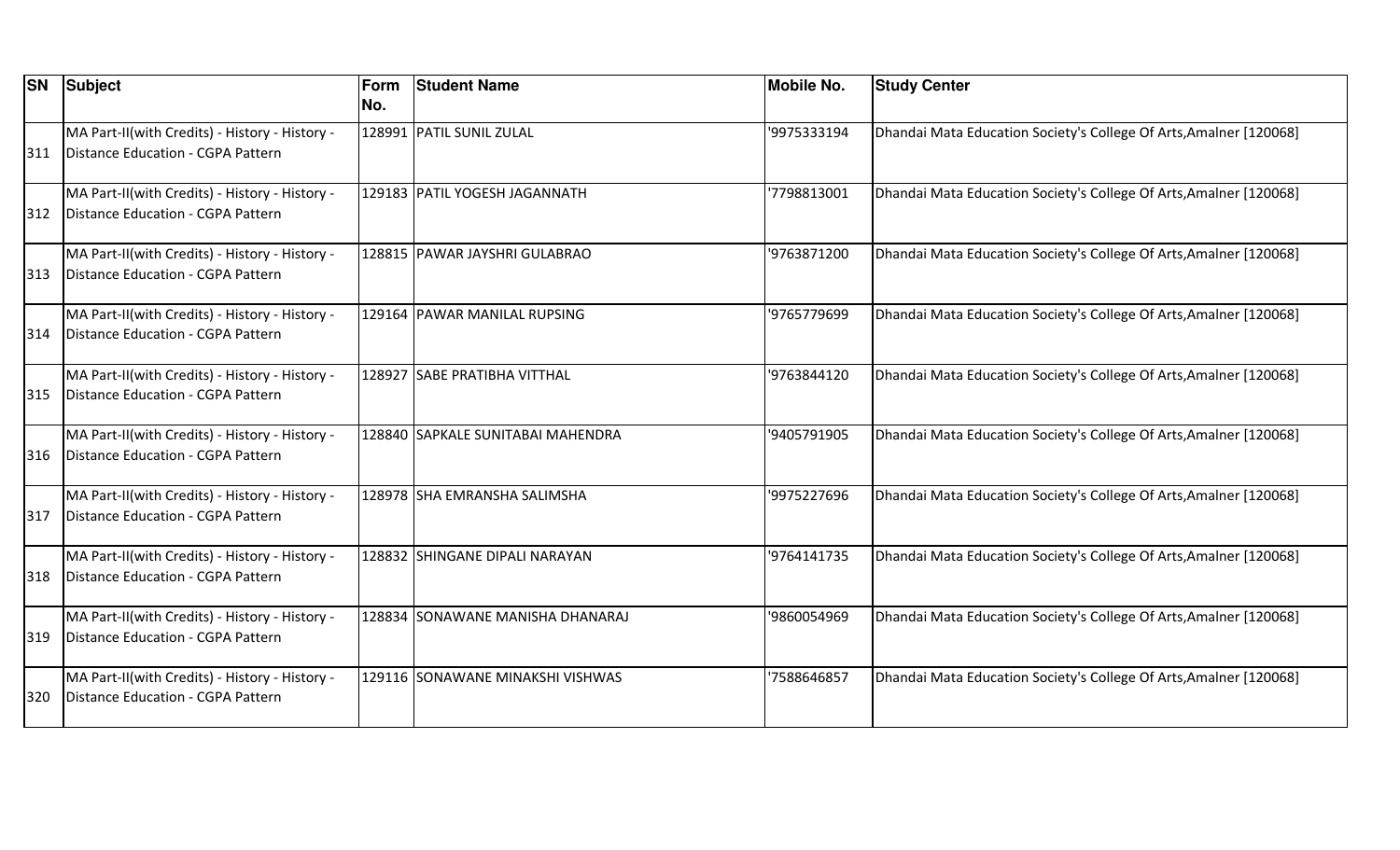| <b>SN</b> | <b>Subject</b>                                                                             | Form<br>No. | <b>Student Name</b>              | <b>Mobile No.</b> | <b>Study Center</b>                                                |
|-----------|--------------------------------------------------------------------------------------------|-------------|----------------------------------|-------------------|--------------------------------------------------------------------|
| 321       | MA Part-II(with Credits) - History - History -<br>Distance Education - CGPA Pattern        |             | 128702 YEOLE DEEPAK PRABHAKAR    | '9423490951       | Dhandai Mata Education Society's College Of Arts, Amalner [120068] |
| 322       | MA Part-II(with Credits) - Marathi - Marathi -<br>Distance Education - Annual CGPA Pattern |             | 128763 AHIRRAO PRIYANKA SADANAND | 7875716730        | Dhandai Mata Education Society's College Of Arts, Amalner [120068] |
| 323       | MA Part-II(with Credits) - Marathi - Marathi -<br>Distance Education - Annual CGPA Pattern |             | 129277 BHADANE SHITAL BHATA      | '9960502120       | Dhandai Mata Education Society's College Of Arts, Amalner [120068] |
| 324       | MA Part-II(with Credits) - Marathi - Marathi -<br>Distance Education - Annual CGPA Pattern |             | 129125 BORASE PRAFULLA BHIMRAO   | '9403441297       | Dhandai Mata Education Society's College Of Arts, Amalner [120068] |
| 325       | MA Part-II(with Credits) - Marathi - Marathi -<br>Distance Education - Annual CGPA Pattern |             | 129218 CHAUDHARI POOJA DILIP     | '9673332278       | Dhandai Mata Education Society's College Of Arts, Amalner [120068] |
| 326       | MA Part-II(with Credits) - Marathi - Marathi -<br>Distance Education - Annual CGPA Pattern |             | 127878 DHANGAR BHUPESH CHINTAMAN | '9604041845       | Dhandai Mata Education Society's College Of Arts, Amalner [120068] |
| 327       | MA Part-II(with Credits) - Marathi - Marathi -<br>Distance Education - Annual CGPA Pattern |             | 129208 GAJARE ASHA SANJU         | '9595109934       | Dhandai Mata Education Society's College Of Arts, Amalner [120068] |
| 328       | MA Part-II(with Credits) - Marathi - Marathi -<br>Distance Education - Annual CGPA Pattern |             | 128703 GIRASE PRATIBHA NARAYAN   | '9158708413       | Dhandai Mata Education Society's College Of Arts, Amalner [120068] |
| 329       | MA Part-II(with Credits) - Marathi - Marathi -<br>Distance Education - Annual CGPA Pattern |             | 128986 KOLI MACHHINDRA RAMESH    | '9421521584       | Dhandai Mata Education Society's College Of Arts, Amalner [120068] |
| 330       | MA Part-II(with Credits) - Marathi - Marathi -<br>Distance Education - Annual CGPA Pattern |             | 129078 KOLI MAHENDRA VASANT      | '9763214997       | Dhandai Mata Education Society's College Of Arts, Amalner [120068] |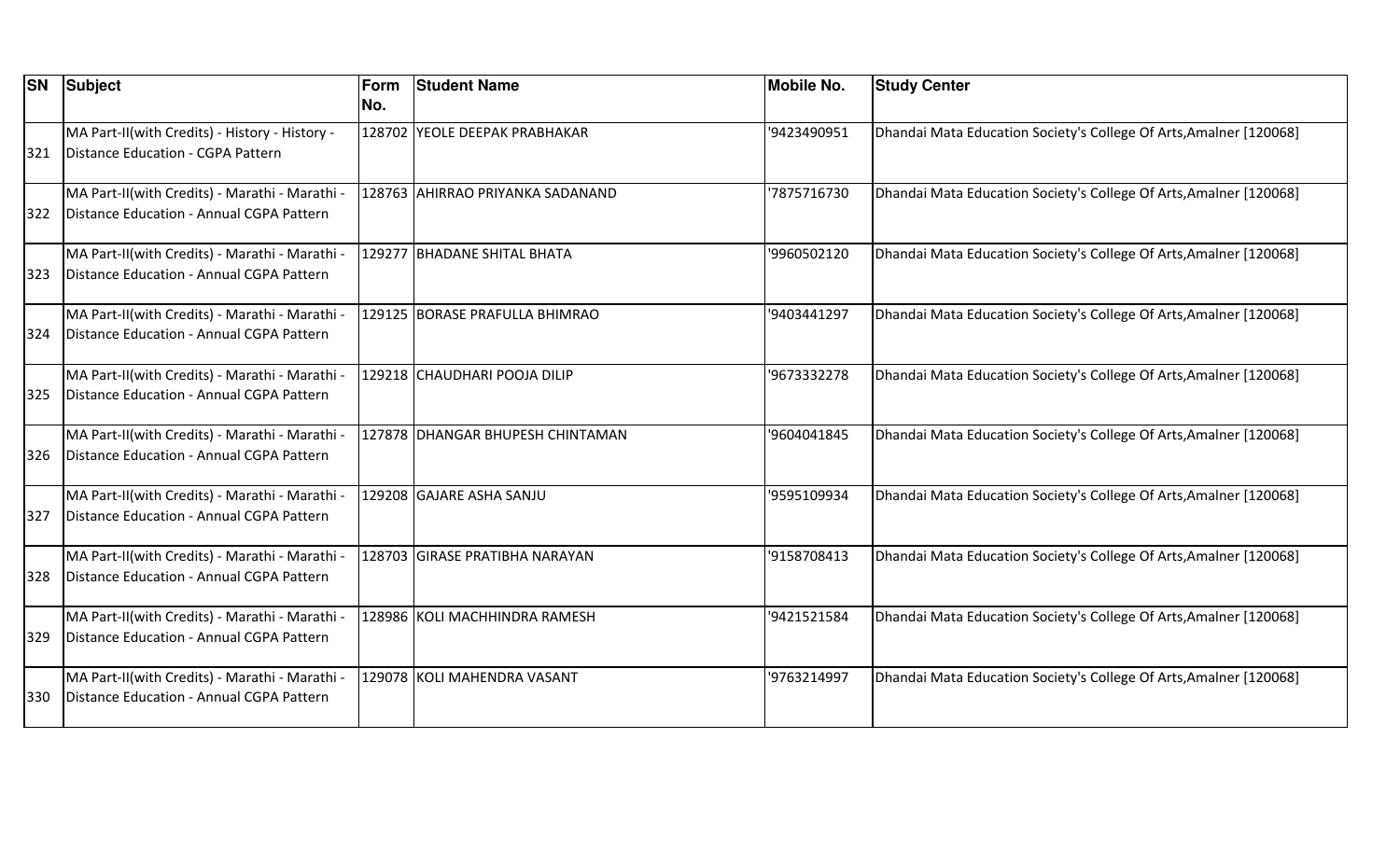| <b>SN</b> | <b>Subject</b>                                                                             | Form<br>No. | <b>Student Name</b>             | <b>Mobile No.</b> | <b>Study Center</b>                                                |
|-----------|--------------------------------------------------------------------------------------------|-------------|---------------------------------|-------------------|--------------------------------------------------------------------|
| 331       | MA Part-II(with Credits) - Marathi - Marathi -<br>Distance Education - Annual CGPA Pattern |             | 128850 LANDGE PRATIMA PRABHAKAR | '9403257309       | Dhandai Mata Education Society's College Of Arts, Amalner [120068] |
| 332       | MA Part-II(with Credits) - Marathi - Marathi -<br>Distance Education - Annual CGPA Pattern |             | 129251 MAIRALE SUREKHA BABULAL  | '9011682792       | Dhandai Mata Education Society's College Of Arts, Amalner [120068] |
| 333       | MA Part-II(with Credits) - Marathi - Marathi -<br>Distance Education - Annual CGPA Pattern |             | 128814 PATIL ANIL NATTHU        | '9595951428       | Dhandai Mata Education Society's College Of Arts, Amalner [120068] |
| 334       | MA Part-II(with Credits) - Marathi - Marathi -<br>Distance Education - Annual CGPA Pattern |             | 129284 PATIL ARCHANA SUBHASH    | '7588007989       | Dhandai Mata Education Society's College Of Arts, Amalner [120068] |
| 335       | MA Part-II(with Credits) - Marathi - Marathi -<br>Distance Education - Annual CGPA Pattern |             | 129155 PATIL ARUN ASHOK         | '9422786859       | Dhandai Mata Education Society's College Of Arts, Amalner [120068] |
| 336       | MA Part-II(with Credits) - Marathi - Marathi -<br>Distance Education - Annual CGPA Pattern |             | 129294 PATIL DIPAK BAPURAO      | '9764656886       | Dhandai Mata Education Society's College Of Arts, Amalner [120068] |
| 337       | MA Part-II(with Credits) - Marathi - Marathi -<br>Distance Education - Annual CGPA Pattern |             | 129285 PATIL KALPESH DAULATRAO  | '8600071999       | Dhandai Mata Education Society's College Of Arts, Amalner [120068] |
| 338       | MA Part-II(with Credits) - Marathi - Marathi -<br>Distance Education - Annual CGPA Pattern |             | 129216 PATIL KANCHAN SUNIL      | 7588403283        | Dhandai Mata Education Society's College Of Arts, Amalner [120068] |
| 339       | MA Part-II(with Credits) - Marathi - Marathi -<br>Distance Education - Annual CGPA Pattern |             | 129292 PATIL MANISHA SHRIRAM    | '9421084070       | Dhandai Mata Education Society's College Of Arts, Amalner [120068] |
| 340       | MA Part-II(with Credits) - Marathi - Marathi -<br>Distance Education - Annual CGPA Pattern |             | 129290 PATIL MONALI RAMLAL      | '8378969838       | Dhandai Mata Education Society's College Of Arts, Amalner [120068] |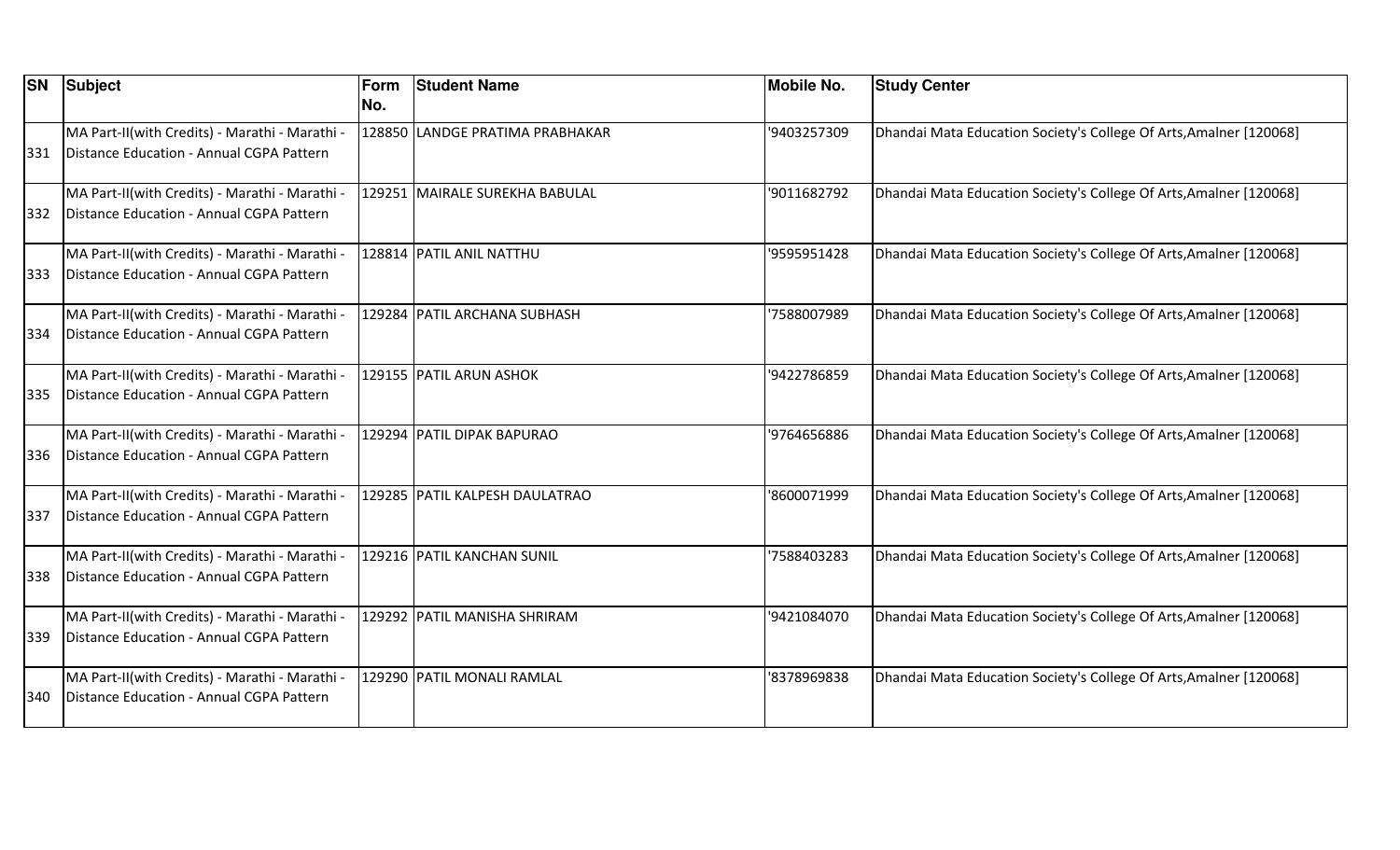| <b>SN</b> | <b>Subject</b>                                                                             | Form<br>No. | <b>Student Name</b>            | <b>Mobile No.</b> | <b>Study Center</b>                                                |
|-----------|--------------------------------------------------------------------------------------------|-------------|--------------------------------|-------------------|--------------------------------------------------------------------|
| 341       | MA Part-II(with Credits) - Marathi - Marathi -<br>Distance Education - Annual CGPA Pattern |             | 129093 PATIL PRAMOD VINAYAK    | '9403390905       | Dhandai Mata Education Society's College Of Arts, Amalner [120068] |
| 342       | MA Part-II(with Credits) - Marathi - Marathi -<br>Distance Education - Annual CGPA Pattern |             | 128930 PATIL PRATIBHA VASUDEV  | '9421613050       | Dhandai Mata Education Society's College Of Arts, Amalner [120068] |
| 343       | MA Part-II(with Credits) - Marathi - Marathi -<br>Distance Education - Annual CGPA Pattern |             | 129146 PATIL RAHUL KEDARNATH   | '8275518307       | Dhandai Mata Education Society's College Of Arts, Amalner [120068] |
| 344       | MA Part-II(with Credits) - Marathi - Marathi -<br>Distance Education - Annual CGPA Pattern |             | 129293 PATIL RAKESH ATMARAM    | '9763735966       | Dhandai Mata Education Society's College Of Arts, Amalner [120068] |
| 345       | MA Part-II(with Credits) - Marathi - Marathi -<br>Distance Education - Annual CGPA Pattern |             | 128769 PATIL RAVINDRA SUKADEO  | '9422566114       | Dhandai Mata Education Society's College Of Arts, Amalner [120068] |
| 346       | MA Part-II(with Credits) - Marathi - Marathi -<br>Distance Education - Annual CGPA Pattern |             | 129291   PATIL SAMADHAN SURESH | '9423916344       | Dhandai Mata Education Society's College Of Arts, Amalner [120068] |
| 347       | MA Part-II(with Credits) - Marathi - Marathi -<br>Distance Education - Annual CGPA Pattern |             | 129295 PATIL SARIKA PRAKASH    | '9422977527       | Dhandai Mata Education Society's College Of Arts, Amalner [120068] |
| 348       | MA Part-II(with Credits) - Marathi - Marathi -<br>Distance Education - Annual CGPA Pattern | 129011      | <b>PATIL SHANKAR NARAYAN</b>   | '9881896021       | Dhandai Mata Education Society's College Of Arts, Amalner [120068] |
| 349       | MA Part-II(with Credits) - Marathi - Marathi -<br>Distance Education - Annual CGPA Pattern |             | 129062 PATIL SHARADA BHASKAR   | '9623607038       | Dhandai Mata Education Society's College Of Arts, Amalner [120068] |
| 350       | MA Part-II(with Credits) - Marathi - Marathi -<br>Distance Education - Annual CGPA Pattern |             | 129297 PATIL SHITAL ARJUN      | '9423627747       | Dhandai Mata Education Society's College Of Arts, Amalner [120068] |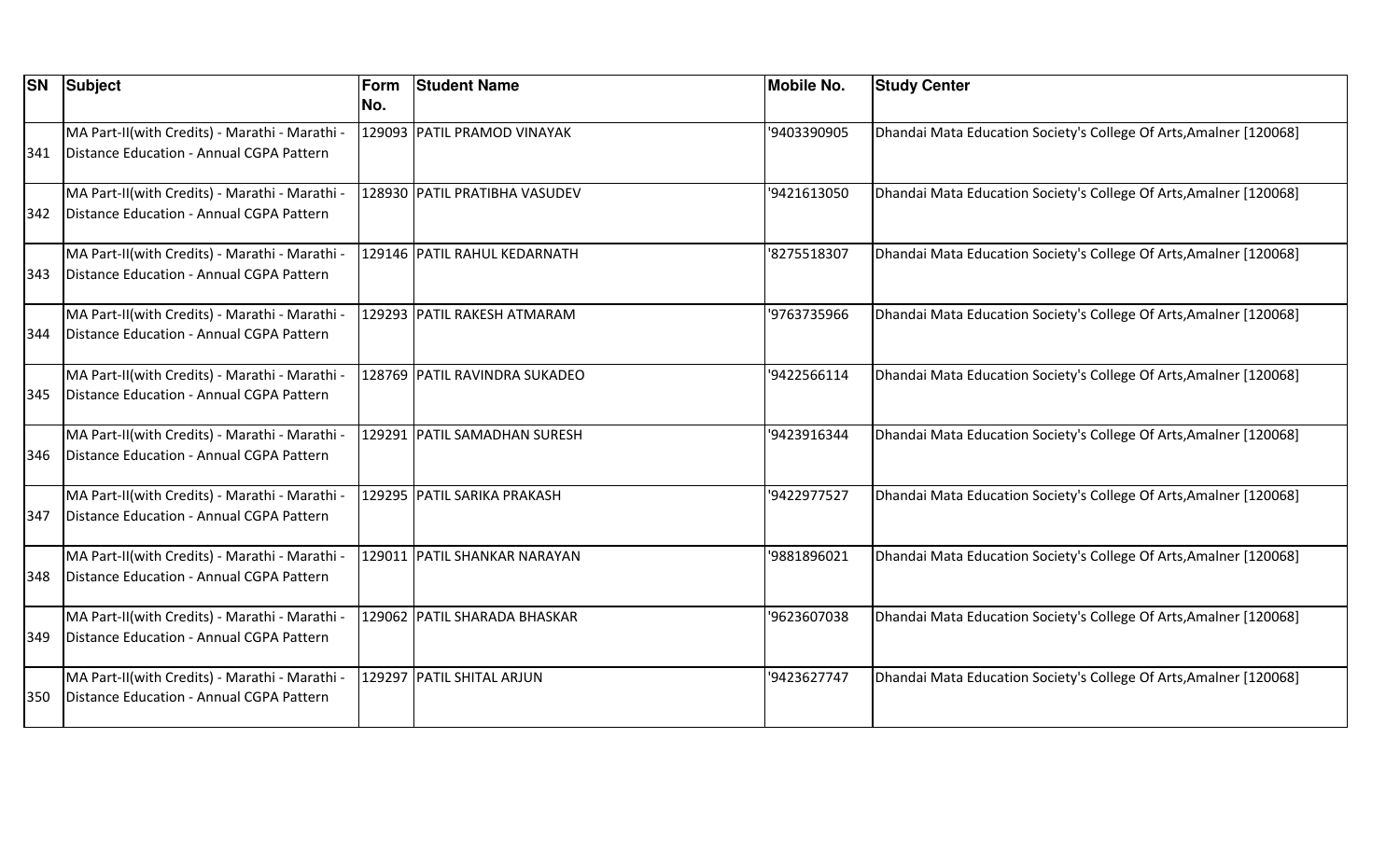| <b>SN</b> | <b>Subject</b>                                                                             | Form<br>No. | <b>Student Name</b>              | <b>Mobile No.</b> | <b>Study Center</b>                                                |
|-----------|--------------------------------------------------------------------------------------------|-------------|----------------------------------|-------------------|--------------------------------------------------------------------|
| 351       | MA Part-II(with Credits) - Marathi - Marathi -<br>Distance Education - Annual CGPA Pattern |             | 128793 PATIL SHITAL BHIMRAO      | '8983077590       | Dhandai Mata Education Society's College Of Arts, Amalner [120068] |
| 352       | MA Part-II(with Credits) - Marathi - Marathi -<br>Distance Education - Annual CGPA Pattern |             | 129267 PATIL SHIVAJI CHANDRAKANT | '9220151438       | Dhandai Mata Education Society's College Of Arts, Amalner [120068] |
| 353       | MA Part-II(with Credits) - Marathi - Marathi -<br>Distance Education - Annual CGPA Pattern |             | 129068 PATIL SUDHAKAR NIMBA      | '9049039307       | Dhandai Mata Education Society's College Of Arts, Amalner [120068] |
| 354       | MA Part-II(with Credits) - Marathi - Marathi -<br>Distance Education - Annual CGPA Pattern |             | 128835 PATIL UDDHAVRAO BABURAO   | '9421533804       | Dhandai Mata Education Society's College Of Arts, Amalner [120068] |
| 355       | MA Part-II(with Credits) - Marathi - Marathi -<br>Distance Education - Annual CGPA Pattern |             | 128796 PATIL VIDYA BHAGWAN       | '8275517648       | Dhandai Mata Education Society's College Of Arts, Amalner [120068] |
| 356       | MA Part-II(with Credits) - Marathi - Marathi -<br>Distance Education - Annual CGPA Pattern |             | 129010 PATIL VIJAY BHALCHANDRA   | '9422975410       | Dhandai Mata Education Society's College Of Arts, Amalner [120068] |
| 357       | MA Part-II(with Credits) - Marathi - Marathi -<br>Distance Education - Annual CGPA Pattern |             | 129282 PATIL VINOD BHASKAR       | '9767676291       | Dhandai Mata Education Society's College Of Arts, Amalner [120068] |
| 358       | MA Part-II(with Credits) - Marathi - Marathi -<br>Distance Education - Annual CGPA Pattern |             | 129389 PAWAR SHITAL SURESH       | '8956740500       | Dhandai Mata Education Society's College Of Arts, Amalner [120068] |
| 359       | MA Part-II(with Credits) - Marathi - Marathi -<br>Distance Education - Annual CGPA Pattern |             | 129390 PAWAR SUDHIR SURESH       | '8412022709       | Dhandai Mata Education Society's College Of Arts, Amalner [120068] |
| 360       | MA Part-II(with Credits) - Marathi - Marathi -<br>Distance Education - Annual CGPA Pattern |             | 129266 SAINDANE SUJATA SHENAFDU  | '9423770852       | Dhandai Mata Education Society's College Of Arts, Amalner [120068] |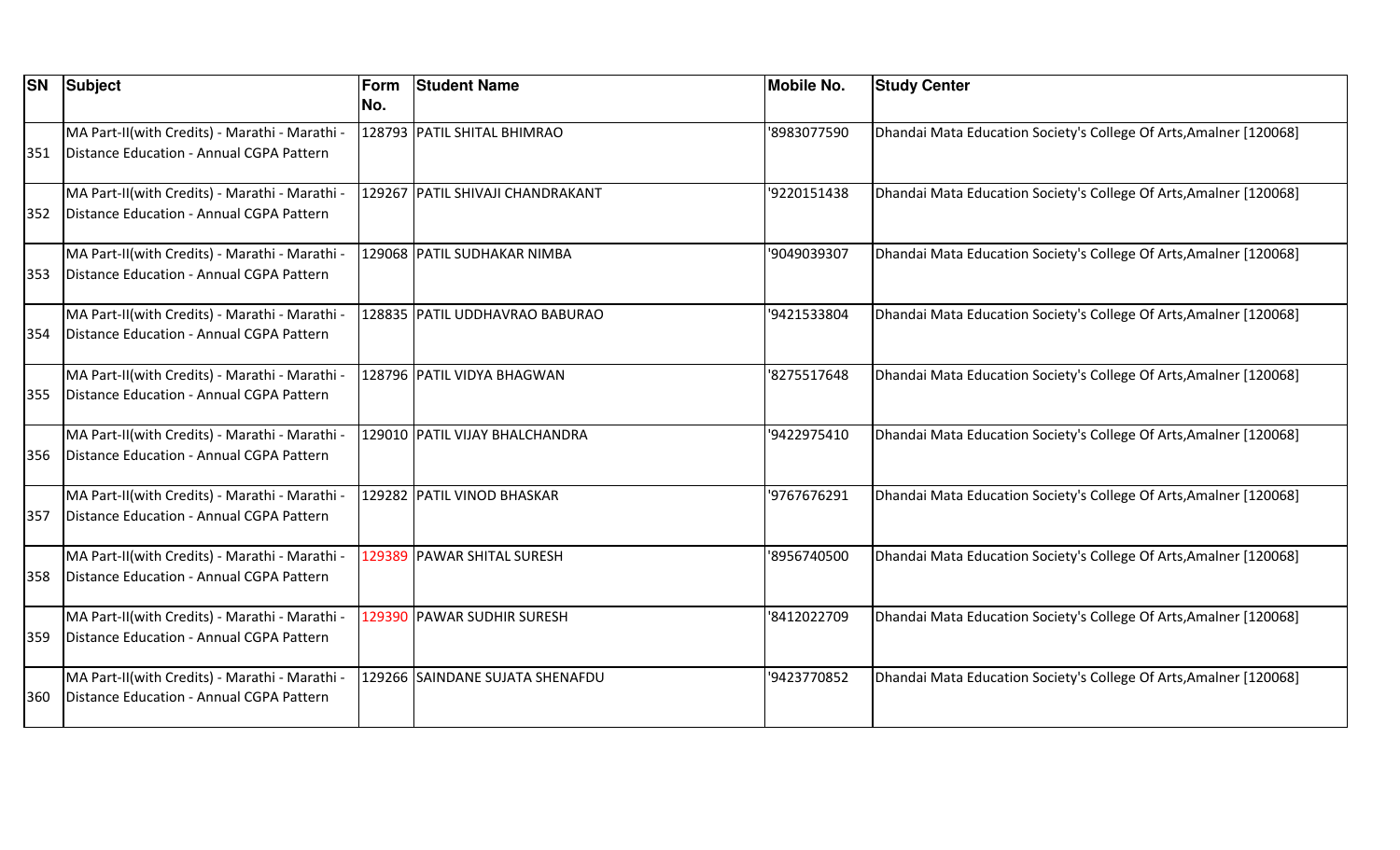| <b>SN</b> | <b>Subject</b>                                                                                             | Form<br>No. | <b>Student Name</b>             | <b>Mobile No.</b> | <b>Study Center</b>                                                |
|-----------|------------------------------------------------------------------------------------------------------------|-------------|---------------------------------|-------------------|--------------------------------------------------------------------|
|           | MA Part-II(with Credits) - Marathi - Marathi -                                                             |             | 129019 SALUNKHE PALLAVI RAJARAM | '9422222222       | Dhandai Mata Education Society's College Of Arts, Amalner [120068] |
| 361       | Distance Education - Annual CGPA Pattern                                                                   |             |                                 |                   |                                                                    |
| 362       | MA Part-II(with Credits) - Marathi - Marathi -<br>Distance Education - Annual CGPA Pattern                 |             | 128863 SALUNKHE PUNAM JAGATRAO  | '9975523208       | Dhandai Mata Education Society's College Of Arts, Amalner [120068] |
| 363       | MA Part-II(with Credits) - Marathi - Marathi -<br>Distance Education - Annual CGPA Pattern                 |             | 129202 SHAIKH SHIRIN IQBAL      | '8624000489       | Dhandai Mata Education Society's College Of Arts, Amalner [120068] |
| 364       | MA Part-II(with Credits) - Marathi - Marathi -<br>Distance Education - Annual CGPA Pattern                 |             | 129033 SHINDE ASHVINI RAVINDRA  | '9421526719       | Dhandai Mata Education Society's College Of Arts, Amalner [120068] |
| 365       | MA Part-II(with Credits) - Marathi - Marathi -<br>Distance Education - Annual CGPA Pattern                 |             | 128989 SONAWANE SHAILA NAMDEV   | 7588580636        | Dhandai Mata Education Society's College Of Arts, Amalner [120068] |
| 366       | MA Part-II(with Credits) - Marathi - Marathi -<br>Distance Education - Annual CGPA Pattern                 |             | 129286 SONAWANE YOGESH GULABRAO | '9881252829       | Dhandai Mata Education Society's College Of Arts, Amalner [120068] |
| 367       | MA Part-II(with Credits) - Political Science -<br>Political Science - Distance Education - CGPA<br>Pattern |             | 129149 BAGALE VIVEK SANTOSH     | '8308638281       | Dhandai Mata Education Society's College Of Arts, Amalner [120068] |
| 368       | MA Part-II(with Credits) - Political Science -<br>Political Science - Distance Education - CGPA<br>Pattern |             | 129036 BAVISKAR DINESH MOTILAL  | '9657903182       | Dhandai Mata Education Society's College Of Arts, Amalner [120068] |
| 369       | MA Part-II(with Credits) - Political Science -<br>Political Science - Distance Education - CGPA<br>Pattern |             | 129305 KHAIRNAR KAVITA ABASAHEB | '9960055907       | Dhandai Mata Education Society's College Of Arts, Amalner [120068] |
| 370       | MA Part-II(with Credits) - Political Science -<br>Political Science - Distance Education - CGPA<br>Pattern |             | 129303 MORE KIRAN NAMDEO        | '9730782230       | Dhandai Mata Education Society's College Of Arts, Amalner [120068] |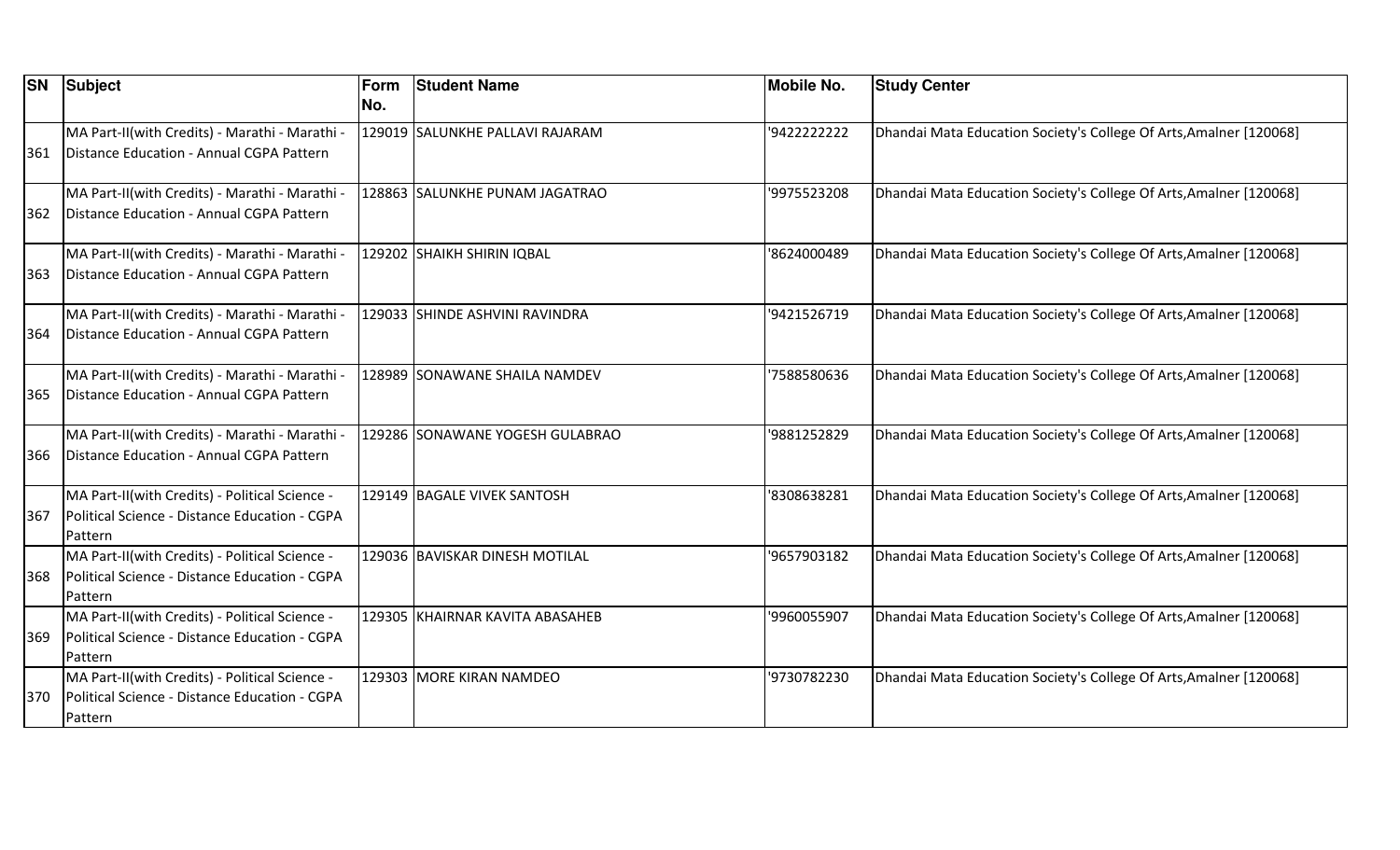| <b>SN</b> | <b>Subject</b>                                 | Form | <b>Student Name</b>               | <b>Mobile No.</b> | <b>Study Center</b>                                                |
|-----------|------------------------------------------------|------|-----------------------------------|-------------------|--------------------------------------------------------------------|
|           |                                                | No.  |                                   |                   |                                                                    |
|           | MA Part-II(with Credits) - Political Science - |      | 129074 NAIK BHAGYASHREE VASANTRAO | '8805590008       | Dhandai Mata Education Society's College Of Arts, Amalner [120068] |
| 371       | Political Science - Distance Education - CGPA  |      |                                   |                   |                                                                    |
|           | Pattern                                        |      |                                   |                   |                                                                    |
|           | MA Part-II(with Credits) - Political Science - |      | 129141 NIKAM VIJAY DIGAMBAR       | '9049254971       | Dhandai Mata Education Society's College Of Arts, Amalner [120068] |
| 372       | Political Science - Distance Education - CGPA  |      |                                   |                   |                                                                    |
|           | Pattern                                        |      |                                   |                   |                                                                    |
|           | MA Part-II(with Credits) - Political Science - |      | 129094 PADVI SAYSING TIJYA        | 7588123348        | Dhandai Mata Education Society's College Of Arts, Amalner [120068] |
| 373       | Political Science - Distance Education - CGPA  |      |                                   |                   |                                                                    |
|           | Pattern                                        |      |                                   |                   |                                                                    |
|           | MA Part-II(with Credits) - Political Science - |      | 129177 PATIL ANITA GANGARAM       | '9850257951       | Dhandai Mata Education Society's College Of Arts, Amalner [120068] |
| 374       | Political Science - Distance Education - CGPA  |      |                                   |                   |                                                                    |
|           | Pattern                                        |      |                                   |                   |                                                                    |
|           | MA Part-II(with Credits) - Political Science - |      | 128780 PATIL ASHISH CHANDRAKANT   | '9372951987       | Dhandai Mata Education Society's College Of Arts, Amalner [120068] |
| 375       | Political Science - Distance Education - CGPA  |      |                                   |                   |                                                                    |
|           | Pattern                                        |      |                                   |                   |                                                                    |
|           | MA Part-II(with Credits) - Political Science - |      | 129189 PATIL ASHWINI DEVIDAS      | '8421189942       | Dhandai Mata Education Society's College Of Arts, Amalner [120068] |
| 376       | Political Science - Distance Education - CGPA  |      |                                   |                   |                                                                    |
|           | Pattern                                        |      |                                   |                   |                                                                    |
|           | MA Part-II(with Credits) - Political Science - |      | 128949 PATIL BHARATI BHAGACHAND   | '9975069929       | Dhandai Mata Education Society's College Of Arts, Amalner [120068] |
| 377       | Political Science - Distance Education - CGPA  |      |                                   |                   |                                                                    |
|           | Pattern                                        |      |                                   |                   |                                                                    |
|           | MA Part-II(with Credits) - Political Science - |      | 129032 PATIL MILIND PRAKASH       | '9405857407       | Dhandai Mata Education Society's College Of Arts, Amalner [120068] |
| 378       | Political Science - Distance Education - CGPA  |      |                                   |                   |                                                                    |
|           | Pattern                                        |      |                                   |                   |                                                                    |
|           | MA Part-II(with Credits) - Political Science - |      | 129162 PATIL NILESH RAYCHAND      | '9637529332       | Dhandai Mata Education Society's College Of Arts, Amalner [120068] |
| 379       | Political Science - Distance Education - CGPA  |      |                                   |                   |                                                                    |
|           | Pattern                                        |      |                                   |                   |                                                                    |
|           | MA Part-II(with Credits) - Political Science - |      | 128309 PATIL PRAJAKTA GANESH      | '8805534349       | Dhandai Mata Education Society's College Of Arts, Amalner [120068] |
| 380       | Political Science - Distance Education - CGPA  |      |                                   |                   |                                                                    |
|           | Pattern                                        |      |                                   |                   |                                                                    |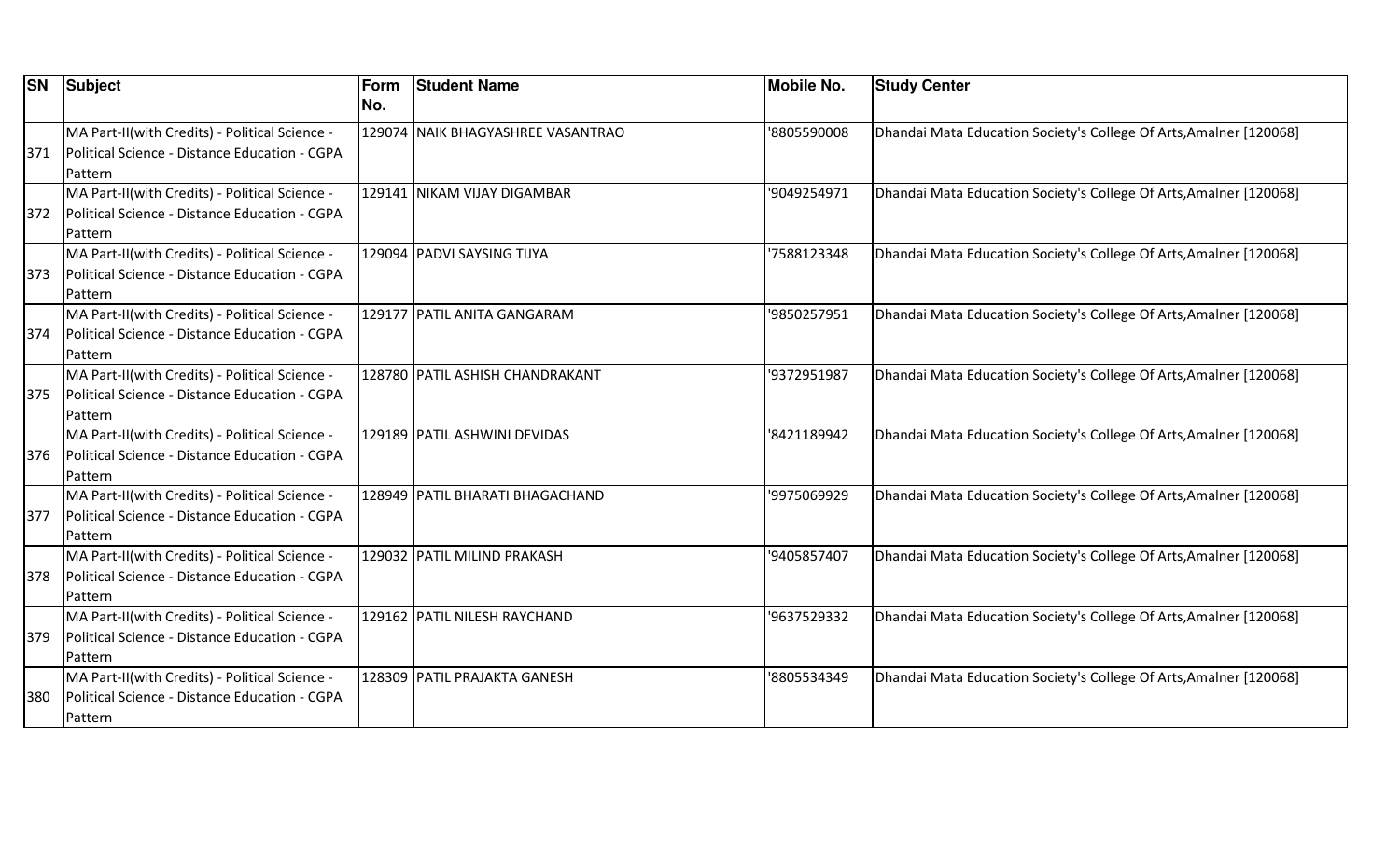| <b>SN</b> | <b>Subject</b>                                 | Form | <b>Student Name</b>               | Mobile No.  | <b>Study Center</b>                                                 |
|-----------|------------------------------------------------|------|-----------------------------------|-------------|---------------------------------------------------------------------|
|           |                                                | No.  |                                   |             |                                                                     |
|           | MA Part-II(with Credits) - Political Science - |      | 129270 PATIL RUTUMBHARA SHALIGRAM | '8698373437 | Dhandai Mata Education Society's College Of Arts, Amalner [120068]  |
| 381       | Political Science - Distance Education - CGPA  |      |                                   |             |                                                                     |
|           | Pattern                                        |      |                                   |             |                                                                     |
|           | MA Part-II(with Credits) - Political Science - |      | 129304  PATIL SUDARSHANA BHADURAO | '9960146070 | Dhandai Mata Education Society's College Of Arts, Amalner [120068]  |
| 382       | Political Science - Distance Education - CGPA  |      |                                   |             |                                                                     |
|           | Pattern                                        |      |                                   |             |                                                                     |
|           | MA Part-II(with Credits) - Political Science - |      | 128907 PATIL VITTHAL SUBHASH      | '9545064508 | Dhandai Mata Education Society's College Of Arts, Amalner [120068]  |
| 383       | Political Science - Distance Education - CGPA  |      |                                   |             |                                                                     |
|           | Pattern                                        |      |                                   |             |                                                                     |
|           | MA Part-II(with Credits) - Political Science - |      | 128614 PATIL VRUSHALI RAMRAO      | '8806539428 | Dhandai Mata Education Society's College Of Arts, Amalner [120068]  |
| 384       | Political Science - Distance Education - CGPA  |      |                                   |             |                                                                     |
|           | Pattern                                        |      |                                   |             |                                                                     |
|           | MA Part-II(with Credits) - Political Science - |      | 129140 PAWAR SUSHAMA RAGHUNATH    | '7588882596 | Dhandai Mata Education Society's College Of Arts, Amalner [120068]  |
| 385       | Political Science - Distance Education - CGPA  |      |                                   |             |                                                                     |
|           | Pattern                                        |      |                                   |             |                                                                     |
|           | MA Part-II(with Credits) - Political Science - |      | 128472 SANDANSHIV DINESH SURESH   | '9765229297 | Dhandai Mata Education Society's College Of Arts, Amalner [120068]  |
| 386       | Political Science - Distance Education - CGPA  |      |                                   |             |                                                                     |
|           | Pattern                                        |      |                                   |             |                                                                     |
|           | MA Part-II(with Credits) - Political Science - |      | 129145 SONAWANE HEMANT ASHOK      | '7588882598 | Dhandai Mata Education Society's College Of Arts, Amalner [120068]  |
| 387       | Political Science - Distance Education - CGPA  |      |                                   |             |                                                                     |
|           | Pattern                                        |      |                                   |             |                                                                     |
|           | MA Part-II(with Credits) - Political Science - |      | 128880 SONAWANE LALIT ANIL        | '9637309930 | Dhandai Mata Education Society's College Of Arts, Amalner [120068]  |
| 388       | Political Science - Distance Education - CGPA  |      |                                   |             |                                                                     |
|           | Pattern                                        |      |                                   |             |                                                                     |
|           | M.Com Part-II(with Credits) - Distance         |      | 129143 ASODEKAR AMIT VILAS        | '9595945433 | Krida Rasik Education Society Institute of Management and Research  |
| 389       | Education - CGPA Pattern - M.Com               |      |                                   |             | Jalgaon Sanchalit Adv. Sitaram (Babanbhau) Anandramji Baheti Art's, |
|           |                                                |      |                                   |             | Commerce and Science College, Jalgaon [100006]                      |
|           | M.Com Part-II(with Credits) - Distance         |      | 129215 BAHETI MADHULIKA SITARAM   | '9823231056 | Krida Rasik Education Society Institute of Management and Research  |
| 390       | Education - CGPA Pattern - M.Com               |      |                                   |             | Jalgaon Sanchalit Adv. Sitaram (Babanbhau) Anandramji Baheti Art's, |
|           |                                                |      |                                   |             | Commerce and Science College, Jalgaon [100006]                      |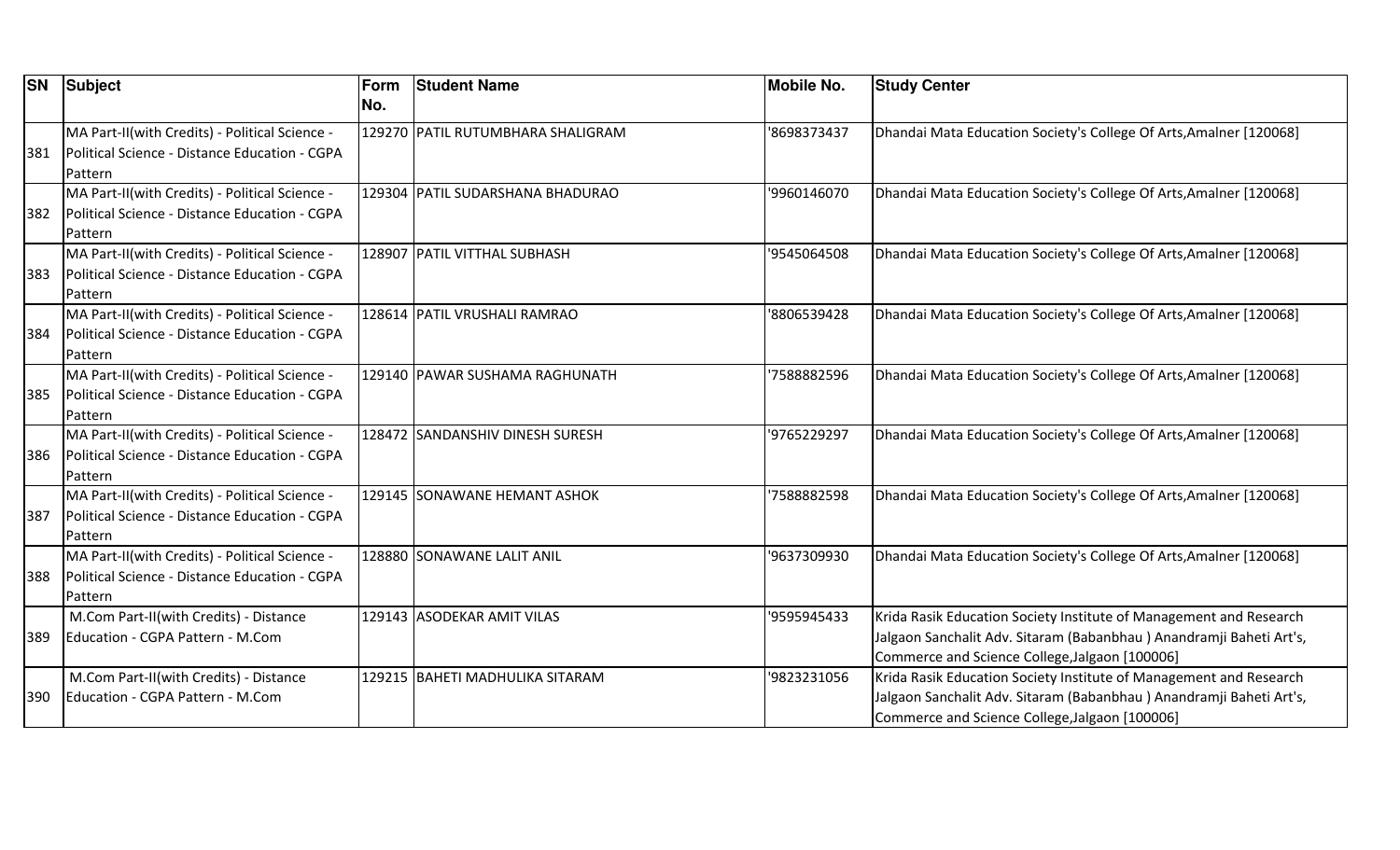| <b>SN</b> | <b>Subject</b>                         | Form<br>No. | <b>Student Name</b>                    | <b>Mobile No.</b> | <b>Study Center</b>                                                 |
|-----------|----------------------------------------|-------------|----------------------------------------|-------------------|---------------------------------------------------------------------|
|           | M.Com Part-II(with Credits) - Distance |             | 127844 BHAGCHANDANI NIKITA KISHORKUMAR | '9028434808       | Krida Rasik Education Society Institute of Management and Research  |
| 391       | Education - CGPA Pattern - M.Com       |             |                                        |                   | Jalgaon Sanchalit Adv. Sitaram (Babanbhau) Anandramji Baheti Art's, |
|           |                                        |             |                                        |                   | Commerce and Science College, Jalgaon [100006]                      |
|           | M.Com Part-II(with Credits) - Distance |             | 127320 CHAUDHARI LALITKUMAR PRATAPRAO  | '9420193990       | Krida Rasik Education Society Institute of Management and Research  |
| 392       | Education - CGPA Pattern - M.Com       |             |                                        |                   | Jalgaon Sanchalit Adv. Sitaram (Babanbhau) Anandramji Baheti Art's, |
|           |                                        |             |                                        |                   | Commerce and Science College, Jalgaon [100006]                      |
|           | M.Com Part-II(with Credits) - Distance |             | 129337 CHAUDHARI MANISHA ANIL          | '0000000000       | Krida Rasik Education Society Institute of Management and Research  |
| 393       | Education - CGPA Pattern - M.Com       |             |                                        |                   | Jalgaon Sanchalit Adv. Sitaram (Babanbhau) Anandramji Baheti Art's, |
|           |                                        |             |                                        |                   | Commerce and Science College, Jalgaon [100006]                      |
|           | M.Com Part-II(with Credits) - Distance |             | 128295 GALANI ANJALI SUNIL             | '9049849890       | Krida Rasik Education Society Institute of Management and Research  |
| 394       | Education - CGPA Pattern - M.Com       |             |                                        |                   | Jalgaon Sanchalit Adv. Sitaram (Babanbhau) Anandramji Baheti Art's, |
|           |                                        |             |                                        |                   | Commerce and Science College, Jalgaon [100006]                      |
|           | M.Com Part-II(with Credits) - Distance |             | 128292 JADHWANI RAVEENA PAWAN          | '9175366793       | Krida Rasik Education Society Institute of Management and Research  |
| 395       | Education - CGPA Pattern - M.Com       |             |                                        |                   | Jalgaon Sanchalit Adv. Sitaram (Babanbhau) Anandramji Baheti Art's, |
|           |                                        |             |                                        |                   | Commerce and Science College, Jalgaon [100006]                      |
|           | M.Com Part-II(with Credits) - Distance |             | 127362 JOSHI TRUPTI SHARAD             | '9766733512       | Krida Rasik Education Society Institute of Management and Research  |
| 396       | Education - CGPA Pattern - M.Com       |             |                                        |                   | Jalgaon Sanchalit Adv. Sitaram (Babanbhau) Anandramji Baheti Art's, |
|           |                                        |             |                                        |                   | Commerce and Science College, Jalgaon [100006]                      |
|           | M.Com Part-II(with Credits) - Distance |             | 128350 KOTHARI PRIYANKA PRAKASH        | '9423973739       | Krida Rasik Education Society Institute of Management and Research  |
| 397       | Education - CGPA Pattern - M.Com       |             |                                        |                   | Jalgaon Sanchalit Adv. Sitaram (Babanbhau) Anandramji Baheti Art's, |
|           |                                        |             |                                        |                   | Commerce and Science College, Jalgaon [100006]                      |
|           | M.Com Part-II(with Credits) - Distance |             | 127840 MALANGWANI GAYATRI PARASHARAM   | '8983240134       | Krida Rasik Education Society Institute of Management and Research  |
| 398       | Education - CGPA Pattern - M.Com       |             |                                        |                   | Jalgaon Sanchalit Adv. Sitaram (Babanbhau) Anandramji Baheti Art's, |
|           |                                        |             |                                        |                   | Commerce and Science College, Jalgaon [100006]                      |
|           | M.Com Part-II(with Credits) - Distance |             | 129334 MANDHAN KANHAIYA INDRALAL       | '9021477620       | Krida Rasik Education Society Institute of Management and Research  |
| 399       | Education - CGPA Pattern - M.Com       |             |                                        |                   | Jalgaon Sanchalit Adv. Sitaram (Babanbhau) Anandramji Baheti Art's, |
|           |                                        |             |                                        |                   | Commerce and Science College, Jalgaon [100006]                      |
|           | M.Com Part-II(with Credits) - Distance |             | 127882 MARATHE JAYSHRI RAVIKANT        | '8390079773       | Krida Rasik Education Society Institute of Management and Research  |
| 400       | Education - CGPA Pattern - M.Com       |             |                                        |                   | Jalgaon Sanchalit Adv. Sitaram (Babanbhau) Anandramji Baheti Art's, |
|           |                                        |             |                                        |                   | Commerce and Science College, Jalgaon [100006]                      |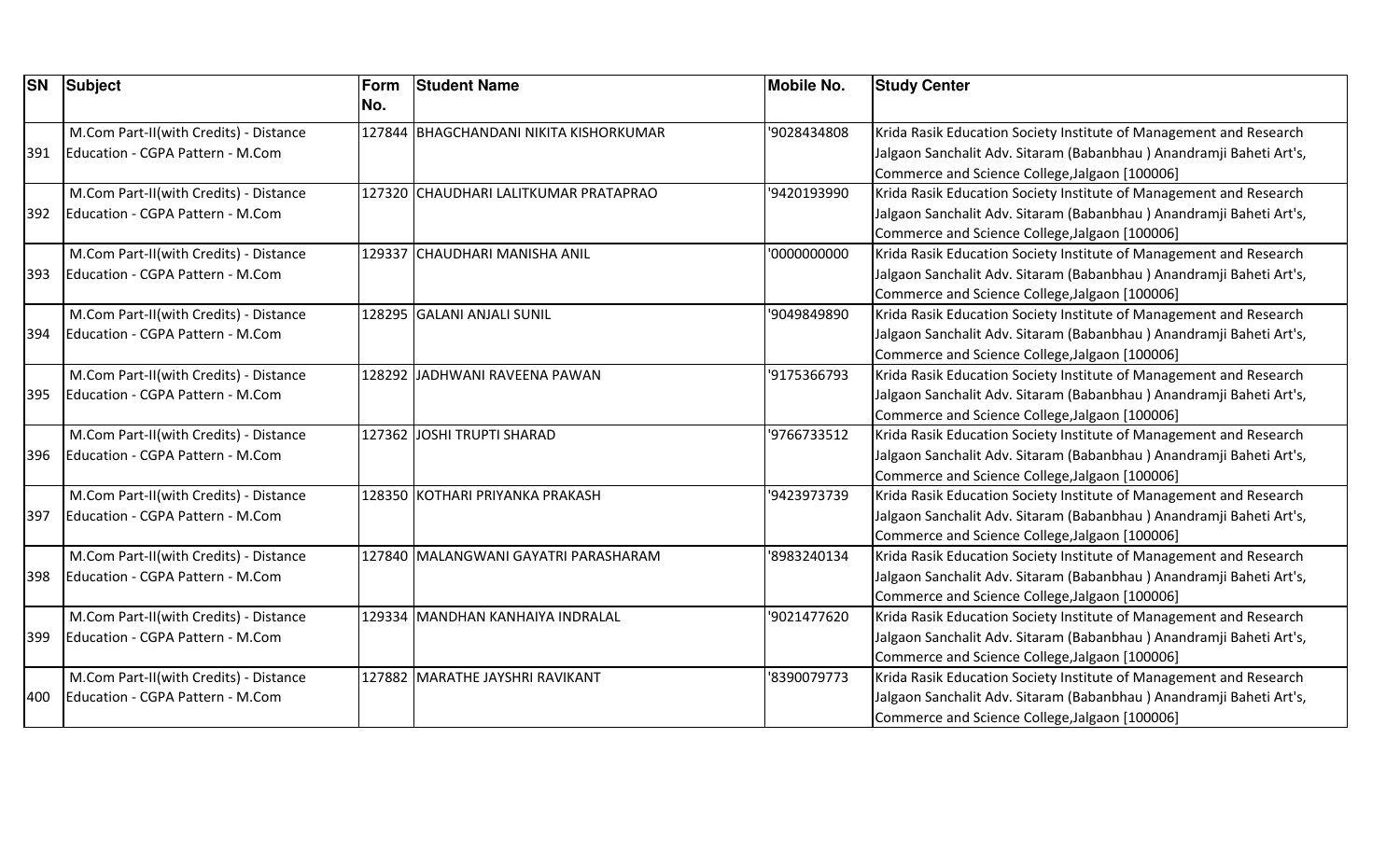| <b>SN</b> | Subject                                | Form<br>No. | <b>Student Name</b>                 | <b>Mobile No.</b> | <b>Study Center</b>                                                 |
|-----------|----------------------------------------|-------------|-------------------------------------|-------------------|---------------------------------------------------------------------|
|           | M.Com Part-II(with Credits) - Distance |             | 127732 PANJABI HARSHAL NEVENDRAM    | '8149043040       | Krida Rasik Education Society Institute of Management and Research  |
| 401       | Education - CGPA Pattern - M.Com       |             |                                     |                   | Jalgaon Sanchalit Adv. Sitaram (Babanbhau) Anandramji Baheti Art's, |
|           |                                        |             |                                     |                   | Commerce and Science College, Jalgaon [100006]                      |
|           | M.Com Part-II(with Credits) - Distance |             | 127339 PATIL CHETAN PRAKASH         | '7588613976       | Krida Rasik Education Society Institute of Management and Research  |
| 402       | Education - CGPA Pattern - M.Com       |             |                                     |                   | Jalgaon Sanchalit Adv. Sitaram (Babanbhau) Anandramji Baheti Art's, |
|           |                                        |             |                                     |                   | Commerce and Science College, Jalgaon [100006]                      |
|           | M.Com Part-II(with Credits) - Distance |             | 127280 PATIL GHANSHYAM BABULAL      | '8983022675       | Krida Rasik Education Society Institute of Management and Research  |
| 403       | Education - CGPA Pattern - M.Com       |             |                                     |                   | Jalgaon Sanchalit Adv. Sitaram (Babanbhau) Anandramji Baheti Art's, |
|           |                                        |             |                                     |                   | Commerce and Science College, Jalgaon [100006]                      |
|           | M.Com Part-II(with Credits) - Distance |             | 128021 PATIL VIVEK PRAMOD           | '7588648585       | Krida Rasik Education Society Institute of Management and Research  |
| 404       | Education - CGPA Pattern - M.Com       |             |                                     |                   | Jalgaon Sanchalit Adv. Sitaram (Babanbhau) Anandramji Baheti Art's, |
|           |                                        |             |                                     |                   | Commerce and Science College, Jalgaon [100006]                      |
|           | M.Com Part-II(with Credits) - Distance |             | 127777 PHEGADE CHHAYA DNYANDEO      | '8625813394       | Krida Rasik Education Society Institute of Management and Research  |
| 405       | Education - CGPA Pattern - M.Com       |             |                                     |                   | Jalgaon Sanchalit Adv. Sitaram (Babanbhau) Anandramji Baheti Art's, |
|           |                                        |             |                                     |                   | Commerce and Science College, Jalgaon [100006]                      |
|           | M.Com Part-II(with Credits) - Distance |             | 128456 PHEGADE CHHAYA DNYANDEO      | '8625813394       | Krida Rasik Education Society Institute of Management and Research  |
| 406       | Education - CGPA Pattern - M.Com       |             |                                     |                   | Jalgaon Sanchalit Adv. Sitaram (Babanbhau) Anandramji Baheti Art's, |
|           |                                        |             |                                     |                   | Commerce and Science College, Jalgaon [100006]                      |
|           | M.Com Part-II(with Credits) - Distance |             | 127852 ROHIDA RINKU KAILASH         | '8600541500       | Krida Rasik Education Society Institute of Management and Research  |
| 407       | Education - CGPA Pattern - M.Com       |             |                                     |                   | Jalgaon Sanchalit Adv. Sitaram (Babanbhau) Anandramji Baheti Art's, |
|           |                                        |             |                                     |                   | Commerce and Science College, Jalgaon [100006]                      |
|           | M.Com Part-II(with Credits) - Distance |             | 128437 SAHA DEBLINA BIMAL           | '9673020117       | Krida Rasik Education Society Institute of Management and Research  |
| 408       | Education - CGPA Pattern - M.Com       |             |                                     |                   | Jalgaon Sanchalit Adv. Sitaram (Babanbhau) Anandramji Baheti Art's, |
|           |                                        |             |                                     |                   | Commerce and Science College, Jalgaon [100006]                      |
|           | M.Com Part-II(with Credits) - Distance |             | 128435 THAKKAR YASH YOGESH          | '7709505100       | Krida Rasik Education Society Institute of Management and Research  |
| 409       | Education - CGPA Pattern - M.Com       |             |                                     |                   | Jalgaon Sanchalit Adv. Sitaram (Babanbhau) Anandramji Baheti Art's, |
|           |                                        |             |                                     |                   | Commerce and Science College, Jalgaon [100006]                      |
|           | M.Com Part-II(with Credits) - Distance |             | 127528 VIRKAR CHARUSHILA KRISHNARAO | '9766269845       | Krida Rasik Education Society Institute of Management and Research  |
| 410       | Education - CGPA Pattern - M.Com       |             |                                     |                   | Jalgaon Sanchalit Adv. Sitaram (Babanbhau) Anandramji Baheti Art's, |
|           |                                        |             |                                     |                   | Commerce and Science College, Jalgaon [100006]                      |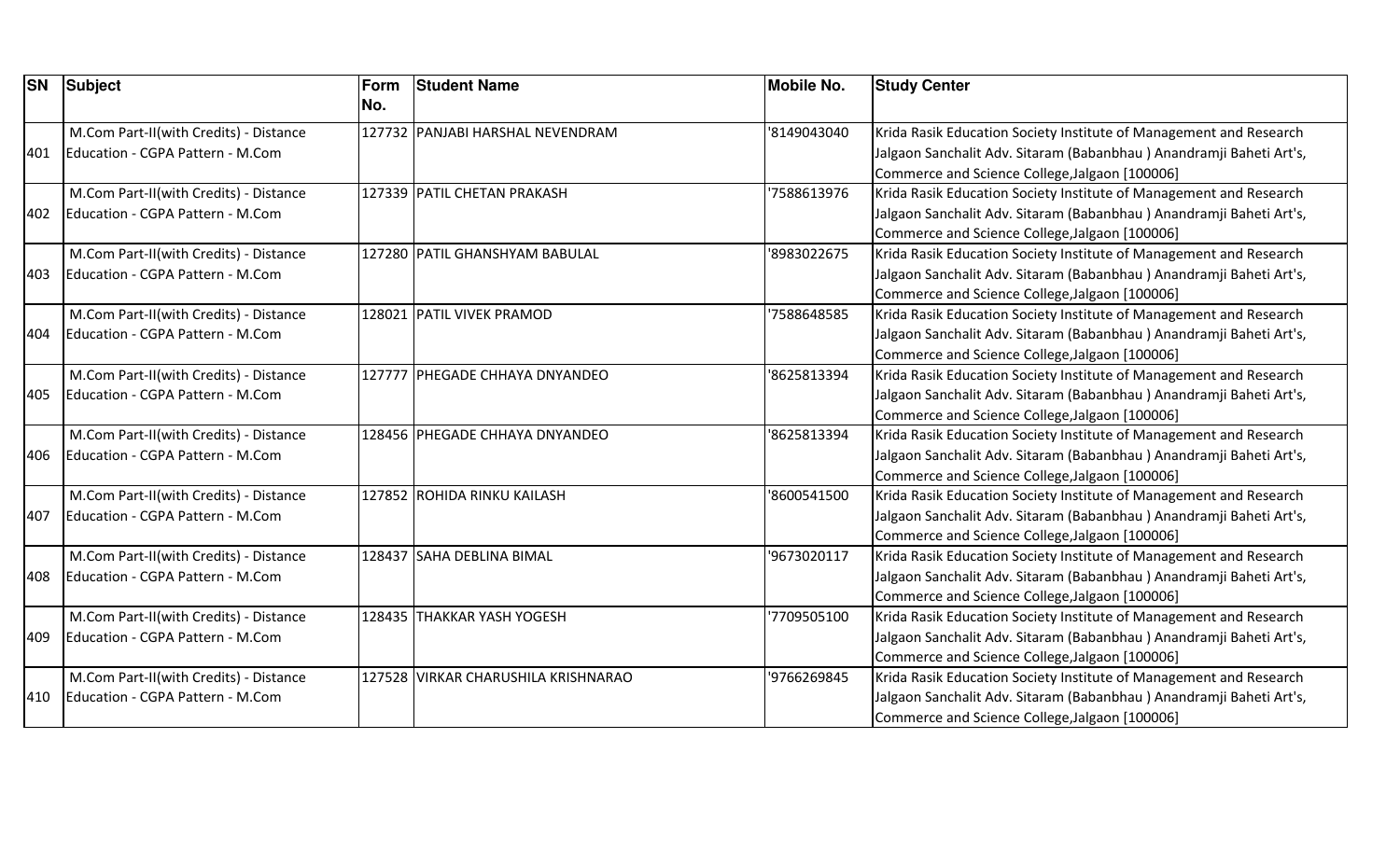| <b>SN</b> | <b>Subject</b>                                                                             | Form<br>No. | <b>Student Name</b>             | <b>Mobile No.</b> | <b>Study Center</b>                                                                                                                                                                         |
|-----------|--------------------------------------------------------------------------------------------|-------------|---------------------------------|-------------------|---------------------------------------------------------------------------------------------------------------------------------------------------------------------------------------------|
| 411       | MA Part-II(with Credits) - English - English -<br>Distance Education - Annual CGPA Pattern |             | 128307 LALITHA S                | '8087497386       | Krida Rasik Education Society Institute of Management and Research<br>Jalgaon Sanchalit Adv. Sitaram (Babanbhau) Anandramji Baheti Art's,                                                   |
| 412       | MA Part-II(with Credits) - English - English -<br>Distance Education - Annual CGPA Pattern |             | 128993 BIRHADE MANISHA ANIL     | '9096883642       | Commerce and Science College, Jalgaon [100006]<br>Krida Rasik Education Society Institute of Management and Research<br>Jalgaon Sanchalit Adv. Sitaram (Babanbhau) Anandramji Baheti Art's, |
|           | MA Part-II(with Credits) - English - English -                                             |             | 127642 BUNDHE SAMADHAN ASHOK    | '9960017348       | Commerce and Science College, Jalgaon [100006]<br>Krida Rasik Education Society Institute of Management and Research                                                                        |
| 413       | Distance Education - Annual CGPA Pattern                                                   |             |                                 |                   | Jalgaon Sanchalit Adv. Sitaram (Babanbhau) Anandramji Baheti Art's,<br>Commerce and Science College, Jalgaon [100006]                                                                       |
| 414       | MA Part-II(with Credits) - English - English -<br>Distance Education - Annual CGPA Pattern |             | 127518 GAIKWAD ASHWINI BABULAL  | '9423200334       | Krida Rasik Education Society Institute of Management and Research<br>Jalgaon Sanchalit Adv. Sitaram (Babanbhau) Anandramji Baheti Art's,<br>Commerce and Science College, Jalgaon [100006] |
| 415       | MA Part-II(with Credits) - English - English -<br>Distance Education - Annual CGPA Pattern |             | 129235 GAYAKWAD SHARAD ISHWAR   | 7588053076        | Krida Rasik Education Society Institute of Management and Research<br>Jalgaon Sanchalit Adv. Sitaram (Babanbhau) Anandramji Baheti Art's,<br>Commerce and Science College, Jalgaon [100006] |
| 416       | MA Part-II(with Credits) - English - English -<br>Distance Education - Annual CGPA Pattern |             | 127533 GHETE PRIYANKA MILIND    | '8550905457       | Krida Rasik Education Society Institute of Management and Research<br>Jalgaon Sanchalit Adv. Sitaram (Babanbhau) Anandramji Baheti Art's,<br>Commerce and Science College, Jalgaon [100006] |
| 417       | MA Part-II(with Credits) - English - English -<br>Distance Education - Annual CGPA Pattern |             | 129112 GORE BHARAT KESHAVRAO    | '9860383801       | Krida Rasik Education Society Institute of Management and Research<br>Jalgaon Sanchalit Adv. Sitaram (Babanbhau) Anandramji Baheti Art's,<br>Commerce and Science College, Jalgaon [100006] |
| 418       | MA Part-II(with Credits) - English - English -<br>Distance Education - Annual CGPA Pattern |             | 128004 NILE PRIYANKA RAJENDRA   | 9823022204        | Krida Rasik Education Society Institute of Management and Research<br>Jalgaon Sanchalit Adv. Sitaram (Babanbhau) Anandramji Baheti Art's,<br>Commerce and Science College, Jalgaon [100006] |
| 419       | MA Part-II(with Credits) - English - English -<br>Distance Education - Annual CGPA Pattern |             | 128390 PATIL ASHWINI VISHWANATH | '9561815504       | Krida Rasik Education Society Institute of Management and Research<br>Jalgaon Sanchalit Adv. Sitaram (Babanbhau) Anandramji Baheti Art's,<br>Commerce and Science College, Jalgaon [100006] |
| 420       | MA Part-II(with Credits) - English - English -<br>Distance Education - Annual CGPA Pattern |             | 127577 PATIL SACHIN LAXMAN      | 7387360882        | Krida Rasik Education Society Institute of Management and Research<br>Jalgaon Sanchalit Adv. Sitaram (Babanbhau) Anandramji Baheti Art's,<br>Commerce and Science College, Jalgaon [100006] |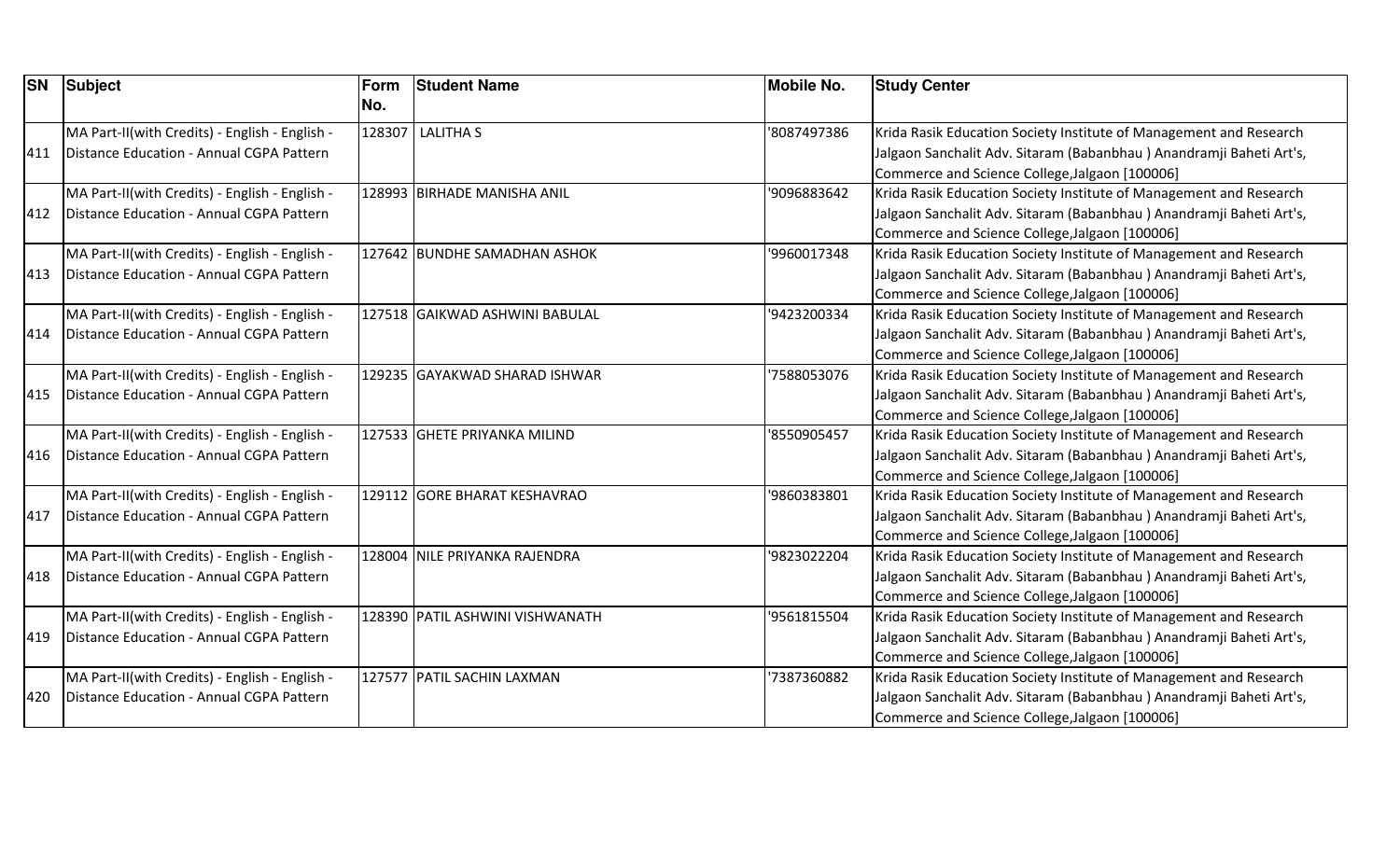| <b>SN</b> | Subject                                        | Form<br>No. | <b>Student Name</b>                        | <b>Mobile No.</b> | <b>Study Center</b>                                                 |
|-----------|------------------------------------------------|-------------|--------------------------------------------|-------------------|---------------------------------------------------------------------|
|           | MA Part-II(with Credits) - English - English - |             | 128626 PATIL SANGITA DEVIDAS               | '8087918305       | Krida Rasik Education Society Institute of Management and Research  |
| 421       | Distance Education - Annual CGPA Pattern       |             |                                            |                   | Jalgaon Sanchalit Adv. Sitaram (Babanbhau) Anandramji Baheti Art's, |
|           |                                                |             |                                            |                   | Commerce and Science College, Jalgaon [100006]                      |
|           | MA Part-II(with Credits) - English - English - |             | 127998 PATIL VRUSHALI SANJAY               | '9975953235       | Krida Rasik Education Society Institute of Management and Research  |
| 422       | Distance Education - Annual CGPA Pattern       |             |                                            |                   | Jalgaon Sanchalit Adv. Sitaram (Babanbhau) Anandramji Baheti Art's, |
|           |                                                |             |                                            |                   | Commerce and Science College, Jalgaon [100006]                      |
|           | MA Part-II(with Credits) - English - English - |             | 127893 PAWAR AVIDEEP DEELIP                | '9890008334       | Krida Rasik Education Society Institute of Management and Research  |
| 423       | Distance Education - Annual CGPA Pattern       |             |                                            |                   | Jalgaon Sanchalit Adv. Sitaram (Babanbhau) Anandramji Baheti Art's, |
|           |                                                |             |                                            |                   | Commerce and Science College, Jalgaon [100006]                      |
|           | MA Part-II(with Credits) - English - English - |             | 127357 SHAIKH MOHD PARVEZ IQBAL RIYAZUDDIN | '8286463552       | Krida Rasik Education Society Institute of Management and Research  |
| 424       | Distance Education - Annual CGPA Pattern       |             |                                            |                   | Jalgaon Sanchalit Adv. Sitaram (Babanbhau) Anandramji Baheti Art's, |
|           |                                                |             |                                            |                   | Commerce and Science College, Jalgaon [100006]                      |
|           | MA Part-II(with Credits) - English - English - |             | 128119 SHAIKH ZAHIR AHMED NAEEMUDDIN       | '9765897863       | Krida Rasik Education Society Institute of Management and Research  |
| 425       | Distance Education - Annual CGPA Pattern       |             |                                            |                   | Jalgaon Sanchalit Adv. Sitaram (Babanbhau) Anandramji Baheti Art's, |
|           |                                                |             |                                            |                   | Commerce and Science College, Jalgaon [100006]                      |
|           | MA Part-II(with Credits) - English - English - |             | 129258 THOSAR HITESH RAMESH                | '8275490887       | Krida Rasik Education Society Institute of Management and Research  |
| 426       | Distance Education - Annual CGPA Pattern       |             |                                            |                   | Jalgaon Sanchalit Adv. Sitaram (Babanbhau) Anandramji Baheti Art's, |
|           |                                                |             |                                            |                   | Commerce and Science College, Jalgaon [100006]                      |
|           | MA Part-II(with Credits) - English - English - |             | 128718 UGALE BHAGWAN RAMDAS                | '9881734576       | Krida Rasik Education Society Institute of Management and Research  |
| 427       | Distance Education - Annual CGPA Pattern       |             |                                            |                   | Jalgaon Sanchalit Adv. Sitaram (Babanbhau) Anandramji Baheti Art's, |
|           |                                                |             |                                            |                   | Commerce and Science College, Jalgaon [100006]                      |
|           | MA Part-II(with Credits) - English - English - |             | 128846 WA NKHEDE RAJESH BHAGAWAN           | '9960881448       | Krida Rasik Education Society Institute of Management and Research  |
| 428       | Distance Education - Annual CGPA Pattern       |             |                                            |                   | Jalgaon Sanchalit Adv. Sitaram (Babanbhau) Anandramji Baheti Art's, |
|           |                                                |             |                                            |                   | Commerce and Science College, Jalgaon [100006]                      |
|           | MA Part-II(with Credits) - Hindi - Hindi -     |             | 127360 SHIVADE SUNIL BABULAL               | '9011481411       | Krida Rasik Education Society Institute of Management and Research  |
| 429       | Distance Education - Annual CGPA Pattern       |             |                                            |                   | Jalgaon Sanchalit Adv. Sitaram (Babanbhau) Anandramji Baheti Art's, |
|           |                                                |             |                                            |                   | Commerce and Science College, Jalgaon [100006]                      |
|           | MA Part-II(with Credits) - History - History - |             | 127672 BAVISKAR REKHA BHANUDAS             | '9421522883       | Krida Rasik Education Society Institute of Management and Research  |
| 430       | Distance Education - CGPA Pattern              |             |                                            |                   | Jalgaon Sanchalit Adv. Sitaram (Babanbhau) Anandramji Baheti Art's, |
|           |                                                |             |                                            |                   | Commerce and Science College, Jalgaon [100006]                      |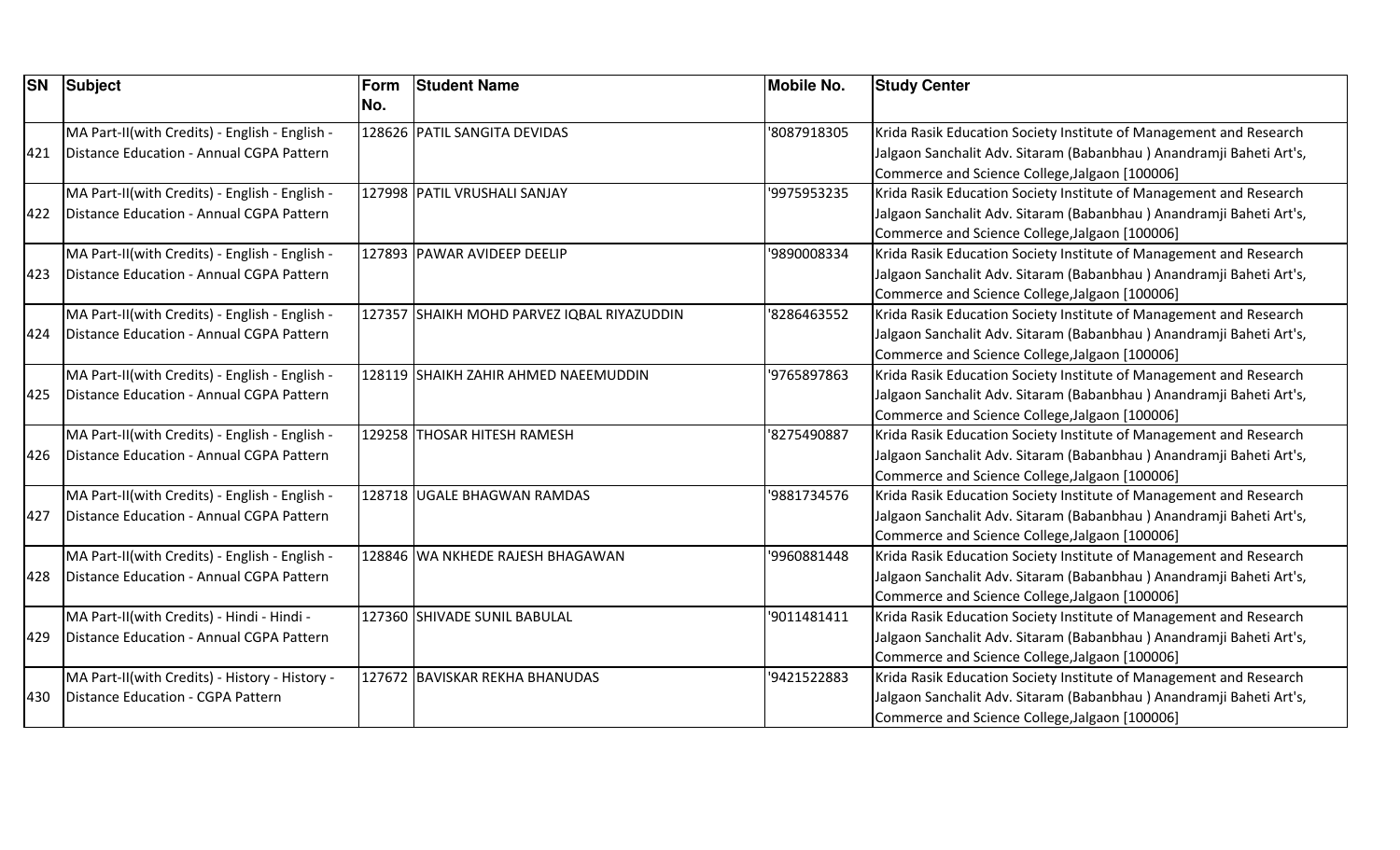| <b>SN</b> | Subject                                                                             | Form<br>No. | <b>Student Name</b>                 | <b>Mobile No.</b> | <b>Study Center</b>                                                                                                                       |
|-----------|-------------------------------------------------------------------------------------|-------------|-------------------------------------|-------------------|-------------------------------------------------------------------------------------------------------------------------------------------|
| 431       | MA Part-II(with Credits) - History - History -<br>Distance Education - CGPA Pattern |             | 127909 BHADANE RAJASHRI NARAYAN     | '9011440624       | Krida Rasik Education Society Institute of Management and Research<br>Jalgaon Sanchalit Adv. Sitaram (Babanbhau) Anandramji Baheti Art's, |
|           |                                                                                     |             |                                     |                   | Commerce and Science College, Jalgaon [100006]                                                                                            |
|           | MA Part-II(with Credits) - History - History -                                      |             | 127987 CHAVAN VIJAY RAMAN           | '9423939606       | Krida Rasik Education Society Institute of Management and Research                                                                        |
| 432       | Distance Education - CGPA Pattern                                                   |             |                                     |                   | Jalgaon Sanchalit Adv. Sitaram (Babanbhau) Anandramji Baheti Art's,                                                                       |
|           |                                                                                     |             |                                     |                   | Commerce and Science College, Jalgaon [100006]                                                                                            |
|           | MA Part-II(with Credits) - History - History -                                      |             | 127986 DABHADE SUNIL NHANU          | '9822017884       | Krida Rasik Education Society Institute of Management and Research                                                                        |
| 433       | Distance Education - CGPA Pattern                                                   |             |                                     |                   | Jalgaon Sanchalit Adv. Sitaram (Babanbhau) Anandramji Baheti Art's,                                                                       |
|           |                                                                                     |             |                                     |                   | Commerce and Science College, Jalgaon [100006]                                                                                            |
|           | MA Part-II(with Credits) - History - History -                                      |             | 129056 DESALE PRADIP VASANTRAO      | 7588193020        | Krida Rasik Education Society Institute of Management and Research                                                                        |
| 434       | Distance Education - CGPA Pattern                                                   |             |                                     |                   | Jalgaon Sanchalit Adv. Sitaram (Babanbhau) Anandramji Baheti Art's,                                                                       |
|           |                                                                                     |             |                                     |                   | Commerce and Science College, Jalgaon [100006]                                                                                            |
|           | MA Part-II(with Credits) - History - History -                                      |             | 128926 DHANGAR VILAS SURYABHAN      | '9730456691       | Krida Rasik Education Society Institute of Management and Research                                                                        |
| 435       | Distance Education - CGPA Pattern                                                   |             |                                     |                   | Jalgaon Sanchalit Adv. Sitaram (Babanbhau) Anandramji Baheti Art's,                                                                       |
|           |                                                                                     |             |                                     |                   | Commerce and Science College, Jalgaon [100006]                                                                                            |
|           | MA Part-II(with Credits) - History - History -                                      |             | 127990 INDALKAR RAVINDRA SURESH     | 7507677736        | Krida Rasik Education Society Institute of Management and Research                                                                        |
| 436       | Distance Education - CGPA Pattern                                                   |             |                                     |                   | Jalgaon Sanchalit Adv. Sitaram (Babanbhau) Anandramji Baheti Art's,                                                                       |
|           |                                                                                     |             |                                     |                   | Commerce and Science College, Jalgaon [100006]                                                                                            |
|           | MA Part-II(with Credits) - History - History -                                      |             | 127409 MAHAJAN PUSHPENDRA RAGHUNATH | '9096157901       | Krida Rasik Education Society Institute of Management and Research                                                                        |
| 437       | Distance Education - CGPA Pattern                                                   |             |                                     |                   | Jalgaon Sanchalit Adv. Sitaram (Babanbhau) Anandramji Baheti Art's,                                                                       |
|           |                                                                                     |             |                                     |                   | Commerce and Science College, Jalgaon [100006]                                                                                            |
|           | MA Part-II(with Credits) - History - History -                                      |             | 129102 PARDESHI RAHUL SURESH        | '9423185898       | Krida Rasik Education Society Institute of Management and Research                                                                        |
| 438       | Distance Education - CGPA Pattern                                                   |             |                                     |                   | Jalgaon Sanchalit Adv. Sitaram (Babanbhau) Anandramji Baheti Art's,                                                                       |
|           |                                                                                     |             |                                     |                   | Commerce and Science College, Jalgaon [100006]                                                                                            |
|           | MA Part-II(with Credits) - History - History -                                      |             | 127519 PATIL BAPU SHIVAJI           | '9422570788       | Krida Rasik Education Society Institute of Management and Research                                                                        |
| 439       | Distance Education - CGPA Pattern                                                   |             |                                     |                   | Jalgaon Sanchalit Adv. Sitaram (Babanbhau) Anandramji Baheti Art's,                                                                       |
|           |                                                                                     |             |                                     |                   | Commerce and Science College, Jalgaon [100006]                                                                                            |
|           | MA Part-II(with Credits) - History - History -                                      |             | 127849 PATIL GAJANAN LAHU           | '9403768327       | Krida Rasik Education Society Institute of Management and Research                                                                        |
| 440       | Distance Education - CGPA Pattern                                                   |             |                                     |                   | Jalgaon Sanchalit Adv. Sitaram (Babanbhau) Anandramji Baheti Art's,                                                                       |
|           |                                                                                     |             |                                     |                   | Commerce and Science College, Jalgaon [100006]                                                                                            |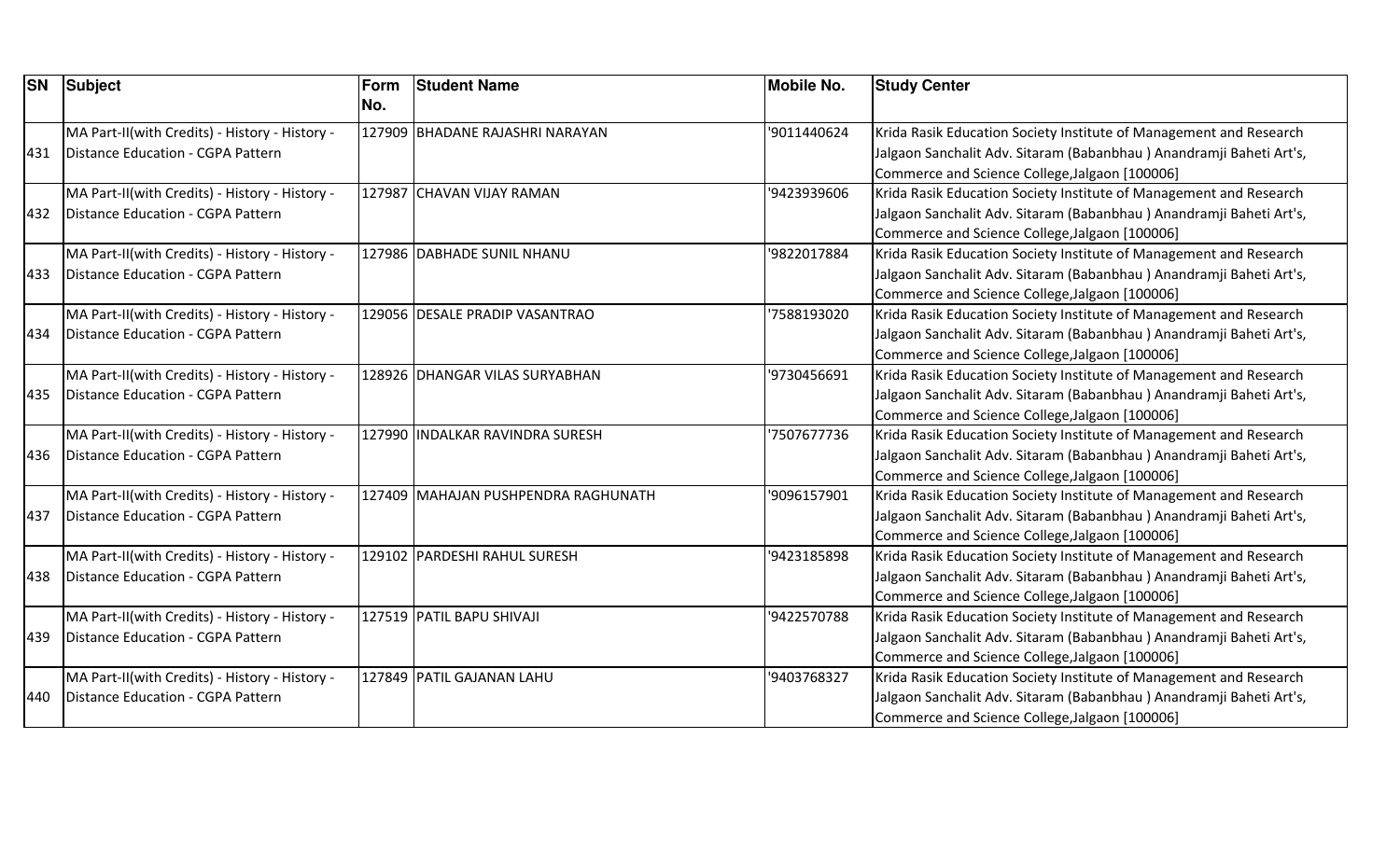| <b>SN</b> | <b>Subject</b>                                                                             | Form<br>No. | <b>Student Name</b>              | <b>Mobile No.</b> | <b>Study Center</b>                                                                                                                                                                         |
|-----------|--------------------------------------------------------------------------------------------|-------------|----------------------------------|-------------------|---------------------------------------------------------------------------------------------------------------------------------------------------------------------------------------------|
| 441       | MA Part-II(with Credits) - History - History -<br>Distance Education - CGPA Pattern        |             | 128278 PATIL KISHOR PURUSHOTTAM  | '9403512036       | Krida Rasik Education Society Institute of Management and Research<br>Jalgaon Sanchalit Adv. Sitaram (Babanbhau) Anandramji Baheti Art's,<br>Commerce and Science College, Jalgaon [100006] |
| 442       | MA Part-II(with Credits) - History - History -<br><b>Distance Education - CGPA Pattern</b> |             | 127720 PATIL NITIN VALMIK        | '9421680848       | Krida Rasik Education Society Institute of Management and Research<br>Jalgaon Sanchalit Adv. Sitaram (Babanbhau) Anandramji Baheti Art's,<br>Commerce and Science College, Jalgaon [100006] |
| 443       | MA Part-II(with Credits) - History - History -<br>Distance Education - CGPA Pattern        |             | 127864 PATIL RAKESH PANDHARINATH | '9403768326       | Krida Rasik Education Society Institute of Management and Research<br>Jalgaon Sanchalit Adv. Sitaram (Babanbhau) Anandramji Baheti Art's,<br>Commerce and Science College, Jalgaon [100006] |
| 444       | MA Part-II(with Credits) - History - History -<br><b>Distance Education - CGPA Pattern</b> |             | 127839 PATIL SUYOG PRAFULLA      | '9765122837       | Krida Rasik Education Society Institute of Management and Research<br>Jalgaon Sanchalit Adv. Sitaram (Babanbhau) Anandramji Baheti Art's,<br>Commerce and Science College, Jalgaon [100006] |
| 445       | MA Part-II(with Credits) - History - History -<br>Distance Education - CGPA Pattern        |             | 127457 PATIL YOGESH SUBHASH      | '9764590745       | Krida Rasik Education Society Institute of Management and Research<br>Jalgaon Sanchalit Adv. Sitaram (Babanbhau) Anandramji Baheti Art's,<br>Commerce and Science College, Jalgaon [100006] |
| 446       | MA Part-II(with Credits) - History - History -<br>Distance Education - CGPA Pattern        |             | 127731 TAYADE TANUJA SHIVALAL    | '8149336936       | Krida Rasik Education Society Institute of Management and Research<br>Jalgaon Sanchalit Adv. Sitaram (Babanbhau) Anandramji Baheti Art's,<br>Commerce and Science College, Jalgaon [100006] |
| 447       | MA Part-II(with Credits) - History - History -<br>Distance Education - CGPA Pattern        |             | 129028 WAGH MADHAVI JAGADISH     | '9422348185       | Krida Rasik Education Society Institute of Management and Research<br>Jalgaon Sanchalit Adv. Sitaram (Babanbhau) Anandramji Baheti Art's,<br>Commerce and Science College, Jalgaon [100006] |
| 448       | MA Part-II(with Credits) - History - History -<br>Distance Education - CGPA Pattern        |             | 129053 WANI MAHENDRA SUBHASH     | 7588647661        | Krida Rasik Education Society Institute of Management and Research<br>Jalgaon Sanchalit Adv. Sitaram (Babanbhau) Anandramji Baheti Art's,<br>Commerce and Science College, Jalgaon [100006] |
| 449       | MA Part-II(with Credits) - Marathi - Marathi -<br>Distance Education - Annual CGPA Pattern |             | 128745 AMBIKAR AARTI ASHOK       | '8149800937       | Krida Rasik Education Society Institute of Management and Research<br>Jalgaon Sanchalit Adv. Sitaram (Babanbhau) Anandramji Baheti Art's,<br>Commerce and Science College, Jalgaon [100006] |
| 450       | MA Part-II(with Credits) - Marathi - Marathi -<br>Distance Education - Annual CGPA Pattern |             | 127988 BAVISKAR GUNVANT RATNAKAR | '9403535287       | Krida Rasik Education Society Institute of Management and Research<br>Jalgaon Sanchalit Adv. Sitaram (Babanbhau) Anandramji Baheti Art's,<br>Commerce and Science College, Jalgaon [100006] |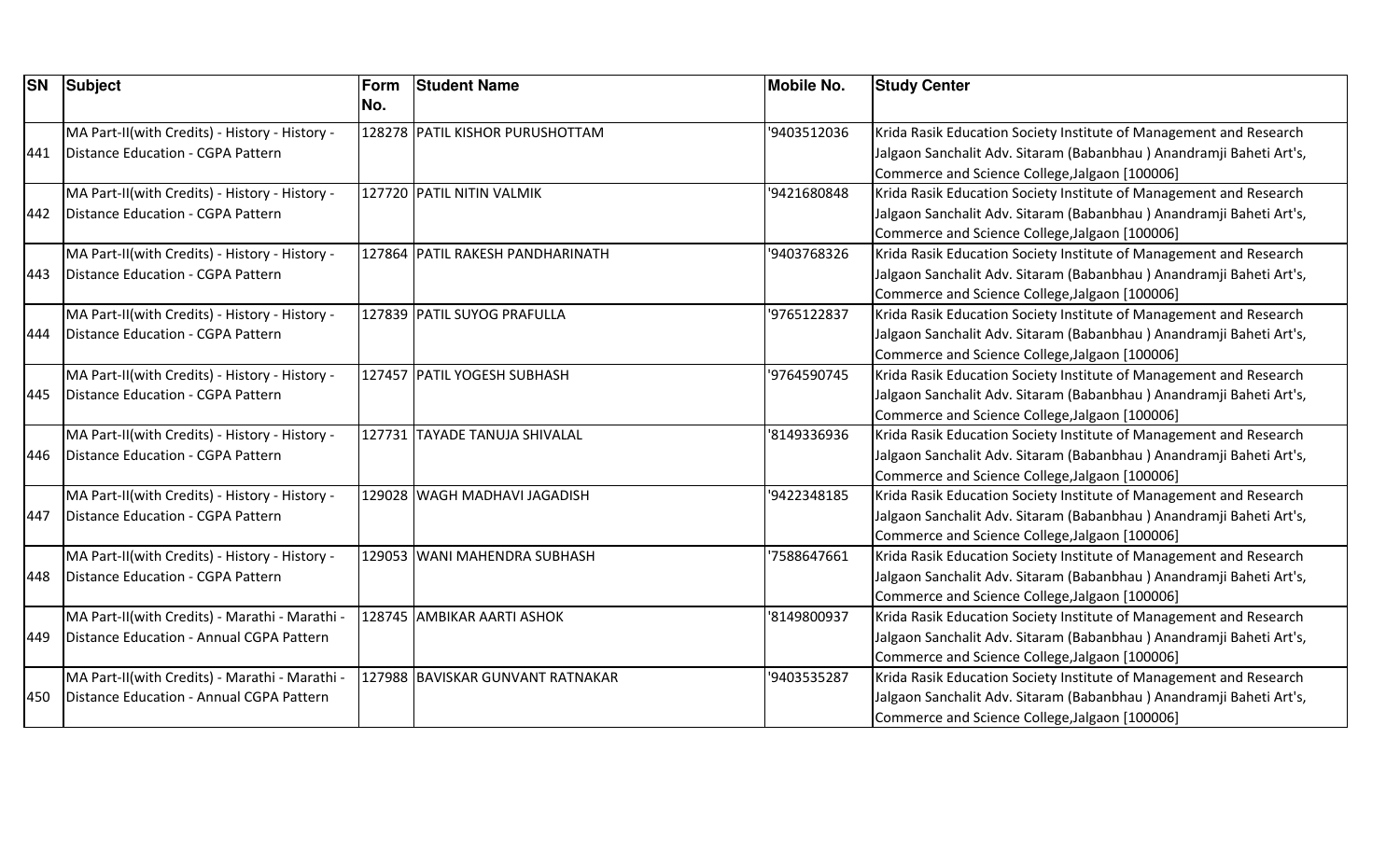| <b>SN</b> | <b>Subject</b>                                 | Form<br>No. | <b>Student Name</b>               | <b>Mobile No.</b> | <b>Study Center</b>                                                 |
|-----------|------------------------------------------------|-------------|-----------------------------------|-------------------|---------------------------------------------------------------------|
|           | MA Part-II(with Credits) - Marathi - Marathi - |             | 128700 GOHIL SANGITA MANOHAR      | '9960145882       | Krida Rasik Education Society Institute of Management and Research  |
| 451       | Distance Education - Annual CGPA Pattern       |             |                                   |                   | Jalgaon Sanchalit Adv. Sitaram (Babanbhau) Anandramji Baheti Art's, |
|           |                                                |             |                                   |                   | Commerce and Science College, Jalgaon [100006]                      |
|           | MA Part-II(with Credits) - Marathi - Marathi - |             | 128697 GOLAIT DINESH NARSING      | '9552632443       | Krida Rasik Education Society Institute of Management and Research  |
| 452       | Distance Education - Annual CGPA Pattern       |             |                                   |                   | Jalgaon Sanchalit Adv. Sitaram (Babanbhau) Anandramji Baheti Art's, |
|           |                                                |             |                                   |                   | Commerce and Science College, Jalgaon [100006]                      |
|           | MA Part-II(with Credits) - Marathi - Marathi - |             | 127467 GOSAVI KAMLESH RAMGIR      | '9422342723       | Krida Rasik Education Society Institute of Management and Research  |
| 453       | Distance Education - Annual CGPA Pattern       |             |                                   |                   | Jalgaon Sanchalit Adv. Sitaram (Babanbhau) Anandramji Baheti Art's, |
|           |                                                |             |                                   |                   | Commerce and Science College, Jalgaon [100006]                      |
|           | MA Part-II(with Credits) - Marathi - Marathi - |             | 128812 KARANKAR ALKA SUDHAKAR     | '9422975741       | Krida Rasik Education Society Institute of Management and Research  |
| 454       | Distance Education - Annual CGPA Pattern       |             |                                   |                   | Jalgaon Sanchalit Adv. Sitaram (Babanbhau) Anandramji Baheti Art's, |
|           |                                                |             |                                   |                   | Commerce and Science College, Jalgaon [100006]                      |
|           | MA Part-II(with Credits) - Marathi - Marathi - |             | 128813 KARANKAR YOGESH SUDHAKAR   | '9579199917       | Krida Rasik Education Society Institute of Management and Research  |
| 455       | Distance Education - Annual CGPA Pattern       |             |                                   |                   | Jalgaon Sanchalit Adv. Sitaram (Babanbhau) Anandramji Baheti Art's, |
|           |                                                |             |                                   |                   | Commerce and Science College, Jalgaon [100006]                      |
|           | MA Part-II(with Credits) - Marathi - Marathi - |             | 129220 KOLI HARSHALA SUKRAM       | '9403765933       | Krida Rasik Education Society Institute of Management and Research  |
| 456       | Distance Education - Annual CGPA Pattern       |             |                                   |                   | Jalgaon Sanchalit Adv. Sitaram (Babanbhau) Anandramji Baheti Art's, |
|           |                                                |             |                                   |                   | Commerce and Science College, Jalgaon [100006]                      |
|           | MA Part-II(with Credits) - Marathi - Marathi - |             | 129365 KULKARNI ASHWINI KASHINATH | '8975656849       | Krida Rasik Education Society Institute of Management and Research  |
| 457       | Distance Education - Annual CGPA Pattern       |             |                                   |                   | Jalgaon Sanchalit Adv. Sitaram (Babanbhau) Anandramji Baheti Art's, |
|           |                                                |             |                                   |                   | Commerce and Science College, Jalgaon [100006]                      |
|           | MA Part-II(with Credits) - Marathi - Marathi - |             | 127359 LANGARE KIRAN PRAKASH      | 8308397387        | Krida Rasik Education Society Institute of Management and Research  |
| 458       | Distance Education - Annual CGPA Pattern       |             |                                   |                   | Jalgaon Sanchalit Adv. Sitaram (Babanbhau) Anandramji Baheti Art's, |
|           |                                                |             |                                   |                   | Commerce and Science College, Jalgaon [100006]                      |
|           | MA Part-II(with Credits) - Marathi - Marathi - |             | 127512 NIKAM RAJENDRA TUKARAM     | '9637815839       | Krida Rasik Education Society Institute of Management and Research  |
| 459       | Distance Education - Annual CGPA Pattern       |             |                                   |                   | Jalgaon Sanchalit Adv. Sitaram (Babanbhau) Anandramji Baheti Art's, |
|           |                                                |             |                                   |                   | Commerce and Science College, Jalgaon [100006]                      |
|           | MA Part-II(with Credits) - Marathi - Marathi - |             | 128781 PATIL ANIL RAMDAS          | '9420108699       | Krida Rasik Education Society Institute of Management and Research  |
| 460       | Distance Education - Annual CGPA Pattern       |             |                                   |                   | Jalgaon Sanchalit Adv. Sitaram (Babanbhau) Anandramji Baheti Art's, |
|           |                                                |             |                                   |                   | Commerce and Science College, Jalgaon [100006]                      |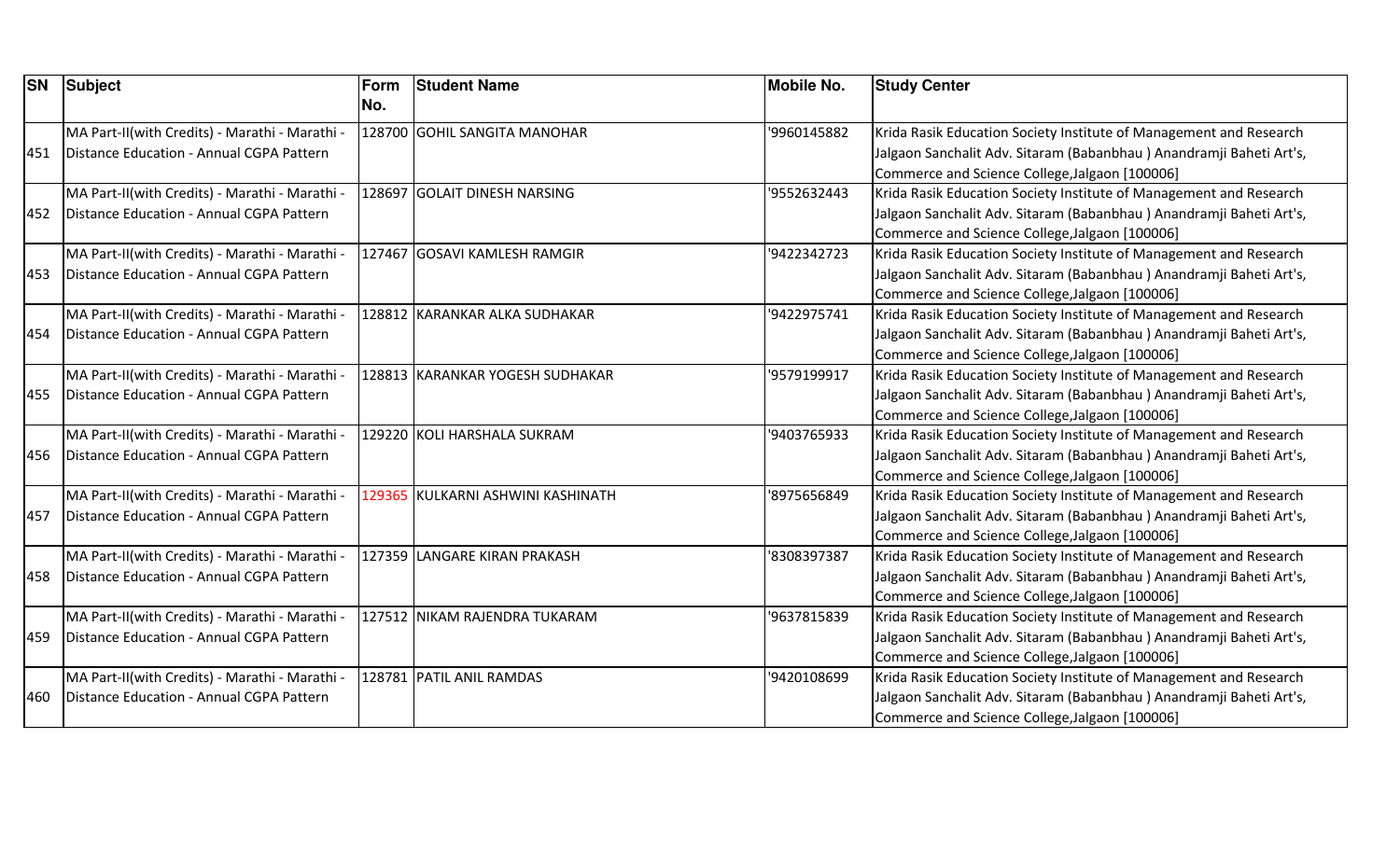| <b>SN</b> | Subject                                        | Form | <b>Student Name</b>                 | <b>Mobile No.</b> | <b>Study Center</b>                                                 |
|-----------|------------------------------------------------|------|-------------------------------------|-------------------|---------------------------------------------------------------------|
|           |                                                | No.  |                                     |                   |                                                                     |
|           | MA Part-II(with Credits) - Marathi - Marathi - |      | 129363 PATIL BHAVANA RAVINDRA       | '9765703834       | Krida Rasik Education Society Institute of Management and Research  |
| 461       | Distance Education - Annual CGPA Pattern       |      |                                     |                   | Jalgaon Sanchalit Adv. Sitaram (Babanbhau) Anandramji Baheti Art's, |
|           |                                                |      |                                     |                   | Commerce and Science College, Jalgaon [100006]                      |
|           | MA Part-II(with Credits) - Marathi - Marathi   |      | 128823 PATIL CHITRA RAMKRISHNA      | '9421613297       | Krida Rasik Education Society Institute of Management and Research  |
| 462       | Distance Education - Annual CGPA Pattern       |      |                                     |                   | Jalgaon Sanchalit Adv. Sitaram (Babanbhau) Anandramji Baheti Art's, |
|           |                                                |      |                                     |                   | Commerce and Science College, Jalgaon [100006]                      |
|           | MA Part-II(with Credits) - Marathi - Marathi - |      | 129119 PATIL GHANSHYAM MADHUKAR     | '9657012653       | Krida Rasik Education Society Institute of Management and Research  |
| 463       | Distance Education - Annual CGPA Pattern       |      |                                     |                   | Jalgaon Sanchalit Adv. Sitaram (Babanbhau) Anandramji Baheti Art's, |
|           |                                                |      |                                     |                   | Commerce and Science College, Jalgaon [100006]                      |
|           | MA Part-II(with Credits) - Marathi - Marathi - |      | 127683 PATIL HEMRAJ RAMESH          | '9975243868       | Krida Rasik Education Society Institute of Management and Research  |
| 464       | Distance Education - Annual CGPA Pattern       |      |                                     |                   | Jalgaon Sanchalit Adv. Sitaram (Babanbhau) Anandramji Baheti Art's, |
|           |                                                |      |                                     |                   | Commerce and Science College, Jalgaon [100006]                      |
|           | MA Part-II(with Credits) - Marathi - Marathi - |      | 128824 PATIL MAHESH ANANDRAO        | '9764632930       | Krida Rasik Education Society Institute of Management and Research  |
| 465       | Distance Education - Annual CGPA Pattern       |      |                                     |                   | Jalgaon Sanchalit Adv. Sitaram (Babanbhau) Anandramji Baheti Art's, |
|           |                                                |      |                                     |                   | Commerce and Science College, Jalgaon [100006]                      |
|           | MA Part-II(with Credits) - Marathi - Marathi - |      | 127597 PATIL SULOCHANA BHAWLAL      | '8308774886       | Krida Rasik Education Society Institute of Management and Research  |
| 466       | Distance Education - Annual CGPA Pattern       |      |                                     |                   | Jalgaon Sanchalit Adv. Sitaram (Babanbhau) Anandramji Baheti Art's, |
|           |                                                |      |                                     |                   | Commerce and Science College, Jalgaon [100006]                      |
|           | MA Part-II(with Credits) - Marathi - Marathi - |      | 127453 PATIL SUNIL RAMKRISHNA       | '9867229649       | Krida Rasik Education Society Institute of Management and Research  |
| 467       | Distance Education - Annual CGPA Pattern       |      |                                     |                   | Jalgaon Sanchalit Adv. Sitaram (Babanbhau) Anandramji Baheti Art's, |
|           |                                                |      |                                     |                   | Commerce and Science College, Jalgaon [100006]                      |
|           | MA Part-II(with Credits) - Marathi - Marathi - |      | 127897 PAWAR NAMRATA PRAKASHCHANDRA | '8007983760       | Krida Rasik Education Society Institute of Management and Research  |
| 468       | Distance Education - Annual CGPA Pattern       |      |                                     |                   | Jalgaon Sanchalit Adv. Sitaram (Babanbhau) Anandramji Baheti Art's, |
|           |                                                |      |                                     |                   | Commerce and Science College, Jalgaon [100006]                      |
|           | MA Part-II(with Credits) - Marathi - Marathi   |      | 127254 SALUNKHE HEMLATA DIVAKAR     | '9049806861       | Krida Rasik Education Society Institute of Management and Research  |
| 469       | Distance Education - Annual CGPA Pattern       |      |                                     |                   | Jalgaon Sanchalit Adv. Sitaram (Babanbhau) Anandramji Baheti Art's, |
|           |                                                |      |                                     |                   | Commerce and Science College, Jalgaon [100006]                      |
|           | MA Part-II(with Credits) - Marathi - Marathi - |      | 128244 SAPKALE SADHANA CHAUDAS      | 8087497413        | Krida Rasik Education Society Institute of Management and Research  |
| 470       | Distance Education - Annual CGPA Pattern       |      |                                     |                   | Jalgaon Sanchalit Adv. Sitaram (Babanbhau) Anandramji Baheti Art's, |
|           |                                                |      |                                     |                   | Commerce and Science College, Jalgaon [100006]                      |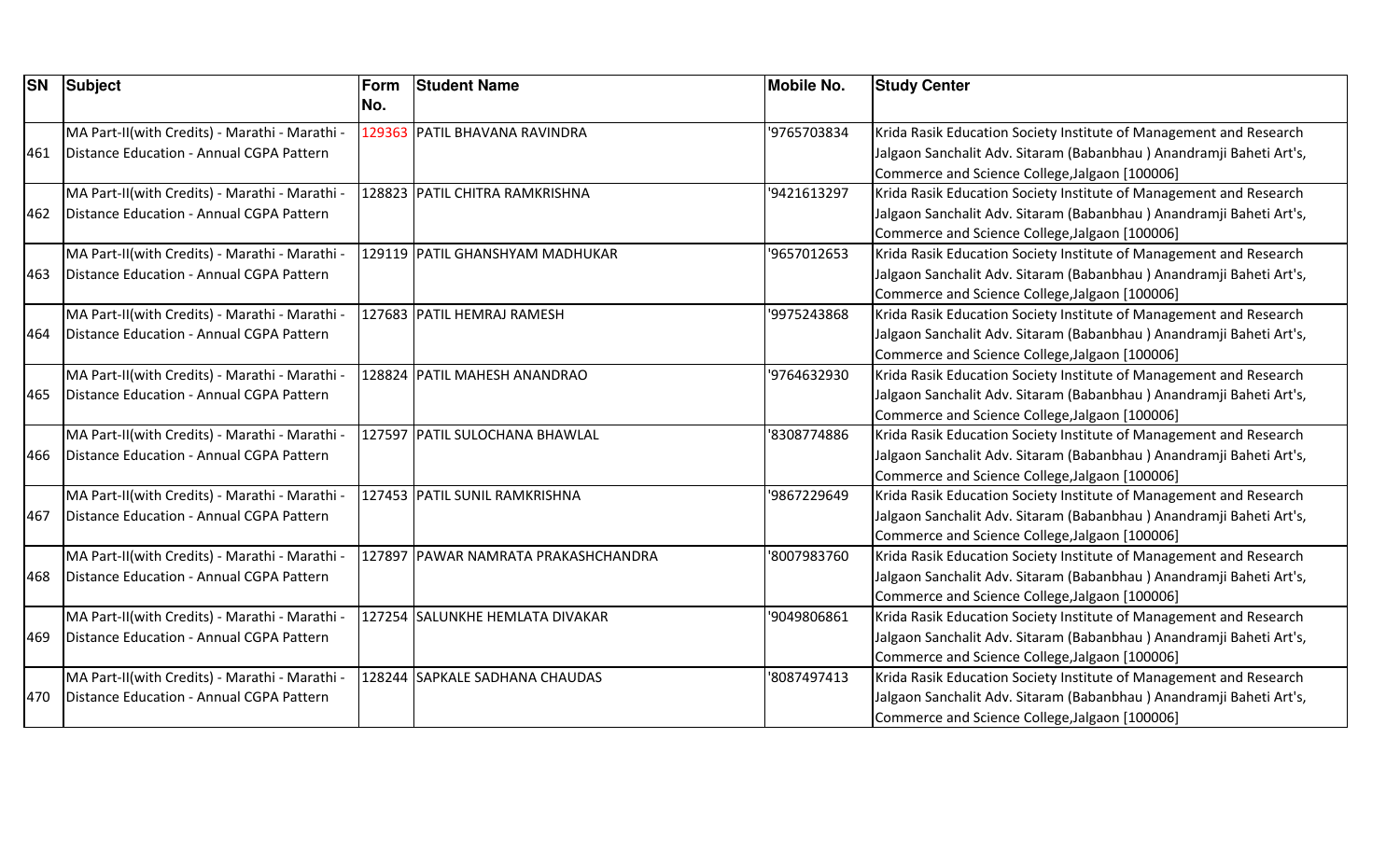| <b>SN</b> | <b>Subject</b>                                 | Form<br>No. | <b>Student Name</b>               | <b>Mobile No.</b> | <b>Study Center</b>                                                 |
|-----------|------------------------------------------------|-------------|-----------------------------------|-------------------|---------------------------------------------------------------------|
|           | MA Part-II(with Credits) - Marathi - Marathi - |             | 127785 SONAWANE ANITA NAGO        | '8275517027       | Krida Rasik Education Society Institute of Management and Research  |
| 471       | Distance Education - Annual CGPA Pattern       |             |                                   |                   | Jalgaon Sanchalit Adv. Sitaram (Babanbhau) Anandramji Baheti Art's, |
|           |                                                |             |                                   |                   | Commerce and Science College, Jalgaon [100006]                      |
|           | MA Part-II(with Credits) - Marathi - Marathi - |             | 128825 SONAWANE PRAMOD ASHOK      | '9823608383       | Krida Rasik Education Society Institute of Management and Research  |
| 472       | Distance Education - Annual CGPA Pattern       |             |                                   |                   | Jalgaon Sanchalit Adv. Sitaram (Babanbhau) Anandramji Baheti Art's, |
|           |                                                |             |                                   |                   | Commerce and Science College, Jalgaon [100006]                      |
|           | MA Part-II(with Credits) - Marathi - Marathi - |             | 129364 SONAWANE TULSHIRAM TOTARAM | 7709727808        | Krida Rasik Education Society Institute of Management and Research  |
| 473       | Distance Education - Annual CGPA Pattern       |             |                                   |                   | Jalgaon Sanchalit Adv. Sitaram (Babanbhau) Anandramji Baheti Art's, |
|           |                                                |             |                                   |                   | Commerce and Science College, Jalgaon [100006]                      |
|           | MA Part-II(with Credits) - Marathi - Marathi - |             | 129361 SURYAWANSHI LALIT SANTOSH  | '9168158908       | Krida Rasik Education Society Institute of Management and Research  |
| 474       | Distance Education - Annual CGPA Pattern       |             |                                   |                   | Jalgaon Sanchalit Adv. Sitaram (Babanbhau) Anandramji Baheti Art's, |
|           |                                                |             |                                   |                   | Commerce and Science College, Jalgaon [100006]                      |
|           | MA Part-II(with Credits) - Marathi - Marathi - |             | 127523 TALELE MEENAKSHI SASHIKANT | '9420787322       | Krida Rasik Education Society Institute of Management and Research  |
| 475       | Distance Education - Annual CGPA Pattern       |             |                                   |                   | Jalgaon Sanchalit Adv. Sitaram (Babanbhau) Anandramji Baheti Art's, |
|           |                                                |             |                                   |                   | Commerce and Science College, Jalgaon [100006]                      |
|           | MA Part-II(with Credits) - Political Science - |             | 127259 BADGE LALIT PANDURANG      | '9890721157       | Krida Rasik Education Society Institute of Management and Research  |
| 476       | Political Science - Distance Education - CGPA  |             |                                   |                   | Jalgaon Sanchalit Adv. Sitaram (Babanbhau) Anandramji Baheti Art's, |
|           | Pattern                                        |             |                                   |                   | Commerce and Science College, Jalgaon [100006]                      |
|           | MA Part-II(with Credits) - Political Science - |             | 127982 CHAVAN AMOL RAJENDRA       | '8806870325       | Krida Rasik Education Society Institute of Management and Research  |
| 477       | Political Science - Distance Education - CGPA  |             |                                   |                   | Jalgaon Sanchalit Adv. Sitaram (Babanbhau) Anandramji Baheti Art's, |
|           | Pattern                                        |             |                                   |                   | Commerce and Science College, Jalgaon [100006]                      |
|           | MA Part-II(with Credits) - Political Science - |             | 128126 CHAVAN MANISHA HARI        | 8275102676        | Krida Rasik Education Society Institute of Management and Research  |
| 478       | Political Science - Distance Education - CGPA  |             |                                   |                   | Jalgaon Sanchalit Adv. Sitaram (Babanbhau) Anandramji Baheti Art's, |
|           | Pattern                                        |             |                                   |                   | Commerce and Science College, Jalgaon [100006]                      |
|           | MA Part-II(with Credits) - Political Science - |             | 127700 KAKLIJ DIPALI LAHU         | '8275291834       | Krida Rasik Education Society Institute of Management and Research  |
| 479       | Political Science - Distance Education - CGPA  |             |                                   |                   | Jalgaon Sanchalit Adv. Sitaram (Babanbhau) Anandramji Baheti Art's, |
|           | Pattern                                        |             |                                   |                   | Commerce and Science College, Jalgaon [100006]                      |
|           | MA Part-II(with Credits) - Political Science - |             | 127524 KOLHE SAGAR ANKUSH         | '9823209999       | Krida Rasik Education Society Institute of Management and Research  |
| 480       | Political Science - Distance Education - CGPA  |             |                                   |                   | Jalgaon Sanchalit Adv. Sitaram (Babanbhau) Anandramji Baheti Art's, |
|           | Pattern                                        |             |                                   |                   | Commerce and Science College, Jalgaon [100006]                      |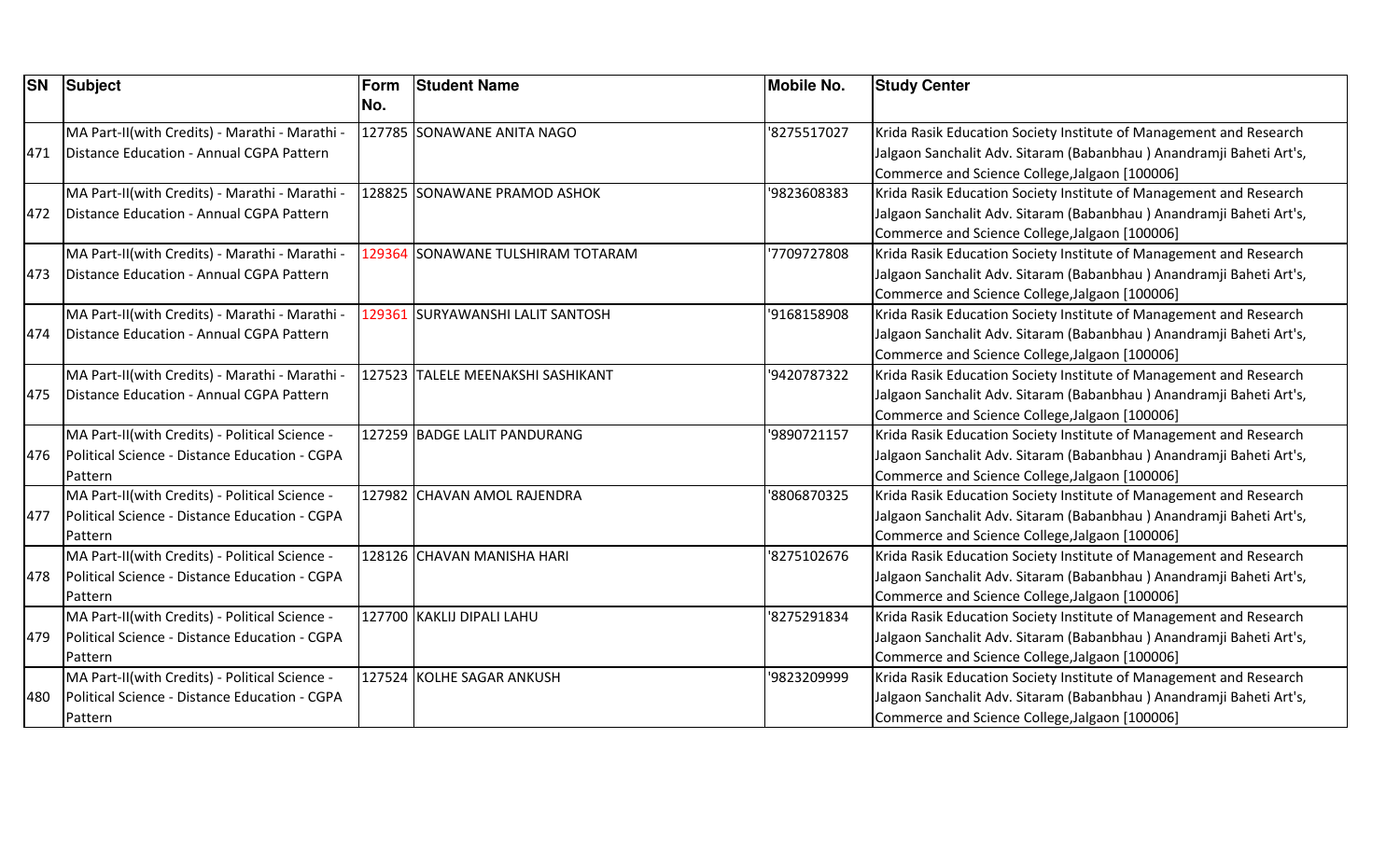| <b>SN</b> | Subject                                        | Form | <b>Student Name</b>              | <b>Mobile No.</b> | <b>Study Center</b>                                                 |
|-----------|------------------------------------------------|------|----------------------------------|-------------------|---------------------------------------------------------------------|
|           |                                                | No.  |                                  |                   |                                                                     |
|           | MA Part-II(with Credits) - Political Science - |      | 127754 LAWAND ABHIJEET APPASAHEB | '9405075709       | Krida Rasik Education Society Institute of Management and Research  |
| 481       | Political Science - Distance Education - CGPA  |      |                                  |                   | Jalgaon Sanchalit Adv. Sitaram (Babanbhau) Anandramji Baheti Art's, |
|           | Pattern                                        |      |                                  |                   | Commerce and Science College, Jalgaon [100006]                      |
|           | MA Part-II(with Credits) - Political Science - |      | 127462 NEHETE VIKAS DILIP        | '9823442943       | Krida Rasik Education Society Institute of Management and Research  |
| 482       | Political Science - Distance Education - CGPA  |      |                                  |                   | Jalgaon Sanchalit Adv. Sitaram (Babanbhau) Anandramji Baheti Art's, |
|           | Pattern                                        |      |                                  |                   | Commerce and Science College, Jalgaon [100006]                      |
|           | MA Part-II(with Credits) - Political Science - |      | 128001 PARDESHI NILESH ARUN      | '9730552556       | Krida Rasik Education Society Institute of Management and Research  |
| 483       | Political Science - Distance Education - CGPA  |      |                                  |                   | Jalgaon Sanchalit Adv. Sitaram (Babanbhau) Anandramji Baheti Art's, |
|           | Pattern                                        |      |                                  |                   | Commerce and Science College, Jalgaon [100006]                      |
|           | MA Part-II(with Credits) - Political Science - |      | 127557 PATHAK PRADEEP SHRIKANT   | '9420790021       | Krida Rasik Education Society Institute of Management and Research  |
| 484       | Political Science - Distance Education - CGPA  |      |                                  |                   | Jalgaon Sanchalit Adv. Sitaram (Babanbhau) Anandramji Baheti Art's, |
|           | Pattern                                        |      |                                  |                   | Commerce and Science College, Jalgaon [100006]                      |
|           | MA Part-II(with Credits) - Political Science - |      | 128822 PATIL KIRTI EKNATH        | '9423490094       | Krida Rasik Education Society Institute of Management and Research  |
| 485       | Political Science - Distance Education - CGPA  |      |                                  |                   | Jalgaon Sanchalit Adv. Sitaram (Babanbhau) Anandramji Baheti Art's, |
|           | Pattern                                        |      |                                  |                   | Commerce and Science College, Jalgaon [100006]                      |
|           | MA Part-II(with Credits) - Political Science - |      | 129307 PATIL MUKESH SHANTARAM    | '9673040573       | Krida Rasik Education Society Institute of Management and Research  |
| 486       | Political Science - Distance Education - CGPA  |      |                                  |                   | Jalgaon Sanchalit Adv. Sitaram (Babanbhau) Anandramji Baheti Art's, |
|           | Pattern                                        |      |                                  |                   | Commerce and Science College, Jalgaon [100006]                      |
|           | MA Part-II(with Credits) - Political Science - |      | 129075 PATIL NITIN YASHAWANTRAO  | '9860946709       | Krida Rasik Education Society Institute of Management and Research  |
| 487       | Political Science - Distance Education - CGPA  |      |                                  |                   | Jalgaon Sanchalit Adv. Sitaram (Babanbhau) Anandramji Baheti Art's, |
|           | Pattern                                        |      |                                  |                   | Commerce and Science College, Jalgaon [100006]                      |
|           | MA Part-II(with Credits) - Political Science - |      | 127684 PATIL PANKAJ BHIMRAO      | '9890807916       | Krida Rasik Education Society Institute of Management and Research  |
| 488       | Political Science - Distance Education - CGPA  |      |                                  |                   | Jalgaon Sanchalit Adv. Sitaram (Babanbhau) Anandramji Baheti Art's, |
|           | Pattern                                        |      |                                  |                   | Commerce and Science College, Jalgaon [100006]                      |
|           | MA Part-II(with Credits) - Political Science - |      | 127965 PATIL PRALHAD UTTAMRAO    | '9850068060       | Krida Rasik Education Society Institute of Management and Research  |
| 489       | Political Science - Distance Education - CGPA  |      |                                  |                   | Jalgaon Sanchalit Adv. Sitaram (Babanbhau) Anandramji Baheti Art's, |
|           | Pattern                                        |      |                                  |                   | Commerce and Science College, Jalgaon [100006]                      |
|           | MA Part-II(with Credits) - Political Science - |      | 127985 PATIL PRAMOD ASHOK        | '9764494594       | Krida Rasik Education Society Institute of Management and Research  |
| 490       | Political Science - Distance Education - CGPA  |      |                                  |                   | Jalgaon Sanchalit Adv. Sitaram (Babanbhau) Anandramji Baheti Art's, |
|           | Pattern                                        |      |                                  |                   | Commerce and Science College, Jalgaon [100006]                      |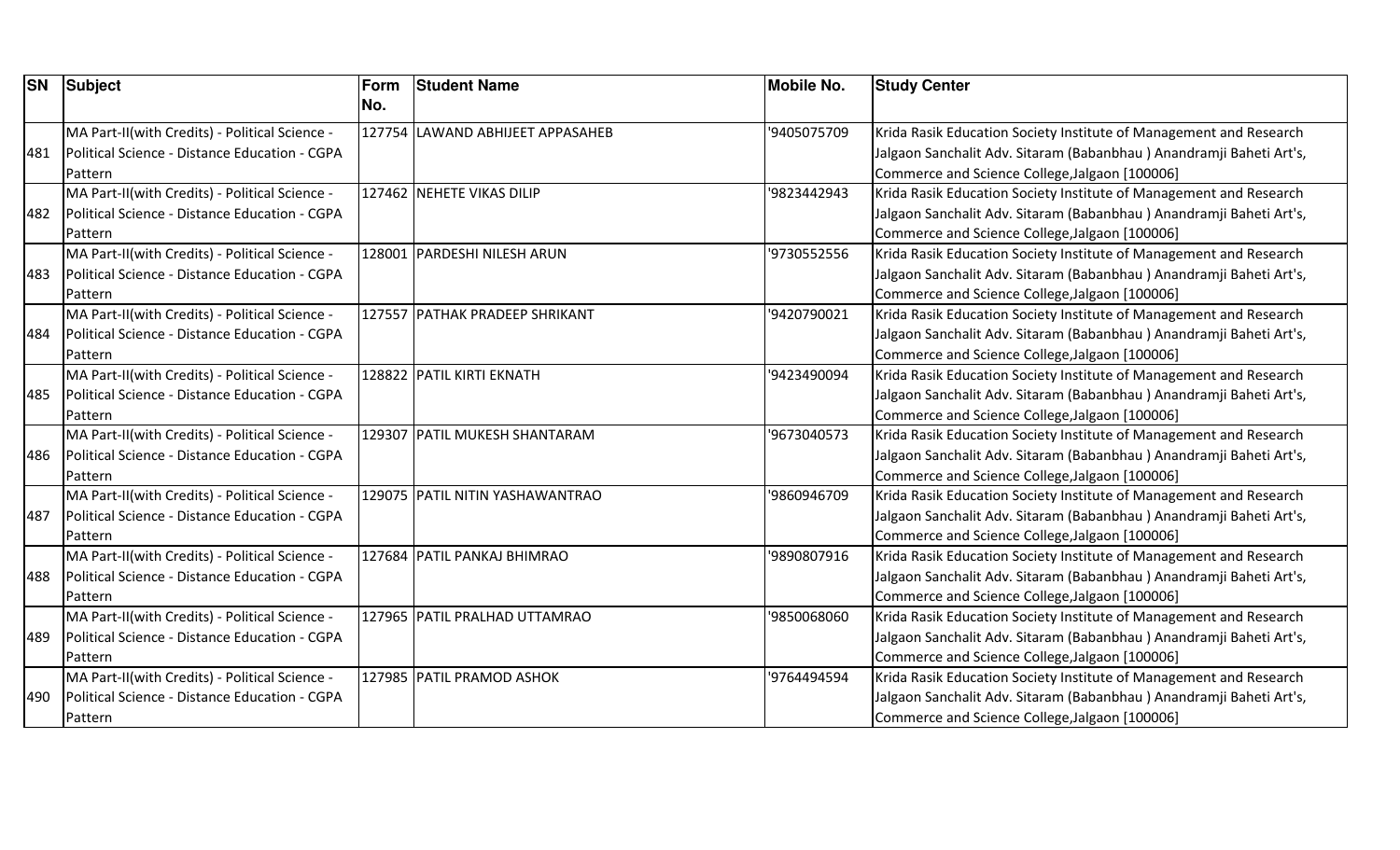| <b>SN</b> | Subject                                                                            | Form | <b>Student Name</b>             | <b>Mobile No.</b> | <b>Study Center</b>                                                 |
|-----------|------------------------------------------------------------------------------------|------|---------------------------------|-------------------|---------------------------------------------------------------------|
|           |                                                                                    | No.  |                                 |                   |                                                                     |
|           | MA Part-II(with Credits) - Political Science -                                     |      | 128641 PATIL RAJASHREE KESHAV   | '8806532337       | Krida Rasik Education Society Institute of Management and Research  |
| 491       | Political Science - Distance Education - CGPA                                      |      |                                 |                   | Jalgaon Sanchalit Adv. Sitaram (Babanbhau) Anandramji Baheti Art's, |
|           | Pattern                                                                            |      |                                 |                   | Commerce and Science College, Jalgaon [100006]                      |
|           | MA Part-II(with Credits) - Political Science -                                     |      | 128224 PATIL RINKU BHAGWAT      | '9970756643       | Krida Rasik Education Society Institute of Management and Research  |
| 492       | Political Science - Distance Education - CGPA                                      |      |                                 |                   | Jalgaon Sanchalit Adv. Sitaram (Babanbhau) Anandramji Baheti Art's, |
|           | Pattern                                                                            |      |                                 |                   | Commerce and Science College, Jalgaon [100006]                      |
|           | MA Part-II(with Credits) - Political Science -                                     |      | 127502 PAWAR SHITAL DNYANESHWAR | '8275491154       | Krida Rasik Education Society Institute of Management and Research  |
| 493       | Political Science - Distance Education - CGPA                                      |      |                                 |                   | Jalgaon Sanchalit Adv. Sitaram (Babanbhau) Anandramji Baheti Art's, |
|           | Pattern                                                                            |      |                                 |                   | Commerce and Science College, Jalgaon [100006]                      |
|           | MA Part-II(with Credits) - Political Science -                                     |      | 127492 RAJPUT VINOD NARSING     | '9767455103       | Krida Rasik Education Society Institute of Management and Research  |
| 494       | Political Science - Distance Education - CGPA                                      |      |                                 |                   | Jalgaon Sanchalit Adv. Sitaram (Babanbhau) Anandramji Baheti Art's, |
|           | Pattern                                                                            |      |                                 |                   | Commerce and Science College, Jalgaon [100006]                      |
|           | MA Part-II(with Credits) - Sociology - Sociology                                   |      | 129115 BARI PALLAVI RANGRAO     | '9423950578       | Krida Rasik Education Society Institute of Management and Research  |
| 495       | Distance Education - CGPA Pattern                                                  |      |                                 |                   | Jalgaon Sanchalit Adv. Sitaram (Babanbhau) Anandramji Baheti Art's, |
|           |                                                                                    |      |                                 |                   | Commerce and Science College, Jalgaon [100006]                      |
|           | MA Part-II(with Credits) - Sociology - Sociology 127980 JJOSHI SACHIN ASHOK        |      |                                 | '9765707674       | Krida Rasik Education Society Institute of Management and Research  |
| 496       | <b>Distance Education - CGPA Pattern</b>                                           |      |                                 |                   | Jalgaon Sanchalit Adv. Sitaram (Babanbhau) Anandramji Baheti Art's, |
|           |                                                                                    |      |                                 |                   | Commerce and Science College, Jalgaon [100006]                      |
|           | MA Part-II(with Credits) - Sociology - Sociology 128385 PAGARE VARSHA BHARAT       |      |                                 | '9527744345       | Krida Rasik Education Society Institute of Management and Research  |
| 497       | <b>Distance Education - CGPA Pattern</b>                                           |      |                                 |                   | Jalgaon Sanchalit Adv. Sitaram (Babanbhau) Anandramji Baheti Art's, |
|           |                                                                                    |      |                                 |                   | Commerce and Science College, Jalgaon [100006]                      |
|           | MA Part-II(with Credits) - Sociology - Sociology   128946   PATIL ARUN LALSING     |      |                                 | '9637445060       | Krida Rasik Education Society Institute of Management and Research  |
| 498       | Distance Education - CGPA Pattern                                                  |      |                                 |                   | Jalgaon Sanchalit Adv. Sitaram (Babanbhau) Anandramji Baheti Art's, |
|           |                                                                                    |      |                                 |                   | Commerce and Science College, Jalgaon [100006]                      |
|           | MA Part-II(with Credits) - Sociology - Sociology 128997 PATIL JYOTI CHANDRAKANT    |      |                                 | '7588816372       | Krida Rasik Education Society Institute of Management and Research  |
| 499       | Distance Education - CGPA Pattern                                                  |      |                                 |                   | Jalgaon Sanchalit Adv. Sitaram (Babanbhau) Anandramji Baheti Art's, |
|           |                                                                                    |      |                                 |                   | Commerce and Science College, Jalgaon [100006]                      |
|           | MA Part-II(with Credits) - Sociology - Sociology   127733   PATIL KALPANA JANKIRAM |      |                                 | '9175469730       | Krida Rasik Education Society Institute of Management and Research  |
| 500       | <b>Distance Education - CGPA Pattern</b>                                           |      |                                 |                   | Jalgaon Sanchalit Adv. Sitaram (Babanbhau) Anandramji Baheti Art's, |
|           |                                                                                    |      |                                 |                   | Commerce and Science College, Jalgaon [100006]                      |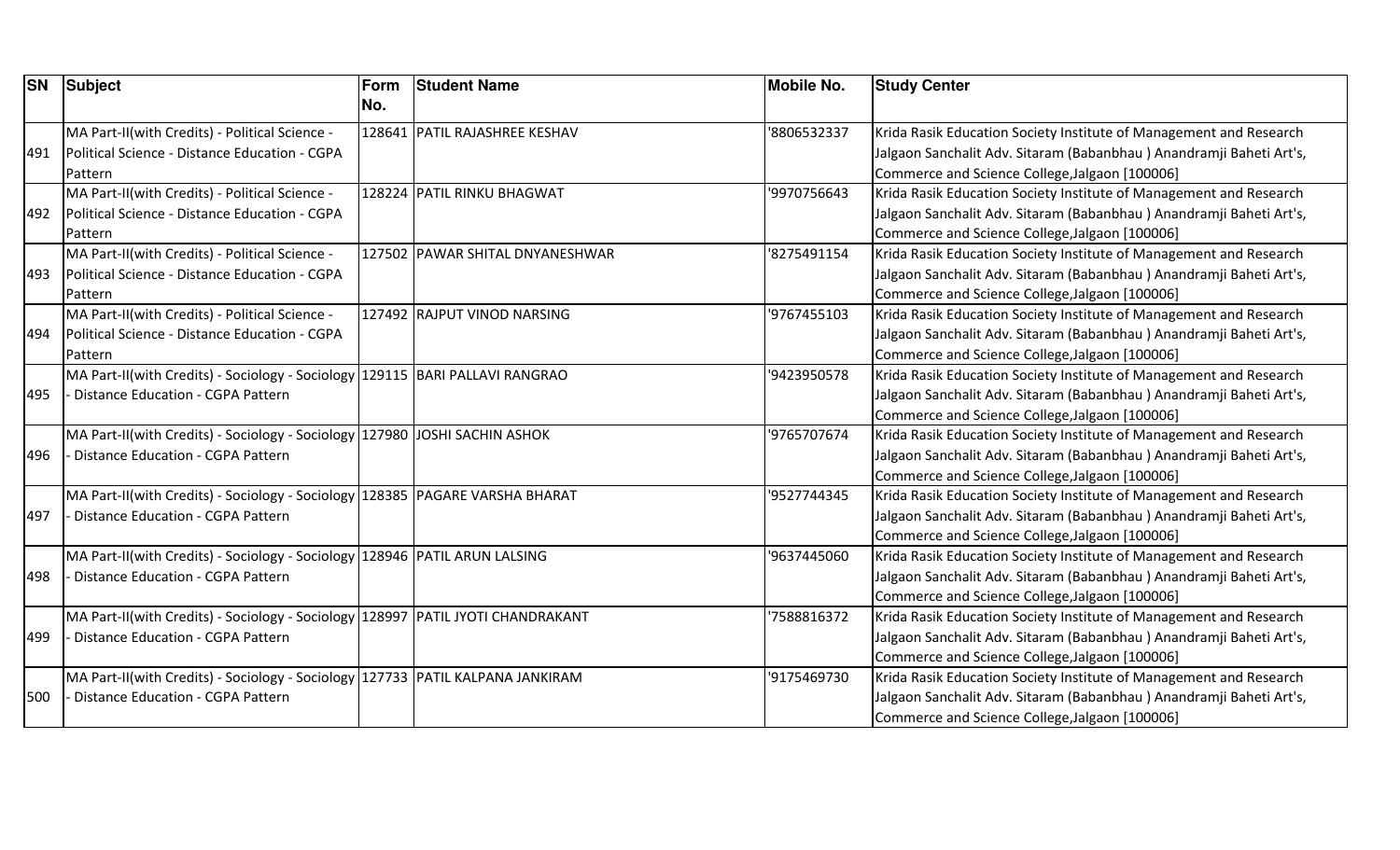| <b>SN</b> | <b>Subject</b>                                                                                                                  | Form<br>No. | <b>Student Name</b>               | <b>Mobile No.</b> | <b>Study Center</b>                                                                                                                                                                         |
|-----------|---------------------------------------------------------------------------------------------------------------------------------|-------------|-----------------------------------|-------------------|---------------------------------------------------------------------------------------------------------------------------------------------------------------------------------------------|
| 501       | MA Part-II(with Credits) - Sociology - Sociology 127537 PATIL PRAVIN RAMDAS<br>- Distance Education - CGPA Pattern              |             |                                   | '9765891304       | Krida Rasik Education Society Institute of Management and Research<br>Jalgaon Sanchalit Adv. Sitaram (Babanbhau) Anandramji Baheti Art's,<br>Commerce and Science College, Jalgaon [100006] |
| 502       | MA Part-II(with Credits) - Sociology - Sociology 128947 RAJPUT CHANDRASING PANDURANG<br>Distance Education - CGPA Pattern       |             |                                   | '9158566875       | Krida Rasik Education Society Institute of Management and Research<br>Jalgaon Sanchalit Adv. Sitaram (Babanbhau) Anandramji Baheti Art's,<br>Commerce and Science College, Jalgaon [100006] |
| 503       | MA Part-II(with Credits) - Sociology - Sociology 127660 RANERAJPUT PRAMOD KHEMCHAND<br><b>Distance Education - CGPA Pattern</b> |             |                                   | '9850060405       | Krida Rasik Education Society Institute of Management and Research<br>Jalgaon Sanchalit Adv. Sitaram (Babanbhau) Anandramji Baheti Art's,<br>Commerce and Science College, Jalgaon [100006] |
| 504       | MA Part-II(with Credits) - Sociology - Sociology 128359 SURYWANSHI DIPALI NIMBA<br>Distance Education - CGPA Pattern            |             |                                   | '8605609505       | Krida Rasik Education Society Institute of Management and Research<br>Jalgaon Sanchalit Adv. Sitaram (Babanbhau) Anandramji Baheti Art's,<br>Commerce and Science College, Jalgaon [100006] |
| 505       | MA Part-II(with Credits) - Sociology - Sociology 128833   TADAVI RASHMI SHAVAKHA<br>- Distance Education - CGPA Pattern         |             |                                   | '9373024160       | Krida Rasik Education Society Institute of Management and Research<br>Jalgaon Sanchalit Adv. Sitaram (Babanbhau) Anandramji Baheti Art's,<br>Commerce and Science College, Jalgaon [100006] |
| 506       | M.Com Part-II(with Credits) - Distance<br>Education - CGPA Pattern - M.Com                                                      |             | 128803  VISPUTE VISHAKHA RAJENDRA | '9422263013       | NMU Eklavya Shikshan Kendra, Nandurbar [301]                                                                                                                                                |
| 507       | MA Part-II(with Credits) - Defence & Strategic<br><b>Studies</b>                                                                |             | 128366 PATHAN ASRARKHAN KALIMKHAN | '9823623234       | NMU Eklavya Shikshan Kendra, Nandurbar [301]                                                                                                                                                |
| 508       | MA Part-II(with Credits) - Economics -<br>Economics - Distance Education - CGPA<br>Pattern                                      |             | 129345 J REJANI MONCY             | '8698349647       | NMU Eklavya Shikshan Kendra, Nandurbar [301]                                                                                                                                                |
| 509       | MA Part-II(with Credits) - Economics -<br>Economics - Distance Education - CGPA<br>Pattern                                      |             | 128241 MARATHE SANJAY BABURAO     | '9423944143       | NMU Eklavya Shikshan Kendra, Nandurbar [301]                                                                                                                                                |
| 510       | MA Part-II(with Credits) - English - English -<br>Distance Education - Annual CGPA Pattern                                      |             | 128189 ADGALE JAYSHREE SURESH     | '9850196899       | NMU Eklavya Shikshan Kendra, Nandurbar [301]                                                                                                                                                |
| 511       | MA Part-II(with Credits) - English - English -<br>Distance Education - Annual CGPA Pattern                                      |             | 129196 AHIRE BHARTI KASHINATH     | '9604524084       | NMU Eklavya Shikshan Kendra, Nandurbar [301]                                                                                                                                                |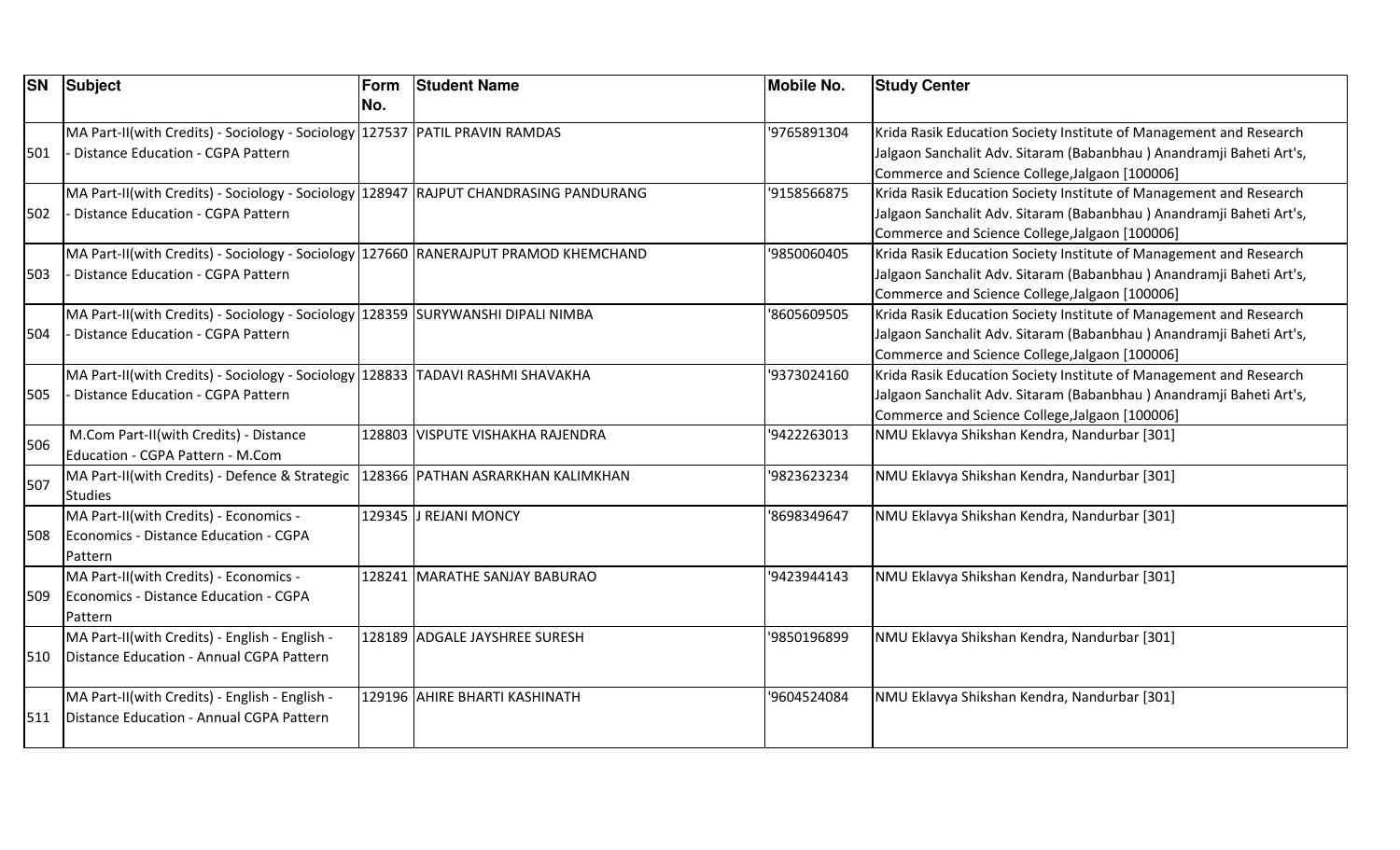| <b>SN</b> | <b>Subject</b>                                                                             | Form<br>No. | <b>Student Name</b>                      | <b>Mobile No.</b> | <b>Study Center</b>                          |
|-----------|--------------------------------------------------------------------------------------------|-------------|------------------------------------------|-------------------|----------------------------------------------|
| 512       | MA Part-II(with Credits) - English - English -<br>Distance Education - Annual CGPA Pattern |             | 128941 BAGAL KIRAN NATTHU                | '8308099608       | NMU Eklavya Shikshan Kendra, Nandurbar [301] |
| 513       | MA Part-II(with Credits) - English - English -<br>Distance Education - Annual CGPA Pattern |             | 128453 BAVISKAR DNYANESHWAR PANDHARINATH | '9403718512       | NMU Eklavya Shikshan Kendra, Nandurbar [301] |
| 514       | MA Part-II(with Credits) - English - English -<br>Distance Education - Annual CGPA Pattern |             | 128156 BHADANE AMOL YADAV                | '8007552319       | NMU Eklavya Shikshan Kendra, Nandurbar [301] |
| 515       | MA Part-II(with Credits) - English - English -<br>Distance Education - Annual CGPA Pattern |             | 128661 BORSE SHWETA RAMESH               | '9423517097       | NMU Eklavya Shikshan Kendra, Nandurbar [301] |
| 516       | MA Part-II(with Credits) - English - English -<br>Distance Education - Annual CGPA Pattern |             | 128663 BORSE SWATI RAMESH                | '9405207297       | NMU Eklavya Shikshan Kendra, Nandurbar [301] |
| 517       | MA Part-II(with Credits) - English - English -<br>Distance Education - Annual CGPA Pattern |             | 127856 JAYKAR ROHINI GLADWIN             | '9890532723       | NMU Eklavya Shikshan Kendra, Nandurbar [301] |
| 518       | MA Part-II(with Credits) - English - English -<br>Distance Education - Annual CGPA Pattern |             | 128194 KOKANI JAYESH RAMSING             | '8308689276       | NMU Eklavya Shikshan Kendra, Nandurbar [301] |
| 519       | MA Part-II(with Credits) - English - English -<br>Distance Education - Annual CGPA Pattern |             | 128330 KSHIRSAGAR MADANLAL BHANUDAS      | '9604081298       | NMU Eklavya Shikshan Kendra, Nandurbar [301] |
| 520       | MA Part-II(with Credits) - English - English -<br>Distance Education - Annual CGPA Pattern |             | 128143 KUMBHAR VARSHA NAVAL              | '9850936029       | NMU Eklavya Shikshan Kendra, Nandurbar [301] |
| 521       | MA Part-II(with Credits) - English - English -<br>Distance Education - Annual CGPA Pattern |             | 127817 MARATHE SAVITA DEVAJI             | '9404192586       | NMU Eklavya Shikshan Kendra, Nandurbar [301] |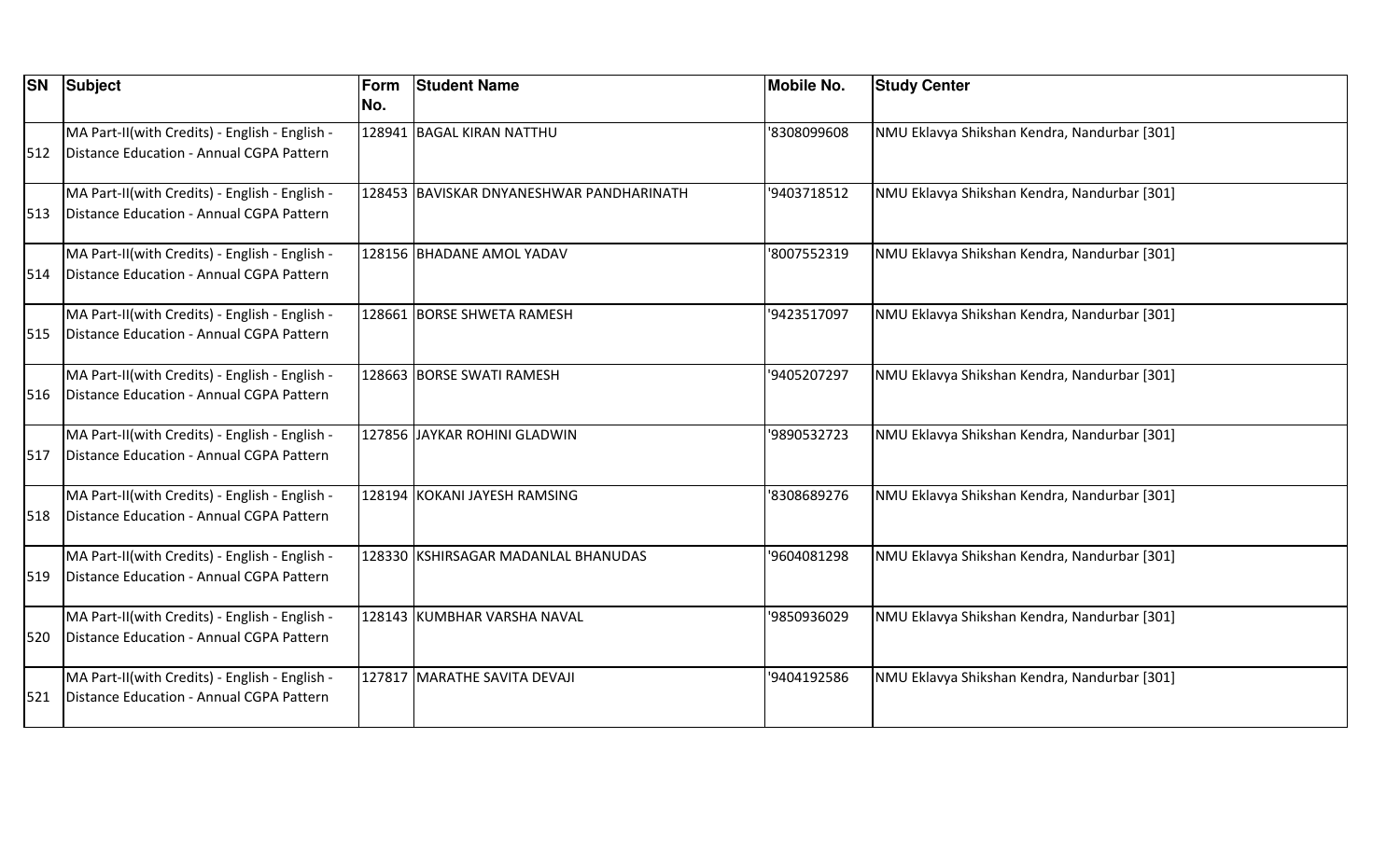| <b>SN</b> | Subject                                                                                    | <b>Form</b><br>No. | <b>Student Name</b>                 | <b>Mobile No.</b> | <b>Study Center</b>                          |
|-----------|--------------------------------------------------------------------------------------------|--------------------|-------------------------------------|-------------------|----------------------------------------------|
| 522       | MA Part-II(with Credits) - English - English -<br>Distance Education - Annual CGPA Pattern |                    | 127450 PATHAN SOHIL KHAN HANIF KHAN | '8806805522       | NMU Eklavya Shikshan Kendra, Nandurbar [301] |
| 523       | MA Part-II(with Credits) - English - English -<br>Distance Education - Annual CGPA Pattern |                    | 129069 PATIL HARSHALI BHASKARRAO    | '8975223380       | NMU Eklavya Shikshan Kendra, Nandurbar [301] |
| 1524      | MA Part-II(with Credits) - English - English -<br>Distance Education - Annual CGPA Pattern |                    | 127826 PATIL JAGRUTI SURESH         | '9403538878       | NMU Eklavya Shikshan Kendra, Nandurbar [301] |
| 525       | MA Part-II(with Credits) - English - English -<br>Distance Education - Annual CGPA Pattern |                    | 128231 PATIL NILESH YUVRAJ          | '9405370762       | NMU Eklavya Shikshan Kendra, Nandurbar [301] |
| 526       | MA Part-II(with Credits) - English - English -<br>Distance Education - Annual CGPA Pattern |                    | 128362 PATIL PANKAJ HANSRAJ         | '9403429749       | NMU Eklavya Shikshan Kendra, Nandurbar [301] |
| 527       | MA Part-II(with Credits) - English - English -<br>Distance Education - Annual CGPA Pattern |                    | 128123 PATIL PREETI SUBHASHBHAI     | '8238701758       | NMU Eklavya Shikshan Kendra, Nandurbar [301] |
| 528       | MA Part-II(with Credits) - English - English -<br>Distance Education - Annual CGPA Pattern |                    | 128099 PATIL RAJENDRA BHIKAN        | '9881625031       | NMU Eklavya Shikshan Kendra, Nandurbar [301] |
| 529       | MA Part-II(with Credits) - English - English -<br>Distance Education - Annual CGPA Pattern |                    | 128131 PATIL SWATI BHIKANRAO        | '9403422621       | NMU Eklavya Shikshan Kendra, Nandurbar [301] |
| 530       | MA Part-II(with Credits) - English - English -<br>Distance Education - Annual CGPA Pattern |                    | 128093 PATIL VAISHALI SAHEBRAO      | '9763536987       | NMU Eklavya Shikshan Kendra, Nandurbar [301] |
| 531       | MA Part-II(with Credits) - English - English -<br>Distance Education - Annual CGPA Pattern |                    | 128458 PENDHARKAR RANVIR ANANT      | '9730699809       | NMU Eklavya Shikshan Kendra, Nandurbar [301] |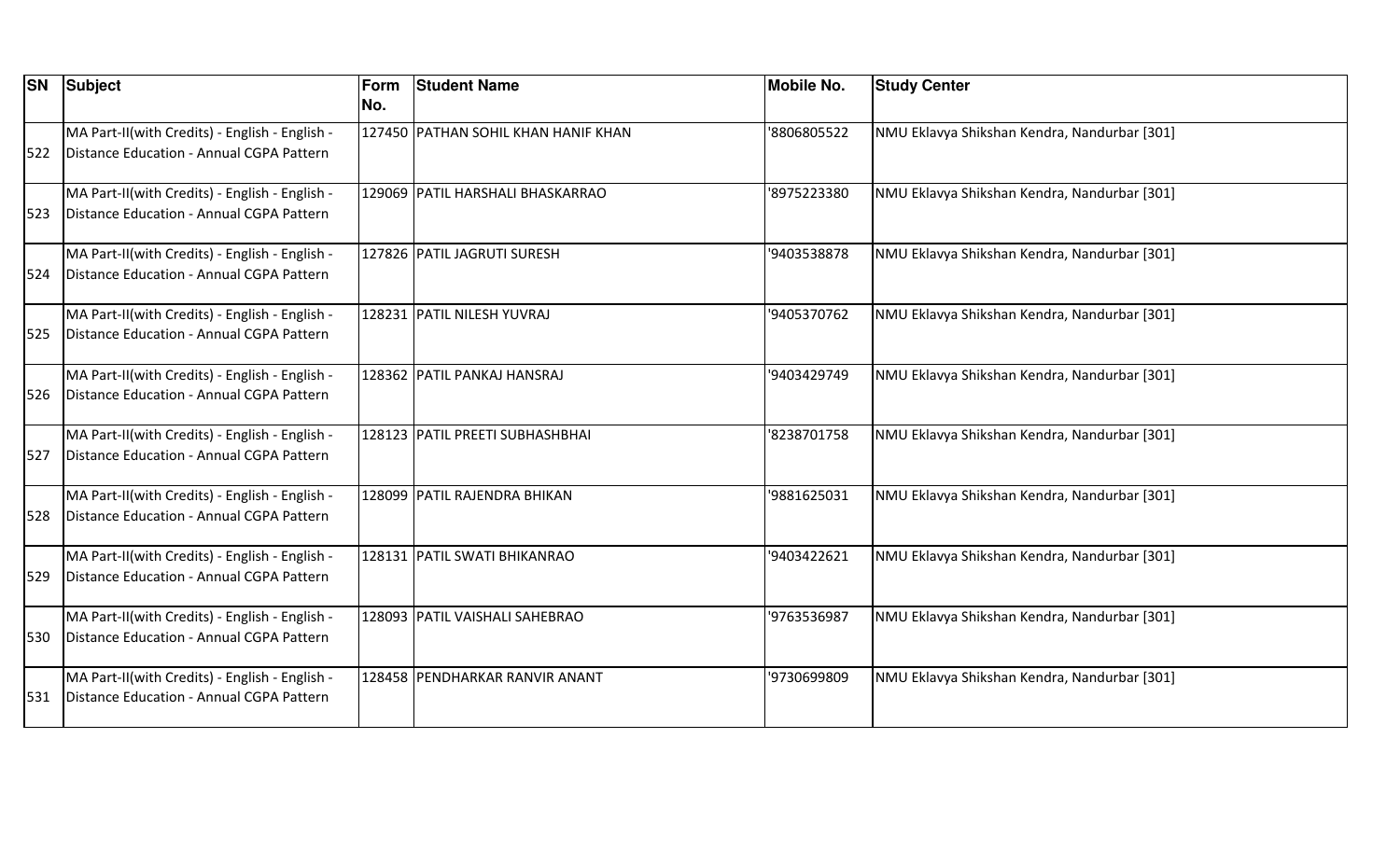| <b>SN</b> | Subject                                                                                    | Form<br>No. | <b>Student Name</b>                        | <b>Mobile No.</b> | <b>Study Center</b>                          |
|-----------|--------------------------------------------------------------------------------------------|-------------|--------------------------------------------|-------------------|----------------------------------------------|
| 532       | MA Part-II(with Credits) - English - English -<br>Distance Education - Annual CGPA Pattern |             | 128287 SHARMA KALPESH KAILASHCHANDRA       | '9850523250       | NMU Eklavya Shikshan Kendra, Nandurbar [301] |
| 533       | MA Part-II(with Credits) - English - English -<br>Distance Education - Annual CGPA Pattern |             | 127340 SHARMA MEENAKUMARI MUKUNDLAL        | '9822651711       | NMU Eklavya Shikshan Kendra, Nandurbar [301] |
| 534       | MA Part-II(with Credits) - English - English -<br>Distance Education - Annual CGPA Pattern |             | 128660 SINGH ANSOO RAJNARAYAN              | '9405076508       | NMU Eklavya Shikshan Kendra, Nandurbar [301] |
| 535       | MA Part-II(with Credits) - English - English -<br>Distance Education - Annual CGPA Pattern |             | 129170 SONAWANE PUNAM YASHWANT             | '8087213109       | NMU Eklavya Shikshan Kendra, Nandurbar [301] |
| 1536      | MA Part-II(with Credits) - English - English -<br>Distance Education - Annual CGPA Pattern |             | 129172  SONAWANE PUSHPANJALI DATTATRAYA    | '9764506355       | NMU Eklavya Shikshan Kendra, Nandurbar [301] |
| 537       | MA Part-II(with Credits) - English - English -<br>Distance Education - Annual CGPA Pattern |             | 127983  SURYAWANSHI NARENDRA HARISHCHANDRA | '9890192366       | NMU Eklavya Shikshan Kendra, Nandurbar [301] |
| 538       | MA Part-II(with Credits) - English - English -<br>Distance Education - Annual CGPA Pattern |             | 128211  THAKARE ARCHANA MOHAN              | '7507288377       | NMU Eklavya Shikshan Kendra, Nandurbar [301] |
| 539       | MA Part-II(with Credits) - English - English -<br>Distance Education - Annual CGPA Pattern |             | 128266 TRIBHUVAN PRASHANT MADHUKAR         | '9850194922       | NMU Eklavya Shikshan Kendra, Nandurbar [301] |
| 540       | MA Part-II(with Credits) - English - English -<br>Distance Education - Annual CGPA Pattern |             | 128342 WAGH KARUNESH ARJUN                 | '8605652110       | NMU Eklavya Shikshan Kendra, Nandurbar [301] |
| 541       | MA Part-II(with Credits) - Hindi - Hindi -<br>Distance Education - Annual CGPA Pattern     |             | 127451 CHAUDHARI SWAPNALI SAHEBRAO         | '9881036232       | NMU Eklavya Shikshan Kendra, Nandurbar [301] |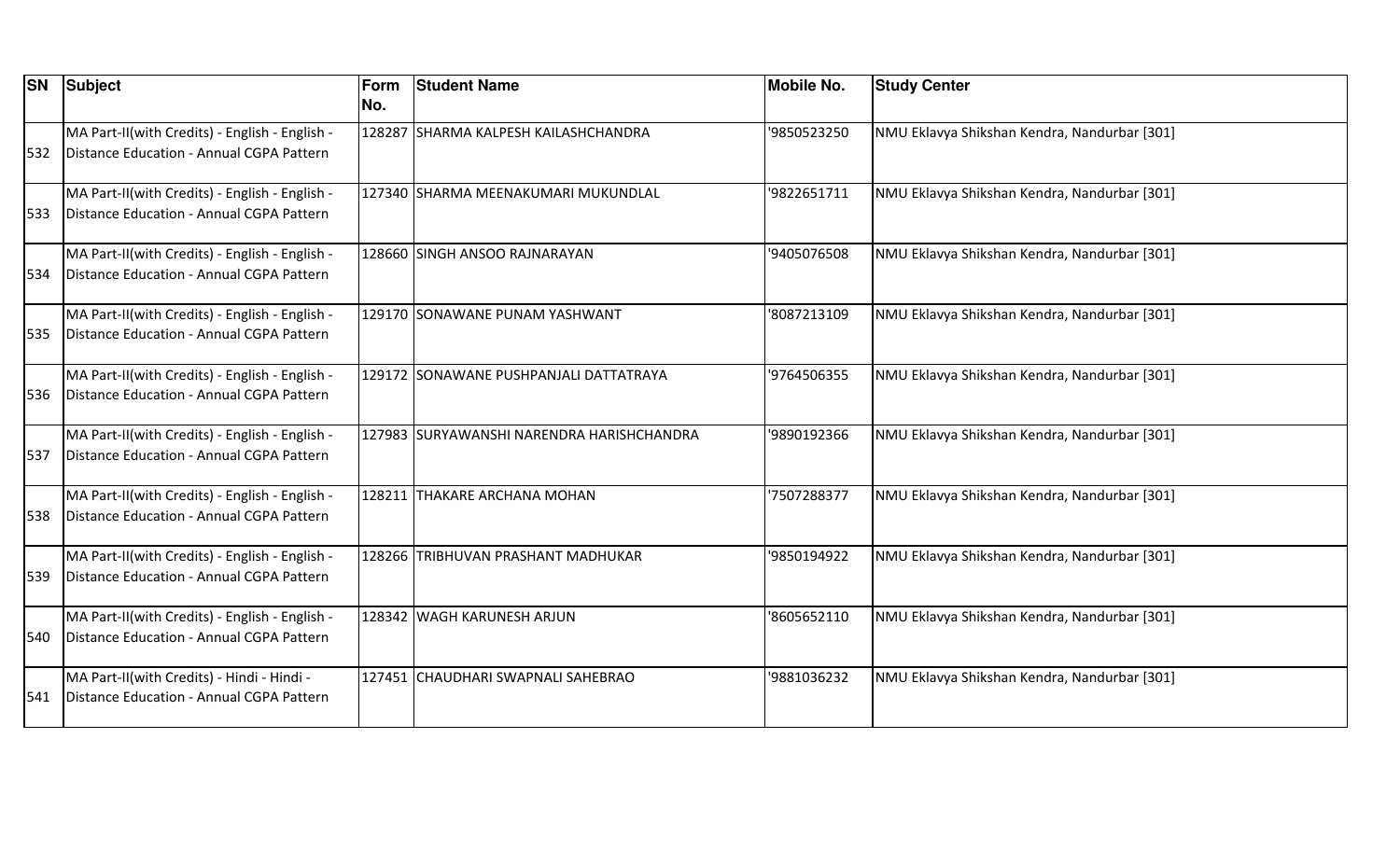| <b>SN</b> | Subject                                                                                | Form<br>No. | <b>Student Name</b>                     | <b>Mobile No.</b> | <b>Study Center</b>                          |
|-----------|----------------------------------------------------------------------------------------|-------------|-----------------------------------------|-------------------|----------------------------------------------|
| 542       | MA Part-II(with Credits) - Hindi - Hindi -<br>Distance Education - Annual CGPA Pattern |             | 128174 GAIKWAD SHILA BANDU              | '8805798209       | NMU Eklavya Shikshan Kendra, Nandurbar [301] |
| 543       | MA Part-II(with Credits) - Hindi - Hindi -<br>Distance Education - Annual CGPA Pattern |             | 128653 GANGURDE SUNIL KASHILAL          | '8806849192       | NMU Eklavya Shikshan Kendra, Nandurbar [301] |
| 544       | MA Part-II(with Credits) - Hindi - Hindi -<br>Distance Education - Annual CGPA Pattern |             | 128361 GAVIT ARCHANA RUPSING            | '9420919682       | NMU Eklavya Shikshan Kendra, Nandurbar [301] |
| 545       | MA Part-II(with Credits) - Hindi - Hindi -<br>Distance Education - Annual CGPA Pattern |             | 128163 GAYKWAD RUBINA BANDU             | '8411851143       | NMU Eklavya Shikshan Kendra, Nandurbar [301] |
| 546       | MA Part-II(with Credits) - Hindi - Hindi -<br>Distance Education - Annual CGPA Pattern |             | 129333 JJADHAV PRATIBHA DADAJI          | '9420852424       | NMU Eklavya Shikshan Kendra, Nandurbar [301] |
| 547       | MA Part-II(with Credits) - Hindi - Hindi -<br>Distance Education - Annual CGPA Pattern |             | 127914 MALUSARE PRIYANKA DILIP          | '9860596031       | NMU Eklavya Shikshan Kendra, Nandurbar [301] |
| 548       | MA Part-II(with Credits) - Hindi - Hindi -<br>Distance Education - Annual CGPA Pattern |             | 128117  MARATHE SARIKABAHEN SHANKARBHAI | '9850430433       | NMU Eklavya Shikshan Kendra, Nandurbar [301] |
| 549       | MA Part-II(with Credits) - Hindi - Hindi -<br>Distance Education - Annual CGPA Pattern |             | 128352 MORE SANGEETA VITTHAL            | '9881614687       | NMU Eklavya Shikshan Kendra, Nandurbar [301] |
| 550       | MA Part-II(with Credits) - Hindi - Hindi -<br>Distance Education - Annual CGPA Pattern |             | 127322 NERE KISHOR JANGALU              | '9421487463       | NMU Eklavya Shikshan Kendra, Nandurbar [301] |
| 551       | MA Part-II(with Credits) - Hindi - Hindi -<br>Distance Education - Annual CGPA Pattern |             | 128086 PADAVI GAYATRI JAGATSING         | '9423456603       | NMU Eklavya Shikshan Kendra, Nandurbar [301] |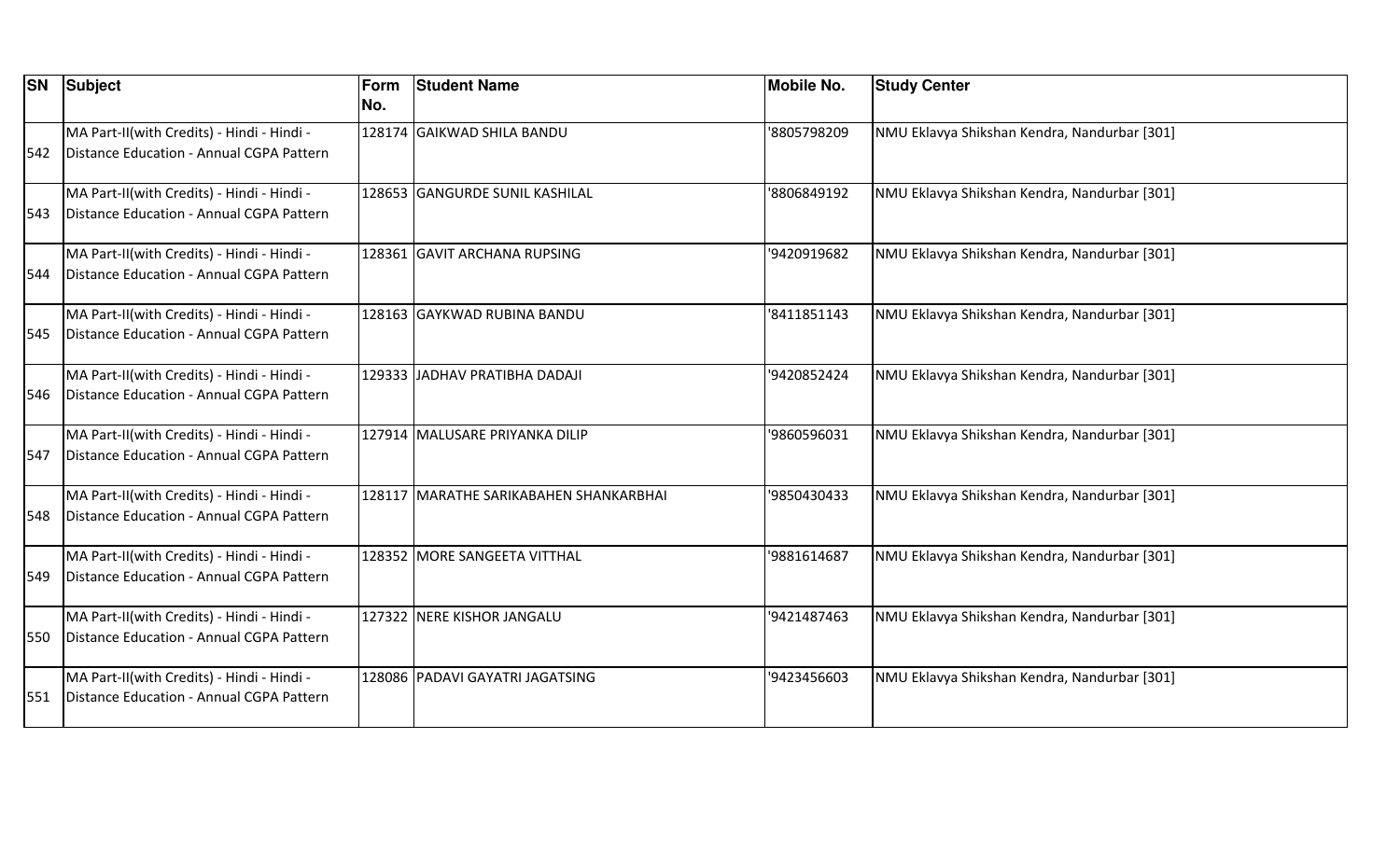| <b>SN</b> | Subject                                                                                | Form<br>No. | <b>Student Name</b>                        | <b>Mobile No.</b> | <b>Study Center</b>                          |
|-----------|----------------------------------------------------------------------------------------|-------------|--------------------------------------------|-------------------|----------------------------------------------|
| 552       | MA Part-II(with Credits) - Hindi - Hindi -<br>Distance Education - Annual CGPA Pattern |             | 128919 PADVI ANIL AMARSING                 | '8055880444       | NMU Eklavya Shikshan Kendra, Nandurbar [301] |
| 553       | MA Part-II(with Credits) - Hindi - Hindi -<br>Distance Education - Annual CGPA Pattern |             | 129327 PATIL MUKESH KANTILAL               | '9049413111       | NMU Eklavya Shikshan Kendra, Nandurbar [301] |
| 554       | MA Part-II(with Credits) - Hindi - Hindi -<br>Distance Education - Annual CGPA Pattern |             | 128515 PATIL POONAM ABHIJIT                | '7588319458       | NMU Eklavya Shikshan Kendra, Nandurbar [301] |
| 555       | MA Part-II(with Credits) - Hindi - Hindi -<br>Distance Education - Annual CGPA Pattern |             | 128639 PATIL SAPNA SHIVAJI                 | '9028092314       | NMU Eklavya Shikshan Kendra, Nandurbar [301] |
| 556       | MA Part-II(with Credits) - Hindi - Hindi -<br>Distance Education - Annual CGPA Pattern |             | 128393 PAWAR ISHWAR JAGDISH                | '8390414808       | NMU Eklavya Shikshan Kendra, Nandurbar [301] |
| 557       | MA Part-II(with Credits) - Hindi - Hindi -<br>Distance Education - Annual CGPA Pattern |             | 128996  RAGHUWANSHI SHAILENDRA JAYPALSINGH | '8888531086       | NMU Eklavya Shikshan Kendra, Nandurbar [301] |
| 558       | MA Part-II(with Credits) - Hindi - Hindi -<br>Distance Education - Annual CGPA Pattern |             | 128451 SURYAWANSHI RAJDEEP ASHOK           | '9823064907       | NMU Eklavya Shikshan Kendra, Nandurbar [301] |
| 559       | MA Part-II(with Credits) - Hindi - Hindi -<br>Distance Education - Annual CGPA Pattern |             | 128135 VALAVI DHIRSING TEDGYA              | 7798802045        | NMU Eklavya Shikshan Kendra, Nandurbar [301] |
| 560       | MA Part-II(with Credits) - Hindi - Hindi -<br>Distance Education - Annual CGPA Pattern |             | 128395 VASAVE DASHARATH PRATAPSING         | '9921227310       | NMU Eklavya Shikshan Kendra, Nandurbar [301] |
| 561       | MA Part-II(with Credits) - Hindi - Hindi -<br>Distance Education - Annual CGPA Pattern |             | 128985 VASAVE RAKESH CHINU                 | '9657747327       | NMU Eklavya Shikshan Kendra, Nandurbar [301] |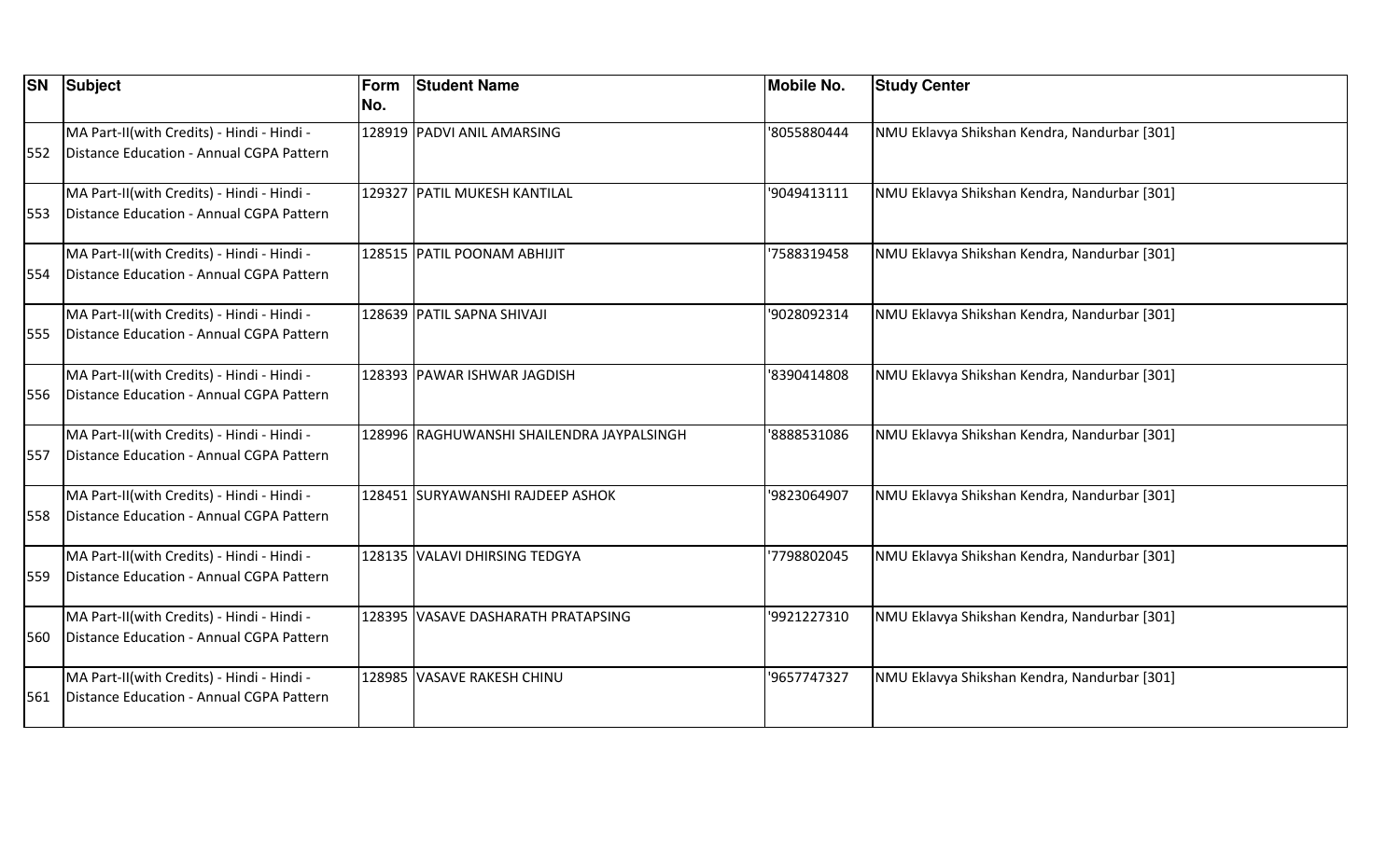| <b>SN</b> | Subject                                                                             | Form<br>No. | <b>Student Name</b>                   | <b>Mobile No.</b> | <b>Study Center</b>                          |
|-----------|-------------------------------------------------------------------------------------|-------------|---------------------------------------|-------------------|----------------------------------------------|
| 562       | MA Part-II(with Credits) - History - History -<br>Distance Education - CGPA Pattern |             | 129269 BHADANE PRAVIN NAGO            | '7798247333       | NMU Eklavya Shikshan Kendra, Nandurbar [301] |
| 563       | MA Part-II(with Credits) - History - History -<br>Distance Education - CGPA Pattern |             | 128221 BORSE PRIYANKA KOMAL           | '9920051335       | NMU Eklavya Shikshan Kendra, Nandurbar [301] |
| 1564      | MA Part-II(with Credits) - History - History -<br>Distance Education - CGPA Pattern |             | 128246 GANGURDE SANDEEP RATILAL       | '9764154252       | NMU Eklavya Shikshan Kendra, Nandurbar [301] |
| 565       | MA Part-II(with Credits) - History - History -<br>Distance Education - CGPA Pattern |             | 127994 JJAYASWAL GAURAOKUMAR AMRUTLAL | '9561999894       | NMU Eklavya Shikshan Kendra, Nandurbar [301] |
| 566       | MA Part-II(with Credits) - History - History -<br>Distance Education - CGPA Pattern |             | 128289 KOLI ANITA MOTIRAM             | '8888512141       | NMU Eklavya Shikshan Kendra, Nandurbar [301] |
| 567       | MA Part-II(with Credits) - History - History -<br>Distance Education - CGPA Pattern |             | 128130  MARATHE MANOJ HIRALAL         | '9764166410       | NMU Eklavya Shikshan Kendra, Nandurbar [301] |
| 568       | MA Part-II(with Credits) - History - History -<br>Distance Education - CGPA Pattern |             | 128335 MARATHE SONYA ZIPRU            | '9763513632       | NMU Eklavya Shikshan Kendra, Nandurbar [301] |
| 569       | MA Part-II(with Credits) - History - History -<br>Distance Education - CGPA Pattern |             | 128059  MISTRI BHUSHAN RAMKRISHNA     | '9623860304       | NMU Eklavya Shikshan Kendra, Nandurbar [301] |
| 570       | MA Part-II(with Credits) - History - History -<br>Distance Education - CGPA Pattern |             | 127796 PATIL PRANJAL HANSRAJ          | '9422235355       | NMU Eklavya Shikshan Kendra, Nandurbar [301] |
| 571       | MA Part-II(with Credits) - History - History -<br>Distance Education - CGPA Pattern |             | 128571 PATIL SHITAL MADHUKAR          | 8275267117        | NMU Eklavya Shikshan Kendra, Nandurbar [301] |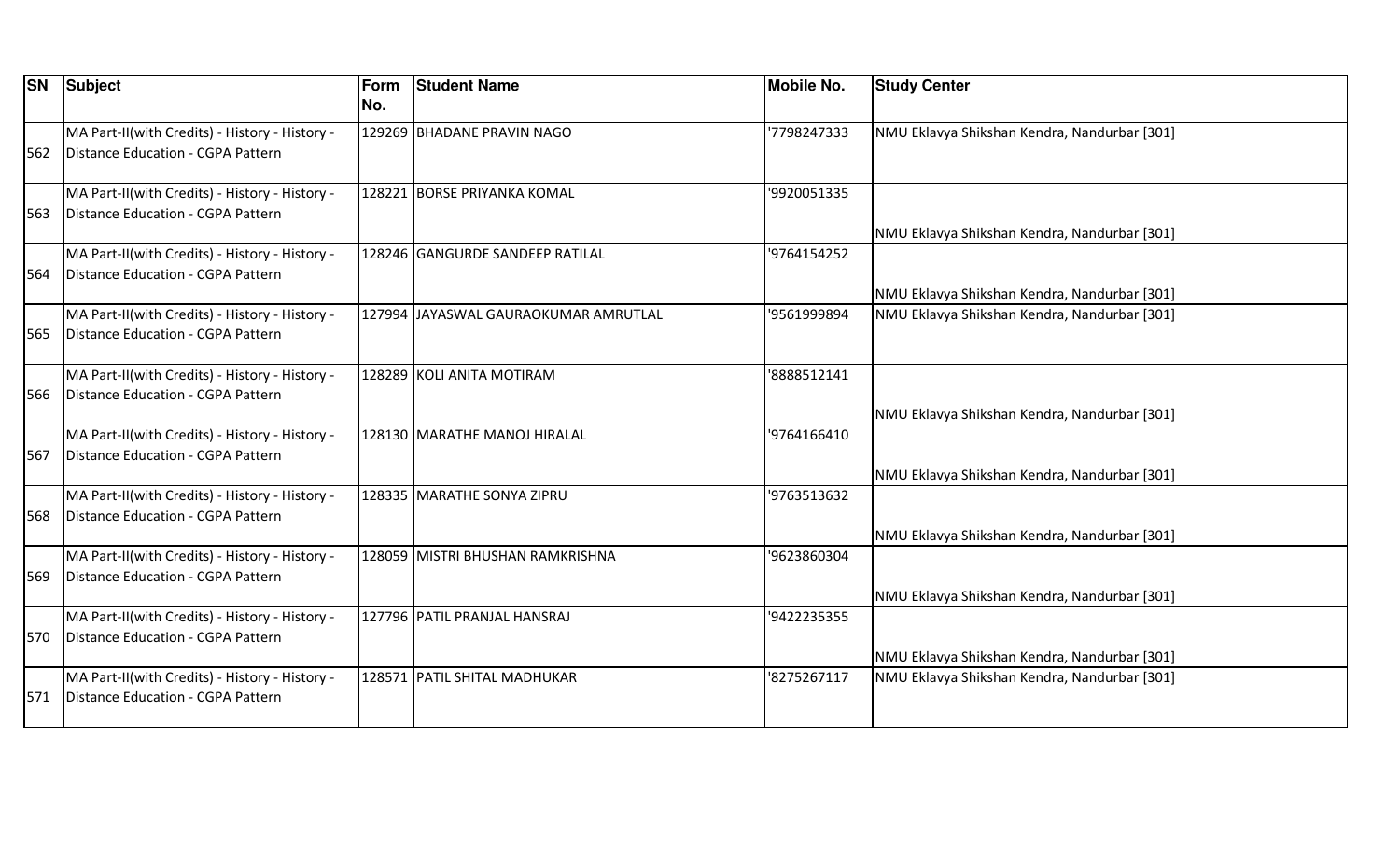| <b>SN</b> | Subject                                                                             | Form<br>No. | <b>Student Name</b>               | <b>Mobile No.</b> | <b>Study Center</b>                          |
|-----------|-------------------------------------------------------------------------------------|-------------|-----------------------------------|-------------------|----------------------------------------------|
| 572       | MA Part-II(with Credits) - History - History -<br>Distance Education - CGPA Pattern |             | 128712 PATIL UJAWALA PANDURANG    | '9423402375       | NMU Eklavya Shikshan Kendra, Nandurbar [301] |
| 1573.     | MA Part-II(with Credits) - History - History -<br>Distance Education - CGPA Pattern |             | 129223 PATIL VAISHALI SHANTARAM   | '9420664002       | NMU Eklavya Shikshan Kendra, Nandurbar [301] |
| 574       | MA Part-II(with Credits) - History - History -<br>Distance Education - CGPA Pattern |             | 128569 PATIL VAISHALI SUBHASH     | '9423940668       | NMU Eklavya Shikshan Kendra, Nandurbar [301] |
| 575       | MA Part-II(with Credits) - History - History -<br>Distance Education - CGPA Pattern |             | 128199 PAWAR KIRAN NAVASHYA       | '8007067723       | NMU Eklavya Shikshan Kendra, Nandurbar [301] |
| 576       | MA Part-II(with Credits) - History - History -<br>Distance Education - CGPA Pattern |             | 128286 SHIRSATH GOPAL PRABHAKAR   | '8805249756       | NMU Eklavya Shikshan Kendra, Nandurbar [301] |
| 577       | MA Part-II(with Credits) - History - History -<br>Distance Education - CGPA Pattern |             | 128928 SONAWANE SEEMABAI RAMDAS   | '9922570728       | NMU Eklavya Shikshan Kendra, Nandurbar [301] |
| 578       | MA Part-II(with Credits) - History - History -<br>Distance Education - CGPA Pattern |             | 128981 THAKARE JAGADISH KHANDERAO | 7798931546        | NMU Eklavya Shikshan Kendra, Nandurbar [301] |
| 579       | MA Part-II(with Credits) - History - History -<br>Distance Education - CGPA Pattern |             | 127943 VASAVE NANDA GEMU          | '9823740266       | NMU Eklavya Shikshan Kendra, Nandurbar [301] |
| 580       | MA Part-II(with Credits) - History - History -<br>Distance Education - CGPA Pattern |             | 128298 VASAVE SANGITA JAYSING     | '9922320213       | NMU Eklavya Shikshan Kendra, Nandurbar [301] |
| 581       | MA Part-II(with Credits) - History - History -<br>Distance Education - CGPA Pattern |             | 128356 WAGH SHUBHANGI ARJUN       | '9420966541       | NMU Eklavya Shikshan Kendra, Nandurbar [301] |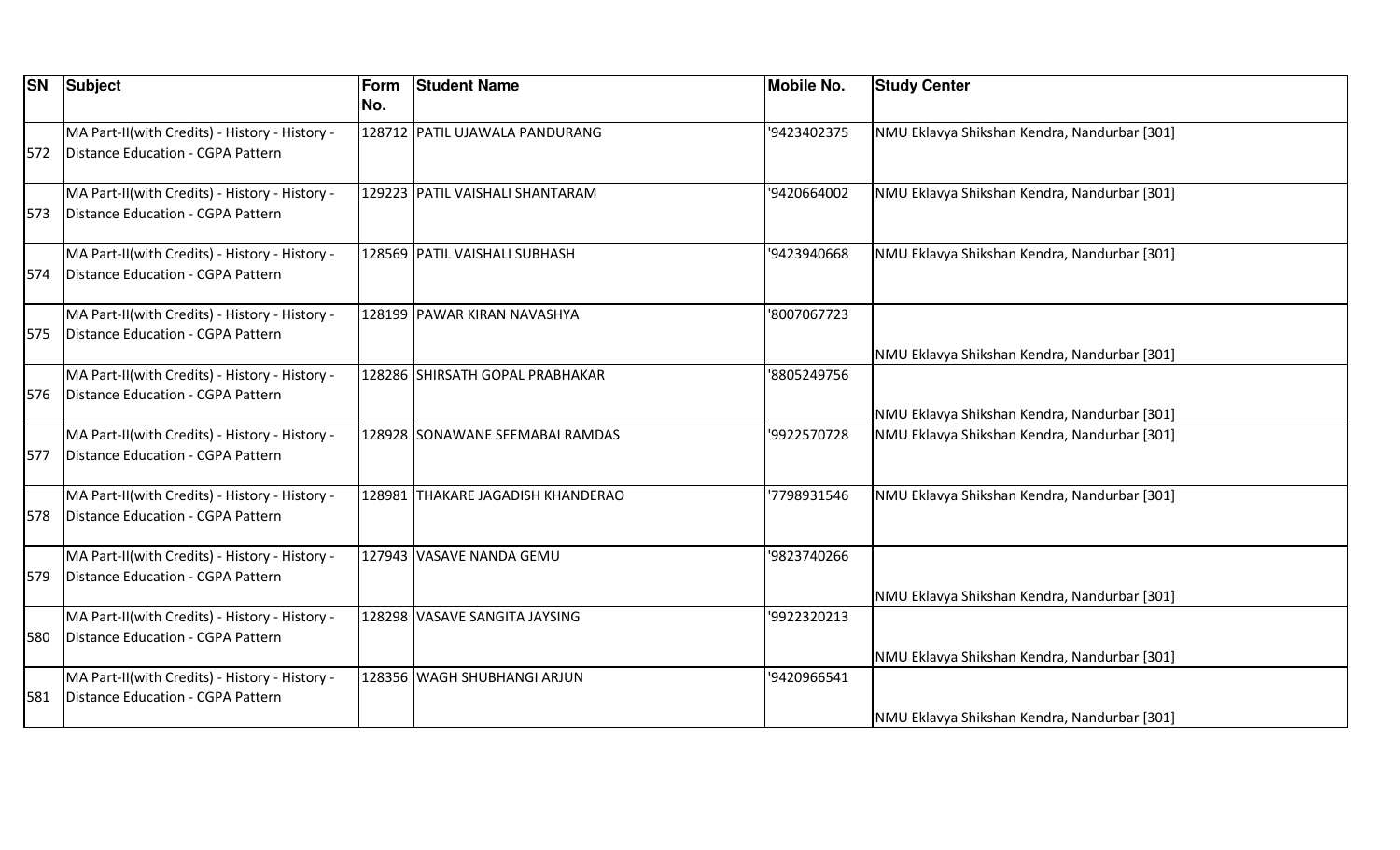| <b>SN</b> | Subject                                                                                    | Form<br>No. | <b>Student Name</b>                 | <b>Mobile No.</b> | <b>Study Center</b>                          |
|-----------|--------------------------------------------------------------------------------------------|-------------|-------------------------------------|-------------------|----------------------------------------------|
| 582       | MA Part-II(with Credits) - Marathi - Marathi -<br>Distance Education - Annual CGPA Pattern |             | 128341 AHIRE SUNIL DILIP            | '9158127702       | NMU Eklavya Shikshan Kendra, Nandurbar [301] |
| 583       | MA Part-II(with Credits) - Marathi - Marathi -<br>Distance Education - Annual CGPA Pattern |             | 128416 BHABAD RUPALI BALIRAM        | '9657068058       | NMU Eklavya Shikshan Kendra, Nandurbar [301] |
| 584       | MA Part-II(with Credits) - Marathi - Marathi -<br>Distance Education - Annual CGPA Pattern |             | 127778 BORANE NILESH JAYWANT        | '9823504304       | NMU Eklavya Shikshan Kendra, Nandurbar [301] |
| 585       | MA Part-II(with Credits) - Marathi - Marathi -<br>Distance Education - Annual CGPA Pattern |             | 128054 CHAURE SANDEEP RAMESH        | '9923332617       | NMU Eklavya Shikshan Kendra, Nandurbar [301] |
| 586       | MA Part-II(with Credits) - Marathi - Marathi -<br>Distance Education - Annual CGPA Pattern |             | 128394 DEORE BHUWANESHWARI BABANRAO | '8275590424       | NMU Eklavya Shikshan Kendra, Nandurbar [301] |
| 587       | MA Part-II(with Credits) - Marathi - Marathi -<br>Distance Education - Annual CGPA Pattern |             | 128340 GANGURDE SAMIDHA MADHUKAR    | '9766932869       | NMU Eklavya Shikshan Kendra, Nandurbar [301] |
| 588       | MA Part-II(with Credits) - Marathi - Marathi -<br>Distance Education - Annual CGPA Pattern |             | 128363 GAVIT AVINASH VIJESING       | '9404777590       | NMU Eklavya Shikshan Kendra, Nandurbar [301] |
| 589       | MA Part-II(with Credits) - Marathi - Marathi -<br>Distance Education - Annual CGPA Pattern |             | 128234 JADHAV JITENDRA VIJAY        | '9545004116       | NMU Eklavya Shikshan Kendra, Nandurbar [301] |
| 590       | MA Part-II(with Credits) - Marathi - Marathi -<br>Distance Education - Annual CGPA Pattern |             | 128300 KALAL PUSHKAR KAILASH        | '9665101836       | NMU Eklavya Shikshan Kendra, Nandurbar [301] |
| 591       | MA Part-II(with Credits) - Marathi - Marathi -<br>Distance Education - Annual CGPA Pattern |             | 128918  MAHAJAN RAKESH SUBHASH      | '7588949546       | NMU Eklavya Shikshan Kendra, Nandurbar [301] |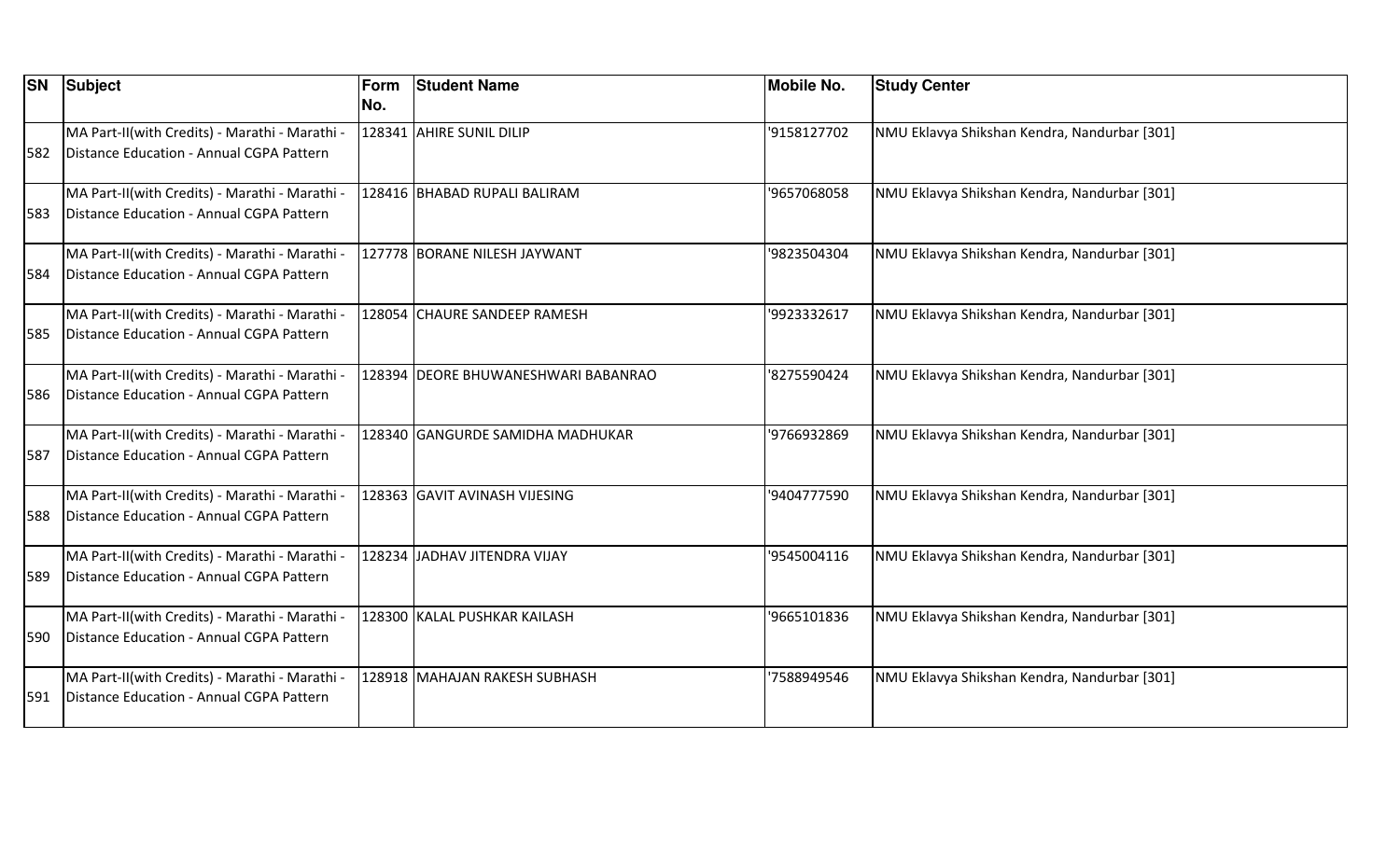| <b>SN</b> | Subject                                                                                    | Form<br>No. | <b>Student Name</b>             | <b>Mobile No.</b> | <b>Study Center</b>                          |
|-----------|--------------------------------------------------------------------------------------------|-------------|---------------------------------|-------------------|----------------------------------------------|
| 592       | MA Part-II(with Credits) - Marathi - Marathi -<br>Distance Education - Annual CGPA Pattern |             | 128688 MALI KAMINI SHANKAR      | '9850792537       | NMU Eklavya Shikshan Kendra, Nandurbar [301] |
| 593       | MA Part-II(with Credits) - Marathi - Marathi -<br>Distance Education - Annual CGPA Pattern |             | 128685 MALI MAHENDRA KAILAS     | '9822860746       | NMU Eklavya Shikshan Kendra, Nandurbar [301] |
| 1594      | MA Part-II(with Credits) - Marathi - Marathi -<br>Distance Education - Annual CGPA Pattern |             | 129104 MALI RAKESH CHHOTU       | '9860298696       | NMU Eklavya Shikshan Kendra, Nandurbar [301] |
| 595       | MA Part-II(with Credits) - Marathi - Marathi -<br>Distance Education - Annual CGPA Pattern |             | 128171 MISTRY SHARADA RAMESH    | '9922260909       | NMU Eklavya Shikshan Kendra, Nandurbar [301] |
| 596       | MA Part-II(with Credits) - Marathi - Marathi -<br>Distance Education - Annual CGPA Pattern |             | 129002 PATEL JAISHRI BHAGWAN    | '9657710548       | NMU Eklavya Shikshan Kendra, Nandurbar [301] |
| 597       | MA Part-II(with Credits) - Marathi - Marathi -<br>Distance Education - Annual CGPA Pattern |             | 128057 PATHAK PRAVIN NAMDEO     | '9767814547       | NMU Eklavya Shikshan Kendra, Nandurbar [301] |
| 598       | MA Part-II(with Credits) - Marathi - Marathi -<br>Distance Education - Annual CGPA Pattern |             | 128391 PATIL BHARATI BAPU       | '9420108913       | NMU Eklavya Shikshan Kendra, Nandurbar [301] |
| 599       | MA Part-II(with Credits) - Marathi - Marathi -<br>Distance Education - Annual CGPA Pattern |             | 128428 PATIL PRASHANT SANTOSH   | '9405859280       | NMU Eklavya Shikshan Kendra, Nandurbar [301] |
| 600       | MA Part-II(with Credits) - Marathi - Marathi -<br>Distance Education - Annual CGPA Pattern |             | 128447 PATIL RIYAJ BHAIYYASAHEB | '9923127185       | NMU Eklavya Shikshan Kendra, Nandurbar [301] |
| 601       | MA Part-II(with Credits) - Marathi - Marathi -<br>Distance Education - Annual CGPA Pattern |             | 127272 RAJPUT NAYANA MUKUNDSING | '9421799248       | NMU Eklavya Shikshan Kendra, Nandurbar [301] |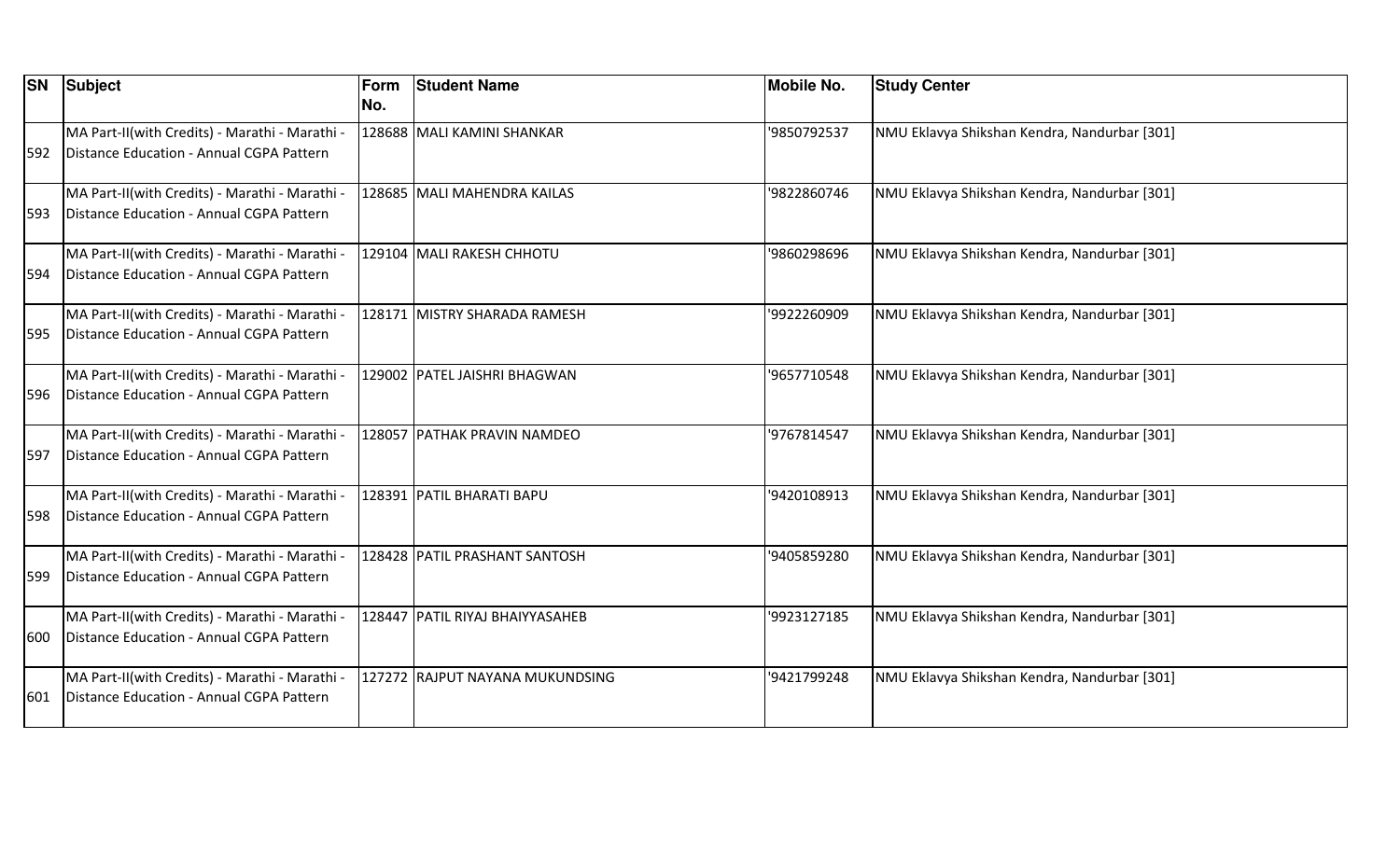| <b>SN</b> | Subject                                                                                    | Form<br>No. | <b>Student Name</b>                     | <b>Mobile No.</b> | <b>Study Center</b>                          |
|-----------|--------------------------------------------------------------------------------------------|-------------|-----------------------------------------|-------------------|----------------------------------------------|
| 602       | MA Part-II(with Credits) - Marathi - Marathi -<br>Distance Education - Annual CGPA Pattern |             | 128637 RANE NILIMA DRUVKUMAR            | '9503703350       | NMU Eklavya Shikshan Kendra, Nandurbar [301] |
| 603       | MA Part-II(with Credits) - Marathi - Marathi -<br>Distance Education - Annual CGPA Pattern |             | 128291 ROKADE SANDEEP YUVRAJ            | '9960608994       | NMU Eklavya Shikshan Kendra, Nandurbar [301] |
| 1604      | MA Part-II(with Credits) - Marathi - Marathi -<br>Distance Education - Annual CGPA Pattern |             | 128518  SABALE ASHABAI PANDIT           | '8275120711       | NMU Eklavya Shikshan Kendra, Nandurbar [301] |
| 605       | MA Part-II(with Credits) - Marathi - Marathi -<br>Distance Education - Annual CGPA Pattern |             | 128982 SANDHANSHI VARSHARANI RAVINDRA   | '9404849899       | NMU Eklavya Shikshan Kendra, Nandurbar [301] |
| 606       | MA Part-II(with Credits) - Marathi - Marathi -<br>Distance Education - Annual CGPA Pattern |             | 128065  SURYAWANSHI BHAGYASHREE VASUDEO | '9403701398       | NMU Eklavya Shikshan Kendra, Nandurbar [301] |
| 607       | MA Part-II(with Credits) - Marathi - Marathi -<br>Distance Education - Annual CGPA Pattern |             | 127946  SURYAWANSHI YOGITA ARUN         | '9960842255       | NMU Eklavya Shikshan Kendra, Nandurbar [301] |
| 608       | MA Part-II(with Credits) - Marathi - Marathi -<br>Distance Education - Annual CGPA Pattern |             | 129057 THAKARE SANDIP ANANDA            | '9765424192       | NMU Eklavya Shikshan Kendra, Nandurbar [301] |
| 609       | MA Part-II(with Credits) - Marathi - Marathi -<br>Distance Education - Annual CGPA Pattern |             | 128146 THAKUR DIPAK NAMDEO              | '9823992235       | NMU Eklavya Shikshan Kendra, Nandurbar [301] |
| 610       | MA Part-II(with Credits) - Marathi - Marathi -<br>Distance Education - Annual CGPA Pattern |             | 128052 UGALE DHARMESH GOVIND            | '9423720749       | NMU Eklavya Shikshan Kendra, Nandurbar [301] |
| 611       | MA Part-II(with Credits) - Marathi - Marathi -<br>Distance Education - Annual CGPA Pattern |             | 128784 VASAVE DINESH GULABSING          | '9637007285       | NMU Eklavya Shikshan Kendra, Nandurbar [301] |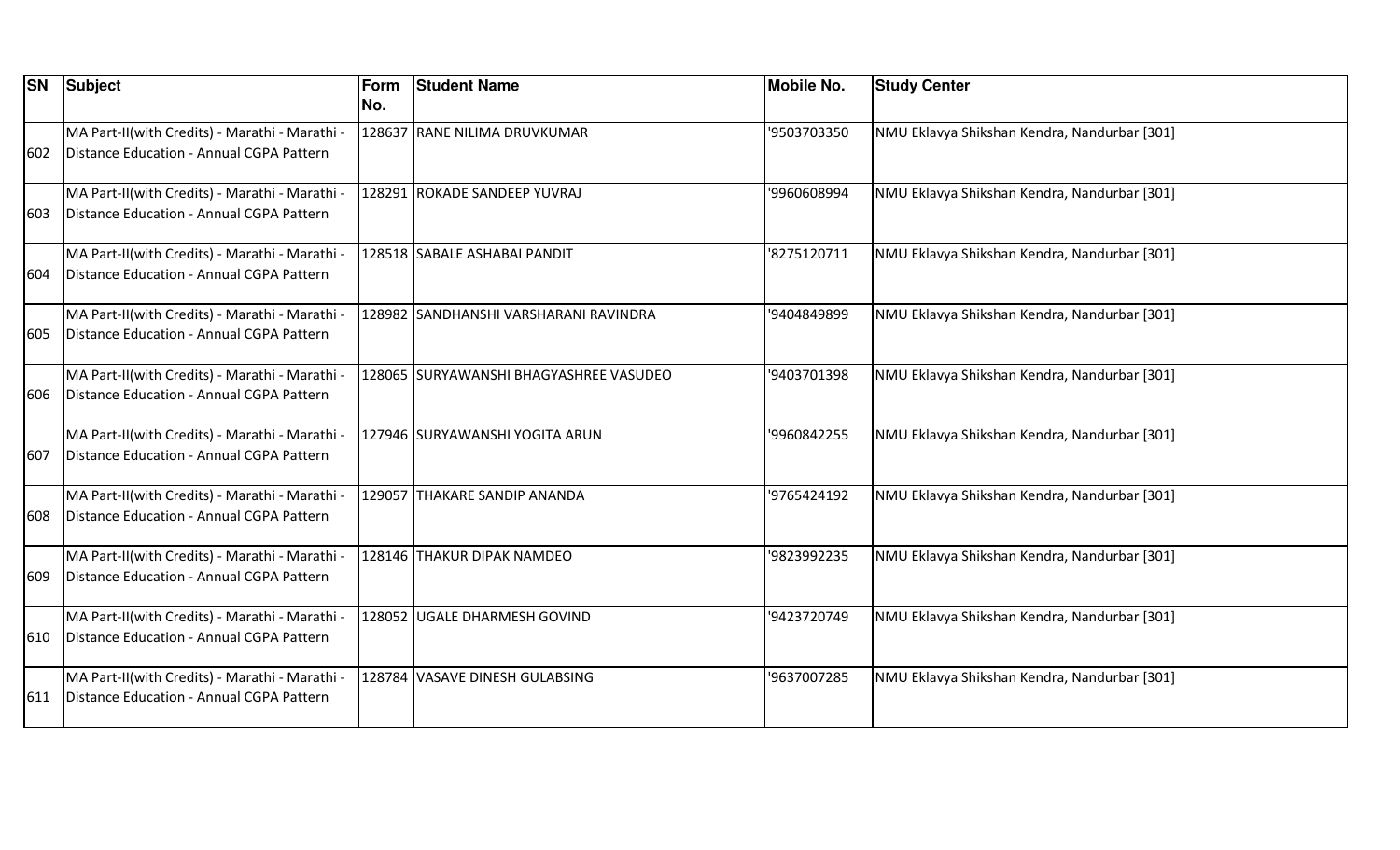| <b>SN</b> | <b>Subject</b>                                                                                             | Form<br>No. | <b>Student Name</b>                | <b>Mobile No.</b> | <b>Study Center</b>                          |
|-----------|------------------------------------------------------------------------------------------------------------|-------------|------------------------------------|-------------------|----------------------------------------------|
| 612       | MA Part-II(with Credits) - Marathi - Marathi -<br>Distance Education - Annual CGPA Pattern                 |             | 128638 WANI BHARATKUMAR DHRUVKUMAR | '9970647100       | NMU Eklavya Shikshan Kendra, Nandurbar [301] |
| 613       | MA Part-II(with Credits) - Political Science -<br>Political Science - Distance Education - CGPA<br>Pattern |             | 128439 BACHHAO KALPESH RAJENDRA    | 9881171309        | NMU Eklavya Shikshan Kendra, Nandurbar [301] |
| 614       | MA Part-II(with Credits) - Political Science -<br>Political Science - Distance Education - CGPA<br>Pattern |             | 128046 BAVISKAR PANKAJ BHANUDAS    | '9421615365       | NMU Eklavya Shikshan Kendra, Nandurbar [301] |
| 615       | MA Part-II(with Credits) - Political Science -<br>Political Science - Distance Education - CGPA<br>Pattern |             | 128152 KOKANI VIMALBAI RAJU        | '9545946531       | NMU Eklavya Shikshan Kendra, Nandurbar [301] |
| 616       | MA Part-II(with Credits) - Political Science -<br>Political Science - Distance Education - CGPA<br>Pattern |             | 127885 MALI RAVINDRA RAMKRUSHNA    | '9881938788       | NMU Eklavya Shikshan Kendra, Nandurbar [301] |
| 617       | MA Part-II(with Credits) - Political Science -<br>Political Science - Distance Education - CGPA<br>Pattern |             | 128120 MALI TUSHAR PANDURANG       | '9423443301       | NMU Eklavya Shikshan Kendra, Nandurbar [301] |
| 618       | MA Part-II(with Credits) - Political Science -<br>Political Science - Distance Education - CGPA<br>Pattern |             | 128666 MASULE PRAVIN NAMDEO        | '9763882023       | NMU Eklavya Shikshan Kendra, Nandurbar [301] |
| 619       | MA Part-II(with Credits) - Political Science -<br>Political Science - Distance Education - CGPA<br>Pattern |             | 129230 MATE SWATI SIDDHESHWAR      | '9657323334       | NMU Eklavya Shikshan Kendra, Nandurbar [301] |
| 620       | MA Part-II(with Credits) - Political Science -<br>Political Science - Distance Education - CGPA<br>Pattern |             | 128379 PALVE PRADIP BHANUDAS       | '9405172297       | NMU Eklavya Shikshan Kendra, Nandurbar [301] |
| 621       | MA Part-II(with Credits) - Political Science -<br>Political Science - Distance Education - CGPA<br>Pattern |             | 128432 PARDESHI PAVAN RAJENDRASING | '9145242921       | NMU Eklavya Shikshan Kendra, Nandurbar [301] |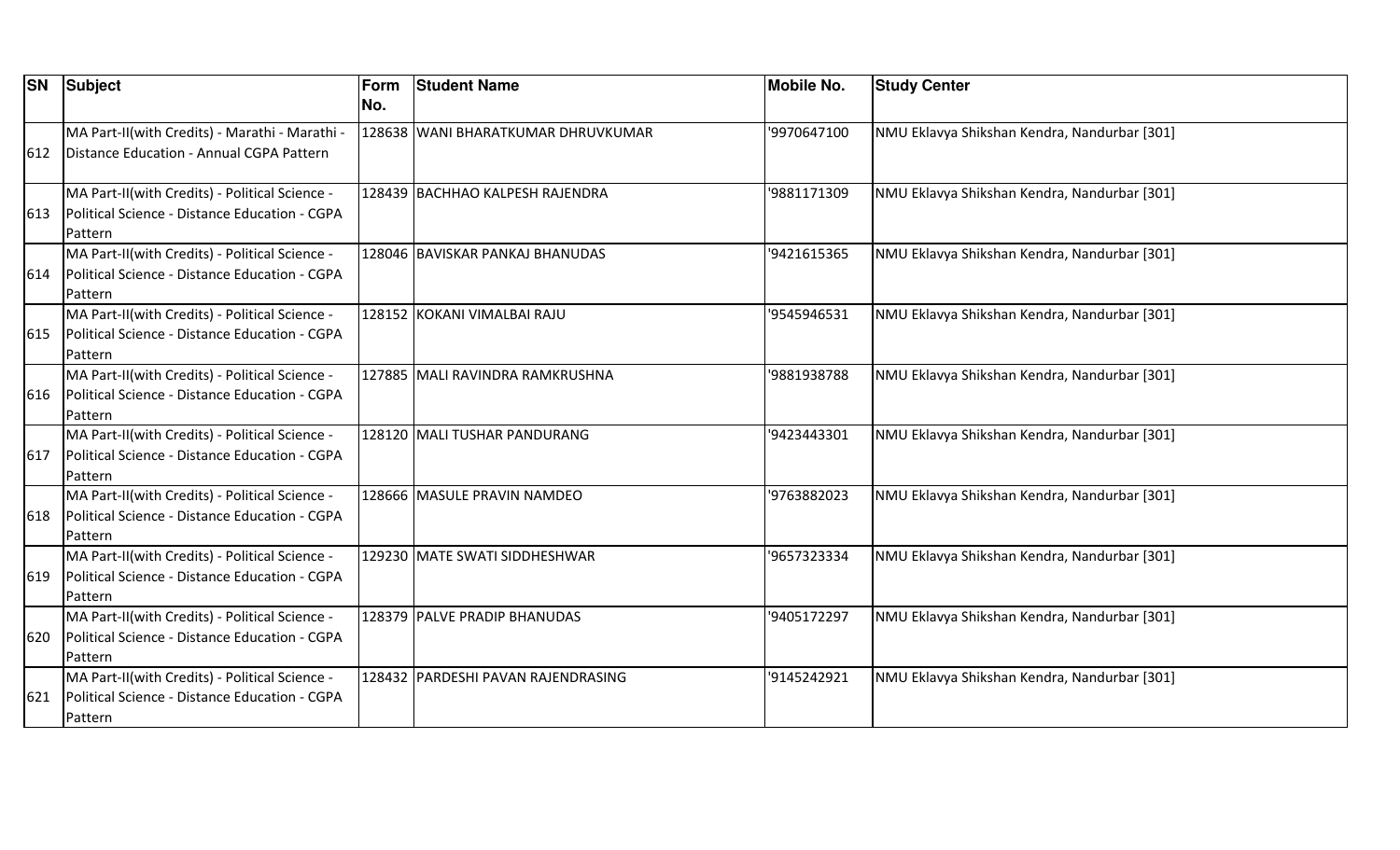| <b>SN</b> | Subject                                                                           | Form | <b>Student Name</b>              | <b>Mobile No.</b> | <b>Study Center</b>                          |
|-----------|-----------------------------------------------------------------------------------|------|----------------------------------|-------------------|----------------------------------------------|
|           |                                                                                   | No.  |                                  |                   |                                              |
|           | MA Part-II(with Credits) - Political Science -                                    |      | 128242 PATIL HARSHAL MADHUKAR    | '8390798364       | NMU Eklavya Shikshan Kendra, Nandurbar [301] |
| 622       | Political Science - Distance Education - CGPA                                     |      |                                  |                   |                                              |
|           | <b>Pattern</b>                                                                    |      |                                  |                   |                                              |
|           | MA Part-II(with Credits) - Political Science -                                    |      | 128378 PATIL HEMARAJ SADASHIV    | '9850589514       | NMU Eklavya Shikshan Kendra, Nandurbar [301] |
| 623       | Political Science - Distance Education - CGPA                                     |      |                                  |                   |                                              |
|           | Pattern                                                                           |      |                                  |                   |                                              |
|           | MA Part-II(with Credits) - Political Science -                                    |      | 128060 PATIL KALPESH BHAGWAN     | '8149395750       | NMU Eklavya Shikshan Kendra, Nandurbar [301] |
| 624       | Political Science - Distance Education - CGPA                                     |      |                                  |                   |                                              |
|           | Pattern                                                                           |      |                                  |                   |                                              |
|           | MA Part-II(with Credits) - Political Science -                                    |      | 129239 SAGAR SUNANDA RAMDAS      | '9527140164       | NMU Eklavya Shikshan Kendra, Nandurbar [301] |
| 625       | Political Science - Distance Education - CGPA                                     |      |                                  |                   |                                              |
|           | Pattern                                                                           |      |                                  |                   |                                              |
|           | MA Part-II(with Credits) - Political Science -                                    |      | 128293 SAWANT PUNAM PUNDLIK      | '7588938856       | NMU Eklavya Shikshan Kendra, Nandurbar [301] |
| 626       | Political Science - Distance Education - CGPA                                     |      |                                  |                   |                                              |
|           | Pattern                                                                           |      |                                  |                   |                                              |
|           | MA Part-II(with Credits) - Political Science -                                    |      | 128382 THAKARE KIRAN KALIDAS     | '9850384661       | NMU Eklavya Shikshan Kendra, Nandurbar [301] |
| 627       | Political Science - Distance Education - CGPA                                     |      |                                  |                   |                                              |
|           | Pattern                                                                           |      |                                  |                   |                                              |
|           | MA Part-II(with Credits) - Political Science -                                    |      | 127892 VASAVE PRADIP VIJAYSING   | '9049255866       | NMU Eklavya Shikshan Kendra, Nandurbar [301] |
| 628       | Political Science - Distance Education - CGPA                                     |      |                                  |                   |                                              |
|           | Pattern                                                                           |      |                                  |                   |                                              |
|           | MA Part-II(with Credits) - Political Science -                                    |      | 128787 VASAVE SANDIP AJABSING    | '9922061911       | NMU Eklavya Shikshan Kendra, Nandurbar [301] |
| 629       | Political Science - Distance Education - CGPA                                     |      |                                  |                   |                                              |
|           | Pattern                                                                           |      |                                  |                   |                                              |
|           | MA Part-II(with Credits) - Political Science -                                    |      | 128360 WAGH CHANDRAKANT SAMBHAJI | '9673908622       | NMU Eklavya Shikshan Kendra, Nandurbar [301] |
| 630       | Political Science - Distance Education - CGPA                                     |      |                                  |                   |                                              |
|           | Pattern                                                                           |      |                                  |                   |                                              |
|           | MA Part-II(with Credits) - Sociology - Sociology 128448 BAVISKAR RUPALI VASANTRAO |      |                                  | '9689726721       | NMU Eklavya Shikshan Kendra, Nandurbar [301] |
| 631       | Distance Education - CGPA Pattern                                                 |      |                                  |                   |                                              |
|           |                                                                                   |      |                                  |                   |                                              |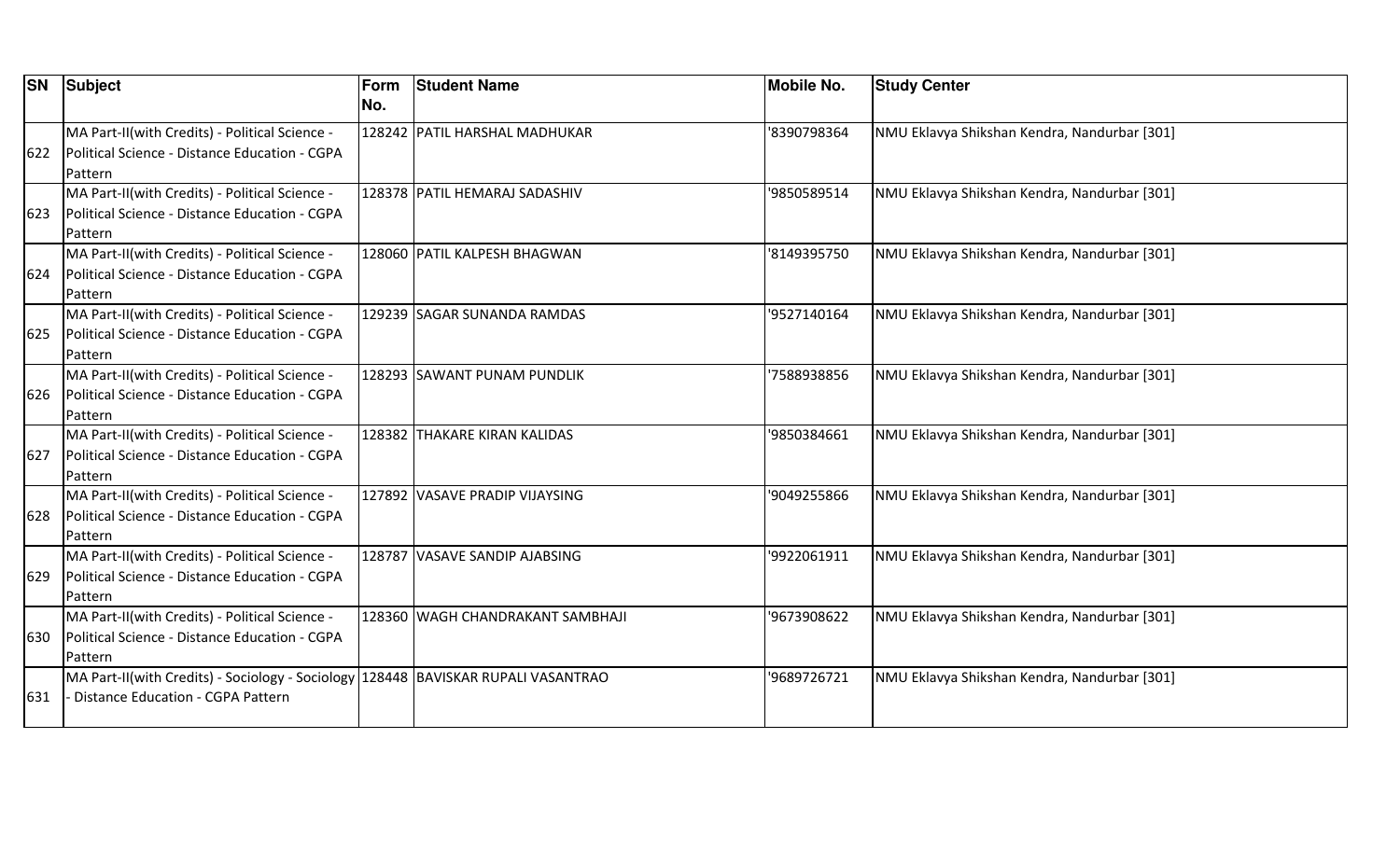| <b>SN</b> | Subject                                                                                                                         | Form<br>No. | <b>Student Name</b>    | <b>Mobile No.</b> | <b>Study Center</b>                               |
|-----------|---------------------------------------------------------------------------------------------------------------------------------|-------------|------------------------|-------------------|---------------------------------------------------|
| 632       | MA Part-II(with Credits) - Sociology - Sociology 128357 CHAUDHARI HEMANT BHATU<br><b>Distance Education - CGPA Pattern</b>      |             |                        | '9158410911       | NMU Eklavya Shikshan Kendra, Nandurbar [301]      |
| 633       | MA Part-II(with Credits) - Sociology - Sociology 128410 GAVIT MINAL SEGJI<br><b>Distance Education - CGPA Pattern</b>           |             |                        | '9423082903       | NMU Eklavya Shikshan Kendra, Nandurbar [301]      |
| 634       | MA Part-II(with Credits) - Sociology - Sociology   127834   JAYKAR MANORAMA SAMSON<br><b>Distance Education - CGPA Pattern</b>  |             |                        | '9404749455       | NMU Eklavya Shikshan Kendra, Nandurbar [301]      |
| 635       | MA Part-II(with Credits) - Sociology - Sociology 128327  KSHIRSAGAR BHUSHAN HARIBHAU<br>Distance Education - CGPA Pattern       |             |                        | '9503851561       | NMU Eklavya Shikshan Kendra, Nandurbar [301]      |
| 636       | MA Part-II(with Credits) - Sociology - Sociology   127782   MAHALE SACHIN DILIP<br>Distance Education - CGPA Pattern            |             |                        | '9503264223       | NMU Eklavya Shikshan Kendra, Nandurbar [301]      |
| 637       | MA Part-II(with Credits) - Sociology - Sociology 129171 MAHIRE MANOHAR YUVARAJ<br><b>Distance Education - CGPA Pattern</b>      |             |                        | '9421534660       | NMU Eklavya Shikshan Kendra, Nandurbar [301]      |
| 638       | MA Part-II(with Credits) - Sociology - Sociology 128858 PADVI NANDKISHOR AMRSING<br><b>Distance Education - CGPA Pattern</b>    |             |                        | '9405205423       | NMU Eklavya Shikshan Kendra, Nandurbar [301]      |
| 639       | MA Part-II(with Credits) - Sociology - Sociology 127822 SONAVANE CHETAN SOMANATH<br><b>Distance Education - CGPA Pattern</b>    |             |                        | '7588318868       | NMU Eklavya Shikshan Kendra, Nandurbar [301]      |
| 640       | MA Part-II(with Credits) - Sociology - Sociology 127929 VALVI MAHIMA ARUN<br>Distance Education - CGPA Pattern                  |             |                        | '9586386263       | NMU Eklavya Shikshan Kendra, Nandurbar [301]      |
| 641       | MA Part-II(with Credits) - Sociology - Sociology   128106 WADILE MINAKSHI SHALIGRAM<br><b>Distance Education - CGPA Pattern</b> |             |                        | '9421277586       | NMU Eklavya Shikshan Kendra, Nandurbar [301]      |
| 642       | M.Com Part-II(with Credits) - Distance<br>Education - CGPA Pattern - M.Com                                                      |             | 127948 DEO MAYUR ASHOK | '9595360031       | NMU Mahatma Gandhi Tatwadnyan Kendra, Dhule [201] |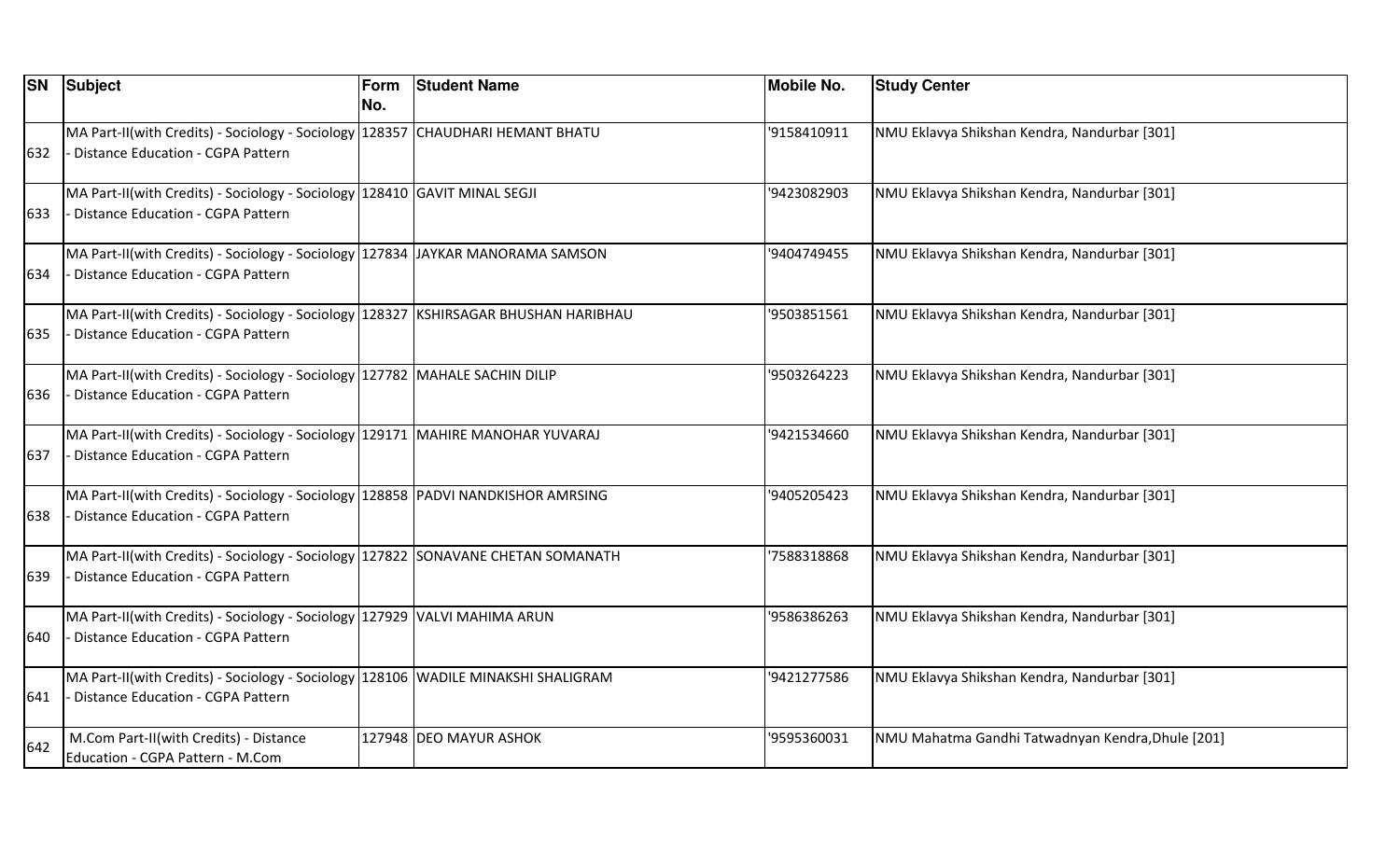| <b>SN</b> | Subject                                                                    | Form<br>No. | <b>Student Name</b>                | <b>Mobile No.</b> | <b>Study Center</b>                               |
|-----------|----------------------------------------------------------------------------|-------------|------------------------------------|-------------------|---------------------------------------------------|
| 643       | M.Com Part-II(with Credits) - Distance<br>Education - CGPA Pattern - M.Com |             | 127506 GAWALI MANOJ KONDAJI        | '9604662613       | NMU Mahatma Gandhi Tatwadnyan Kendra, Dhule [201] |
| 644       | M.Com Part-II(with Credits) - Distance<br>Education - CGPA Pattern - M.Com |             | 128372 JADHAV HIMANSHU CHANDRAKANT | '9860342765       | NMU Mahatma Gandhi Tatwadnyan Kendra, Dhule [201] |
| 645       | M.Com Part-II(with Credits) - Distance<br>Education - CGPA Pattern - M.Com |             | 128778 JOSHI SANJAY SURESH         | '9421532376       | NMU Mahatma Gandhi Tatwadnyan Kendra, Dhule [201] |
| 646       | M.Com Part-II(with Credits) - Distance<br>Education - CGPA Pattern - M.Com |             | 128006 KANDRE SAYALI RATAN         | 7507167267        | NMU Mahatma Gandhi Tatwadnyan Kendra, Dhule [201] |
| 647       | M.Com Part-II(with Credits) - Distance<br>Education - CGPA Pattern - M.Com |             | 127819 SHENDE ANIKET RAVINDRA      | '9673601999       | NMU Mahatma Gandhi Tatwadnyan Kendra, Dhule [201] |
| 648       | M.Com Part-II(with Credits) - Distance<br>Education - CGPA Pattern - M.Com |             | 128723 VARMA PRATIKSHA KISHOR      | '8421758049       | NMU Mahatma Gandhi Tatwadnyan Kendra, Dhule [201] |
| 649       | LL.M. Part-II(with Credits) - Distance<br><b>Education - CGPA Pattern</b>  |             | 127633 GAIKWAD MILIND BHAGWAN      | '9422788599       | NMU Mahatma Gandhi Tatwadnyan Kendra, Dhule [201] |
| 650       | LL.M. Part-II(with Credits) - Distance<br>Education - CGPA Pattern         |             | 128248 KAMBLE SANTOSH KRISHNA      | '9870082294       | NMU Mahatma Gandhi Tatwadnyan Kendra, Dhule [201] |
| 651       | LL.M. Part-II(with Credits) - Distance<br>Education - CGPA Pattern         |             | 127321 KHANKARI PRASHANT LAXMAN    | 9226790633        | NMU Mahatma Gandhi Tatwadnyan Kendra, Dhule [201] |
| 652       | LL.M. Part-II(with Credits) - Distance<br><b>Education - CGPA Pattern</b>  |             | 128861 KUNNUMAL NAGIN PRASSANNA    | 7350960211        | NMU Mahatma Gandhi Tatwadnyan Kendra, Dhule [201] |
| 653       | LL.M. Part-II(with Credits) - Distance<br><b>Education - CGPA Pattern</b>  |             | 128308 MORE AMOL RAJENDRA          | 9823511104        | NMU Mahatma Gandhi Tatwadnyan Kendra, Dhule [201] |
| 654       | LL.M. Part-II(with Credits) - Distance<br><b>Education - CGPA Pattern</b>  |             | 127475 PATIL AMBIKA PRALHADSINGH   | 8623881933        | NMU Mahatma Gandhi Tatwadnyan Kendra, Dhule [201] |
| 655       | LL.M. Part-II(with Credits) - Distance<br>Education - CGPA Pattern         |             | 128444 PATIL MADHURI ARJUN         | '9423497776       | NMU Mahatma Gandhi Tatwadnyan Kendra, Dhule [201] |
| 656       | LL.M. Part-II(with Credits) - Distance<br><b>Education - CGPA Pattern</b>  |             | 127263 PATIL PANKAJ HILAL          | '9096810688       | NMU Mahatma Gandhi Tatwadnyan Kendra, Dhule [201] |
| 657       | LL.M. Part-II(with Credits) - Distance<br><b>Education - CGPA Pattern</b>  |             | 128297 PATIL YOGESH BHAIDAS        | 9421570979        | NMU Mahatma Gandhi Tatwadnyan Kendra, Dhule [201] |
| 658       | LL.M. Part-II(with Credits) - Distance<br><b>Education - CGPA Pattern</b>  |             | 128433 PAWAR NITIN PRABHAKAR       | '9867111136       | NMU Mahatma Gandhi Tatwadnyan Kendra, Dhule [201] |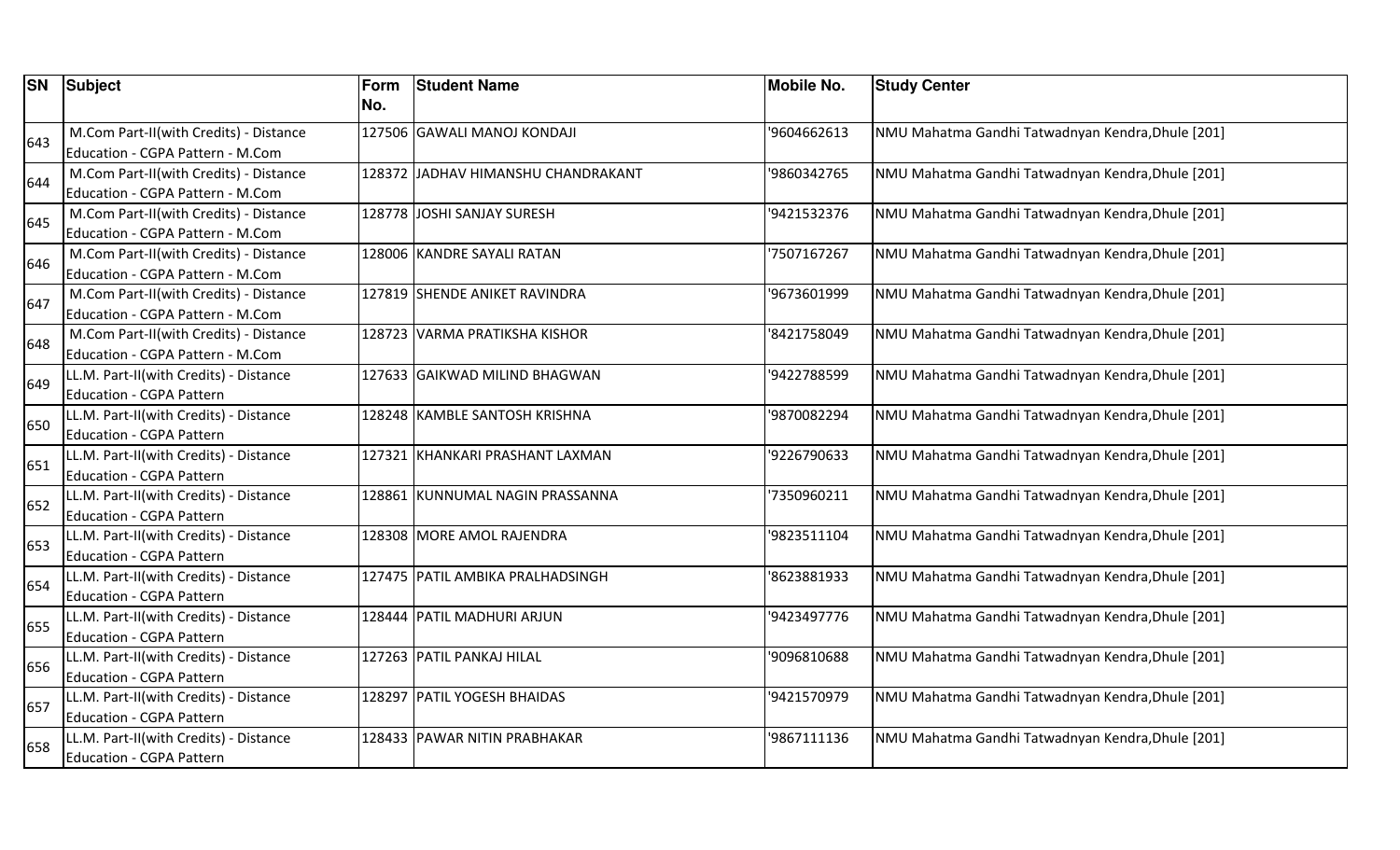| <b>SN</b> | Subject                                                                                    | <b>Form</b><br>No. | <b>Student Name</b>                          | <b>Mobile No.</b> | <b>Study Center</b>                               |
|-----------|--------------------------------------------------------------------------------------------|--------------------|----------------------------------------------|-------------------|---------------------------------------------------|
| 659       | LL.M. Part-II(with Credits) - Distance<br><b>Education - CGPA Pattern</b>                  |                    | 128622  SHARMA SARANGA LALCHAND              | '9850292460       | NMU Mahatma Gandhi Tatwadnyan Kendra, Dhule [201] |
| 660       | LL.M. Part-II(with Credits) - Distance<br><b>Education - CGPA Pattern</b>                  |                    | 128425 SURYAWANSHI PRITAM BHATU              | 8275136297        | NMU Mahatma Gandhi Tatwadnyan Kendra, Dhule [201] |
| 661       | LL.M. Part-II(with Credits) - Distance<br>Education - CGPA Pattern                         |                    | 128015 THAKUR SHRINIVAS MANSARAM             | '9423771100       | NMU Mahatma Gandhi Tatwadnyan Kendra, Dhule [201] |
| 662       | LL.M. Part-II(with Credits) - Distance<br><b>Education - CGPA Pattern</b>                  |                    | 128017 WADNERE NIKHILKUMAR RAVINDRA          | '9921127946       | NMU Mahatma Gandhi Tatwadnyan Kendra, Dhule [201] |
| 663       | MA Part-II(with Credits) - Economics -<br>Economics - Distance Education - CGPA<br>Pattern |                    | 128328 GEETE BHAGYASHREE RAJENDRA            | '96041954         | NMU Mahatma Gandhi Tatwadnyan Kendra, Dhule [201] |
| 664       | MA Part-II(with Credits) - Economics -<br>Economics - Distance Education - CGPA<br>Pattern |                    | 129042  SHAIKH MOHAMMAD AASIM MOHAMMAD SABIR | '9766065599       | NMU Mahatma Gandhi Tatwadnyan Kendra, Dhule [201] |
| 665       | MA Part-II(with Credits) - English - English -<br>Distance Education - Annual CGPA Pattern |                    | 128091 BADGUJAR RAKESH YASHWANT              | '9850421684       | NMU Mahatma Gandhi Tatwadnyan Kendra, Dhule [201] |
| 666       | MA Part-II(with Credits) - English - English -<br>Distance Education - Annual CGPA Pattern |                    | 128284 BHADANE SUVARNA DHARMARAJ             | '9403643769       | NMU Mahatma Gandhi Tatwadnyan Kendra, Dhule [201] |
| 667       | MA Part-II(with Credits) - English - English -<br>Distance Education - Annual CGPA Pattern |                    | 128247 BORASE GANESH RAMESH                  | '9923762304       | NMU Mahatma Gandhi Tatwadnyan Kendra, Dhule [201] |
| 668       | MA Part-II(with Credits) - English - English -<br>Distance Education - Annual CGPA Pattern |                    | 128033 BORASE VRUSHALI SHIVAJIRAO            | '9657536176       | NMU Mahatma Gandhi Tatwadnyan Kendra, Dhule [201] |
| 669       | MA Part-II(with Credits) - English - English -<br>Distance Education - Annual CGPA Pattern |                    | 128273 CHAUDHARI KALPANA RAJARAM             | '99227170         | NMU Mahatma Gandhi Tatwadnyan Kendra, Dhule [201] |
| 670       | MA Part-II(with Credits) - English - English -<br>Distance Education - Annual CGPA Pattern |                    | 127766 CHAVAN SANGITA GULABRAO               | '9423494976       | NMU Mahatma Gandhi Tatwadnyan Kendra, Dhule [201] |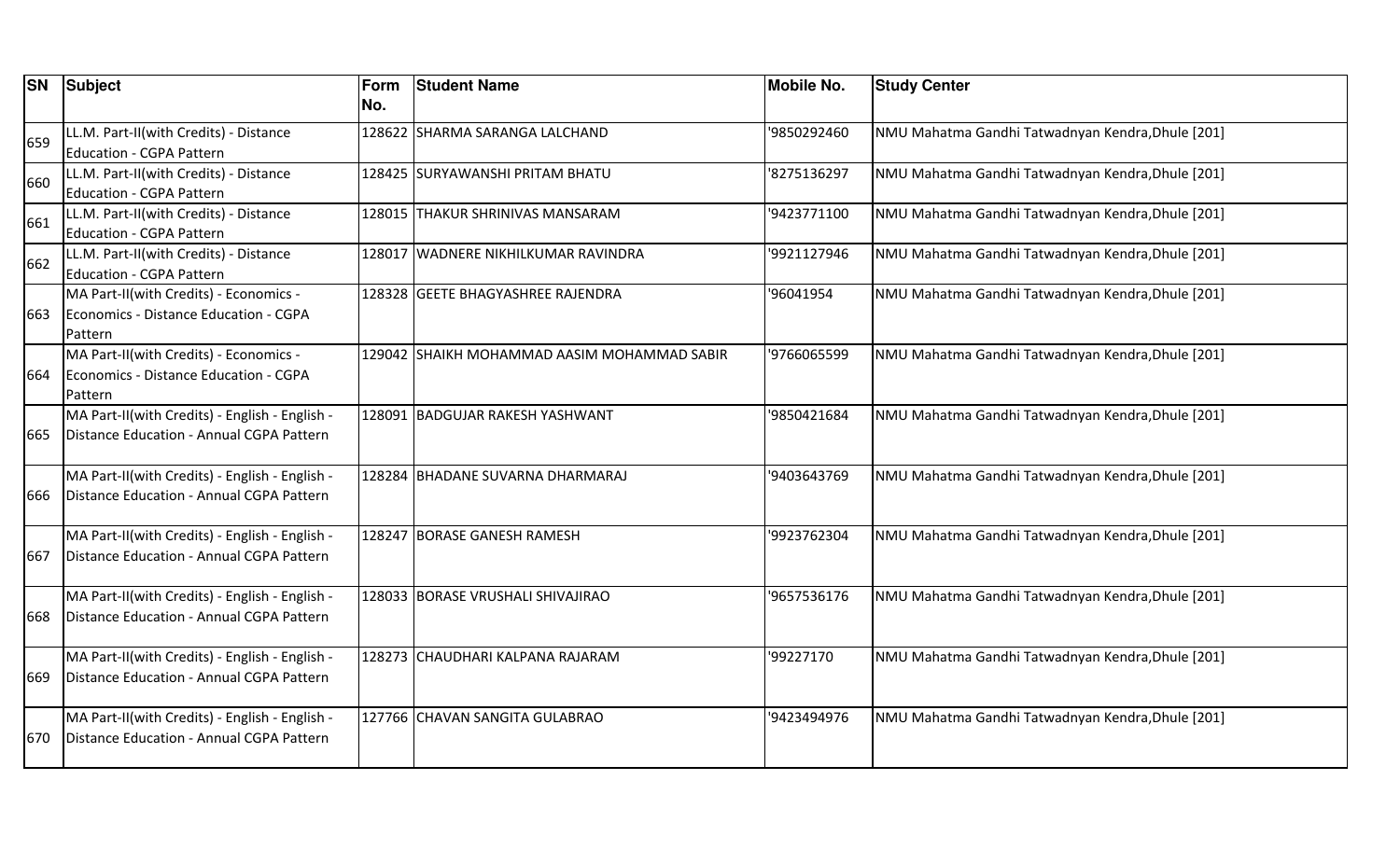| <b>SN</b> | Subject                                                                                    | Form<br>No. | <b>Student Name</b>              | <b>Mobile No.</b> | <b>Study Center</b>                               |
|-----------|--------------------------------------------------------------------------------------------|-------------|----------------------------------|-------------------|---------------------------------------------------|
| 671       | MA Part-II(with Credits) - English - English -<br>Distance Education - Annual CGPA Pattern |             | 128067 DEORE MANOJKUMAR HIRALAL  | 9604428001        | NMU Mahatma Gandhi Tatwadnyan Kendra, Dhule [201] |
| 672       | MA Part-II(with Credits) - English - English -<br>Distance Education - Annual CGPA Pattern |             | 128387 DHANGAR PRAVIN BHIMRAO    | '9222029057       | NMU Mahatma Gandhi Tatwadnyan Kendra, Dhule [201] |
| 673       | MA Part-II(with Credits) - English - English -<br>Distance Education - Annual CGPA Pattern |             | 128165 HALOR NANABHAU DAGA       | '8411843603       | NMU Mahatma Gandhi Tatwadnyan Kendra, Dhule [201] |
| 674       | MA Part-II(with Credits) - English - English -<br>Distance Education - Annual CGPA Pattern |             | 128150 HALOR YOGESH ABHIMANYU    | '9921445878       | NMU Mahatma Gandhi Tatwadnyan Kendra, Dhule [201] |
| 675       | MA Part-II(with Credits) - English - English -<br>Distance Education - Annual CGPA Pattern |             | 128155 JAGATAP VENKATESH DEVIDAS | '9922579602       | NMU Mahatma Gandhi Tatwadnyan Kendra, Dhule [201] |
| 676       | MA Part-II(with Credits) - English - English -<br>Distance Education - Annual CGPA Pattern |             | 128324 KALE VIJAYA SHANKAR       | '8411843817       | NMU Mahatma Gandhi Tatwadnyan Kendra, Dhule [201] |
| 677       | MA Part-II(with Credits) - English - English -<br>Distance Education - Annual CGPA Pattern |             | 128326 KASAR MURLIDHAR DEEPAK    | 7757876767        | NMU Mahatma Gandhi Tatwadnyan Kendra, Dhule [201] |
| 678       | MA Part-II(with Credits) - English - English -<br>Distance Education - Annual CGPA Pattern |             | 128173 NOORUL HODA ABDUL AZIZ    | 8888326932        | NMU Mahatma Gandhi Tatwadnyan Kendra, Dhule [201] |
| 679       | MA Part-II(with Credits) - English - English -<br>Distance Education - Annual CGPA Pattern |             | 127996 PATIL BHARTI RAMESH       | '9403424268       | NMU Mahatma Gandhi Tatwadnyan Kendra, Dhule [201] |
| 680       | MA Part-II(with Credits) - English - English -<br>Distance Education - Annual CGPA Pattern |             | 127858 PATIL DEVIDAS BHAGWAN     | '9763882025       | NMU Mahatma Gandhi Tatwadnyan Kendra, Dhule [201] |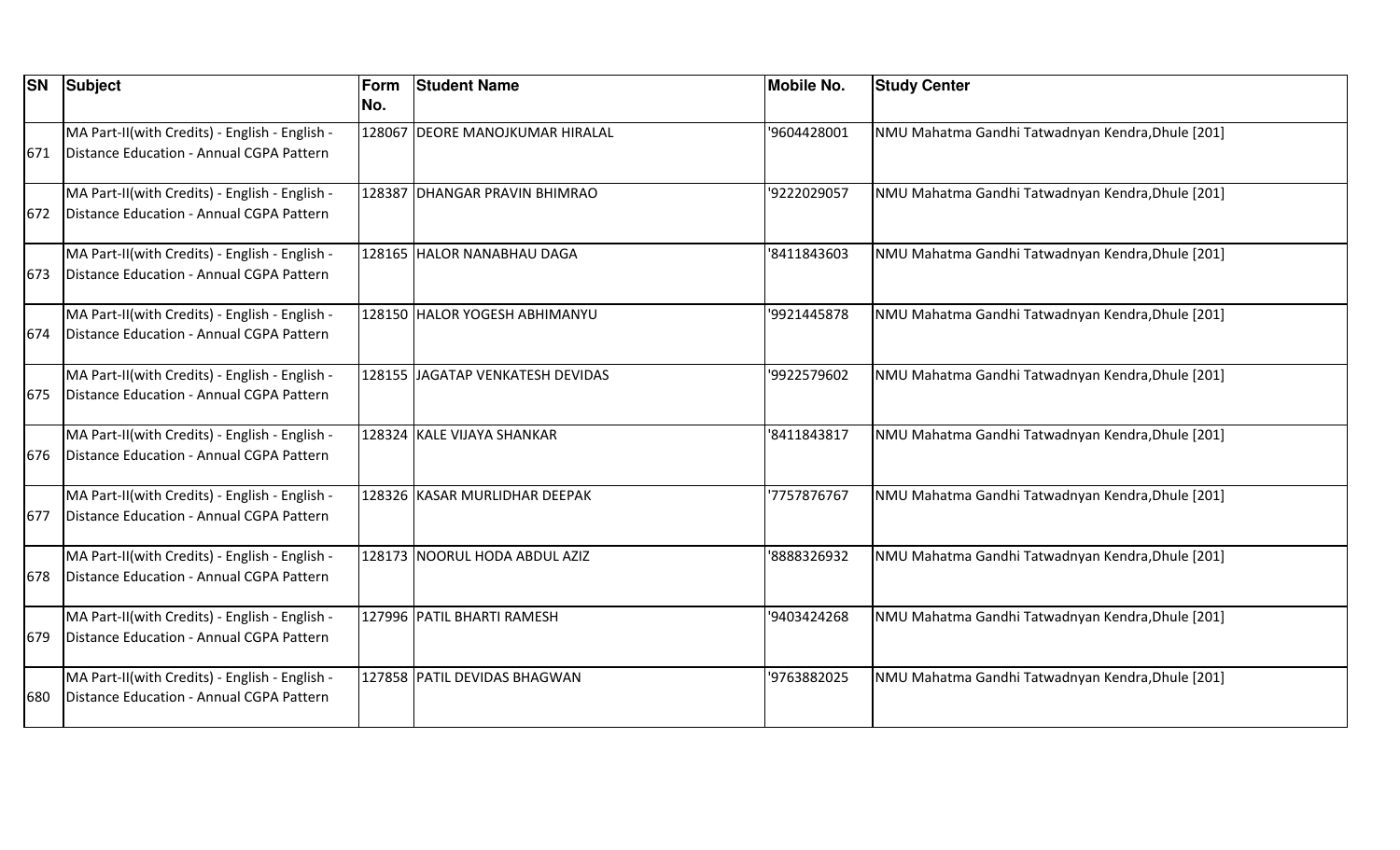|      | <b>SN Subject</b>                                                                          | Form<br>No. | <b>Student Name</b>              | <b>Mobile No.</b> | <b>Study Center</b>                               |
|------|--------------------------------------------------------------------------------------------|-------------|----------------------------------|-------------------|---------------------------------------------------|
| 681  | MA Part-II(with Credits) - English - English -<br>Distance Education - Annual CGPA Pattern |             | 128202 PATIL KRANTI SHIVDAS      | '9421534224       | NMU Mahatma Gandhi Tatwadnyan Kendra, Dhule [201] |
| 682  | MA Part-II(with Credits) - English - English -<br>Distance Education - Annual CGPA Pattern |             | 128920 PATIL NITIN SARJERAO      | 9028669310        | NMU Mahatma Gandhi Tatwadnyan Kendra, Dhule [201] |
| 683  | MA Part-II(with Credits) - English - English -<br>Distance Education - Annual CGPA Pattern |             | 128070 PATIL PRASHANT MURLIDHAR  | '9766973950       | NMU Mahatma Gandhi Tatwadnyan Kendra, Dhule [201] |
| 684  | MA Part-II(with Credits) - English - English -<br>Distance Education - Annual CGPA Pattern |             | 128399 PATIL VARSHA RAJENDRA     | '9421536548       | NMU Mahatma Gandhi Tatwadnyan Kendra, Dhule [201] |
| 685  | MA Part-II(with Credits) - English - English -<br>Distance Education - Annual CGPA Pattern |             | 129260 PLASTICWALLA SAKINA ABBAS | 7620501064        | NMU Mahatma Gandhi Tatwadnyan Kendra, Dhule [201] |
| 686  | MA Part-II(with Credits) - English - English -<br>Distance Education - Annual CGPA Pattern |             | 127393 RAJPUT PRIYANKA VIJAYSING | '9975555053       | NMU Mahatma Gandhi Tatwadnyan Kendra, Dhule [201] |
| 687  | MA Part-II(with Credits) - English - English -<br>Distance Education - Annual CGPA Pattern |             | 128727 RATHOD AJESH BHALCHANDRA  | '9403634014       | NMU Mahatma Gandhi Tatwadnyan Kendra, Dhule [201] |
| 688  | MA Part-II(with Credits) - English - English -<br>Distance Education - Annual CGPA Pattern |             | 128009  SHINDE PRERNA PRADHYUMN  | 9561737067        | NMU Mahatma Gandhi Tatwadnyan Kendra, Dhule [201] |
| 1689 | MA Part-II(with Credits) - English - English -<br>Distance Education - Annual CGPA Pattern |             | 128007 SOMVANSHI VARSHA KRISHNA  | 8275267184        | NMU Mahatma Gandhi Tatwadnyan Kendra, Dhule [201] |
| 690  | MA Part-II(with Credits) - English - English -<br>Distance Education - Annual CGPA Pattern |             | 128381 SONAR MAMATA CHUNILAL     | 7588628779        | NMU Mahatma Gandhi Tatwadnyan Kendra, Dhule [201] |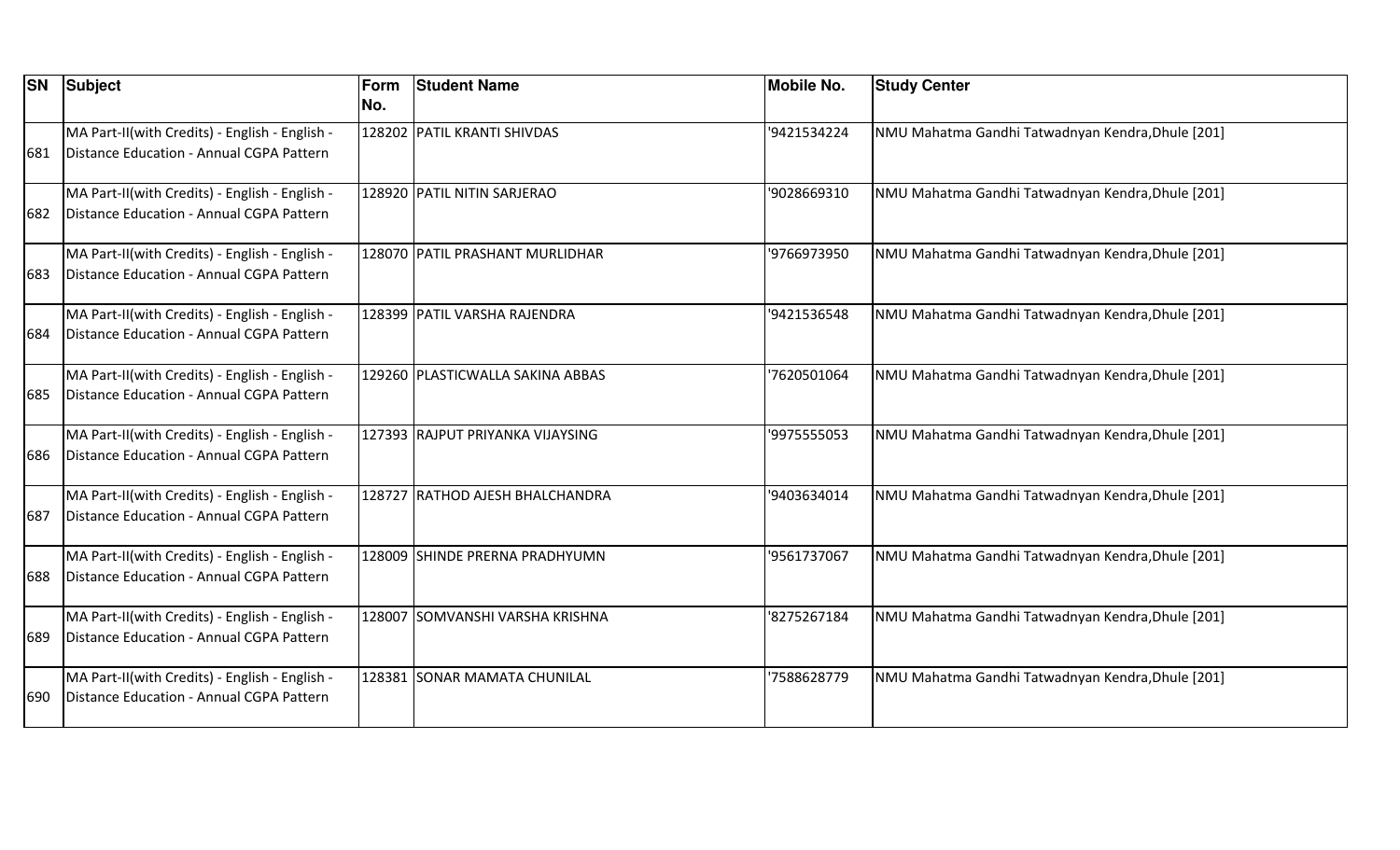| <b>SN</b> | Subject                                                                                    | Form<br>No. | <b>Student Name</b>             | <b>Mobile No.</b> | <b>Study Center</b>                               |
|-----------|--------------------------------------------------------------------------------------------|-------------|---------------------------------|-------------------|---------------------------------------------------|
| 691       | MA Part-II(with Credits) - English - English -<br>Distance Education - Annual CGPA Pattern |             | 127862 SONAWANE PRATIMA SURESH  | '9422787057       | NMU Mahatma Gandhi Tatwadnyan Kendra, Dhule [201] |
| 692       | MA Part-II(with Credits) - English - English -<br>Distance Education - Annual CGPA Pattern |             | 128789 VARULE POOJA PRAVIN      | '9823235945       | NMU Mahatma Gandhi Tatwadnyan Kendra, Dhule [201] |
| 693       | MA Part-II(with Credits) - Hindi - Hindi -<br>Distance Education - Annual CGPA Pattern     |             | 127907 BHAMARE NILESH KARBHARI  | '9623542774       | NMU Mahatma Gandhi Tatwadnyan Kendra, Dhule [201] |
| 694       | MA Part-II(with Credits) - History - History -<br>Distance Education - CGPA Pattern        |             | 128262 BADGUJAR SURESH DAGADU   | '9226559069       | NMU Mahatma Gandhi Tatwadnyan Kendra, Dhule [201] |
| 695       | MA Part-II(with Credits) - History - History -<br>Distance Education - CGPA Pattern        |             | 128162 DEORE YOGESH VISHVAS     | '9423516440       | NMU Mahatma Gandhi Tatwadnyan Kendra, Dhule [201] |
| 696       | MA Part-II(with Credits) - History - History -<br>Distance Education - CGPA Pattern        |             | 127857 JADHAV GANESH GOVIND     | '8607881708       | NMU Mahatma Gandhi Tatwadnyan Kendra, Dhule [201] |
| 697       | MA Part-II(with Credits) - History - History -<br>Distance Education - CGPA Pattern        |             | 128906 KHALANE UMAKANT RAMRAO   | '9923123681       | NMU Mahatma Gandhi Tatwadnyan Kendra, Dhule [201] |
| 698       | MA Part-II(with Credits) - History - History -<br>Distance Education - CGPA Pattern        |             | 128172 MORE PRAVIN RAMESH       | '9021707714       | NMU Mahatma Gandhi Tatwadnyan Kendra, Dhule [201] |
| 699       | MA Part-II(with Credits) - History - History -<br>Distance Education - CGPA Pattern        |             | 128041 PATIL PRASHANT BHAUSAHEB | '9923918646       | NMU Mahatma Gandhi Tatwadnyan Kendra, Dhule [201] |
| 700       | MA Part-II(with Credits) - History - History -<br>Distance Education - CGPA Pattern        |             | 128045 PAWAR YUVRAJ EKNATH      | '9921531208       | NMU Mahatma Gandhi Tatwadnyan Kendra, Dhule [201] |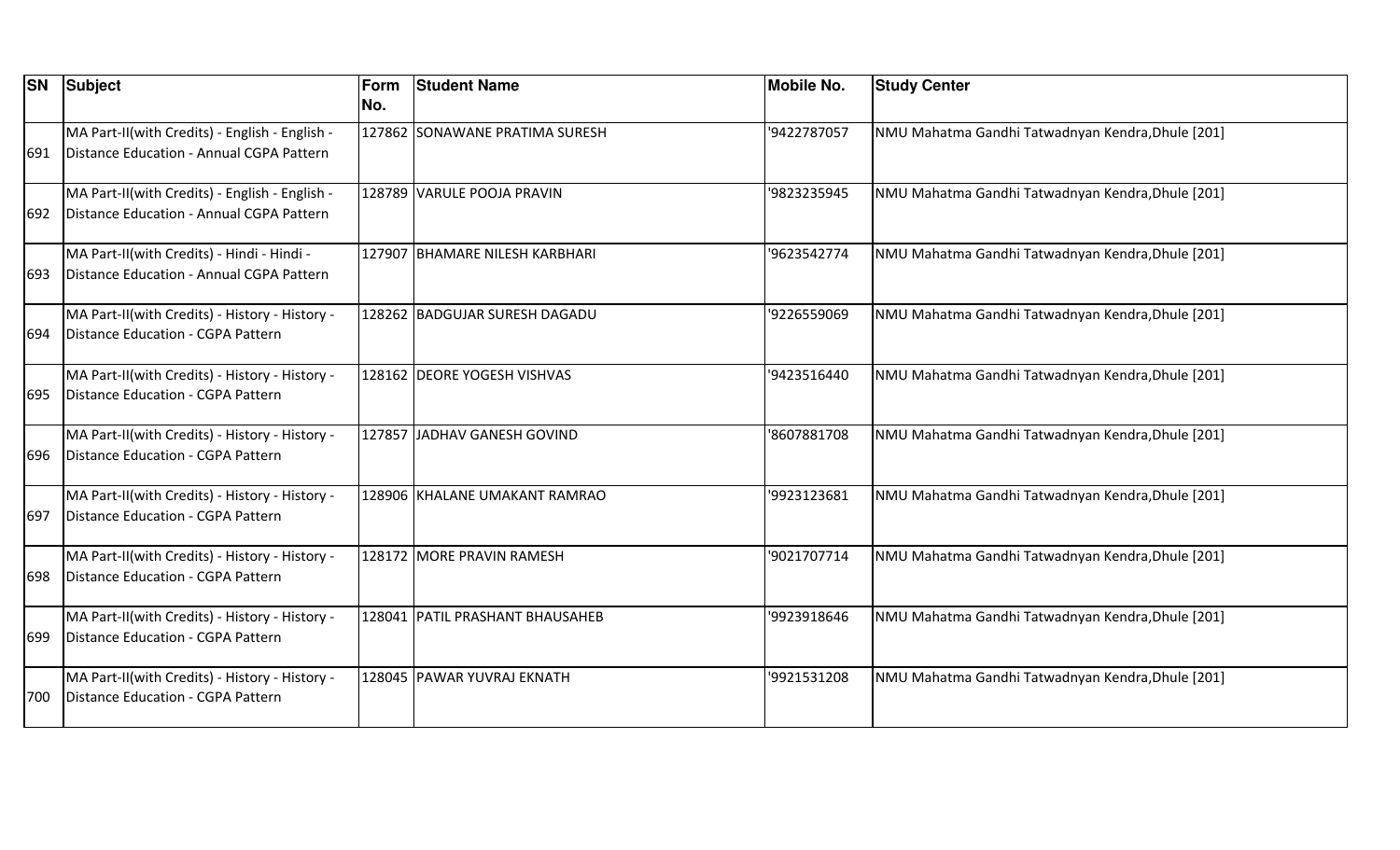| <b>SN</b> | Subject                                                                                    | Form<br>No. | <b>Student Name</b>               | <b>Mobile No.</b> | <b>Study Center</b>                               |
|-----------|--------------------------------------------------------------------------------------------|-------------|-----------------------------------|-------------------|---------------------------------------------------|
| 701       | MA Part-II(with Credits) - History - History -<br>Distance Education - CGPA Pattern        |             | 128205 SHELKE BHAGYASHRI PRALHAD  | '8275008241       | NMU Mahatma Gandhi Tatwadnyan Kendra, Dhule [201] |
| 702       | MA Part-II(with Credits) - History - History -<br>Distance Education - CGPA Pattern        |             | 127447 SHINDE SACHIN DHARMARAJ    | '7588319979       | NMU Mahatma Gandhi Tatwadnyan Kendra, Dhule [201] |
| 703       | MA Part-II(with Credits) - History - History -<br>Distance Education - CGPA Pattern        |             | 127443 SHINDE VISHAL ANIL         | '9421504933       | NMU Mahatma Gandhi Tatwadnyan Kendra, Dhule [201] |
| 704       | MA Part-II(with Credits) - History - History -<br>Distance Education - CGPA Pattern        |             | 128407 WADILE VAISHALI DEVARAM    | '9405200768       | NMU Mahatma Gandhi Tatwadnyan Kendra, Dhule [201] |
| 705       | MA Part-II(with Credits) - History - History -<br>Distance Education - CGPA Pattern        |             | 127912 WAGH MINAL SUBHASH         | '9921625380       | NMU Mahatma Gandhi Tatwadnyan Kendra, Dhule [201] |
| 706       | MA Part-II(with Credits) - Marathi - Marathi -<br>Distance Education - Annual CGPA Pattern |             | 128225 AHIRRAO RAHUL PANDURANG    | '9689304309       | NMU Mahatma Gandhi Tatwadnyan Kendra, Dhule [201] |
| 707       | MA Part-II(with Credits) - Marathi - Marathi -<br>Distance Education - Annual CGPA Pattern |             | 128192 BEHERE PRIYANKA SHIVAJIRAO | '7588317473       | NMU Mahatma Gandhi Tatwadnyan Kendra, Dhule [201] |
| 708       | MA Part-II(with Credits) - Marathi - Marathi -<br>Distance Education - Annual CGPA Pattern |             | 127470 BHAMARE PANKAJ DAYARAM     | 8275563484        | NMU Mahatma Gandhi Tatwadnyan Kendra, Dhule [201] |
| 709       | MA Part-II(with Credits) - Marathi - Marathi -<br>Distance Education - Annual CGPA Pattern |             | 127579 BORASE ROHINI CHUDAMAN     | '9422750478       | NMU Mahatma Gandhi Tatwadnyan Kendra, Dhule [201] |
| 710       | MA Part-II(with Credits) - Marathi - Marathi -<br>Distance Education - Annual CGPA Pattern |             | 128929 CHAVHAN YOGESH MOHANDAS    | '9561915234       | NMU Mahatma Gandhi Tatwadnyan Kendra, Dhule [201] |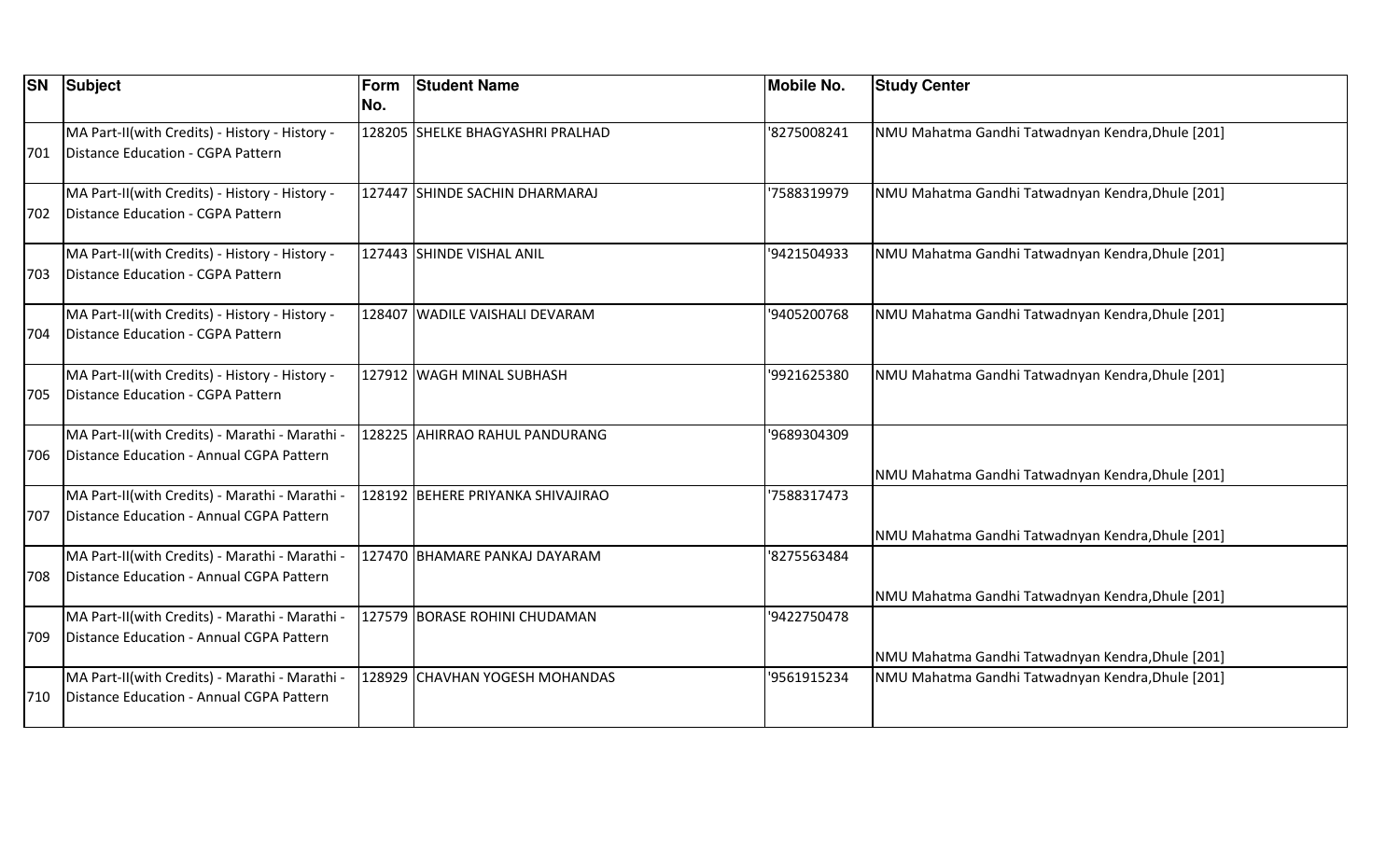| <b>SN</b> | Subject                                                                                    | Form<br>No. | <b>Student Name</b>              | <b>Mobile No.</b> | <b>Study Center</b>                               |
|-----------|--------------------------------------------------------------------------------------------|-------------|----------------------------------|-------------------|---------------------------------------------------|
| 711       | MA Part-II(with Credits) - Marathi - Marathi -<br>Distance Education - Annual CGPA Pattern |             | 128430 DEORE ASHOK NIMBA         | '9922658972       | NMU Mahatma Gandhi Tatwadnyan Kendra, Dhule [201] |
| 712       | MA Part-II(with Credits) - Marathi - Marathi -<br>Distance Education - Annual CGPA Pattern |             | 127794 GIRASE JITENDRA NIMBA     | 8855807461        | NMU Mahatma Gandhi Tatwadnyan Kendra, Dhule [201] |
| 713       | MA Part-II(with Credits) - Marathi - Marathi -<br>Distance Education - Annual CGPA Pattern |             | 127999 JAGTAP KESHAV NATHU       | '8007952055       | NMU Mahatma Gandhi Tatwadnyan Kendra, Dhule [201] |
| 714       | MA Part-II(with Credits) - Marathi - Marathi -<br>Distance Education - Annual CGPA Pattern |             | 127910 KACHAVE VARSHARANI WALMIK | '9423194301       | NMU Mahatma Gandhi Tatwadnyan Kendra, Dhule [201] |
| 715       | MA Part-II(with Credits) - Marathi - Marathi -<br>Distance Education - Annual CGPA Pattern |             | 127395 KAKUSTE LEENA DHARMARAJ   | '9405206255       | NMU Mahatma Gandhi Tatwadnyan Kendra, Dhule [201] |
| 716       | MA Part-II(with Credits) - Marathi - Marathi -<br>Distance Education - Annual CGPA Pattern |             | 128706 KHANDALE MADHURI ARVIND   | 8108138478        | NMU Mahatma Gandhi Tatwadnyan Kendra, Dhule [201] |
| 717       | MA Part-II(with Credits) - Marathi - Marathi -<br>Distance Education - Annual CGPA Pattern |             | 128170 KURESHI TABASSUM UMAR     | '9403706652       | NMU Mahatma Gandhi Tatwadnyan Kendra, Dhule [201] |
| 718       | MA Part-II(with Credits) - Marathi - Marathi -<br>Distance Education - Annual CGPA Pattern |             | 128121  MAHAJAN GHANSHYAM RAMESH | 8793453930        | NMU Mahatma Gandhi Tatwadnyan Kendra, Dhule [201] |
| 719       | MA Part-II(with Credits) - Marathi - Marathi -<br>Distance Education - Annual CGPA Pattern |             | 127932 MORE BHARATI JAGADISH     | '9423068533       | NMU Mahatma Gandhi Tatwadnyan Kendra, Dhule [201] |
| 720       | MA Part-II(with Credits) - Marathi - Marathi -<br>Distance Education - Annual CGPA Pattern |             | 127940 MORE KIRTI JAGDISH        | '9423068553       | NMU Mahatma Gandhi Tatwadnyan Kendra, Dhule [201] |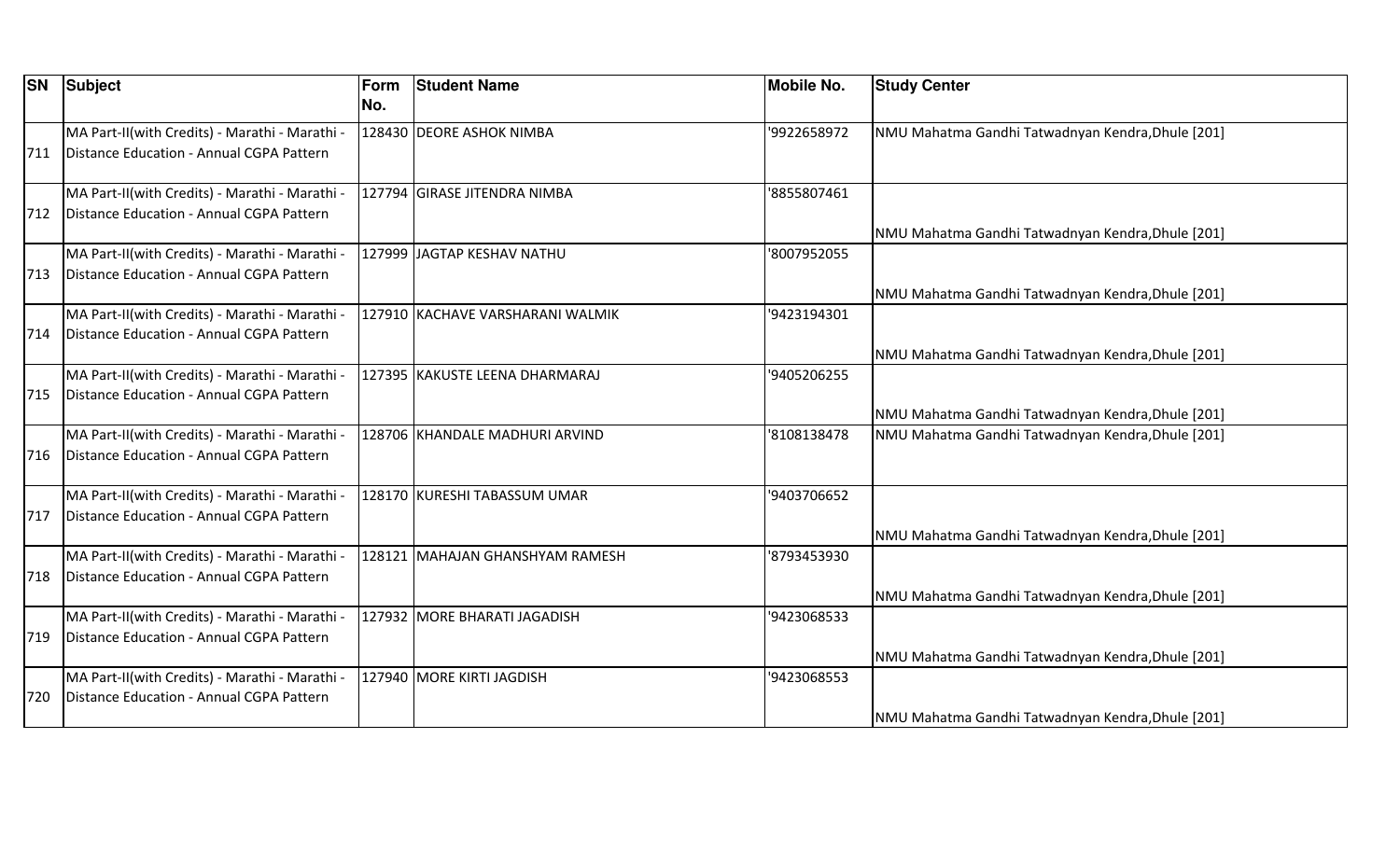|     | <b>SN</b> Subject                              | <b>Form</b><br>No. | <b>Student Name</b>             | <b>Mobile No.</b> | <b>Study Center</b>                               |
|-----|------------------------------------------------|--------------------|---------------------------------|-------------------|---------------------------------------------------|
|     |                                                |                    |                                 |                   |                                                   |
|     | MA Part-II(with Credits) - Marathi - Marathi - |                    | 128066 PATIL ANITA DEELIP       | '9767632436       |                                                   |
| 721 | Distance Education - Annual CGPA Pattern       |                    |                                 |                   |                                                   |
|     |                                                |                    |                                 |                   | NMU Mahatma Gandhi Tatwadnyan Kendra, Dhule [201] |
|     | MA Part-II(with Credits) - Marathi - Marathi - |                    | 128071 PATIL BHUSHAN DILIP      | 9403520210        |                                                   |
| 722 | Distance Education - Annual CGPA Pattern       |                    |                                 |                   |                                                   |
|     |                                                |                    |                                 |                   | NMU Mahatma Gandhi Tatwadnyan Kendra, Dhule [201] |
|     | MA Part-II(with Credits) - Marathi - Marathi - |                    | 127407 PATIL CHHOTU DADA        | '9766155427       |                                                   |
| 723 | Distance Education - Annual CGPA Pattern       |                    |                                 |                   |                                                   |
|     |                                                |                    |                                 |                   | NMU Mahatma Gandhi Tatwadnyan Kendra, Dhule [201] |
|     | MA Part-II(with Credits) - Marathi - Marathi - |                    | 128102 PATIL DIPASHRI SHANTARAM | 7709824585        |                                                   |
| 724 | Distance Education - Annual CGPA Pattern       |                    |                                 |                   |                                                   |
|     |                                                |                    |                                 |                   | NMU Mahatma Gandhi Tatwadnyan Kendra, Dhule [201] |
|     | MA Part-II(with Credits) - Marathi - Marathi - |                    | 128200 PATIL JYOTI GULABRAO     | '9423493046       |                                                   |
| 725 | Distance Education - Annual CGPA Pattern       |                    |                                 |                   |                                                   |
|     |                                                |                    |                                 |                   | NMU Mahatma Gandhi Tatwadnyan Kendra, Dhule [201] |
|     | MA Part-II(with Credits) - Marathi - Marathi - |                    | 128164 PATIL KRANTI SURESH      | '9422973276       |                                                   |
| 726 | Distance Education - Annual CGPA Pattern       |                    |                                 |                   |                                                   |
|     |                                                |                    |                                 |                   | NMU Mahatma Gandhi Tatwadnyan Kendra, Dhule [201] |
|     | MA Part-II(with Credits) - Marathi - Marathi - |                    | 127860 PATIL SUNITA ADHAR       | '9422776457       |                                                   |
| 727 | Distance Education - Annual CGPA Pattern       |                    |                                 |                   |                                                   |
|     |                                                |                    |                                 |                   | NMU Mahatma Gandhi Tatwadnyan Kendra, Dhule [201] |
|     | MA Part-II(with Credits) - Marathi - Marathi - |                    | 127915 PATIL YOGITA DILIP       | '9850459500       |                                                   |
| 728 | Distance Education - Annual CGPA Pattern       |                    |                                 |                   |                                                   |
|     |                                                |                    |                                 |                   | NMU Mahatma Gandhi Tatwadnyan Kendra, Dhule [201] |
|     | MA Part-II(with Credits) - Marathi - Marathi - |                    | 128215 PATWE MINAZ AHEMD        | '9225343507       |                                                   |
| 729 | Distance Education - Annual CGPA Pattern       |                    |                                 |                   |                                                   |
|     |                                                |                    |                                 |                   | NMU Mahatma Gandhi Tatwadnyan Kendra, Dhule [201] |
|     | MA Part-II(with Credits) - Marathi - Marathi - |                    | 127525 RANE PRADIP RAVINDRA     | '9422771533       |                                                   |
| 730 | Distance Education - Annual CGPA Pattern       |                    |                                 |                   |                                                   |
|     |                                                |                    |                                 |                   | NMU Mahatma Gandhi Tatwadnyan Kendra, Dhule [201] |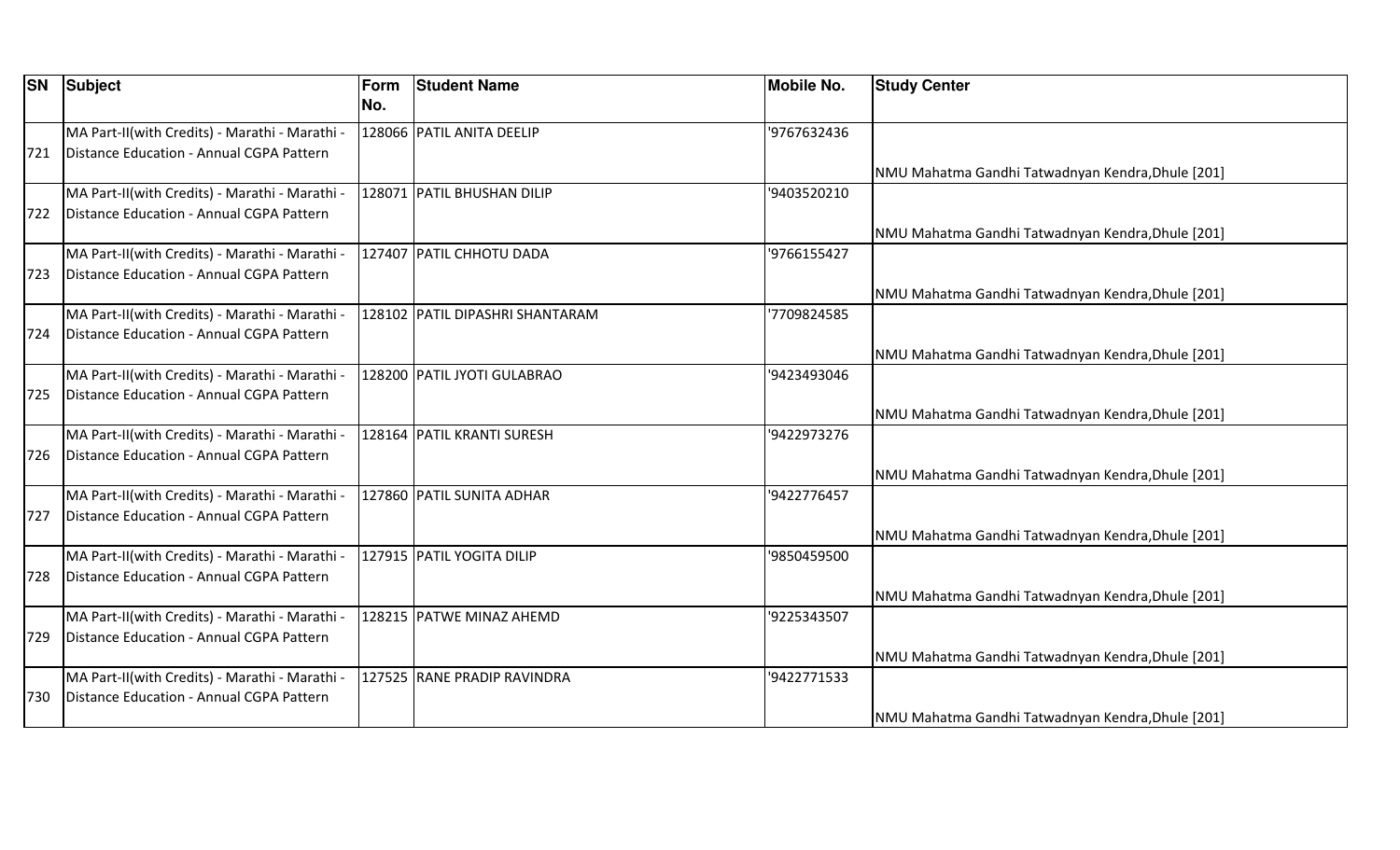| <b>SN</b> | Subject                                                                                    | Form<br>No. | <b>Student Name</b>                   | <b>Mobile No.</b> | <b>Study Center</b>                               |
|-----------|--------------------------------------------------------------------------------------------|-------------|---------------------------------------|-------------------|---------------------------------------------------|
| 731       | MA Part-II(with Credits) - Marathi - Marathi -<br>Distance Education - Annual CGPA Pattern |             | 127369 SALUNKHE GITANJALI GOKUL       | '7875199742       |                                                   |
|           |                                                                                            |             |                                       |                   | NMU Mahatma Gandhi Tatwadnyan Kendra, Dhule [201] |
|           | MA Part-II(with Credits) - Marathi - Marathi -                                             |             | 128095 SISODE KAMALESH SANTOSH        | 7709824585        |                                                   |
| 732       | Distance Education - Annual CGPA Pattern                                                   |             |                                       |                   |                                                   |
|           |                                                                                            |             |                                       |                   | NMU Mahatma Gandhi Tatwadnyan Kendra, Dhule [201] |
|           | MA Part-II(with Credits) - Marathi - Marathi -                                             |             | 128827 SONAWANE SANJAY BHATARAM       | '9403541128       | NMU Mahatma Gandhi Tatwadnyan Kendra, Dhule [201] |
| 733       | Distance Education - Annual CGPA Pattern                                                   |             |                                       |                   |                                                   |
|           | MA Part-II(with Credits) - Marathi - Marathi -                                             |             | 127854 SONAWANE SURESH BABURAO        | '9422787057       |                                                   |
| 734       | Distance Education - Annual CGPA Pattern                                                   |             |                                       |                   |                                                   |
|           |                                                                                            |             |                                       |                   | NMU Mahatma Gandhi Tatwadnyan Kendra, Dhule [201] |
|           | MA Part-II(with Credits) - Marathi - Marathi -                                             |             | 129250 THAKUR MONIKA SATISH           | 7588516331        | NMU Mahatma Gandhi Tatwadnyan Kendra, Dhule [201] |
| 735       | Distance Education - Annual CGPA Pattern                                                   |             |                                       |                   |                                                   |
|           | MA Part-II(with Credits) - Political Science -                                             |             | 128040 ANSARI ZAHID HUSAIN GULAM GAUS | '9881049115       | NMU Mahatma Gandhi Tatwadnyan Kendra, Dhule [201] |
| 736       | Political Science - Distance Education - CGPA                                              |             |                                       |                   |                                                   |
|           | Pattern                                                                                    |             |                                       |                   |                                                   |
|           | MA Part-II(with Credits) - Political Science -                                             |             | 128055 BHABAD SANDIP MARUTI           | 8698041951        | NMU Mahatma Gandhi Tatwadnyan Kendra, Dhule [201] |
| 737       | Political Science - Distance Education - CGPA                                              |             |                                       |                   |                                                   |
|           | Pattern                                                                                    |             |                                       |                   |                                                   |
|           | MA Part-II(with Credits) - Political Science -                                             |             | 128112 BIRARI DEVENDRA RAMKRISHNA     | '9423918962       | NMU Mahatma Gandhi Tatwadnyan Kendra, Dhule [201] |
| 738       | Political Science - Distance Education - CGPA                                              |             |                                       |                   |                                                   |
|           | Pattern                                                                                    |             |                                       |                   |                                                   |
|           | MA Part-II(with Credits) - Political Science -                                             |             | 129356 DHANGAR SHIALESH SURESH        | '9011557852       | NMU Mahatma Gandhi Tatwadnyan Kendra, Dhule [201] |
| 739       | Political Science - Distance Education - CGPA                                              |             |                                       |                   |                                                   |
|           | Pattern                                                                                    |             |                                       |                   |                                                   |
|           | MA Part-II(with Credits) - Political Science -                                             |             | 127900 GAVIT MAHENDRA JOTRYA          | '9604368311       | NMU Mahatma Gandhi Tatwadnyan Kendra, Dhule [201] |
| 740       | Political Science - Distance Education - CGPA                                              |             |                                       |                   |                                                   |
|           | Pattern                                                                                    |             |                                       |                   |                                                   |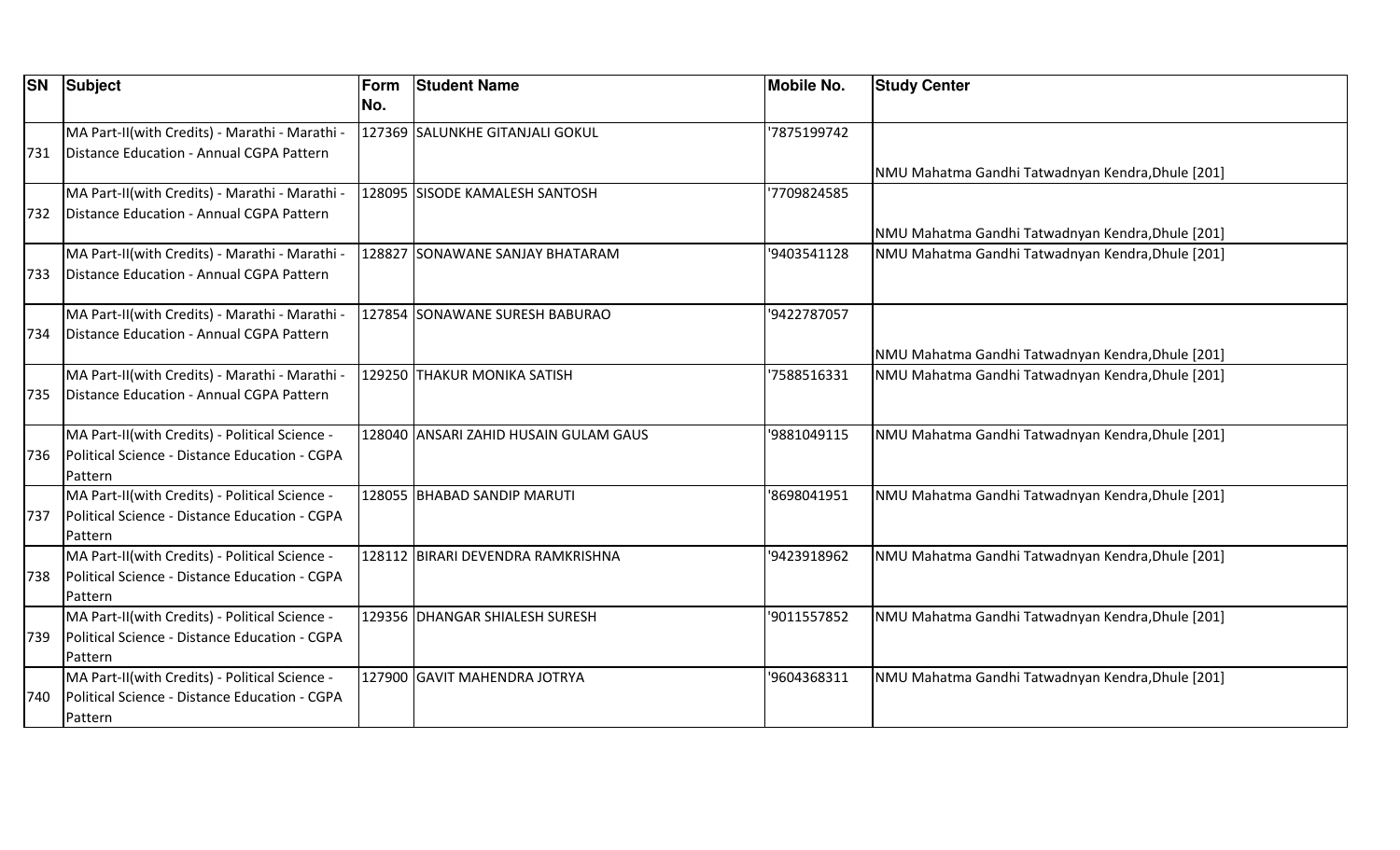| <b>SN</b> | <b>Subject</b>                                 | Form | <b>Student Name</b>                  | <b>Mobile No.</b> | <b>Study Center</b>                               |
|-----------|------------------------------------------------|------|--------------------------------------|-------------------|---------------------------------------------------|
|           |                                                | No.  |                                      |                   |                                                   |
|           | MA Part-II(with Credits) - Political Science - |      | 129063 KULKARNI SWATI RAVINDRA       | '9881311449       | NMU Mahatma Gandhi Tatwadnyan Kendra, Dhule [201] |
| 741       | Political Science - Distance Education - CGPA  |      |                                      |                   |                                                   |
|           | Pattern                                        |      |                                      |                   |                                                   |
|           | MA Part-II(with Credits) - Political Science - |      | 127810 MALI ATUL SAHEBRAO            | '9423963363       | NMU Mahatma Gandhi Tatwadnyan Kendra, Dhule [201] |
| 742       | Political Science - Distance Education - CGPA  |      |                                      |                   |                                                   |
|           | Pattern                                        |      |                                      |                   |                                                   |
|           | MA Part-II(with Credits) - Political Science - |      | 128154 MARATHE MONALI SUDAM          | '9922675007       | NMU Mahatma Gandhi Tatwadnyan Kendra, Dhule [201] |
| 743       | Political Science - Distance Education - CGPA  |      |                                      |                   |                                                   |
|           | Pattern                                        |      |                                      |                   |                                                   |
|           | MA Part-II(with Credits) - Political Science - |      | 127535 PATIL BHUSHAN ARUN            | '9423704492       | NMU Mahatma Gandhi Tatwadnyan Kendra, Dhule [201] |
| 744       | Political Science - Distance Education - CGPA  |      |                                      |                   |                                                   |
|           | Pattern                                        |      |                                      |                   |                                                   |
|           | MA Part-II(with Credits) - Political Science - |      | 127767 PATIL PRAMOD HIRAMAN          | '9850158930       | NMU Mahatma Gandhi Tatwadnyan Kendra, Dhule [201] |
| 745       | Political Science - Distance Education - CGPA  |      |                                      |                   |                                                   |
|           | Pattern                                        |      |                                      |                   |                                                   |
|           | MA Part-II(with Credits) - Political Science - |      | 128134 RATHOD SHRIKANT RAMDAS        | '9665587944       | NMU Mahatma Gandhi Tatwadnyan Kendra, Dhule [201] |
| 746       | Political Science - Distance Education - CGPA  |      |                                      |                   |                                                   |
|           | Pattern                                        |      |                                      |                   |                                                   |
|           | MA Part-II(with Credits) - Political Science - |      | 128845 SURYAWANSHI BHAVANA SUDHAKAR  | '9689729299       | NMU Mahatma Gandhi Tatwadnyan Kendra, Dhule [201] |
| 747       | Political Science - Distance Education - CGPA  |      |                                      |                   |                                                   |
|           | Pattern                                        |      |                                      |                   |                                                   |
|           | MA Part-II(with Credits) - Political Science - |      | 128085 SURYWANSHI DNYANESHWAR SUKLAL | 9420441334        | NMU Mahatma Gandhi Tatwadnyan Kendra, Dhule [201] |
| 748       | Political Science - Distance Education - CGPA  |      |                                      |                   |                                                   |
|           | Pattern                                        |      |                                      |                   |                                                   |
|           | MA Part-II(with Credits) - Political Science - |      | 128050 TAWAR SUNIL THANSING          | 7767865775        | NMU Mahatma Gandhi Tatwadnyan Kendra, Dhule [201] |
| 749       | Political Science - Distance Education - CGPA  |      |                                      |                   |                                                   |
|           | Pattern                                        |      |                                      |                   |                                                   |
|           | MA Part-II(with Credits) - Political Science - |      | 128125 THAKUR NILESH DATTATRAY       | '9823792742       | NMU Mahatma Gandhi Tatwadnyan Kendra, Dhule [201] |
| 750       | Political Science - Distance Education - CGPA  |      |                                      |                   |                                                   |
|           | Pattern                                        |      |                                      |                   |                                                   |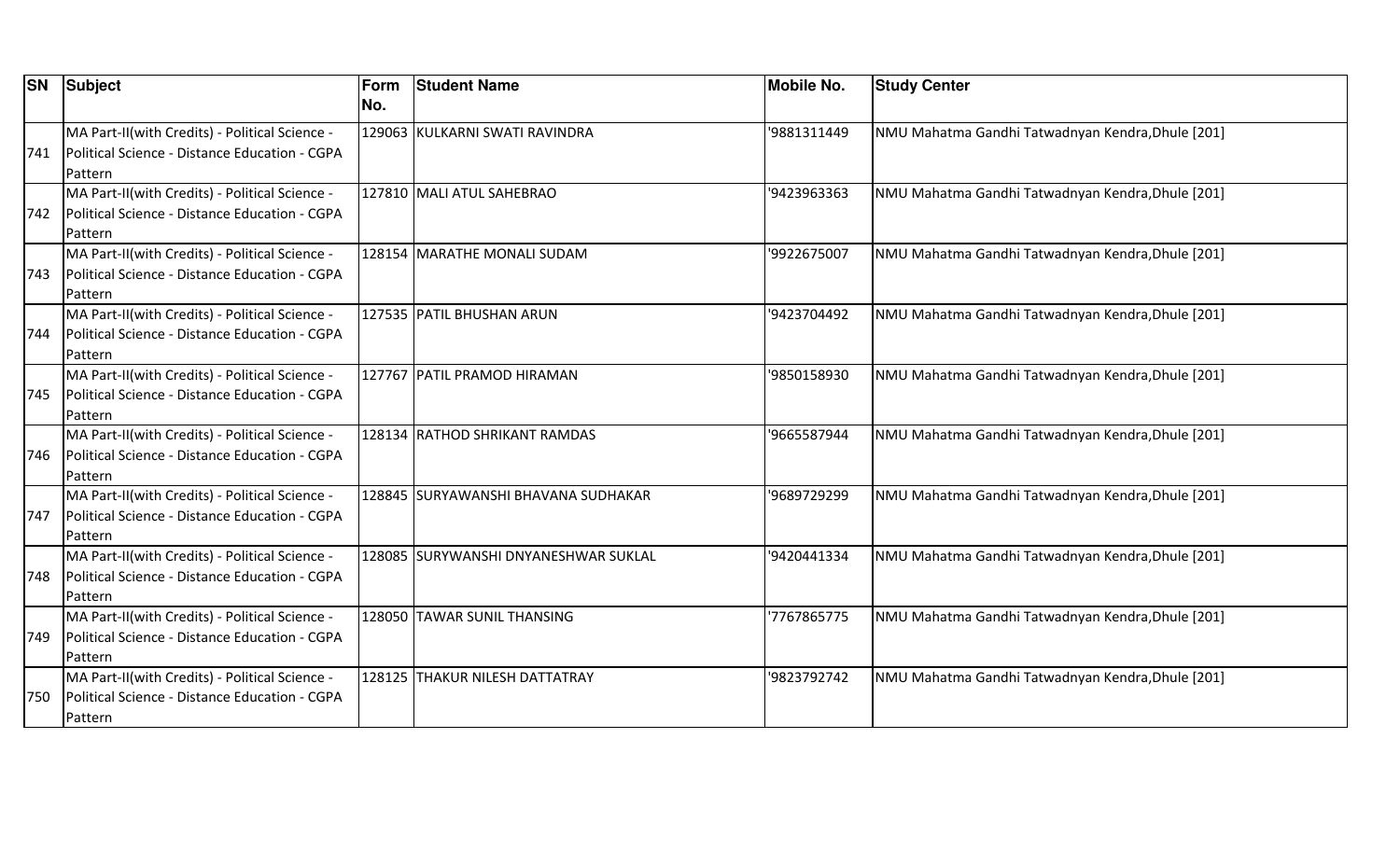|     | <b>SN</b> Subject                                                                                                              | Form<br>No. | <b>Student Name</b>          | <b>Mobile No.</b> | <b>Study Center</b>                               |
|-----|--------------------------------------------------------------------------------------------------------------------------------|-------------|------------------------------|-------------------|---------------------------------------------------|
| 751 | MA Part-II(with Credits) - Political Science -<br>Political Science - Distance Education - CGPA<br>Pattern                     |             | 128053 TORSALLE VILAS KHANDU | 7588519066        | NMU Mahatma Gandhi Tatwadnyan Kendra, Dhule [201] |
| 752 | MA Part-II(with Credits) - Sociology - Sociology   128765   BHAMARE SUSHAMA RAMESH<br><b>Distance Education - CGPA Pattern</b> |             |                              | '9421889001       | NMU Mahatma Gandhi Tatwadnyan Kendra, Dhule [201] |
| 753 | MA Part-II(with Credits) - Sociology - Sociology 129248 BORSE KISHOR DEELIP<br>Distance Education - CGPA Pattern               |             |                              | 7588896841        | NMU Mahatma Gandhi Tatwadnyan Kendra, Dhule [201] |
| 754 | MA Part-II(with Credits) - Sociology - Sociology 127904 CHAUDHARI KALPANA NARAYAN<br>Distance Education - CGPA Pattern         |             |                              | '8149066876       | NMU Mahatma Gandhi Tatwadnyan Kendra, Dhule [201] |
| 755 | MA Part-II(with Credits) - Sociology - Sociology 127473 CHAUDHARI UDAY SUBHASH<br>Distance Education - CGPA Pattern            |             |                              | '9689612032       | NMU Mahatma Gandhi Tatwadnyan Kendra, Dhule [201] |
| 756 | MA Part-II(with Credits) - Sociology - Sociology 128111 GAWANDE GUNWANT MANOHAR<br>Distance Education - CGPA Pattern           |             |                              | '9766596949       | NMU Mahatma Gandhi Tatwadnyan Kendra, Dhule [201] |
| 757 | MA Part-II(with Credits) - Sociology - Sociology 128441 MASANE APARNA PUNDALIK<br><b>Distance Education - CGPA Pattern</b>     |             |                              | '9422565797       | NMU Mahatma Gandhi Tatwadnyan Kendra, Dhule [201] |
| 758 | MA Part-II(with Credits) - Sociology - Sociology   129061   PATIL NILESH SARJERAO<br>Distance Education - CGPA Pattern         |             |                              | '9637737743       | NMU Mahatma Gandhi Tatwadnyan Kendra, Dhule [201] |
| 759 | MA Part-II(with Credits) - Sociology - Sociology 128235 PATIL SUNANDA GULABRAO<br>Distance Education - CGPA Pattern            |             |                              | '9561153704       | NMU Mahatma Gandhi Tatwadnyan Kendra, Dhule [201] |
| 760 | MA Part-II(with Credits) - Sociology - Sociology 127493 SANER DEEPAK SAMBHAJI<br><b>Distance Education - CGPA Pattern</b>      |             |                              | '9421273940       | NMU Mahatma Gandhi Tatwadnyan Kendra, Dhule [201] |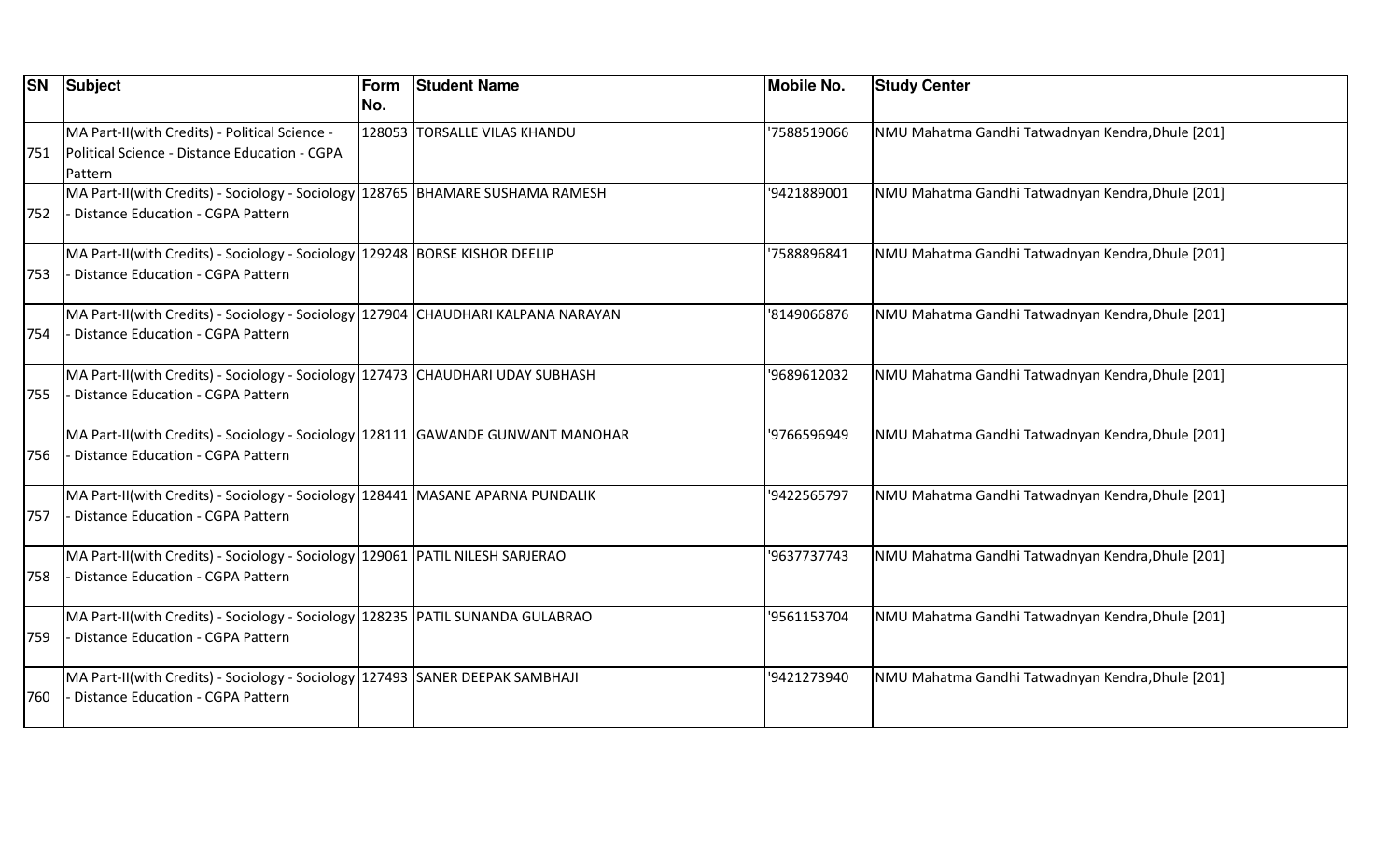| <b>SN</b> | Subject                                                                                                                   | Form<br>No. | <b>Student Name</b>                | <b>Mobile No.</b> | <b>Study Center</b>                               |
|-----------|---------------------------------------------------------------------------------------------------------------------------|-------------|------------------------------------|-------------------|---------------------------------------------------|
| 761       | MA Part-II(with Credits) - Sociology - Sociology 129255 SHIRSATH PRIYANKA SHENPADU<br>- Distance Education - CGPA Pattern |             |                                    | 9860416770        | NMU Mahatma Gandhi Tatwadnyan Kendra, Dhule [201] |
| 762       | MA Part-II(with Credits) - Sociology - Sociology 128039 SURYAWANSHI UJJWALA PRAKASH<br>Distance Education - CGPA Pattern  |             |                                    | '8007617910       | NMU Mahatma Gandhi Tatwadnyan Kendra, Dhule [201] |
| 763       | MA Part-II(with Credits) - Sociology - Sociology 128193 VIDHATE TRUPTI BHASKARRAO<br>Distance Education - CGPA Pattern    |             |                                    | '9421455519       | NMU Mahatma Gandhi Tatwadnyan Kendra, Dhule [201] |
| 764       | MA Part-II(with Credits) - Sociology - Sociology 127534 ZALTE KALPANA MAHADEO<br>Distance Education - CGPA Pattern        |             |                                    | '9960204629       | NMU Mahatma Gandhi Tatwadnyan Kendra, Dhule [201] |
| 765       | Part-II(with Credits) - Mathematics -<br>Mathematics - Distance Education - CGPA<br>Pattern                               |             | 128190 SAPKALE ARATI PRAMOD        | '9623299754       | NMU Mahatma Gandhi Tatwadnyan Kendra, Dhule [201] |
| 766       | M.Com Part-II(with Credits) - Distance<br>Education - CGPA Pattern - M.Com                                                |             | 129210 BAHETI ROHAN SITARAM        | '9923479155       | North Maharashtra University [101]                |
| 767       | M.Com Part-II(with Credits) - Distance<br>Education - CGPA Pattern - M.Com                                                |             | 129150 BARI ATUL PRALHAD           | 8806177000        | North Maharashtra University [101]                |
| 768       | M.Com Part-II(with Credits) - Distance<br>Education - CGPA Pattern - M.Com                                                |             | 128734 CHAUDHARI PRAKASH DATTATRAY | '9373233355       | North Maharashtra University [101]                |
| 769       | M.Com Part-II(with Credits) - Distance<br>Education - CGPA Pattern - M.Com                                                |             | 129321 CHAVAN BHAVNA BHASKARRAO    | 7588010578        | North Maharashtra University [101]                |
| 770       | M.Com Part-II(with Credits) - Distance<br>Education - CGPA Pattern - M.Com                                                |             | 127325 DEVARE BHARATI CHANDRAKANT  | 8087669504        | North Maharashtra University [101]                |
| 771       | M.Com Part-II(with Credits) - Distance<br>Education - CGPA Pattern - M.Com                                                |             | 128209 DHADE HEMANT PANDIT         | '8055021200       | North Maharashtra University [101]                |
| 772       | M.Com Part-II(with Credits) - Distance<br>Education - CGPA Pattern - M.Com                                                |             | 127751 JAIN PRATIMA SHIVRAJ        | '9665302743       | North Maharashtra University [101]                |
| 773       | M.Com Part-II(with Credits) - Distance<br>Education - CGPA Pattern - M.Com                                                |             | 127444 JAIN TEJKUMAR SANJAY        | '9422784583       | North Maharashtra University [101]                |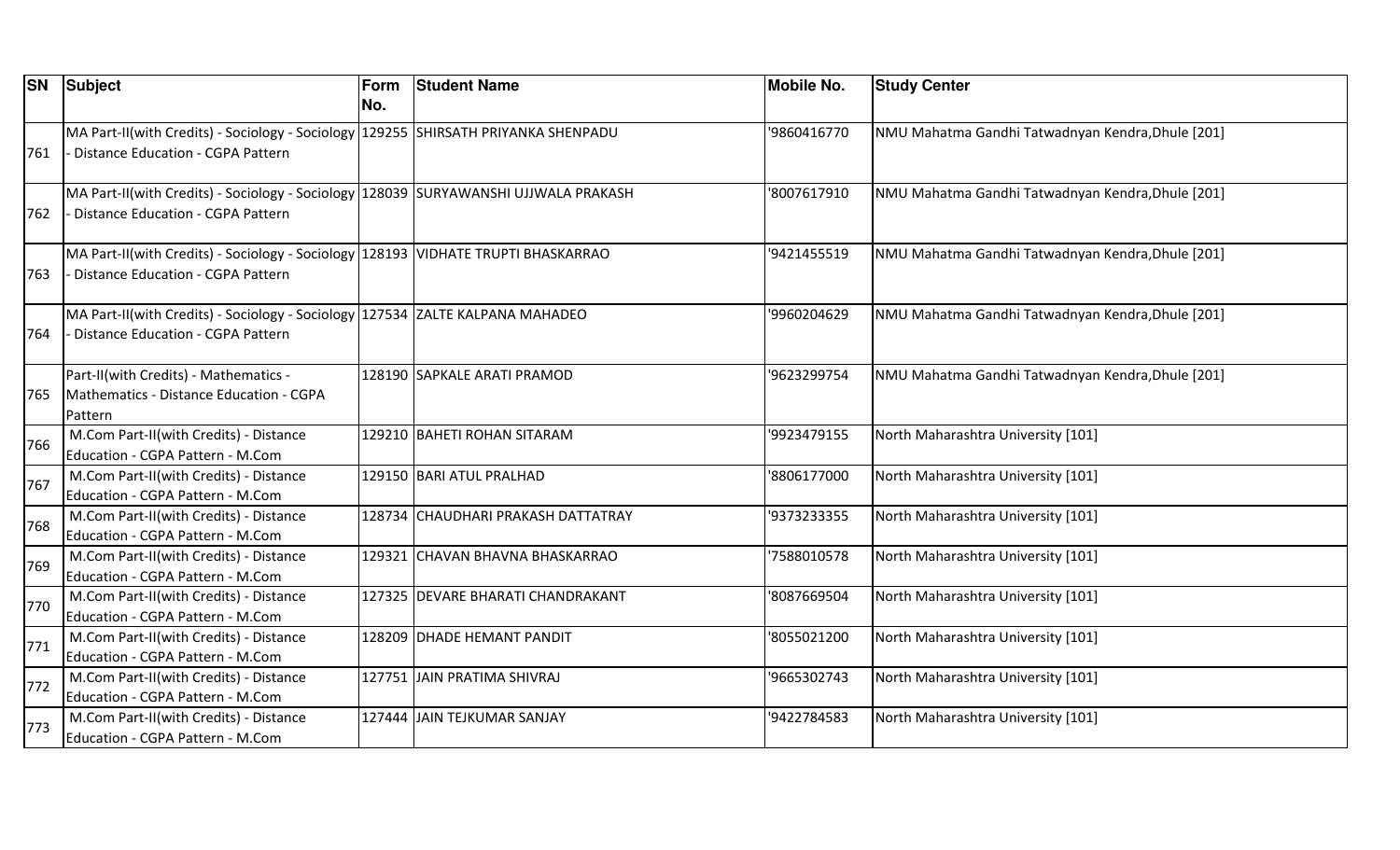|     | <b>SN</b> Subject                                                          | Form<br>No. | <b>Student Name</b>                | Mobile No.  | <b>Study Center</b>                |
|-----|----------------------------------------------------------------------------|-------------|------------------------------------|-------------|------------------------------------|
| 774 | M.Com Part-II(with Credits) - Distance<br>Education - CGPA Pattern - M.Com |             | 127755 JAWALE SEEMA SUKDEV         | '9975360829 | North Maharashtra University [101] |
| 775 | M.Com Part-II(with Credits) - Distance<br>Education - CGPA Pattern - M.Com |             | 128791 MAHAJAN KISHOR PREMCHAND    | '7709452112 | North Maharashtra University [101] |
| 776 | M.Com Part-II(with Credits) - Distance<br>Education - CGPA Pattern - M.Com |             | 127529 MALI NARENDRA MADHUKAR      | '9404150087 | North Maharashtra University [101] |
| 777 | M.Com Part-II(with Credits) - Distance<br>Education - CGPA Pattern - M.Com |             | 127378 MATANI DEEPA VIJAYKUMAR     | '9405803547 | North Maharashtra University [101] |
| 778 | M.Com Part-II(with Credits) - Distance<br>Education - CGPA Pattern - M.Com |             | 127262 MATANI VISHAL PRABHULAL     | '9421011380 | North Maharashtra University [101] |
| 779 | M.Com Part-II(with Credits) - Distance<br>Education - CGPA Pattern - M.Com |             | 127734 PANJABI MADHULIKA RAJKUMAR  | '7276216517 | North Maharashtra University [101] |
| 780 | M.Com Part-II(with Credits) - Distance<br>Education - CGPA Pattern - M.Com |             | 128731 PARDESHI RAHUL JAGDISH      | '8888887978 | North Maharashtra University [101] |
| 781 | M.Com Part-II(with Credits) - Distance<br>Education - CGPA Pattern - M.Com |             | 127530 PATHARE AASHISH HARI        | '9923769197 | North Maharashtra University [101] |
| 782 | M.Com Part-II(with Credits) - Distance<br>Education - CGPA Pattern - M.Com |             | 129320 PATIL ASHOK VASANT          | '9890924294 | North Maharashtra University [101] |
| 783 | M.Com Part-II(with Credits) - Distance<br>Education - CGPA Pattern - M.Com |             | 127918 SHARMA NIKITA PRAMOD        | '8983558642 | North Maharashtra University [101] |
| 784 | M.Com Part-II(with Credits) - Distance<br>Education - CGPA Pattern - M.Com |             | 127920 SHARMA POOJA HARISH         | '8983782289 | North Maharashtra University [101] |
| 785 | M.Com Part-II(with Credits) - Distance<br>Education - CGPA Pattern - M.Com |             | 127758 SONAR HARSHALI SHAMKANT     | '9404596460 | North Maharashtra University [101] |
| 786 | M.Com Part-II(with Credits) - Distance<br>Education - CGPA Pattern - M.Com |             | 128128 SUKHWANI JAYESH KISHOR      | '9907568547 | North Maharashtra University [101] |
| 787 | M.Com Part-II(with Credits) - Distance<br>Education - CGPA Pattern - M.Com |             | 127532 VARMA MADHAVI JAGDISH       | '9422193488 | North Maharashtra University [101] |
| 788 | MA Part-II(with Credits) - Dr. Babasaheb<br>Ambedkar Thought               |             | 128864 CHANDANE DNYANESHWAR LAXMAN | '9923679944 | North Maharashtra University [101] |
| 789 | MA Part-II(with Credits) - Dr. Babasaheb<br>Ambedkar Thought               |             | 128467 DHANDHARE PITAMBAR SHAMU    | '7798568720 | North Maharashtra University [101] |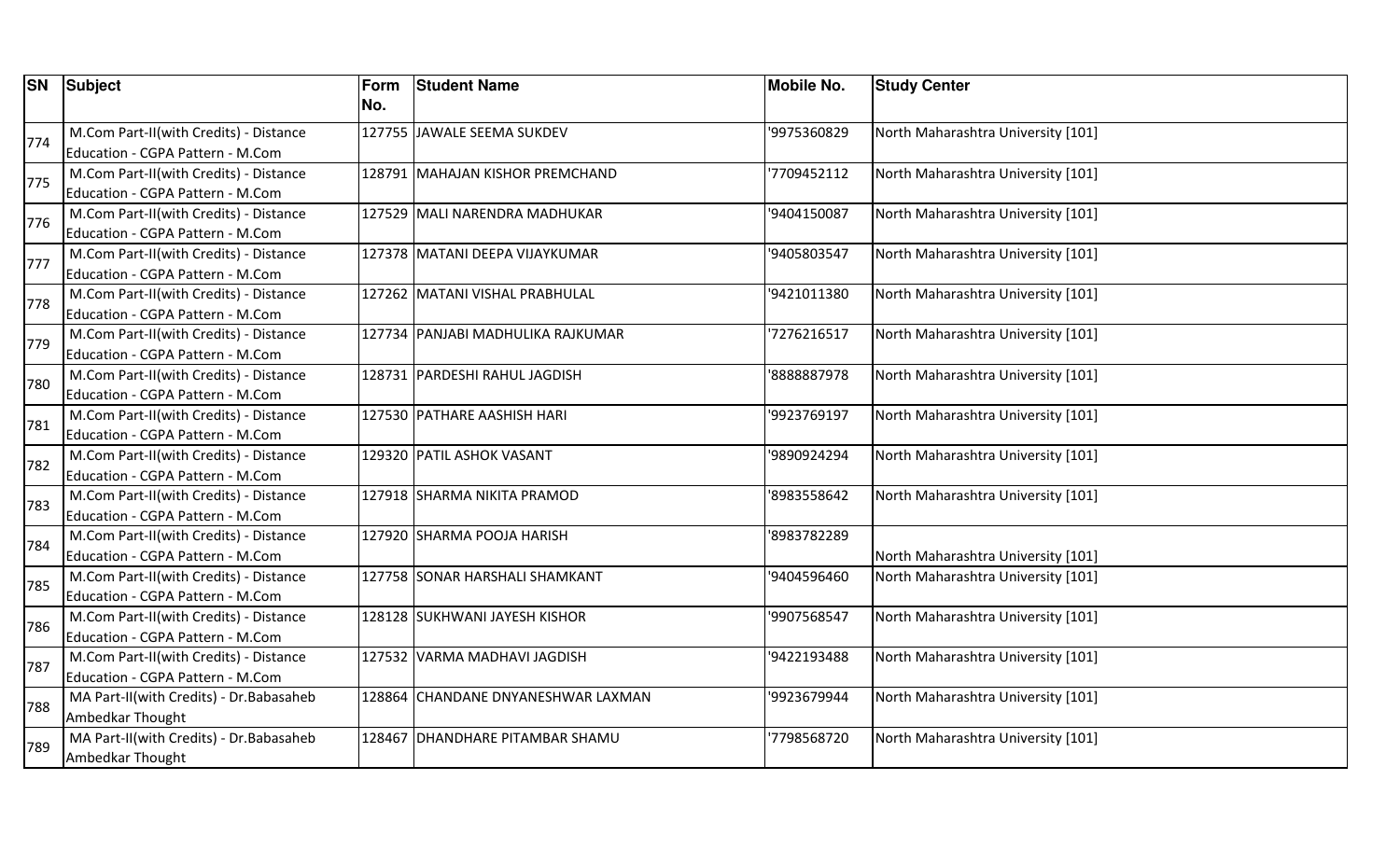| <b>SN</b> | Subject                                                          | Form | <b>Student Name</b>                   | <b>Mobile No.</b> | <b>Study Center</b>                |
|-----------|------------------------------------------------------------------|------|---------------------------------------|-------------------|------------------------------------|
|           |                                                                  | No.  |                                       |                   |                                    |
| 790       | MA Part-II(with Credits) - Dr. Babasaheb                         |      | 129312 TAKSANDE NAGSEN BHIMRAOJI      | '9921858340       | North Maharashtra University [101] |
|           | Ambedkar Thought                                                 |      |                                       |                   |                                    |
| 791       | LL.M. Part-II(with Credits) - Distance                           |      | 128980 GOSAVI NARAYANI MADHUKAR       | '9270989953       | North Maharashtra University [101] |
|           | Education - CGPA Pattern                                         |      |                                       |                   |                                    |
| 792       | LL.M. Part-II(with Credits) - Distance                           |      | 127979 LADDHA RAHUL SUHAS             | '9420789399       | North Maharashtra University [101] |
|           | Education - CGPA Pattern                                         |      |                                       |                   |                                    |
| 793       | LL.M. Part-II(with Credits) - Distance                           |      | 128080 MANDORA VARSHA VIJAY           | 7588686556        | North Maharashtra University [101] |
|           | Education - CGPA Pattern                                         |      |                                       |                   |                                    |
| 794       | LL.M. Part-II(with Credits) - Distance                           |      | 127895 NAGLA SHAILESH RAVIKANT        | '9403097218       | North Maharashtra University [101] |
|           | Education - CGPA Pattern                                         |      |                                       |                   |                                    |
| 795       | LL.M. Part-II(with Credits) - Distance                           |      | 127643 NIKAM SACHIN RANGLAL           | '9421567244       | North Maharashtra University [101] |
|           | <b>Education - CGPA Pattern</b>                                  |      |                                       |                   |                                    |
| 796       | LL.M. Part-II(with Credits) - Distance                           |      | 127657 PATIL CHANDRAKANT GOVINDRAO    | '9422233809       | North Maharashtra University [101] |
|           | Education - CGPA Pattern                                         |      |                                       |                   |                                    |
| 797       | LL.M. Part-II(with Credits) - Distance                           |      | 128265 PATIL HARIHAR PADMAKAR         | '9404596461       | North Maharashtra University [101] |
|           | Education - CGPA Pattern                                         |      |                                       |                   |                                    |
| 798       | LL.M. Part-II(with Credits) - Distance                           |      | 128228 PATIL KAUSALYA BHIKA           | '9823405860       | North Maharashtra University [101] |
|           | Education - CGPA Pattern                                         |      |                                       |                   |                                    |
| 799       | LL.M. Part-II(with Credits) - Distance                           |      | 128229 PATIL PALLAVI DYANDEO          | '9970889319       | North Maharashtra University [101] |
|           | Education - CGPA Pattern                                         |      |                                       |                   |                                    |
| 800       | LL.M. Part-II(with Credits) - Distance                           |      | 128227 SONAR SHITAL PRABHAKAR         | '9028071297       | North Maharashtra University [101] |
|           | Education - CGPA Pattern                                         |      |                                       |                   |                                    |
| 801       | MA Part-II(with Credits) - Defence & Strategic                   |      | 127721 BARKUL SAYAJI BHAUSAHEB        | '9421008916       | North Maharashtra University [101] |
|           | <b>Studies</b><br>MA Part-II(with Credits) - Defence & Strategic |      | 128107 DESHMUKH SHIVRAJ RAJENDRA      | '9096999475       | North Maharashtra University [101] |
| 802       | <b>Studies</b>                                                   |      |                                       |                   |                                    |
|           | MA Part-II(with Credits) - Defence & Strategic                   |      | 129067 KHAN JAVID KHAN AZIZ KHAN      | '9022619373       | North Maharashtra University [101] |
| 803       | Studies                                                          |      |                                       |                   |                                    |
|           | MA Part-II(with Credits) - Defence & Strategic                   |      | 129128 KHAN MOHAMAD FAISAL LATIF KHAN | '9021174407       | North Maharashtra University [101] |
| 804       | <b>Studies</b>                                                   |      |                                       |                   |                                    |
|           | MA Part-II(with Credits) - Defence & Strategic                   |      | 129206 KUDE SUCHITA PANDURANG         | '9637572036       | North Maharashtra University [101] |
| 805       | <b>Studies</b>                                                   |      |                                       |                   |                                    |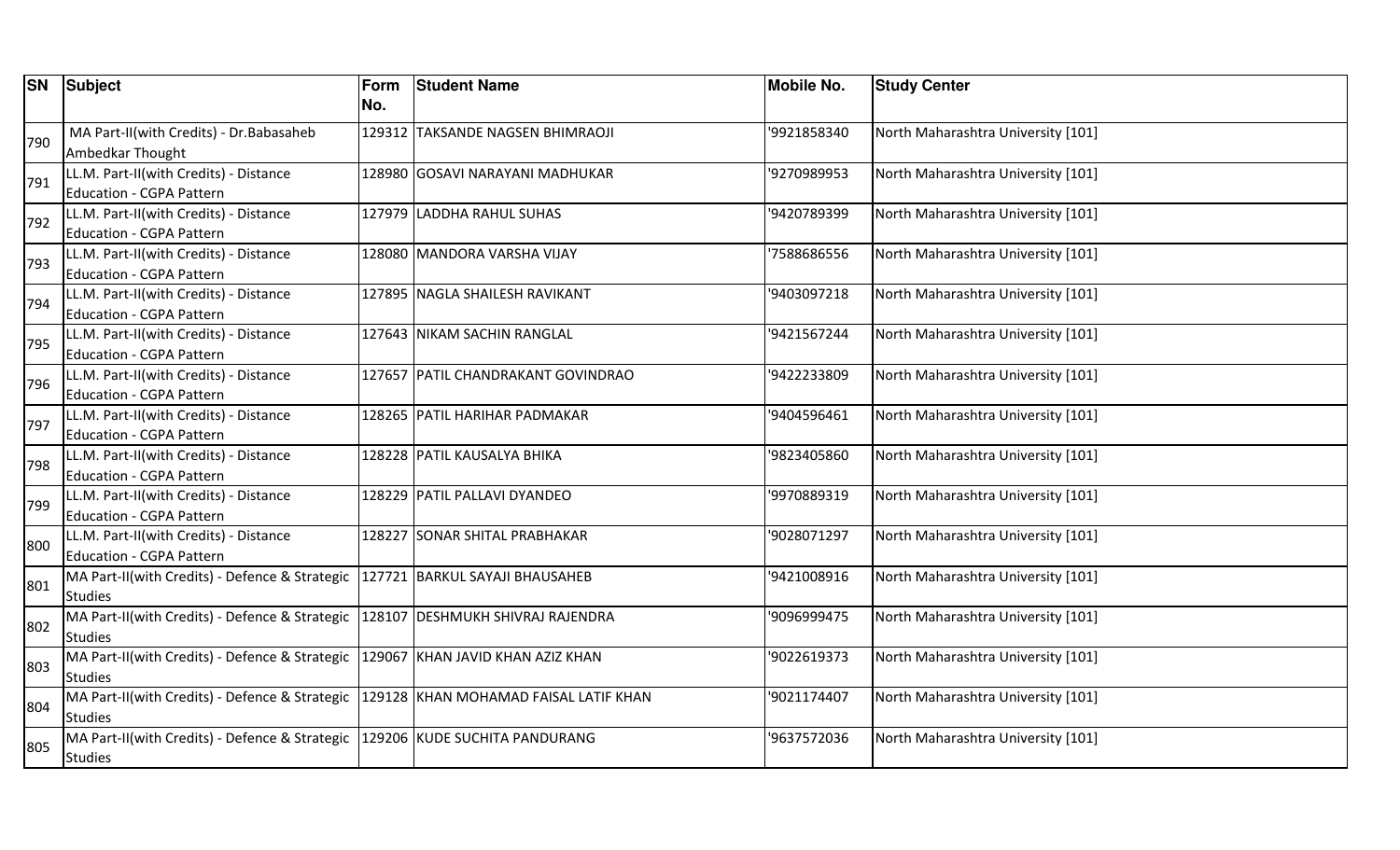| <b>SN</b> | Subject                                                          | Form | <b>Student Name</b>                | Mobile No.  | <b>Study Center</b>                |
|-----------|------------------------------------------------------------------|------|------------------------------------|-------------|------------------------------------|
|           |                                                                  | No.  |                                    |             |                                    |
| 806       | MA Part-II(with Credits) - Defence & Strategic                   |      | 129338 MAHIRE ASHWINKUMAR RAMBHAU  | '9420372120 | North Maharashtra University [101] |
|           | <b>Studies</b>                                                   |      |                                    |             |                                    |
| 807       | MA Part-II(with Credits) - Defence & Strategic<br><b>Studies</b> |      | 129386 PATHAN IMRANKHAN AKBARKHAN  | '8275591238 | North Maharashtra University [101] |
|           | MA Part-II(with Credits) - Defence & Strategic                   |      | 128438 PATIL MADHURI DURGADAS      | '9657876754 | North Maharashtra University [101] |
| 808       | <b>Studies</b>                                                   |      |                                    |             |                                    |
| 809       | MA Part-II(with Credits) - Defence & Strategic                   |      | 127617 PATIL RONAK PRADIPSING      | '9311109891 | North Maharashtra University [101] |
|           | <b>Studies</b>                                                   |      |                                    |             |                                    |
| 810       | MA Part-II(with Credits) - Defence & Strategic                   |      | 128222 PAWAR MANISHA HEMANT        | '9158101300 | North Maharashtra University [101] |
|           | <b>Studies</b>                                                   |      |                                    |             |                                    |
| 811       | MA Part-II(with Credits) - Defence & Strategic                   |      | 128255 VASAVE JAYAPRATI DIWAN      | '8379889505 | North Maharashtra University [101] |
|           | <b>Studies</b>                                                   |      |                                    |             |                                    |
| 812       | MA Part-II(with Credits) - Dr. Babasaheb                         |      | 128450 KEDAR YUVARAJ NAVAL         | '9823266600 | North Maharashtra University [101] |
|           | Ambedkar Thought                                                 |      |                                    |             |                                    |
|           | MA Part-II(with Credits) - Economics -                           |      | 128689 BHOI KIRAN ARUN             | '9096297200 | North Maharashtra University [101] |
| 813       | Economics - Distance Education - CGPA                            |      |                                    |             |                                    |
|           | Pattern                                                          |      |                                    |             |                                    |
|           | MA Part-II(with Credits) - Economics -                           |      | 129089 DESHMUKH DNYANESHWAR RAMDAS | '9890464693 | North Maharashtra University [101] |
| 814       | Economics - Distance Education - CGPA                            |      |                                    |             |                                    |
|           | Pattern                                                          |      |                                    |             |                                    |
|           | MA Part-II(with Credits) - Economics -                           |      | 127939 DHOLE SANDIP NHANUDAS       | '9423950690 | North Maharashtra University [101] |
| 815       | Economics - Distance Education - CGPA                            |      |                                    |             |                                    |
|           | Pattern                                                          |      |                                    |             |                                    |
|           | MA Part-II(with Credits) - Economics -                           |      | 128862 NILE SADASHIV PANDURANG     | '9975991080 | North Maharashtra University [101] |
| 816       | Economics - Distance Education - CGPA                            |      |                                    |             |                                    |
|           | Pattern                                                          |      |                                    |             |                                    |
|           | MA Part-II(with Credits) - Economics -                           |      | 127970 PATIL RAJDEEP JAYWANT       | '9096586758 | North Maharashtra University [101] |
| 817       | Economics - Distance Education - CGPA                            |      |                                    |             |                                    |
|           | Pattern                                                          |      |                                    |             |                                    |
|           | MA Part-II(with Credits) - Economics -                           |      | 127727 PATIL VISHVAJEET SHIVAJI    | '9623636768 | North Maharashtra University [101] |
| 818       | Economics - Distance Education - CGPA                            |      |                                    |             |                                    |
|           | Pattern                                                          |      |                                    |             |                                    |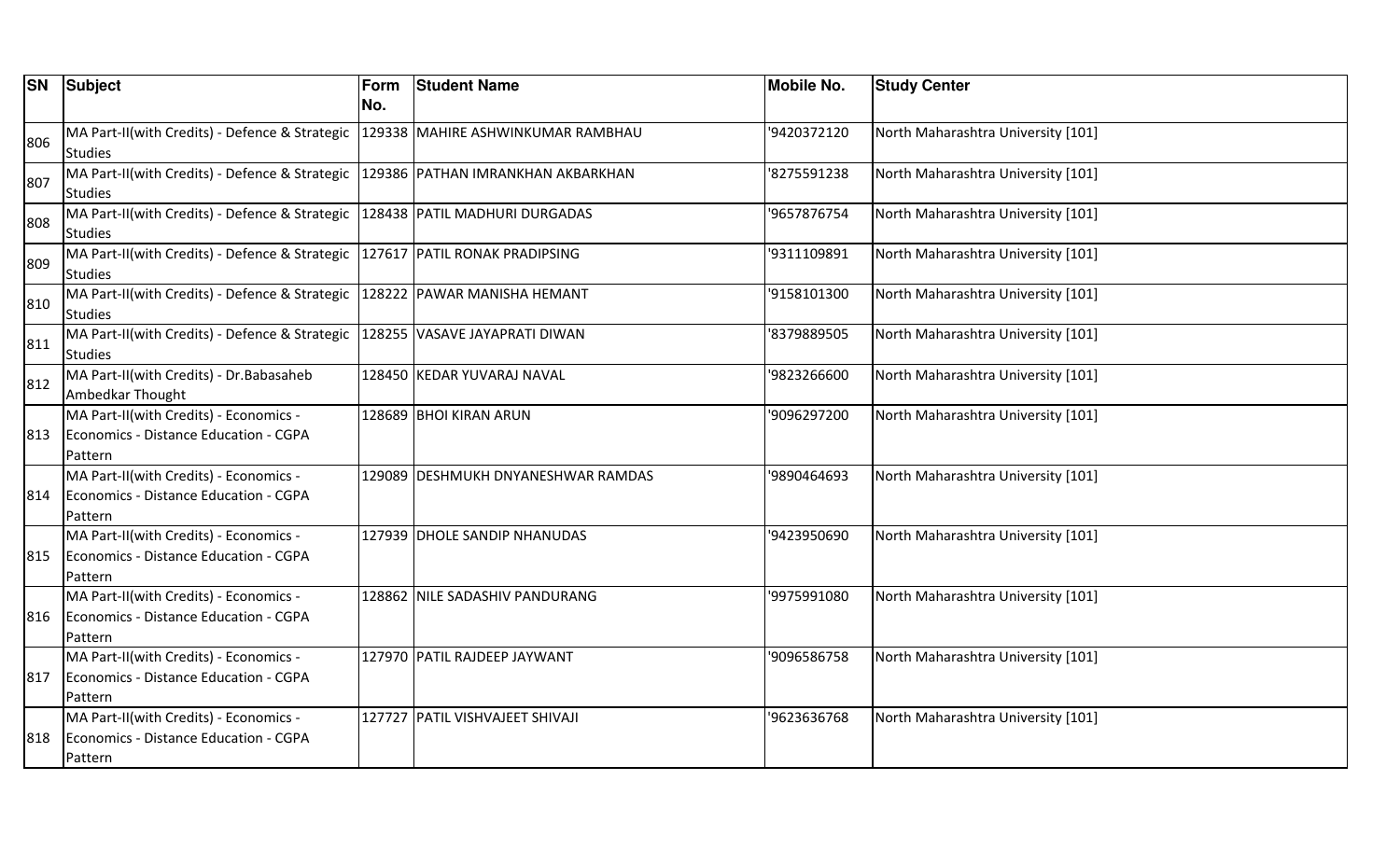|      | <b>SN</b> Subject                                                                                 | Form<br>No. | <b>Student Name</b>                      | <b>Mobile No.</b> | <b>Study Center</b>                |
|------|---------------------------------------------------------------------------------------------------|-------------|------------------------------------------|-------------------|------------------------------------|
| 1819 | MA Part-II(with Credits) - Economics -<br>Economics - Distance Education - CGPA<br><b>Pattern</b> |             | 129237 SARDAR SWAPNIL AABASAHEB          | '7588519041       | North Maharashtra University [101] |
| 820  | MA Part-II(with Credits) - Economics -<br>Economics - Distance Education - CGPA<br>Pattern        |             | 127774 SHAIKH CHAND SHAIKH KALU QURAISHI | '9970201674       | North Maharashtra University [101] |
| 821  | MA Part-II(with Credits) - Economics -<br>Economics - Distance Education - CGPA<br>Pattern        |             | 129087 SONAWANI SACHIN RAMESH            | '9890779500       | North Maharashtra University [101] |
| 822  | MA Part-II(with Credits) - Economics -<br>Economics - Distance Education - CGPA<br>Pattern        |             | 129280 YEOLA RATNAMALA KAMLAKAR          | '9422224198       | North Maharashtra University [101] |
| 823  | MA Part-II(with Credits) - Economics -<br>Economics - Distance Education - CGPA<br>Pattern        |             | 128940 ZOPE SHILPA DIGAMBER              | '9421513057       | North Maharashtra University [101] |
| 824  | MA Part-II(with Credits) - Education -<br>Education - Distance Education - CGPA Pattern           |             | 128217 AGRAWAL NEHA VIJAY                | '9372366827       | North Maharashtra University [101] |
| 825  | MA Part-II(with Credits) - Education -<br>Education - Distance Education - CGPA Pattern           |             | 128148 DEORE SACHIN DIGAMBAR             | '7588814772       | North Maharashtra University [101] |
| 826  | MA Part-II(with Credits) - Education -<br>Education - Distance Education - CGPA Pattern           |             | 128640 JOSHI KOMAL SURESH                | '8087497216       | North Maharashtra University [101] |
| 827  | MA Part-II(with Credits) - Education -<br>Education - Distance Education - CGPA Pattern           |             | 128401 NEHETE AMIT SOPAN                 | '9923470882       | North Maharashtra University [101] |
| 828  | MA Part-II(with Credits) - Education -<br>Education - Distance Education - CGPA Pattern           |             | 128028 PATIL PRAVIN SOPAN                | '8805262704       | North Maharashtra University [101] |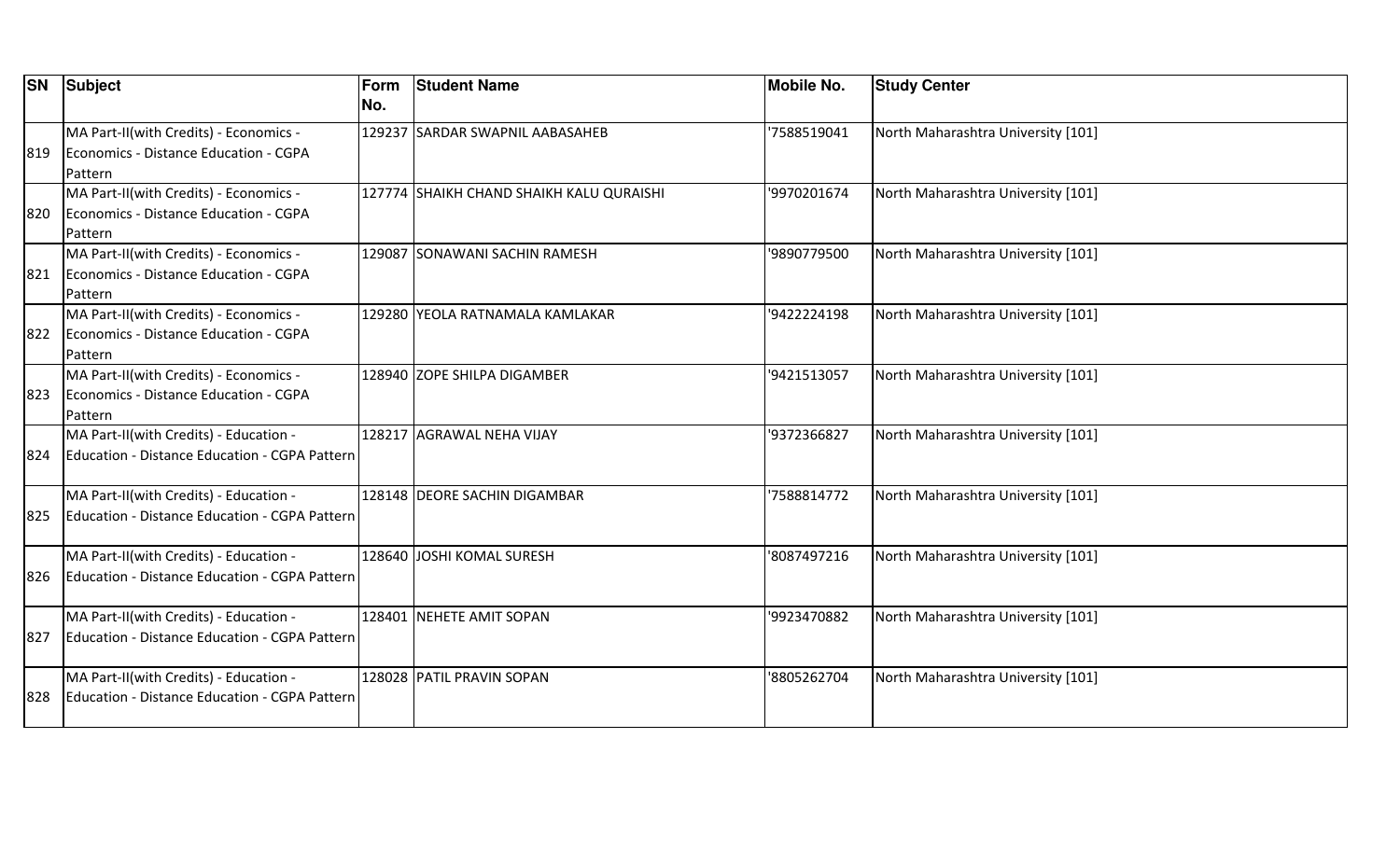| <b>SN</b> | Subject                                                                                    | Form<br>No. | <b>Student Name</b>                 | <b>Mobile No.</b> | <b>Study Center</b>                |
|-----------|--------------------------------------------------------------------------------------------|-------------|-------------------------------------|-------------------|------------------------------------|
| 829       | MA Part-II(with Credits) - Education -<br>Education - Distance Education - CGPA Pattern    |             | 128064 PATIL RAVINDRA RAMESH        | '9657155769       | North Maharashtra University [101] |
| 830       | MA Part-II(with Credits) - Education -<br>Education - Distance Education - CGPA Pattern    |             | 128844 PATIL SMITA MADHUKAR         | '9404185192       | North Maharashtra University [101] |
| 831       | MA Part-II(with Credits) - Education -<br>Education - Distance Education - CGPA Pattern    |             | 129265 SAPKAL MEGHANA SUBHAS        | '8149737573       | North Maharashtra University [101] |
| 832       | MA Part-II(with Credits) - English - English -<br>Distance Education - Annual CGPA Pattern |             | 127875 BAVISKAR SMITA YUVRAJ        | '9404723433       | North Maharashtra University [101] |
| 833       | MA Part-II(with Credits) - English - English -<br>Distance Education - Annual CGPA Pattern |             | 128137 BHALERAO JAYASHRI BHAVLAL    | '9096454063       | North Maharashtra University [101] |
| 834       | MA Part-II(with Credits) - English - English -<br>Distance Education - Annual CGPA Pattern |             | 127622  CHAUDHARI SHUBHANGI BUDHA   | '8108825656       | North Maharashtra University [101] |
| 835       | MA Part-II(with Credits) - English - English -<br>Distance Education - Annual CGPA Pattern |             | 127545 DEORE SHIVANGI BALAJI        | '9420966957       | North Maharashtra University [101] |
| 836       | MA Part-II(with Credits) - English - English -<br>Distance Education - Annual CGPA Pattern |             | 128400 DESHMUKH MAHENDRA VISHWASRAO | '9011360011       | North Maharashtra University [101] |
| 837       | MA Part-II(with Credits) - English - English -<br>Distance Education - Annual CGPA Pattern |             | 127326 DEVARE SUNITA ANANDA         | '9923678877       | North Maharashtra University [101] |
| 838       | MA Part-II(with Credits) - English - English -<br>Distance Education - Annual CGPA Pattern |             | 128013 INGLE JAYASHRI VASUDEO       | '7588007513       | North Maharashtra University [101] |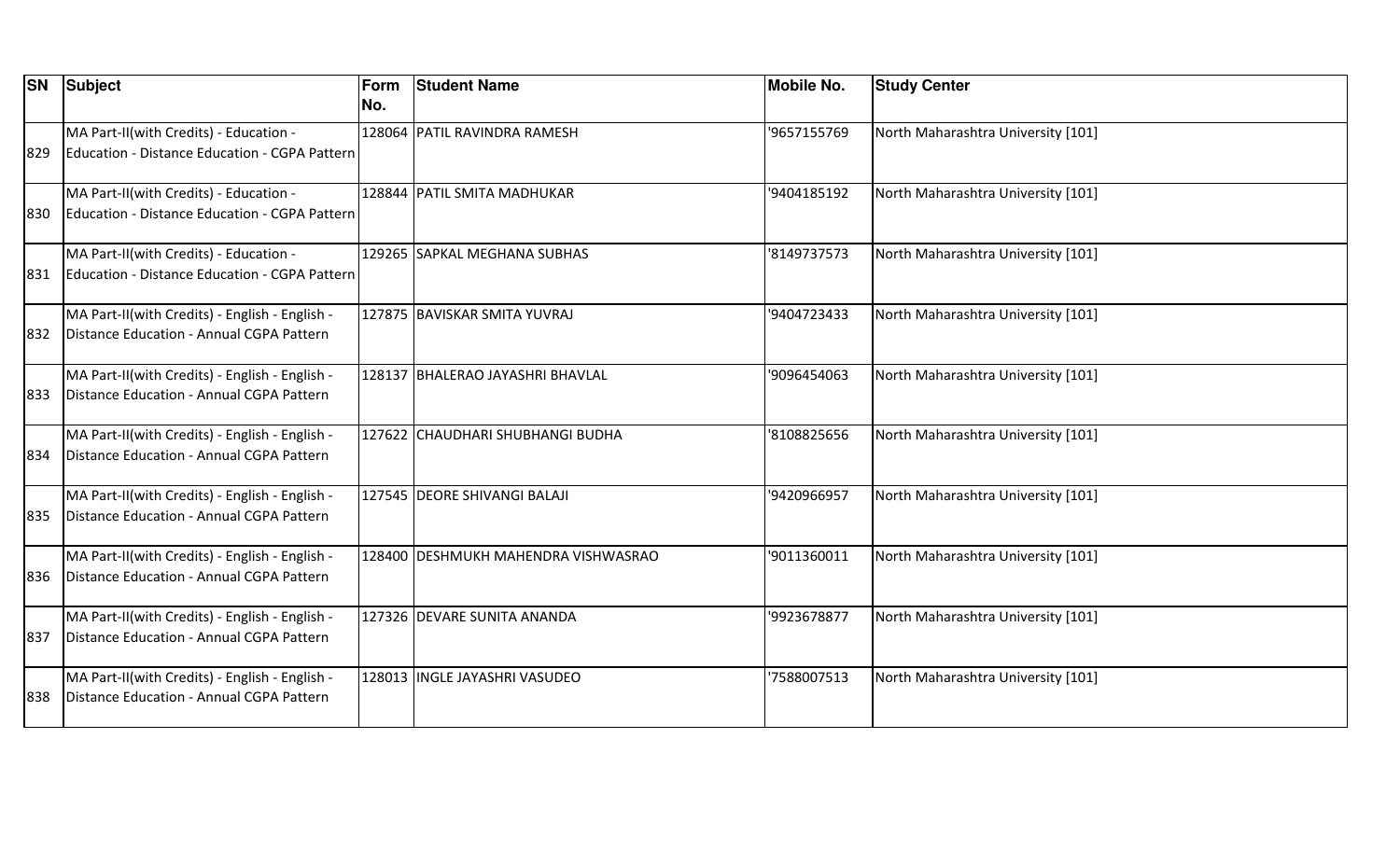| <b>SN</b> | Subject                                                                                    | Form<br>No. | <b>Student Name</b>                     | <b>Mobile No.</b> | <b>Study Center</b>                |
|-----------|--------------------------------------------------------------------------------------------|-------------|-----------------------------------------|-------------------|------------------------------------|
| 839       | MA Part-II(with Credits) - English - English -<br>Distance Education - Annual CGPA Pattern |             | 129313 JAMDHADE DILIP JAGANNATH         | '9922804223       | North Maharashtra University [101] |
| 840       | MA Part-II(with Credits) - English - English -<br>Distance Education - Annual CGPA Pattern |             | 127328 KHARE PRANITA RUPENDRA           | '9819453536       | North Maharashtra University [101] |
| 841       | MA Part-II(with Credits) - English - English -<br>Distance Education - Annual CGPA Pattern |             | 129186 MALI GAJANAN JAYRAM              | '8390474948       | North Maharashtra University [101] |
| 842       | MA Part-II(with Credits) - English - English -<br>Distance Education - Annual CGPA Pattern |             | 129391 MALI PRATIK PRAMOD               | '9545923880       | North Maharashtra University [101] |
| 1843.     | MA Part-II(with Credits) - English - English -<br>Distance Education - Annual CGPA Pattern |             | 127311 MOHAMMAD SHAHZAD KHAN SAHEB KHAN | '9326213779       | North Maharashtra University [101] |
| 844       | MA Part-II(with Credits) - English - English -<br>Distance Education - Annual CGPA Pattern |             | 129336 MOHAMMAD ZAHID ABDUL QAISAR      | '9325646060       | North Maharashtra University [101] |
| 845       | MA Part-II(with Credits) - English - English -<br>Distance Education - Annual CGPA Pattern |             | 127685 NARAWALE SONAM BANWARI           | '9096590747       | North Maharashtra University [101] |
| 846       | MA Part-II(with Credits) - English - English -<br>Distance Education - Annual CGPA Pattern |             | 127422 NIKUMBH KAPILDEO MADHAVRAO       | '9004532545       | North Maharashtra University [101] |
| 847       | MA Part-II(with Credits) - English - English -<br>Distance Education - Annual CGPA Pattern |             | 127396 PAGARE MAHENDRAKUMAR SUPADU      | '9423159623       | North Maharashtra University [101] |
| 848       | MA Part-II(with Credits) - English - English -<br>Distance Education - Annual CGPA Pattern |             | 127441 PARDESHI SHRADHA GOPALSINGH      | '9766424994       | North Maharashtra University [101] |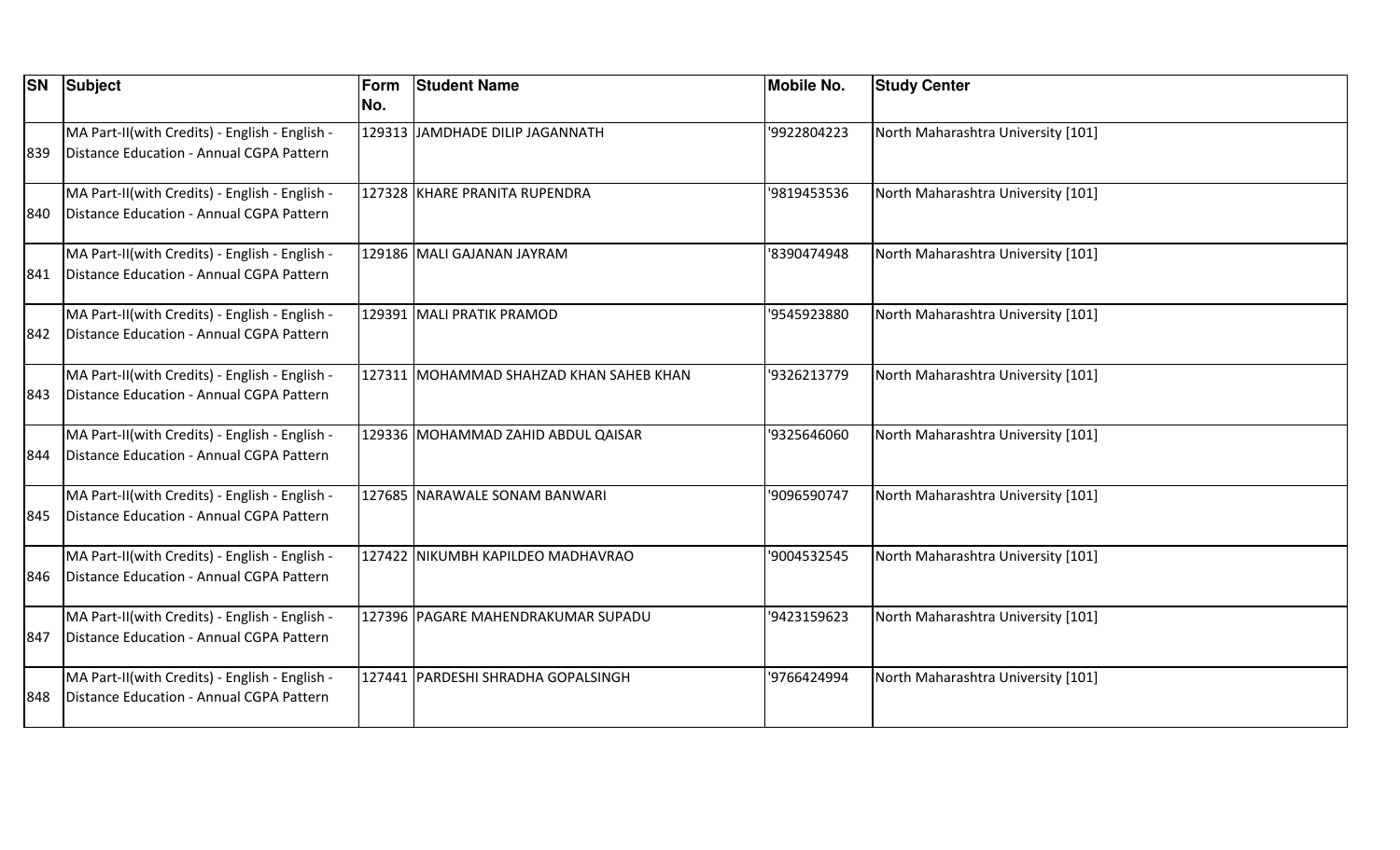|      | <b>SN</b> Subject                                                                          | <b>Form</b><br>No. | <b>Student Name</b>              | <b>Mobile No.</b> | <b>Study Center</b>                |
|------|--------------------------------------------------------------------------------------------|--------------------|----------------------------------|-------------------|------------------------------------|
| 1849 | MA Part-II(with Credits) - English - English -<br>Distance Education - Annual CGPA Pattern |                    | 127434 PATIL MONALI SUBHASH      | '9921256807       | North Maharashtra University [101] |
| 1850 | MA Part-II(with Credits) - English - English -<br>Distance Education - Annual CGPA Pattern |                    | 129173 PATIL PRIYANKA NARAYAN    | '9370003491       | North Maharashtra University [101] |
| 851  | MA Part-II(with Credits) - English - English -<br>Distance Education - Annual CGPA Pattern |                    | 127495 PATIL SURESH GAYABU       | '9823869921       | North Maharashtra University [101] |
| 852  | MA Part-II(with Credits) - English - English -<br>Distance Education - Annual CGPA Pattern |                    | 127593 PATIL SWAPNIL ARJUN       | '9860362843       | North Maharashtra University [101] |
| 853  | MA Part-II(with Credits) - English - English -<br>Distance Education - Annual CGPA Pattern |                    | 128888 PAWAR SNEHAL ARUN         | 7507237935        | North Maharashtra University [101] |
| 854  | MA Part-II(with Credits) - English - English -<br>Distance Education - Annual CGPA Pattern |                    | 127811 RAJPUT ANJALI BIJESING    | '9421513730       | North Maharashtra University [101] |
| 855  | MA Part-II(with Credits) - English - English -<br>Distance Education - Annual CGPA Pattern |                    | 128445 RAUT DIPAK BABURAO        | '9850066764       | North Maharashtra University [101] |
| 856  | MA Part-II(with Credits) - English - English -<br>Distance Education - Annual CGPA Pattern |                    | 127611 SAINDANE DIVAKAR SURESH   | '8626027074       | North Maharashtra University [101] |
| 857  | MA Part-II(with Credits) - English - English -<br>Distance Education - Annual CGPA Pattern |                    | 127958 SALI RAJSHRI PANDIT       | '9665256324       | North Maharashtra University [101] |
| 858  | MA Part-II(with Credits) - English - English -<br>Distance Education - Annual CGPA Pattern |                    | 128760 SAPKALE SHRADDHA RAJENDRA | 7875740409        | North Maharashtra University [101] |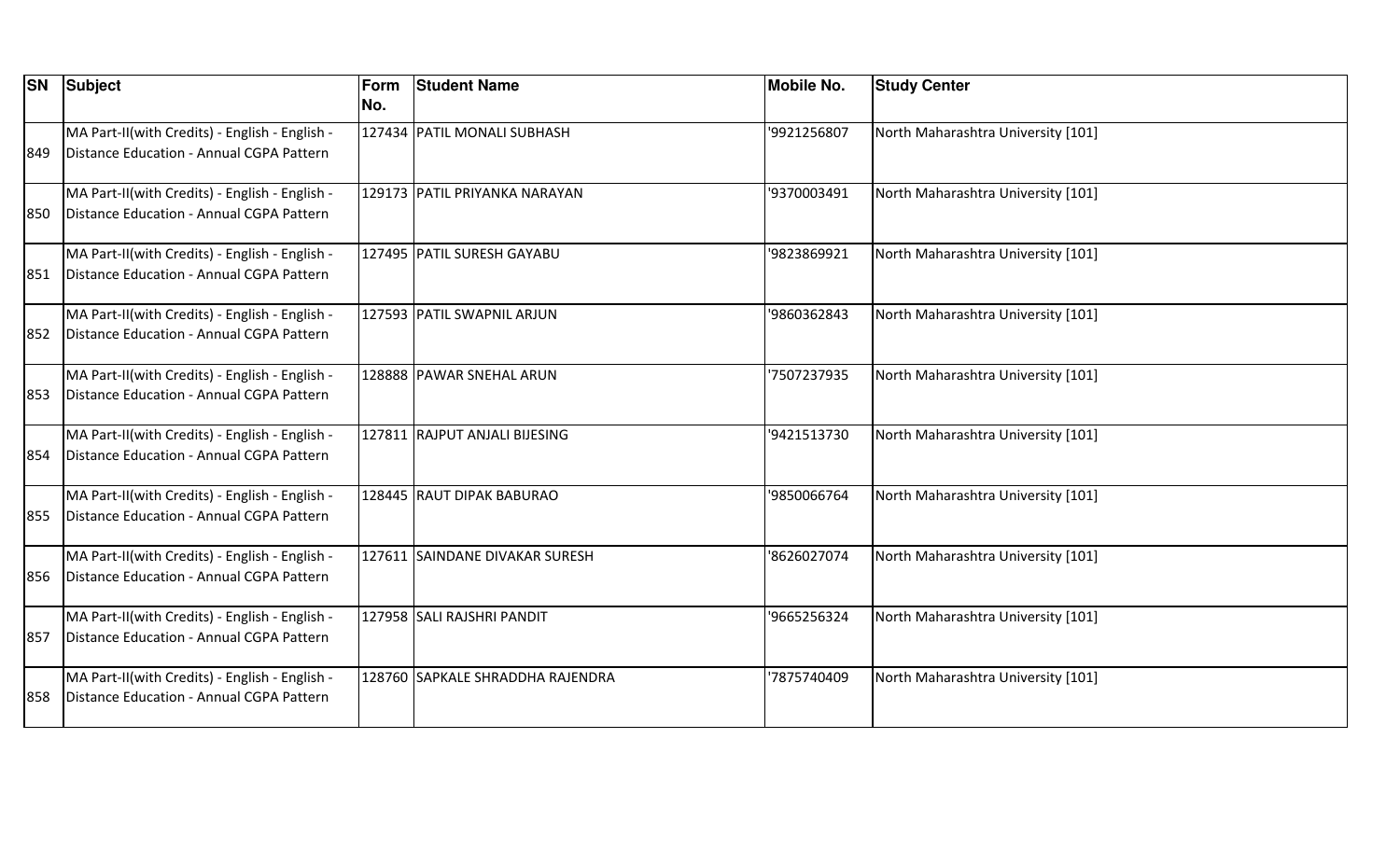|      | <b>SN</b> Subject                                                                          | <b>Form</b><br>No. | <b>Student Name</b>                      | <b>Mobile No.</b> | <b>Study Center</b>                |
|------|--------------------------------------------------------------------------------------------|--------------------|------------------------------------------|-------------------|------------------------------------|
|      |                                                                                            |                    |                                          |                   |                                    |
|      | MA Part-II(with Credits) - English - English -<br>Distance Education - Annual CGPA Pattern |                    | 127375 SARKATE MAHADEV RAMESH            | '8983610917       | North Maharashtra University [101] |
| 1859 |                                                                                            |                    |                                          |                   |                                    |
|      | MA Part-II(with Credits) - English - English -                                             |                    | 127417 SELOKAR YUGAL NANUJI              | '8055155973       | North Maharashtra University [101] |
| 860  | Distance Education - Annual CGPA Pattern                                                   |                    |                                          |                   |                                    |
|      | MA Part-II(with Credits) - English - English -                                             |                    | 128290 SHAIKH AHESAN ABDUL RAHEMAN       | '9960771975       | North Maharashtra University [101] |
| 1861 | Distance Education - Annual CGPA Pattern                                                   |                    |                                          |                   |                                    |
|      | MA Part-II(with Credits) - English - English -                                             |                    | 127738 SHAIKH RIYAZ AHMED GULAM FAROOQUE | '9766443209       | North Maharashtra University [101] |
| 862  | Distance Education - Annual CGPA Pattern                                                   |                    |                                          |                   |                                    |
|      | MA Part-II(with Credits) - English - English -                                             |                    | 128948 SURWADE MAHESH KADU               | '9422567889       | North Maharashtra University [101] |
| 863  | Distance Education - Annual CGPA Pattern                                                   |                    |                                          |                   |                                    |
|      | MA Part-II(with Credits) - English - English -                                             |                    | 127600 WASANE DIPESH RAVINDRA            | '9595433536       | North Maharashtra University [101] |
| 864  | Distance Education - Annual CGPA Pattern                                                   |                    |                                          |                   |                                    |
|      | MA Part-II(with Credits) - Hindi - Hindi -                                                 |                    | 127773 BACHCHHAV VARSHABAI KAILAS        | '9673233208       | North Maharashtra University [101] |
| 865  | Distance Education - Annual CGPA Pattern                                                   |                    |                                          |                   |                                    |
|      | MA Part-II(with Credits) - Hindi - Hindi -                                                 |                    | 127978 CHAUDHARI PRATIBHA SATISH         | '8793136656       | North Maharashtra University [101] |
| 1866 | Distance Education - Annual CGPA Pattern                                                   |                    |                                          |                   |                                    |
|      | MA Part-II(with Credits) - Hindi - Hindi -                                                 |                    | 127421 GHUGE SUBHASH NARAYAN             | '8421372898       | North Maharashtra University [101] |
| 867  | Distance Education - Annual CGPA Pattern                                                   |                    |                                          |                   |                                    |
|      | MA Part-II(with Credits) - Hindi - Hindi -                                                 |                    | 127472 KURANGA KUM NEETA NARAMADAPRASAD  | '9421638336       | North Maharashtra University [101] |
| 868  | Distance Education - Annual CGPA Pattern                                                   |                    |                                          |                   |                                    |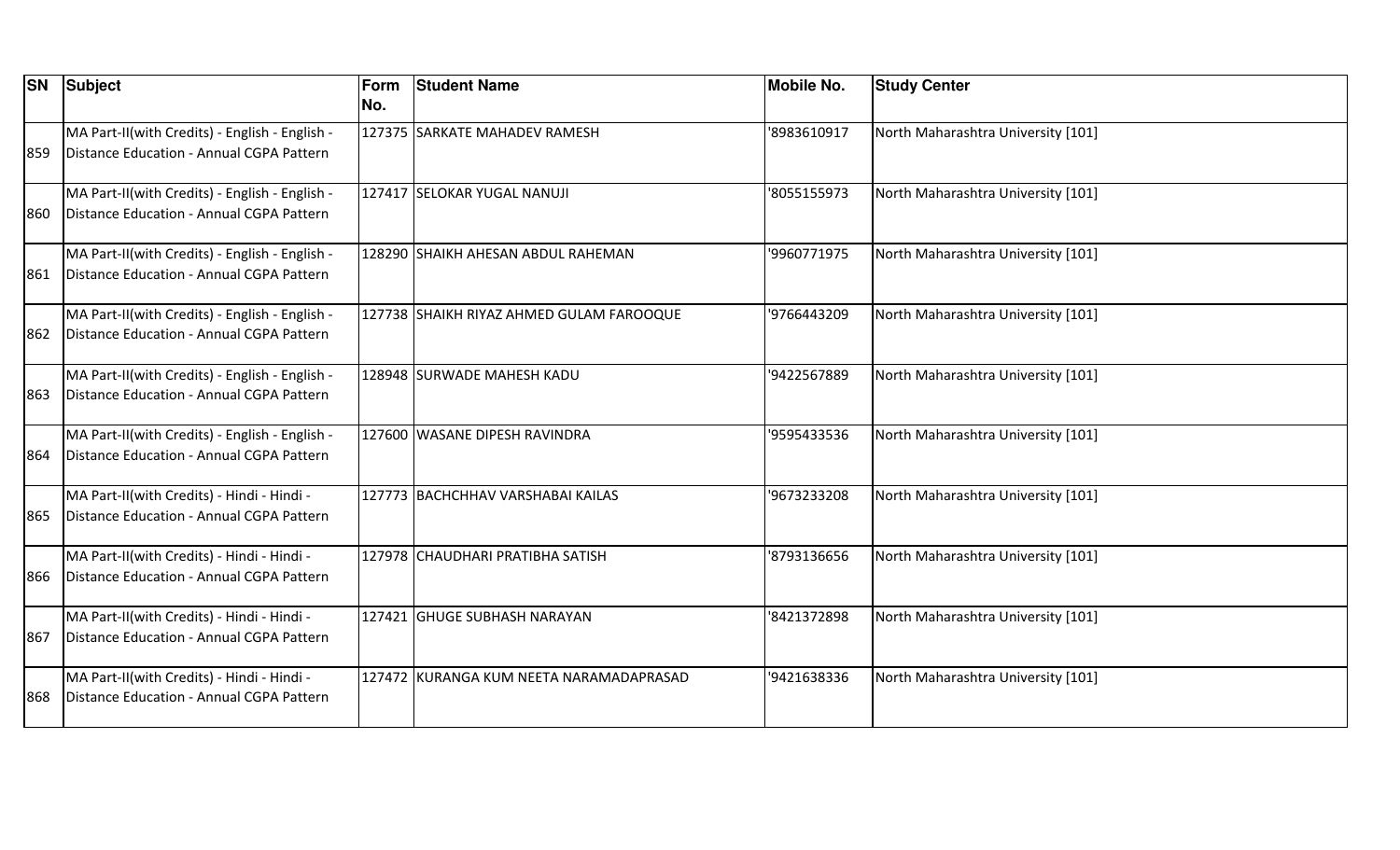| <b>SN</b> | Subject                                                                                | Form<br>No. | <b>Student Name</b>              | <b>Mobile No.</b> | <b>Study Center</b>                |
|-----------|----------------------------------------------------------------------------------------|-------------|----------------------------------|-------------------|------------------------------------|
| 869       | MA Part-II(with Credits) - Hindi - Hindi -<br>Distance Education - Annual CGPA Pattern |             | 128223 PATIL MOHINI KAILAS       | 7798420137        | North Maharashtra University [101] |
| 870       | MA Part-II(with Credits) - Hindi - Hindi -<br>Distance Education - Annual CGPA Pattern |             | 128725 PATIL SONALI SURESH       | '9405793001       | North Maharashtra University [101] |
| 871       | MA Part-II(with Credits) - Hindi - Hindi -<br>Distance Education - Annual CGPA Pattern |             | 127974 SANANSE PARESH RAMKRISHNA | '9422276667       | North Maharashtra University [101] |
| 872       | MA Part-II(with Credits) - Hindi - Hindi -<br>Distance Education - Annual CGPA Pattern |             | 129106 SHINDE PRATIBHA MADHUKAR  | '9404053058       | North Maharashtra University [101] |
| 873       | MA Part-II(with Credits) - Hindi - Hindi -<br>Distance Education - Annual CGPA Pattern |             | 129209 SONAWANE NILKANTH DINKAR  | '8007646211       | North Maharashtra University [101] |
| 874       | MA Part-II(with Credits) - Hindi - Hindi -<br>Distance Education - Annual CGPA Pattern |             | 128267 TAYADE VAISHALI SHISHUPAL | '9403019831       | North Maharashtra University [101] |
| 875       | MA Part-II(with Credits) - Hindi - Hindi -<br>Distance Education - Annual CGPA Pattern |             | 127435 TELI GAYATRI JAWAHARLAL   | '9637540785       | North Maharashtra University [101] |
| 876       | MA Part-II(with Credits) - Hindi - Hindi -<br>Distance Education - Annual CGPA Pattern |             | 128019 UGALE SUBHASH BHIKANRAO   | '9881184498       | North Maharashtra University [101] |
| 877       | MA Part-II(with Credits) - Hindi - Hindi -<br>Distance Education - Annual CGPA Pattern |             | 127676 WAGH SANTOSH DAMU         | '9960513271       | North Maharashtra University [101] |
| 878       | MA Part-II(with Credits) - History - History -<br>Distance Education - CGPA Pattern    | 129088      | SAYYED TAYYUB SAYYED YOUSUF      | '9970206964       | North Maharashtra University [101] |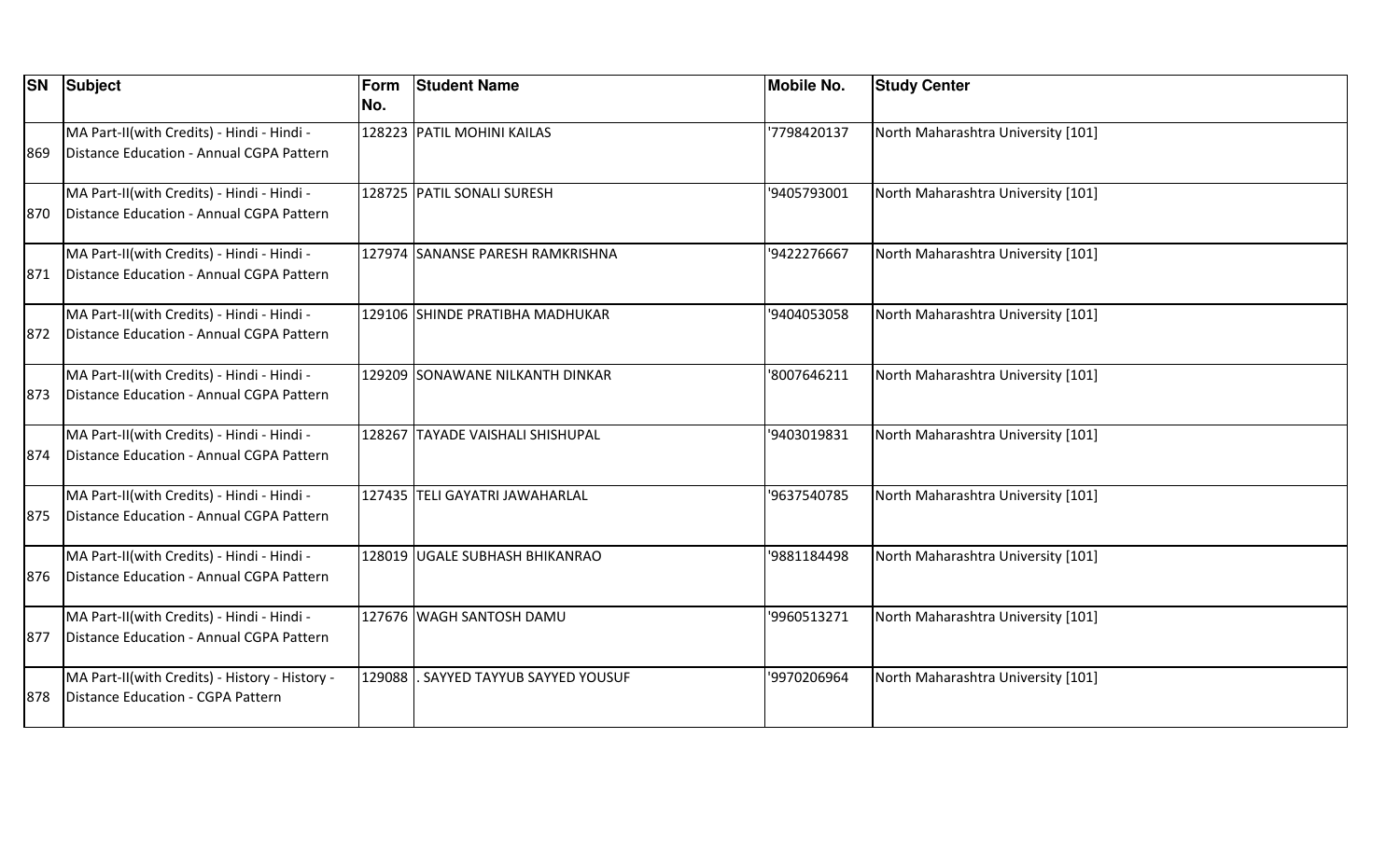| <b>SN</b> | Subject                                                                             | Form<br>No. | <b>Student Name</b>                  | <b>Mobile No.</b> | <b>Study Center</b>                |
|-----------|-------------------------------------------------------------------------------------|-------------|--------------------------------------|-------------------|------------------------------------|
| 879       | MA Part-II(with Credits) - History - History -<br>Distance Education - CGPA Pattern |             | 127667 BAGUL HIRALAL POPAT           | '9796221611       | North Maharashtra University [101] |
| 880       | MA Part-II(with Credits) - History - History -<br>Distance Education - CGPA Pattern |             | 129147 BIRADAR PANKAJ SHESHRAO       | '9890084329       | North Maharashtra University [101] |
| 881       | MA Part-II(with Credits) - History - History -<br>Distance Education - CGPA Pattern |             | 129154 CHANDEL RAJESH SHIVPRASADSING | '9049344614       | North Maharashtra University [101] |
| 882       | MA Part-II(with Credits) - History - History -<br>Distance Education - CGPA Pattern |             | 129157 DESHMUKH MILIND PRAKASH       | '9405670051       | North Maharashtra University [101] |
| 883       | MA Part-II(with Credits) - History - History -<br>Distance Education - CGPA Pattern |             | 129179 DHULGANDE ASHOK MAROTI        | '9923373981       | North Maharashtra University [101] |
| 884       | MA Part-II(with Credits) - History - History -<br>Distance Education - CGPA Pattern |             | 129152 FUNDE MEERA MARUTI            | '7588006571       | North Maharashtra University [101] |
| 885       | MA Part-II(with Credits) - History - History -<br>Distance Education - CGPA Pattern |             | 129184 GARUD ARCHANA PRAKASHRAO      | '9420235283       | North Maharashtra University [101] |
| 886       | MA Part-II(with Credits) - History - History -<br>Distance Education - CGPA Pattern |             | 129175 GARUD SWAPNIL BHIMRAO         | '9420240233       | North Maharashtra University [101] |
| 887       | MA Part-II(with Credits) - History - History -<br>Distance Education - CGPA Pattern |             | 129159 GAVALE NANA BHIKA             | '8007049588       | North Maharashtra University [101] |
| 888       | MA Part-II(with Credits) - History - History -<br>Distance Education - CGPA Pattern |             | 128716 GAVIT BHIMSING RODTYA         | '9404614610       | North Maharashtra University [101] |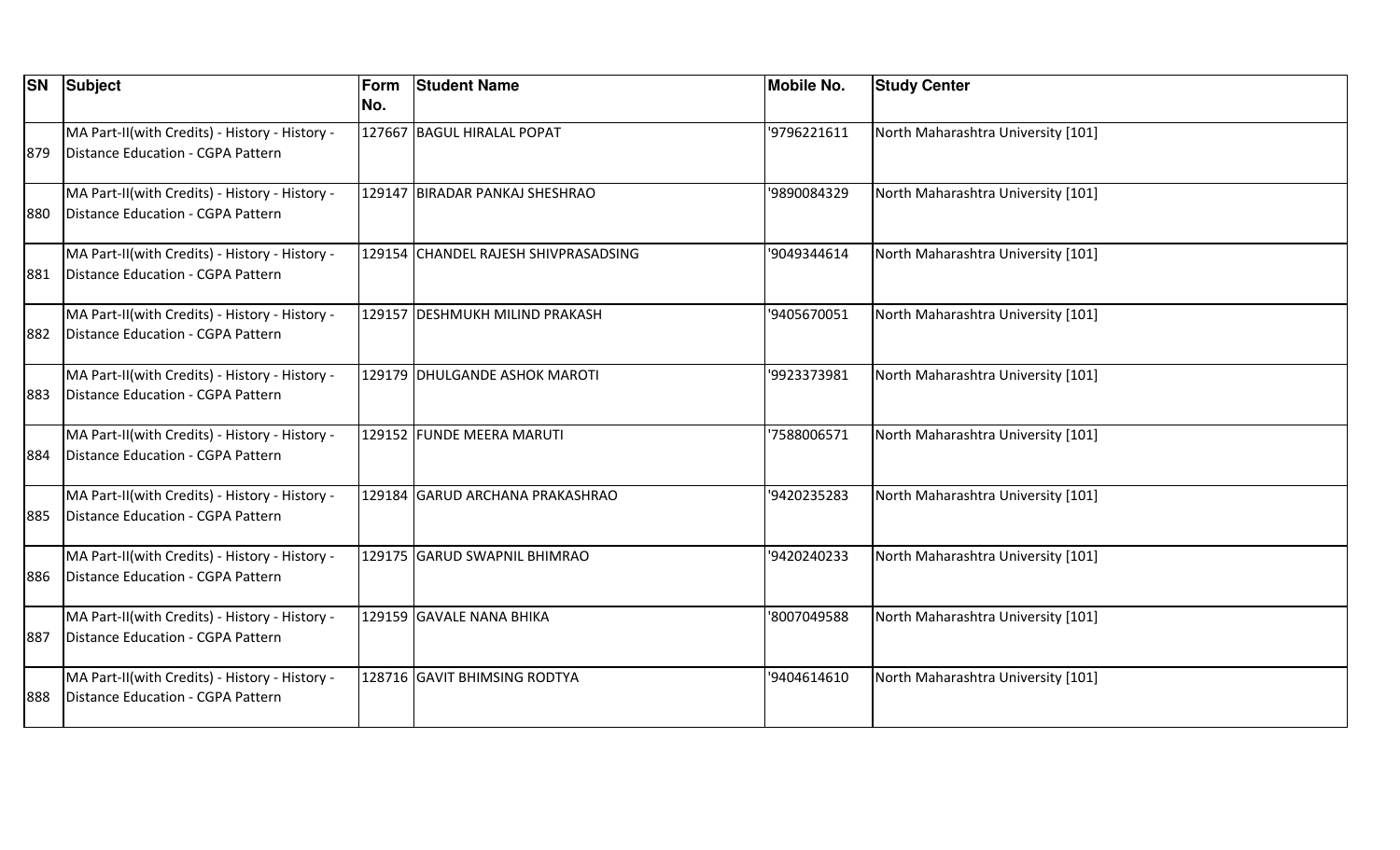| <b>SN</b> | Subject                                                                             | Form<br>No. | <b>Student Name</b>                 | <b>Mobile No.</b> | <b>Study Center</b>                |
|-----------|-------------------------------------------------------------------------------------|-------------|-------------------------------------|-------------------|------------------------------------|
| 889       | MA Part-II(with Credits) - History - History -<br>Distance Education - CGPA Pattern |             | 129182 GUJAR SANJAY MAGAN           | '8390584390       | North Maharashtra University [101] |
| 890       | MA Part-II(with Credits) - History - History -<br>Distance Education - CGPA Pattern |             | 128008 JADHAV GAJANAN DILIP         | '9766794431       | North Maharashtra University [101] |
| 1891      | MA Part-II(with Credits) - History - History -<br>Distance Education - CGPA Pattern |             | 129151 JADHAV SHANKAR SHRAWAN       | '9403295464       | North Maharashtra University [101] |
| 892       | MA Part-II(with Credits) - History - History -<br>Distance Education - CGPA Pattern |             | 129160 JAGDALE ARUN SURESH          | '8308210021       | North Maharashtra University [101] |
| 893       | MA Part-II(with Credits) - History - History -<br>Distance Education - CGPA Pattern |             | 129174 JOMALKAR RUPALI SHRIKRUSHNA  | '9970028624       | North Maharashtra University [101] |
| 894       | MA Part-II(with Credits) - History - History -<br>Distance Education - CGPA Pattern |             | 127952 KADNOR AJAY VIKRAM           | '9881183858       | North Maharashtra University [101] |
| 895       | MA Part-II(with Credits) - History - History -<br>Distance Education - CGPA Pattern |             | 128650 KALAMKAR PALLAVI MADAN       | '9970210772       | North Maharashtra University [101] |
| 896       | MA Part-II(with Credits) - History - History -<br>Distance Education - CGPA Pattern |             | 128935 KUMAWAT RAHULKUMAR VASANTRAO | '9595072190       | North Maharashtra University [101] |
| 897       | MA Part-II(with Credits) - History - History -<br>Distance Education - CGPA Pattern |             | 129161 LAHASE ASHOK MADHUKAR        | '9970908592       | North Maharashtra University [101] |
| 898       | MA Part-II(with Credits) - History - History -<br>Distance Education - CGPA Pattern |             | 129348 MAHAJAN KUNAL BHAGAWAN       | '9049903744       | North Maharashtra University [101] |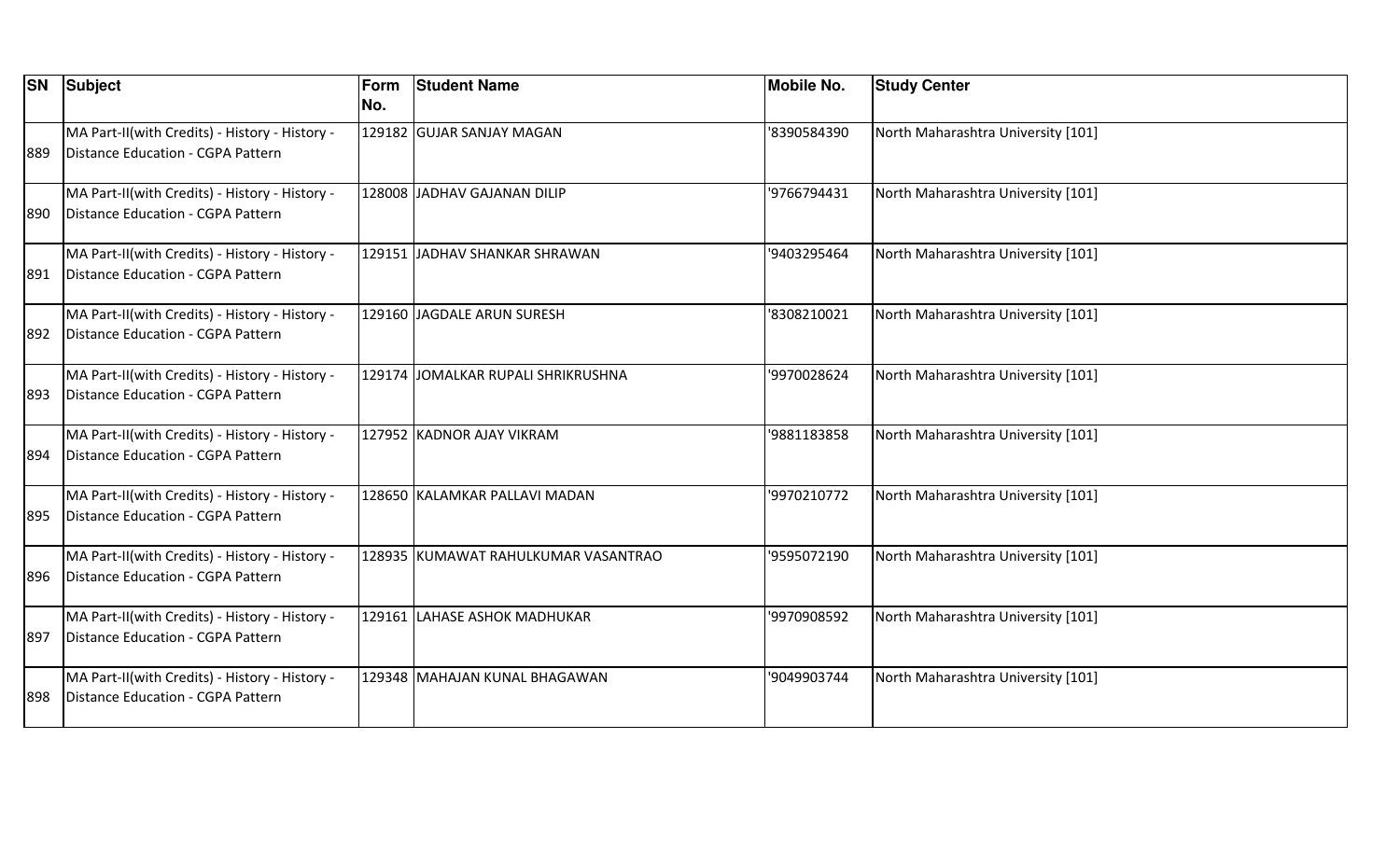| <b>SN</b> | Subject                                                                             | Form<br>No. | <b>Student Name</b>                      | <b>Mobile No.</b> | <b>Study Center</b>                |
|-----------|-------------------------------------------------------------------------------------|-------------|------------------------------------------|-------------------|------------------------------------|
| 899       | MA Part-II(with Credits) - History - History -<br>Distance Education - CGPA Pattern |             | 129139 MALKHEDE AVINASH PANDURANG        | '8551952004       | North Maharashtra University [101] |
| 900       | MA Part-II(with Credits) - History - History -<br>Distance Education - CGPA Pattern |             | 127416 NEMADE JYOTI NANDKISHOR           | '9403829506       | North Maharashtra University [101] |
| 901       | MA Part-II(with Credits) - History - History -<br>Distance Education - CGPA Pattern |             | 127595 NIKAM RATNA SUNIL                 | '9552567661       | North Maharashtra University [101] |
| 902       | MA Part-II(with Credits) - History - History -<br>Distance Education - CGPA Pattern |             | 129176 NIKAM SUSHIL BHIMRAO              | '8698353476       | North Maharashtra University [101] |
| 903       | MA Part-II(with Credits) - History - History -<br>Distance Education - CGPA Pattern |             | 128683 PADVI SAYSING NURYA               | '9623078905       | North Maharashtra University [101] |
| 904       | MA Part-II(with Credits) - History - History -<br>Distance Education - CGPA Pattern |             | 129148 PARDHE ARJUN BABURAO              | '9579816986       | North Maharashtra University [101] |
| 905       | MA Part-II(with Credits) - History - History -<br>Distance Education - CGPA Pattern |             | 127556 PATIL DIPAK BAPURAO               | '8275318145       | North Maharashtra University [101] |
| 906       | MA Part-II(with Credits) - History - History -<br>Distance Education - CGPA Pattern |             | 129142 PATIL GAJANAN RAMESH              | '9403552896       | North Maharashtra University [101] |
| 907       | MA Part-II(with Credits) - History - History -<br>Distance Education - CGPA Pattern |             | 129144 PATIL GOPAL RAMESH                | '9049035062       | North Maharashtra University [101] |
| 908       | MA Part-II(with Credits) - History - History -<br>Distance Education - CGPA Pattern |             | Offline   PATIL MAHENDRAKUMAR BHAGWANRAO | 9881133430        | North Maharashtra University [101] |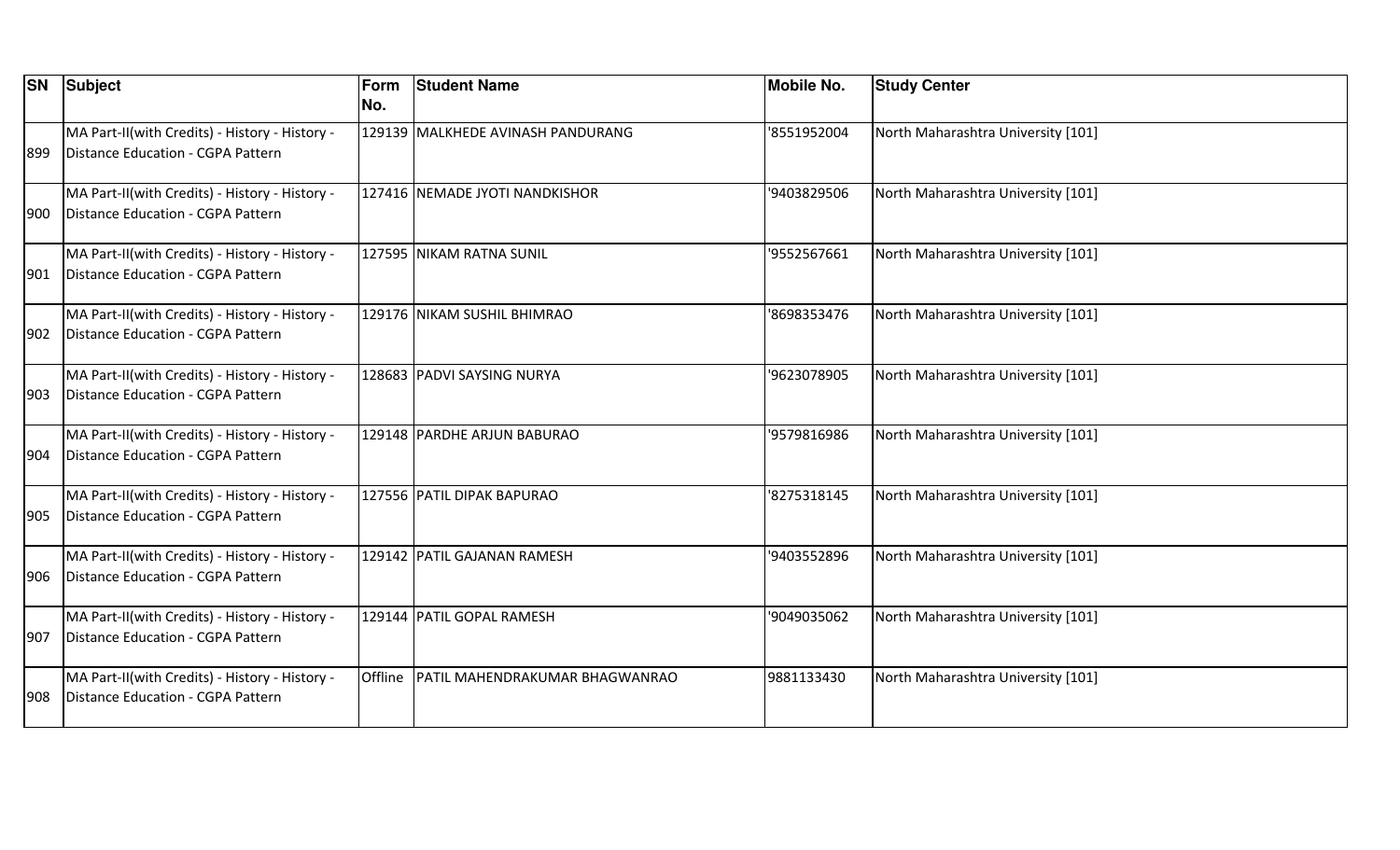| <b>SN</b> | Subject                                                                             | Form<br>No. | <b>Student Name</b>             | <b>Mobile No.</b> | <b>Study Center</b>                |
|-----------|-------------------------------------------------------------------------------------|-------------|---------------------------------|-------------------|------------------------------------|
| 909       | MA Part-II(with Credits) - History - History -<br>Distance Education - CGPA Pattern |             | 129178 PATIL MOHAN BHAGWAT      | '9421513667       | North Maharashtra University [101] |
| 910       | MA Part-II(with Credits) - History - History -<br>Distance Education - CGPA Pattern |             | 129180 PATIL NANDKUMAR ARJUN    | '9421517719       | North Maharashtra University [101] |
| 911       | MA Part-II(with Credits) - History - History -<br>Distance Education - CGPA Pattern |             | 128191 PATIL PRADIP UTTAMRAO    | '9420943119       | North Maharashtra University [101] |
| 912       | MA Part-II(with Credits) - History - History -<br>Distance Education - CGPA Pattern |             | 129318 PATIL RAJENDRA NAMDEO    | '9421518452       | North Maharashtra University [101] |
| 913       | MA Part-II(with Credits) - History - History -<br>Distance Education - CGPA Pattern |             | 127635 PATIL RAKESH MADHUKAR    | '9765684648       | North Maharashtra University [101] |
| 914       | MA Part-II(with Credits) - History - History -<br>Distance Education - CGPA Pattern |             | 129181 PATIL SHASHIKANT SHALIK  | '8657998353       | North Maharashtra University [101] |
| 915       | MA Part-II(with Credits) - History - History -<br>Distance Education - CGPA Pattern |             | 127479 PINJARI MANJUR GAYAS     | '7350582217       | North Maharashtra University [101] |
| 916       | MA Part-II(with Credits) - History - History -<br>Distance Education - CGPA Pattern |             | 129079 RATHOD DNYANESHWAR BABU  | '9773756142       | North Maharashtra University [101] |
| 917       | MA Part-II(with Credits) - History - History -<br>Distance Education - CGPA Pattern |             | 128866 SAPAKALE YOGESH BHAGAWAN | '9545881667       | North Maharashtra University [101] |
| 918       | MA Part-II(with Credits) - History - History -<br>Distance Education - CGPA Pattern |             | 129350 SATRE SACHIN HARI        | '9096286474       | North Maharashtra University [101] |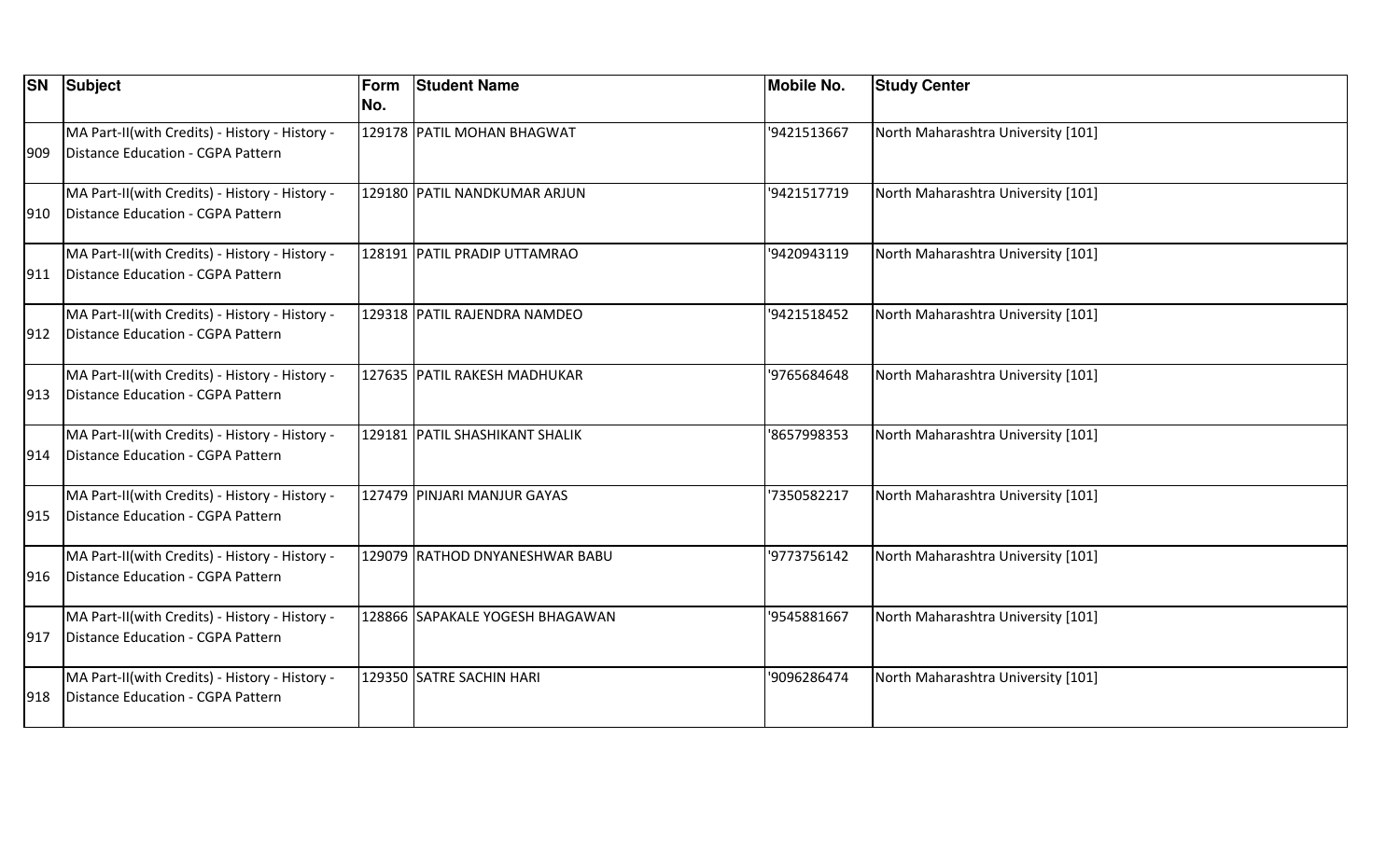| <b>SN</b> | Subject                                                                                    | Form<br>No. | <b>Student Name</b>              | <b>Mobile No.</b> | <b>Study Center</b>                |
|-----------|--------------------------------------------------------------------------------------------|-------------|----------------------------------|-------------------|------------------------------------|
| 919       | MA Part-II(with Credits) - History - History -<br>Distance Education - CGPA Pattern        |             | 127749 SONAWANE PRASHANT SURESH  | '9890703374       | North Maharashtra University [101] |
| 920       | MA Part-II(with Credits) - History - History -<br>Distance Education - CGPA Pattern        |             | 129134 SONAWANE VIJAY DAGADU     | '8007769505       | North Maharashtra University [101] |
| 921       | MA Part-II(with Credits) - History - History -<br>Distance Education - CGPA Pattern        |             | 129317 SURYAWANSHI JYOTI GABALAL | '7588814631       | North Maharashtra University [101] |
| 922       | MA Part-II(with Credits) - History - History -<br>Distance Education - CGPA Pattern        |             | 128049 TADAVI PRAVINA KURBAN     | '8975065569       | North Maharashtra University [101] |
| 923       | MA Part-II(with Credits) - History - History -<br>Distance Education - CGPA Pattern        |             | 127845 TUPKAR TUKARAM TATERAO    | '8806782319       | North Maharashtra University [101] |
| 924       | MA Part-II(with Credits) - History - History -<br>Distance Education - CGPA Pattern        |             | 127709 WADEKAR BODHIRAJ SUPADU   | '9960028844       | North Maharashtra University [101] |
| 925       | MA Part-II(with Credits) - History - History -<br>Distance Education - CGPA Pattern        |             | 127896 WANKHEDE RAHUL SAMADHAN   | '8806369525       | North Maharashtra University [101] |
| 926       | MA Part-II(with Credits) - Marathi - Marathi -<br>Distance Education - Annual CGPA Pattern |             | 127367 BHALERAO ANIL SAMBHAJI    | '8956484285       | North Maharashtra University [101] |
| 927       | MA Part-II(with Credits) - Marathi - Marathi -<br>Distance Education - Annual CGPA Pattern |             | 127390 CHAUDHARI MONALI SAHEBRAO | '7875525385       | North Maharashtra University [101] |
| 928       | MA Part-II(with Credits) - Marathi - Marathi -<br>Distance Education - Annual CGPA Pattern |             | 127418 CHAVAN YOGESH KAMALAKAR   | '9004163940       | North Maharashtra University [101] |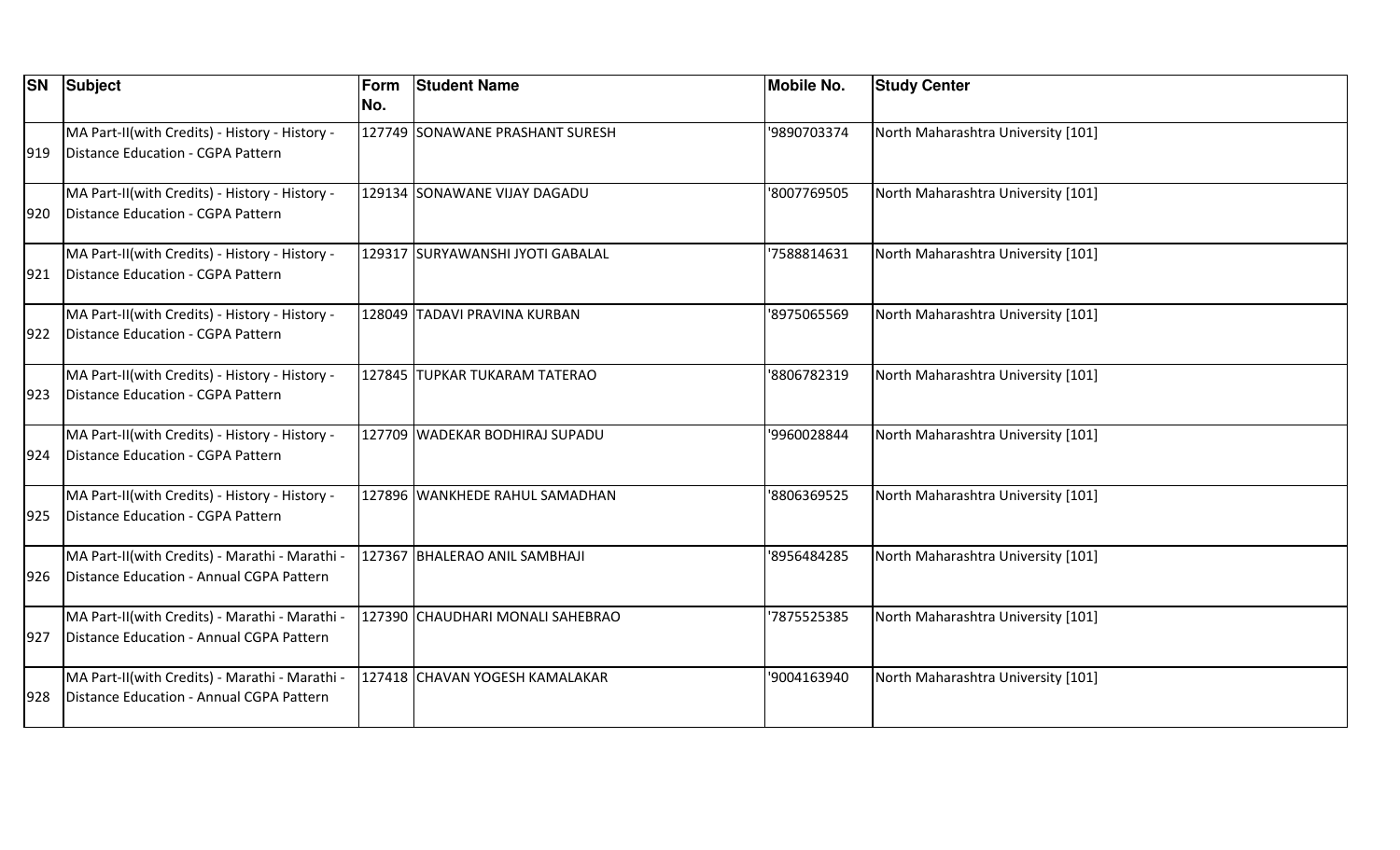| <b>SN</b> | Subject                                                                                    | Form<br>No. | <b>Student Name</b>                | <b>Mobile No.</b> | <b>Study Center</b>                |
|-----------|--------------------------------------------------------------------------------------------|-------------|------------------------------------|-------------------|------------------------------------|
| 929       | MA Part-II(with Credits) - Marathi - Marathi -<br>Distance Education - Annual CGPA Pattern |             | 127652 DHANGAR YOGESHWARI NARAYAN  | '9764391034       | North Maharashtra University [101] |
| 930       | MA Part-II(with Credits) - Marathi - Marathi -<br>Distance Education - Annual CGPA Pattern |             | 127281 GAHILOD PUJA DEEPAKSING     | '8888550345       | North Maharashtra University [101] |
| 931       | MA Part-II(with Credits) - Marathi - Marathi -<br>Distance Education - Annual CGPA Pattern |             | 129309 HELINGE VRUSHALI BHASKARRAO | '9657787552       | North Maharashtra University [101] |
| 932       | MA Part-II(with Credits) - Marathi - Marathi -<br>Distance Education - Annual CGPA Pattern |             | 129103 JAMDHADE POONAM BHIMRAO     | '9028173387       | North Maharashtra University [101] |
| 933       | MA Part-II(with Credits) - Marathi - Marathi -<br>Distance Education - Annual CGPA Pattern |             | 128690 JJAMDHADE SAMBHAJI BHIMRAO  | '9595556634       | North Maharashtra University [101] |
| 934       | MA Part-II(with Credits) - Marathi - Marathi -<br>Distance Education - Annual CGPA Pattern |             | 127548 KOLAPE TULSHIRAM DHULA      | '9881455570       | North Maharashtra University [101] |
| 935       | MA Part-II(with Credits) - Marathi - Marathi -<br>Distance Education - Annual CGPA Pattern |             | 128717 MAHAJAN SAPANA RAMESH       | '7875200078       | North Maharashtra University [101] |
| 936       | MA Part-II(with Credits) - Marathi - Marathi -<br>Distance Education - Annual CGPA Pattern |             | 128074  MAHAJAN SARITA BHIMRAO     | '9921419488       | North Maharashtra University [101] |
| 937       | MA Part-II(with Credits) - Marathi - Marathi -<br>Distance Education - Annual CGPA Pattern |             | 127871  MAHAJAN SHITAL VITHOBA     | '9970673471       | North Maharashtra University [101] |
| 938       | MA Part-II(with Credits) - Marathi - Marathi -<br>Distance Education - Annual CGPA Pattern |             | 128454 PATIL BHATABAI PRABHAKAR    | '9665340929       | North Maharashtra University [101] |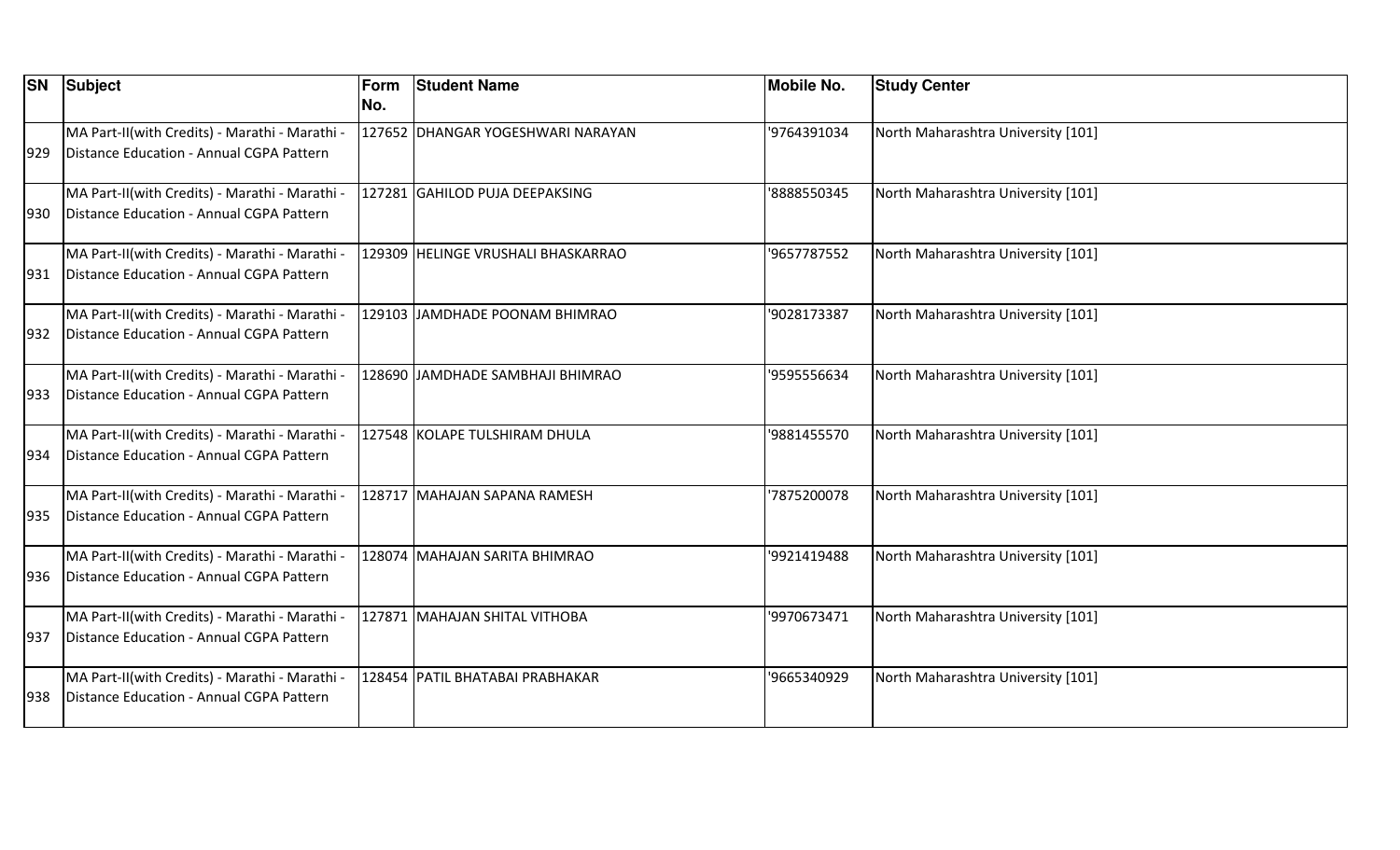| <b>SN</b> | Subject                                                                                    | Form<br>No. | <b>Student Name</b>              | <b>Mobile No.</b> | <b>Study Center</b>                |
|-----------|--------------------------------------------------------------------------------------------|-------------|----------------------------------|-------------------|------------------------------------|
| 939       | MA Part-II(with Credits) - Marathi - Marathi -<br>Distance Education - Annual CGPA Pattern |             | 127440 PATIL HARSHAL JAGDISH     | '0000000000       | North Maharashtra University [101] |
| 940       | MA Part-II(with Credits) - Marathi - Marathi -<br>Distance Education - Annual CGPA Pattern |             | 128406 PATIL RAGINI HILALSING    | '9422594308       | North Maharashtra University [101] |
| 941       | MA Part-II(with Credits) - Marathi - Marathi -<br>Distance Education - Annual CGPA Pattern |             | 128606 PATIL RITA BHALCHANDRA    | '9403278363       | North Maharashtra University [101] |
| 942       | MA Part-II(with Credits) - Marathi - Marathi -<br>Distance Education - Annual CGPA Pattern |             | 127366 PATIL SANDIP SHIVAJI      | '9527864490       | North Maharashtra University [101] |
| 943       | MA Part-II(with Credits) - Marathi - Marathi -<br>Distance Education - Annual CGPA Pattern |             | 127888 PATIL VANDANA DNYANESHWAR | '9637069844       | North Maharashtra University [101] |
| 944       | MA Part-II(with Credits) - Marathi - Marathi -<br>Distance Education - Annual CGPA Pattern |             | 128069 PAWAR PRADEEP NANA        | '9028591315       | North Maharashtra University [101] |
| 945       | MA Part-II(with Credits) - Marathi - Marathi -<br>Distance Education - Annual CGPA Pattern |             | 129349  SATRE MAYUR ASHOK        | '9766161976       | North Maharashtra University [101] |
| 946       | MA Part-II(with Credits) - Marathi - Marathi -<br>Distance Education - Annual CGPA Pattern |             | 127368 SHINDE YOGESH SHIVAJI     | 7744877638        | North Maharashtra University [101] |
| 947       | MA Part-II(with Credits) - Marathi - Marathi -<br>Distance Education - Annual CGPA Pattern |             | 127329 SONAWANE SHITAL RAJMAL    | '9405372157       | North Maharashtra University [101] |
| 948       | MA Part-II(with Credits) - Marathi - Marathi -<br>Distance Education - Annual CGPA Pattern |             | 127648 TAYADE CHANDRAVIR PRAKASH | '9421711061       | North Maharashtra University [101] |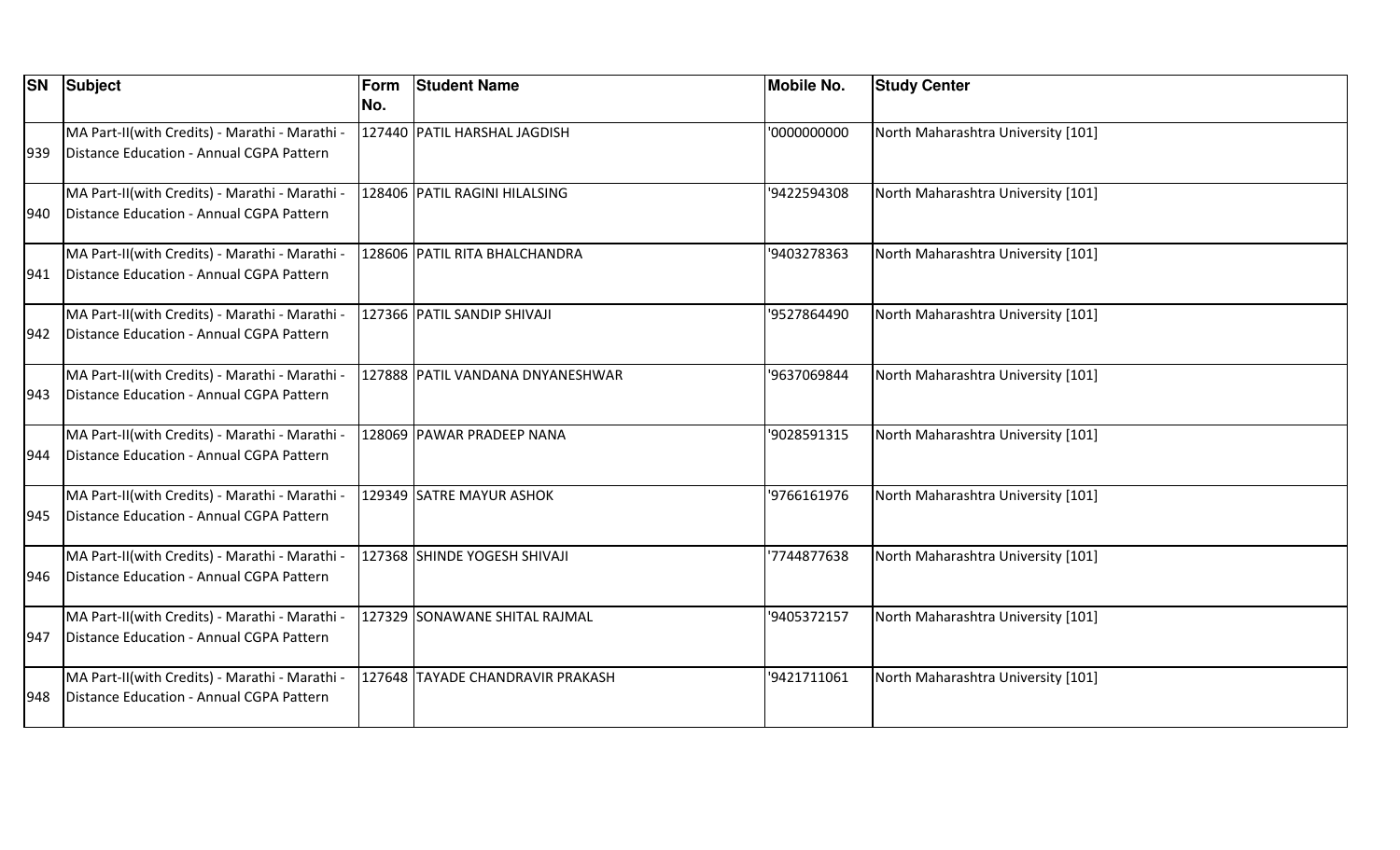| <b>SN</b> | Subject                                                                                                    | Form<br>No. | <b>Student Name</b>                | <b>Mobile No.</b> | <b>Study Center</b>                |
|-----------|------------------------------------------------------------------------------------------------------------|-------------|------------------------------------|-------------------|------------------------------------|
| 949       | MA Part-II(with Credits) - Marathi - Marathi -<br>Distance Education - Annual CGPA Pattern                 |             | 127541 THAKARE VIVEKANAND UTTAMRAO | '9421328537       | North Maharashtra University [101] |
| 950       | MA Part-II(with Credits) - Marathi - Marathi -<br>Distance Education - Annual CGPA Pattern                 |             | 127510 WANI SWATI SADASHIV         | '9595423921       | North Maharashtra University [101] |
| 951       | MA Part-II(with Credits) - Political Science -<br>Political Science - Distance Education - CGPA<br>Pattern |             | 129077 BADE SUREKHA TRIMBAK        | '9763623411       | North Maharashtra University [101] |
| 952       | MA Part-II(with Credits) - Political Science -<br>Political Science - Distance Education - CGPA<br>Pattern |             | 128722 BHOI RAHUL VITTHAL          | '9011091907       | North Maharashtra University [101] |
| 953       | MA Part-II(with Credits) - Political Science -<br>Political Science - Distance Education - CGPA<br>Pattern |             | 128110 GHUGE PRASAD RAMESH         | '9028328732       | North Maharashtra University [101] |
| 954       | MA Part-II(with Credits) - Political Science -<br>Political Science - Distance Education - CGPA<br>Pattern |             | 127658 INGLE DNYANESHWAR LAXMAN    | '9689343496       | North Maharashtra University [101] |
| 955       | MA Part-II(with Credits) - Political Science -<br>Political Science - Distance Education - CGPA<br>Pattern |             | 128376 JAYKAR DIPAK TULSHIRAM      | '9175979842       | North Maharashtra University [101] |
| 956       | MA Part-II(with Credits) - Political Science -<br>Political Science - Distance Education - CGPA<br>Pattern |             | 127387 KADAM HARIDAS BABURAO       | '9545465828       | North Maharashtra University [101] |
| 957       | MA Part-II(with Credits) - Political Science -<br>Political Science - Distance Education - CGPA<br>Pattern |             | 127656 KUTE SHRIDHAR SHRIKRUSHNA   | '8275933630       | North Maharashtra University [101] |
| 958       | MA Part-II(with Credits) - Political Science -<br>Political Science - Distance Education - CGPA<br>Pattern |             | 127729 MAHAJAN BHARTI VIKRAM       | '9822338346       | North Maharashtra University [101] |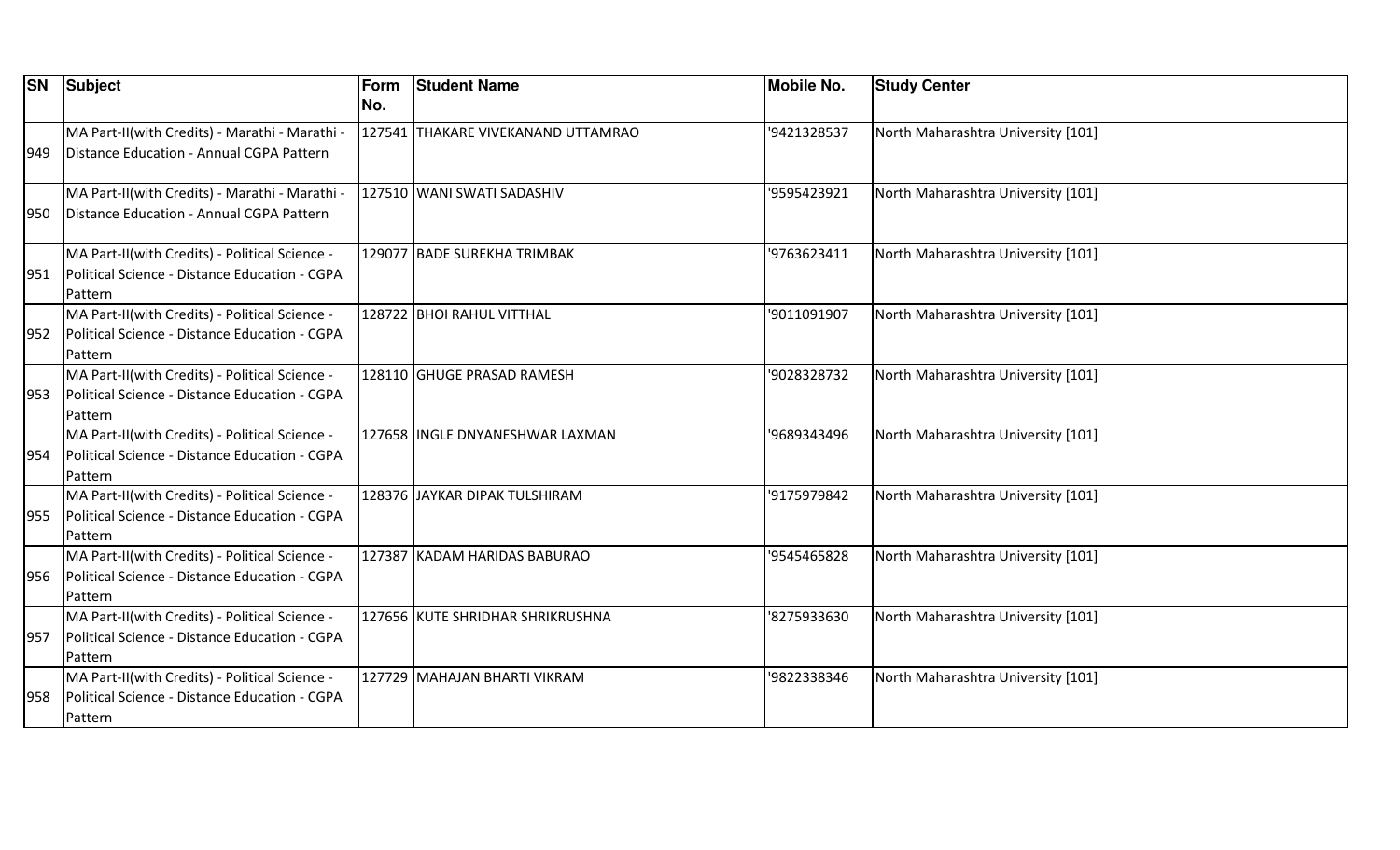| <b>SN</b> | Subject                                                                                                    | Form<br>No. | <b>Student Name</b>                      | <b>Mobile No.</b> | <b>Study Center</b>                |
|-----------|------------------------------------------------------------------------------------------------------------|-------------|------------------------------------------|-------------------|------------------------------------|
| 959       | MA Part-II(with Credits) - Political Science -<br>Political Science - Distance Education - CGPA<br>Pattern |             | 127847 MAHAJAN KAILAS SHIVRAM            | '9637573644       | North Maharashtra University [101] |
| 960       | MA Part-II(with Credits) - Political Science -<br>Political Science - Distance Education - CGPA<br>Pattern |             | 128464 MAHALE ARCHANA VIJAY              | '9422774585       | North Maharashtra University [101] |
| 961       | MA Part-II(with Credits) - Political Science -<br>Political Science - Distance Education - CGPA<br>Pattern |             | 128719 MORE SHARAD BHAGWAN               | '9765607284       | North Maharashtra University [101] |
| 962       | MA Part-II(with Credits) - Political Science -<br>Political Science - Distance Education - CGPA<br>Pattern |             | 128720 MUJAWAR SHAIKH AKRAM SHAIKH SALIM | '9765725802       | North Maharashtra University [101] |
| 963       | MA Part-II(with Credits) - Political Science -<br>Political Science - Distance Education - CGPA<br>Pattern |             | 127466 NIKAM PRATIBHA SUNIL              | '9272479066       | North Maharashtra University [101] |
| 964       | MA Part-II(with Credits) - Political Science -<br>Political Science - Distance Education - CGPA<br>Pattern |             | 128621 PATIL SATISH RAMDAS               | '9503898270       | North Maharashtra University [101] |
| 965       | MA Part-II(with Credits) - Political Science -<br>Political Science - Distance Education - CGPA<br>Pattern |             | 127536 PATIL SUNIL NARAYAN               | '7588813915       | North Maharashtra University [101] |
| 966       | MA Part-II(with Credits) - Political Science -<br>Political Science - Distance Education - CGPA<br>Pattern |             | 127632 PATIL SUNITA SARJERAO             | '9850323329       | North Maharashtra University [101] |
| 967       | MA Part-II(with Credits) - Political Science -<br>Political Science - Distance Education - CGPA<br>Pattern |             | 127491 RATHOD KAILAS CHANDU              | '9403585515       | North Maharashtra University [101] |
| 968       | MA Part-II(with Credits) - Political Science -<br>Political Science - Distance Education - CGPA<br>Pattern |             | 127791 SALUNKHE ABHIJEET ARUN            | '8180905060       | North Maharashtra University [101] |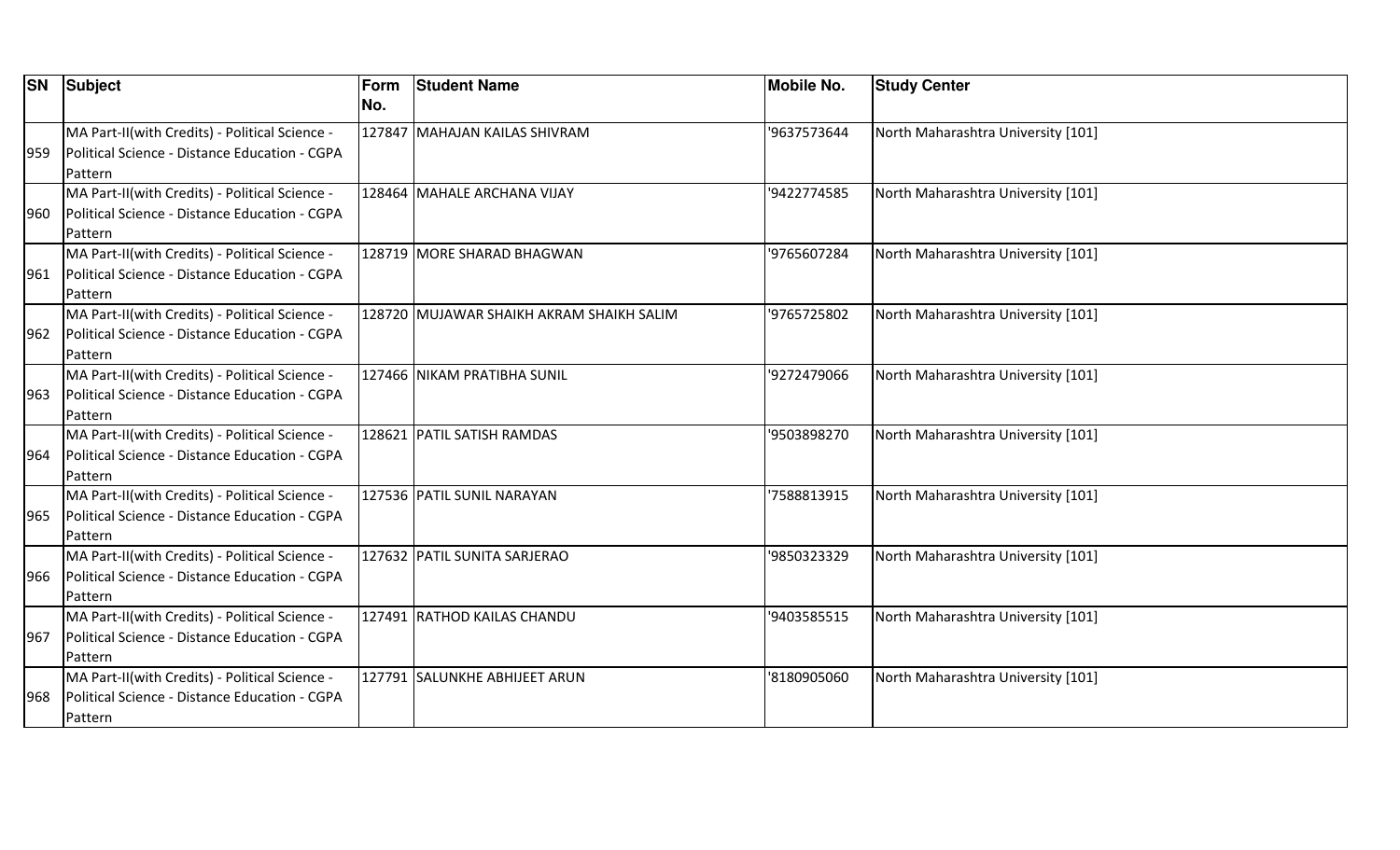|       | <b>SN</b> Subject                                                                                                        | Form<br>No. | <b>Student Name</b>               | <b>Mobile No.</b> | <b>Study Center</b>                |
|-------|--------------------------------------------------------------------------------------------------------------------------|-------------|-----------------------------------|-------------------|------------------------------------|
| 1969. | MA Part-II(with Credits) - Political Science -<br>Political Science - Distance Education - CGPA<br><b>Pattern</b>        |             | 127604 SHAIKH GALIB SHAIKH SATTAR | '9272797582       | North Maharashtra University [101] |
| 970   | MA Part-II(with Credits) - Political Science -<br>Political Science - Distance Education - CGPA<br>Pattern               |             | 127735 SHAIKH IRFAN ANSAR         | '9423904586       | North Maharashtra University [101] |
| 971   | MA Part-II(with Credits) - Political Science -<br>Political Science - Distance Education - CGPA<br>Pattern               |             | 127823 SHIMPI YOGESH KANTILAL     | '8007901690       | North Maharashtra University [101] |
| 972   | MA Part-II(with Credits) - Sociology - Sociology 127572 BAYAS PRADIPSINGH UDALSINGH<br>Distance Education - CGPA Pattern |             |                                   | '7588041753       | North Maharashtra University [101] |
| 973   | MA Part-II(with Credits) - Sociology - Sociology 127784 BEDMUTHA SWATI BHERULAL<br>Distance Education - CGPA Pattern     |             |                                   | '9423906268       | North Maharashtra University [101] |
| 974   | MA Part-II(with Credits) - Sociology - Sociology 128669 BHOLE SUMANT RAMESH<br>Distance Education - CGPA Pattern         |             |                                   | '7588052325       | North Maharashtra University [101] |
| 975   | MA Part-II(with Credits) - Sociology - Sociology 128979 CHAUDHARI VAISHALI SHARAD<br>Distance Education - CGPA Pattern   |             |                                   | '9011173068       | North Maharashtra University [101] |
| 976   | MA Part-II(with Credits) - Sociology - Sociology 129008 KHAIRNAR SHARADA SHASHIKANT<br>Distance Education - CGPA Pattern |             |                                   | '9403518203       | North Maharashtra University [101] |
| 977   | MA Part-II(with Credits) - Sociology - Sociology 128644 MAHALE SUNIL ATMARAM<br>Distance Education - CGPA Pattern        |             |                                   | '9422183974       | North Maharashtra University [101] |
| 978   | MA Part-II(with Credits) - Sociology - Sociology 129072 PATIL NISHIGANDHA VINAYAK<br>Distance Education - CGPA Pattern   |             |                                   | '9860218454       | North Maharashtra University [101] |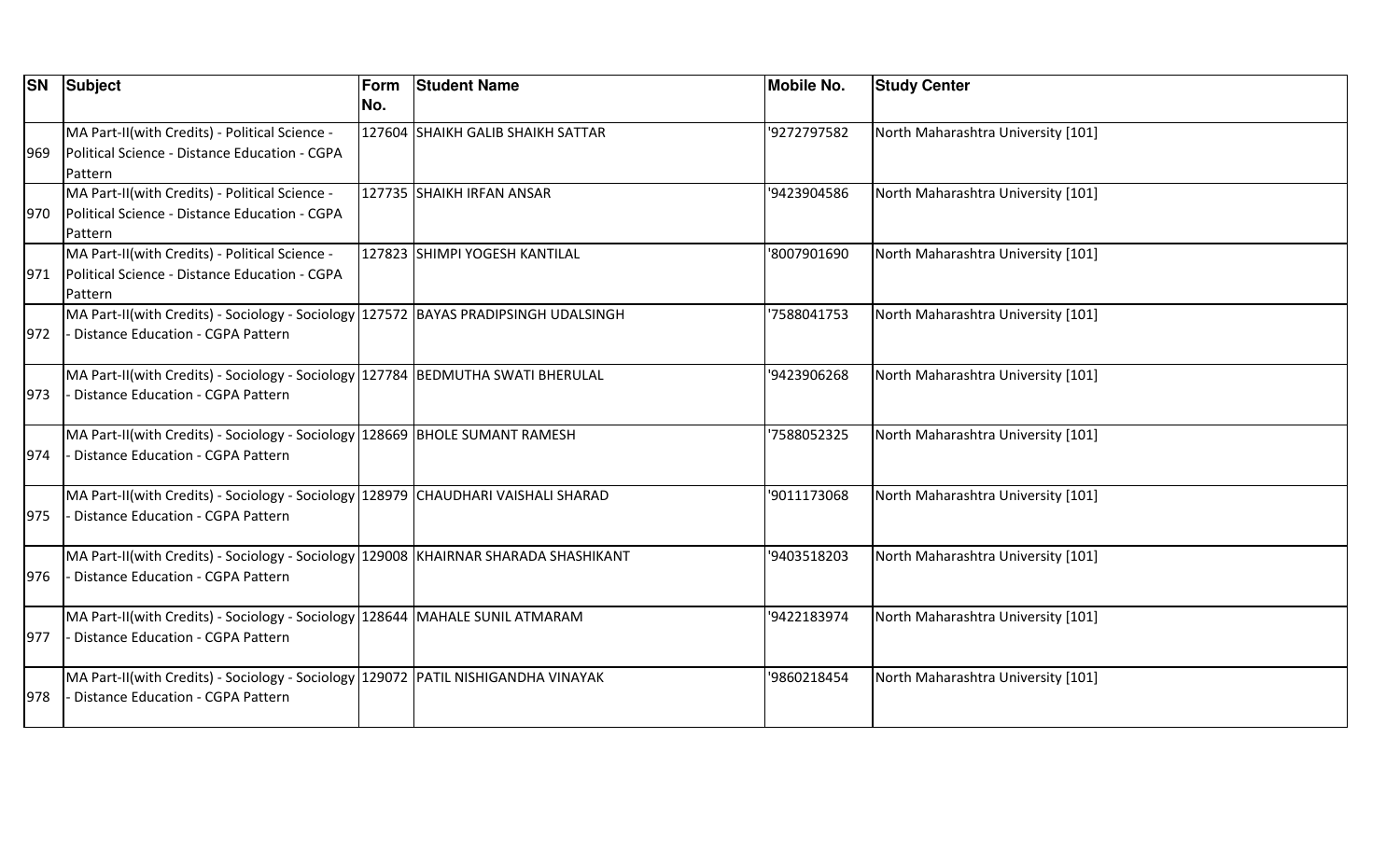| <b>SN</b> | Subject                                                                                                                  | Form<br>No. | <b>Student Name</b>                  | <b>Mobile No.</b> | <b>Study Center</b>                |
|-----------|--------------------------------------------------------------------------------------------------------------------------|-------------|--------------------------------------|-------------------|------------------------------------|
| 979       | MA Part-II(with Credits) - Sociology - Sociology 128282 PATIL PRASHANT BHIKA<br>Distance Education - CGPA Pattern        |             |                                      | '9637477475       | North Maharashtra University [101] |
| 980       | MA Part-II(with Credits) - Sociology - Sociology 129123 PATIL SANDIP DEORAM<br>- Distance Education - CGPA Pattern       |             |                                      | '8446017022       | North Maharashtra University [101] |
| 981       | MA Part-II(with Credits) - Sociology - Sociology   129124   PATIL SUJATA SURESH<br>Distance Education - CGPA Pattern     |             |                                      | '9270964615       | North Maharashtra University [101] |
| 982       | MA Part-II(with Credits) - Sociology - Sociology 128732 SAPKAL RUPALI SOPAN<br>Distance Education - CGPA Pattern         |             |                                      | '9764750985       | North Maharashtra University [101] |
| 983       | MA Part-II(with Credits) - Sociology - Sociology 128233 SONAWANE RAHUL RAMCHANDRA<br>- Distance Education - CGPA Pattern |             |                                      | '9527211767       | North Maharashtra University [101] |
| 984       | MA Part-II(with Credits) - Sociology - Sociology 128788 SONAWANE SWATI SUDHIR<br>- Distance Education - CGPA Pattern     |             |                                      | '9822477554       | North Maharashtra University [101] |
| 985       | Part-II(with Credits) - Mathematics -<br>Mathematics - Distance Education - CGPA<br>Pattern                              |             | 129046 ASHHER MALIK ABDUL BASIT      | '9021666636       | North Maharashtra University [101] |
| 986       | Part-II(with Credits) - Mathematics -<br>Mathematics - Distance Education - CGPA<br>Pattern                              |             | 128738 BAWASKAR YOGITA GAJANAN       | '9730536169       | North Maharashtra University [101] |
| 987       | Part-II(with Credits) - Mathematics -<br>Mathematics - Distance Education - CGPA<br>Pattern                              |             | 128772 KHAN GAZALA PARVEEN GAFFAR    | '9321032804       | North Maharashtra University [101] |
| 988       | Part-II(with Credits) - Mathematics -<br>Mathematics - Distance Education - CGPA<br>Pattern                              |             | 128061 KUMBHARE PRATIKSHA BALKRISHNA | '9604591812       | North Maharashtra University [101] |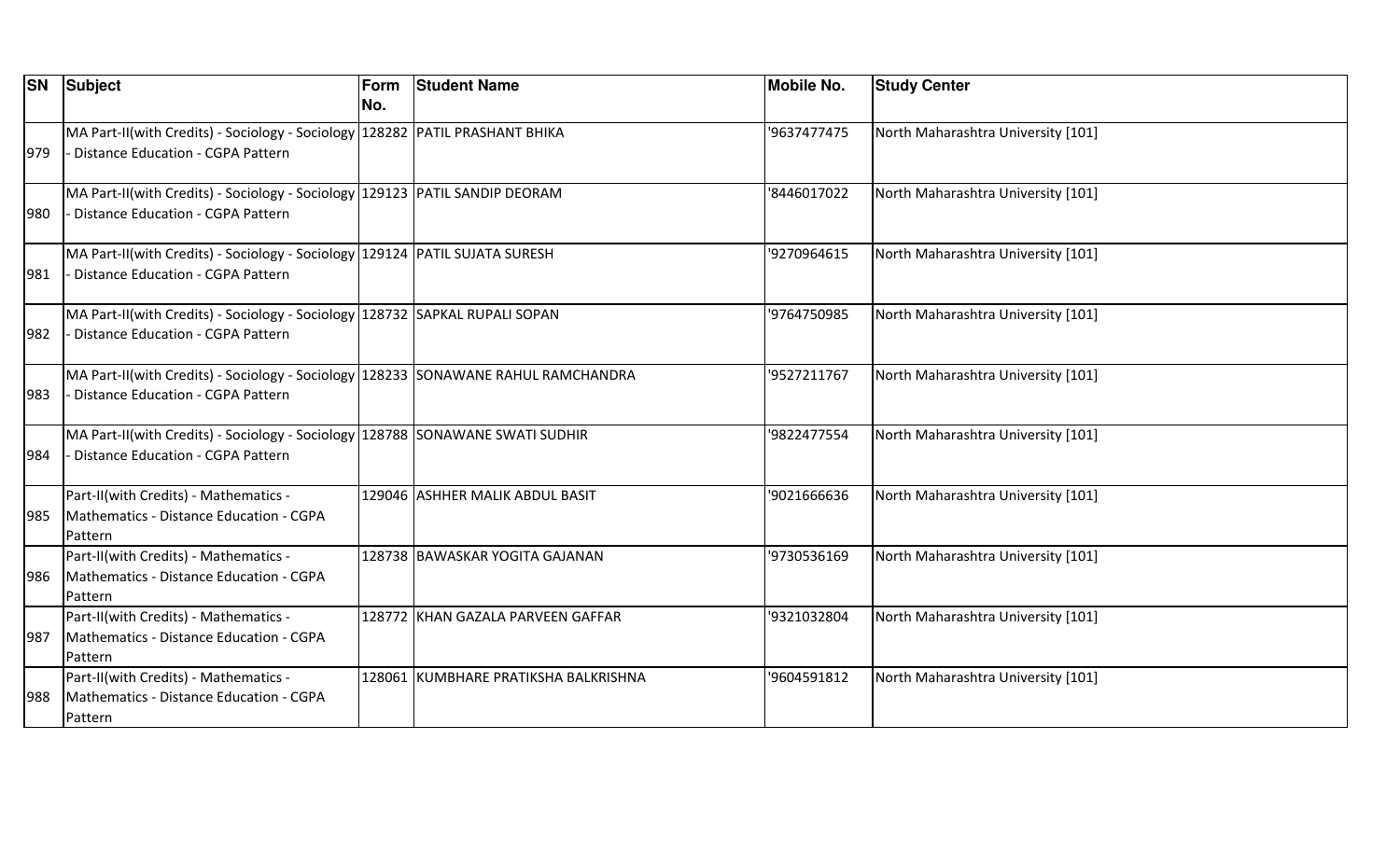| <b>SN</b> | Subject                                                                                     | Form<br>INo. | <b>Student Name</b>              | <b>Mobile No.</b> | <b>Study Center</b>                |
|-----------|---------------------------------------------------------------------------------------------|--------------|----------------------------------|-------------------|------------------------------------|
| 989       | Part-II(with Credits) - Mathematics -<br>Mathematics - Distance Education - CGPA<br>Pattern |              | 128726 PATIL PURUSHOTTAM RAMBHAU | '8623886875       | North Maharashtra University [101] |
| 990       | Part-II(with Credits) - Mathematics -<br>Mathematics - Distance Education - CGPA<br>Pattern |              | 128452 PATIL RAJENDRA DHANRAJ    | '9723672041       | North Maharashtra University [101] |
| 991       | Part-II(with Credits) - Mathematics -<br>Mathematics - Distance Education - CGPA<br>Pattern |              | 128446 PAWAR CHETANA RAJENDRA    | '9595188926       | North Maharashtra University [101] |
| 992       | Part-II(with Credits) - Mathematics -<br>Mathematics - Distance Education - CGPA<br>Pattern |              | 129278 SONWANE VAISHALI ARUN     | '9552636223       | North Maharashtra University [101] |
| 993       | Part-II(with Credits) - Mathematics -<br>Mathematics - Distance Education - CGPA<br>Pattern |              | 127598 SURADKAR DEEPALI DILIP    | '9405276641       | North Maharashtra University [101] |
| 994       | Part-II(with Credits) - Mathematics -<br>Mathematics - Distance Education - CGPA<br>Pattern |              | 128031 VARADE CHAITALI VASANT    | '8275027127       | North Maharashtra University [101] |
| 995       | Part-II(with Credits) - Mathematics -<br>Mathematics - Distance Education - CGPA<br>Pattern |              | 127389 WAGH MILIND RAMBHAU       | '9405193644       | North Maharashtra University [101] |
| 996       | SY B.Com(with Credits) - Distance Education -<br>Annual CGPA Pattern                        |              | 128634 AHIRE GAYATRI VISHNU      | '8698122280       | North Maharashtra University [101] |
| 997       | SY B.Com(with Credits) - Distance Education -<br>Annual CGPA Pattern                        |              | 127756 HARSHA GANESH VARMA       | '8605158148       | North Maharashtra University [101] |
| 998       | SY B.Com(with Credits) - Distance Education -<br>Annual CGPA Pattern                        |              | 128999 JJAIN AKSHAY GYANCHAND    | '9158488228       | North Maharashtra University [101] |
| 999       | SY B.Com(with Credits) - Distance Education -<br>Annual CGPA Pattern                        |              | 127641 KHANDELWAL CHETAN SUNIL   | 8055644331        | North Maharashtra University [101] |
| 1000      | SY B.Com(with Credits) - Distance Education -<br>Annual CGPA Pattern                        |              | 128998 KHATOD AKSHAY SHRIRAM     | '9665512222       | North Maharashtra University [101] |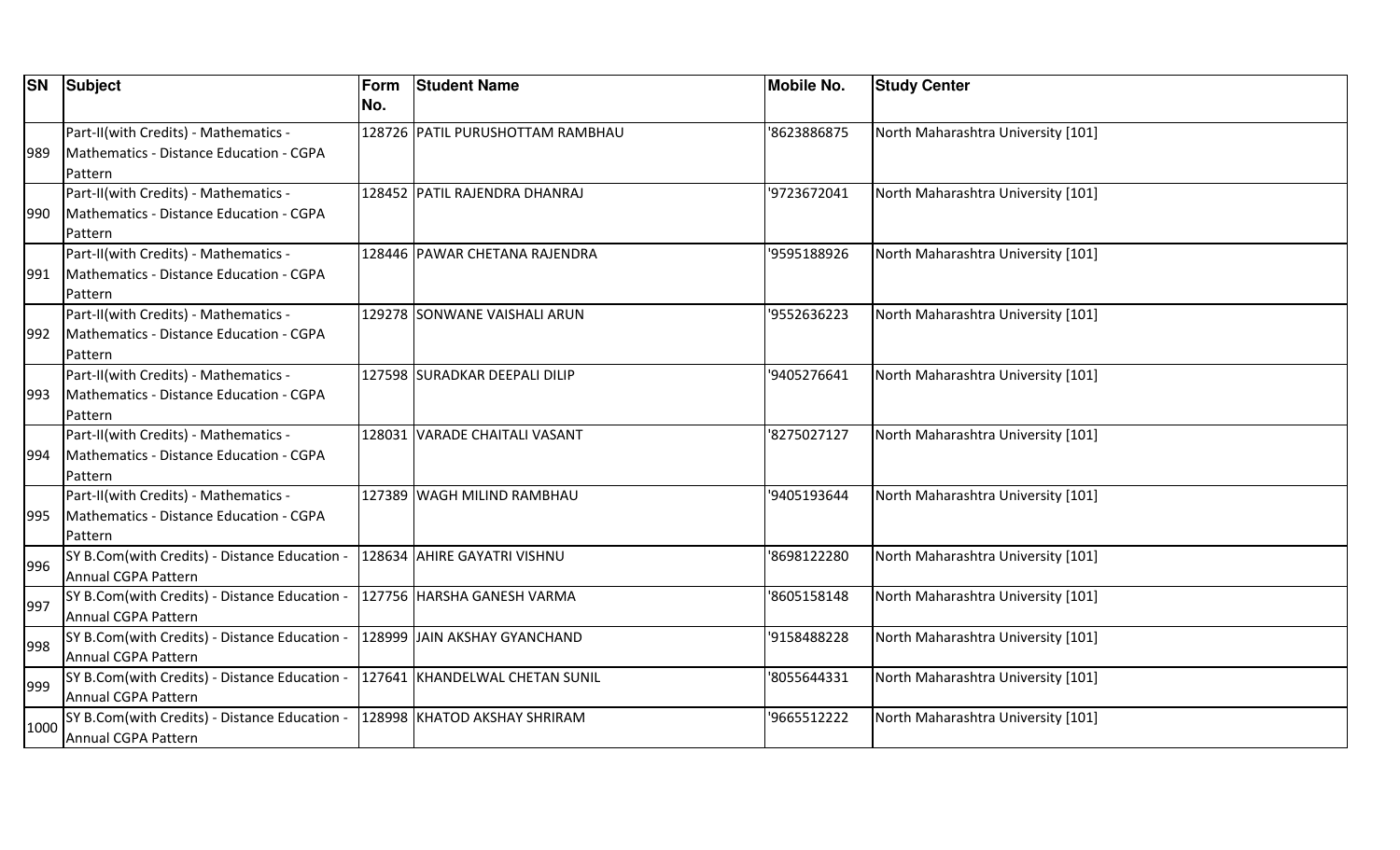| <b>SN</b> | Subject                                                           | Form | <b>Student Name</b>                | <b>Mobile No.</b> | <b>Study Center</b>                |
|-----------|-------------------------------------------------------------------|------|------------------------------------|-------------------|------------------------------------|
|           |                                                                   | No.  |                                    |                   |                                    |
| 1001      | SY B.Com(with Credits) - Distance Education .                     |      | 129126 PATIL KISHOR SHANTARAM      | '9673961829       | North Maharashtra University [101] |
|           | Annual CGPA Pattern                                               |      |                                    |                   |                                    |
| 1002      | SY B.Com(with Credits) - Distance Education ·                     |      | 128983  PATIL RAHUL BHIKARI        | '9011166170       | North Maharashtra University [101] |
|           | Annual CGPA Pattern                                               |      |                                    |                   |                                    |
| 1003      | SY B.Com(with Credits) - Distance Education -                     |      | 127673 PATIL SUPRIYA SATISH        | '9766989392       | North Maharashtra University [101] |
|           | Annual CGPA Pattern                                               |      |                                    |                   |                                    |
| 1004      | SY B.Com(with Credits) - Distance Education -                     |      | 129050 PATIL VIVEK RAMESH          | '9975404900       | North Maharashtra University [101] |
|           | Annual CGPA Pattern                                               |      |                                    |                   |                                    |
| 1005      | SY B.Com(with Credits) - Distance Education -                     |      | 127638 SANT CHINMAY CHANDRASHEKHAR | '9405916390       | North Maharashtra University [101] |
|           | Annual CGPA Pattern                                               |      |                                    |                   |                                    |
| 1006      | SY B.Com(with Credits) - Distance Education -                     |      | 128220  SIRSAT TEJASHRI GANGARAM   | '9765963650       | North Maharashtra University [101] |
|           | Annual CGPA Pattern                                               |      |                                    |                   |                                    |
| 1007      | SY B.Com(with Credits) - Distance Education -                     |      | 128250 VARMA HARSHA GANESH         | '9595552907       | North Maharashtra University [101] |
|           | Annual CGPA Pattern                                               |      |                                    |                   |                                    |
| 1008      | SY BA(with Credits) - Distance Education -                        |      | 128761 ALONE BABESH BANDU          | '9420359475       | North Maharashtra University [101] |
|           | Annual CGPA Pattern                                               |      |                                    |                   |                                    |
| 1009      | SY BA(with Credits) - Distance Education -                        |      | 128103 BAVISKAR HRISHIKESH BABURAO | 7843062958        | North Maharashtra University [101] |
|           | Annual CGPA Pattern                                               |      |                                    |                   |                                    |
| 1010      | SY BA(with Credits) - Distance Education -                        |      | 129322 BHAMARE SUNITA ASHOK        | '9421522140       | North Maharashtra University [101] |
|           | Annual CGPA Pattern                                               |      |                                    |                   |                                    |
| 1011      | SY BA(with Credits) - Distance Education -                        |      | 128871  CHAUDHARI AKSHAY BALIRAM   | '9881820287       | North Maharashtra University [101] |
|           | Annual CGPA Pattern                                               |      |                                    |                   |                                    |
| 1012      | SY BA(with Credits) - Distance Education -                        |      | 129323 CHAUDHARI KIRAN RAJENDRA    | '9766447897       | North Maharashtra University [101] |
|           | Annual CGPA Pattern                                               |      |                                    |                   |                                    |
| 1013      | SY BA(with Credits) - Distance Education -<br>Annual CGPA Pattern |      | 128905 CHAVAN VIJAY THANSING       | '9767418973       | North Maharashtra University [101] |
|           |                                                                   |      | 129047 DHAKANE MINAL GAMBHIRRAO    | '8308473866       | North Maharashtra University [101] |
| 1014      | SY BA(with Credits) - Distance Education -<br>Annual CGPA Pattern |      |                                    |                   |                                    |
|           |                                                                   |      |                                    |                   |                                    |
| 1015      | SY BA(with Credits) - Distance Education -<br>Annual CGPA Pattern |      | 127361 KADAM RAVINDRA ARJUN        | '9763456316       | North Maharashtra University [101] |
|           |                                                                   |      |                                    |                   |                                    |
| 1016      | SY BA(with Credits) - Distance Education -<br>Annual CGPA Pattern |      | 127271 KAMBLE AMOL RAJENDRA        | '9689982621       | North Maharashtra University [101] |
|           |                                                                   |      |                                    |                   |                                    |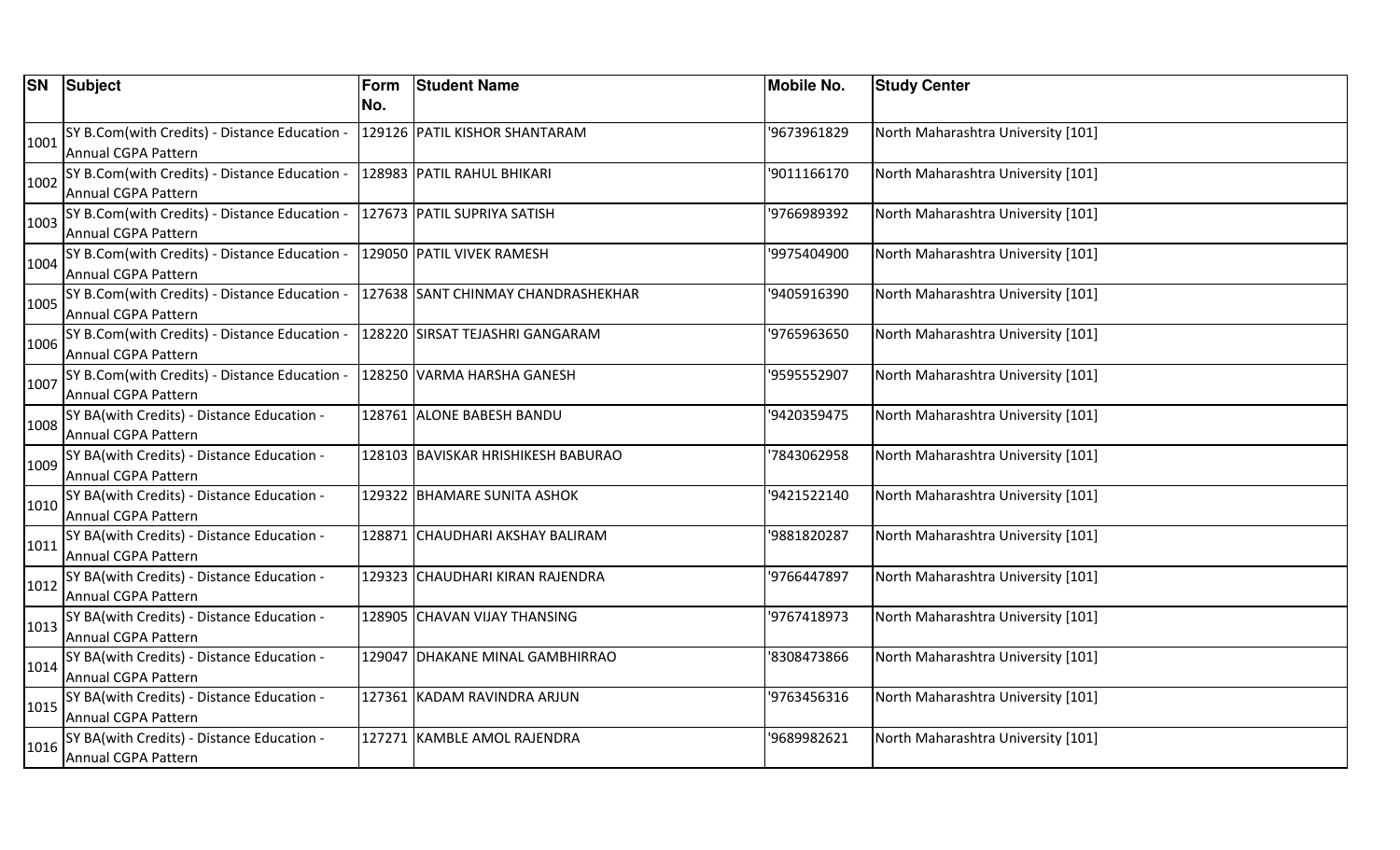|      | <b>SN</b> Subject                          | Form<br>No. | <b>Student Name</b>                  | <b>Mobile No.</b> | <b>Study Center</b>                |
|------|--------------------------------------------|-------------|--------------------------------------|-------------------|------------------------------------|
|      |                                            |             |                                      |                   |                                    |
| 1017 | SY BA(with Credits) - Distance Education - |             | 127376 KHONDE NILESH BHAGWAN         | '9764696894       | North Maharashtra University [101] |
|      | Annual CGPA Pattern                        |             |                                      |                   |                                    |
| 1018 | SY BA(with Credits) - Distance Education - |             | 128874 KOTKAR LEENA MANOHAR          | '8087808879       | North Maharashtra University [101] |
|      | Annual CGPA Pattern                        |             |                                      |                   |                                    |
| 1019 | SY BA(with Credits) - Distance Education - |             | 128226 LANDGE YOGESH ANANDA          | '9823261335       | North Maharashtra University [101] |
|      | Annual CGPA Pattern                        |             |                                      |                   |                                    |
| 1020 | SY BA(with Credits) - Distance Education - |             | 128967 NAIK SANDEEP DESHMUKH         | '9503508470       | North Maharashtra University [101] |
|      | Annual CGPA Pattern                        |             |                                      |                   |                                    |
| 1021 | SY BA(with Credits) - Distance Education - |             | 129319 PADMOR SANDIP SUBHASH         | '8625092515       | North Maharashtra University [101] |
|      | Annual CGPA Pattern                        |             |                                      |                   |                                    |
| 1022 | SY BA(with Credits) - Distance Education - |             | 127233 PAGARE YAMUNA DAULATSING      | '9421283900       | North Maharashtra University [101] |
|      | Annual CGPA Pattern                        |             |                                      |                   |                                    |
| 1023 | SY BA(with Credits) - Distance Education - |             | 129362 PATIL BHARAT SANTOSH          | '9623190932       | North Maharashtra University [101] |
|      | Annual CGPA Pattern                        |             |                                      |                   |                                    |
| 1024 | SY BA(with Credits) - Distance Education - |             | 127620 PATIL CHETALI ARUN            | '7709169266       | North Maharashtra University [101] |
|      | Annual CGPA Pattern                        |             |                                      |                   |                                    |
| 1025 | SY BA(with Credits) - Distance Education - |             | 127963 PATIL KISHOR SHANKAR          | '9960510811       | North Maharashtra University [101] |
|      | Annual CGPA Pattern                        |             |                                      |                   |                                    |
| 1026 | SY BA(with Credits) - Distance Education - |             | 129247 PATIL POONAM SHANTARAM        | '9421283900       | North Maharashtra University [101] |
|      | Annual CGPA Pattern                        |             |                                      |                   |                                    |
| 1027 | SY BA(with Credits) - Distance Education - |             | 128752 PATIL PRASHANT DNYANESHWAR    | '8600598545       | North Maharashtra University [101] |
|      | Annual CGPA Pattern                        |             |                                      |                   |                                    |
| 1028 | SY BA(with Credits) - Distance Education - |             | 128294 PATIL SARITA VAIJINATH        | '9764258863       | North Maharashtra University [101] |
|      | Annual CGPA Pattern                        |             |                                      |                   |                                    |
| 1029 | SY BA(with Credits) - Distance Education - |             | 127567 PATIL SWAPNIL RAJENDRA        | '7620170950       | North Maharashtra University [101] |
|      | Annual CGPA Pattern                        |             |                                      |                   |                                    |
| 1030 | SY BA(with Credits) - Distance Education - |             | 128607 PHATAK PRATIBHA GULAB         | '9673576316       | North Maharashtra University [101] |
|      | Annual CGPA Pattern                        |             |                                      |                   |                                    |
| 1031 | SY BA(with Credits) - Distance Education - |             | 129342 SURYAWANSHI RAMKRISHNA EKNATH | '8380040475       | North Maharashtra University [101] |
|      | Annual CGPA Pattern                        |             |                                      |                   |                                    |
| 1032 | SY BA(with Credits) - Distance Education - |             | 129252 TORAWANE SANDIP SHANTARAM     | '8554034577       | North Maharashtra University [101] |
|      | Annual CGPA Pattern                        |             |                                      |                   |                                    |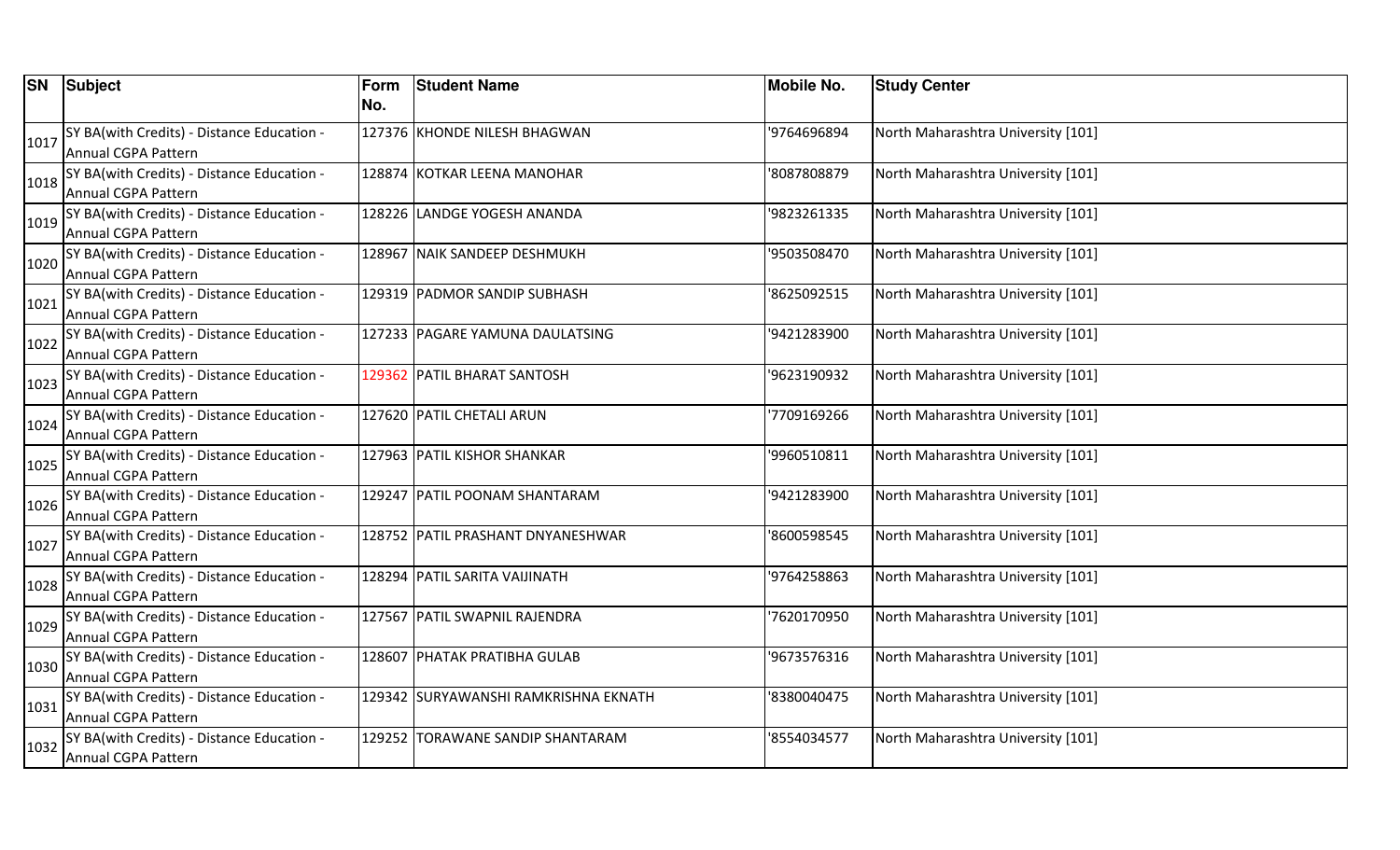|      | <b>SN</b> Subject                            | Form | <b>Student Name</b>                   | <b>Mobile No.</b> | <b>Study Center</b>                |
|------|----------------------------------------------|------|---------------------------------------|-------------------|------------------------------------|
|      |                                              | No.  |                                       |                   |                                    |
| 1033 | SY BA(with Credits) - Distance Education -   |      | 129086 TRIKAL ASHWINI PRADIP          | '8007365048       | North Maharashtra University [101] |
|      | Annual CGPA Pattern                          |      |                                       |                   |                                    |
| 1034 | SY BA(with Credits) - Distance Education -   |      | 129026 WANKHEDE SANTOSH PUNDALIK      | '9765016567       | North Maharashtra University [101] |
|      | Annual CGPA Pattern                          |      |                                       |                   |                                    |
| 1035 | TY B.Com.(with Credits) - Distance Education |      | 128498 DUSANE HARSHADA ARVIND         | '8237511570       | North Maharashtra University [101] |
|      | <b>Annual CGPA Pattern</b>                   |      |                                       |                   |                                    |
| 1036 | TY B.Com.(with Credits) - Distance Education |      | 128440 KANDRE DHANSHRI RATAN          | '9923544812       | North Maharashtra University [101] |
|      | <b>Annual CGPA Pattern</b>                   |      |                                       |                   |                                    |
| 1037 | TY BA(with Credits) - Distance Education -   |      | 128771 AHIRE MAYUR BHANUDAS           | '9890470897       | North Maharashtra University [101] |
|      | Annual CGPA Pattern                          |      |                                       |                   |                                    |
| 1038 | TY BA(with Credits) - Distance Education -   |      | 128698 AHIRE VIJAY BHAGWAN            | '9689917628       | North Maharashtra University [101] |
|      | Annual CGPA Pattern                          |      |                                       |                   |                                    |
| 1039 | TY BA(with Credits) - Distance Education -   |      | 128655  BAVISKAR SANGITA CHHAGAN      | '9527037047       | North Maharashtra University [101] |
|      | Annual CGPA Pattern                          |      |                                       |                   |                                    |
| 1040 | TY BA(with Credits) - Distance Education -   |      | 129099 BORSE DINANATH PIRAJI          | '9419841489       | North Maharashtra University [101] |
|      | Annual CGPA Pattern                          |      |                                       |                   |                                    |
| 1041 | TY BA(with Credits) - Distance Education -   |      | 129199 BUNKAR GOPAL KISAN             | '9423497102       | North Maharashtra University [101] |
|      | Annual CGPA Pattern                          |      |                                       |                   |                                    |
| 1042 | TY BA(with Credits) - Distance Education -   |      | 129198 CHAUDHARI JAGADISH NAROTTAM    | '9423917669       | North Maharashtra University [101] |
|      | <b>Annual CGPA Pattern</b>                   |      |                                       |                   |                                    |
| 1043 | TY BA(with Credits) - Distance Education -   |      | 129245 KHADASE UMESH RAMBHAU          | '9421518203       | North Maharashtra University [101] |
|      | Annual CGPA Pattern                          |      |                                       |                   |                                    |
| 1044 | TY BA(with Credits) - Distance Education -   |      | 129262 KHERNAR ARCHANABEN SUBHASHBHAI | '7798354777       | North Maharashtra University [101] |
|      | Annual CGPA Pattern                          |      |                                       |                   |                                    |
| 1045 | TY BA(with Credits) - Distance Education -   |      | 129238 KOLI PRIYANKA DILIP            | '9423185653       | North Maharashtra University [101] |
|      | Annual CGPA Pattern                          |      |                                       |                   |                                    |
| 1046 | TY BA(with Credits) - Distance Education -   |      | 129243  PARDHI NANDLAL BHAGWAT        | '9765489635       | North Maharashtra University [101] |
|      | Annual CGPA Pattern                          |      |                                       |                   |                                    |
| 1047 | TY BA(with Credits) - Distance Education -   |      | 128739 RATHOD ISHWAR MULCHAND         | '9561199372       | North Maharashtra University [101] |
|      | Annual CGPA Pattern                          |      |                                       |                   |                                    |
| 1048 | TY BA(with Credits) - Distance Education -   |      | 128654 SURWADE JAYASHRI DHARMARAJ     | '9405626251       | North Maharashtra University [101] |
|      | <b>Annual CGPA Pattern</b>                   |      |                                       |                   |                                    |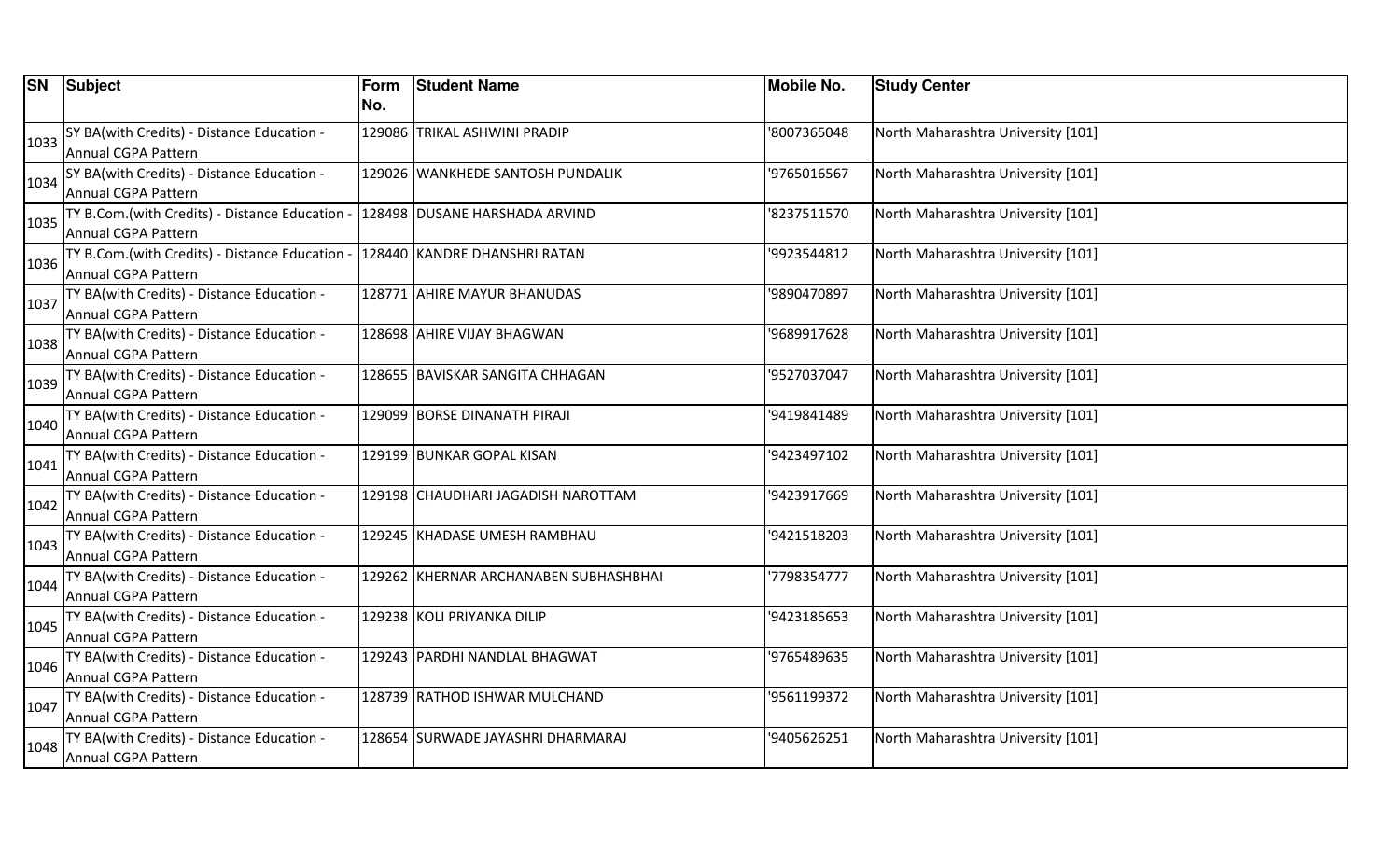| <b>SN</b> | Subject                                    | Form | <b>Student Name</b>                   | <b>Mobile No.</b> | <b>Study Center</b>                                             |
|-----------|--------------------------------------------|------|---------------------------------------|-------------------|-----------------------------------------------------------------|
|           |                                            | No.  |                                       |                   |                                                                 |
| 1049      | TY BA(with Credits) - Distance Education - |      | 129233 THORAT SURJIT DEVIDAS          | '9763534464       | North Maharashtra University [101]                              |
|           | Annual CGPA Pattern                        |      |                                       |                   |                                                                 |
| 1050      | TY BA(with Credits) - Distance Education - |      | 128856 VASAVE ANITA MADHUKAR          | '9420375448       | North Maharashtra University [101]                              |
|           | Annual CGPA Pattern                        |      |                                       |                   |                                                                 |
| 1051      | M.Com Part-II(with Credits) - Distance     |      | 127742 YENE YOGESH GAJANAN            | '9922077249       | P.D.U.P.M. Institute of Management and Research Jamner [170111] |
|           | Education - CGPA Pattern - M.Com           |      |                                       |                   |                                                                 |
|           | MA Part-II(with Credits) - Economics -     |      | 128869 CHAVAN NILESH GANGARAM         | '8055324447       | P.D.U.P.M. Institute of Management and Research Jamner [170111] |
|           | 1052 Economics - Distance Education - CGPA |      |                                       |                   |                                                                 |
|           | Pattern                                    |      |                                       |                   |                                                                 |
|           | MA Part-II(with Credits) - Economics -     |      | 128903 MAHAJAN DINESH SHANTARAM       | '8806550082       | P.D.U.P.M. Institute of Management and Research Jamner [170111] |
|           | 1053 Economics - Distance Education - CGPA |      |                                       |                   |                                                                 |
|           | Pattern                                    |      |                                       |                   |                                                                 |
|           | MA Part-II(with Credits) - Economics -     |      | 128424 MAHAJAN KIRAN SHRIRAM          | '8149340157       | P.D.U.P.M. Institute of Management and Research Jamner [170111] |
|           | 1054 Economics - Distance Education - CGPA |      |                                       |                   |                                                                 |
|           | Pattern                                    |      |                                       |                   |                                                                 |
|           | MA Part-II(with Credits) - Economics -     |      | 128462 PATIL NITIN EKANATH            | '9960654284       | P.D.U.P.M. Institute of Management and Research Jamner [170111] |
|           | 1055 Economics - Distance Education - CGPA |      |                                       |                   |                                                                 |
|           | Pattern                                    |      |                                       |                   |                                                                 |
|           | MA Part-II(with Credits) - Economics -     |      | 128959 PAWAR ASHOK BABU               | '8975825291       | P.D.U.P.M. Institute of Management and Research Jamner [170111] |
|           | 1056 Economics - Distance Education - CGPA |      |                                       |                   |                                                                 |
|           | Pattern                                    |      |                                       |                   |                                                                 |
|           | MA Part-II(with Credits) - Economics -     |      | 128956 SHINDE NANDKISHOR BHIVA        | '9921954868       | P.D.U.P.M. Institute of Management and Research Jamner [170111] |
|           | 1057 Economics - Distance Education - CGPA |      |                                       |                   |                                                                 |
|           | Pattern                                    |      |                                       |                   |                                                                 |
|           | MA Part-II(with Credits) - Economics -     |      | 127726 TADAVI FIROJ BABULAL           | '9923847459       | P.D.U.P.M. Institute of Management and Research Jamner [170111] |
|           | 1058 Economics - Distance Education - CGPA |      |                                       |                   |                                                                 |
|           | Pattern                                    |      |                                       |                   |                                                                 |
|           | MA Part-II(with Credits) - Economics -     |      | 128420 WAYKOLE NIKHILKUMAR HEMCHANDRA | '9890913238       | P.D.U.P.M. Institute of Management and Research Jamner [170111] |
|           | 1059 Economics - Distance Education - CGPA |      |                                       |                   |                                                                 |
|           | Pattern                                    |      |                                       |                   |                                                                 |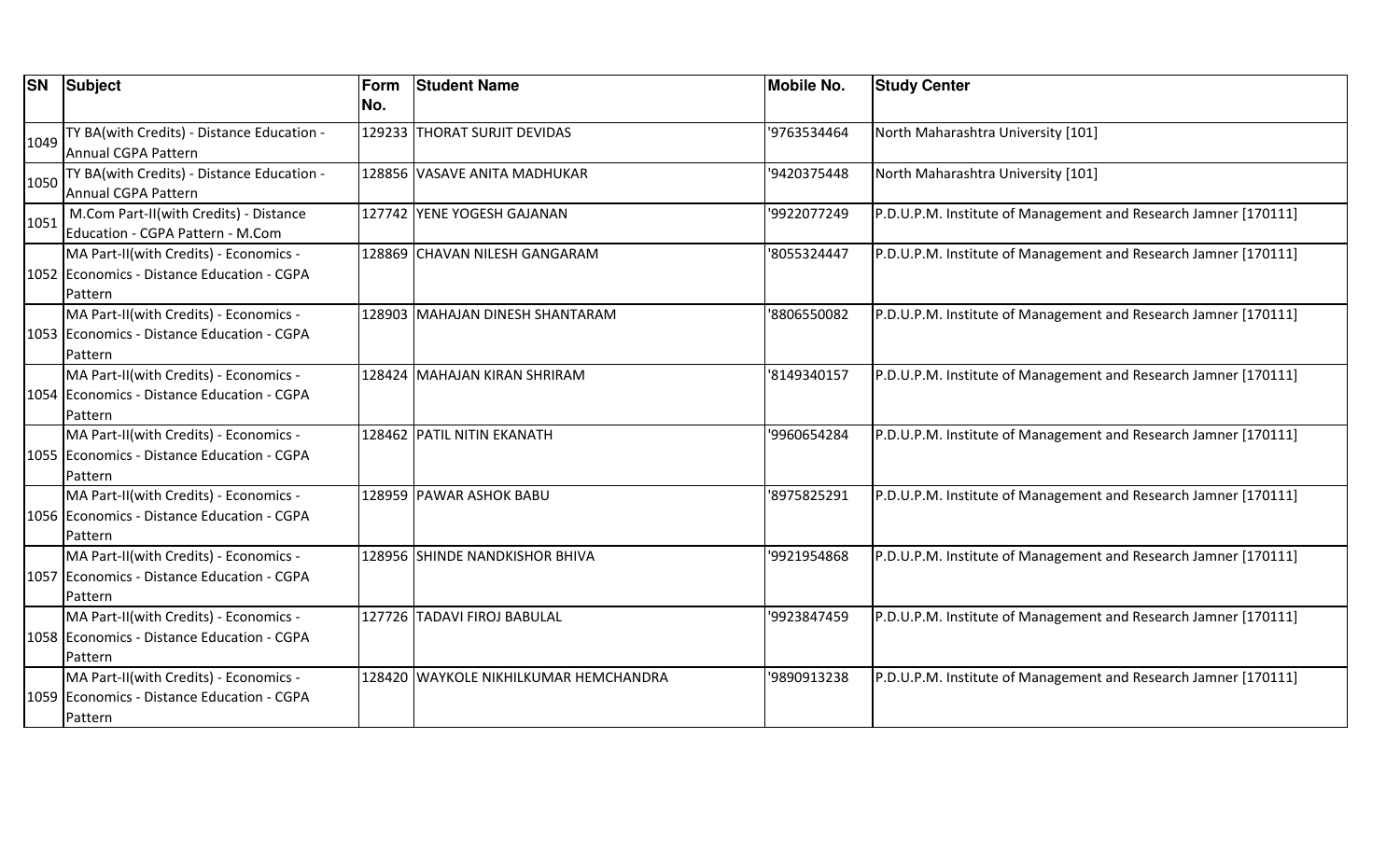| <b>SN</b> | <b>Subject</b>                                                                                  | Form<br>No. | <b>Student Name</b>                | <b>Mobile No.</b> | <b>Study Center</b>                                             |
|-----------|-------------------------------------------------------------------------------------------------|-------------|------------------------------------|-------------------|-----------------------------------------------------------------|
|           | MA Part-II(with Credits) - English - English -<br>1060 Distance Education - Annual CGPA Pattern |             | 128965 CHAUDHARI VAISHALI SAKHARAM | '7709306464       | P.D.U.P.M. Institute of Management and Research Jamner [170111] |
|           | MA Part-II(with Credits) - English - English -<br>1061 Distance Education - Annual CGPA Pattern |             | 129224 DHANDE REKHA TRYAMBAK       | '7709748629       | P.D.U.P.M. Institute of Management and Research Jamner [170111] |
|           | MA Part-II(with Credits) - English - English -<br>1062 Distance Education - Annual CGPA Pattern |             | 128954 DOLE VANDANA CHANDRAKANT    | '9421561510       | P.D.U.P.M. Institute of Management and Research Jamner [170111] |
|           | MA Part-II(with Credits) - English - English -<br>1063 Distance Education - Annual CGPA Pattern |             | 128958 INGALE VARSHA BHAGAWAN      | '9923534260       | P.D.U.P.M. Institute of Management and Research Jamner [170111] |
|           | MA Part-II(with Credits) - English - English -<br>1064 Distance Education - Annual CGPA Pattern |             | 128988 KOLI JITENDRA PANDHARINATH  | '7875006977       | P.D.U.P.M. Institute of Management and Research Jamner [170111] |
|           | MA Part-II(with Credits) - English - English -<br>1065 Distance Education - Annual CGPA Pattern |             | 128632 MALI DIPAK SHANTARAM        | '9637079881       | P.D.U.P.M. Institute of Management and Research Jamner [170111] |
|           | MA Part-II(with Credits) - English - English -<br>1066 Distance Education - Annual CGPA Pattern |             | 128630 PATIL DIPALI VASNT          | '7588054833       | P.D.U.P.M. Institute of Management and Research Jamner [170111] |
|           | MA Part-II(with Credits) - English - English -<br>1067 Distance Education - Annual CGPA Pattern |             | 128955 PATIL PRAVIN SITARAM        | '9420113337       | P.D.U.P.M. Institute of Management and Research Jamner [170111] |
|           | MA Part-II(with Credits) - English - English -<br>1068 Distance Education - Annual CGPA Pattern |             | 128973 SURYAWANSHI ARCHANA TUKARAM | '9404057494       | P.D.U.P.M. Institute of Management and Research Jamner [170111] |
|           | MA Part-II(with Credits) - English - English -<br>1069 Distance Education - Annual CGPA Pattern |             | 128457 TAYADE ASHOK TRYAMBAK       | '9421613664       | P.D.U.P.M. Institute of Management and Research Jamner [170111] |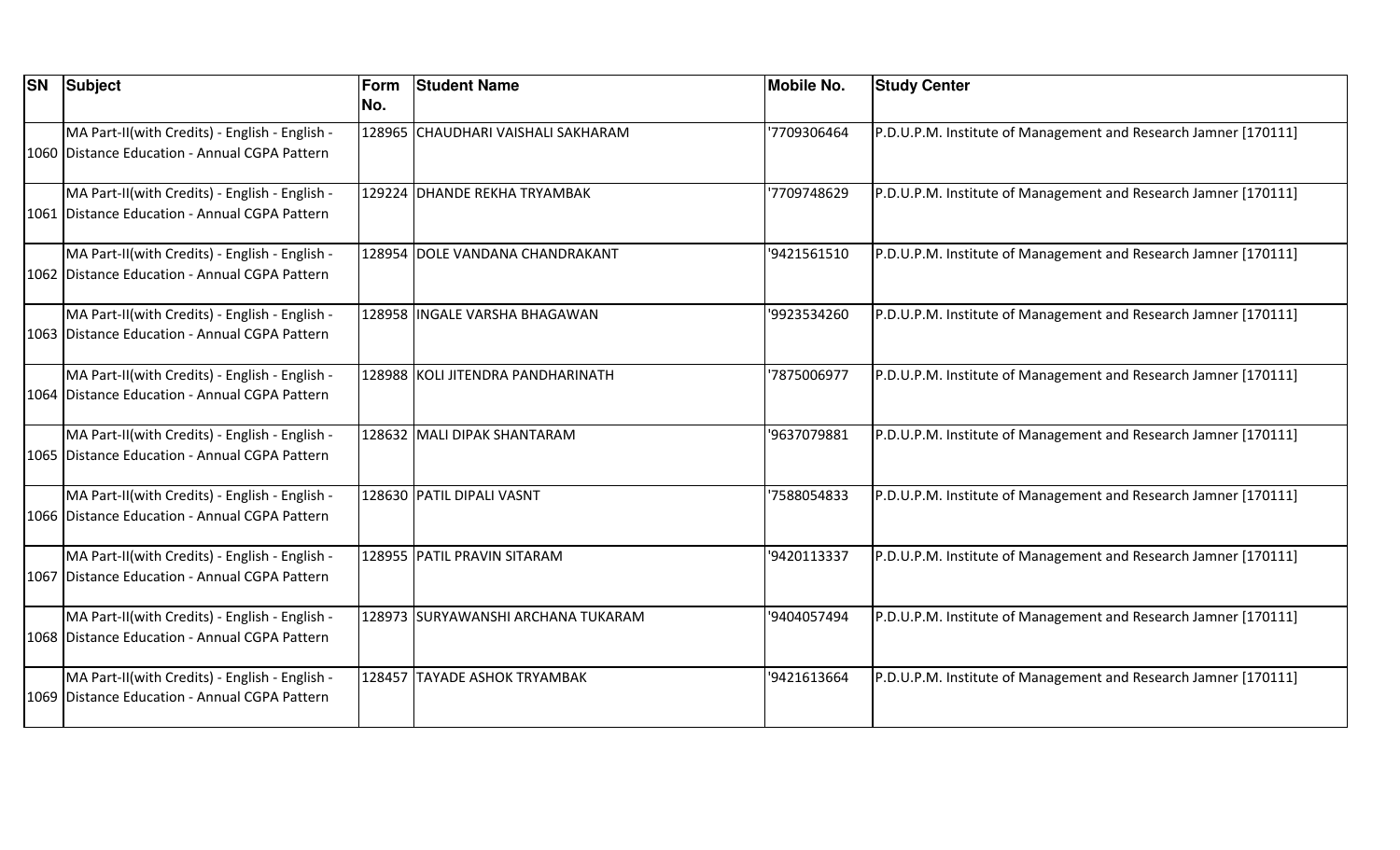| <b>SN</b> | Subject                                                                                           | Form<br>INo. | <b>Student Name</b>                 | <b>Mobile No.</b> | <b>Study Center</b>                                             |
|-----------|---------------------------------------------------------------------------------------------------|--------------|-------------------------------------|-------------------|-----------------------------------------------------------------|
|           | MA Part-II(with Credits) - Hindi - Hindi -<br>1070 Distance Education - Annual CGPA Pattern       |              | 128413 PATIL PRAVIN DHANRAJ         | '7709843995       | P.D.U.P.M. Institute of Management and Research Jamner [170111] |
|           | MA Part-II(with Credits) - Marathi - Marathi -<br>1071 Distance Education - Annual CGPA Pattern   |              | 128969 BHAMERE MANISHA GOKUL        | '9421522125       | P.D.U.P.M. Institute of Management and Research Jamner [170111] |
|           | MA Part-II(with Credits) - Marathi - Marathi -<br>1072 Distance Education - Annual CGPA Pattern   |              | 128964 CHAUDHARI DNYANESHWAR LAXMAN | '9423189165       | P.D.U.P.M. Institute of Management and Research Jamner [170111] |
|           | MA Part-II(with Credits) - Marathi - Marathi -<br>1073 Distance Education - Annual CGPA Pattern   |              | 128962 CHOPADE KISHOR BHAGWAN       | '9764749822       | P.D.U.P.M. Institute of Management and Research Jamner [170111] |
|           | MA Part-II(with Credits) - Marathi - Marathi -<br>1074   Distance Education - Annual CGPA Pattern |              | 128873 DHANANDHARE SARALA SAKHARAM  | '9420657028       | P.D.U.P.M. Institute of Management and Research Jamner [170111] |
|           | MA Part-II(with Credits) - Marathi - Marathi -<br>1075 Distance Education - Annual CGPA Pattern   |              | 128966 GAVHARE SOPAN SUPADU         | '9423951922       | P.D.U.P.M. Institute of Management and Research Jamner [170111] |
|           | MA Part-II(with Credits) - Marathi - Marathi -<br>1076 Distance Education - Annual CGPA Pattern   |              | 129049 GHONGADE KIRTI BABURAO       | '9422765839       | P.D.U.P.M. Institute of Management and Research Jamner [170111] |
|           | MA Part-II(with Credits) - Marathi - Marathi -<br>1077 Distance Education - Annual CGPA Pattern   |              | 128968 ISE KISHOR SHANTARAM         | '9881838059       | P.D.U.P.M. Institute of Management and Research Jamner [170111] |
|           | MA Part-II(with Credits) - Marathi - Marathi -<br>1078 Distance Education - Annual CGPA Pattern   |              | 128953 JOHARE RAJU BAJIRAV          | '9765174513       | P.D.U.P.M. Institute of Management and Research Jamner [170111] |
|           | MA Part-II(with Credits) - Marathi - Marathi -<br>1079 Distance Education - Annual CGPA Pattern   |              | 128899 LOKHANDE VARSHA RANGNATH     | '9422409824       | P.D.U.P.M. Institute of Management and Research Jamner [170111] |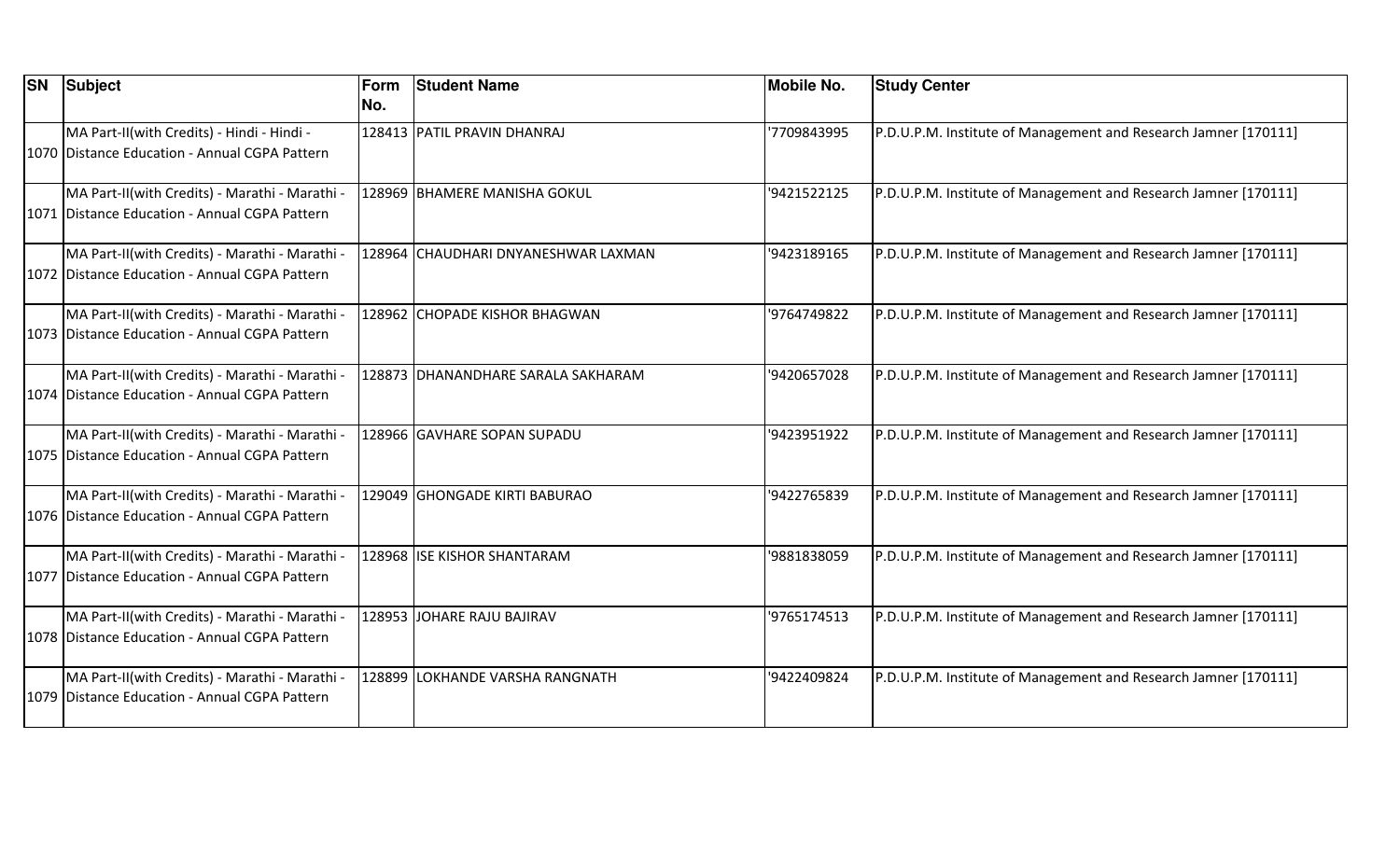| <b>SN</b> | Subject                                                                                         | Form<br>No. | <b>Student Name</b>                | <b>Mobile No.</b> | <b>Study Center</b>                                                                                                                                                                      |
|-----------|-------------------------------------------------------------------------------------------------|-------------|------------------------------------|-------------------|------------------------------------------------------------------------------------------------------------------------------------------------------------------------------------------|
|           | MA Part-II(with Credits) - Marathi - Marathi -<br>1080 Distance Education - Annual CGPA Pattern |             | 128898 PALVE ASHA MADHUKAR         | '9421613611       | P.D.U.P.M. Institute of Management and Research Jamner [170111]                                                                                                                          |
|           | MA Part-II(with Credits) - Marathi - Marathi -<br>1081 Distance Education - Annual CGPA Pattern |             | 128992 PANDIT DIPALI DEWIDAS       | '8087825578       | P.D.U.P.M. Institute of Management and Research Jamner [170111]                                                                                                                          |
|           | MA Part-II(with Credits) - Marathi - Marathi -<br>1082 Distance Education - Annual CGPA Pattern |             | 128901 PATIL NANDINI RAMESH        | '9421567931       | P.D.U.P.M. Institute of Management and Research Jamner [170111]                                                                                                                          |
|           | MA Part-II(with Credits) - Marathi - Marathi -<br>1083 Distance Education - Annual CGPA Pattern |             | 128952 PATIL NILESH HARI           | '9421513419       | P.D.U.P.M. Institute of Management and Research Jamner [170111]                                                                                                                          |
|           | MA Part-II(with Credits) - Marathi - Marathi -<br>1084 Distance Education - Annual CGPA Pattern |             | 129048 RAJPUT PRAKASH SURESH       | '9423545214       | P.D.U.P.M. Institute of Management and Research Jamner [170111]                                                                                                                          |
|           | MA Part-II(with Credits) - Marathi - Marathi -<br>1085 Distance Education - Annual CGPA Pattern |             | 128957 SHINDE VIJAYA BHIVA         | '9860459845       | P.D.U.P.M. Institute of Management and Research Jamner [170111]                                                                                                                          |
|           | MA Part-II(with Credits) - Marathi - Marathi -<br>1086 Distance Education - Annual CGPA Pattern |             | 128970 SONAR MAHESH RAMCHANDRA     | 7709221626        | P.D.U.P.M. Institute of Management and Research Jamner [170111]                                                                                                                          |
|           | MA Part-II(with Credits) - Marathi - Marathi -<br>1087 Distance Education - Annual CGPA Pattern |             | 128633 WAGH UMA SHAMRAO            | '9421024103       | P.D.U.P.M. Institute of Management and Research Jamner [170111]                                                                                                                          |
|           | M.Com Part-II(with Credits) - Distance<br>1088 Education - CGPA Pattern - M.Com                 |             | 129009 BORSE AMOL RAMKRISHNA       | '9096665218       | Rashtriya Sahakari Shikshan Prasarak Mandal Ltd. Chalisgaon Dist. Jalgaon<br>Sansthas Nanasaheb Yashvantrao Narayanrao Chavan Arts, Science and<br>Commerce College, Chalisgaon [130021] |
|           | M.Com Part-II(with Credits) - Distance<br>1089 Education - CGPA Pattern - M.Com                 |             | 129098 DESHMUKH PALLAVI BALKRUSHNA | '7588813940       | Rashtriya Sahakari Shikshan Prasarak Mandal Ltd. Chalisgaon Dist. Jalgaon<br>Sansthas Nanasaheb Yashvantrao Narayanrao Chavan Arts, Science and<br>Commerce College, Chalisgaon [130021] |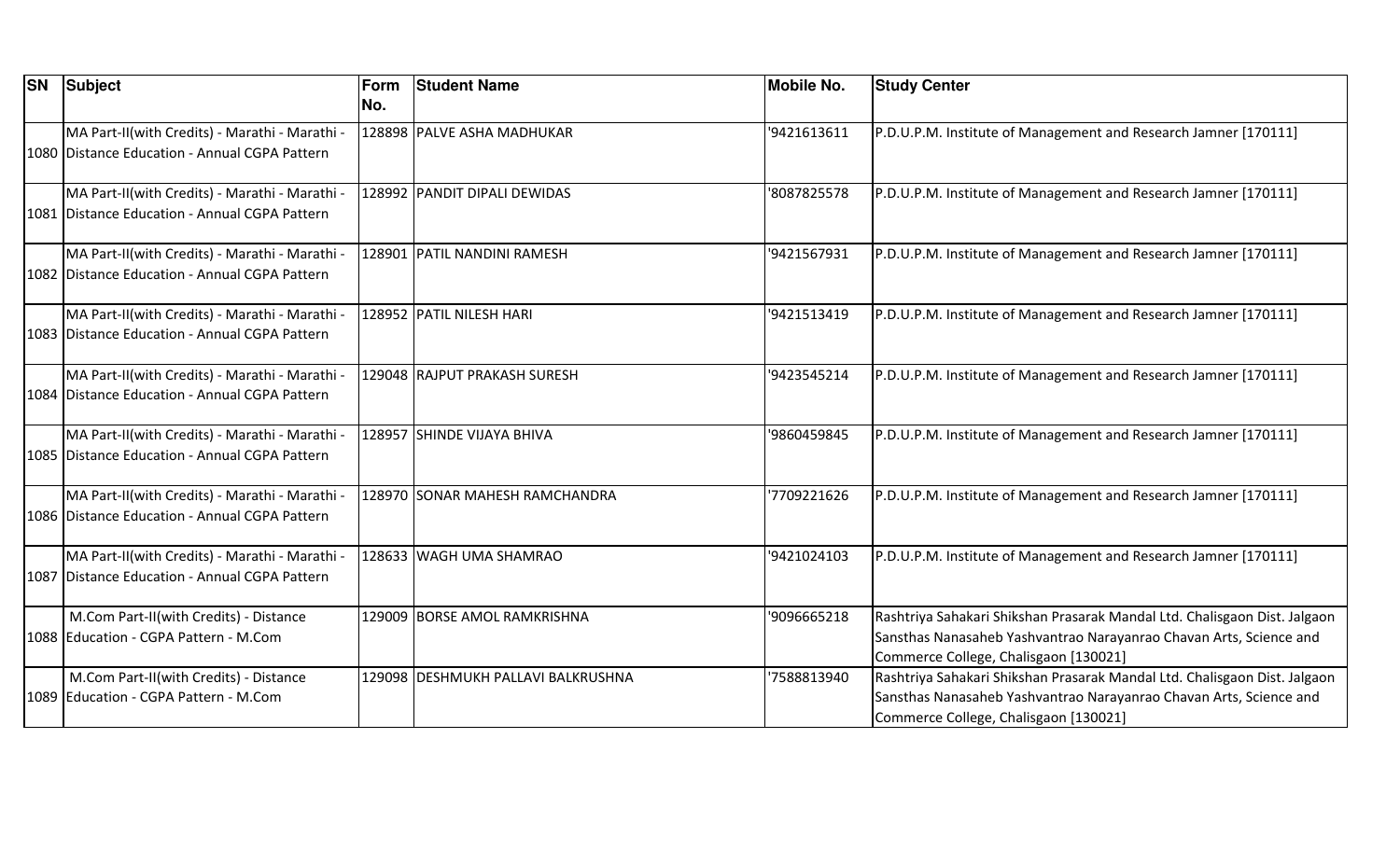| <b>SN</b> | Subject                                                                                         | Form<br>No. | <b>Student Name</b>                       | <b>Mobile No.</b> | <b>Study Center</b>                                                                                                                                                                      |
|-----------|-------------------------------------------------------------------------------------------------|-------------|-------------------------------------------|-------------------|------------------------------------------------------------------------------------------------------------------------------------------------------------------------------------------|
|           | M.Com Part-II(with Credits) - Distance<br>1090 Education - CGPA Pattern - M.Com                 |             | 128302 KHANDELWAL ABHISHEK SITARAM        | '8484014300       | Rashtriya Sahakari Shikshan Prasarak Mandal Ltd. Chalisgaon Dist. Jalgaon<br>Sansthas Nanasaheb Yashvantrao Narayanrao Chavan Arts, Science and<br>Commerce College, Chalisgaon [130021] |
|           | M.Com Part-II(with Credits) - Distance<br>1091 Education - CGPA Pattern - M.Com                 |             | 128975 PATIL RESHMA RAVINDRA              | '9403751817       | Rashtriya Sahakari Shikshan Prasarak Mandal Ltd. Chalisgaon Dist. Jalgaon<br>Sansthas Nanasaheb Yashvantrao Narayanrao Chavan Arts, Science and<br>Commerce College, Chalisgaon [130021] |
|           | MA Part-II(with Credits) - Economics -<br>1092 Economics - Distance Education - CGPA<br>Pattern |             | 127670 KAHALE VAISHALI NANABHAU           | '9421679095       | IRaver Parisar Shikshan Prasarak Mandal's Shri Vitthalrao Shankarao Naik<br>Arts, Commerce and Science College., Raver [180037]                                                          |
|           | MA Part-II(with Credits) - Economics -<br>1093 Economics - Distance Education - CGPA<br>Pattern |             | 128151 MAHAJAN RUPALI LILADHAR            | '9970710151       | lRaver Parisar Shikshan Prasarak Mandal's Shri Vitthalrao Shankarao Naik<br>Arts, Commerce and Science College., Raver [180037]                                                          |
|           | MA Part-II(with Credits) - Economics -<br>1094 Economics - Distance Education - CGPA<br>Pattern |             | 127671 PATIL KIRAN MADHUKAR               | '9403126977       | Raver Parisar Shikshan Prasarak Mandal's Shri Vitthalrao Shankarao Naik<br>Arts, Commerce and Science College., Raver [180037]                                                           |
|           | MA Part-II(with Credits) - Economics -<br>1095 Economics - Distance Education - CGPA<br>Pattern |             | 127688 WANI DIPAK RAMKRISHNA              | '9757281583       | IRaver Parisar Shikshan Prasarak Mandal's Shri Vitthalrao Shankarao Naik<br>Arts, Commerce and Science College., Raver [180037]                                                          |
|           | MA Part-II(with Credits) - English - English -<br>1096 Distance Education - Annual CGPA Pattern |             | 127842 BHARUDE UJJWALA RAVINDRA           | '9595540254       | IRaver Parisar Shikshan Prasarak Mandal's Shri Vitthalrao Shankarao Naik<br>Arts, Commerce and Science College., Raver [180037]                                                          |
|           | MA Part-II(with Credits) - English - English -<br>1097 Distance Education - Annual CGPA Pattern |             | 127867 CHATUR VARSHA CHANDRASHEKHAR       | '8856851074       | IRaver Parisar Shikshan Prasarak Mandal's Shri Vitthalrao Shankarao Naik<br>Arts, Commerce and Science College., Raver [180037]                                                          |
|           | MA Part-II(with Credits) - English - English -<br>1098 Distance Education - Annual CGPA Pattern |             | 127691 DOLE VISHWESH RAMESH               | '9860832697       | Raver Parisar Shikshan Prasarak Mandal's Shri Vitthalrao Shankarao Naik<br>Arts, Commerce and Science College., Raver [180037]                                                           |
|           | MA Part-II(with Credits) - English - English -<br>1099 Distance Education - Annual CGPA Pattern |             | 128207 SHAIKH MOHD SHAKEEL SK ABDUL KABIR | '9049304717       | Raver Parisar Shikshan Prasarak Mandal's Shri Vitthalrao Shankarao Naik<br>Arts, Commerce and Science College., Raver [180037]                                                           |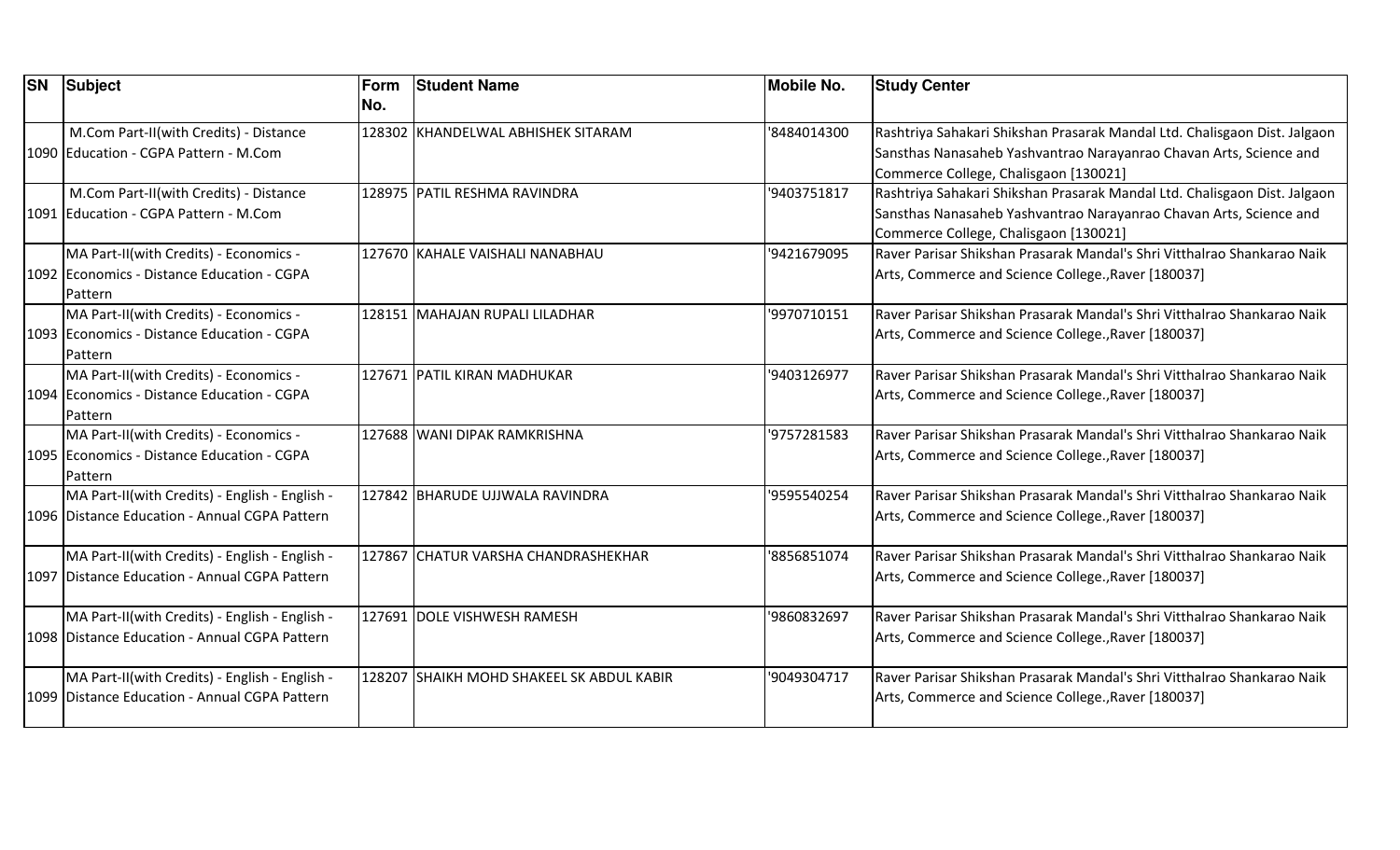| <b>SN</b> | Subject                                                                                         | Form<br>No. | <b>Student Name</b>                   | <b>Mobile No.</b> | <b>Study Center</b>                                                                                                             |
|-----------|-------------------------------------------------------------------------------------------------|-------------|---------------------------------------|-------------------|---------------------------------------------------------------------------------------------------------------------------------|
|           | MA Part-II(with Credits) - English - English -<br>1100 Distance Education - Annual CGPA Pattern |             | 127872 SHAIKH SHAKILA SHABBIR         | '9403568377       | Raver Parisar Shikshan Prasarak Mandal's Shri Vitthalrao Shankarao Naik<br>Arts, Commerce and Science College., Raver [180037]  |
|           | MA Part-II(with Credits) - Hindi - Hindi -<br>1101 Distance Education - Annual CGPA Pattern     |             | 128179 TADAVI MUBARAK UKHARDU         | '9423472790       | lRaver Parisar Shikshan Prasarak Mandal's Shri Vitthalrao Shankarao Naik<br>Arts, Commerce and Science College., Raver [180037] |
|           | MA Part-II(with Credits) - Marathi - Marathi -<br>1102 Distance Education - Annual CGPA Pattern |             | 127480 BADHE RAVINDRA MADHUKAR        | '9987688517       | Raver Parisar Shikshan Prasarak Mandal's Shri Vitthalrao Shankarao Naik<br>Arts, Commerce and Science College., Raver [180037]  |
|           | MA Part-II(with Credits) - Marathi - Marathi -<br>1103 Distance Education - Annual CGPA Pattern |             | 128169 BHOKARIKAR VRISHALI RAGHUNATH  | '9665699233       | Raver Parisar Shikshan Prasarak Mandal's Shri Vitthalrao Shankarao Naik<br>Arts, Commerce and Science College., Raver [180037]  |
|           | MA Part-II(with Credits) - Marathi - Marathi -<br>1104 Distance Education - Annual CGPA Pattern |             | 129249 CHAUDHARI VAISHALI CHANDRAKANT | '9657762663       | Raver Parisar Shikshan Prasarak Mandal's Shri Vitthalrao Shankarao Naik<br>Arts, Commerce and Science College., Raver [180037]  |
|           | MA Part-II(with Credits) - Marathi - Marathi -<br>1105 Distance Education - Annual CGPA Pattern |             | 128183 CHAUDHARY AMOLKUMAR RAGHUNATH  | '8806480403       | Raver Parisar Shikshan Prasarak Mandal's Shri Vitthalrao Shankarao Naik<br>Arts, Commerce and Science College., Raver [180037]  |
|           | MA Part-II(with Credits) - Marathi - Marathi -<br>1106 Distance Education - Annual CGPA Pattern |             | 127991 CHAUDHARY VAISHALI BAJIRAO     | '9421523824       | Raver Parisar Shikshan Prasarak Mandal's Shri Vitthalrao Shankarao Naik<br>Arts, Commerce and Science College., Raver [180037]  |
|           | MA Part-II(with Credits) - Marathi - Marathi -<br>1107 Distance Education - Annual CGPA Pattern |             | 128280 MAHAJAN MADHURI TULSHIDAS      | '9221541141       | Raver Parisar Shikshan Prasarak Mandal's Shri Vitthalrao Shankarao Naik<br>Arts, Commerce and Science College., Raver [180037]  |
|           | MA Part-II(with Credits) - Marathi - Marathi -<br>1108 Distance Education - Annual CGPA Pattern |             | 128329 MAHAJAN VAIBHAV GOPAL          | '8956622894       | Raver Parisar Shikshan Prasarak Mandal's Shri Vitthalrao Shankarao Naik<br>Arts, Commerce and Science College., Raver [180037]  |
|           | MA Part-II(with Credits) - Marathi - Marathi -<br>1109 Distance Education - Annual CGPA Pattern |             | 128141   PATIL SANGITA BHAGWAT        | '9823670007       | Raver Parisar Shikshan Prasarak Mandal's Shri Vitthalrao Shankarao Naik<br>Arts, Commerce and Science College., Raver [180037]  |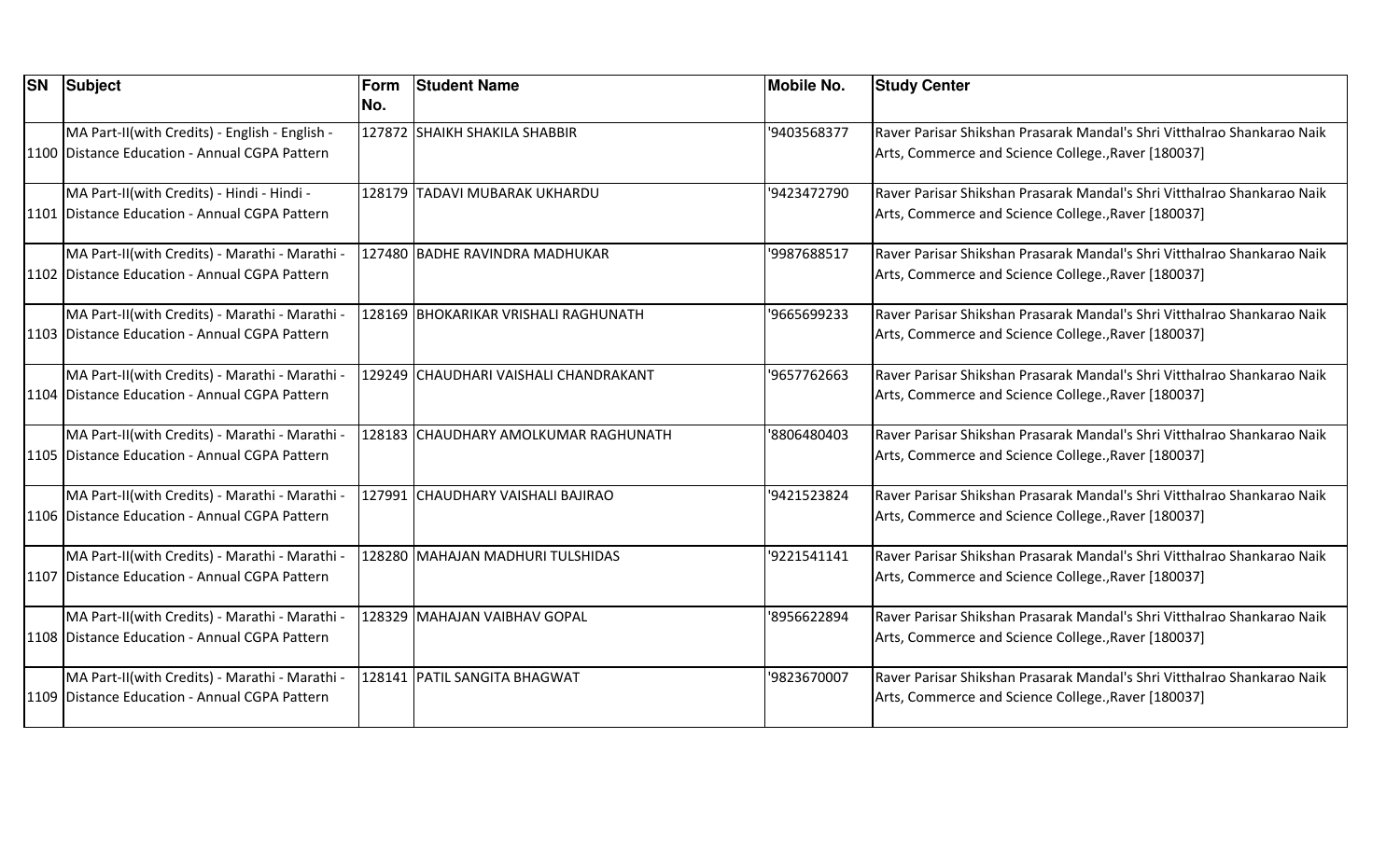| <b>SN</b> | Subject                                                                                                           | Form<br>No. | <b>Student Name</b>                 | Mobile No.  | <b>Study Center</b>                                                                                                            |
|-----------|-------------------------------------------------------------------------------------------------------------------|-------------|-------------------------------------|-------------|--------------------------------------------------------------------------------------------------------------------------------|
|           | MA Part-II(with Credits) - Marathi - Marathi -<br>1110 Distance Education - Annual CGPA Pattern                   |             | 128133 PATIL SEEMA SUNIL            | '9921144638 | Raver Parisar Shikshan Prasarak Mandal's Shri Vitthalrao Shankarao Naik<br>Arts, Commerce and Science College., Raver [180037] |
|           | MA Part-II(with Credits) - Marathi - Marathi<br>1111 Distance Education - Annual CGPA Pattern                     |             | 128159 PAWAR BALASAHEB SHIWAJIRAO   | '9623004089 | Raver Parisar Shikshan Prasarak Mandal's Shri Vitthalrao Shankarao Naik<br>Arts, Commerce and Science College., Raver [180037] |
|           | MA Part-II(with Credits) - Marathi - Marathi -<br>1112 Distance Education - Annual CGPA Pattern                   |             | 128186 PAWAR SARIKA SUBHASH         | '9604172767 | Raver Parisar Shikshan Prasarak Mandal's Shri Vitthalrao Shankarao Naik<br>Arts, Commerce and Science College., Raver [180037] |
|           | MA Part-II(with Credits) - Marathi - Marathi -<br>1113 Distance Education - Annual CGPA Pattern                   |             | 128118 WALENDRA NARESH RAMJI        | '8108109226 | Raver Parisar Shikshan Prasarak Mandal's Shri Vitthalrao Shankarao Naik<br>Arts, Commerce and Science College., Raver [180037] |
|           | MA Part-II(with Credits) - Political Science -<br>1114   Political Science - Distance Education - CGPA<br>Pattern |             | 127927 BHOI BIJULAL PRABHULAL       | '9011750615 | Raver Parisar Shikshan Prasarak Mandal's Shri Vitthalrao Shankarao Naik<br>Arts, Commerce and Science College., Raver [180037] |
|           | MA Part-II(with Credits) - Political Science -<br>1115   Political Science - Distance Education - CGPA<br>Pattern |             | 128203 ETEWAR SURESHKUMAR PRABHAKAR | '9765952978 | Raver Parisar Shikshan Prasarak Mandal's Shri Vitthalrao Shankarao Naik<br>Arts, Commerce and Science College., Raver [180037] |
|           | MA Part-II(with Credits) - Political Science -<br>1116   Political Science - Distance Education - CGPA<br>Pattern |             | 128777 KALE KUNDLIK BHAUSAHEB       | 7743807885  | Raver Parisar Shikshan Prasarak Mandal's Shri Vitthalrao Shankarao Naik<br>Arts, Commerce and Science College., Raver [180037] |
|           | MA Part-II(with Credits) - Political Science -<br>1117   Political Science - Distance Education - CGPA<br>Pattern |             | 127806 KONDE DIPAK ANANDA           | 7588579762  | Raver Parisar Shikshan Prasarak Mandal's Shri Vitthalrao Shankarao Naik<br>Arts, Commerce and Science College., Raver [180037] |
|           | MA Part-II(with Credits) - Political Science -<br>1118 Political Science - Distance Education - CGPA<br>Pattern   |             | 127821 LODHE ATUL RAGHUNATH         | '8600114100 | Raver Parisar Shikshan Prasarak Mandal's Shri Vitthalrao Shankarao Naik<br>Arts, Commerce and Science College., Raver [180037] |
|           | MA Part-II(with Credits) - Political Science -<br>1119   Political Science - Distance Education - CGPA<br>Pattern |             | 127961 MAHAJAN SUVARNA ISHWAR       | '9665492556 | Raver Parisar Shikshan Prasarak Mandal's Shri Vitthalrao Shankarao Naik<br>Arts, Commerce and Science College., Raver [180037] |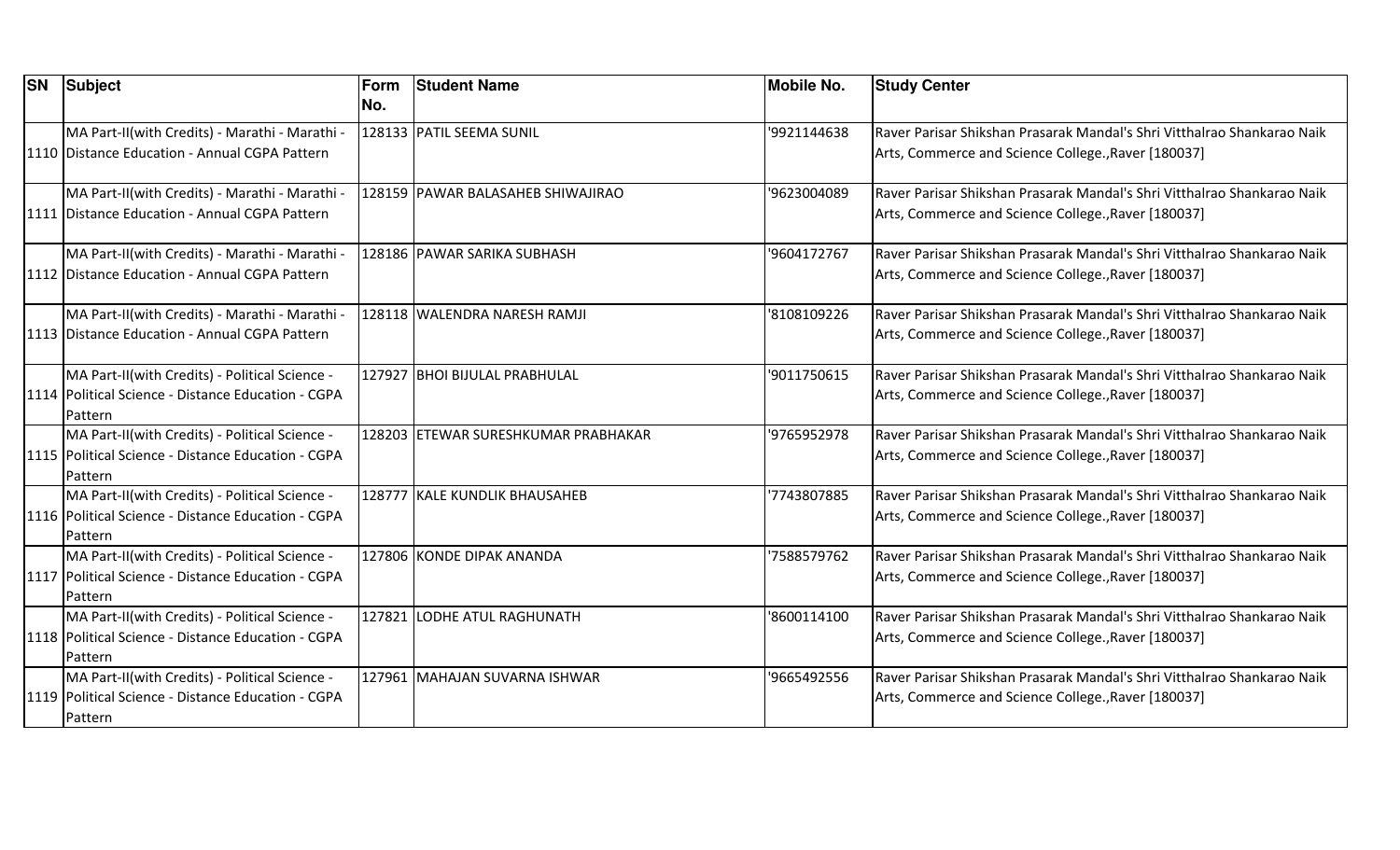| <b>SN</b> | Subject                                                                           | Form | <b>Student Name</b>                 | <b>Mobile No.</b> | <b>Study Center</b>                                                     |
|-----------|-----------------------------------------------------------------------------------|------|-------------------------------------|-------------------|-------------------------------------------------------------------------|
|           |                                                                                   | No.  |                                     |                   |                                                                         |
|           | MA Part-II(with Credits) - Political Science -                                    |      | 127704 MALI KIRAN VAMAN             | '9923043948       | Raver Parisar Shikshan Prasarak Mandal's Shri Vitthalrao Shankarao Naik |
|           | 1120 Political Science - Distance Education - CGPA                                |      |                                     |                   | Arts, Commerce and Science College., Raver [180037]                     |
|           | Pattern                                                                           |      |                                     |                   |                                                                         |
|           | MA Part-II(with Credits) - Political Science -                                    |      | 127578 PATIL ASHWINI RAJENDRA       | '8600769932       | Raver Parisar Shikshan Prasarak Mandal's Shri Vitthalrao Shankarao Naik |
|           | 1121   Political Science - Distance Education - CGPA                              |      |                                     |                   | Arts, Commerce and Science College., Raver [180037]                     |
|           | Pattern                                                                           |      |                                     |                   |                                                                         |
|           | MA Part-II(with Credits) - Political Science -                                    |      | 127853 PATIL DATTATRAYA PRALHAD     | '9404283385       | Raver Parisar Shikshan Prasarak Mandal's Shri Vitthalrao Shankarao Naik |
|           | 1122   Political Science - Distance Education - CGPA                              |      |                                     |                   | Arts, Commerce and Science College., Raver [180037]                     |
|           | Pattern                                                                           |      |                                     |                   |                                                                         |
|           | MA Part-II(with Credits) - Political Science -                                    |      | 127863 PATIL PANKAJ PRAKASH         | '9923854679       | Raver Parisar Shikshan Prasarak Mandal's Shri Vitthalrao Shankarao Naik |
|           | 1123 Political Science - Distance Education - CGPA                                |      |                                     |                   | Arts, Commerce and Science College., Raver [180037]                     |
|           | Pattern                                                                           |      |                                     |                   |                                                                         |
|           | MA Part-II(with Credits) - Political Science -                                    |      | 127650 PATIL PRATIBHA KASHINATH     | '9702601460       | Raver Parisar Shikshan Prasarak Mandal's Shri Vitthalrao Shankarao Naik |
|           | 1124   Political Science - Distance Education - CGPA                              |      |                                     |                   | Arts, Commerce and Science College., Raver [180037]                     |
|           | Pattern                                                                           |      |                                     |                   |                                                                         |
|           | MA Part-II(with Credits) - Political Science -                                    |      | 127779 SAVAKARE TEJASVINI DHARMARAJ | '8482927448       | Raver Parisar Shikshan Prasarak Mandal's Shri Vitthalrao Shankarao Naik |
|           | 1125   Political Science - Distance Education - CGPA                              |      |                                     |                   | Arts, Commerce and Science College., Raver [180037]                     |
|           | Pattern                                                                           |      |                                     |                   |                                                                         |
|           | MA Part-II(with Credits) - Political Science -                                    |      | 127776 SONAWANE DIPALI MEGHRAJ      | '9403631788       | Raver Parisar Shikshan Prasarak Mandal's Shri Vitthalrao Shankarao Naik |
|           | 1126   Political Science - Distance Education - CGPA                              |      |                                     |                   | Arts, Commerce and Science College., Raver [180037]                     |
|           | Pattern                                                                           |      |                                     |                   |                                                                         |
|           | MA Part-II(with Credits) - Sociology - Sociology 127760 AWASARMOL RAHUL KUTRU     |      |                                     | '9767383703       | Raver Parisar Shikshan Prasarak Mandal's Shri Vitthalrao Shankarao Naik |
|           | 1127 - Distance Education - CGPA Pattern                                          |      |                                     |                   | Arts, Commerce and Science College., Raver [180037]                     |
|           |                                                                                   |      |                                     |                   |                                                                         |
|           | MA Part-II(with Credits) - Sociology - Sociology 128276 PATIL MANJUSHA JAIPRAKASH |      |                                     | '9011879578       | Raver Parisar Shikshan Prasarak Mandal's Shri Vitthalrao Shankarao Naik |
|           | 1128 - Distance Education - CGPA Pattern                                          |      |                                     |                   | Arts, Commerce and Science College., Raver [180037]                     |
|           |                                                                                   |      |                                     |                   |                                                                         |
|           | MA Part-II(with Credits) - Sociology - Sociology   127757   PATIL REKHA PRAMOD    |      |                                     | '9096415333       | Raver Parisar Shikshan Prasarak Mandal's Shri Vitthalrao Shankarao Naik |
| 1129      | - Distance Education - CGPA Pattern                                               |      |                                     |                   | Arts, Commerce and Science College., Raver [180037]                     |
|           |                                                                                   |      |                                     |                   |                                                                         |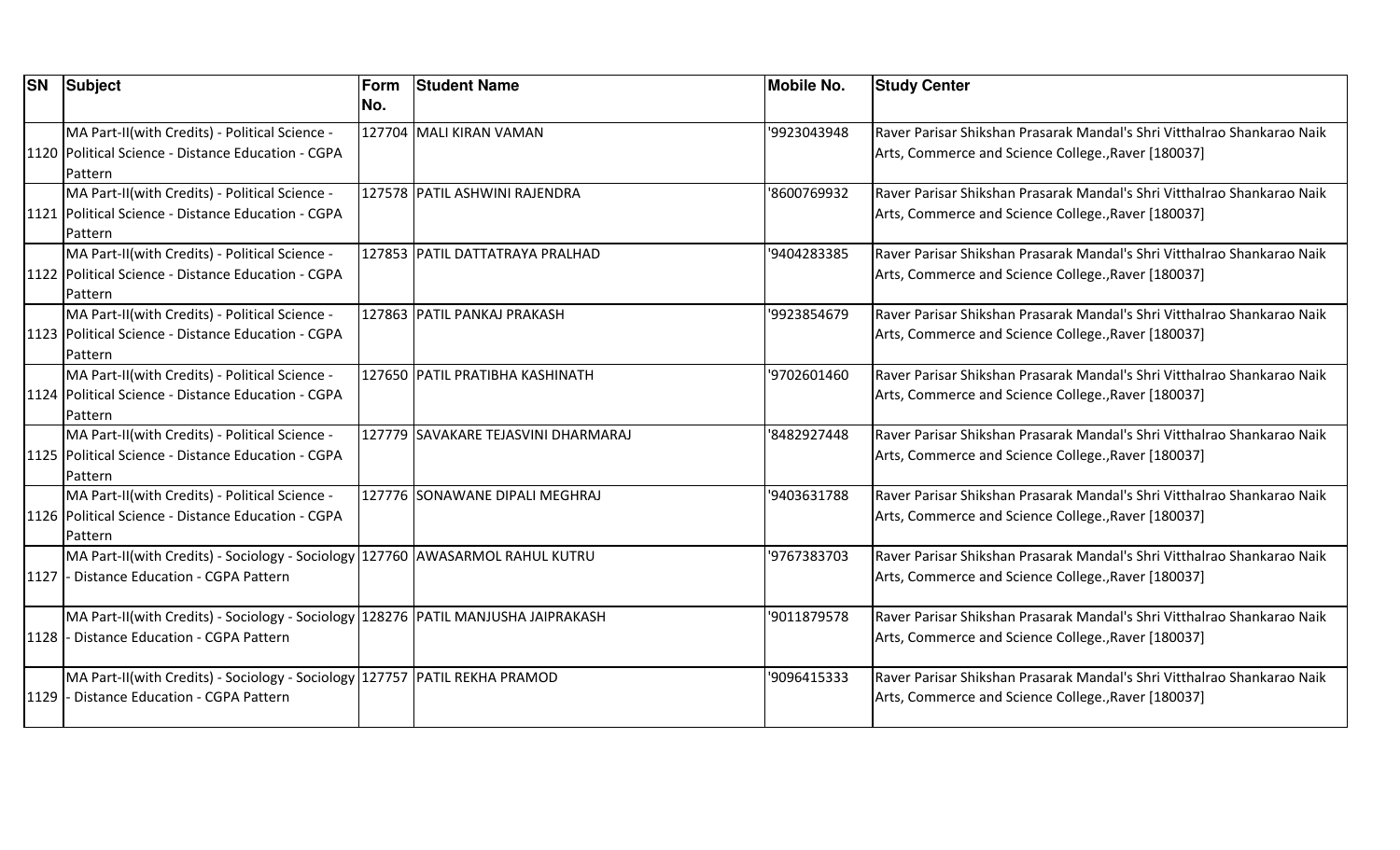| <b>SN</b> | Subject                                         | Form<br>No. | <b>Student Name</b>             | <b>Mobile No.</b> | <b>Study Center</b>                                                   |
|-----------|-------------------------------------------------|-------------|---------------------------------|-------------------|-----------------------------------------------------------------------|
|           | MA Part-II(with Credits) - English - English -  |             | 129241 BAGUL MANISHA SURESH     | '9403749548       | Satpuda Shikshan Prasarak Mandal Dhule Sanchalit Vasantrao Naik Arts, |
|           | 1130 Distance Education - Annual CGPA Pattern   |             |                                 |                   | Science And Commerce College, Shahada. [230056]                       |
|           | MA Part-II(with Credits) - English - English -  |             | 129351 BAGUL SILVIYA SANTOSH    | '9423520318       | Satpuda Shikshan Prasarak Mandal Dhule Sanchalit Vasantrao Naik Arts, |
|           | 1131 Distance Education - Annual CGPA Pattern   |             |                                 |                   | Science And Commerce College, Shahada. [230056]                       |
|           | MA Part-II(with Credits) - English - English -  |             | 128168 BHOI ANIL LOTAN          | '9420621826       | Satpuda Shikshan Prasarak Mandal Dhule Sanchalit Vasantrao Naik Arts, |
|           | 1132 Distance Education - Annual CGPA Pattern   |             |                                 |                   | Science And Commerce College, Shahada. [230056]                       |
|           | MA Part-II(with Credits) - English - English -  |             | 127413 KARE NISHA BHASKAR       | '9637923506       | Satpuda Shikshan Prasarak Mandal Dhule Sanchalit Vasantrao Naik Arts, |
|           | 1133 Distance Education - Annual CGPA Pattern   |             |                                 |                   | Science And Commerce College, Shahada. [230056]                       |
|           | MA Part-II(with Credits) - English - English -  |             | 129213 MAULAPATIL FIROJ RAJANUR | '8390839356       | Satpuda Shikshan Prasarak Mandal Dhule Sanchalit Vasantrao Naik Arts, |
|           | 1134 Distance Education - Annual CGPA Pattern   |             |                                 |                   | Science And Commerce College, Shahada. [230056]                       |
|           | MA Part-II(with Credits) - English - English -  |             | 129153 PADVI MANISHA KHAALYA    | '9421470578       | Satpuda Shikshan Prasarak Mandal Dhule Sanchalit Vasantrao Naik Arts, |
|           | 1135   Distance Education - Annual CGPA Pattern |             |                                 |                   | Science And Commerce College, Shahada. [230056]                       |
|           | MA Part-II(with Credits) - English - English -  |             | 129229 PATEL KIRANBEN ARUNBHAI  | '8625857220       | Satpuda Shikshan Prasarak Mandal Dhule Sanchalit Vasantrao Naik Arts, |
|           | 1136 Distance Education - Annual CGPA Pattern   |             |                                 |                   | Science And Commerce College, Shahada. [230056]                       |
|           | MA Part-II(with Credits) - English - English -  |             | 129127 PATIL NILIMA LAXMAN      | '8087151155       | Satpuda Shikshan Prasarak Mandal Dhule Sanchalit Vasantrao Naik Arts, |
|           | 1137 Distance Education - Annual CGPA Pattern   |             |                                 |                   | Science And Commerce College, Shahada. [230056]                       |
|           | MA Part-II(with Credits) - English - English -  |             | 129380 PATIL SHITAL LUKADU      | '8975427616       | Satpuda Shikshan Prasarak Mandal Dhule Sanchalit Vasantrao Naik Arts, |
|           | 1138 Distance Education - Annual CGPA Pattern   |             |                                 |                   | Science And Commerce College, Shahada. [230056]                       |
|           | MA Part-II(with Credits) - English - English -  |             | 129117 PAWAR ARCHANA SUBHASH    | '8007480018       | Satpuda Shikshan Prasarak Mandal Dhule Sanchalit Vasantrao Naik Arts, |
|           | 1139 Distance Education - Annual CGPA Pattern   |             |                                 |                   | Science And Commerce College, Shahada. [230056]                       |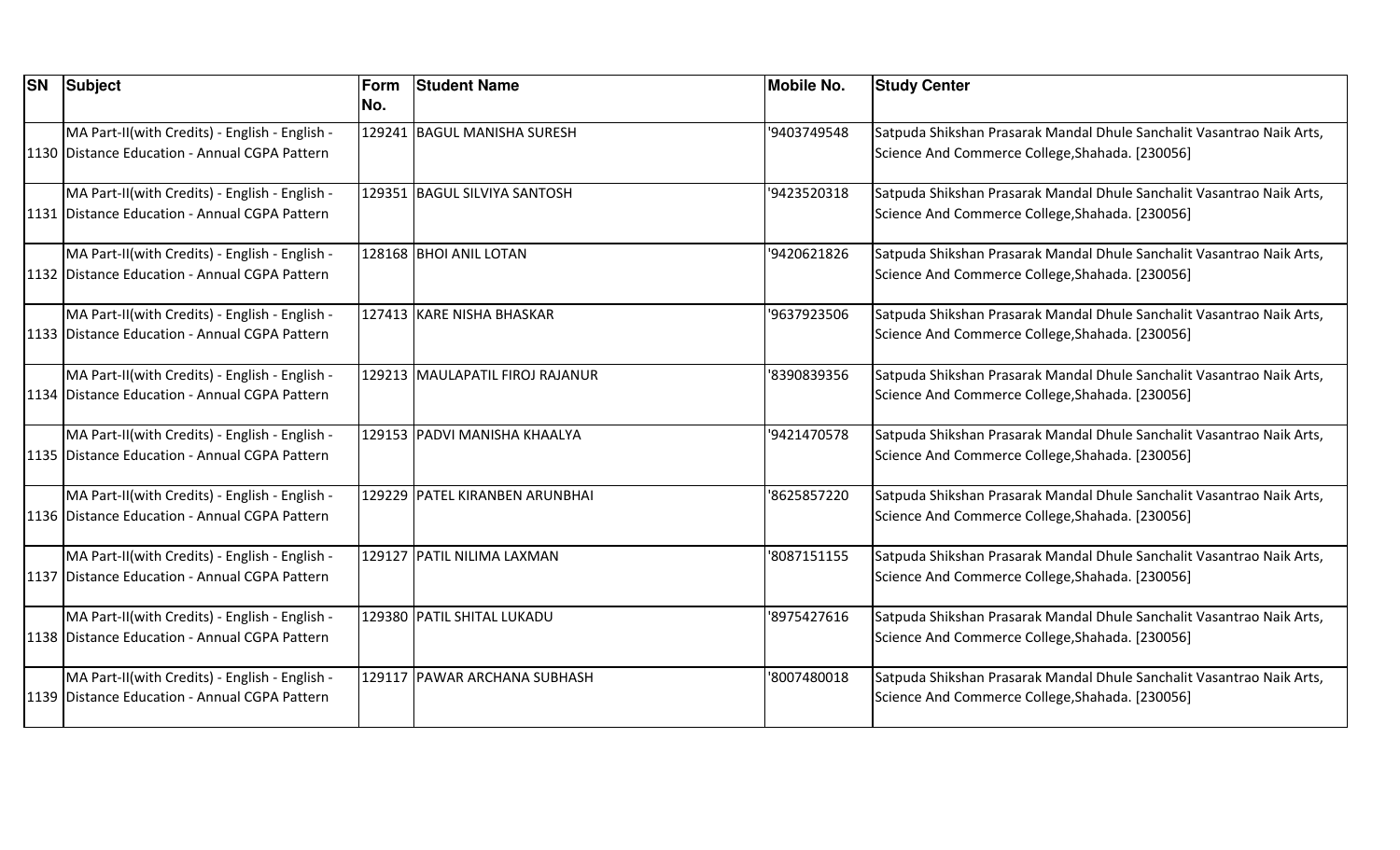| <b>SN</b> | Subject                                                                                         | Form<br>No. | <b>Student Name</b>             | <b>Mobile No.</b> | <b>Study Center</b>                                                                                                      |
|-----------|-------------------------------------------------------------------------------------------------|-------------|---------------------------------|-------------------|--------------------------------------------------------------------------------------------------------------------------|
|           | MA Part-II(with Credits) - English - English -<br>1140 Distance Education - Annual CGPA Pattern |             | 129120 PAWAR MADHURI VASANT     | '9823273181       | Satpuda Shikshan Prasarak Mandal Dhule Sanchalit Vasantrao Naik Arts,<br>Science And Commerce College, Shahada. [230056] |
|           | MA Part-II(with Credits) - English - English -<br>1141 Distance Education - Annual CGPA Pattern |             | 127412 SAIDANE JAYSHRI SURESH   | '9552613808       | Satpuda Shikshan Prasarak Mandal Dhule Sanchalit Vasantrao Naik Arts,<br>Science And Commerce College, Shahada. [230056] |
|           | MA Part-II(with Credits) - English - English -<br>1142 Distance Education - Annual CGPA Pattern |             | 129376 SALUNKE ANJANI ISHWAR    | '9420850103       | Satpuda Shikshan Prasarak Mandal Dhule Sanchalit Vasantrao Naik Arts,<br>Science And Commerce College, Shahada. [230056] |
|           | MA Part-II(with Credits) - English - English -<br>1143 Distance Education - Annual CGPA Pattern |             | 128313 THAKARE PRITIBAI RANAJIT | '8007914954       | Satpuda Shikshan Prasarak Mandal Dhule Sanchalit Vasantrao Naik Arts,<br>Science And Commerce College, Shahada. [230056] |
|           | MA Part-II(with Credits) - English - English -<br>1144 Distance Education - Annual CGPA Pattern |             | 129378 THAKARE VRUSHALI ISHWAR  | '9405519803       | Satpuda Shikshan Prasarak Mandal Dhule Sanchalit Vasantrao Naik Arts,<br>Science And Commerce College, Shahada. [230056] |
|           | MA Part-II(with Credits) - English - English -<br>1145 Distance Education - Annual CGPA Pattern |             | 129377 VALVI RAVIDAS SOMA       | '7385510291       | Satpuda Shikshan Prasarak Mandal Dhule Sanchalit Vasantrao Naik Arts,<br>Science And Commerce College, Shahada. [230056] |
|           | MA Part-II(with Credits) - English - English -<br>1146 Distance Education - Annual CGPA Pattern |             | 129122 VISPUTE NIRMALA VIVEK    | '9421848444       | Satpuda Shikshan Prasarak Mandal Dhule Sanchalit Vasantrao Naik Arts,<br>Science And Commerce College, Shahada. [230056] |
|           | MA Part-II(with Credits) - English - English -<br>1147 Distance Education - Annual CGPA Pattern |             | 129379 WAGH PRATIBHA POPAT      | '9822415608       | Satpuda Shikshan Prasarak Mandal Dhule Sanchalit Vasantrao Naik Arts,<br>Science And Commerce College, Shahada. [230056] |
|           | MA Part-II(with Credits) - English - English -<br>1148 Distance Education - Annual CGPA Pattern |             | 129355 WAGH SUMITKUMAR RAVINDRA | '7758848407       | Satpuda Shikshan Prasarak Mandal Dhule Sanchalit Vasantrao Naik Arts,<br>Science And Commerce College, Shahada. [230056] |
|           | MA Part-II(with Credits) - Hindi - Hindi -<br>1149 Distance Education - Annual CGPA Pattern     |             | 128735 LANDGE SUNITA AMBALAL    | '9403856844       | Satpuda Shikshan Prasarak Mandal Dhule Sanchalit Vasantrao Naik Arts,<br>Science And Commerce College, Shahada. [230056] |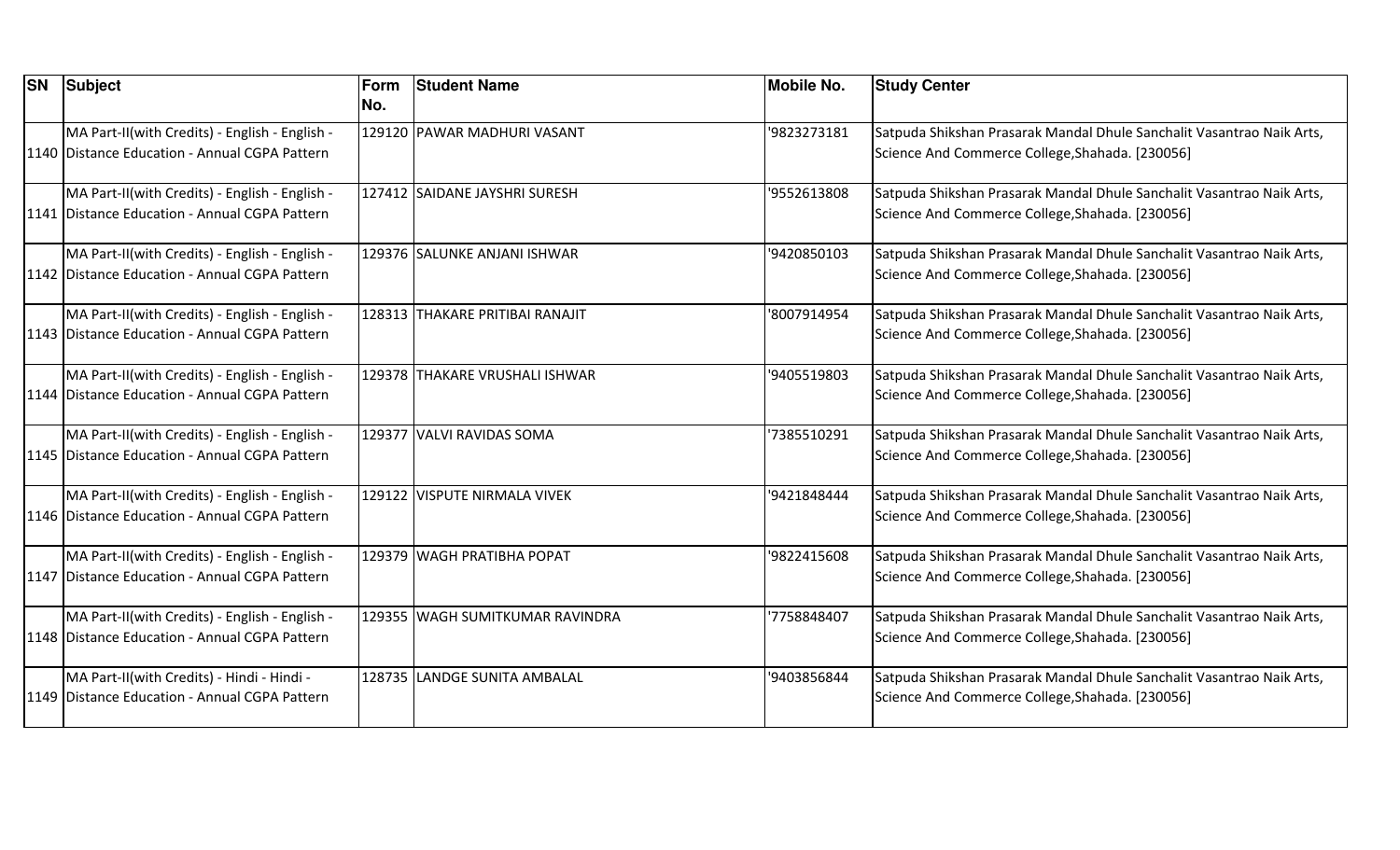| <b>SN</b> | Subject                                                                                     | Form<br>No. | <b>Student Name</b>                 | <b>Mobile No.</b> | <b>Study Center</b>                                                                                                      |
|-----------|---------------------------------------------------------------------------------------------|-------------|-------------------------------------|-------------------|--------------------------------------------------------------------------------------------------------------------------|
|           | MA Part-II(with Credits) - Hindi - Hindi -<br>1150 Distance Education - Annual CGPA Pattern |             | 128801 MANSURI TARANNUMBANO SHABBIR | '9423924806       | Satpuda Shikshan Prasarak Mandal Dhule Sanchalit Vasantrao Naik Arts,<br>Science And Commerce College, Shahada. [230056] |
|           | MA Part-II(with Credits) - Hindi - Hindi -<br>1151 Distance Education - Annual CGPA Pattern |             | 128889 NIKAM PRASHANT PRABHAKAR     | '9850036462       | Satpuda Shikshan Prasarak Mandal Dhule Sanchalit Vasantrao Naik Arts,<br>Science And Commerce College, Shahada. [230056] |
|           | MA Part-II(with Credits) - Hindi - Hindi -<br>1152 Distance Education - Annual CGPA Pattern |             | 128798 PARDESHI SAPANA RAJENDRA     | '9921743953       | Satpuda Shikshan Prasarak Mandal Dhule Sanchalit Vasantrao Naik Arts,<br>Science And Commerce College, Shahada. [230056] |
|           | MA Part-II(with Credits) - Hindi - Hindi -<br>1153 Distance Education - Annual CGPA Pattern |             | 128987 PATIL VAISHALI BHARAT        | '9545496890       | Satpuda Shikshan Prasarak Mandal Dhule Sanchalit Vasantrao Naik Arts,<br>Science And Commerce College, Shahada. [230056] |
|           | MA Part-II(with Credits) - Hindi - Hindi -<br>1154 Distance Education - Annual CGPA Pattern |             | 128736 TAWADE MAHESH LAXMAN         | '9420212143       | Satpuda Shikshan Prasarak Mandal Dhule Sanchalit Vasantrao Naik Arts,<br>Science And Commerce College, Shahada. [230056] |
|           | MA Part-II(with Credits) - Hindi - Hindi -<br>1155 Distance Education - Annual CGPA Pattern |             | 129381 VALVI RAHUL SURESH           | '9421614920       | Satpuda Shikshan Prasarak Mandal Dhule Sanchalit Vasantrao Naik Arts,<br>Science And Commerce College, Shahada. [230056] |
|           | MA Part-II(with Credits) - History - History -<br>1156 Distance Education - CGPA Pattern    |             | 129383 DHANGAR BHASKAR BHAIDAS      | '9420437018       | Satpuda Shikshan Prasarak Mandal Dhule Sanchalit Vasantrao Naik Arts,<br>Science And Commerce College, Shahada. [230056] |
|           | MA Part-II(with Credits) - History - History -<br>1157 Distance Education - CGPA Pattern    |             | 129385 GAVALE PREMANAND ASHOK       | '9823669137       | Satpuda Shikshan Prasarak Mandal Dhule Sanchalit Vasantrao Naik Arts,<br>Science And Commerce College, Shahada. [230056] |
|           | MA Part-II(with Credits) - History - History -<br>1158 Distance Education - CGPA Pattern    |             | 129107 JADHAV USHA SANTARAM         | '9960727378       | Satpuda Shikshan Prasarak Mandal Dhule Sanchalit Vasantrao Naik Arts,<br>Science And Commerce College, Shahada. [230056] |
|           | MA Part-II(with Credits) - History - History -<br>1159 Distance Education - CGPA Pattern    |             | 129325 NILE SATISH HIRALAL          | '9689509496       | Satpuda Shikshan Prasarak Mandal Dhule Sanchalit Vasantrao Naik Arts,<br>Science And Commerce College, Shahada. [230056] |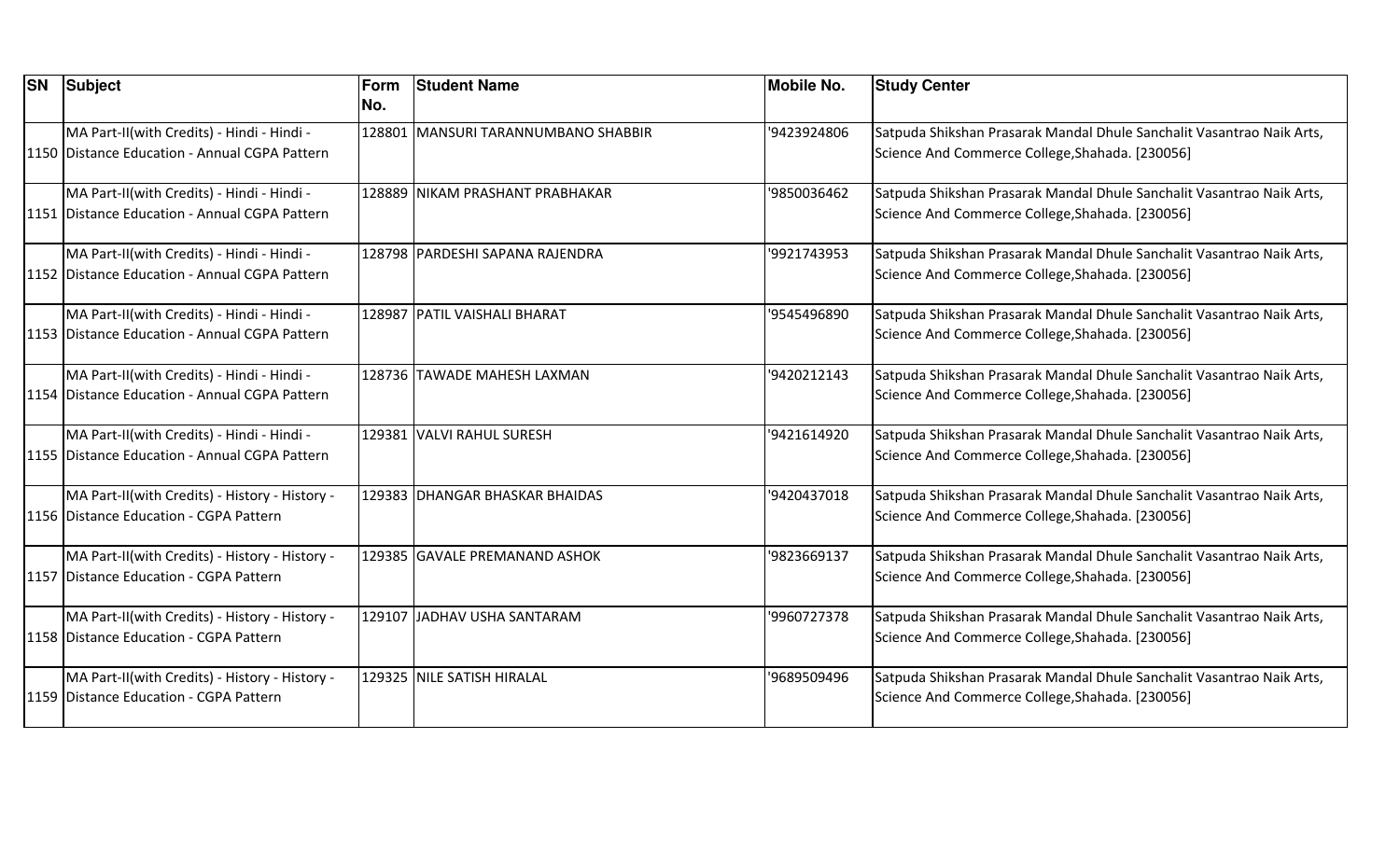| <b>SN</b> Subject                                                                        | Form<br>No. | <b>Student Name</b>              | <b>Mobile No.</b> | <b>Study Center</b>                                                                                                      |
|------------------------------------------------------------------------------------------|-------------|----------------------------------|-------------------|--------------------------------------------------------------------------------------------------------------------------|
| MA Part-II(with Credits) - History - History -<br>1160 Distance Education - CGPA Pattern |             | 129158 PADVI MADHURI SAYSING     | '9404611197       | Satpuda Shikshan Prasarak Mandal Dhule Sanchalit Vasantrao Naik Arts,<br>Science And Commerce College, Shahada. [230056] |
| MA Part-II(with Credits) - History - History -<br>1161 Distance Education - CGPA Pattern |             | 129324 PATIL KAMLESH ARUN        | '9579180108       | Satpuda Shikshan Prasarak Mandal Dhule Sanchalit Vasantrao Naik Arts,<br>Science And Commerce College, Shahada. [230056] |
| MA Part-II(with Credits) - History - History -<br>1162 Distance Education - CGPA Pattern |             | 129232 PATIL MRUNAL KASHINATH    | '9545907838       | Satpuda Shikshan Prasarak Mandal Dhule Sanchalit Vasantrao Naik Arts,<br>Science And Commerce College, Shahada. [230056] |
| MA Part-II(with Credits) - History - History -<br>1163 Distance Education - CGPA Pattern |             | 129207 PATIL PURUSHOTTAM BHARAT  | '9527518104       | Satpuda Shikshan Prasarak Mandal Dhule Sanchalit Vasantrao Naik Arts,<br>Science And Commerce College, Shahada. [230056] |
| MA Part-II(with Credits) - History - History -<br>1164 Distance Education - CGPA Pattern |             | 128782 PATIL RENUKA KASHINATH    | '9922004432       | Satpuda Shikshan Prasarak Mandal Dhule Sanchalit Vasantrao Naik Arts,<br>Science And Commerce College, Shahada. [230056] |
| MA Part-II(with Credits) - History - History -<br>1165 Distance Education - CGPA Pattern |             | 129328 SAINDANE MANISHA VASANT   | '9423031417       | Satpuda Shikshan Prasarak Mandal Dhule Sanchalit Vasantrao Naik Arts,<br>Science And Commerce College, Shahada. [230056] |
| MA Part-II(with Credits) - History - History -<br>1166 Distance Education - CGPA Pattern |             | 129081 THAKARE GANGARAM MUNGALYA | '8605907275       | Satpuda Shikshan Prasarak Mandal Dhule Sanchalit Vasantrao Naik Arts,<br>Science And Commerce College, Shahada. [230056] |
| MA Part-II(with Credits) - History - History -<br>1167 Distance Education - CGPA Pattern |             | 129082 THAKARE LALSING ZALYA     | '9767084637       | Satpuda Shikshan Prasarak Mandal Dhule Sanchalit Vasantrao Naik Arts,<br>Science And Commerce College, Shahada. [230056] |
| MA Part-II(with Credits) - History - History -<br>1168 Distance Education - CGPA Pattern |             | 129132 TIRMALE SANDIP RAMDAS     | '9767354850       | Satpuda Shikshan Prasarak Mandal Dhule Sanchalit Vasantrao Naik Arts,<br>Science And Commerce College, Shahada. [230056] |
| MA Part-II(with Credits) - History - History -<br>1169 Distance Education - CGPA Pattern |             | 129382 VASAVE LALSING DOHARYA    | '9403714041       | Satpuda Shikshan Prasarak Mandal Dhule Sanchalit Vasantrao Naik Arts,<br>Science And Commerce College, Shahada. [230056] |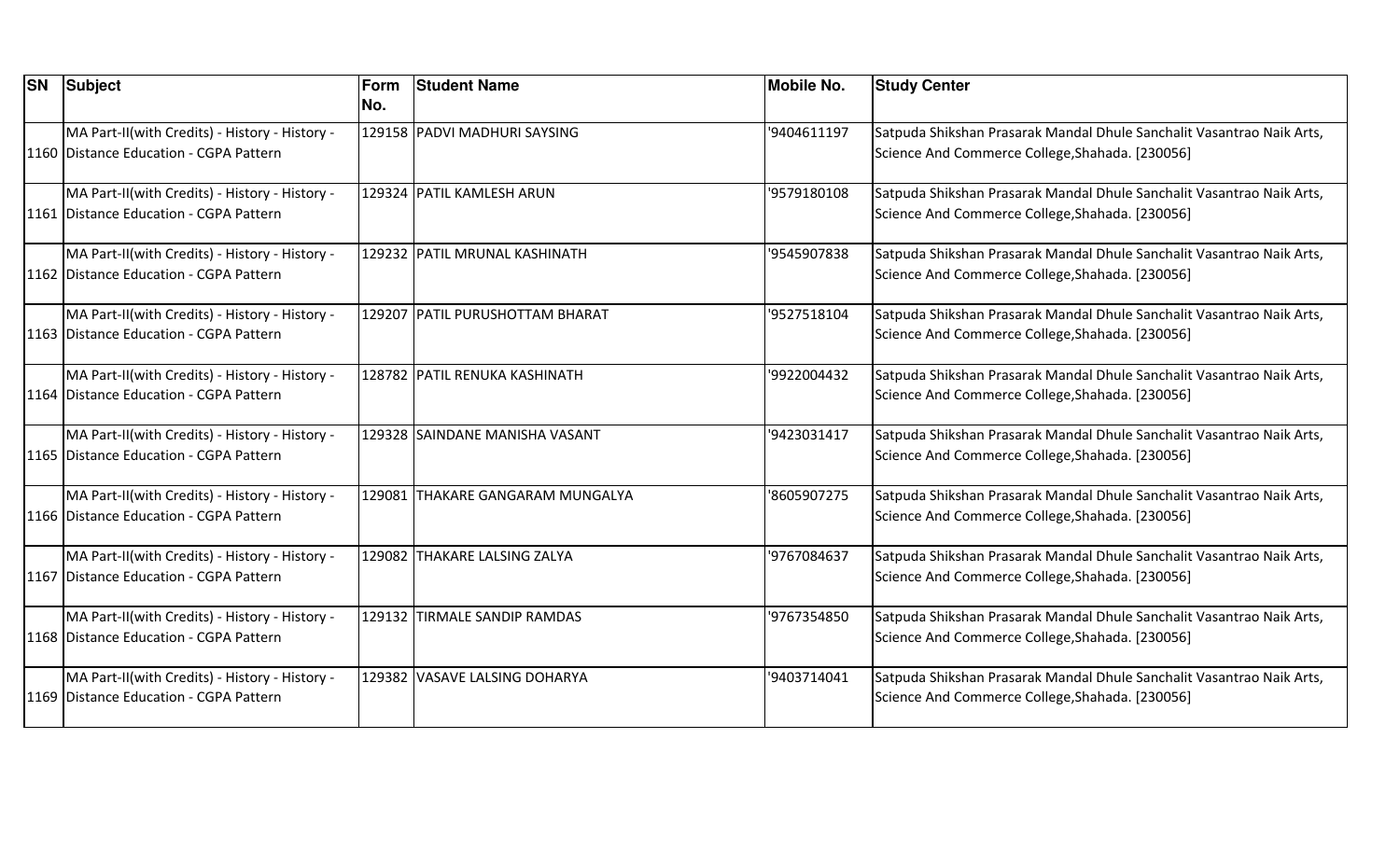| <b>SN</b> | <b>Subject</b>                                 | Form | <b>Student Name</b>                   | <b>Mobile No.</b> | <b>Study Center</b>                                                   |
|-----------|------------------------------------------------|------|---------------------------------------|-------------------|-----------------------------------------------------------------------|
|           |                                                | No.  |                                       |                   |                                                                       |
|           | MA Part-II(with Credits) - Marathi - Marathi - |      | 129236 AGALE MAHENDRA ABHIMANYU       | '9422261936       | Satpuda Shikshan Prasarak Mandal Dhule Sanchalit Vasantrao Naik Arts, |
|           | 1170 Distance Education - Annual CGPA Pattern  |      |                                       |                   | Science And Commerce College, Shahada. [230056]                       |
|           | MA Part-II(with Credits) - Marathi - Marathi   |      | 128908 BHADANE ROSHANI SURESH         | '9766990195       | Satpuda Shikshan Prasarak Mandal Dhule Sanchalit Vasantrao Naik Arts, |
|           | 1171 Distance Education - Annual CGPA Pattern  |      |                                       |                   | Science And Commerce College, Shahada. [230056]                       |
|           | MA Part-II(with Credits) - Marathi - Marathi - |      | 129367 BORASE DILIP PRAKASH           | '9423094332       | Satpuda Shikshan Prasarak Mandal Dhule Sanchalit Vasantrao Naik Arts, |
|           | 1172 Distance Education - Annual CGPA Pattern  |      |                                       |                   | Science And Commerce College, Shahada. [230056]                       |
|           | MA Part-II(with Credits) - Marathi - Marathi - |      | 129096 CHATRE HASUMATI JAGDISH        | '9422762033       | Satpuda Shikshan Prasarak Mandal Dhule Sanchalit Vasantrao Naik Arts, |
|           | 1173 Distance Education - Annual CGPA Pattern  |      |                                       |                   | Science And Commerce College, Shahada. [230056]                       |
|           | MA Part-II(with Credits) - Marathi - Marathi - |      | 128939 CHAUDHARI MADHURI KISHOR       | '9922708718       | Satpuda Shikshan Prasarak Mandal Dhule Sanchalit Vasantrao Naik Arts, |
|           | 1174 Distance Education - Annual CGPA Pattern  |      |                                       |                   | Science And Commerce College, Shahada. [230056]                       |
|           | MA Part-II(with Credits) - Marathi - Marathi - |      | 129387 CHAUDHARI VIKRAM GOPAL         | 7620895628        | Satpuda Shikshan Prasarak Mandal Dhule Sanchalit Vasantrao Naik Arts, |
|           | 1175 Distance Education - Annual CGPA Pattern  |      |                                       |                   | Science And Commerce College, Shahada. [230056]                       |
|           | MA Part-II(with Credits) - Marathi - Marathi - |      | 127314 CHAURE GANESH DAGADU           | '9403087682       | Satpuda Shikshan Prasarak Mandal Dhule Sanchalit Vasantrao Naik Arts, |
|           | 1176 Distance Education - Annual CGPA Pattern  |      |                                       |                   | Science And Commerce College, Shahada. [230056]                       |
|           | MA Part-II(with Credits) - Marathi - Marathi - |      | 129370 CHAURE MANISHA DAGADU          | 7588517658        | Satpuda Shikshan Prasarak Mandal Dhule Sanchalit Vasantrao Naik Arts, |
|           | 1177 Distance Education - Annual CGPA Pattern  |      |                                       |                   | Science And Commerce College, Shahada. [230056]                       |
|           | MA Part-II(with Credits) - Marathi - Marathi - |      | 129360 GIRASE VIRENDRASING BHARATSING | '9921535315       | Satpuda Shikshan Prasarak Mandal Dhule Sanchalit Vasantrao Naik Arts, |
|           | 1178 Distance Education - Annual CGPA Pattern  |      |                                       |                   | Science And Commerce College, Shahada. [230056]                       |
|           | MA Part-II(with Credits) - Marathi - Marathi - |      | 129360 GIRASE VIRENDRASING BHARATSING | '9921535315       | Satpuda Shikshan Prasarak Mandal Dhule Sanchalit Vasantrao Naik Arts, |
|           | 1179 Distance Education - Annual CGPA Pattern  |      |                                       |                   | Science And Commerce College, Shahada. [230056]                       |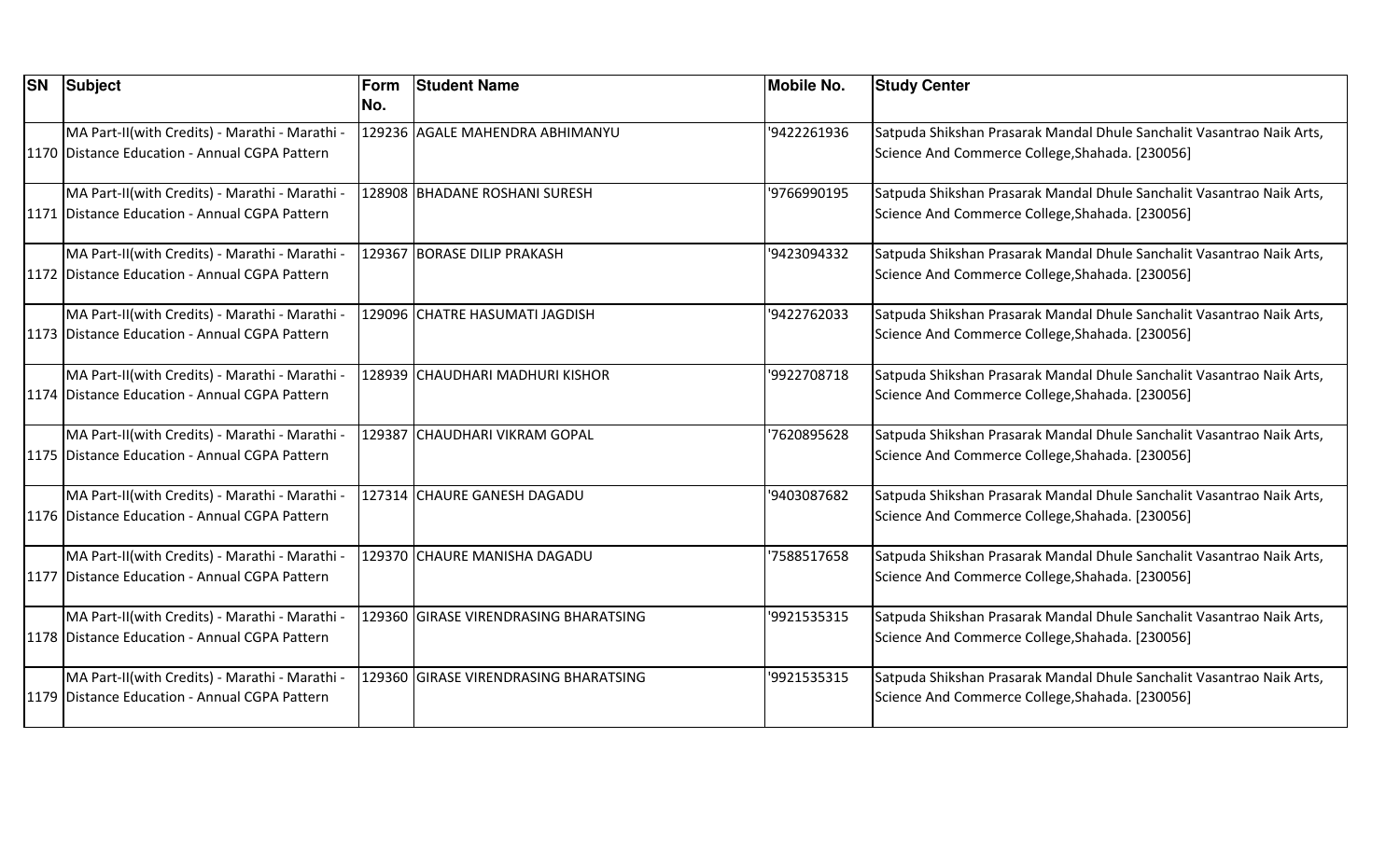| <b>SN</b> | Subject                                                                                           | Form<br>No. | <b>Student Name</b>                | <b>Mobile No.</b> | <b>Study Center</b>                                                                                                      |
|-----------|---------------------------------------------------------------------------------------------------|-------------|------------------------------------|-------------------|--------------------------------------------------------------------------------------------------------------------------|
|           | MA Part-II(with Credits) - Marathi - Marathi -<br>1180 Distance Education - Annual CGPA Pattern   |             | 129352 GODBOLE ARCHANA SANJAY      | '9403699118       | Satpuda Shikshan Prasarak Mandal Dhule Sanchalit Vasantrao Naik Arts,<br>Science And Commerce College, Shahada. [230056] |
|           | MA Part-II(with Credits) - Marathi - Marathi<br>1181 Distance Education - Annual CGPA Pattern     |             | 129368 GORANE BHAGYAHSHREE DEVIDAS | '9730020976       | Satpuda Shikshan Prasarak Mandal Dhule Sanchalit Vasantrao Naik Arts,<br>Science And Commerce College, Shahada. [230056] |
|           | MA Part-II(with Credits) - Marathi - Marathi -<br>1182 Distance Education - Annual CGPA Pattern   |             | 129366 JAGDEV YEDU JAGANNATH       | '9404577882       | Satpuda Shikshan Prasarak Mandal Dhule Sanchalit Vasantrao Naik Arts,<br>Science And Commerce College, Shahada. [230056] |
|           | MA Part-II(with Credits) - Marathi - Marathi -<br>1183 Distance Education - Annual CGPA Pattern   |             | 128819 JAIN UJWALABAI MADANLAL     | 7588829123        | Satpuda Shikshan Prasarak Mandal Dhule Sanchalit Vasantrao Naik Arts,<br>Science And Commerce College, Shahada. [230056] |
|           | MA Part-II(with Credits) - Marathi - Marathi -<br>1184   Distance Education - Annual CGPA Pattern |             | 129167 KHEDKAR LALITA BHARATSING   | '8275562536       | Satpuda Shikshan Prasarak Mandal Dhule Sanchalit Vasantrao Naik Arts,<br>Science And Commerce College, Shahada. [230056] |
|           | MA Part-II(with Credits) - Marathi - Marathi -<br>1185 Distance Education - Annual CGPA Pattern   |             | 129234 KUMAVAT DIPALI BHAGAWAN     | 7798099948        | Satpuda Shikshan Prasarak Mandal Dhule Sanchalit Vasantrao Naik Arts,<br>Science And Commerce College, Shahada. [230056] |
|           | MA Part-II(with Credits) - Marathi - Marathi -<br>1186 Distance Education - Annual CGPA Pattern   |             | 128972 KUMBHAR GAYATRI SURESH      | '8007042160       | Satpuda Shikshan Prasarak Mandal Dhule Sanchalit Vasantrao Naik Arts,<br>Science And Commerce College, Shahada. [230056] |
|           | MA Part-II(with Credits) - Marathi - Marathi -<br>1187 Distance Education - Annual CGPA Pattern   |             | 128971 KURHADE PRIYANKA SURESH     | 7350390006        | Satpuda Shikshan Prasarak Mandal Dhule Sanchalit Vasantrao Naik Arts,<br>Science And Commerce College, Shahada. [230056] |
|           | MA Part-II(with Credits) - Marathi - Marathi -<br>1188 Distance Education - Annual CGPA Pattern   |             | 129353 MARATHE NEETA TIMATHI       | '8087720467       | Satpuda Shikshan Prasarak Mandal Dhule Sanchalit Vasantrao Naik Arts,<br>Science And Commerce College, Shahada. [230056] |
|           | MA Part-II(with Credits) - Marathi - Marathi -<br>1189 Distance Education - Annual CGPA Pattern   |             | 129373 NIKUMBHE NILESH SUBHASH     | '9604224307       | Satpuda Shikshan Prasarak Mandal Dhule Sanchalit Vasantrao Naik Arts,<br>Science And Commerce College, Shahada. [230056] |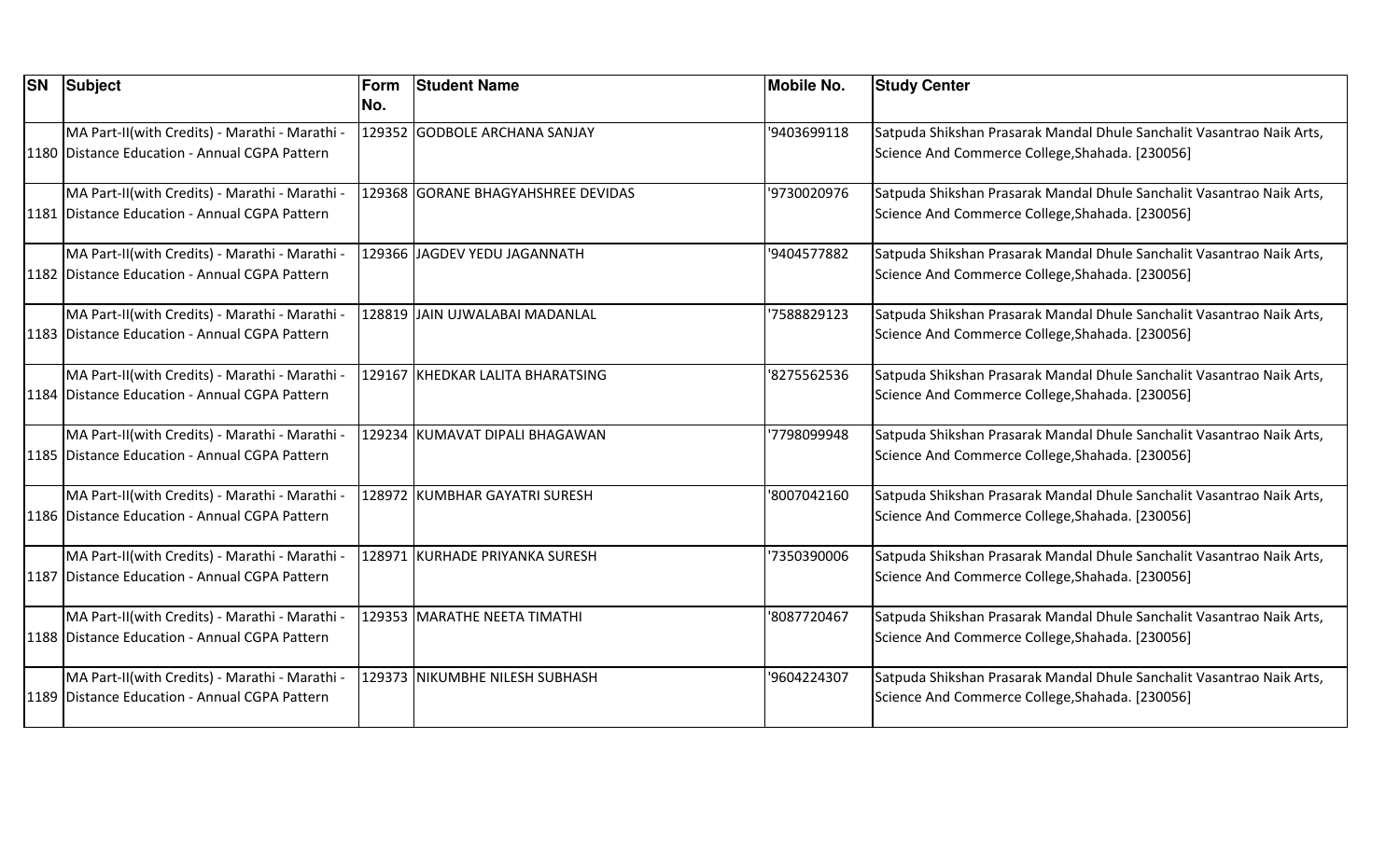| <b>SN</b> | Subject                                                                                           | Form<br>No. | <b>Student Name</b>           | <b>Mobile No.</b> | <b>Study Center</b>                                                                                                      |
|-----------|---------------------------------------------------------------------------------------------------|-------------|-------------------------------|-------------------|--------------------------------------------------------------------------------------------------------------------------|
|           | MA Part-II(with Credits) - Marathi - Marathi -<br>1190 Distance Education - Annual CGPA Pattern   |             | 128323 PATEL JAYASHRI TUKARAM | '9404568730       | Satpuda Shikshan Prasarak Mandal Dhule Sanchalit Vasantrao Naik Arts,<br>Science And Commerce College, Shahada. [230056] |
|           | MA Part-II(with Credits) - Marathi - Marathi -<br>1191 Distance Education - Annual CGPA Pattern   |             | 127960 PATIL MANISHA VISHRAM  | '9405175132       | Satpuda Shikshan Prasarak Mandal Dhule Sanchalit Vasantrao Naik Arts,<br>Science And Commerce College, Shahada. [230056] |
|           | MA Part-II(with Credits) - Marathi - Marathi -<br>1192 Distance Education - Annual CGPA Pattern   |             | 129118 PATIL PUSHPA MOHAN     | '8805109640       | Satpuda Shikshan Prasarak Mandal Dhule Sanchalit Vasantrao Naik Arts,<br>Science And Commerce College, Shahada. [230056] |
|           | MA Part-II(with Credits) - Marathi - Marathi -<br>1193 Distance Education - Annual CGPA Pattern   |             | 128811 PATIL RAJKAMAL VAKIL   | '9423227327       | Satpuda Shikshan Prasarak Mandal Dhule Sanchalit Vasantrao Naik Arts,<br>Science And Commerce College, Shahada. [230056] |
|           | MA Part-II(with Credits) - Marathi - Marathi -<br>1194   Distance Education - Annual CGPA Pattern |             | 129374 PATIL SHALINI LAKUDU   | '9881277136       | Satpuda Shikshan Prasarak Mandal Dhule Sanchalit Vasantrao Naik Arts,<br>Science And Commerce College, Shahada. [230056] |
|           | MA Part-II(with Credits) - Marathi - Marathi -<br>1195 Distance Education - Annual CGPA Pattern   |             | 127426 PATIL SUBHASH NILKANTH | '9420603218       | Satpuda Shikshan Prasarak Mandal Dhule Sanchalit Vasantrao Naik Arts,<br>Science And Commerce College, Shahada. [230056] |
|           | MA Part-II(with Credits) - Marathi - Marathi -<br>1196 Distance Education - Annual CGPA Pattern   |             | 129375 PATIL VIKAS SUNIL      | '8928085254       | Satpuda Shikshan Prasarak Mandal Dhule Sanchalit Vasantrao Naik Arts,<br>Science And Commerce College, Shahada. [230056] |
|           | MA Part-II(with Credits) - Marathi - Marathi -<br>1197 Distance Education - Annual CGPA Pattern   |             | 129043 PATIL YOGESHWAR ASHOK  | '9403644984       | Satpuda Shikshan Prasarak Mandal Dhule Sanchalit Vasantrao Naik Arts,<br>Science And Commerce College, Shahada. [230056] |
|           | MA Part-II(with Credits) - Marathi - Marathi -<br>1198 Distance Education - Annual CGPA Pattern   |             | 129371 PAWAR NITABAI BABURAO  | '9420600627       | Satpuda Shikshan Prasarak Mandal Dhule Sanchalit Vasantrao Naik Arts,<br>Science And Commerce College, Shahada. [230056] |
|           | MA Part-II(with Credits) - Marathi - Marathi -<br>1199 Distance Education - Annual CGPA Pattern   |             | 129121 PAWAR SWATI GIRDHAR    | '8856971961       | Satpuda Shikshan Prasarak Mandal Dhule Sanchalit Vasantrao Naik Arts,<br>Science And Commerce College, Shahada. [230056] |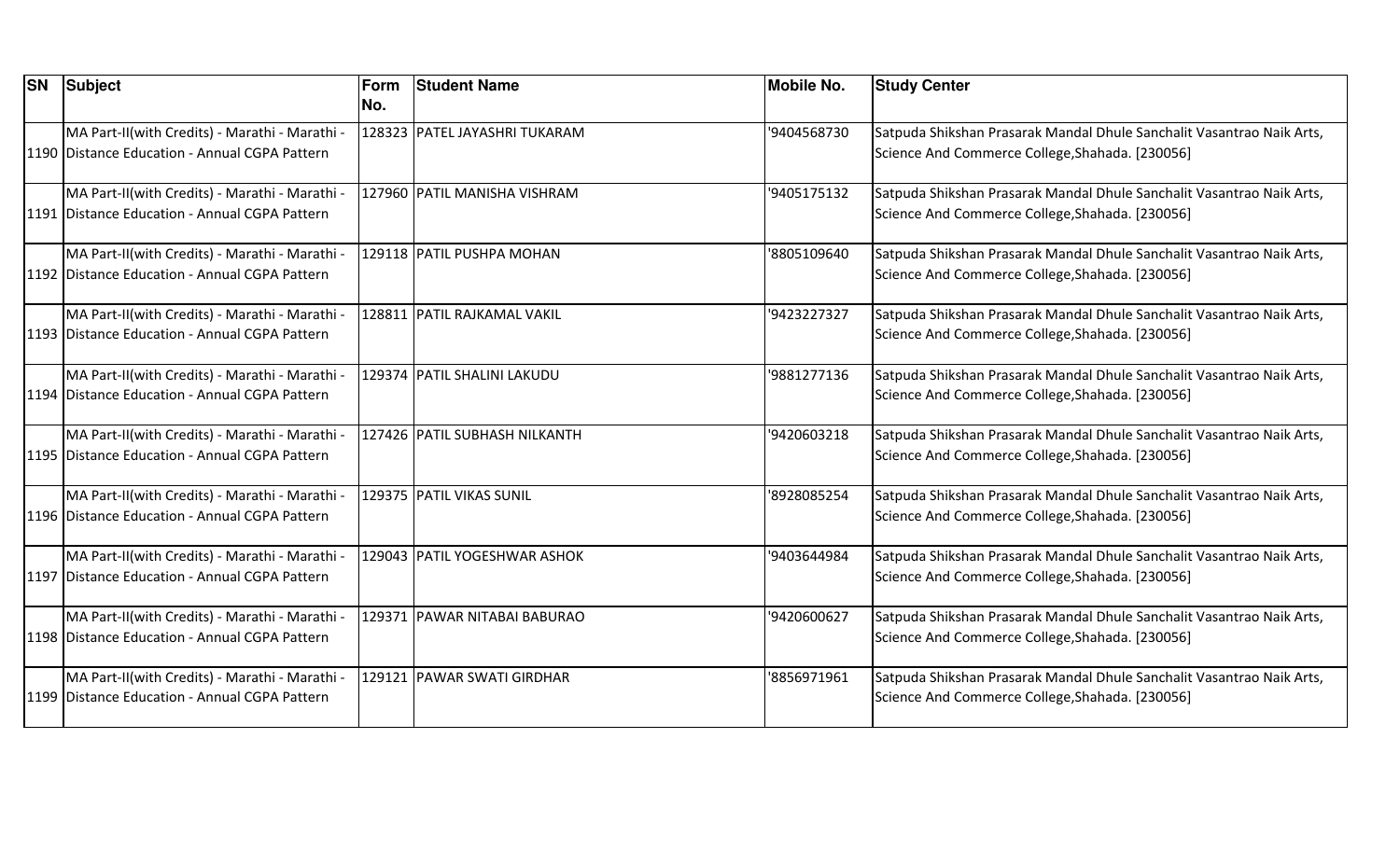| <b>SN</b> | Subject                                         | Form | <b>Student Name</b>                  | <b>Mobile No.</b> | <b>Study Center</b>                                                   |
|-----------|-------------------------------------------------|------|--------------------------------------|-------------------|-----------------------------------------------------------------------|
|           |                                                 | No.  |                                      |                   |                                                                       |
|           | MA Part-II(with Credits) - Marathi - Marathi -  |      | 129201 PAWAR VINANTI DEVASING        | '8380976067       | Satpuda Shikshan Prasarak Mandal Dhule Sanchalit Vasantrao Naik Arts, |
|           | 1200 Distance Education - Annual CGPA Pattern   |      |                                      |                   | Science And Commerce College, Shahada. [230056]                       |
|           | MA Part-II(with Credits) - Marathi - Marathi -  |      | 129369 THAKARE ASHWINI TARACHAND     | '9657556221       | Satpuda Shikshan Prasarak Mandal Dhule Sanchalit Vasantrao Naik Arts, |
|           | 1201   Distance Education - Annual CGPA Pattern |      |                                      |                   | Science And Commerce College, Shahada. [230056]                       |
|           | MA Part-II(with Credits) - Marathi - Marathi -  |      | 129205 TORAWANE VIDYA BHALCHANDRA    | '7798790730       | Satpuda Shikshan Prasarak Mandal Dhule Sanchalit Vasantrao Naik Arts, |
|           | 1202 Distance Education - Annual CGPA Pattern   |      |                                      |                   | Science And Commerce College, Shahada. [230056]                       |
|           | MA Part-II(with Credits) - Marathi - Marathi -  |      | 129372 VALVI UDAYKUMAR SURESH        | '8308288121       | Satpuda Shikshan Prasarak Mandal Dhule Sanchalit Vasantrao Naik Arts, |
|           | 1203 Distance Education - Annual CGPA Pattern   |      |                                      |                   | Science And Commerce College, Shahada. [230056]                       |
|           | MA Part-II(with Credits) - Marathi - Marathi -  |      | 129384 VIKHARANKAR SACHIN BHIMRAO    | '9579239087       | Satpuda Shikshan Prasarak Mandal Dhule Sanchalit Vasantrao Naik Arts, |
|           | 1204   Distance Education - Annual CGPA Pattern |      |                                      |                   | Science And Commerce College, Shahada. [230056]                       |
|           | MA Part-II(with Credits) - Marathi - Marathi -  |      | 127414 WANI PRATIBHA PANKAJKUMAR     | '9099598939       | Satpuda Shikshan Prasarak Mandal Dhule Sanchalit Vasantrao Naik Arts, |
|           | 1205 Distance Education - Annual CGPA Pattern   |      |                                      |                   | Science And Commerce College, Shahada. [230056]                       |
|           | MA Part-II(with Credits) - Marathi - Marathi -  |      | 129073 CHAUDHARI PRERANA PRADIPKUMAR | '9970076994       | Shrimati Godawaribai Ganpatrao Khadse College Muktainagar [180036]    |
|           | 1206 Distance Education - Annual CGPA Pattern   |      |                                      |                   |                                                                       |
|           | MA Part-II(with Credits) - Marathi - Marathi -  |      | 128114 DHANGAR DHARMENDRA JAGANNATH  | '7798814376       | Shrimati Godawaribai Ganpatrao Khadse College Muktainagar [180036]    |
|           | 1207 Distance Education - Annual CGPA Pattern   |      |                                      |                   |                                                                       |
|           | MA Part-II(with Credits) - Marathi - Marathi -  |      | 127347 DHOLE MAHADEO SUDAM           | '9673555869       | Shrimati Godawaribai Ganpatrao Khadse College Muktainagar [180036]    |
|           | 1208 Distance Education - Annual CGPA Pattern   |      |                                      |                   |                                                                       |
|           | MA Part-II(with Credits) - Marathi - Marathi -  |      | 128084 PANDIT SUNITA DNYANESHWAR     | '9921856734       | Shrimati Godawaribai Ganpatrao Khadse College Muktainagar [180036]    |
|           | 1209 Distance Education - Annual CGPA Pattern   |      |                                      |                   |                                                                       |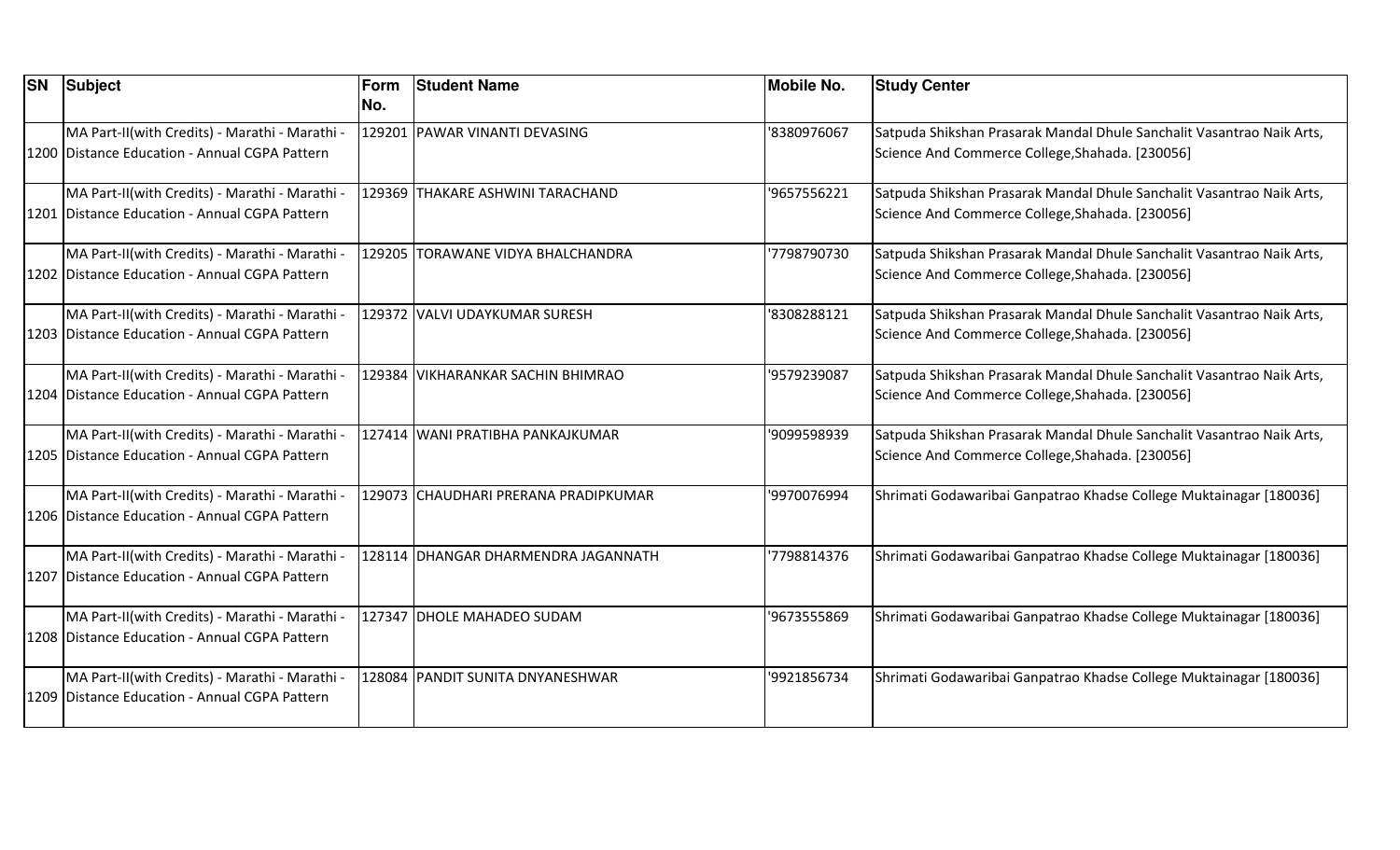| <b>SN</b> | Subject                                              | Form | <b>Student Name</b>                | <b>Mobile No.</b> | <b>Study Center</b>                                                |
|-----------|------------------------------------------------------|------|------------------------------------|-------------------|--------------------------------------------------------------------|
|           |                                                      | INo. |                                    |                   |                                                                    |
|           | MA Part-II(with Credits) - Marathi - Marathi -       |      | 129185 PATIL JITENDRASING KADUSING | '9823452406       | Shrimati Godawaribai Ganpatrao Khadse College Muktainagar [180036] |
|           | 1210 Distance Education - Annual CGPA Pattern        |      |                                    |                   |                                                                    |
|           |                                                      |      |                                    |                   |                                                                    |
|           | MA Part-II(with Credits) - Marathi - Marathi -       |      | 127415 PATIL REKHA SUPADU          | '9403306482       | Shrimati Godawaribai Ganpatrao Khadse College Muktainagar [180036] |
|           | 1211   Distance Education - Annual CGPA Pattern      |      |                                    |                   |                                                                    |
|           | MA Part-II(with Credits) - Marathi - Marathi -       |      | 127607 PATIL SANDIP HARI           | '9850311240       | Shrimati Godawaribai Ganpatrao Khadse College Muktainagar [180036] |
|           | 1212 Distance Education - Annual CGPA Pattern        |      |                                    |                   |                                                                    |
|           |                                                      |      |                                    |                   |                                                                    |
|           | MA Part-II(with Credits) - Marathi - Marathi -       |      | 127917 WAGH VIDYA NANARAO          | '9764451095       | Shrimati Godawaribai Ganpatrao Khadse College Muktainagar [180036] |
|           | 1213 Distance Education - Annual CGPA Pattern        |      |                                    |                   |                                                                    |
|           |                                                      |      |                                    |                   |                                                                    |
|           | MA Part-II(with Credits) - Marathi - Marathi -       |      | 129308 PATOLE SANGITA JAGANNATH    | '9960177601       | Sonamai Shikshan Prasarak Mandal Dhule Sanchalit Art's And Science |
|           | 1214 Distance Education - Annual CGPA Pattern        |      |                                    |                   | Mahila College , Shahada. [230069]                                 |
|           |                                                      |      |                                    |                   |                                                                    |
|           | MA Part-II(with Credits) - Political Science -       |      | 129083 BHAVSAR CHETAN GOPAL        | '8600499351       | Sonamai Shikshan Prasarak Mandal Dhule Sanchalit Art's And Science |
|           | 1215   Political Science - Distance Education - CGPA |      |                                    |                   | Mahila College , Shahada. [230069]                                 |
|           | Pattern                                              |      |                                    |                   |                                                                    |
|           | MA Part-II(with Credits) - Political Science -       |      | 129165 CHAUDHARI KALPESH JAYRAM    | '9422372736       | Sonamai Shikshan Prasarak Mandal Dhule Sanchalit Art's And Science |
|           | 1216   Political Science - Distance Education - CGPA |      |                                    |                   | Mahila College , Shahada. [230069]                                 |
|           | Pattern                                              |      |                                    |                   |                                                                    |
|           | MA Part-II(with Credits) - Political Science -       |      | 128807 CHAVHAN NAYANA TARACHAND    | '9404770345       | Sonamai Shikshan Prasarak Mandal Dhule Sanchalit Art's And Science |
|           | 1217   Political Science - Distance Education - CGPA |      |                                    |                   | Mahila College , Shahada. [230069]                                 |
|           | Pattern                                              |      |                                    |                   |                                                                    |
|           | MA Part-II(with Credits) - Political Science -       |      | 128740 DESALE VISHAKHA PRAKASH     | '9405609224       | Sonamai Shikshan Prasarak Mandal Dhule Sanchalit Art's And Science |
|           | 1218   Political Science - Distance Education - CGPA |      |                                    |                   | Mahila College , Shahada. [230069]                                 |
|           | Pattern                                              |      |                                    |                   |                                                                    |
|           | MA Part-II(with Credits) - Political Science -       |      | 128847 GORE SHANKAR VITTHAL        | '9011875028       | Sonamai Shikshan Prasarak Mandal Dhule Sanchalit Art's And Science |
|           | 1219   Political Science - Distance Education - CGPA |      |                                    |                   | Mahila College, Shahada. [230069]                                  |
|           | Pattern                                              |      |                                    |                   |                                                                    |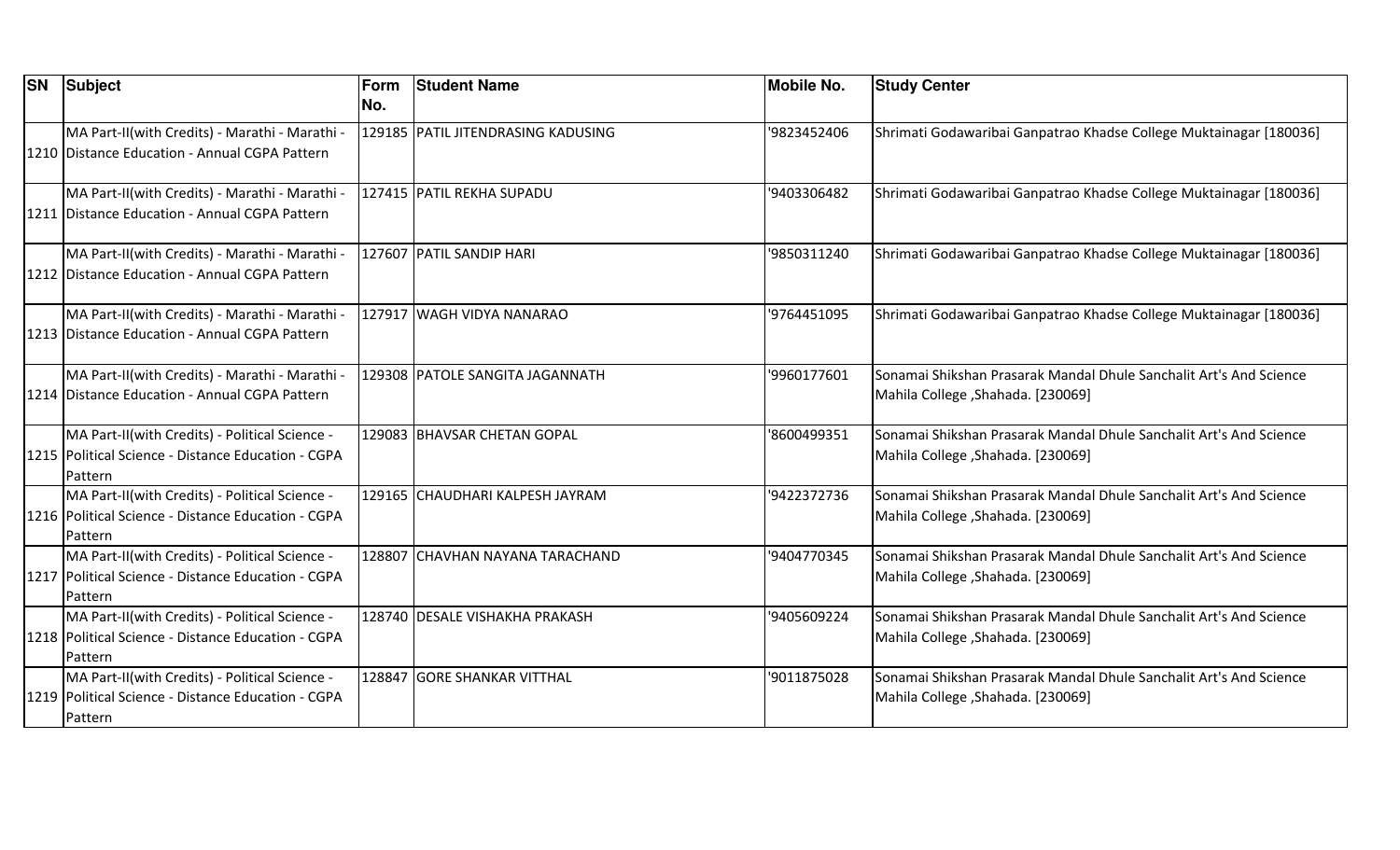| <b>SN</b> | Subject                                              | Form | <b>Student Name</b>                       | <b>Mobile No.</b> | <b>Study Center</b>                                                |
|-----------|------------------------------------------------------|------|-------------------------------------------|-------------------|--------------------------------------------------------------------|
|           |                                                      | INo. |                                           |                   |                                                                    |
|           | MA Part-II(with Credits) - Political Science -       |      | 129052 LOHAR LAV SUDAM                    | '8975795796       | Sonamai Shikshan Prasarak Mandal Dhule Sanchalit Art's And Science |
|           | 1220 Political Science - Distance Education - CGPA   |      |                                           |                   | Mahila College , Shahada. [230069]                                 |
|           | Pattern                                              |      |                                           |                   |                                                                    |
|           | MA Part-II(with Credits) - Political Science -       |      | 129000 MALICH RATNA BHAGWAN               | '7588150102       | Sonamai Shikshan Prasarak Mandal Dhule Sanchalit Art's And Science |
|           | 1221   Political Science - Distance Education - CGPA |      |                                           |                   | Mahila College, Shahada. [230069]                                  |
|           | Pattern                                              |      |                                           |                   |                                                                    |
|           | MA Part-II(with Credits) - Political Science -       |      | 129058 MANYAR SHAIKH BABALU SHAIKH MUKTAR | '9657257895       | Sonamai Shikshan Prasarak Mandal Dhule Sanchalit Art's And Science |
|           | 1222   Political Science - Distance Education - CGPA |      |                                           |                   | [230069] .Mahila College ,Shahada. [230069]                        |
|           | Pattern                                              |      |                                           |                   |                                                                    |
|           | MA Part-II(with Credits) - Political Science -       |      | 128808 MARATHE MEGHA DEVIDAS              | '9420375261       | Sonamai Shikshan Prasarak Mandal Dhule Sanchalit Art's And Science |
|           | 1223   Political Science - Distance Education - CGPA |      |                                           |                   | Mahila College, Shahada. [230069]                                  |
|           | Pattern                                              |      |                                           |                   |                                                                    |
|           | MA Part-II(with Credits) - Political Science -       |      | 128857 PATIL NIKHIL HIRALAL               | '9420851044       | Sonamai Shikshan Prasarak Mandal Dhule Sanchalit Art's And Science |
|           | 1224   Political Science - Distance Education - CGPA |      |                                           |                   | Mahila College, Shahada. [230069]                                  |
|           | Pattern                                              |      |                                           |                   |                                                                    |
|           | MA Part-II(with Credits) - Political Science -       |      | 128923 PATNE AMBIKA SUDHAKAR              | '8605867733       | Sonamai Shikshan Prasarak Mandal Dhule Sanchalit Art's And Science |
|           | 1225   Political Science - Distance Education - CGPA |      |                                           |                   | Mahila College, Shahada. [230069]                                  |
|           | Pattern                                              |      |                                           |                   |                                                                    |
|           | MA Part-II(with Credits) - Political Science -       |      | 128963 PHAD SURYATAI GOPINATH             | '9421167538       | Sonamai Shikshan Prasarak Mandal Dhule Sanchalit Art's And Science |
|           | 1226   Political Science - Distance Education - CGPA |      |                                           |                   | [230069] Mahila College , Shahada. [230069]                        |
|           | Pattern                                              |      |                                           |                   |                                                                    |
|           | MA Part-II(with Credits) - Political Science -       |      | 128806 SABALE KAVITA ROHIDAS              | '9604790101       | Sonamai Shikshan Prasarak Mandal Dhule Sanchalit Art's And Science |
|           | 1227   Political Science - Distance Education - CGPA |      |                                           |                   | Mahila College, Shahada. [230069]                                  |
|           | Pattern                                              |      |                                           |                   |                                                                    |
|           | MA Part-II(with Credits) - Political Science -       |      | 128860 WARULE DIPAK NANDKISHOR            | '9764320570       | Sonamai Shikshan Prasarak Mandal Dhule Sanchalit Art's And Science |
|           | 1228   Political Science - Distance Education - CGPA |      |                                           |                   | Mahila College , Shahada. [230069]                                 |
|           | Pattern                                              |      |                                           |                   |                                                                    |
|           | MA Part-II(with Credits) - English - English -       |      | 129111 AHIRRAO PRATIBHA AMRITRAO          | '9421890205       | Vidhyadhan Commerce College Valwadi [200111]                       |
|           | 1229 Distance Education - Annual CGPA Pattern        |      |                                           |                   |                                                                    |
|           |                                                      |      |                                           |                   |                                                                    |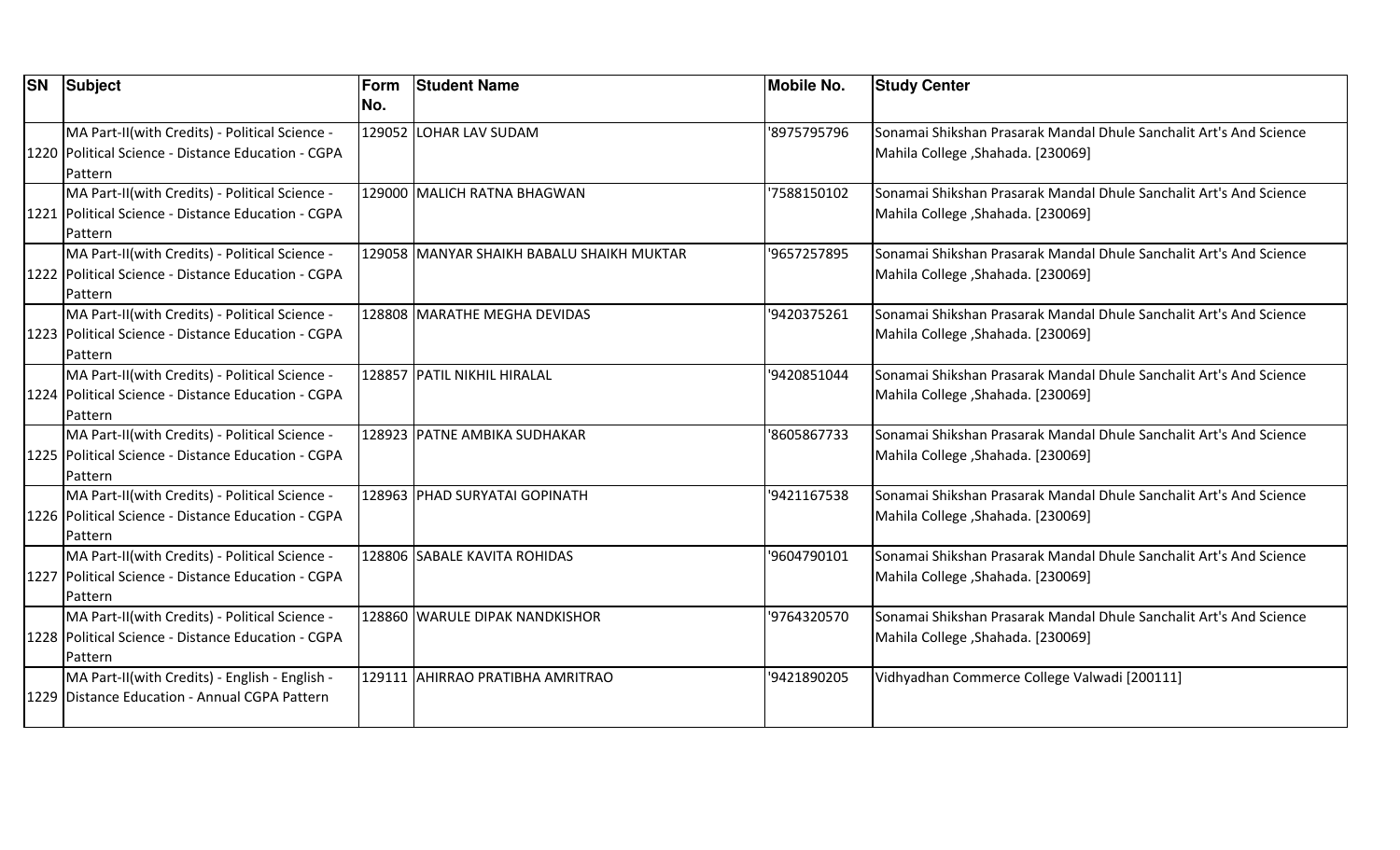| <b>SN Subject</b>                                                                               | Form<br>No. | <b>Student Name</b>              | <b>Mobile No.</b> | <b>Study Center</b>                          |
|-------------------------------------------------------------------------------------------------|-------------|----------------------------------|-------------------|----------------------------------------------|
| MA Part-II(with Credits) - English - English -<br>1230 Distance Education - Annual CGPA Pattern |             | 129190 ARAKKAL GINCY JOSE        | '7875569877       | Vidhyadhan Commerce College Valwadi [200111] |
| MA Part-II(with Credits) - English - English -<br>1231 Distance Education - Annual CGPA Pattern |             | 129037 BAGUL HARSHAL MILIND      | '9881828515       | Vidhyadhan Commerce College Valwadi [200111] |
| MA Part-II(with Credits) - English - English -<br>1232 Distance Education - Annual CGPA Pattern |             | 128252 CHAVAN ARATI SHARAD       | '9372494409       | Vidhyadhan Commerce College Valwadi [200111] |
| MA Part-II(with Credits) - English - English -<br>1233 Distance Education - Annual CGPA Pattern |             | 128090 CHAVHAN SWAPNALI DIGAMBAR | '9421979642       | Vidhyadhan Commerce College Valwadi [200111] |
| MA Part-II(with Credits) - English - English -<br>1234 Distance Education - Annual CGPA Pattern |             | 128389 JADE SWATI MOHAN          | '8482801370       | Vidhyadhan Commerce College Valwadi [200111] |
| MA Part-II(with Credits) - English - English -<br>1235 Distance Education - Annual CGPA Pattern |             | 128274 JETHANI NEETU THAKURDAS   | '9049385420       | Vidhyadhan Commerce College Valwadi [200111] |
| MA Part-II(with Credits) - English - English -<br>1236 Distance Education - Annual CGPA Pattern |             | 128238 KABADE POOJA DEVIDAS      | '8275102942       | Vidhyadhan Commerce College Valwadi [200111] |
| MA Part-II(with Credits) - English - English -<br>1237 Distance Education - Annual CGPA Pattern |             | 128268 LADE VAISHALI GANGARAM    | '9561663269       | Vidhyadhan Commerce College Valwadi [200111] |
| MA Part-II(with Credits) - English - English -<br>1238 Distance Education - Annual CGPA Pattern |             | 128157 MAGAR DHIRAJ RAMESH       | '8928385253       | Vidhyadhan Commerce College Valwadi [200111] |
| MA Part-II(with Credits) - English - English -<br>1239 Distance Education - Annual CGPA Pattern |             | 128236 MAHALE SANGEETA RAJENDRA  | '9923137607       | Vidhyadhan Commerce College Valwadi [200111] |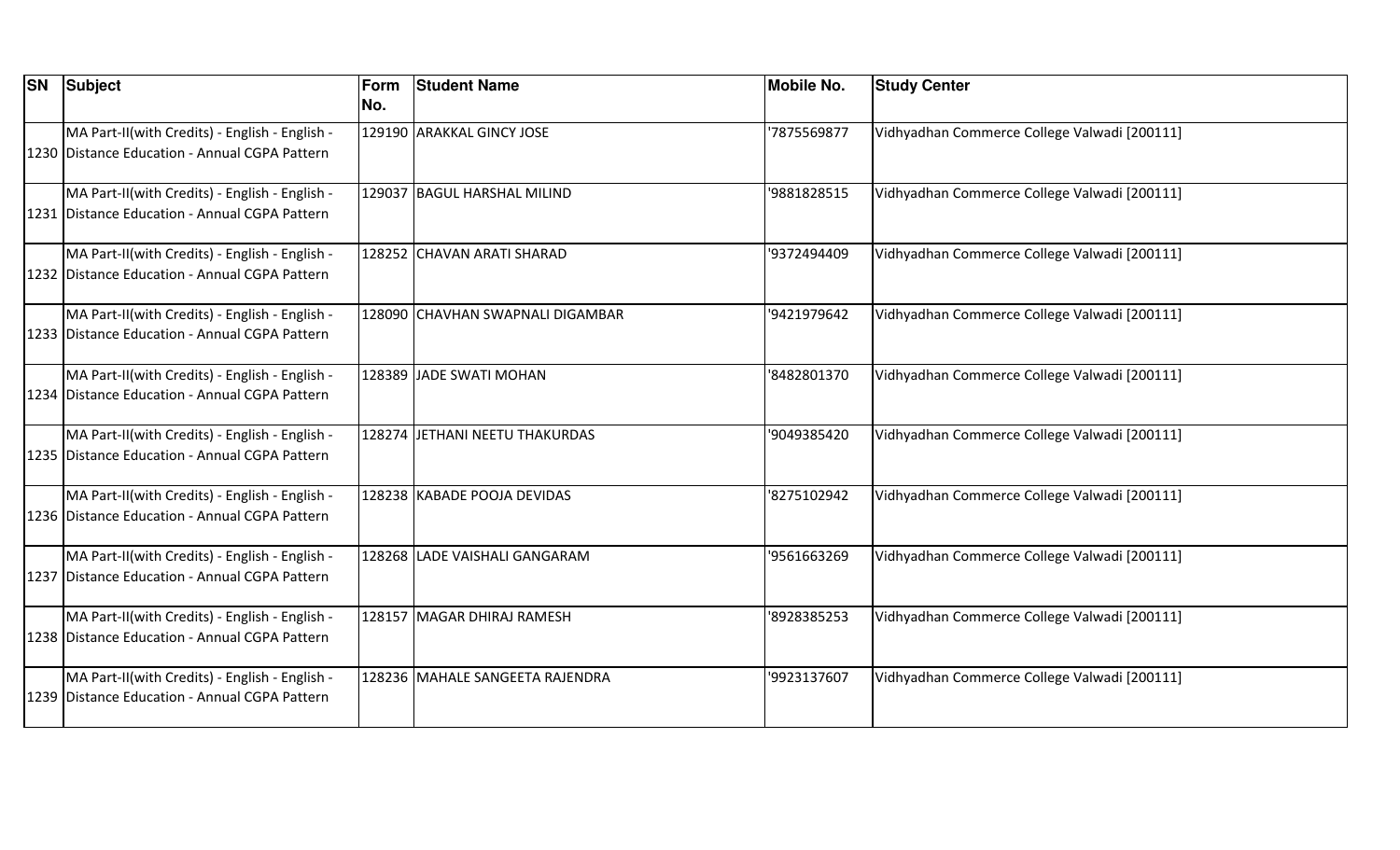| <b>SN Subject</b>                                                                               | Form<br>No. | <b>Student Name</b>                | <b>Mobile No.</b> | <b>Study Center</b>                          |
|-------------------------------------------------------------------------------------------------|-------------|------------------------------------|-------------------|----------------------------------------------|
| MA Part-II(with Credits) - English - English -<br>1240 Distance Education - Annual CGPA Pattern |             | 129219 MORE MONALI JAYAWANT        | '9420248763       | Vidhyadhan Commerce College Valwadi [200111] |
| MA Part-II(with Credits) - English - English -<br>1241 Distance Education - Annual CGPA Pattern |             | 128762 NIKUMBHE SHARMILA MANSARAM  | '9657620225       | Vidhyadhan Commerce College Valwadi [200111] |
| MA Part-II(with Credits) - English - English -<br>1242 Distance Education - Annual CGPA Pattern |             | 129003 NIMBALKAR DEVYANI GOVINDRAO | '9921675773       | Vidhyadhan Commerce College Valwadi [200111] |
| MA Part-II(with Credits) - English - English -<br>1243 Distance Education - Annual CGPA Pattern |             | 129004 PATIL DILIP NIMBA           | '9766749555       | Vidhyadhan Commerce College Valwadi [200111] |
| MA Part-II(with Credits) - English - English -<br>1244 Distance Education - Annual CGPA Pattern |             | 129025 PATIL JITENDRA SHIVAJIRAO   | '9421751283       | Vidhyadhan Commerce College Valwadi [200111] |
| MA Part-II(with Credits) - English - English -<br>1245 Distance Education - Annual CGPA Pattern |             | 128766 PATIL JYOTSNA SHASHIKANT    | '9272764860       | Vidhyadhan Commerce College Valwadi [200111] |
| MA Part-II(with Credits) - English - English -<br>1246 Distance Education - Annual CGPA Pattern |             | 128750 PATIL NIVRUTI SANTOSH       | '8806650410       | Vidhyadhan Commerce College Valwadi [200111] |
| MA Part-II(with Credits) - English - English -<br>1247 Distance Education - Annual CGPA Pattern |             | 128729 PATIL SARIKA MADHUKAR       | '9970334439       | Vidhyadhan Commerce College Valwadi [200111] |
| MA Part-II(with Credits) - English - English -<br>1248 Distance Education - Annual CGPA Pattern |             | 129339 PATIL SHWETA KAILAS         | '8806674037       | Vidhyadhan Commerce College Valwadi [200111] |
| MA Part-II(with Credits) - English - English -<br>1249 Distance Education - Annual CGPA Pattern |             | 128917 RANE SUDARSHAN BAPURAO      | '9028188707       | Vidhyadhan Commerce College Valwadi [200111] |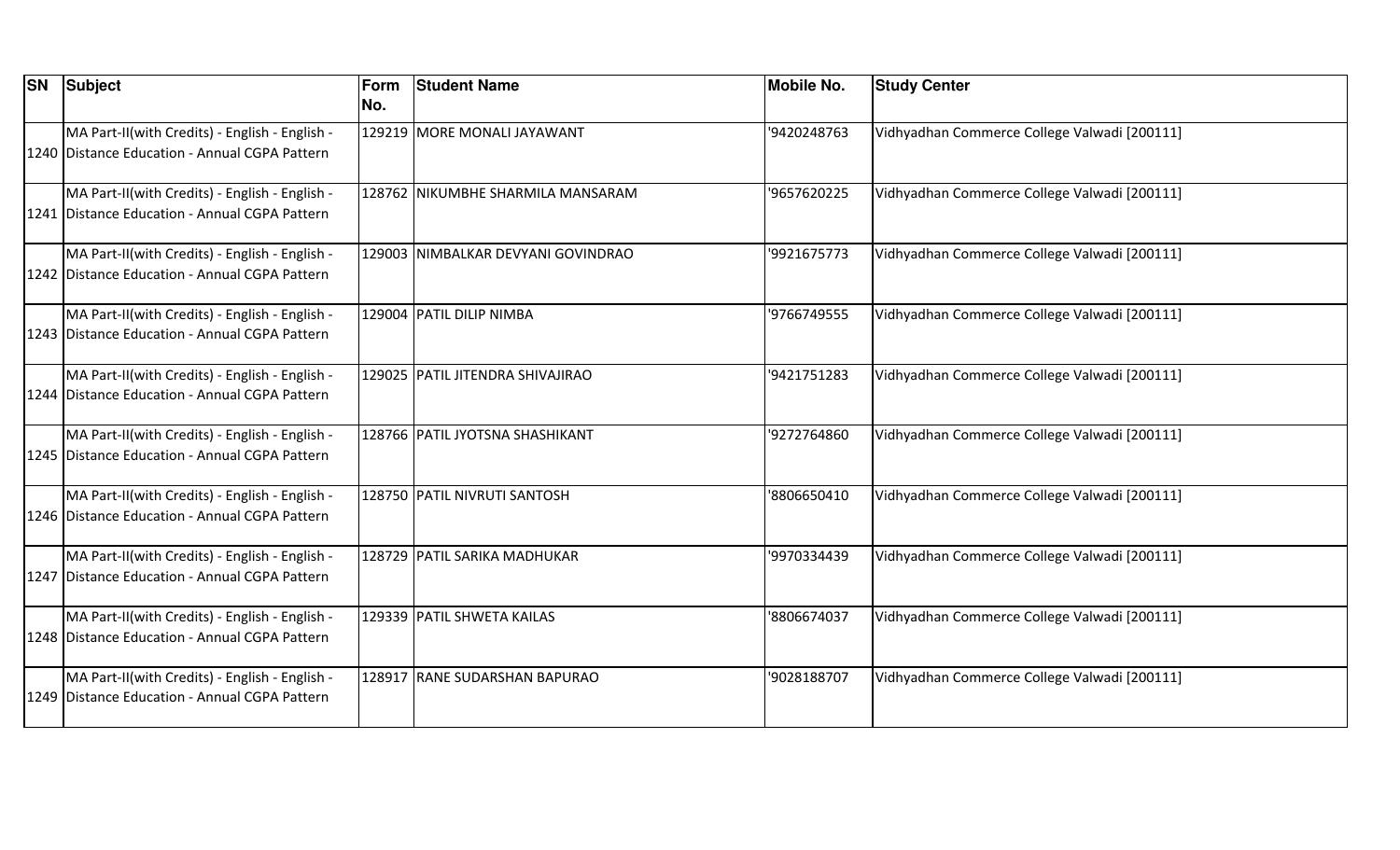| <b>SN Subject</b>                                                                               | Form<br>No. | <b>Student Name</b>                 | <b>Mobile No.</b> | <b>Study Center</b>                          |
|-------------------------------------------------------------------------------------------------|-------------|-------------------------------------|-------------------|----------------------------------------------|
| MA Part-II(with Credits) - English - English -<br>1250 Distance Education - Annual CGPA Pattern |             | 128198 SAINDANE HARSHADA CHUNILAL   | '9423497771       | Vidhyadhan Commerce College Valwadi [200111] |
| MA Part-II(with Credits) - English - English -<br>1251 Distance Education - Annual CGPA Pattern |             | 128431 SANDHYANSHI ARCHANA SUDHAKAR | '7875130747       | Vidhyadhan Commerce College Valwadi [200111] |
| MA Part-II(with Credits) - English - English -<br>1252 Distance Education - Annual CGPA Pattern |             | 129005 SHINDE PRASHANT YUVARAJ      | '7588517686       | Vidhyadhan Commerce College Valwadi [200111] |
| MA Part-II(with Credits) - English - English -<br>1253 Distance Education - Annual CGPA Pattern |             | 128767 SHINDE PRITEE PANDURANG      | '7588734627       | Vidhyadhan Commerce College Valwadi [200111] |
| MA Part-II(with Credits) - English - English -<br>1254 Distance Education - Annual CGPA Pattern |             | 129100 SISODE TEJAS SANJAY          | '9767744435       | Vidhyadhan Commerce College Valwadi [200111] |
| MA Part-II(with Credits) - English - English -<br>1255 Distance Education - Annual CGPA Pattern |             | 128529 SONAWANE HARSHMALA BAPU      | '9890692755       | Vidhyadhan Commerce College Valwadi [200111] |
| MA Part-II(with Credits) - English - English -<br>1256 Distance Education - Annual CGPA Pattern |             | 128240 SONJE YOGITA BHALCHANDRA     | '9689235330       | Vidhyadhan Commerce College Valwadi [200111] |
| MA Part-II(with Credits) - English - English -<br>1257 Distance Education - Annual CGPA Pattern |             | 128749 TALREJA JAYA MURLIDHAR       | '9405200691       | Vidhyadhan Commerce College Valwadi [200111] |
| MA Part-II(with Credits) - Hindi - Hindi -<br>1258 Distance Education - Annual CGPA Pattern     |             | 128770 GIRASE DAKSHA VIJAYSING      | '8600162345       | Vidhyadhan Commerce College Valwadi [200111] |
| MA Part-II(with Credits) - Hindi - Hindi -<br>1259 Distance Education - Annual CGPA Pattern     |             | 128319 KHATOON NOORI MDNAUSADDIN    | 7709951356        | Vidhyadhan Commerce College Valwadi [200111] |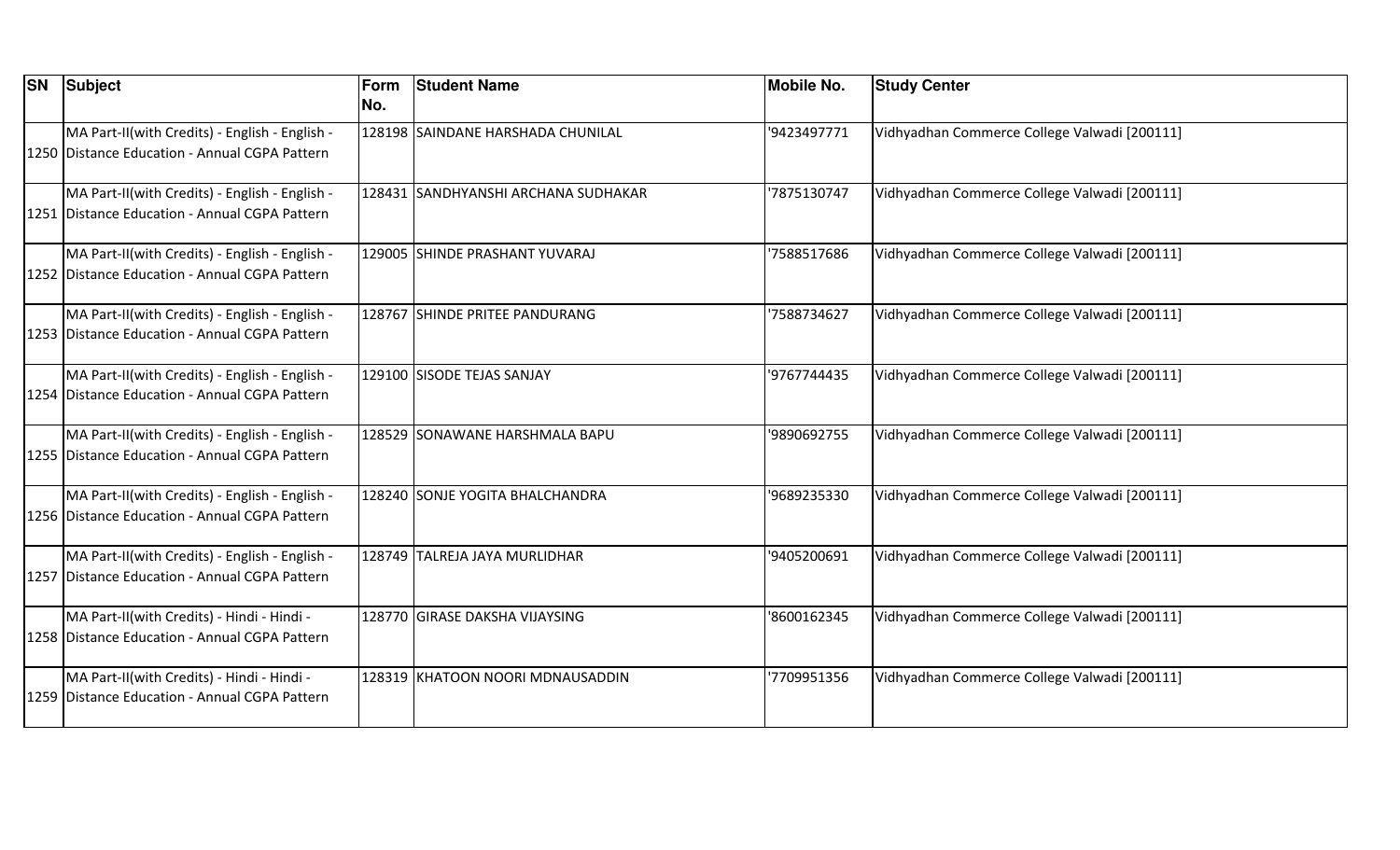| <b>SN</b> | <b>Subject</b>                                                                              | Form<br>No. | <b>Student Name</b>             | <b>Mobile No.</b> | <b>Study Center</b>                          |
|-----------|---------------------------------------------------------------------------------------------|-------------|---------------------------------|-------------------|----------------------------------------------|
|           | MA Part-II(with Credits) - Hindi - Hindi -<br>1260 Distance Education - Annual CGPA Pattern |             | 128994 PODAR RAJESH PRABHAKAR   | '8806084545       | Vidhyadhan Commerce College Valwadi [200111] |
|           | MA Part-II(with Credits) - History - History -<br>1261 Distance Education - CGPA Pattern    |             | 128995 BHADANE JAYANT PRABHAKAR | '9422373130       | Vidhyadhan Commerce College Valwadi [200111] |
|           | MA Part-II(with Credits) - History - History -<br>1262 Distance Education - CGPA Pattern    |             | 129013 BHMARE KOMALBAI NAMDEV   | '8806523362       | Vidhyadhan Commerce College Valwadi [200111] |
|           | MA Part-II(with Credits) - History - History -<br>1263 Distance Education - CGPA Pattern    |             | 129034 DESALE NILIMA VISHWASRAO | '9028780856       | Vidhyadhan Commerce College Valwadi [200111] |
|           | MA Part-II(with Credits) - History - History -<br>1264 Distance Education - CGPA Pattern    |             | 129016 GARUD SUMEET MADHAVRAO   | '9767768777       | Vidhyadhan Commerce College Valwadi [200111] |
|           | MA Part-II(with Credits) - History - History -<br>1265 Distance Education - CGPA Pattern    |             | 129014 PATIL SACHIN RAGHUNATH   | '8805270952       | Vidhyadhan Commerce College Valwadi [200111] |
|           | MA Part-II(with Credits) - History - History -<br>1266 Distance Education - CGPA Pattern    |             | 129007 PATIL SHUBHANGI BAPURAO  | '8600264920       | Vidhyadhan Commerce College Valwadi [200111] |
|           | MA Part-II(with Credits) - History - History -<br>1267 Distance Education - CGPA Pattern    |             | 129017 PAWAR RANI RAMESH        | '9049832144       | Vidhyadhan Commerce College Valwadi [200111] |
|           | MA Part-II(with Credits) - History - History -<br>1268 Distance Education - CGPA Pattern    |             | 128312 SALUNKE AMOL ARUN        | '9421428656       | Vidhyadhan Commerce College Valwadi [200111] |
|           | MA Part-II(with Credits) - History - History -<br>1269 Distance Education - CGPA Pattern    |             | 129015 SANE MOHANISH RAJAN      | '9766992557       | Vidhyadhan Commerce College Valwadi [200111] |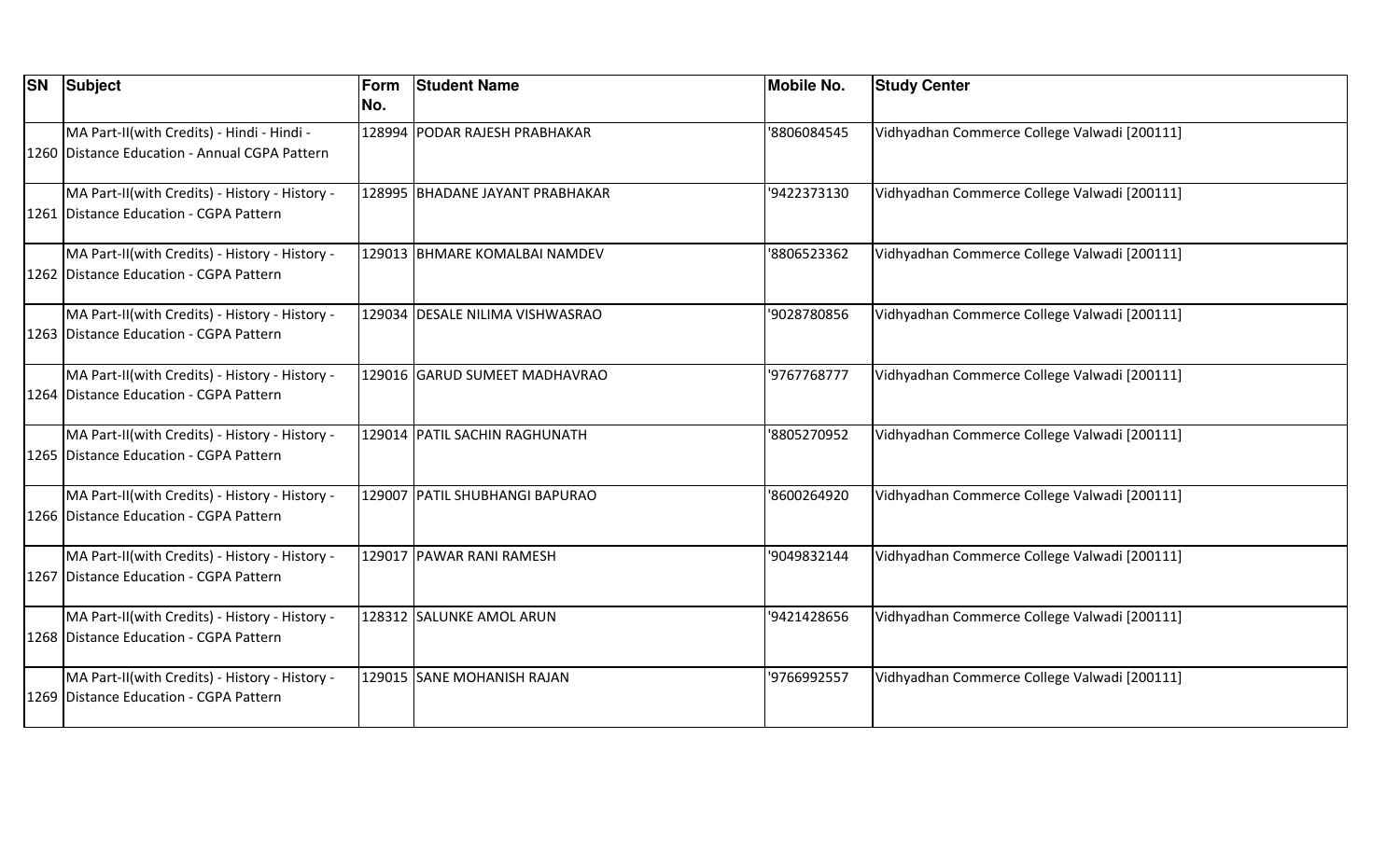| <b>SN Subject</b>                                                                               | Form<br>No. | <b>Student Name</b>              | <b>Mobile No.</b> | <b>Study Center</b>                          |
|-------------------------------------------------------------------------------------------------|-------------|----------------------------------|-------------------|----------------------------------------------|
| MA Part-II(with Credits) - History - History -<br>1270 Distance Education - CGPA Pattern        |             | 129113 SONAWANE MANOHAR SHAMRAO  | '9923053039       | Vidhyadhan Commerce College Valwadi [200111] |
| MA Part-II(with Credits) - History - History -<br>1271 Distance Education - CGPA Pattern        |             | 129340 TAMBE SAMADHAN DAYARAM    | '8975259657       | Vidhyadhan Commerce College Valwadi [200111] |
| MA Part-II(with Credits) - History - History -<br>1272 Distance Education - CGPA Pattern        |             | 129070 WASE SARALA JAGANNATH     | '9850654338       | Vidhyadhan Commerce College Valwadi [200111] |
| MA Part-II(with Credits) - Marathi - Marathi -<br>1273 Distance Education - Annual CGPA Pattern |             | 128253 AHIRE YESHAWANT MOTHABHAU | '9545506931       | Vidhyadhan Commerce College Valwadi [200111] |
| MA Part-II(with Credits) - Marathi - Marathi -<br>1274 Distance Education - Annual CGPA Pattern |             | 128642 AVHAD NISHA SUBHASH       | '9923964722       | Vidhyadhan Commerce College Valwadi [200111] |
| MA Part-II(with Credits) - Marathi - Marathi -<br>1275 Distance Education - Annual CGPA Pattern |             | 128768 BACHHAV YOGESH RAJARAM    | '9960852161       | Vidhyadhan Commerce College Valwadi [200111] |
| MA Part-II(with Credits) - Marathi - Marathi -<br>1276 Distance Education - Annual CGPA Pattern |             | 129193 BADGUJAR SANGITA VASUDEO  | '7507288001       | Vidhyadhan Commerce College Valwadi [200111] |
| MA Part-II(with Credits) - Marathi - Marathi -<br>1277 Distance Education - Annual CGPA Pattern |             | 128365 BAGALE SNEHA BHASKAR      | '9421420095       | Vidhyadhan Commerce College Valwadi [200111] |
| MA Part-II(with Credits) - Marathi - Marathi -<br>1278 Distance Education - Annual CGPA Pattern |             | 129035 BAGUL BHAGYASREE MILIND   | '9881828515       | Vidhyadhan Commerce College Valwadi [200111] |
| MA Part-II(with Credits) - Marathi - Marathi -<br>1279 Distance Education - Annual CGPA Pattern |             | 128270 CHAUDHARI POOJA PRAKASH   | '9503703375       | Vidhyadhan Commerce College Valwadi [200111] |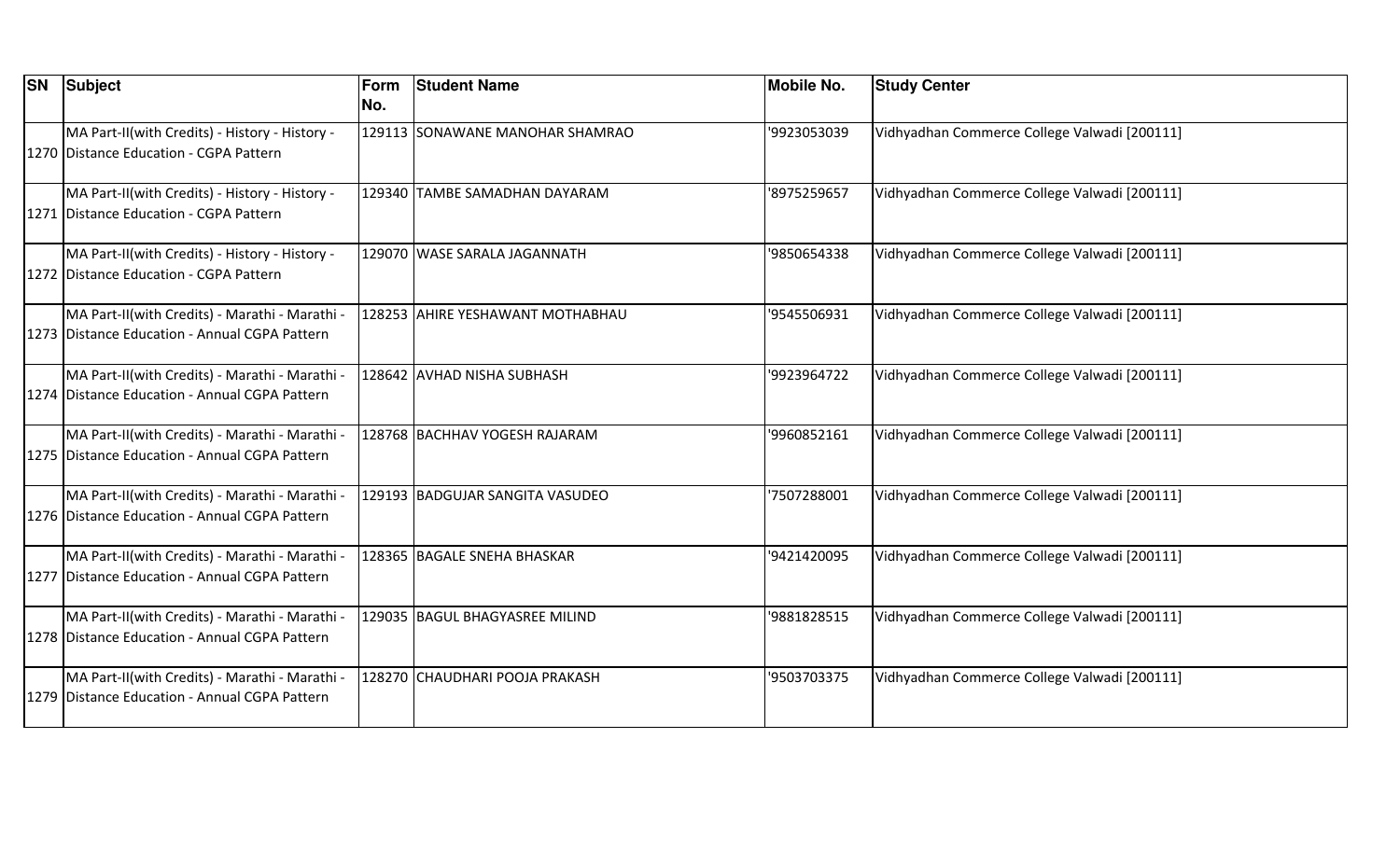| <b>SN</b> | Subject                                                                                         | Form<br>INo. | <b>Student Name</b>               | <b>Mobile No.</b> | <b>Study Center</b>                          |
|-----------|-------------------------------------------------------------------------------------------------|--------------|-----------------------------------|-------------------|----------------------------------------------|
|           | MA Part-II(with Credits) - Marathi - Marathi -<br>1280 Distance Education - Annual CGPA Pattern |              | 128271 CHAUDHARI SONALI LALCHAND  | '8275590715       | Vidhyadhan Commerce College Valwadi [200111] |
|           | MA Part-II(with Credits) - Marathi - Marathi -<br>1281 Distance Education - Annual CGPA Pattern |              | 129253 CHAVAN SINDHU NATHU        | '9423358195       | Vidhyadhan Commerce College Valwadi [200111] |
|           | MA Part-II(with Credits) - Marathi - Marathi -<br>1282 Distance Education - Annual CGPA Pattern |              | 128178 DAUD KISHOR NARAYAN        | '9922530209       | Vidhyadhan Commerce College Valwadi [200111] |
|           | MA Part-II(with Credits) - Marathi - Marathi -<br>1283 Distance Education - Annual CGPA Pattern |              | 129097 GAWALE VASANTRAO TUKARAM   | '9421525803       | Vidhyadhan Commerce College Valwadi [200111] |
|           | MA Part-II(with Credits) - Marathi - Marathi -<br>1284 Distance Education - Annual CGPA Pattern |              | 128147 GIRASE PRATAPSING THANSING | '9730117015       | Vidhyadhan Commerce College Valwadi [200111] |
|           | MA Part-II(with Credits) - Marathi - Marathi -<br>1285 Distance Education - Annual CGPA Pattern |              | 128758 KULKARNI ARCHANA DINKAR    | '9420601650       | Vidhyadhan Commerce College Valwadi [200111] |
|           | MA Part-II(with Credits) - Marathi - Marathi -<br>1286 Distance Education - Annual CGPA Pattern |              | 128068 MALI VAISHALI BRIJLAL      | '9421617316       | Vidhyadhan Commerce College Valwadi [200111] |
|           | MA Part-II(with Credits) - Marathi - Marathi -<br>1287 Distance Education - Annual CGPA Pattern |              | 129246 MARATHE MONALI DNYANESHWAR | '9423497431       | Vidhyadhan Commerce College Valwadi [200111] |
|           | MA Part-II(with Credits) - Marathi - Marathi -<br>1288 Distance Education - Annual CGPA Pattern |              | 129101 MORE BHARATI RAMAN         | '9657548139       | Vidhyadhan Commerce College Valwadi [200111] |
|           | MA Part-II(with Credits) - Marathi - Marathi -<br>1289 Distance Education - Annual CGPA Pattern |              | 129095 PADVI SMITA RAJENDRA       | '8983286376       | Vidhyadhan Commerce College Valwadi [200111] |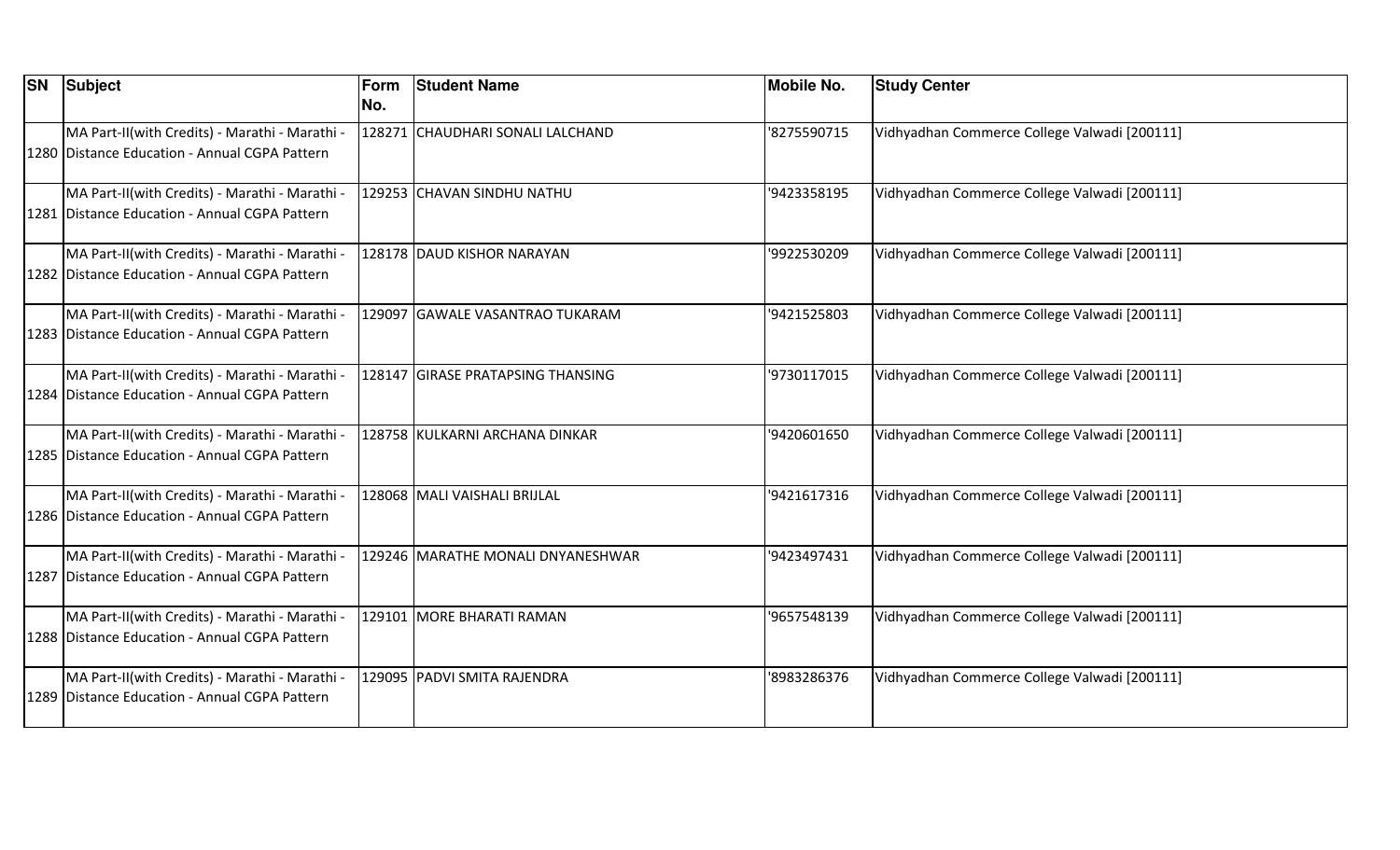| <b>SN Subject</b>                                                                               | Form<br>No. | <b>Student Name</b>              | <b>Mobile No.</b> | <b>Study Center</b>                          |
|-------------------------------------------------------------------------------------------------|-------------|----------------------------------|-------------------|----------------------------------------------|
| MA Part-II(with Credits) - Marathi - Marathi -<br>1290 Distance Education - Annual CGPA Pattern |             | 128232 PANPATIL NILIMA GURUDATTA | '7350356979       | Vidhyadhan Commerce College Valwadi [200111] |
| MA Part-II(with Credits) - Marathi - Marathi -<br>1291 Distance Education - Annual CGPA Pattern |             | 128269 PATIL AMOL RAMESH         | '9421617227       | Vidhyadhan Commerce College Valwadi [200111] |
| MA Part-II(with Credits) - Marathi - Marathi -<br>1292 Distance Education - Annual CGPA Pattern |             | 129020 PATIL LALITA VINAYAK      | '9421251222       | Vidhyadhan Commerce College Valwadi [200111] |
| MA Part-II(with Credits) - Marathi - Marathi -<br>1293 Distance Education - Annual CGPA Pattern |             | 128129 PATIL MANOJ MAGAN         | '9158544144       | Vidhyadhan Commerce College Valwadi [200111] |
| MA Part-II(with Credits) - Marathi - Marathi -<br>1294 Distance Education - Annual CGPA Pattern |             | 129256 PATIL PRAVIN PUNDALIK     | '9657801976       | Vidhyadhan Commerce College Valwadi [200111] |
| MA Part-II(with Credits) - Marathi - Marathi -<br>1295 Distance Education - Annual CGPA Pattern |             | 128388 PATIL PRIYA RAMESH        | '8600286425       | Vidhyadhan Commerce College Valwadi [200111] |
| MA Part-II(with Credits) - Marathi - Marathi -<br>1296 Distance Education - Annual CGPA Pattern |             | 128526 PATIL SONALI GULABRAO     | '75887262         | Vidhyadhan Commerce College Valwadi [200111] |
| MA Part-II(with Credits) - Marathi - Marathi -<br>1297 Distance Education - Annual CGPA Pattern |             | 128346 PATIL TUSHAR VITTHALRAO   | '9420601063       | Vidhyadhan Commerce College Valwadi [200111] |
| MA Part-II(with Credits) - Marathi - Marathi -<br>1298 Distance Education - Annual CGPA Pattern |             | 128047 PATIL VIKAS BHIKAN        | '8805522013       | Vidhyadhan Commerce College Valwadi [200111] |
| MA Part-II(with Credits) - Marathi - Marathi -<br>1299 Distance Education - Annual CGPA Pattern |             | 128056 PATIL VISHAL SANTOSH      | '8108105687       | Vidhyadhan Commerce College Valwadi [200111] |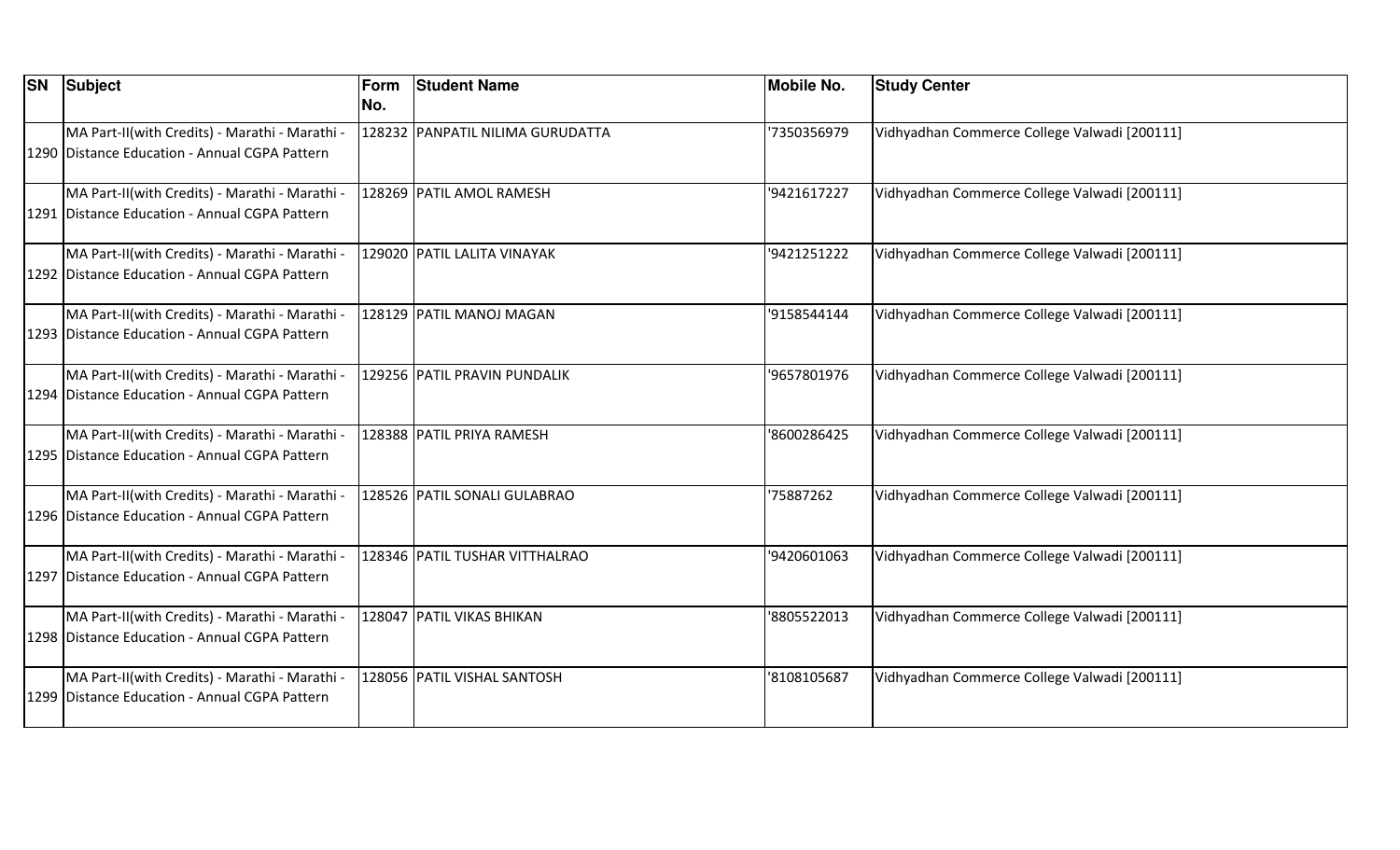| <b>SN</b> | Subject                                                                                         | Form<br>INo. | <b>Student Name</b>                 | <b>Mobile No.</b> | <b>Study Center</b>                          |
|-----------|-------------------------------------------------------------------------------------------------|--------------|-------------------------------------|-------------------|----------------------------------------------|
|           | MA Part-II(with Credits) - Marathi - Marathi -<br>1300 Distance Education - Annual CGPA Pattern |              | 128434 PAWAR DIWYATA DNYANESHWAR    | '9021711120       | Vidhyadhan Commerce College Valwadi [200111] |
|           | MA Part-II(with Credits) - Marathi - Marathi -<br>1301 Distance Education - Annual CGPA Pattern |              | 128751 PAWAR MINAKSHI PURUSHOTTM    | '9421512089       | Vidhyadhan Commerce College Valwadi [200111] |
|           | MA Part-II(with Credits) - Marathi - Marathi -<br>1302 Distance Education - Annual CGPA Pattern |              | 128311 SALUNKE MILIND ARUN          | '7588738033       | Vidhyadhan Commerce College Valwadi [200111] |
|           | MA Part-II(with Credits) - Marathi - Marathi -<br>1303 Distance Education - Annual CGPA Pattern |              | 129031 SALUNKHE MANISHA BARKU       | '8605063432       | Vidhyadhan Commerce College Valwadi [200111] |
|           | MA Part-II(with Credits) - Marathi - Marathi -<br>1304 Distance Education - Annual CGPA Pattern |              | 128351 SHIRSATH PRATIDNYA NARAYAN   | '9420850625       | Vidhyadhan Commerce College Valwadi [200111] |
|           | MA Part-II(with Credits) - Marathi - Marathi -<br>1305 Distance Education - Annual CGPA Pattern |              | 128422  SONAWANE RUPALI GOPALRAO    | '8149331162       | Vidhyadhan Commerce College Valwadi [200111] |
|           | MA Part-II(with Credits) - Marathi - Marathi -<br>1306 Distance Education - Annual CGPA Pattern |              | 128333 SURYAWANSHI KALPESH RAJU     | '9730973280       | Vidhyadhan Commerce College Valwadi [200111] |
|           | MA Part-II(with Credits) - Marathi - Marathi -<br>1307 Distance Education - Annual CGPA Pattern |              | 128757  SURYAWANSHI SNEHAL RAJENDRA | '9371212442       | Vidhyadhan Commerce College Valwadi [200111] |
|           | MA Part-II(with Credits) - Marathi - Marathi -<br>1308 Distance Education - Annual CGPA Pattern |              | 128609 WAGH VANITA BHASKAR          | '9881612591       | Vidhyadhan Commerce College Valwadi [200111] |
|           | MA Part-II(with Credits) - Marathi - Marathi -<br>1309 Distance Education - Annual CGPA Pattern |              | 127452 WANKHEDE MAYUR SANJAY        | '7588615582       | Vidhyadhan Commerce College Valwadi [200111] |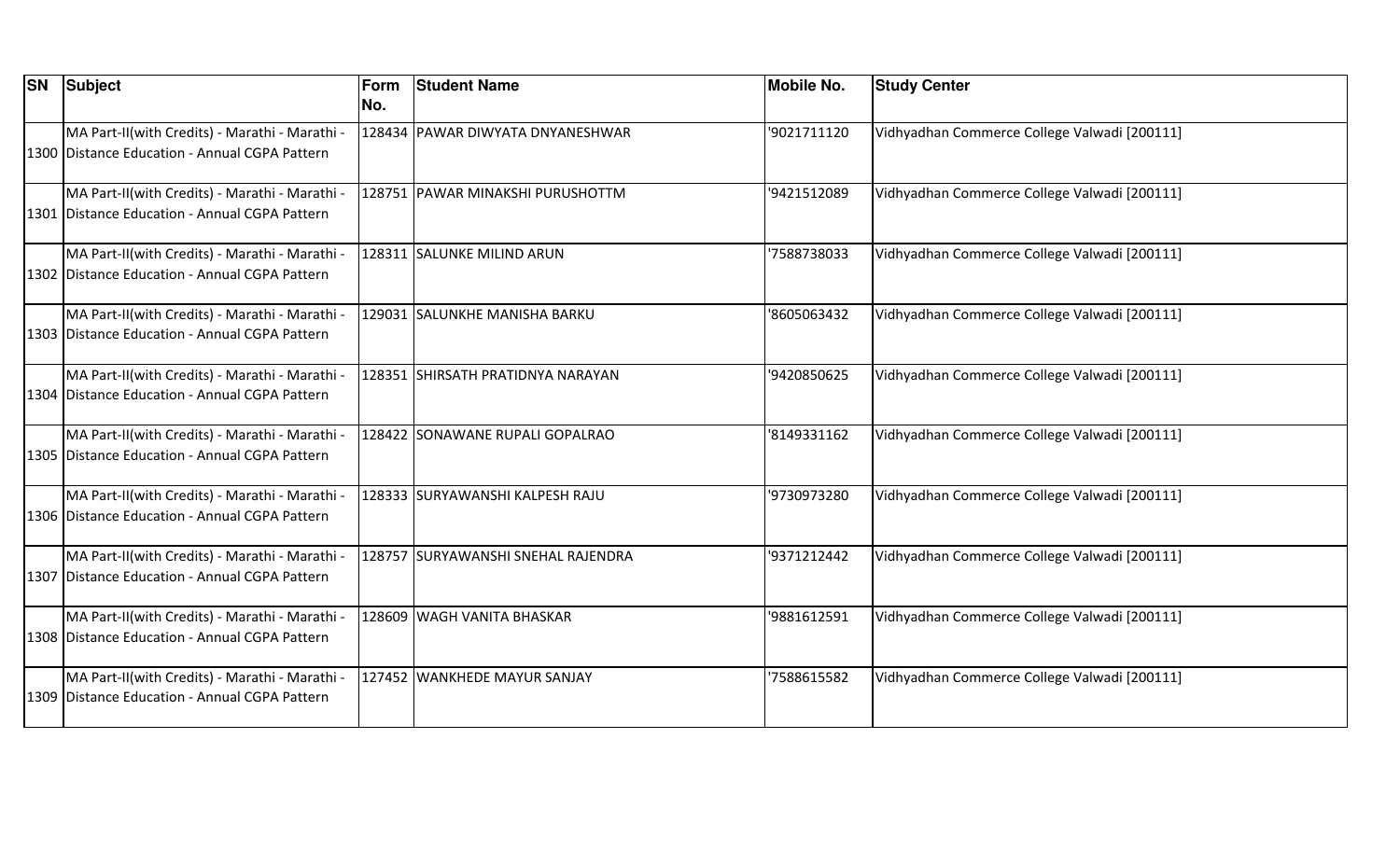| <b>SN Subject</b>                                                                                                              | Form<br>No. | <b>Student Name</b> | <b>Mobile No.</b> | <b>Study Center</b>                          |
|--------------------------------------------------------------------------------------------------------------------------------|-------------|---------------------|-------------------|----------------------------------------------|
| MA Part-II(with Credits) - Sociology - Sociology 128885 BHAMARE DINESH DILIP<br>1310 - Distance Education - CGPA Pattern       |             |                     | '9423980526       | Vidhyadhan Commerce College Valwadi [200111] |
| MA Part-II(with Credits) - Sociology - Sociology 128746 CHAVHAN SHUBHANGI RATILAL<br>1311 - Distance Education - CGPA Pattern  |             |                     | '9405373632       | Vidhyadhan Commerce College Valwadi [200111] |
| MA Part-II(with Credits) - Sociology - Sociology   129038   DEORE PRATIBHA SUKLAL<br>1312 - Distance Education - CGPA Pattern  |             |                     | '9923140758       | Vidhyadhan Commerce College Valwadi [200111] |
| MA Part-II(with Credits) - Sociology - Sociology 128384 GANGURDE SONAL GOKUL<br>1313 - Distance Education - CGPA Pattern       |             |                     | '8975048727       | Vidhyadhan Commerce College Valwadi [200111] |
| MA Part-II(with Credits) - Sociology - Sociology 128281 GAWALI RAMESH PUNDALIK<br>1314 - Distance Education - CGPA Pattern     |             |                     | '9404747466       | Vidhyadhan Commerce College Valwadi [200111] |
| MA Part-II(with Credits) - Sociology - Sociology 128730 GHARATE NITIN VISHNU<br>1315 - Distance Education - CGPA Pattern       |             |                     | '8600734428       | Vidhyadhan Commerce College Valwadi [200111] |
| MA Part-II(with Credits) - Sociology - Sociology 128153 KUVAR VAISHALI DAJBHAU<br>1316 - Distance Education - CGPA Pattern     |             |                     | '9970782620       | Vidhyadhan Commerce College Valwadi [200111] |
| MA Part-II(with Credits) - Sociology - Sociology   128043   KUWAR SUNIL SHANKARRAO<br>1317 - Distance Education - CGPA Pattern |             |                     | '9823646122       | Vidhyadhan Commerce College Valwadi [200111] |
| MA Part-II(with Credits) - Sociology - Sociology   128423   MALI SAGAR KALYAN<br>1318 - Distance Education - CGPA Pattern      |             |                     | '9890708401       | Vidhyadhan Commerce College Valwadi [200111] |
| MA Part-II(with Credits) - Sociology - Sociology 128692 PATIL ANANDA BAJIRAO<br>1319 - Distance Education - CGPA Pattern       |             |                     | '9422263446       | Vidhyadhan Commerce College Valwadi [200111] |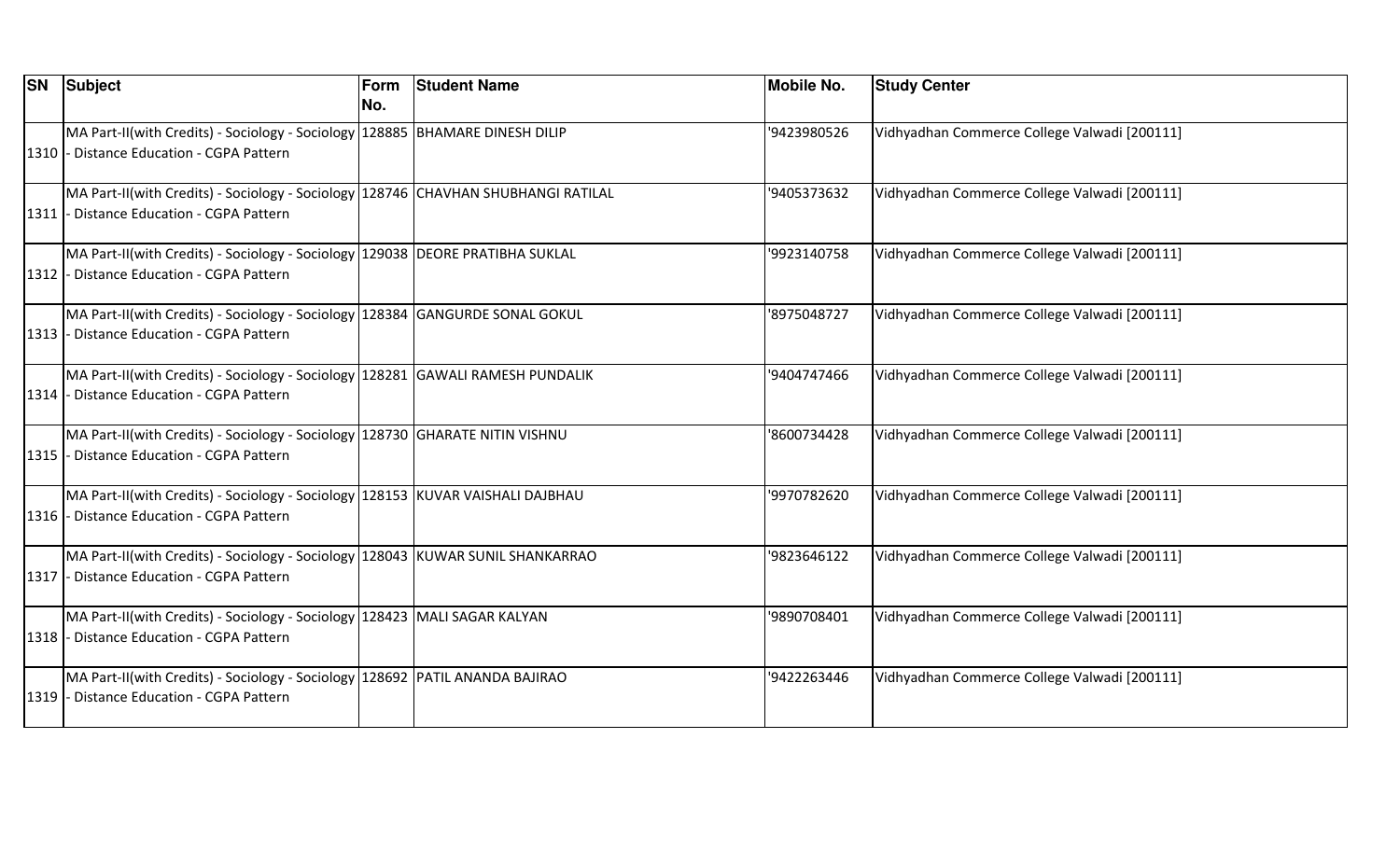|      | <b>SN Subject</b>                                                                                                                   | Form<br>No. | <b>Student Name</b> | <b>Mobile No.</b> | <b>Study Center</b>                          |
|------|-------------------------------------------------------------------------------------------------------------------------------------|-------------|---------------------|-------------------|----------------------------------------------|
|      | MA Part-II(with Credits) - Sociology - Sociology 128109 PATIL ASHOK SUKDEO<br>1320 - Distance Education - CGPA Pattern              |             |                     | '9850664713       | Vidhyadhan Commerce College Valwadi [200111] |
|      | MA Part-II(with Credits) - Sociology - Sociology   128285   PATIL NITIN GULABRAO<br>1321 - Distance Education - CGPA Pattern        |             |                     | '9921221949       | Vidhyadhan Commerce College Valwadi [200111] |
|      | MA Part-II(with Credits) - Sociology - Sociology   129027   PATIL VIJAY SAMBHAJI<br>1322 - Distance Education - CGPA Pattern        |             |                     | '9421439803       | Vidhyadhan Commerce College Valwadi [200111] |
|      | MA Part-II(with Credits) - Sociology - Sociology 128263 PATIL VILAS BHAIDAS<br>1323 - Distance Education - CGPA Pattern             |             |                     | '9403641884       | Vidhyadhan Commerce College Valwadi [200111] |
|      | MA Part-II(with Credits) - Sociology - Sociology 128562 SALUNKE MADHURI SURESH<br>1324 - Distance Education - CGPA Pattern          |             |                     | '9421490955       | Vidhyadhan Commerce College Valwadi [200111] |
|      | MA Part-II(with Credits) - Sociology - Sociology 128411 SHAH AHMAD IBRAHIM<br>1325 - Distance Education - CGPA Pattern              |             |                     | '9527645877       | Vidhyadhan Commerce College Valwadi [200111] |
|      | MA Part-II(with Credits) - Sociology - Sociology 129022 SONAWANE PRATIBHADEVI MADHAVRAO<br>1326 - Distance Education - CGPA Pattern |             |                     | '9403717963       | Vidhyadhan Commerce College Valwadi [200111] |
|      | MA Part-II(with Credits) - Sociology - Sociology 128469 SURYAWANSHI SUSHMA YASHVANT<br>1327 - Distance Education - CGPA Pattern     |             |                     | 7588318678        | Vidhyadhan Commerce College Valwadi [200111] |
|      | MA Part-II(with Credits) - Sociology - Sociology 129268 VISPUTE SAPANA PANDITRAO<br>1328 - Distance Education - CGPA Pattern        |             |                     | '9595169442       | Vidhyadhan Commerce College Valwadi [200111] |
| 1329 | MA Part-II(with Credits) - Sociology - Sociology 128196 WADILE UMESH SUDAM<br>- Distance Education - CGPA Pattern                   |             |                     | '9689763770       | Vidhyadhan Commerce College Valwadi [200111] |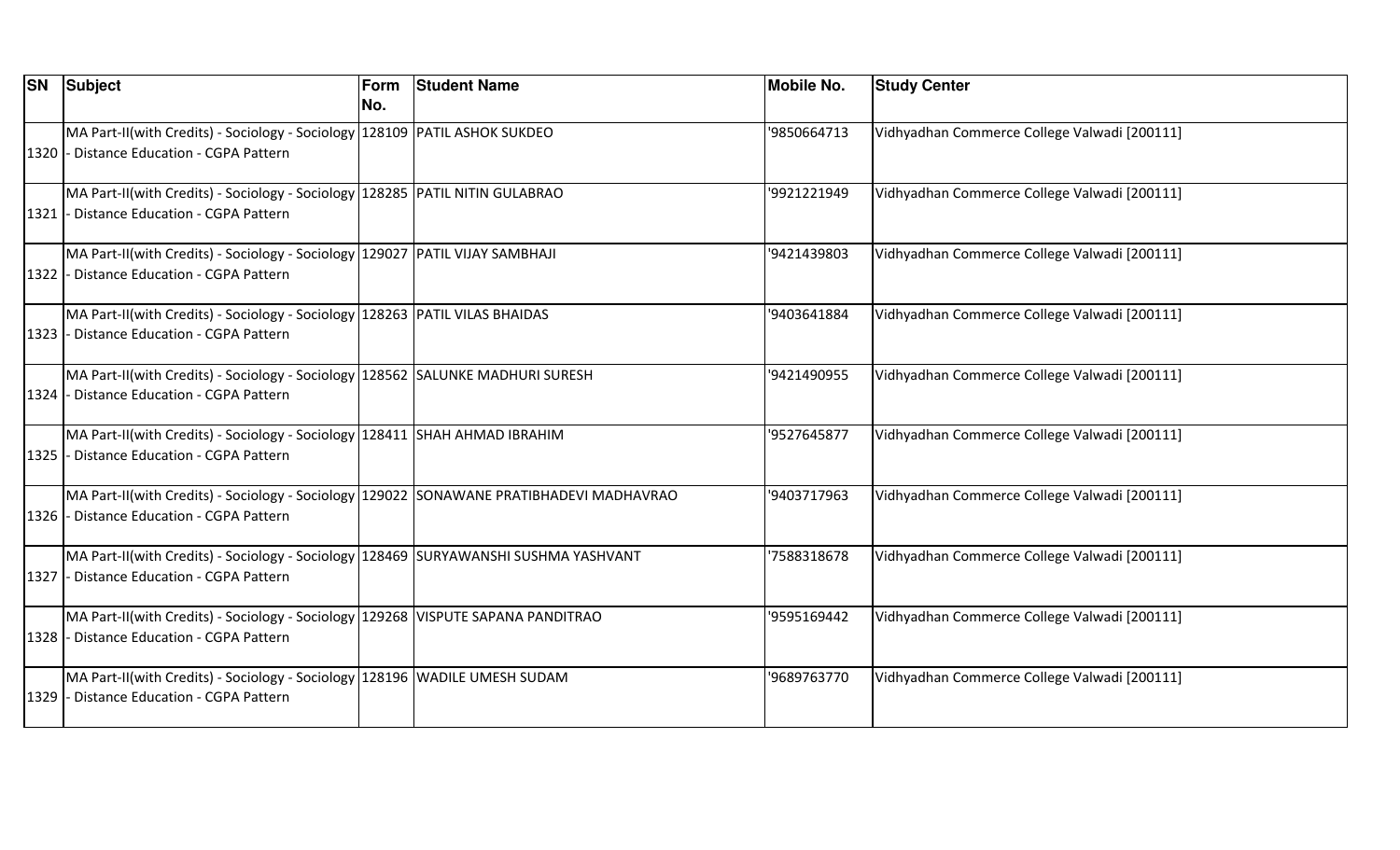| <b>SN</b> | <b>Subject</b>                                                                                    | Form<br>INo. | <b>Student Name</b>              | <b>Mobile No.</b> | <b>Study Center</b>                                                                                                                    |
|-----------|---------------------------------------------------------------------------------------------------|--------------|----------------------------------|-------------------|----------------------------------------------------------------------------------------------------------------------------------------|
|           | MA Part-II(with Credits) - Marathi - Marathi -<br>1330 Distance Education - Annual CGPA Pattern   |              | 128397 CHAUDHARI RAHUL BHAGWAN   | '7588646311       | Yashwantrao Chavan Shikshan Prasarak Mandal's Dadasaheb Digambar<br>Shankar Patil Arts, Commerce And Science College, Erandol [160030] |
|           | MA Part-II(with Credits) - Marathi - Marathi -<br>1331 Distance Education - Annual CGPA Pattern   |              | 128667 DESHPANDE DEEPALI VINAYAK | '9975318464       | Yashwantrao Chavan Shikshan Prasarak Mandal's Dadasaheb Digambar<br>Shankar Patil Arts, Commerce And Science College, Erandol [160030] |
|           | MA Part-II(with Credits) - Marathi - Marathi -<br>1332 Distance Education - Annual CGPA Pattern   |              | 128820 JOSHI NITIN PRABHAKAR     | '9049527923       | Yashwantrao Chavan Shikshan Prasarak Mandal's Dadasaheb Digambar<br>Shankar Patil Arts, Commerce And Science College, Erandol [160030] |
|           | MA Part-II(with Credits) - Marathi - Marathi -<br>1333 Distance Education - Annual CGPA Pattern   |              | 128417 MAHAJAN POONAM RAMESH     | '9890844808       | Yashwantrao Chavan Shikshan Prasarak Mandal's Dadasaheb Digambar<br>Shankar Patil Arts, Commerce And Science College, Erandol [160030] |
|           | MA Part-II(with Credits) - Marathi - Marathi -<br>1334 Distance Education - Annual CGPA Pattern   |              | 128371 MARATHE SANGITA SHALIK    | '8806060032       | Yashwantrao Chavan Shikshan Prasarak Mandal's Dadasaheb Digambar<br>Shankar Patil Arts, Commerce And Science College, Erandol [160030] |
|           | MA Part-II(with Credits) - Marathi - Marathi -<br>1335 Distance Education - Annual CGPA Pattern   |              | 128048 PATIL ANKUSH RAJENDRA     | '9503372136       | Yashwantrao Chavan Shikshan Prasarak Mandal's Dadasaheb Digambar<br>Shankar Patil Arts, Commerce And Science College, Erandol [160030] |
|           | MA Part-II(with Credits) - Marathi - Marathi -<br>1336 Distance Education - Annual CGPA Pattern   |              | 128368 PATIL NUTAN VASANTRAO     | '9049288041       | Yashwantrao Chavan Shikshan Prasarak Mandal's Dadasaheb Digambar<br>Shankar Patil Arts, Commerce And Science College, Erandol [160030] |
|           | MA Part-II(with Credits) - Marathi - Marathi -<br>1337 Distance Education - Annual CGPA Pattern   |              | 128373 PATIL VANDANABAI ASHOK    | '9637644137       | Yashwantrao Chavan Shikshan Prasarak Mandal's Dadasaheb Digambar<br>Shankar Patil Arts, Commerce And Science College, Erandol [160030] |
|           | MA Part-II(with Credits) - Marathi - Marathi -<br>1338 Distance Education - Annual CGPA Pattern   |              | 128701 PATIL VIJAYA NAMDEO       | '9373658230       | Yashwantrao Chavan Shikshan Prasarak Mandal's Dadasaheb Digambar<br>Shankar Patil Arts, Commerce And Science College, Erandol [160030] |
|           | MA Part-II(with Credits) - Marathi - Marathi -<br>1339   Distance Education - Annual CGPA Pattern |              | 128643 SALUNKHE UJWALA JAGATRAO  | '9096741480       | Yashwantrao Chavan Shikshan Prasarak Mandal's Dadasaheb Digambar<br>Shankar Patil Arts, Commerce And Science College, Erandol [160030] |